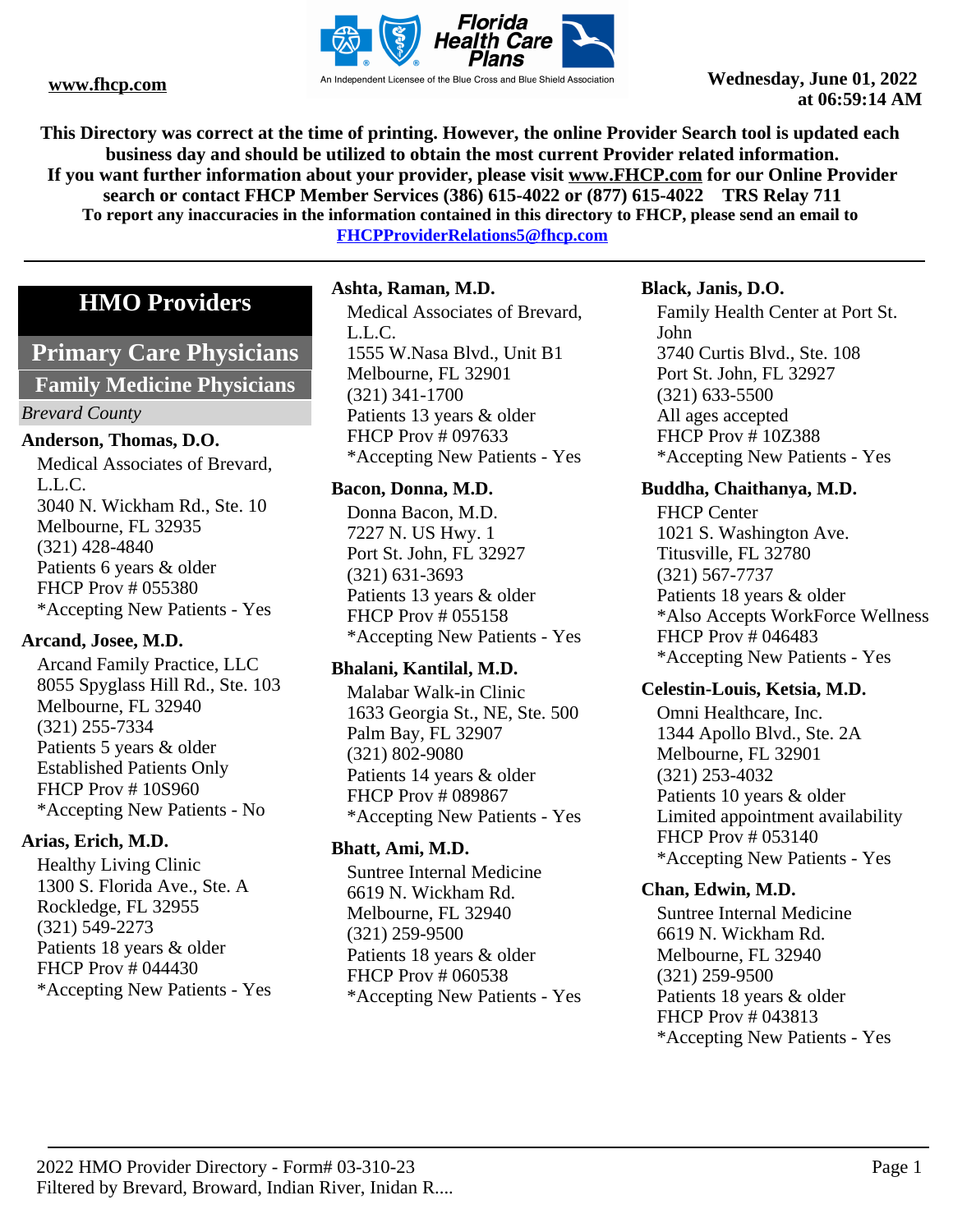

**This Directory was correct at the time of printing. However, the online Provider Search tool is updated each business day and should be utilized to obtain the most current Provider related information. If you want further information about your provider, please visit www.FHCP.com for our Online Provider search or contact FHCP Member Services (386) 615-4022 or (877) 615-4022 TRS Relay 711 To report any inaccuracies in the information contained in this directory to FHCP, please send an email to FHCPProviderRelations5@fhcp.com**

# **Chary, Madhavi, M.D.**

Medical Associates of Brevard, L.L.C. 1801 Sarno Rd., Ste. 6 Melbourne, FL 32940 (321) 384-3200 Patients 16 years & older FHCP Prov # 089608 \*Accepting New Patients - Yes

# **Cohen, Leon, M.D.**

Leon A Cohen, M.D., P.A. 375 S. Courtenay Pkwy., Ste. 1 Merritt Island, FL 32952 (321) 453-3420 Patients 18 years & older FHCP Prov # 043968 \*Accepting New Patients - Yes

# **Cushmore-Womble, Marie, M.D.**

The Brevard Health Alliance, Inc. 1361 Florida Ave., Ste. 2 Palm Bay, FL 32905 (321) 241-6800 Patients newborn & older Limited Appointment Availability FHCP Prov # 077957 \*Accepting New Patients - Yes

The Brevard Health Alliance, Inc. 1537 N. Singleton Ave. Titusville, FL 32796 (321) 268-0267 Patients newborn & older FHCP Prov # 077957 \*Accepting New Patients - Yes

The Brevard Health Alliance, Inc. 17 Silver Palm Ave. Melbourne, FL 32901 (321) 733-2021 Patients newborn & older FHCP Prov # 077957 \*Accepting New Patients - Yes

The Brevard Health Alliance, Inc. 2120 Sarno Rd. Melbourne, FL 32935 (321) 241-6800 Patients newborn & older Extended hours and walk-in appointments available at this location to established pediatric patientsMon.-Fri.: 8:00 a.m. to 10:00 p.m. Sat.: 8:00 a.m. to 7:00 p.m. FHCP Prov # 077957 \*Accepting New Patients - Yes

The Brevard Health Alliance, Inc. 220 Barton Blvd., Unit C14 Rockledge, FL 32955 (321) 639-5177 Patients newborn & older FHCP Prov # 077957 \*Accepting New Patients - Yes

The Brevard Health Alliance, Inc. 220 Barton Blvd., Unit C14 (Mobile Unit) Rockledge, FL 32955 (321) 639-5177 Patients newborn & older FHCP Prov # 077957 \*Accepting New Patients - Yes

The Brevard Health Alliance, Inc. 2550 Grant St., Ste. 137 Melbourne, FL 32901 (321) 334-6940 Patients newborn & older FHCP Prov # 077957 \*Accepting New Patients - Yes

The Brevard Health Alliance, Inc. 5270 Babcock St. NE., Ste. 1 Palm Bay, FL 32905 (321) 722-5959 Patients newborn & older FHCP Prov # 077957 \*Accepting New Patients - Yes

The Brevard Health Alliance, Inc. 7227 N. US Hwy. 1 Cocoa, FL 32937 (321) 877-2740 Patients newborn & older FHCP Prov # 077957 \*Accepting New Patients - Yes

The Brevard Health Alliance, Inc. 775 Malabar Rd. Malabar, FL 32950 (321) 733-0642 Patients newborn & older FHCP Prov # 077957 \*Accepting New Patients - Yes

#### **Das, Rajive, M.D.**

Medical Associates of Brevard, L.L.C. 1071 Port Malabar Blvd. N.E., Ste. 111 Palm Bay, FL 32905 (321) 725-9800 Patients 6 years & older FHCP Prov # 055378 \*Accepting New Patients - Yes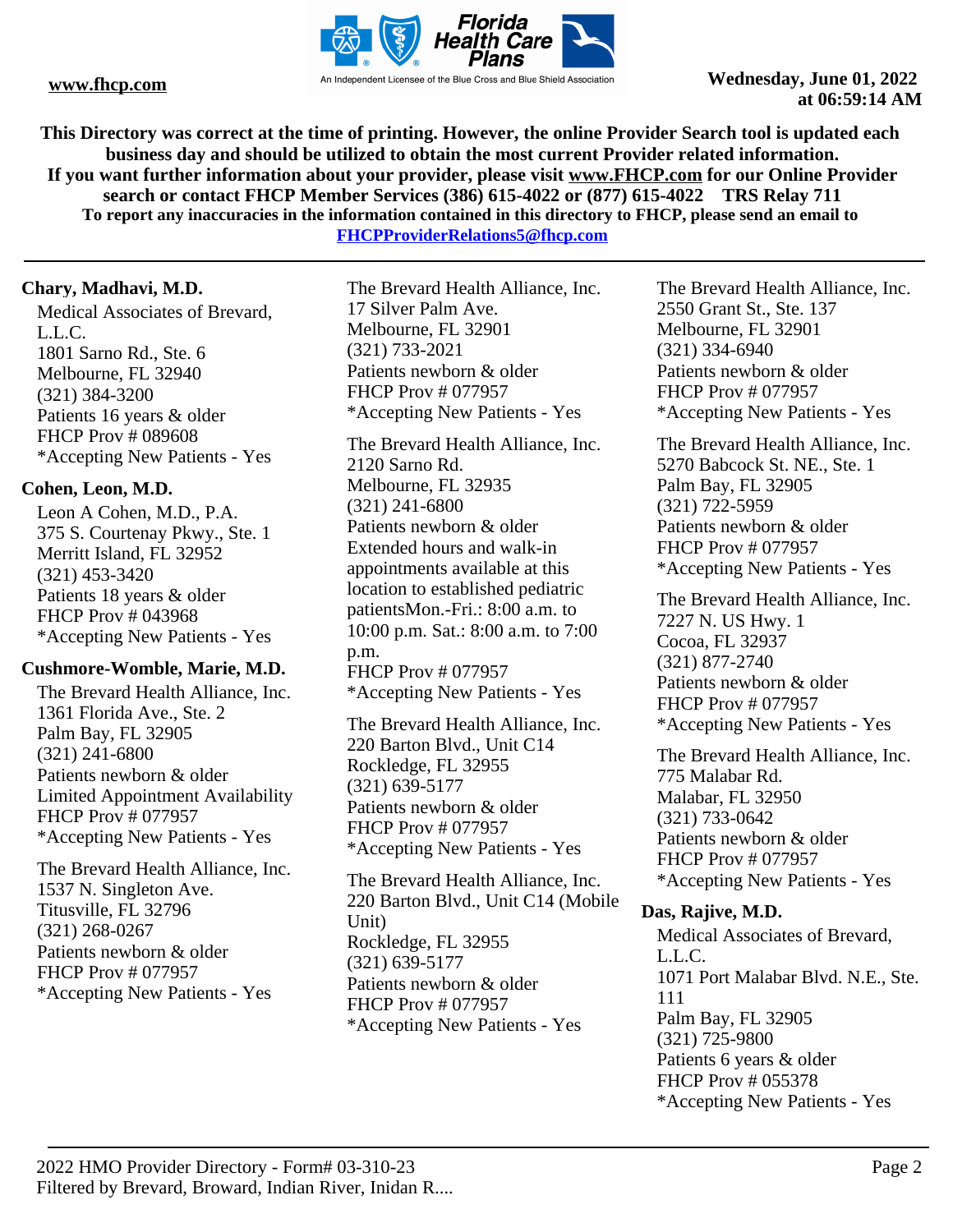

**This Directory was correct at the time of printing. However, the online Provider Search tool is updated each business day and should be utilized to obtain the most current Provider related information. If you want further information about your provider, please visit www.FHCP.com for our Online Provider search or contact FHCP Member Services (386) 615-4022 or (877) 615-4022 TRS Relay 711 To report any inaccuracies in the information contained in this directory to FHCP, please send an email to** 

**FHCPProviderRelations5@fhcp.com**

# **De La Vega, Mara, M.D.**

Parrish Healthcare Center/TitusLanding 250 Harrison St., Ste. 100 Titusville, FL 32780 (321) 633-8691 Patients 18 years & older FHCP Prov # 10Z663 \*Accepting New Patients - Yes

# **Diaz Mendez, Harry, M.D.**

Steward Medical Group dba Steward Family Medicine, Viera 7970 N. Wickham Rd., Ste. 101 Melbourne, FL 32940 (321) 637-2908 All ages accepted FHCP Prov # 083664 \*Accepting New Patients - Yes

# **Dilley, Frances, M.D.**

Steward Medical Group dba Steward Family Medicine, Viera 7970 N. Wickham Rd., Ste. 101 Melbourne, FL 32940 (321) 637-2908 All ages accepted FHCP Prov # 056818 \*Accepting New Patients - Yes

# **Ditz, Frank, M.D.**

Family Practice of Suntree and Viera, P.A. 2 Suntree Pl., Ste. 300 Melbourne, FL 32940 (321) 253-3944 Patients 8 years & older FHCP Prov # 043969 \*Accepting New Patients - Yes

# **Dougherty, Michael, M.D.**

Steward Medical Group dba Steward Family Medicine, Merritt Island 2404 N. Courtenay Pkwy., Ste. D Merritt Island, FL 32953 (321) 452-4470 Patients 18 years & older FHCP Prov # 098270 \*Accepting New Patients - Yes

# **Fair, Susan, D.O.**

Susan C. Fair, D.O., P.A. 595 N. Courtenay Pkwy., Ste. 102 Merritt Island, FL 32953 (321) 455-1226 Patients 5 years & older Established patients only FHCP Prov # 136173 \*Accepting New Patients - Yes

# **Fotopoulos, Evangelia, M.D.**

Steward Medical Group dba SMG Pediatrics and Family Practice 240 N. Wickham Rd., Ste. 204 Melbourne, FL 32935 (321) 775-1300 All ages accepted FHCP Prov # 042816 \*Accepting New Patients - Yes

# **Galfo, Mark, M.D.**

Parrish Wellness Center 494 N. Washington Ave. Titusville, FL 32796 (321) 267-8311 Patients 18 years & older \*Also Accepts Workforce Wellness FHCP Prov # 506345 \*Accepting New Patients - No

# **Gayed, Esmat, M.D.**

Medical Associates of Brevard, L.L.C. 3021 W. Eau Gallie Blvd., Ste. 101 Melbourne, FL 32934 (321) 255-0959 Patients 10 years & older FHCP Prov # 054038 \*Accepting New Patients - Yes

# **Ireland, Brian, D.O.**

Medical Associates of Brevard, L.L.C. 1380 S. Patrick Dr. Satellite Beach, FL 32937 (321) 773-2659 All ages accepted FHCP Prov # 043972 \*Accepting New Patients - Yes

#### **Ireland, Mark, D.O.**

Medical Associates of Brevard, L.L.C. 1380 S. Patrick Dr. Satellite Beach, FL 32937 (321) 773-2659 All ages accepted FHCP Prov # 129578 \*Accepting New Patients - Yes

# **Kanellopoulos, Nikolaos, M.D.**

Island Family Health 260 N. Tropical Trl., Ste. 105 Merritt Island, FL 32953 (321) 208-8258 Patients 7 years & older FHCP Prov # 077990 \*Accepting New Patients - Yes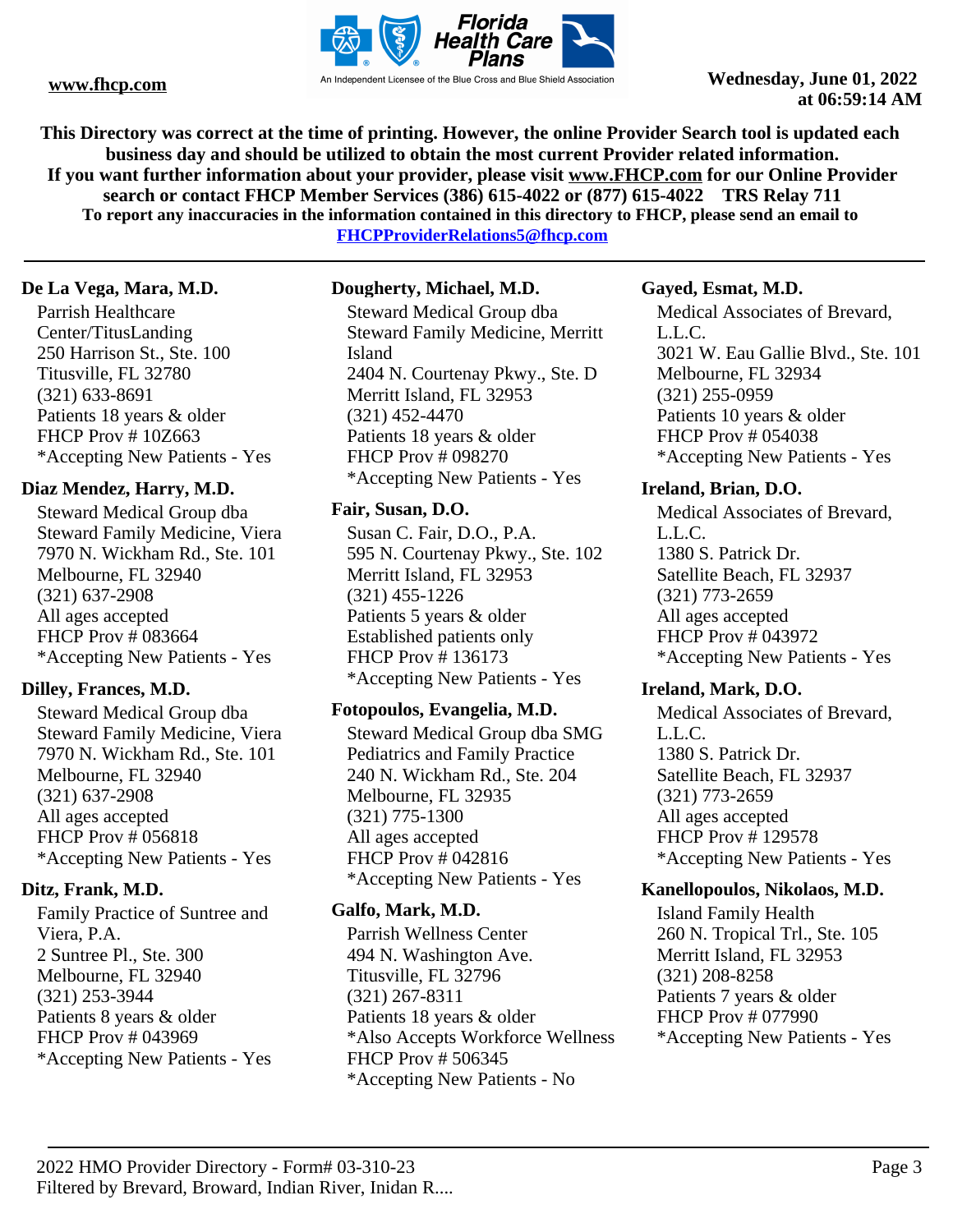

**This Directory was correct at the time of printing. However, the online Provider Search tool is updated each business day and should be utilized to obtain the most current Provider related information. If you want further information about your provider, please visit www.FHCP.com for our Online Provider search or contact FHCP Member Services (386) 615-4022 or (877) 615-4022 TRS Relay 711 To report any inaccuracies in the information contained in this directory to FHCP, please send an email to** 

**FHCPProviderRelations5@fhcp.com**

# **Kimmel, Murray, D.O.**

Kimmelcare Family Practice, P.A. 2230 N. Wickham Rd., Ste. B Melbourne, FL 32935 (321) 757-0600 Patients 6 years & older FHCP Prov # 051425 \*Accepting New Patients - Yes

# **Knappman, John, M.D.**

Steward Medical Group dba Steward Family Medicine, Merritt Island 2404 N. Courtenay Pkwy., Ste. D Merritt Island, FL 32953 (321) 452-4470 Patients 18 years & older FHCP Prov # 043019 \*Accepting New Patients - Yes

# **Kobobel, Jasen, M.D.**

Brevard Family Walk-In Clinic 1205 N. Courtenay Pkwy. Merritt Island, FL 32953 (321) 636-0005 Patients 5 years & older FHCP Prov # 037568 \*Accepting New Patients - Yes

Brevard Family Walk-In Clinic 1950 Rockledge Blvd., Ste. 101 Rockledge, FL 32955 (321) 636-0005 Patients 5 years & older FHCP Prov # 037568 \*Accepting New Patients - Yes

# **Lai, Ming, M.D.**

Steward Medical Group dba Steward Family Medicine, Malabar 910 Malabar Rd. SE, #2 Palm Bay, FL 32907 (321) 768-2356 Patients 2 years & older FHCP Prov # 046618 \*Accepting New Patients - Yes

#### **Leathers-Murmer, Andrea, M.D.**

Omni Healthcare, Inc. 6100 Minton Rd. NW, Ste. 104 Palm Bay, FL 32907 (321) 724-1172 Patients 18 years & older FHCP Prov # 052382 \*Accepting New Patients - Yes

# **Loftis, Jordan, M.D.**

Complete Care Family Medicine 2400 N. Courtenay Pkwy., Ste. 100 Merritt Island, FL 32953 (321) 985-9097 Patients 5 years & older FHCP Prov # 090023 \*Accepting New Patients - Yes

# **Marshall, Benjamin, M.D.**

Garden Street Medical Group, LLC 1785 Garden St. Titusville, FL 32796 (321) 269-9612 Patients 5 years & older Established patients only FHCP Prov # 082312 \*Accepting New Patients - No

# **Marshall, Brittany, M.D.**

Garden Street Medical Group, LLC 1785 Garden St. Titusville, FL 32796 (321) 269-9612 Patients 18 years & older Established patients only FHCP Prov # 086122 \*Accepting New Patients - No

#### **Martinez, Armando, M.D.**

Armando O. Martinez, M.D., P.A. 1395 N. Courtenay Pkwy., Ste. 200 Merritt Island, FL 32953 (321) 459-1333 Patients 21 years & older FHCP Prov # 052125 \*Accepting New Patients - Yes

#### **Matthews, Angela, D.O.**

The Brevard Health Alliance, Inc. 1361 Florida Ave., Ste. 2 Palm Bay, FL 32905 (321) 241-6800 All ages accepted Limited Appointment Availability FHCP Prov # 113950 \*Accepting New Patients - Yes

The Brevard Health Alliance, Inc. 1537 N. Singleton Ave. Titusville, FL 32796 (321) 268-0267 All ages accepted FHCP Prov # 113950 \*Accepting New Patients - Yes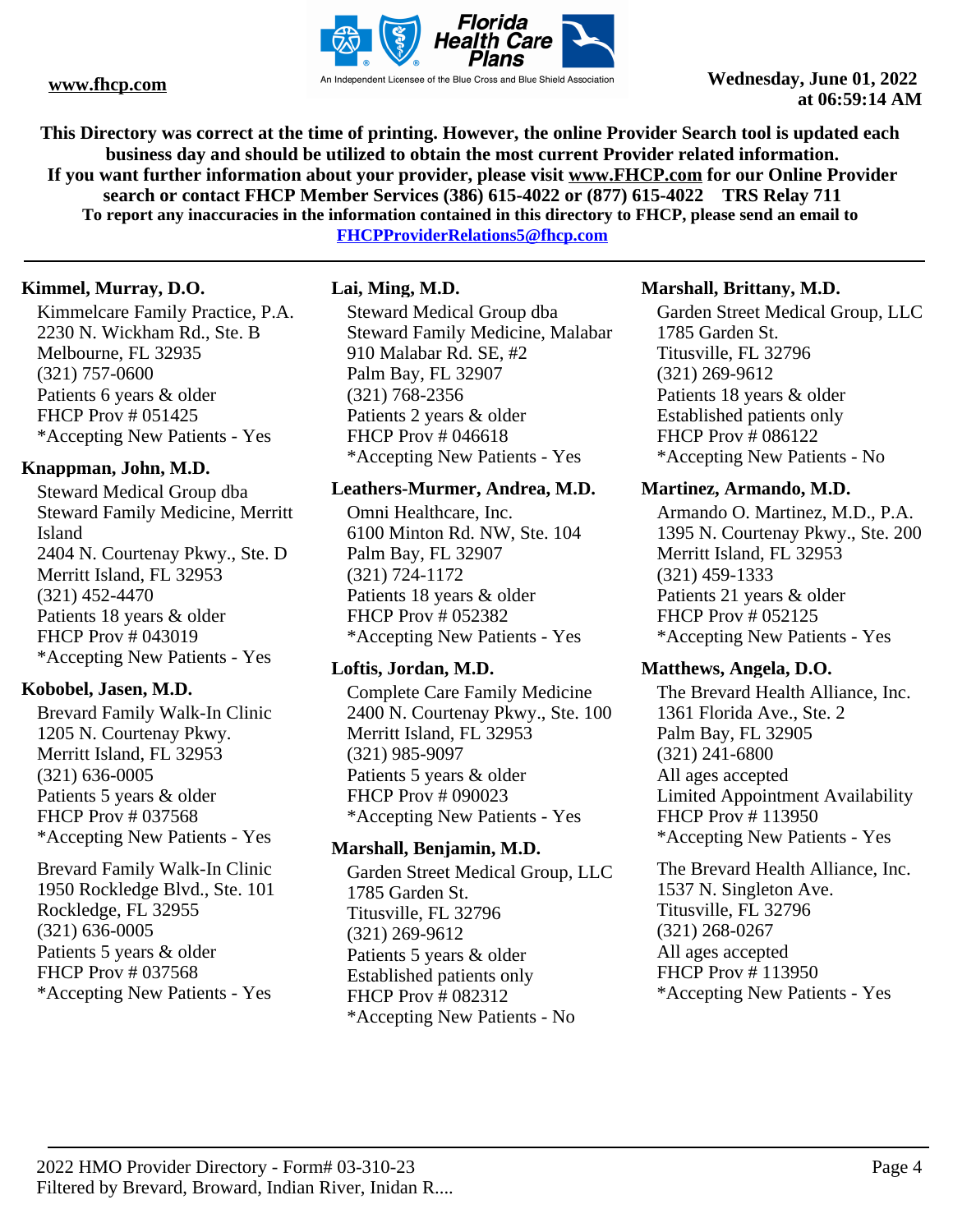

**This Directory was correct at the time of printing. However, the online Provider Search tool is updated each business day and should be utilized to obtain the most current Provider related information. If you want further information about your provider, please visit www.FHCP.com for our Online Provider search or contact FHCP Member Services (386) 615-4022 or (877) 615-4022 TRS Relay 711 To report any inaccuracies in the information contained in this directory to FHCP, please send an email to FHCPProviderRelations5@fhcp.com**

The Brevard Health Alliance, Inc. 17 Silver Palm Ave. Melbourne, FL 32901 (321) 733-2021 All ages accepted FHCP Prov # 113950 \*Accepting New Patients - Yes

The Brevard Health Alliance, Inc. 2120 Sarno Rd. Melbourne, FL 32935 (321) 241-6800 All ages accepted Extended hours and walk-in appointments available at this location to established pediatric patientsMon.-Fri.: 8:00 a.m. to 10:00 p.m. Sat.: 8:00 a.m. to 7:00 p.m. FHCP Prov # 113950 \*Accepting New Patients - Yes

The Brevard Health Alliance, Inc. 220 Barton Blvd., Unit C14 Rockledge, FL 32955 (321) 639-5177 All ages accepted FHCP Prov # 113950 \*Accepting New Patients - Yes

The Brevard Health Alliance, Inc. 220 Barton Blvd., Unit C14 (Mobile Unit) Rockledge, FL 32955 (321) 639-5177 All ages accepted FHCP Prov # 113950 \*Accepting New Patients - Yes

The Brevard Health Alliance, Inc. 2550 Grant St., Ste. 137 Melbourne, FL 32901 (321) 334-6940 All ages accepted FHCP Prov # 113950 \*Accepting New Patients - Yes

The Brevard Health Alliance, Inc. 5270 Babcock St. NE., Ste. 1 Palm Bay, FL 32905 (321) 722-5959 All ages accepted FHCP Prov # 113950 \*Accepting New Patients - Yes

The Brevard Health Alliance, Inc. 7227 N. US Hwy. 1 Cocoa, FL 32937 (321) 877-2740 All ages accepted FHCP Prov # 113950 \*Accepting New Patients - Yes

The Brevard Health Alliance, Inc. 775 Malabar Rd. Malabar, FL 32950 (321) 733-0642 All ages accepted FHCP Prov # 113950 \*Accepting New Patients - Yes

#### **Mayor-Davies, Judy, M.D.**

Omni Healthcare 2501 W. New Haven Ave., 1st Floor Melbourne, FL 32904 (321) 723-9411 All ages accepted FHCP Prov # 131696 \*Accepting New Patients - Yes

#### **Mishra, Poonam, D.O.**

Medical Associates of Brevard, L.L.C. 401 N. Wickham Rd., Ste. H Melbourne, FL 32935 (321) 757-5105 Patients 6 years & older FHCP Prov # 143049 \*Accepting New Patients - Yes

#### **Moak Williams, Lauren, M.D.**

The Brevard Health Alliance, Inc. 1361 Florida Ave., Ste. 2 Palm Bay, FL 32905 (321) 241-6800 Patients newborn & older Limited Appointment Availability FHCP Prov # 088090 \*Accepting New Patients - Yes

The Brevard Health Alliance, Inc. 1537 N. Singleton Ave. Titusville, FL 32796 (321) 268-0267 Patients newborn & older FHCP Prov # 088090 \*Accepting New Patients - Yes

The Brevard Health Alliance, Inc. 17 Silver Palm Ave. Melbourne, FL 32901 (321) 733-2021 Patients newborn & older FHCP Prov # 088090 \*Accepting New Patients - Yes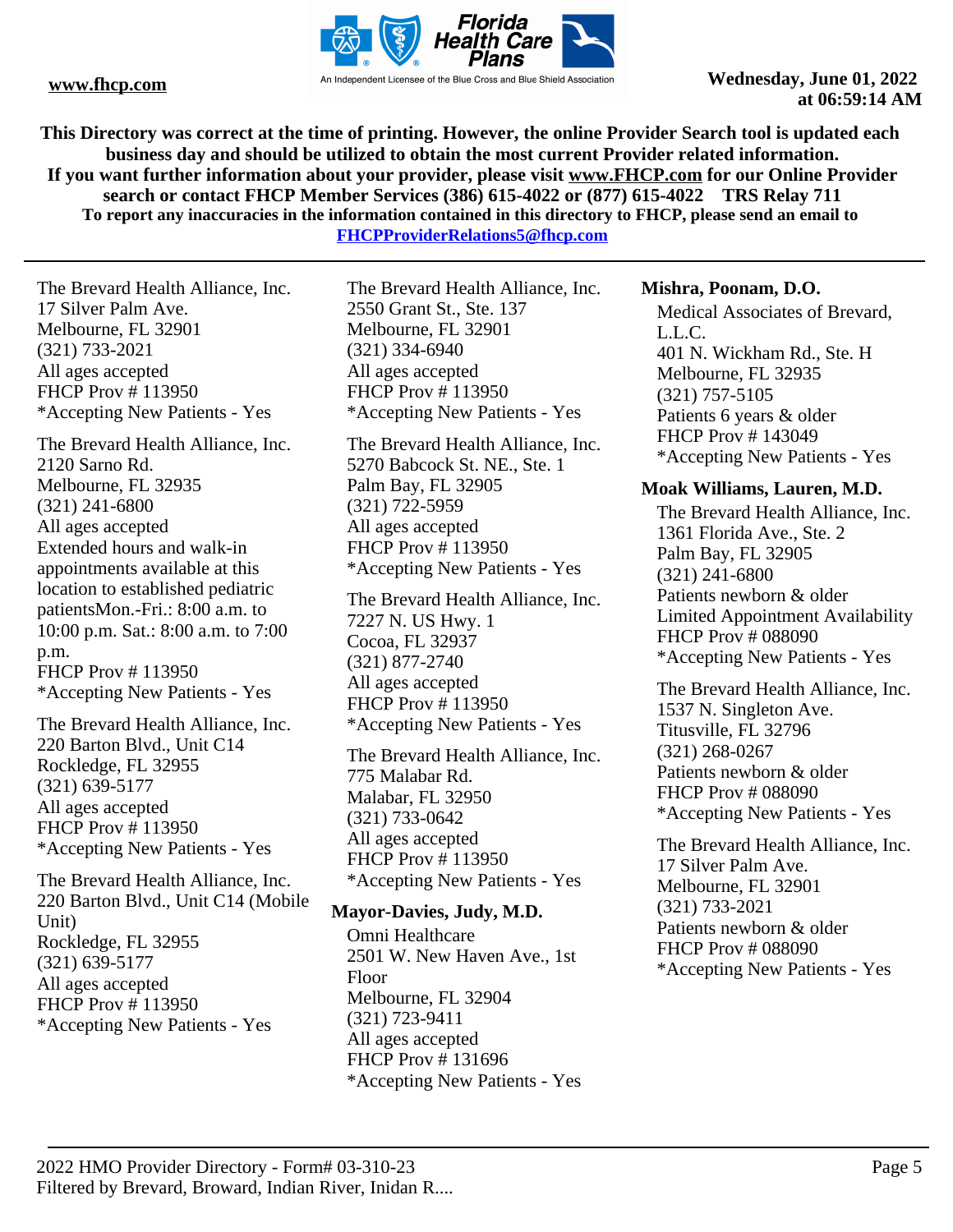

**This Directory was correct at the time of printing. However, the online Provider Search tool is updated each business day and should be utilized to obtain the most current Provider related information. If you want further information about your provider, please visit www.FHCP.com for our Online Provider search or contact FHCP Member Services (386) 615-4022 or (877) 615-4022 TRS Relay 711 To report any inaccuracies in the information contained in this directory to FHCP, please send an email to** 

**FHCPProviderRelations5@fhcp.com**

The Brevard Health Alliance, Inc. 2120 Sarno Rd. Melbourne, FL 32935 (321) 241-6800 Patients newborn & older Extended hours and walk-in appointments available at this location to established pediatric patientsMon.-Fri.: 8:00 a.m. to 10:00 p.m. Sat.: 8:00 a.m. to 7:00 p.m. FHCP Prov # 088090 \*Accepting New Patients - Yes

The Brevard Health Alliance, Inc. 220 Barton Blvd., Unit C14 Rockledge, FL 32955 (321) 639-5177 Patients newborn & older FHCP Prov # 088090 \*Accepting New Patients - Yes

The Brevard Health Alliance, Inc. 220 Barton Blvd., Unit C14 (Mobile Unit) Rockledge, FL 32955 (321) 639-5177 Patients newborn & older FHCP Prov # 088090 \*Accepting New Patients - Yes

The Brevard Health Alliance, Inc. 2550 Grant St., Ste. 137 Melbourne, FL 32901 (321) 334-6940 Patients newborn & older FHCP Prov # 088090 \*Accepting New Patients - Yes

The Brevard Health Alliance, Inc. 5270 Babcock St. NE., Ste. 1 Palm Bay, FL 32905 (321) 722-5959 Patients newborn & older FHCP Prov # 088090 \*Accepting New Patients - Yes

The Brevard Health Alliance, Inc. 7227 N. US Hwy. 1 Cocoa, FL 32937 (321) 877-2740 Patients newborn & older FHCP Prov # 088090 \*Accepting New Patients - Yes

The Brevard Health Alliance, Inc. 775 Malabar Rd. Malabar, FL 32950 (321) 733-0642 Patients newborn & older FHCP Prov # 088090 \*Accepting New Patients - Yes

#### **Modi, Dixitkumar, M.D.**

Dixitkumar N. Modi M.D. P.A. 4350 N. Atlantic Ave. Cocoa Beach, FL 32931 (321) 613-5352 Patients 5 years & older FHCP Prov # 068984 \*Accepting New Patients - Yes

# **Moss, Marilyn, M.D.**

DOCCS (Diagnostic & Clinical Care Services, Inc.) 2100 N. Wickham Rd. Melbourne, FL 32935 (321) 752-7100 All ages accepted Established patients only FHCP Prov # 044990 \*Accepting New Patients - No

# **Naoumoff, Stephane, M.D.**

Riverside Family Health 1395 N. Courtenay Pkwy., Ste. 100 Merritt Island, FL 32953 (321) 453-5252 Patients 1 year & older FHCP Prov # 135854 \*Accepting New Patients - Yes

# **Nelson, Lawrence, M.D.**

Suntree Internal Medicine 6619 N. Wickham Rd. Melbourne, FL 32940 (321) 259-9500 Patients 18 years & older FHCP Prov # 083982 \*Accepting New Patients - Yes

# **Paul, Rajee, M.D.**

Parrish Healthcare Center/TitusLanding 390 Challenger Rd. Port Canaveral, FL 32920 (321) 633-8640 Patients 14 years & older FHCP Prov # 103393 \*Accepting New Patients - Yes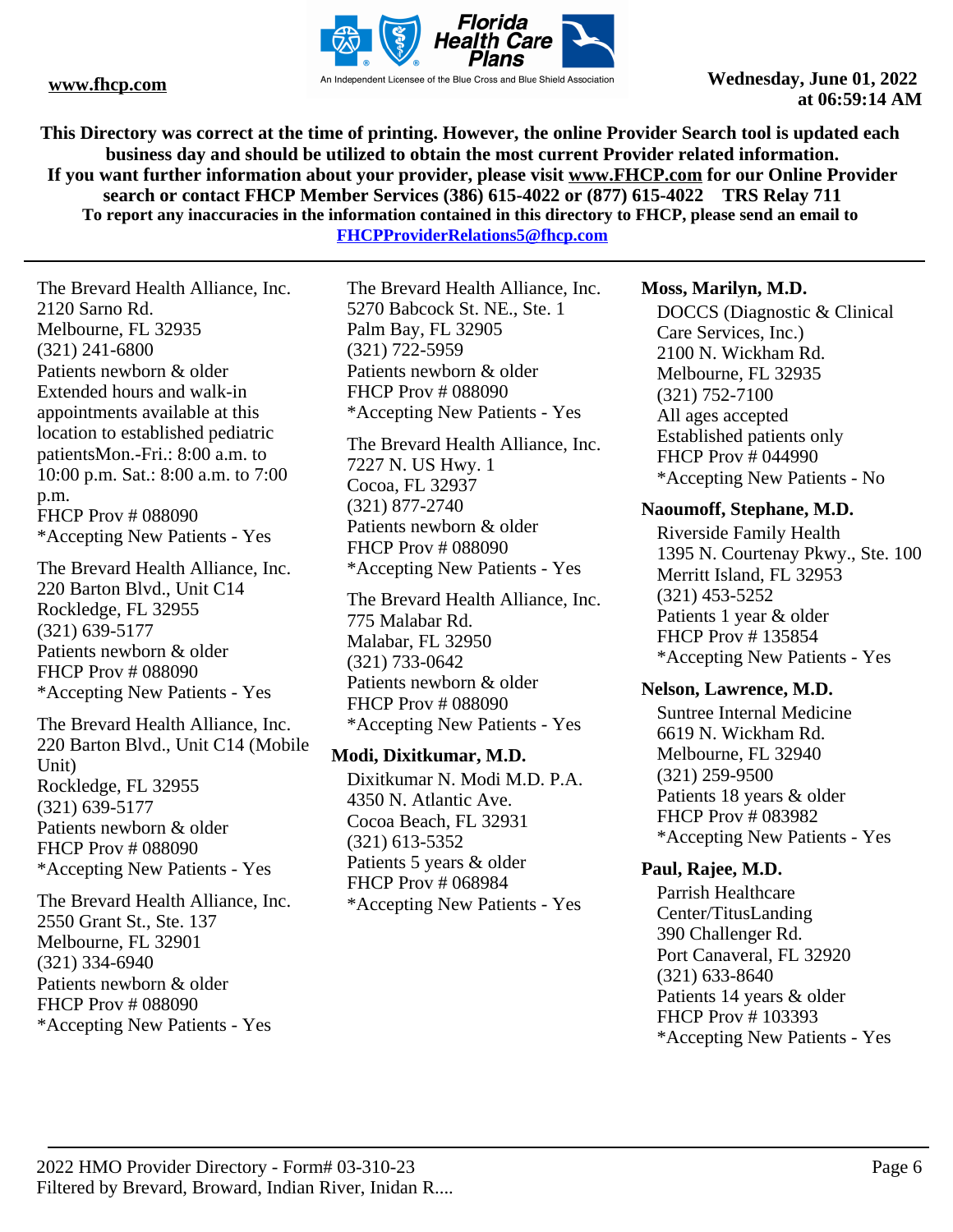

**This Directory was correct at the time of printing. However, the online Provider Search tool is updated each business day and should be utilized to obtain the most current Provider related information. If you want further information about your provider, please visit www.FHCP.com for our Online Provider search or contact FHCP Member Services (386) 615-4022 or (877) 615-4022 TRS Relay 711 To report any inaccuracies in the information contained in this directory to FHCP, please send an email to FHCPProviderRelations5@fhcp.com**

Space Coast Health Centers 5005 Port St. John Pkwy., Ste. 2400 Cocoa, FL 32927 (321) 877-2700 Patients 18 years & older FHCP Prov # 10R549 \*Accepting New Patients - Yes

Space Coast Health Centers 836 Century Medical Dr. Titusville, FL 32980 (321) 268-6836 Patients 18 years & older FHCP Prov # 10R549 \*Accepting New Patients - Yes

#### **Pena, Paul, D.O.**

The Brevard Health Alliance, Inc. 1361 Florida Ave., Ste. 2 Palm Bay, FL 32905 (321) 241-6800 All ages accepted Limited Appointment Availability FHCP Prov # 090863 \*Accepting New Patients - Yes

The Brevard Health Alliance, Inc. 1537 N. Singleton Ave. Titusville, FL 32796 (321) 268-0267 All ages accepted FHCP Prov # 090863 \*Accepting New Patients - Yes

The Brevard Health Alliance, Inc. 17 Silver Palm Ave. Melbourne, FL 32901 (321) 733-2021 All ages accepted FHCP Prov # 090863 \*Accepting New Patients - Yes

The Brevard Health Alliance, Inc. 2120 Sarno Rd. Melbourne, FL 32935 (321) 241-6800 All ages accepted Extended hours and walk-in appointments available at this location to established pediatric patientsMon.-Fri.: 8:00 a.m. to 10:00 p.m. Sat.: 8:00 a.m. to 7:00 p.m. FHCP Prov # 090863 \*Accepting New Patients - Yes

The Brevard Health Alliance, Inc. 220 Barton Blvd., Unit C14 Rockledge, FL 32955 (321) 639-5177 All ages accepted FHCP Prov # 090863 \*Accepting New Patients - Yes

The Brevard Health Alliance, Inc. 220 Barton Blvd., Unit C14 (Mobile Unit) Rockledge, FL 32955 (321) 639-5177 All ages accepted FHCP Prov # 090863 \*Accepting New Patients - Yes

The Brevard Health Alliance, Inc. 2550 Grant St., Ste. 137 Melbourne, FL 32901 (321) 334-6940 All ages accepted FHCP Prov # 090863 \*Accepting New Patients - Yes

The Brevard Health Alliance, Inc. 5270 Babcock St. NE., Ste. 1 Palm Bay, FL 32905 (321) 722-5959 All ages accepted FHCP Prov # 090863 \*Accepting New Patients - Yes

The Brevard Health Alliance, Inc. 7227 N. US Hwy. 1 Cocoa, FL 32937 (321) 877-2740 All ages accepted FHCP Prov # 090863 \*Accepting New Patients - Yes

The Brevard Health Alliance, Inc. 775 Malabar Rd. Malabar, FL 32950 (321) 733-0642 All ages accepted FHCP Prov # 090863 \*Accepting New Patients - Yes

#### **Pinsky, Mark, D.O.**

Medical Associates of Brevard, L.L.C. 8045 Spyglass Hill Rd., Ste. 101 Melbourne, FL 32940 (321) 255-2289 Patients 5 years & older FHCP Prov # 073865 \*Accepting New Patients - Yes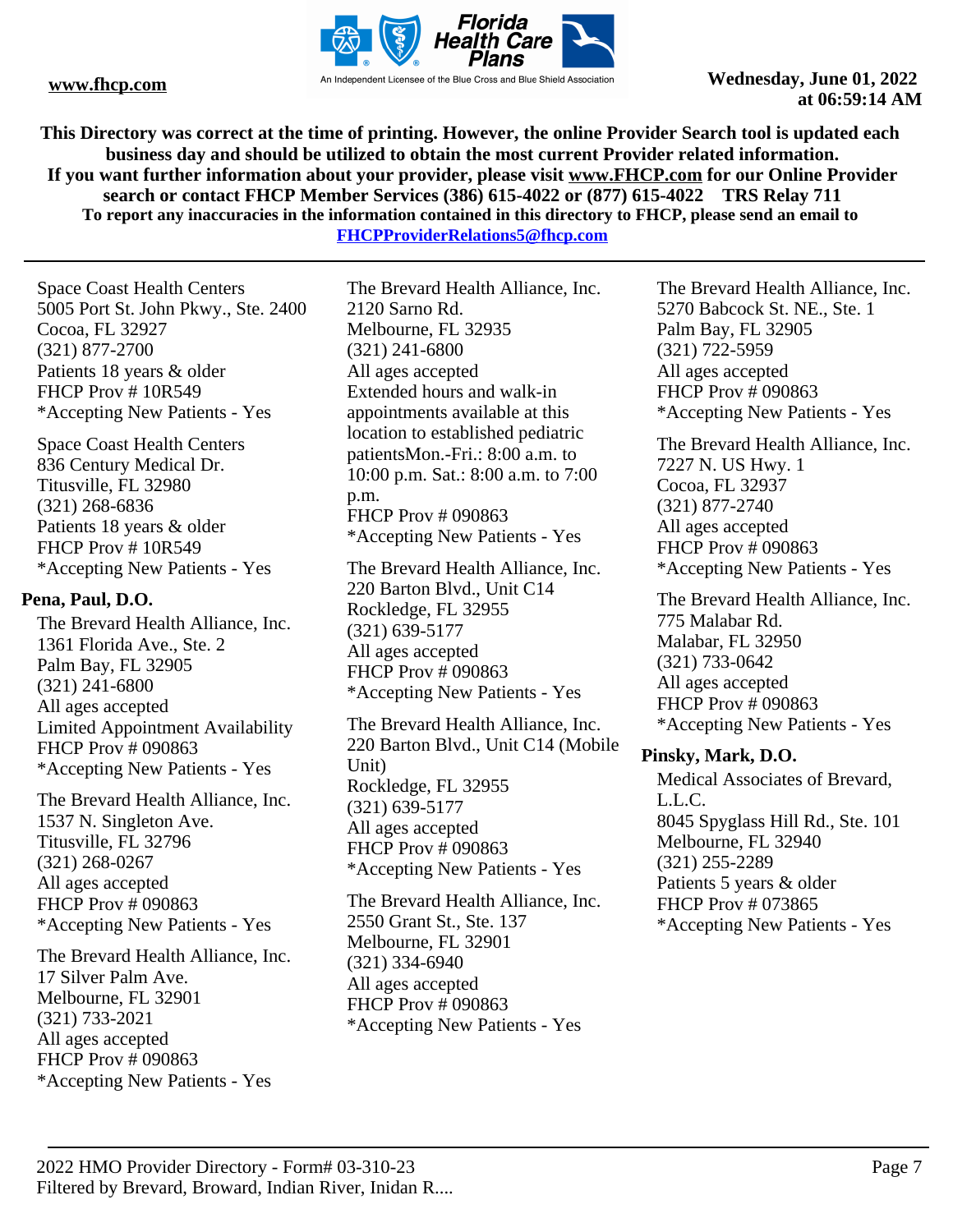

**This Directory was correct at the time of printing. However, the online Provider Search tool is updated each business day and should be utilized to obtain the most current Provider related information. If you want further information about your provider, please visit www.FHCP.com for our Online Provider search or contact FHCP Member Services (386) 615-4022 or (877) 615-4022 TRS Relay 711 To report any inaccuracies in the information contained in this directory to FHCP, please send an email to** 

**FHCPProviderRelations5@fhcp.com**

# **Quintyne, David, D.O.**

The Brevard Health Alliance, Inc. 1361 Florida Ave., Ste. 2 Palm Bay, FL 32905 (321) 241-6800 Patients newborn & older Limited Appointment Availability FHCP Prov # 076808 \*Accepting New Patients - Yes

The Brevard Health Alliance, Inc. 1537 N. Singleton Ave. Titusville, FL 32796 (321) 268-0267 Patients newborn & older FHCP Prov # 076808 \*Accepting New Patients - Yes

The Brevard Health Alliance, Inc. 17 Silver Palm Ave. Melbourne, FL 32901 (321) 733-2021 Patients newborn & older FHCP Prov # 076808 \*Accepting New Patients - Yes

The Brevard Health Alliance, Inc. 2120 Sarno Rd. Melbourne, FL 32935 (321) 241-6800 Patients newborn & older FHCP Prov # 076808 \*Accepting New Patients - Yes

The Brevard Health Alliance, Inc. 220 Barton Blvd., Unit C14 Rockledge, FL 32955 (321) 639-5177 Patients newborn & older Extended hours and walk-in appointments available at this location to established pediatric patientsMon.-Fri.: 8:00 a.m. to 10:00 p.m. Sat.: 8:00 a.m. to 7:00 p.m. FHCP Prov # 076808 \*Accepting New Patients - Yes

The Brevard Health Alliance, Inc. 220 Barton Blvd., Unit C14 (Mobile Unit) Rockledge, FL 32955 (321) 639-5177 Patients newborn & older FHCP Prov # 076808 \*Accepting New Patients - Yes

The Brevard Health Alliance, Inc. 2550 Grant St., Ste. 137 Melbourne, FL 32901 (321) 334-6940 Patients newborn & older FHCP Prov # 076808 \*Accepting New Patients - Yes

The Brevard Health Alliance, Inc. 5270 Babcock St. NE., Ste. 1 Palm Bay, FL 32905 (321) 722-5959 Patients newborn & older FHCP Prov # 076808 \*Accepting New Patients - Yes

The Brevard Health Alliance, Inc. 7227 N. US Hwy. 1 Cocoa, FL 32937 (321) 877-2740 Patients newborn & older FHCP Prov # 076808 \*Accepting New Patients - Yes

The Brevard Health Alliance, Inc. 775 Malabar Rd. Malabar, FL 32950 (321) 733-0642 Patients newborn & older FHCP Prov # 076808 \*Accepting New Patients - Yes

#### **Saluck, Kenneth, D.O.**

FHCP Center 5151 Babcock St. NE Palm Bay, FL 32905 (321) 567-7760 Patients 13 years & older \*Also Accepts WorkForce Wellness FHCP Prov # 10C276 \*Accepting New Patients - Yes

#### **Schuck, Theodore, D.O.**

The Brevard Health Alliance, Inc. 1361 Florida Ave., Ste. 2 Palm Bay, FL 32905 (321) 241-6800 Patients newborn & older Limited Appointment Availability FHCP Prov # 079305 \*Accepting New Patients - Yes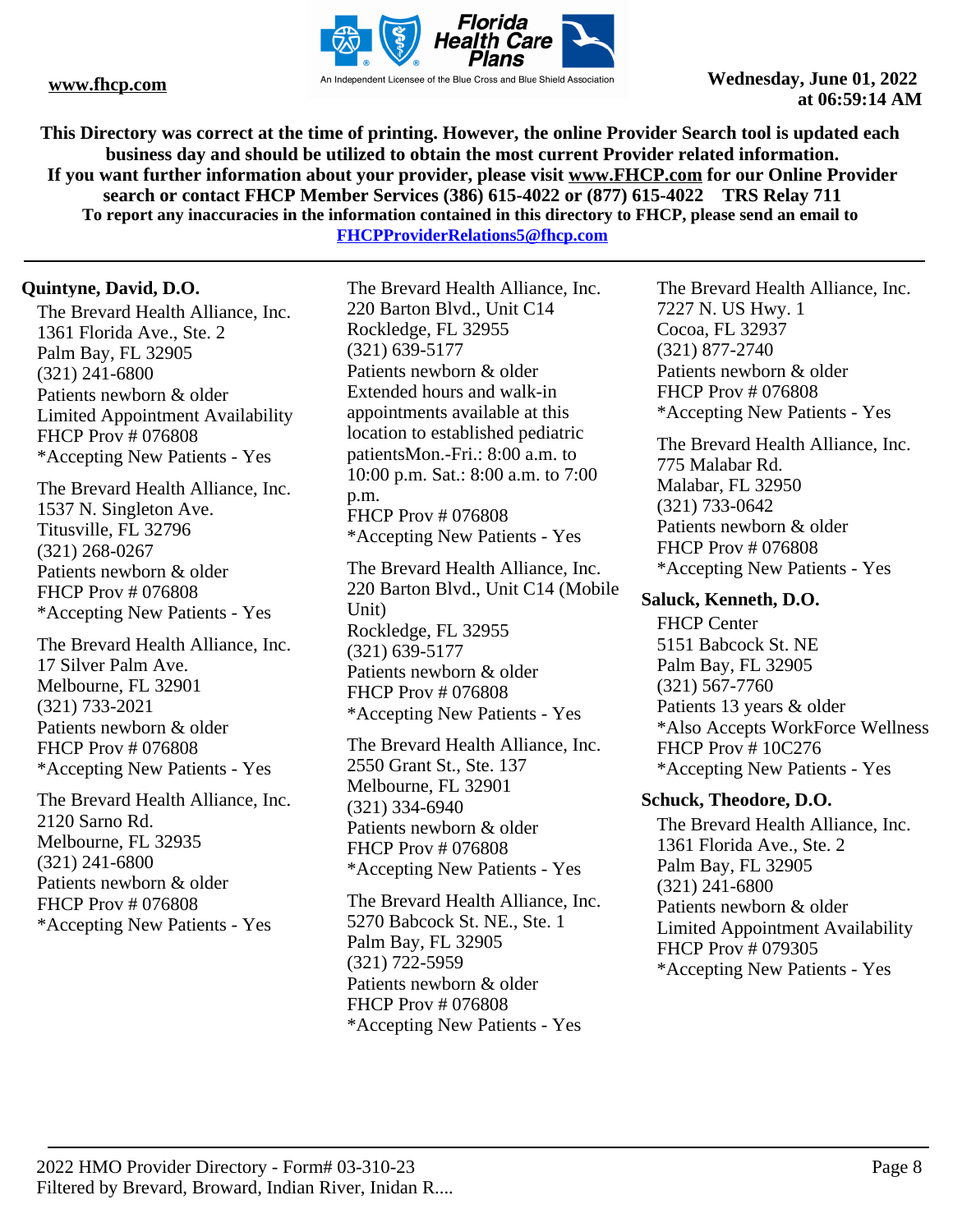

**This Directory was correct at the time of printing. However, the online Provider Search tool is updated each business day and should be utilized to obtain the most current Provider related information. If you want further information about your provider, please visit www.FHCP.com for our Online Provider search or contact FHCP Member Services (386) 615-4022 or (877) 615-4022 TRS Relay 711 To report any inaccuracies in the information contained in this directory to FHCP, please send an email to** 

**FHCPProviderRelations5@fhcp.com**

The Brevard Health Alliance, Inc. 1537 N. Singleton Ave. Titusville, FL 32796 (321) 268-0267 Patients newborn & older FHCP Prov # 079305 \*Accepting New Patients - Yes

The Brevard Health Alliance, Inc. 17 Silver Palm Ave. Melbourne, FL 32901 (321) 733-2021 Patients newborn & older FHCP Prov # 079305 \*Accepting New Patients - Yes

The Brevard Health Alliance, Inc. 2120 Sarno Rd. Melbourne, FL 32935 (321) 241-6800 Patients newborn & older Extended hours and walk-in appointments available at this location to established pediatric patientsMon.-Fri.: 8:00 a.m. to 10:00 p.m. Sat.: 8:00 a.m. to 7:00 p.m. FHCP Prov # 079305 \*Accepting New Patients - Yes

The Brevard Health Alliance, Inc. 220 Barton Blvd., Unit C14 Rockledge, FL 32955 (321) 639-5177 Patients newborn & older FHCP Prov # 079305 \*Accepting New Patients - Yes

The Brevard Health Alliance, Inc. 220 Barton Blvd., Unit C14 (Mobile Unit) Rockledge, FL 32955 (321) 639-5177 Patients newborn & older FHCP Prov # 079305 \*Accepting New Patients - Yes

The Brevard Health Alliance, Inc. 2550 Grant St., Ste. 137 Melbourne, FL 32901 (321) 334-6940 Patients newborn & older FHCP Prov # 079305 \*Accepting New Patients - Yes

The Brevard Health Alliance, Inc. 5270 Babcock St. NE., Ste. 1 Palm Bay, FL 32905 (321) 722-5959 Patients newborn & older FHCP Prov # 079305 \*Accepting New Patients - Yes

The Brevard Health Alliance, Inc. 7227 N. US Hwy. 1 Cocoa, FL 32937 (321) 877-2740 Patients newborn & older FHCP Prov # 079305 \*Accepting New Patients - Yes

The Brevard Health Alliance, Inc. 775 Malabar Rd. Malabar, FL 32950 (321) 733-0642 Patients newborn & older FHCP Prov # 079305 \*Accepting New Patients - Yes

#### **Sciortino, Vincent, M.D.**

VS Primo Health Care 840 Executive Ln., Ste. 110 Rockledge, FL 32955 (321) 751-7113 Patients 5 years & older FHCP Prov # 10R859 \*Accepting New Patients - Yes

#### **Serrano, Ricardo, M.D.**

Ricardo A. Serrano, M.D., LLC 30 Fortenberry Rd. Merritt Island, FL 32952 (321) 453-2267 Patients 18 years & older FHCP Prov # 053041 \*Accepting New Patients - Yes

#### **Slomin, Glenn, D.O.**

Steward Medical Group dba SMG Family and Sports Medicine 240 N. Wickham Rd., Ste. 304 Melbourne, FL 32935 (321) 308-5050 Patients 18 years & older FHCP Prov # 042817 \*Accepting New Patients - Yes

#### **Soucier, Renee, M.D.**

Space Coast Health Centers 5005 Port St.John Pkwy., Ste. 2400 Cocoa, FL 32927 (321) 877-2700 Patients 18 years & older FHCP Prov # 102982 \*Accepting New Patients - Yes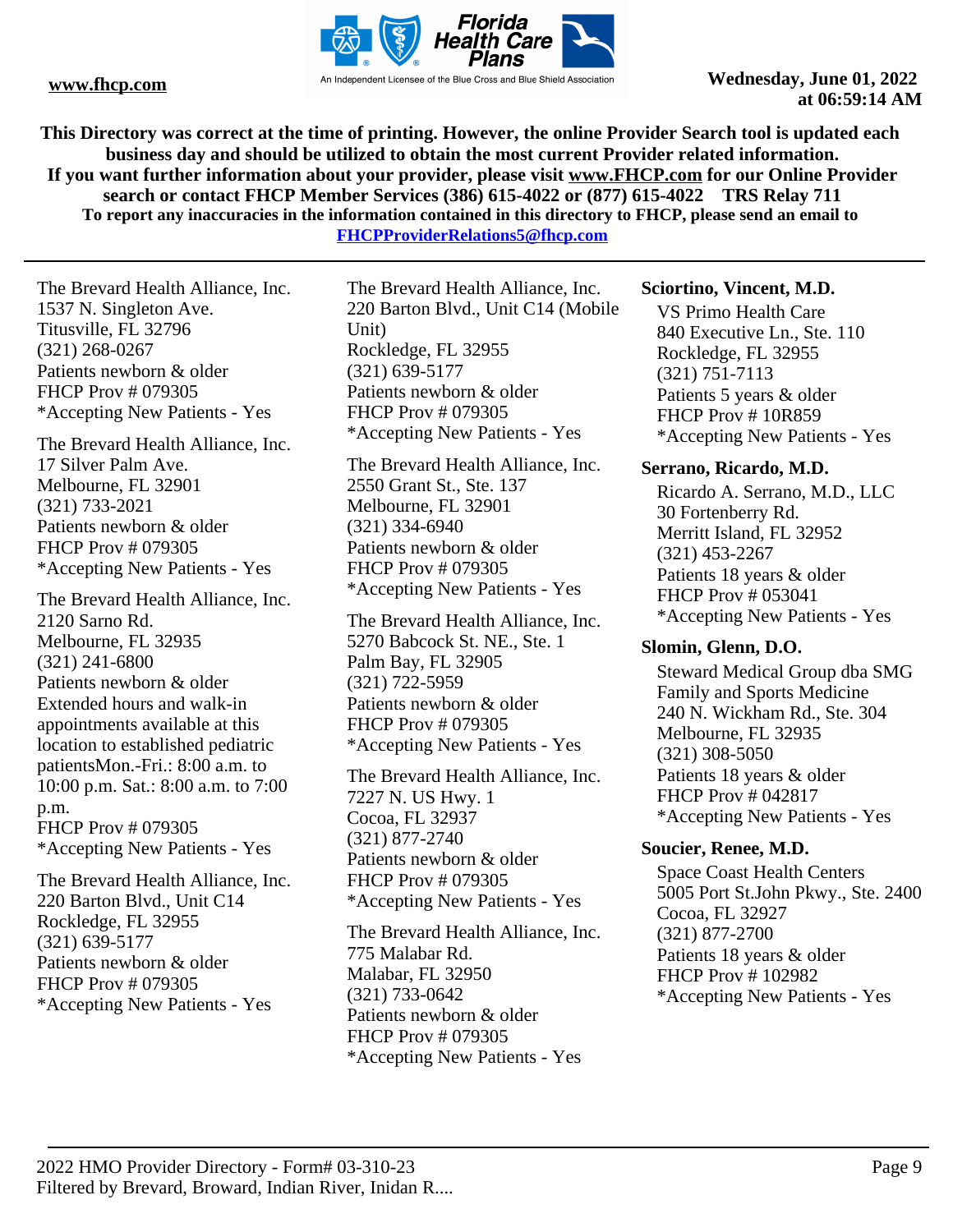

**This Directory was correct at the time of printing. However, the online Provider Search tool is updated each business day and should be utilized to obtain the most current Provider related information. If you want further information about your provider, please visit www.FHCP.com for our Online Provider search or contact FHCP Member Services (386) 615-4022 or (877) 615-4022 TRS Relay 711 To report any inaccuracies in the information contained in this directory to FHCP, please send an email to FHCPProviderRelations5@fhcp.com**

Space Coast Health Centers 836 Century Medical Dr. Titusville, FL 32980 (321) 268-6836 Patients 18 years & older FHCP Prov # 102982 \*Accepting New Patients - Yes

# **Taraschi, Peter, D.O.**

Omni Healthcare, Inc. 6100 Minton Rd. NW, Ste. 104 Palm Bay, FL 32907 (321) 724-1171 Patients 18 years & older FHCP Prov # 043795 \*Accepting New Patients - Yes

# **Todd, David, D.O.**

The Brevard Health Alliance, Inc. 1361 Florida Ave., Ste. 2 Palm Bay, FL 32905 (321) 241-6800 Patients newborn & older Limited Appointment Availability FHCP Prov # 070205 \*Accepting New Patients - Yes

The Brevard Health Alliance, Inc. 1537 N. Singleton Ave. Titusville, FL 32796 (321) 268-0267 Patients newborn & older FHCP Prov # 070205 \*Accepting New Patients - Yes

The Brevard Health Alliance, Inc. 17 Silver Palm Ave. Melbourne, FL 32901 (321) 733-2021 Patients newborn & older FHCP Prov # 070205 \*Accepting New Patients - Yes

The Brevard Health Alliance, Inc. 2120 Sarno Rd. Melbourne, FL 32935 (321) 241-6800 Patients newborn & older Extended hours and walk-in appointments available at this location to established pediatric patientsMon.-Fri.: 8:00 a.m. to 10:00 p.m. Sat.: 8:00 a.m. to 7:00 p.m. FHCP Prov # 070205 \*Accepting New Patients - Yes

The Brevard Health Alliance, Inc. 220 Barton Blvd., Unit C14 Rockledge, FL 32955 (321) 639-5177 Patients newborn & older FHCP Prov # 070205 \*Accepting New Patients - Yes

The Brevard Health Alliance, Inc. 220 Barton Blvd., Unit C14 (Mobile Unit) Rockledge, FL 32955 (321) 639-5177 Patients newborn & older FHCP Prov # 070205 \*Accepting New Patients - Yes

The Brevard Health Alliance, Inc. 2550 Grant St., Ste. 137 Melbourne, FL 32901 (321) 334-6940 Patients newborn & older FHCP Prov # 070205 \*Accepting New Patients - Yes

The Brevard Health Alliance, Inc. 5270 Babcock St. NE., Ste. 1 Palm Bay, FL 32905 (321) 722-5959 Patients newborn & older FHCP Prov # 070205 \*Accepting New Patients - Yes

The Brevard Health Alliance, Inc. 7227 N. US Hwy. 1 Cocoa, FL 32937 (321) 877-2740 Patients newborn & older FHCP Prov # 070205 \*Accepting New Patients - Yes

The Brevard Health Alliance, Inc. 775 Malabar Rd. Malabar, FL 32950 (321) 733-0642 Patients newborn & older FHCP Prov # 070205 \*Accepting New Patients - Yes

# **Trout, Ronald, M.D.**

Omni Healthcare 6100 Minton Rd. NW, Ste. 104 Palm Bay, FL 32907 (321) 724-1172 All ages accepted FHCP Prov # 084616 \*Accepting New Patients - Yes

#### *Indian River County*

#### **Arnold, William, M.D.**

Indian River Primary Care 1715 37th Pl., 2nd Fl. Vero Beach, FL 32960 (772) 794-2222 Patients 18 years & older FHCP Prov # 070663 \*Accepting New Patients - Yes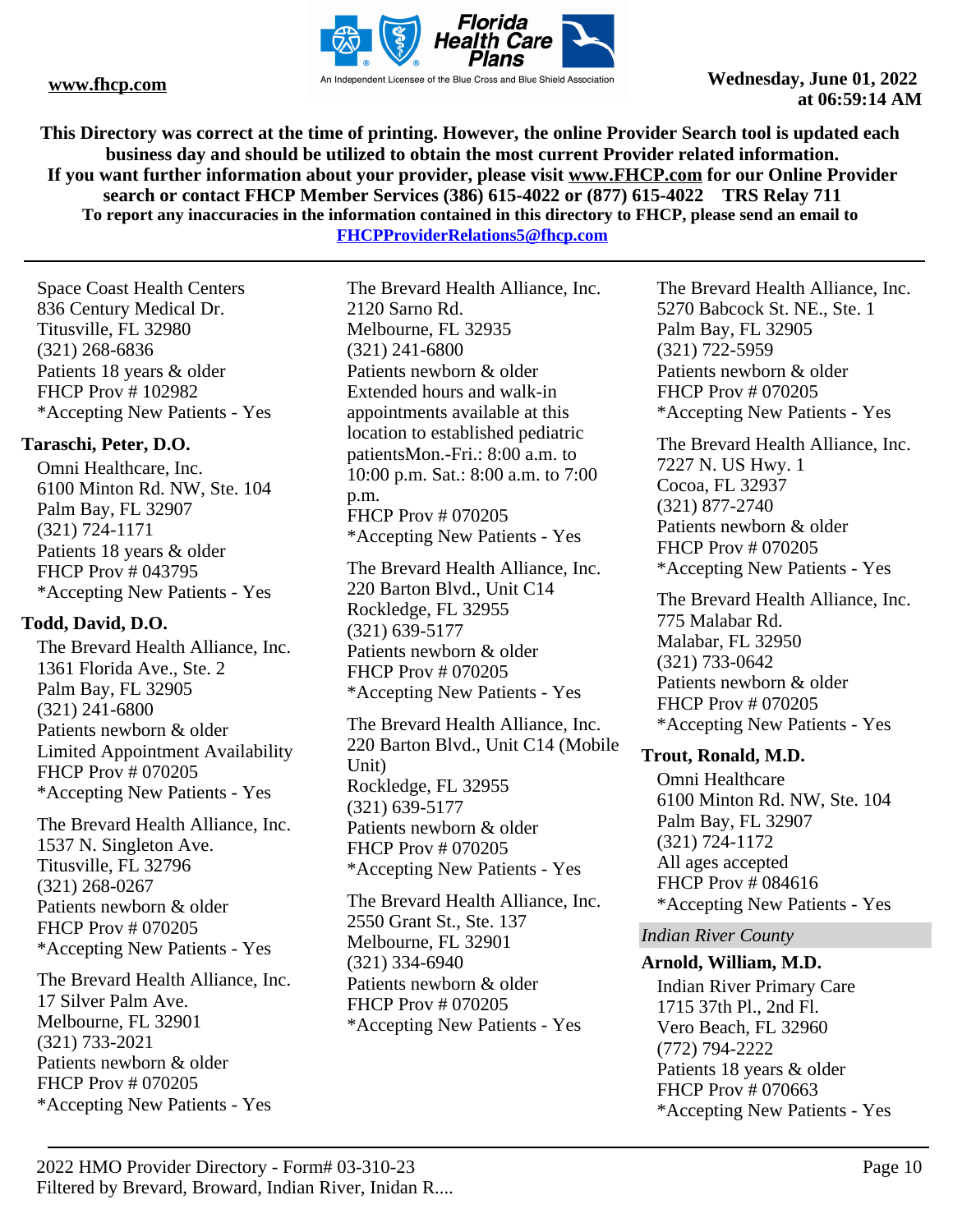

**This Directory was correct at the time of printing. However, the online Provider Search tool is updated each business day and should be utilized to obtain the most current Provider related information. If you want further information about your provider, please visit www.FHCP.com for our Online Provider search or contact FHCP Member Services (386) 615-4022 or (877) 615-4022 TRS Relay 711 To report any inaccuracies in the information contained in this directory to FHCP, please send an email to** 

**FHCPProviderRelations5@fhcp.com**

#### **Bloom, Lauren, D.O.**

Indian River Primary Care 1715 37th Pl., 3rd Fl. Vero Beach, FL 32960 (772) 794-2222 Patients 18 years & older FHCP Prov # 091945 \*Accepting New Patients - Yes

#### **Hernandez-Perez, Miciara, M.D.**

Steward Medical Group dba Sebastian River Primary Care 13840 US Hwy. 1 Sebastian, FL 32958 (772) 581-0334 Patients 16 years & older FHCP Prov # 068753 \*Accepting New Patients - Yes

#### **Stigliano, Randall, D.O.**

Steward Medical Group dba Steward Primary Care, Vero Beach 3745 11th Cir., Ste. 103 Vero Beach, FL 32960 (772) 564-2485 All ages accepted FHCP Prov # 087458 \*Accepting New Patients - Yes

#### **Williams, Clayton, M.D.**

Steward Medical Group dba Indian River Family Medicine 1715 37th Pl., Ste. 101 Vero Beach, FL 32960 (772) 778-1400 All ages accepted FHCP Prov # 071903 \*Accepting New Patients - Yes

#### *Inidan River County*

#### **Plessl, Carlie, M.D.**

Steward Medical Group dba Steward Primary Care, Vero Beach 3745 11th Cir., Ste. 103 Vero Beach, FL 32960 (772) 564-2485 All ages accepted FHCP Prov # 103192 \*Accepting New Patients - Yes

# **General Practice Physicians**

#### *Brevard County*

# **Barsoum, Nageh, M.D.**

Sunshine Medical Care 3260 Murrell Rd., Ste. 102 Rockledge, FL 32955 (321) 632-7520 Patients 6 months & older FHCP Prov # 10C973 \*Accepting New Patients - Yes

#### **Holmes, Steven, M.D.**

Parrish Healthcare Center/TitusLanding 390 Challenger Rd. Port Canaveral, FL 32929 (321) 633-8640 Patients 18 years & older FHCP Prov # 100460 \*Accepting New Patients - Yes

# **Internal Medicine Physicians**

*Brevard County*

#### **Aboutanos, Angela, M.D.**

Steward Medical Group dba Steward Internal Medicine 240 N. Wickham Rd., Ste. 300 Melbourne, FL 32935 (321) 752-1588 Patients 18 years & older FHCP Prov # 10B294 \*Accepting New Patients - Yes

#### **Adeoshun, Abosed, M.D.**

The Brevard Health Alliance, Inc. 1361 Florida Ave., Ste. 2 Palm Bay, FL 32905 (321) 241-6800 All ages accepted Limited Appointment Availability FHCP Prov # 099307 \*Accepting New Patients - Yes

The Brevard Health Alliance, Inc. 17 Silver Palm Ave. Melbourne, FL 32901 (321) 733-2021 All ages accepted FHCP Prov # 099307 \*Accepting New Patients - Yes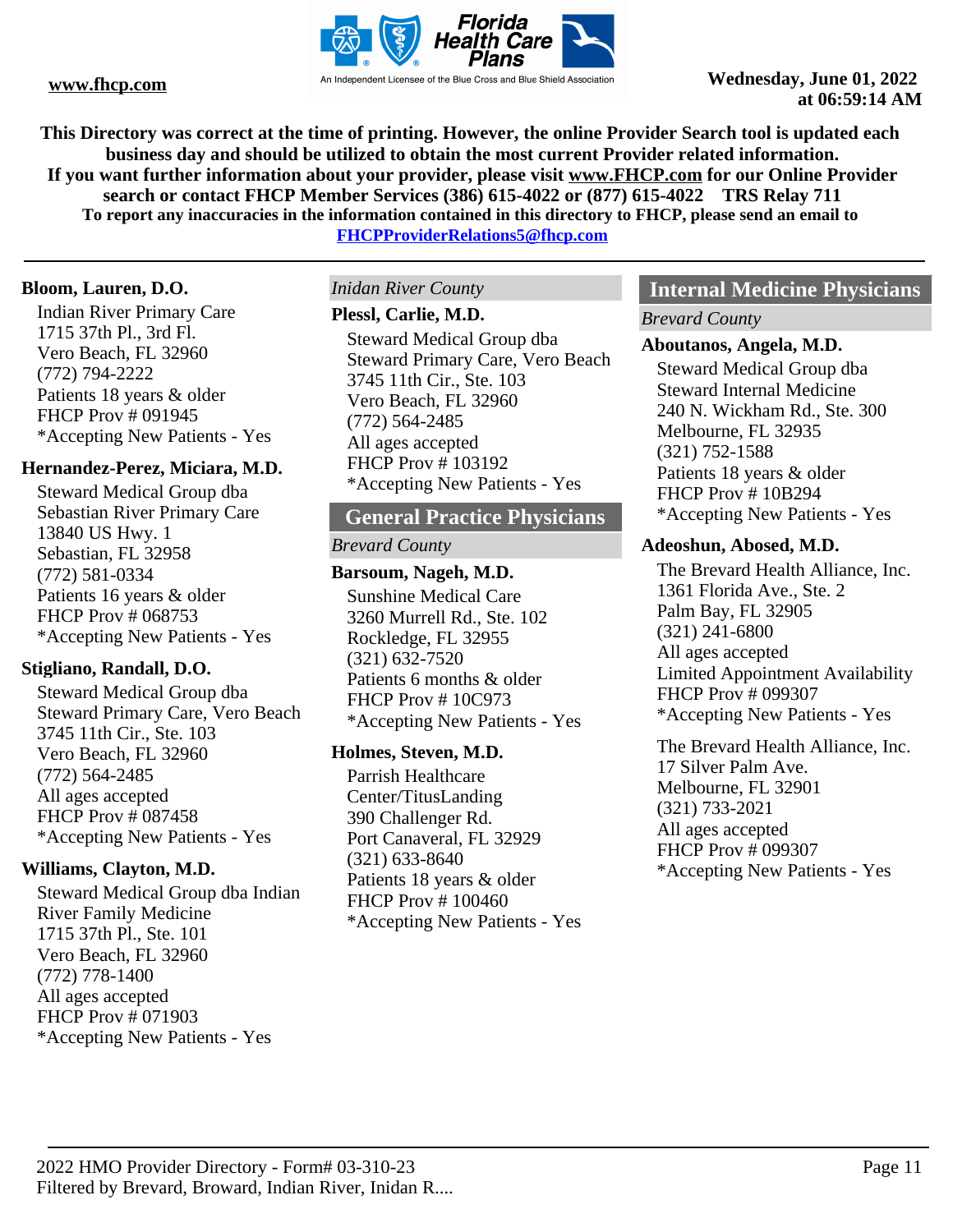

**This Directory was correct at the time of printing. However, the online Provider Search tool is updated each business day and should be utilized to obtain the most current Provider related information. If you want further information about your provider, please visit www.FHCP.com for our Online Provider search or contact FHCP Member Services (386) 615-4022 or (877) 615-4022 TRS Relay 711 To report any inaccuracies in the information contained in this directory to FHCP, please send an email to** 

**FHCPProviderRelations5@fhcp.com**

The Brevard Health Alliance, Inc. 2120 Sarno Rd. Melbourne, FL 32935 (321) 241-6800 All ages accepted Extended hours and walk-in appointments available at this location to established pediatric patientsMon.-Fri.: 8:00 a.m. to 10:00 p.m. Sat.: 8:00 a.m. to 7:00 p.m. FHCP Prov # 099307 \*Accepting New Patients - Yes

The Brevard Health Alliance, Inc. 220 Barton Blvd., Unit C14 Rockledge, FL 32955 (321) 639-5177 All ages accepted FHCP Prov # 099307 \*Accepting New Patients - Yes

The Brevard Health Alliance, Inc. 220 Barton Blvd., Unit C14 (Mobile Unit) Rockledge, FL 32955 (321) 639-5177 All ages accepted FHCP Prov # 099307 \*Accepting New Patients - Yes

The Brevard Health Alliance, Inc. 2550 Grant St., Ste. 137 Melbourne, FL 32901 (321) 334-6940 All ages accepted FHCP Prov # 099307 \*Accepting New Patients - Yes

The Brevard Health Alliance, Inc. 5270 Babcock St. NE., Ste. 1 Palm Bay, FL 32905 (321) 722-5959 All ages accepted FHCP Prov # 099307 \*Accepting New Patients - Yes

The Brevard Health Alliance, Inc. 7227 N. US Hwy. 1 Cocoa, FL 32937 (321) 877-2740 All ages accepted FHCP Prov # 099307 \*Accepting New Patients - Yes

The Brevard Health Alliance, Inc. 775 Malabar Rd. Malabar, FL 32950 (321) 733-0642 All ages accepted FHCP Prov # 099307 \*Accepting New Patients - Yes

# **Alexander, Patricia, M.D.**

Steward Medical Group dba Steward Primary Care, Cocoa 1317 West Point Dr. Cocoa, FL 32922 (321) 636-2621 All ages accepted FHCP Prov # 042214 \*Accepting New Patients - Yes

#### **Atkinson, Andrew, M.D.**

Steward Medical Group dba SMG Internal Medicine and Rheumatology 240 N. Wickham Rd., Ste. 110 Melbourne, FL 32935 (321) 541-1714 Patients 18 years & older FHCP Prov # 042799 \*Accepting New Patients - Yes

#### **Aziz, Nabil, M.D.**

Nabil Aziz, M.D. 1257 S. Florida Ave. Rockledge, FL 32955 (321) 631-1007 Patients 14 years & older FHCP Prov #10AH55 \*Accepting New Patients - Yes

#### **Baez, Raymond, M.D.**

Steward Medical Group dba Steward Primary Care, Cocoa 1317 West Point Dr. Cocoa, FL 32922 (321) 636-2621 Patients 18 years & older FHCP Prov # 043051 \*Accepting New Patients - Yes

# **Bakshi, Shakti, M.D.**

Medical Associates of Brevard, L.L.C. 6550 N. Wickham Rd., Ste. 2 Melbourne, FL 32940 (321) 255-1947 Patients 18 years & older Established patients only FHCP Prov # 043965 \*Accepting New Patients - Yes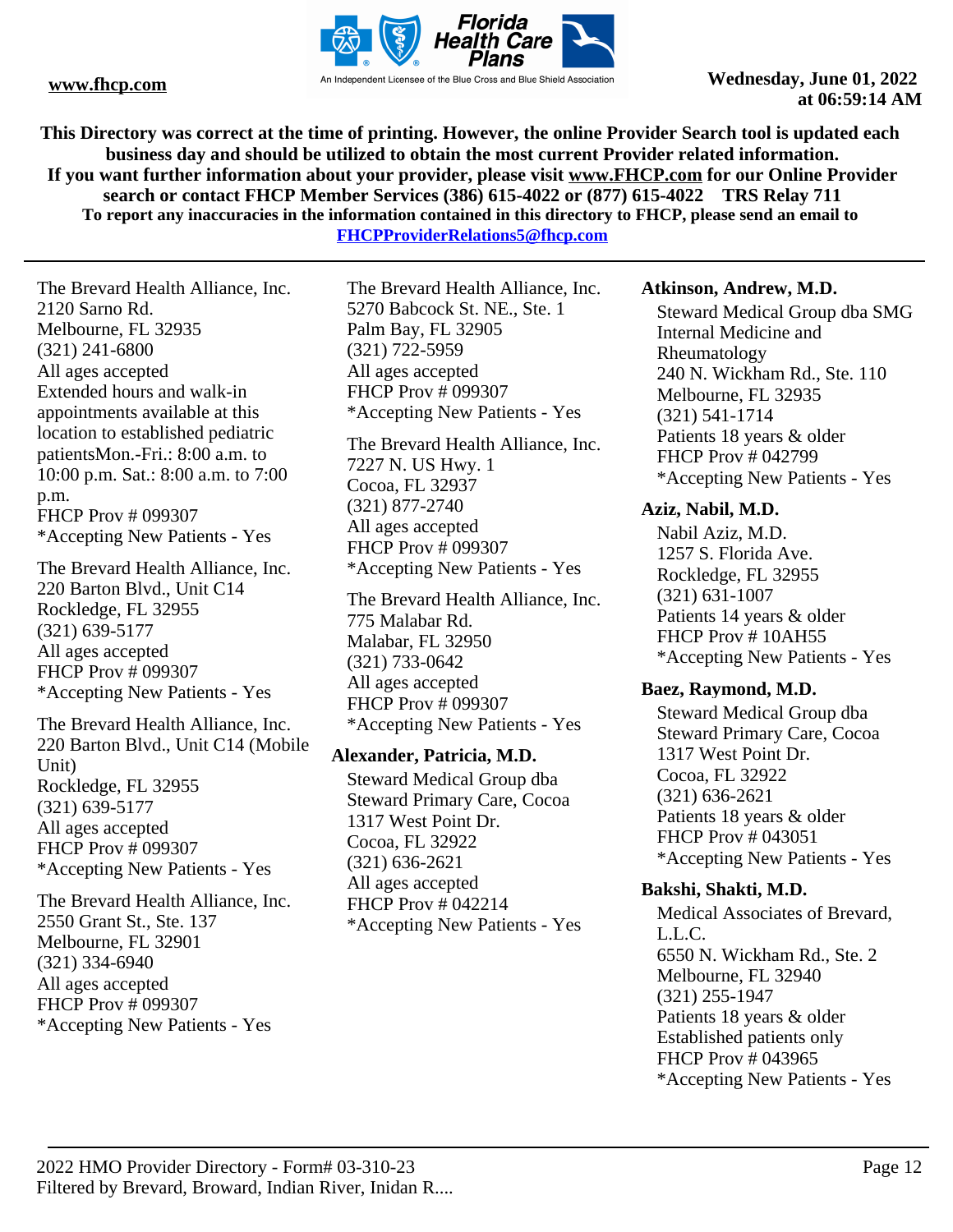

**This Directory was correct at the time of printing. However, the online Provider Search tool is updated each business day and should be utilized to obtain the most current Provider related information. If you want further information about your provider, please visit www.FHCP.com for our Online Provider search or contact FHCP Member Services (386) 615-4022 or (877) 615-4022 TRS Relay 711 To report any inaccuracies in the information contained in this directory to FHCP, please send an email to** 

**FHCPProviderRelations5@fhcp.com**

# **Berk, Danny, M.D.**

Medical Associates of Brevard, L.L.C. 8057 Spyglass Hill Rd., Ste. 104 Melbourne, FL 32940 (321) 241-4877 Patients 18 years & older FHCP Prov # 062845 \*Accepting New Patients - No

# **Besner, Zackary, M.D.**

Space Coast Health Centers 836 Century Medical Dr. Titusville, FL 32980 (321) 268-6836 Patients 17 years & older FHCP Prov # 100641 \*Accepting New Patients - Yes

# **Chapla, Jeram, M.D.**

Radha Medical P.A. 1027 Garden St. Titusville, FL 32796 (321) 383-3332 Patients 18 years & older \*Also Accepts Workforce Wellness FHCP Prov # 004875 \*Accepting New Patients - Yes

# **Delvadia, Rasiklal, M.D.**

Shreeji Medical, P.A. 2185 A. Cheney Hwy. Titusville, FL 32780 (321) 269-9800 Patients 15 years & older \*Also Accepts Workforce Wellness FHCP Prov # 10R124 \*Accepting New Patients - Yes

# **Dotres-Martinez, Maritza, M.D.**

Omni Healthcare, Inc. 6100 Minton Rd. NW, Ste. 102 Palm Bay, FL 32907 (321) 724-1171 Patients 18 years & older FHCP Prov # 078416 \*Accepting New Patients - Yes

# **Fawaz, Samuel, M.D.**

Steward Medical Group dba Barefoot Bay Internal Medicine 8000 Ron Beatty Blvd., Ste. A3 Barefoot Bay, FL 32976 (772) 664-1388 Patients 18 years & older FHCP Prov # 096379 \*Accepting New Patients - Yes

# **Fillion, Katie, M.D.**

The Brevard Health Alliance, Inc. 1361 Florida Ave., Ste. 2 Palm Bay, FL 32905 (321) 241-6800 All ages accepted Limited Appointment Availability FHCP Prov # 094395 \*Accepting New Patients - Yes

The Brevard Health Alliance, Inc. 17 Silver Palm Ave. Melbourne, FL 32901 (321) 733-2021 All ages accepted FHCP Prov # 094395 \*Accepting New Patients - Yes

The Brevard Health Alliance, Inc. 2120 Sarno Rd. Melbourne, FL 32935 (321) 241-6800 All ages accepted Extended hours and walk-in appointments available at this location to established pediatric patientsMon.-Fri.: 8:00 a.m. to 10:00 p.m. Sat.: 8:00 a.m. to 7:00 p.m. FHCP Prov # 094395 \*Accepting New Patients - Yes

The Brevard Health Alliance, Inc. 220 Barton Blvd., Unit C14 Rockledge, FL 32955 (321) 639-5177 All ages accepted FHCP Prov # 094395 \*Accepting New Patients - Yes

The Brevard Health Alliance, Inc. 220 Barton Blvd., Unit C14 (Mobile Unit) Rockledge, FL 32955 (321) 639-5177 All ages accepted FHCP Prov # 094395 \*Accepting New Patients - Yes

The Brevard Health Alliance, Inc. 2550 Grant St., Ste. 137 Melbourne, FL 32901 (321) 334-6940 All ages accepted FHCP Prov # 094395 \*Accepting New Patients - Yes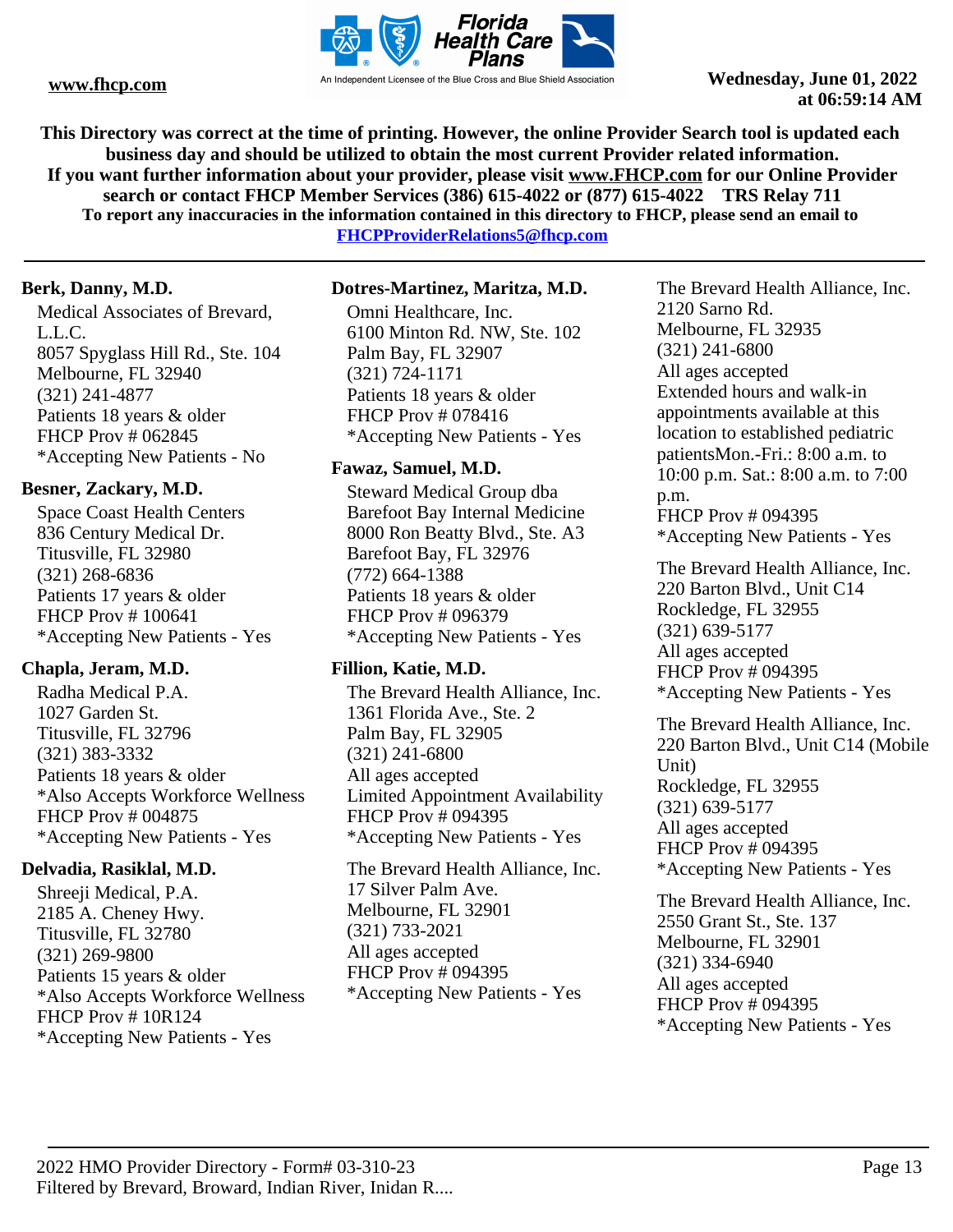

**This Directory was correct at the time of printing. However, the online Provider Search tool is updated each business day and should be utilized to obtain the most current Provider related information. If you want further information about your provider, please visit www.FHCP.com for our Online Provider search or contact FHCP Member Services (386) 615-4022 or (877) 615-4022 TRS Relay 711 To report any inaccuracies in the information contained in this directory to FHCP, please send an email to FHCPProviderRelations5@fhcp.com**

The Brevard Health Alliance, Inc. 5270 Babcock St. NE., Ste. 1 Palm Bay, FL 32905 (321) 722-5959 All ages accepted FHCP Prov # 094395 \*Accepting New Patients - Yes

The Brevard Health Alliance, Inc. 7227 N. US Hwy. 1 Cocoa, FL 32937 (321) 877-2740 All ages accepted FHCP Prov # 094395 \*Accepting New Patients - Yes

The Brevard Health Alliance, Inc. 775 Malabar Rd. Malabar, FL 32950 (321) 733-0642 All ages accepted FHCP Prov # 094395 \*Accepting New Patients - Yes

#### **Florescu, Lucian, M.D.**

Steward Medical Group dba Steward Internal Medicine 8075 Spyglass Hill Rd., Ste. 101 Melbourne, FL 32940 (321) 752-4100 Patients 18 years & older FHCP Prov # 10S288 \*Accepting New Patients - No

# **Galili, Meghan, M.D.**

Suntree Internal Medicine 6619 N. Wickham Rd. Melbourne, FL 32940 (321) 259-9500 Patients 18 years & older FHCP Prov # 089916 \*Accepting New Patients - Yes

# **Garcia, Joven, M.D.**

Medical Associates of Brevard, L.L.C. 6080 Babcock St., SE Palm Bay, FL 32909 (321) 409-3073 Patients 19 years & older FHCP Prov # 039018 \*Accepting New Patients - Yes

#### **Gorthi, Kalpana, M.D.**

Revive MD Internal Medicine 3155 Suntree Blvd., Ste. 102 Rockledge, FL 32955 (321) 425-3187 Patients 18 years & older FHCP Prov # 075970 \*Accepting New Patients - Yes

# **Guirguis, Hany, M.D.**

Steward Medical Group dba Steward Primary Care, Cocoa 1317 West Point Dr. Cocoa, FL 32922 (321) 636-2621 Patients 18 years & older FHCP Prov # 043026 \*Accepting New Patients - Yes

#### **Hardoon, Abraham, M.D.**

Suntree Internal Medicine 6619 N. Wickham Rd. Melbourne, FL 32940 (321) 259-9500 Patients 18 years & older FHCP Prov # 044993 \*Accepting New Patients - Yes

# **Hardoon, Gary, M.D.**

Suntree Internal Medicine 6619 N. Wickham Rd. Melbourne, FL 32940 (321) 259-9500 Patients 18 years & older FHCP Prov # 052984 \*Accepting New Patients - Yes

# **Hardoon, Scott, M.D.**

Suntree Internal Medicine 6619 N. Wickham Rd. Melbourne, FL 32940 (321) 259-9500 Patients 18 years & older FHCP Prov # 043815 \*Accepting New Patients - Yes

# **Hernandez Pons, Edgardo, M.D.**

Familiar Medical Services, LLC. 8085 Spyglass Hill Rd., Ste. 109 Melbourne, FL 32940 (321) 622-5677 Patients 21 years & older FHCP Prov # 076940 \*Accepting New Patients - Yes

# **Herrera Soto, Marta, M.D.**

Right Medical Care, LLC 835 Executive Ln., Ste. 130 Rockledge, FL 32955 (321) 349-2301 Patients 18 years & older FHCP Prov # 053135 \*Accepting New Patients - Yes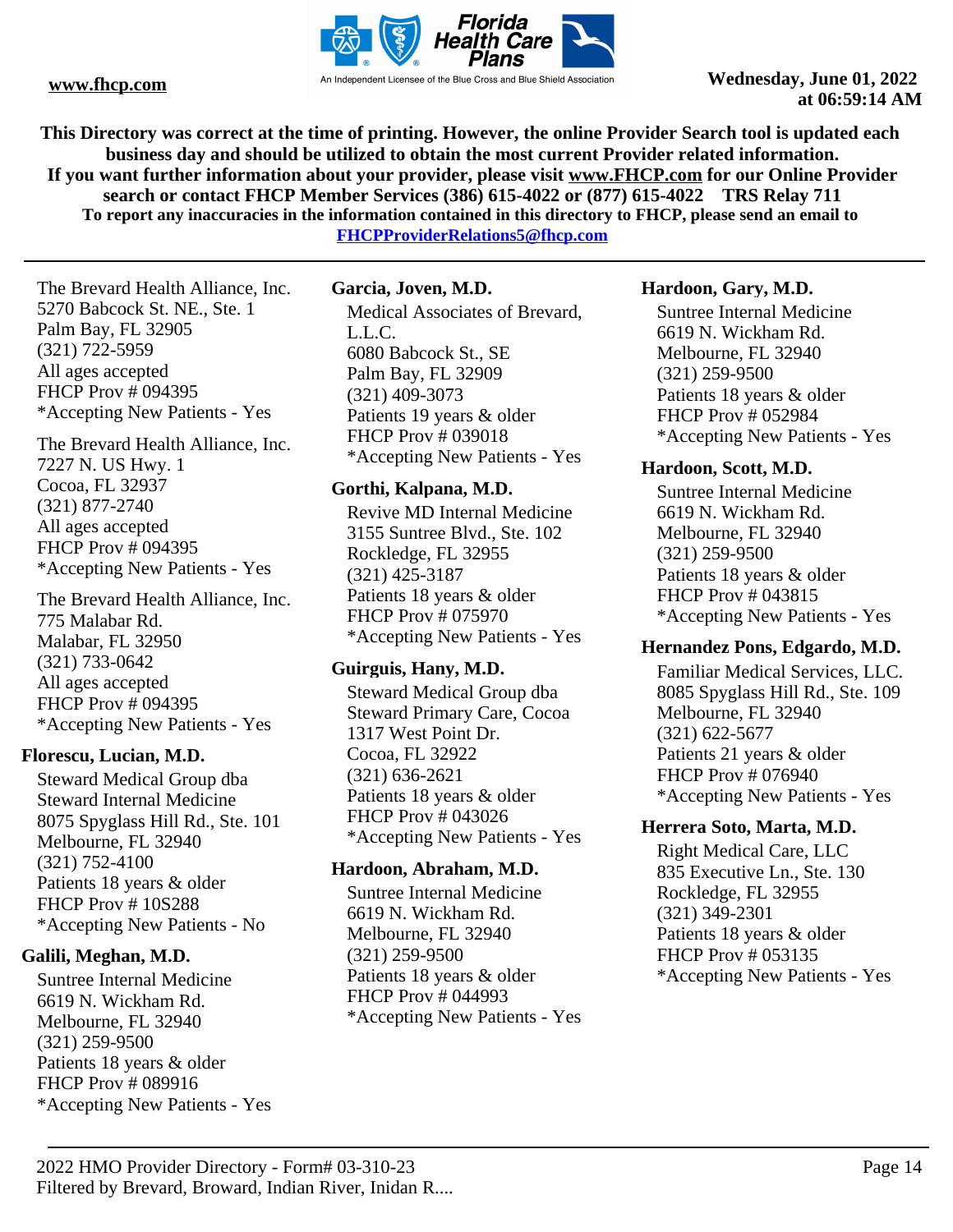

**This Directory was correct at the time of printing. However, the online Provider Search tool is updated each business day and should be utilized to obtain the most current Provider related information. If you want further information about your provider, please visit www.FHCP.com for our Online Provider search or contact FHCP Member Services (386) 615-4022 or (877) 615-4022 TRS Relay 711 To report any inaccuracies in the information contained in this directory to FHCP, please send an email to** 

**FHCPProviderRelations5@fhcp.com**

#### **Itani, Nabil, D.O.**

Nabil S. Itani, D.O. 875 Century Medical Dr. Titusville, FL 32796 (321) 268-8787 Patients 18 years & older \*Also Accepts Workforce Wellness FHCP Prov # 037103 \*Accepting New Patients - Yes

# **Jacob, Viola, M.D.**

Kidz and Family Care 1091 Port Malabar Blvd., Ste. 3 Palm Bay, FL 32905 (321) 724-1200 Patients 18 years & older FHCP Prov # 095530 \*Accepting New Patients - Yes

# **Kahlon, Summerpal, M.D.**

Rocket Health Care, LLC 30-A Woodland Ave. Cocoa Beach, FL 32931 (321) 613-2004 Patients 18 years & older FHCP Prov # 115646 \*Accepting New Patients - Yes

#### **Kearney, James, M.D.**

Medical Associates of Brevard, L.L.C. 580 N. Wickham Rd., Ste. C Melbourne, FL 32935 (321) 255-7118 Patients 16 years & older FHCP Prov # 041634 \*Accepting New Patients - Yes

#### **Kishore, Patsamatla, M.D.**

Mel-Bay Health Care 950 S. Apollo Blvd. Melbourne, FL 32901 (321) 473-8400 Patients 18 years & older FHCP Prov # 052344 \*Accepting New Patients - Yes

#### **Klenz, Ana, M.D.**

Suntree Internal Medicine 6619 N. Wickham Rd. Melbourne, FL 32940 (321) 259-9500 Patients 18 years & older FHCP Prov # 089958 \*Accepting New Patients - Yes

#### **Kumar, Aravind, M.D.**

Brevard Internal Medicine & Walk In Clinic 2795 W. New Haven Ave. W. Melbourne, FL 32904 (321) 622-8626 Patients 18 years & older FHCP Prov # 041573 \*Accepting New Patients - Yes

#### **Kumar, Naveen, M.D.**

Healthy Journeys 1616 S. Apollo Blvd. Melbourne, FL 32901 (321) 409-9577 Patients 18 years & older FHCP Prov # 109122 \*Accepting New Patients - Yes

#### **Kumar, Vinay, M.D.**

Vinaya Kumar, M.D., P.A. 2070 N. US Hwy. 1, Ste. 103 Rockledge, FL 32955 (321) 632-0552 Patients 16 years & older FHCP Prov # 10D501 \*Accepting New Patients - Yes

# **Kurusanganapalli, Nagamani, M.D.**

Parrish Medical Group 5005 Port St. John Pkwy., Ste. 2500 Port St. John, FL 32927 (321) 504-0556 Patients 18 years & older \*Also Accepts Workforce Wellness FHCP Prov # 043973 \*Accepting New Patients - Yes

#### **Lagudu, Adinarayana, M.D.**

Medical Associates of Brevard, L.L.C. 2200 W. Eau Gallie Blvd., Ste. 200 Melbourne, FL 32935 (321) 255-1500 Patients 18 years & older FHCP Prov # 088167 \*Accepting New Patients - Yes

#### **Lorente, Miguel, M.D.**

Medical Associates of Brevard, L.L.C. 2107 Dairy Rd. Melbourne, FL 32904 (321) 676-7860 Patients 18 years & older FHCP Prov # 140346 \*Accepting New Patients - Yes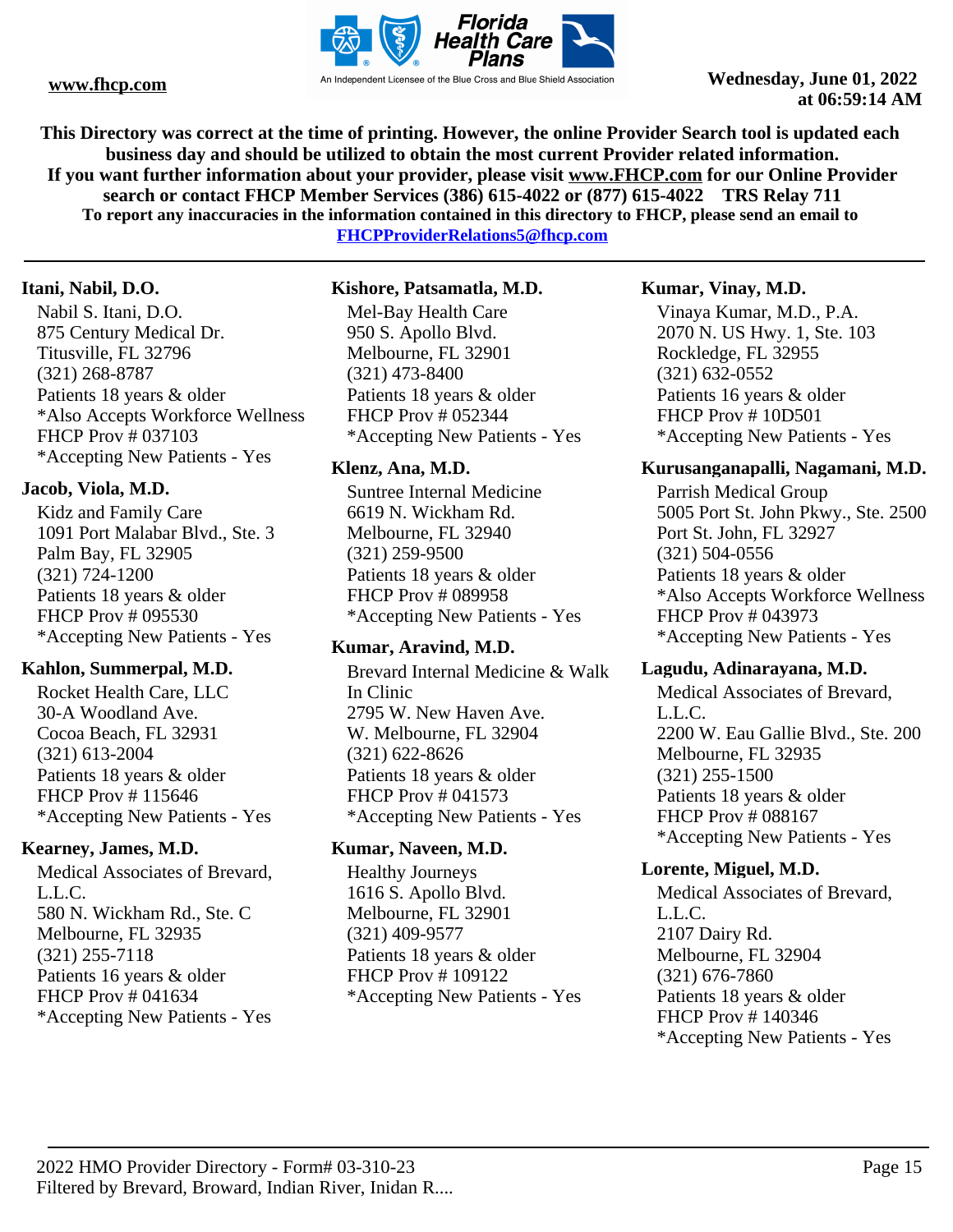

**This Directory was correct at the time of printing. However, the online Provider Search tool is updated each business day and should be utilized to obtain the most current Provider related information. If you want further information about your provider, please visit www.FHCP.com for our Online Provider search or contact FHCP Member Services (386) 615-4022 or (877) 615-4022 TRS Relay 711 To report any inaccuracies in the information contained in this directory to FHCP, please send an email to** 

**FHCPProviderRelations5@fhcp.com**

# **Luthra, Venu, M.D.**

Internal Medicine at Viera 8095 Spyglass Hill Rd., Ste. 101 Melbourne, FL 32940 (321) 255-6033 Patients 18 years & older FHCP Prov # 047371 \*Accepting New Patients - Yes

# **McGrath, Kimberly, M.D.**

Omni Healthcare 6300 N. Wickham Rd., Ste. 132A Melbourne, FL 32940 (321) 253-4032 Patients 55 years & older Established patients only. FHCP Prov # 043797 \*Accepting New Patients - No

# **Mitra, Sudeshna, M.D.**

Medical Associates of Brevard, L.L.C. 397 N. Wickham Rd., Ste. 101 Melbourne, FL 32935 (321) 622-6222 Patients 18 years & older FHCP Prov # 139966 \*Accepting New Patients - Yes

# **Modh, Brinda, M.D.**

Medical Associates of Brevard, L.L.C. 8041 Spyglass Hill Rd., Ste. 102 Melbourne, FL 32940 (321) 255-4003 Patients 18 years & older FHCP Prov # 047997 \*Accepting New Patients - Yes

# **Morales, Carmen, M.D.**

Complete Care Family Medicine 590 Malabar Rd. SE, Ste. 7 Palm Bay, FL 32907 (321) 985-9097 Patients 5 years & older FHCP Prov # 089730 \*Accepting New Patients - Yes

#### **Nunes, Christopher, M.D.**

Medical Associates of Brevard, L.L.C. 8057 Spyglass Hill Rd., Ste. 104 Melbourne, FL 32940 (321) 241-4877 Patients 18 years & older FHCP Prov # 040825 \*Accepting New Patients - No

# **Ochoa, Aluino, M.D.**

Indian River Medical Office, P.A. 3300 Dairy Rd. Titusville, FL 32796 (321) 269-6530 Patients 18 years & older \*Also Accepts Workforce Wellness FHCP Prov # 044600 \*Accepting New Patients - Yes

# **Ochoa, Karin, M.D.**

Indian River Medical Office, P.A. 3300 Dairy Rd. Titusville, FL 32796 (321) 269-6530 Patients 18 years & older \*Also Accepts Workforce Wellness FHCP Prov # 10B544 \*Accepting New Patients - Yes

#### **Oni, Monisola, M.D.**

Steward Medical Group dba Steward Primary Care, Cocoa 1317 West Point Dr. Cocoa, FL 32922 (321) 636-2621 All ages accepted FHCP Prov # 042212 \*Accepting New Patients - Yes

# **Page, Ralph, M.D.**

Ralph Page, M.D., P.A. 1026 S. Florida Ave. Rockledge, FL 32955 (321) 631-1400 Patients 18 years & older Established patients only FHCP Prov # 105497 \*Accepting New Patients - Yes

#### **Patel, Pratik, M.D.**

Medical Associates of Brevard, L.L.C. 8041 Spyglass Hill Rd., Ste. 102 Melbourne, FL 32940 (321) 255-4003 Patients 18 years & older FHCP Prov # 048076 \*Accepting New Patients - Yes

#### **Patel, Tanmay, M.D.**

Total MD Care Corp. 4340 S. Hopkins Ave. Titusville, FL 32780 (321) 222-3607 Patients 18 years & older FHCP Prov # 064475 \*Accepting New Patients - Yes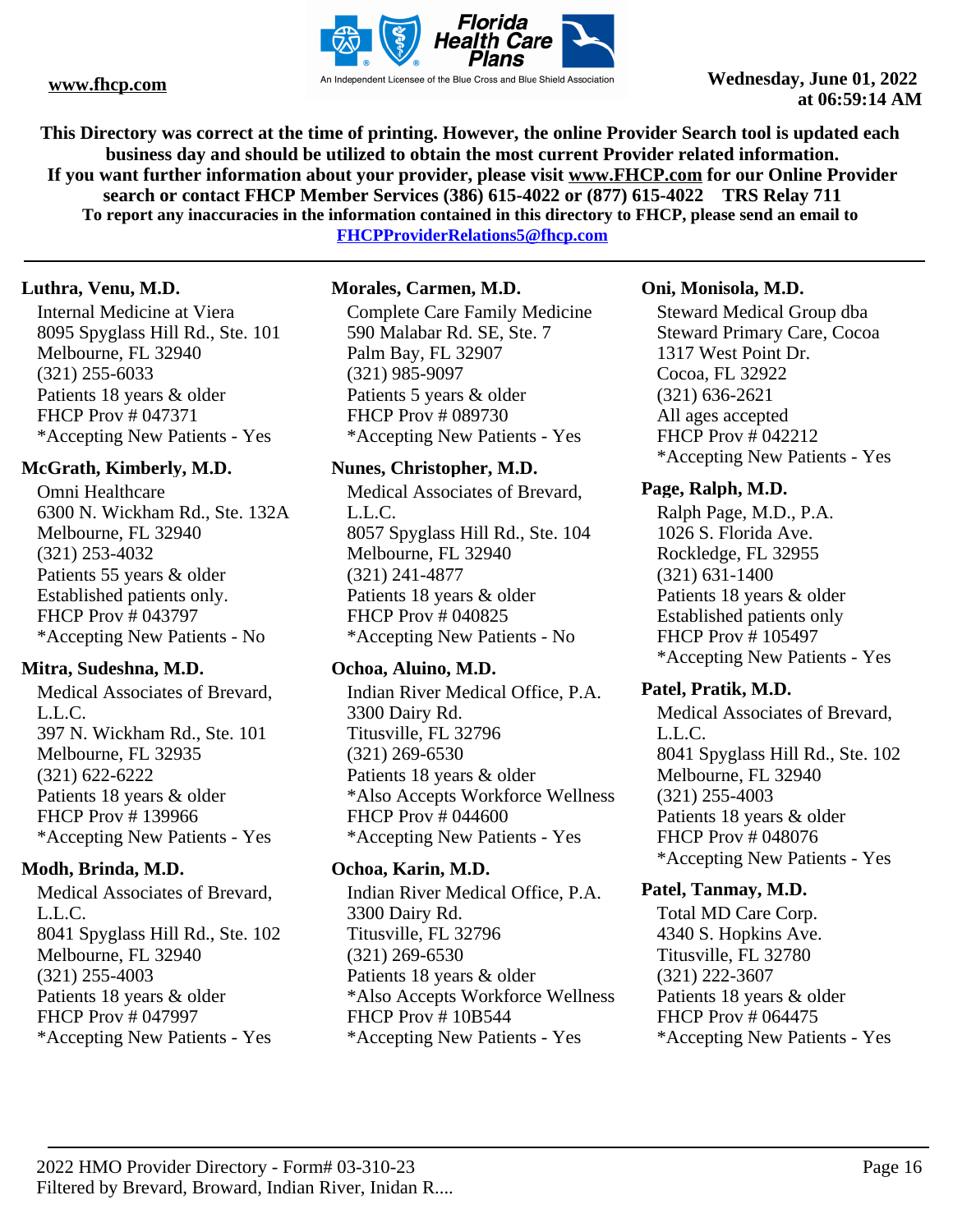

**This Directory was correct at the time of printing. However, the online Provider Search tool is updated each business day and should be utilized to obtain the most current Provider related information. If you want further information about your provider, please visit www.FHCP.com for our Online Provider search or contact FHCP Member Services (386) 615-4022 or (877) 615-4022 TRS Relay 711 To report any inaccuracies in the information contained in this directory to FHCP, please send an email to** 

**FHCPProviderRelations5@fhcp.com**

Total MD Care Corp. 577 Barnes Blvd., Ste. 400 Rockledge, FL 32955 (321) 405-2090 Patients 18 years & older FHCP Prov # 064475 \*Accepting New Patients - Yes

# **Priyanka, Geetha, M.D.**

Baba Healthcare, Inc. 948 S. Wickham Rd., Ste. 103 W. Melbourne, FL 32904 (321) 956-7370 Patients 18 years & older FHCP Prov # 10C282 \*Accepting New Patients - Yes

# **Psarakis, Mark, M.D.**

Steward Medical Group dba Steward Internal Medicine 240 N. Wickham Rd., Ste. 300 Melbourne, FL 32935 (321) 752-1588 Patients 18 years & older FHCP Prov # 042804 \*Accepting New Patients - Yes

# **Raguindin, Rhu-Jade, M.D.**

Steward Medical Group dba Steward Internal Medicine 240 N. Wickham Rd., Ste. 304 Melbourne, FL 32935 (321) 308-5050 All ages accepted FHCP Prov # 042219 \*Accepting New Patients - Yes

#### **Ranganathan, Samanaicker, M.D.**

Kidz and Family Care 1091 Port Malabar Blvd., Ste. 3 Palm Bay, FL 32905 (321) 724-1200 Patients 18 years & older FHCP Prov # 004181 \*Accepting New Patients - Yes

# **Rasul, Faiaz, M.D.**

Space Coast Internal Medicine & **Geriatrics** 990 Palm St., Ste. 1 Cocoa, FL 32927 (321) 639-4243 Patients 12 years & older FHCP Prov # 043976 \*Accepting New Patients - Yes

# **Reddy, Manohar, M.D.**

Manohar G. Reddy, M.D., P.A. 2551 W. Eau Gallie Blvd., Ste. 101 Melbourne, FL 32935 (321) 752-5544 Patients 18 years & older FHCP Prov # 041291 \*Accepting New Patients - Yes

#### **Rigdon, Randall, M.D.**

Randall B. Rigdon, LLC 270 N. Sykes Creek Pkwy., Ste. 202 Merritt Island, FL 32953 (321) 454-2468 Patients 16 years & older FHCP Prov # 060726 \*Accepting New Patients - Yes

Randall B. Rigdon, LLC 8400 Astronaut Blvd. Cape Canaveral, FL 32920 (321) 450-2335 Patients 16 years & older FHCP Prov # 060726 \*Accepting New Patients - Yes

# **Rocourt, Marissa, M.D.**

Brevard Health Care, LLC 1735 W. Hibiscus Blvd., Ste. 201 Melbourne, FL 32901 (321) 259-5999 Patients 18 years & older Established Patients Only FHCP Prov # 043977 \*Accepting New Patients - No

#### **Sabapathy, Mudanai, M.D.**

Medical Associates of Brevard, L.L.C. 3044 W. New Haven Ave. W. Melbourne, FL 32904 (321) 473-8613 Patients 18 years & older FHCP Prov # 043820 \*Accepting New Patients - Yes

# **Sahay, Sangita, M.D.**

DOCCS (Diagnostic & Clinical Care Services, Inc.) 2100 N. Wickham Rd. Melbourne, FL 32935 (321) 752-7100 All ages accepted FHCP Prov # 044958 \*Accepting New Patients - Yes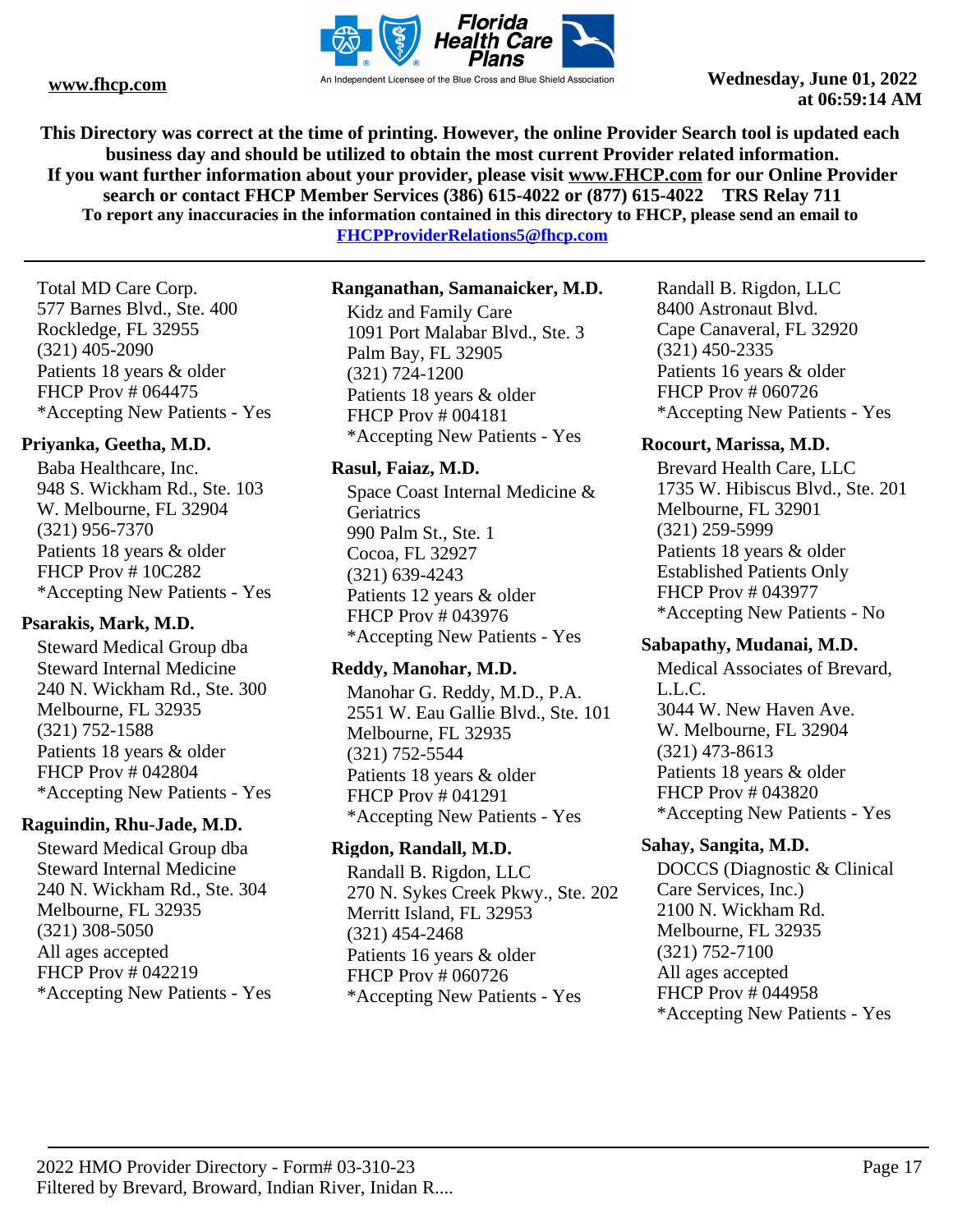

**This Directory was correct at the time of printing. However, the online Provider Search tool is updated each business day and should be utilized to obtain the most current Provider related information. If you want further information about your provider, please visit www.FHCP.com for our Online Provider search or contact FHCP Member Services (386) 615-4022 or (877) 615-4022 TRS Relay 711 To report any inaccuracies in the information contained in this directory to FHCP, please send an email to** 

**FHCPProviderRelations5@fhcp.com**

#### **Saladino, Carl, M.D.**

Suntree Medical Associates 6420 3rd St., Ste. 104 Rockledge, FL 32955 (321) 757-9711 Patients 18 years & older \*Also Accepts Workforce Wellness FHCP Prov # 043979 \*Accepting New Patients - Yes

# **Shah, Ashok, M.D.**

Ashok C. Shah, M.D., P.A. 3808 S. Hopkins Ave. Titusville, FL 32780 (321) 268-2005 Patients 15 years & older \*Also Accepts Workforce Wellness FHCP Prov # 104835 \*Accepting New Patients - Yes

# **Shapiro, David, M.D.**

Steward Medical Group dba Steward Internal Medicine 240 N. Wickham Rd., Ste. 300 Melbourne, FL 32935 (321) 752-1588 Patients 18 years & older FHCP Prov # 042801 \*Accepting New Patients - Yes

# **Slattery, Charles, M.D.**

South Titusville Medical Center, Inc. 7455 S. US Hwy. 1 Titusville, FL 32780 (321) 264-2100 Patients 18 years & older FHCP Prov # 045647 \*Accepting New Patients - Yes

# **Soriano, Victor, M.D.**

Soriano Physician Services 1264 US Hwy. 1, Ste. 105 Rockledge, FL 32955 (321) 877-0007 Patients 18 years & older FHCP Prov # 063943 \*Accepting New Patients - Yes

# **Sosa, Felix, M.D.**

Felix A. Sosa, M.D., P.A. 780 E. Merritt Island Cswy., Ste. 6C Merritt Island, FL 32952 (321) 631-5555 Patients 15 years & older FHCP Prov # 10AL87 \*Accepting New Patients - Yes

# **Spears, Mark, M.D.**

Mark Spears M.D., P.L.L.C. 5600 Porada Dr., Ste. 104B Viera, FL 32940 (321) 338-2400 Patients 18 years & older FHCP Prov # 10AE51 \*Accepting New Patients - Yes

# **Starr, Daniel, M.D.**

Starr Internal Medicine and Associates, LLC 8045 Spyglass Hill Rd., Ste. 105 Melbourne, FL 32940 (321) 610-4960 Patients 18 years & older FHCP Prov # 062203 \*Accepting New Patients - Yes

# **Sweeney, John, D.O.**

Internal Medicine of Brevard, PLLC. 1019 Harvin Wy., Ste. 120 Rockledge, FL 32955 (321) 631-0392 Patients 18 years & older FHCP Prov # 070290 \*Accepting New Patients - Yes

# **Thaver, Christopher, M.D.**

Suntree Internal Medicine 6619 N. Wickham Rd. Melbourne, FL 32940 (321) 259-9500 Patients 18 years & older FHCP Prov # 103464 \*Accepting New Patients - Yes

#### **Thiha, San, M.D.**

Merit Medical Care, LLC 45 McLeod St. Merritt Island, FL 32953 (321) 452-2016 Patients 18 years & older FHCP Prov # 043981 \*Accepting New Patients - Yes

# **Thomas, Lizzy, M.D.**

Lizzy R. Thomas, M.D. 1024 S. Florida Ave., Ste. B Rockledge, FL 32955 (321) 636-8032 Patients 13 years & older FHCP Prov # 058876 \*Accepting New Patients - Yes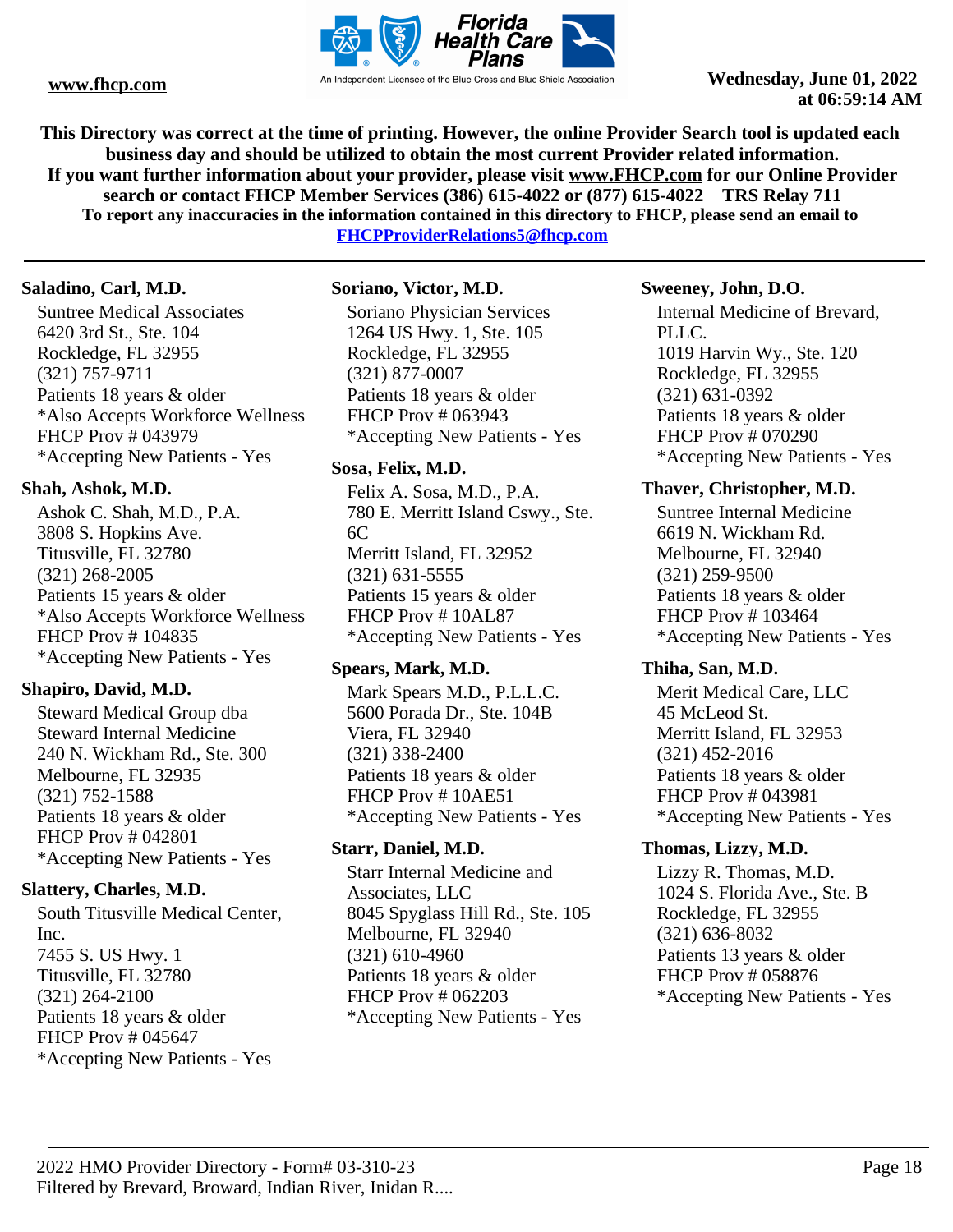

**This Directory was correct at the time of printing. However, the online Provider Search tool is updated each business day and should be utilized to obtain the most current Provider related information. If you want further information about your provider, please visit www.FHCP.com for our Online Provider search or contact FHCP Member Services (386) 615-4022 or (877) 615-4022 TRS Relay 711 To report any inaccuracies in the information contained in this directory to FHCP, please send an email to** 

**FHCPProviderRelations5@fhcp.com**

#### **Thu, Kyaw, M.D.**

Quality Medical Care, P.A. 5200 Babcock St., NE Ste. 106 Palm Bay, FL 32905 (321) 729-9306 Patients 18 years & older FHCP Prov # 10K059 \*Accepting New Patients - Yes

# **Turbay, Tamid, M.D.**

Tamid Turbay, M.D. MHM Medical Group 835 Executive Ln., Ste. 140 Rockledge, FL 32955 (321) 373-0505 Patients 18 years & older FHCP Prov # 058371 \*Accepting New Patients - Yes

# **Velasco, Choi Ken, M.D.**

Quality Medical Care, P.A. 675 S. Babcock St. Melbourne, FL 32901 (321) 951-1010 Patients 18 years & older FHCP Prov # 10D241 \*Accepting New Patients - Yes

# **Vellody, Raj, M.D.**

Steward Medical Group dba Steward Internal Medicine 240 N. Wickham Rd., Ste. 300 Melbourne, FL 32935 (321) 752-1588 Patients 18 years & older FHCP Prov # 042802 \*Accepting New Patients - Yes

# **Vlasii, Olena, M.D.**

Omni Healthcare, Inc. 2181 S. Patrick Dr. Indian Harbour Beach, FL 32937 (321) 777-1316 Patients 18 years & older FHCP Prov # 049886 \*Accepting New Patients - Yes

# **Watine, Robert, M.D.**

Steward Medical Group dba Barefoot Bay Internal Medicine 8000 Ron Beatty Blvd., Ste. A3 Barefoot Bay, FL 32976 (772) 664-1388 Patients 18 years & older FHCP Prov # 049774 \*Accepting New Patients - Yes

# **Webb, Ethan, M.D.**

Steward Medical Group dba Steward Internal Medicine 8075 Spyglass Hill Rd., Ste. 101 Melbourne, FL 32940 (321) 752-4100 Patients 18 years & older FHCP Prov # 042220 \*Accepting New Patients - Yes

# **Win, Myo, M.D.**

Quality Medical Care, P.A. 675 S. Babcock St. Melbourne, FL 32901 (321) 951-1010 Patients 18 years & older FHCP Prov # 053959 \*Accepting New Patients - Yes

#### *Indian River County*

#### **Chavez, Edgard, M.D.**

Chavez Jo Internal Medicine, P.A. 705 Sebastian Blvd., Ste. D Sebastian, FL 32958 (772) 388-9066 Patients 18 years & older FHCP Prov # 070277 \*Accepting New Patients - Yes

#### **Chavez, Katiusca, M.D.**

Chavez Jo Internal Medicine, P.A. 705 Sebastian Blvd., Ste. D Sebastian, FL 32958 (772) 388-9066 Patients 18 years & older FHCP Prov # 070284 \*Accepting New Patients - Yes

#### **Dalili, Curtis, M.D.**

Indian River Primary Care 1715 37th Pl., 2nd Fl. Vero Beach, FL 32960 (772) 794-2222 Patients 18 years & older FHCP Prov # 070664 \*Accepting New Patients - Yes

#### **Duong, Raymond, M.D.**

Raymond S. Duong M.D., P.A. 370 17th St. Vero Beach, FL 32960 (772) 770-3859 Patients 18 years & older FHCP Prov # 070607 \*Accepting New Patients - Yes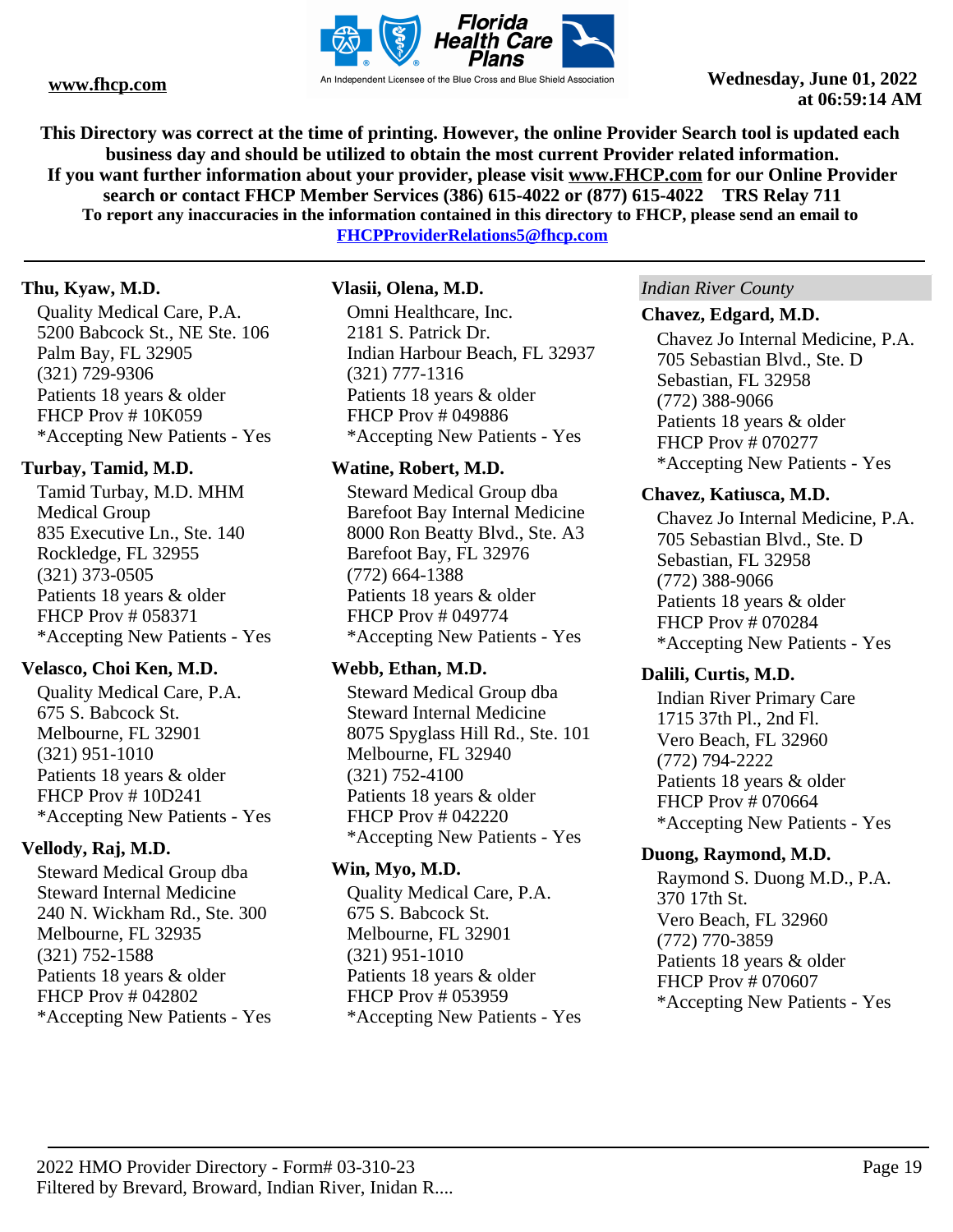

**This Directory was correct at the time of printing. However, the online Provider Search tool is updated each business day and should be utilized to obtain the most current Provider related information. If you want further information about your provider, please visit www.FHCP.com for our Online Provider search or contact FHCP Member Services (386) 615-4022 or (877) 615-4022 TRS Relay 711 To report any inaccuracies in the information contained in this directory to FHCP, please send an email to** 

**FHCPProviderRelations5@fhcp.com**

# **Espat, Pedro, D.O.**

Pedro A. Espat, D.O. 8005 Bay St., Ste. 3 Sebastian, FL 32958 (772) 589-5600 Patients 18 years & older FHCP Prov # 070612 \*Accepting New Patients - Yes

# **Fawaz, Samuel, M.D.**

Steward Medical Group dba Steward Primary Care, Vero Beach 3745 11th Cir., Ste. 103 Vero Beach, FL 32960 (772) 564-2485 Patients 18 years & older FHCP Prov # 096379 \*Accepting New Patients - Yes

# **Geiger, Ralph, M.D.**

Steward Medical Group dba Steward Internal Medicine 13838 US Hwy. 1 Sebastian, FL 32958 (772) 581-6900 Patients 18 years & older FHCP Prov # 068763 \*Accepting New Patients - Yes

# **Lewis, Thomas, M.D.**

Indian River Primary Care 1715 37th Pl., 2nd Fl. Vero Beach, FL 32960 (772) 794-2222 Patients 18 years & older Existing patients only. FHCP Prov # 070665 \*Accepting New Patients - No

#### **Sadhwani, Deepti, M.D.**

Quality Health Care, Inc. of Florida 8701 N. US Hwy. 1 Sebastian, FL 32958 (772) 228-8480 Patients 18 years & older FHCP Prov # 070676 \*Accepting New Patients - Yes

#### **Sadhwani, Harish, M.D.**

Quality Health Care, Inc. of Florida 8701 N. US Hwy. 1 Sebastian, FL 32958 (772) 228-8480 Patients 18 years & older FHCP Prov # 070671 \*Accepting New Patients - Yes

# **Venazio, Michael, M.D.**

Michael Venazio, M.D. 1627 US Hwy. 1, Ste. 201 Sebastian, FL 32958 (772) 388-2110 Patients 18 years & older FHCP Prov # 070617 \*Accepting New Patients - Yes

# **Pediatricians**

#### *Brevard County*

#### **Al-Mousily, Faris, M.D.**

The Brevard Health Alliance, Inc. 1361 Florida Ave., Ste. 2 Palm Bay, FL 32905 (321) 241-6800 Patients newborn to 18 years old Limited Appointment Availability FHCP Prov # 143717 \*Accepting New Patients - Yes

The Brevard Health Alliance, Inc. 1537 N. Singleton Ave. Titusville, FL 32796 (321) 268-0267 Patients newborn to 18 years old FHCP Prov # 143717 \*Accepting New Patients - Yes

The Brevard Health Alliance, Inc. 17 Silver Palm Ave. Melbourne, FL 32901 (321) 733-2021 Patients newborn to 18 years old FHCP Prov # 143717 \*Accepting New Patients - Yes

The Brevard Health Alliance, Inc. 2120 Sarno Rd. Melbourne, FL 32935 (321) 241-6800 Patients newborn to 18 years old FHCP Prov # 143717 \*Accepting New Patients - Yes

The Brevard Health Alliance, Inc. 220 Barton Blvd., Unit C14 Rockledge, FL 32955 (321) 639-5177 Patients newborn to 18 years old Extended hours and walk-in appointments available at this location to established pediatric patientsMon.-Fri.: 8:00 a.m. to 10:00 p.m. Sat.: 8:00 a.m. to 7:00 p.m. FHCP Prov # 143717

\*Accepting New Patients - Yes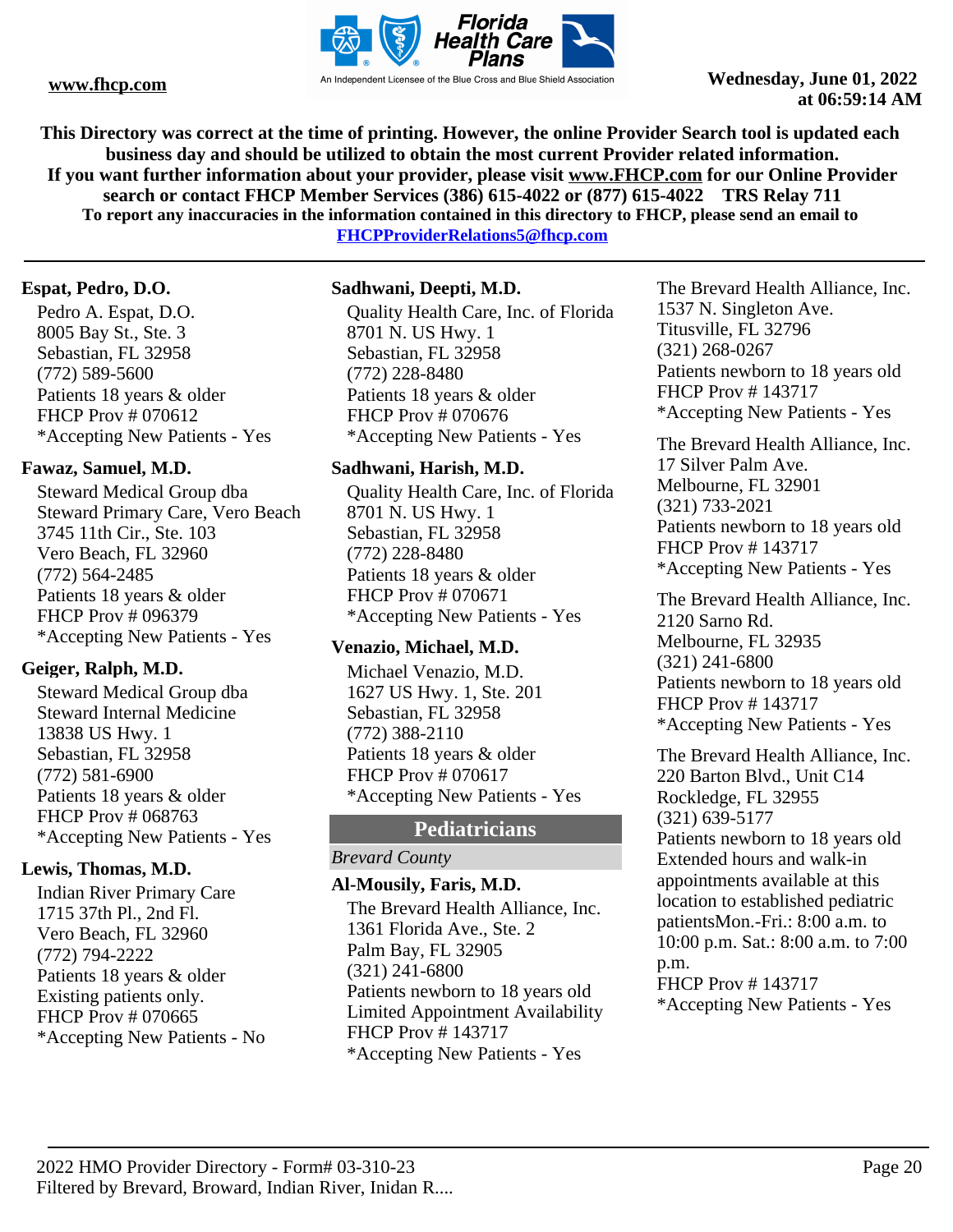

**This Directory was correct at the time of printing. However, the online Provider Search tool is updated each business day and should be utilized to obtain the most current Provider related information. If you want further information about your provider, please visit www.FHCP.com for our Online Provider search or contact FHCP Member Services (386) 615-4022 or (877) 615-4022 TRS Relay 711 To report any inaccuracies in the information contained in this directory to FHCP, please send an email to** 

**FHCPProviderRelations5@fhcp.com**

The Brevard Health Alliance, Inc. 220 Barton Blvd., Unit C14 (Mobile Unit) Rockledge, FL 32955 (321) 639-5177 Patients newborn to 18 years old FHCP Prov # 143717 \*Accepting New Patients - Yes

The Brevard Health Alliance, Inc. 2550 Grant St., Ste. 137 Melbourne, FL 32901 (321) 334-6940 Patients newborn to 18 years old FHCP Prov # 143717 \*Accepting New Patients - Yes

The Brevard Health Alliance, Inc. 5270 Babcock St. NE., Ste. 1 Palm Bay, FL 32905 (321) 722-5959 Patients newborn to 18 years old FHCP Prov # 143717 \*Accepting New Patients - Yes

The Brevard Health Alliance, Inc. 7227 N. US Hwy. 1 Cocoa, FL 32937 (321) 877-2740 Patients newborn to 18 years old FHCP Prov # 143717 \*Accepting New Patients - Yes

The Brevard Health Alliance, Inc. 775 Malabar Rd. Malabar, FL 32950 (321) 733-0642 Patients newborn to 18 years old FHCP Prov # 143717 \*Accepting New Patients - Yes

#### **Altenburg, Ellen, M.D.**

Omni Healthcare 6300 N. Wickham Rd., Ste. 132B Melbourne, FL 32940 (321) 425-6900 Patients newborn to 18 years FHCP Prov # 042788 \*Accepting New Patients - Yes

#### **Barimo, Douglas, M.D.**

North Brevard Children's Medical **Center** 1653 Jess Parrish Court Titusville, FL 32796 (321) 267-5965 Patients newborn to 21 years \*Also Accepts Workforce Wellness FHCP Prov # 006637 \*Accepting New Patients - Yes North Brevard Children's Medical **Center** 3750 Curtis Blvd.

Cocoa, FL 32927 (321) 632-9884 Patients newborn to 21 years \*Also Accepts Workforce Wellness FHCP Prov # 006637 \*Accepting New Patients - Yes

#### **Barrios-Banal, Mary Rose, M.D.**

The Brevard Health Alliance, Inc. 1361 Florida Ave., Ste. 2 Palm Bay, FL 32905 (321) 241-6800 Patients newborn to 18 years old Limited Appointment Availability FHCP Prov # 076519 \*Accepting New Patients - Yes

The Brevard Health Alliance, Inc. 1537 N. Singleton Ave. Titusville, FL 32796 (321) 268-0267 Patients newborn to 18 years old FHCP Prov # 076519 \*Accepting New Patients - Yes

The Brevard Health Alliance, Inc. 17 Silver Palm Ave. Melbourne, FL 32901 (321) 733-2021 Patients newborn to 18 years old FHCP Prov # 076519 \*Accepting New Patients - Yes

The Brevard Health Alliance, Inc. 2120 Sarno Rd. Melbourne, FL 32935 (321) 241-6800 Patients newborn to 18 years old Extended hours and walk-in appointments available at this location to established pediatric patientsMon.-Fri.: 8:00 a.m. to 10:00 p.m. Sat.: 8:00 a.m. to 7:00 p.m. FHCP Prov # 076519 \*Accepting New Patients - Yes

The Brevard Health Alliance, Inc. 220 Barton Blvd., Unit C14 Rockledge, FL 32955 (321) 639-5177 Patients newborn to 18 years old FHCP Prov # 076519 \*Accepting New Patients - Yes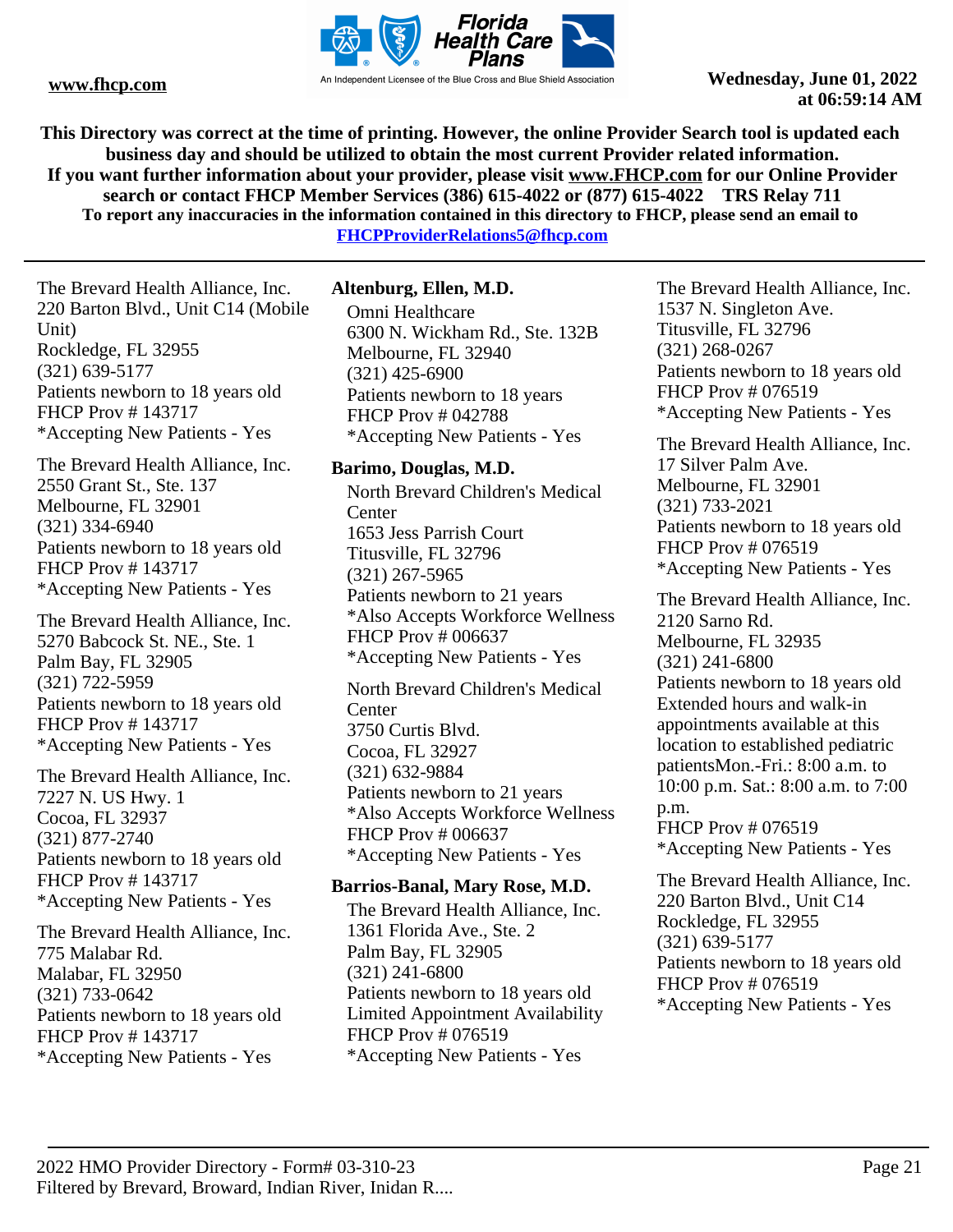

**This Directory was correct at the time of printing. However, the online Provider Search tool is updated each business day and should be utilized to obtain the most current Provider related information. If you want further information about your provider, please visit www.FHCP.com for our Online Provider search or contact FHCP Member Services (386) 615-4022 or (877) 615-4022 TRS Relay 711 To report any inaccuracies in the information contained in this directory to FHCP, please send an email to** 

**FHCPProviderRelations5@fhcp.com**

The Brevard Health Alliance, Inc. 220 Barton Blvd., Unit C14 (Mobile Unit) Rockledge, FL 32955 (321) 639-5177 Patients newborn to 18 years old FHCP Prov # 076519 \*Accepting New Patients - Yes

The Brevard Health Alliance, Inc. 2550 Grant St., Ste. 137 Melbourne, FL 32901 (321) 334-6940 Patients newborn to 18 years old FHCP Prov # 076519 \*Accepting New Patients - Yes

The Brevard Health Alliance, Inc. 5270 Babcock St. NE., Ste. 1 Palm Bay, FL 32905 (321) 722-5959 Patients newborn to 18 years old FHCP Prov # 076519 \*Accepting New Patients - Yes

The Brevard Health Alliance, Inc. 7227 N. US Hwy. 1 Cocoa, FL 32937 (321) 877-2740 Patients newborn to 18 years old FHCP Prov # 076519 \*Accepting New Patients - Yes

The Brevard Health Alliance, Inc. 775 Malabar Rd. Malabar, FL 32950 (321) 733-0642 Patients newborn to 18 years old FHCP Prov # 076519 \*Accepting New Patients - Yes

#### **Benton, Jane, M.D.**

The Brevard Health Alliance, Inc. 1361 Florida Ave., Ste. 2 Palm Bay, FL 32905 (321) 241-6800 Patients newborn to 18 years old Limited Appointment Availability FHCP Prov # 076242 \*Accepting New Patients - Yes

The Brevard Health Alliance, Inc. 1537 N. Singleton Ave. Titusville, FL 32796 (321) 268-0267 Patients newborn to 18 years old FHCP Prov # 076242 \*Accepting New Patients - Yes

The Brevard Health Alliance, Inc. 17 Silver Palm Ave. Melbourne, FL 32901 (321) 733-2021 Patients newborn to 18 years old FHCP Prov # 076242 \*Accepting New Patients - Yes

The Brevard Health Alliance, Inc. 2120 Sarno Rd. Melbourne, FL 32935 (321) 241-6800 Patients newborn to 18 years old FHCP Prov # 076242 \*Accepting New Patients - Yes

The Brevard Health Alliance, Inc. 220 Barton Blvd., Unit C14 Rockledge, FL 32955 (321) 639-5177 Patients newborn to 18 years old Extended hours and walk-in appointments available at this location to established pediatric patientsMon.-Fri.: 8:00 a.m. to 10:00 p.m. Sat.: 8:00 a.m. to 7:00 p.m. FHCP Prov # 076242

\*Accepting New Patients - Yes

The Brevard Health Alliance, Inc. 220 Barton Blvd., Unit C14 (Mobile Unit) Rockledge, FL 32955 (321) 639-5177 Patients newborn to 18 years old FHCP Prov # 076242 \*Accepting New Patients - Yes

The Brevard Health Alliance, Inc. 2550 Grant St., Ste. 137 Melbourne, FL 32901 (321) 334-6940 Patients newborn to 18 years old FHCP Prov # 076242 \*Accepting New Patients - Yes

The Brevard Health Alliance, Inc. 5270 Babcock St. NE., Ste. 1 Palm Bay, FL 32905 (321) 722-5959 Patients newborn to 18 years old FHCP Prov # 076242 \*Accepting New Patients - Yes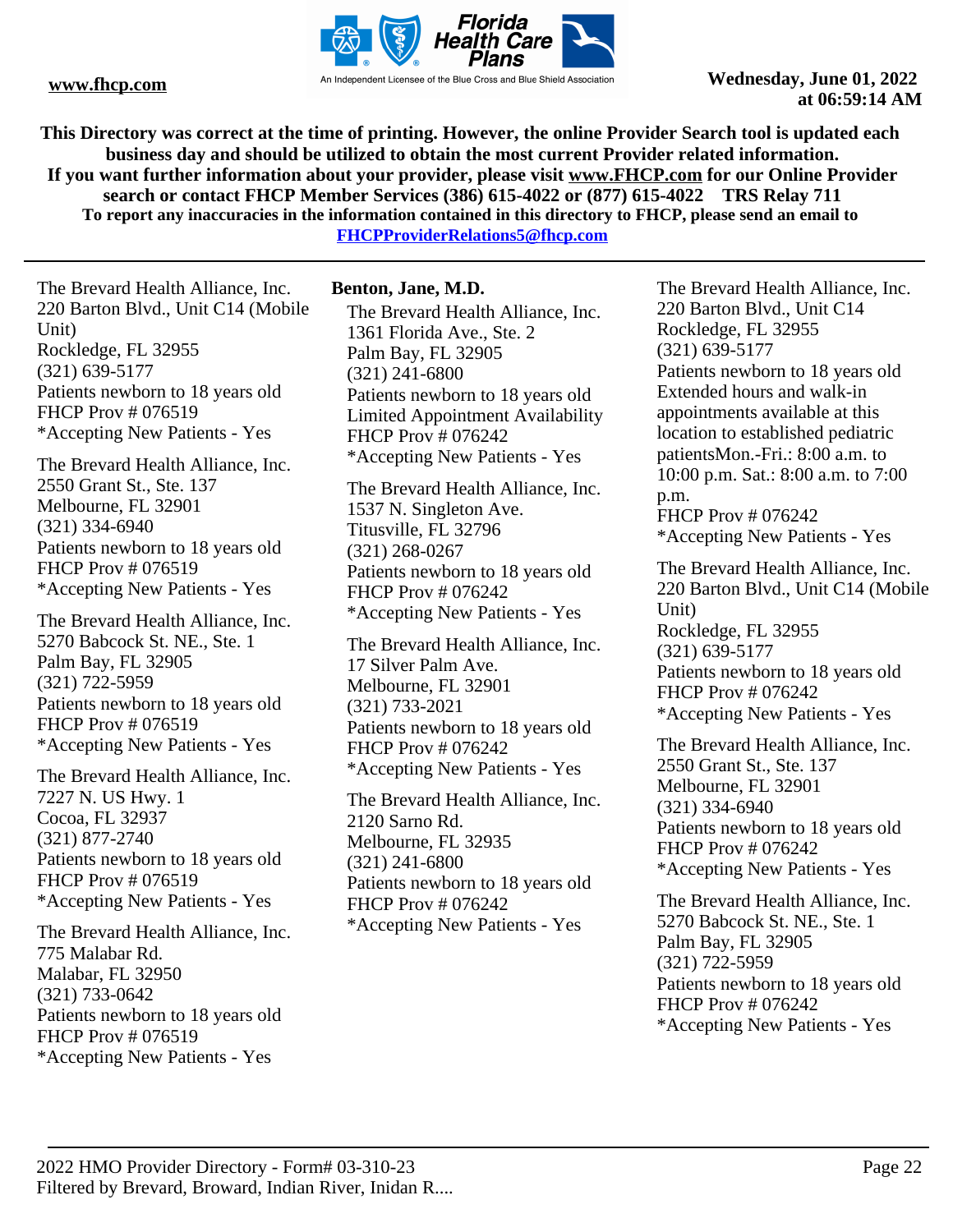

**This Directory was correct at the time of printing. However, the online Provider Search tool is updated each business day and should be utilized to obtain the most current Provider related information. If you want further information about your provider, please visit www.FHCP.com for our Online Provider search or contact FHCP Member Services (386) 615-4022 or (877) 615-4022 TRS Relay 711 To report any inaccuracies in the information contained in this directory to FHCP, please send an email to** 

**FHCPProviderRelations5@fhcp.com**

The Brevard Health Alliance, Inc. 7227 N. US Hwy. 1 Cocoa, FL 32937 (321) 877-2740 Patients newborn to 18 years old FHCP Prov # 076242 \*Accepting New Patients - Yes

The Brevard Health Alliance, Inc. 775 Malabar Rd. Malabar, FL 32950 (321) 733-0642 Patients newborn to 18 years old FHCP Prov # 076242 \*Accepting New Patients - Yes

#### **Bimbrahw, Preeti, M.D.**

Medical Associates of Brevard, L.L.C. 8095 Spyglass Hill Rd., Ste. 104 Melbourne, FL 32940 (321) 241-6400 Patients newborn to 21 years FHCP Prov # 046377 \*Accepting New Patients - Yes

# **Borowski, Aniela, M.D.**

Pediatrics in Brevard, P.A. 699 W. Cocoa Beach Cswy., Ste. 401 Cocoa Beach, FL 32931 (321) 784-5437 Patients newborn to 18 years Evening, weekend and holiday hours are available at some locations. Call for hours and availability prior to visit. Established Non-Medicare Members Only FHCP Prov # 073708 \*Accepting New Patients - Yes

# **Butler, Porsha, M.D.**

The Brevard Health Alliance, Inc. 1361 Florida Ave., Ste. 2 Palm Bay, FL 32905 (321) 241-6800 Patients newborn to 18 years old Limited Appointment Availability FHCP Prov # 091325 \*Accepting New Patients - Yes

The Brevard Health Alliance, Inc. 1537 N. Singleton Ave. Titusville, FL 32796 (321) 268-0267 Patients newborn to 18 years old FHCP Prov # 091325 \*Accepting New Patients - Yes

The Brevard Health Alliance, Inc. 17 Silver Palm Ave. Melbourne, FL 32901 (321) 733-2021 Patients newborn to 18 years old FHCP Prov # 091325 \*Accepting New Patients - Yes

The Brevard Health Alliance, Inc. 2120 Sarno Rd. Melbourne, FL 32935 (321) 241-6800 Patients newborn to 18 years old FHCP Prov # 091325 \*Accepting New Patients - Yes

The Brevard Health Alliance, Inc. 220 Barton Blvd., Unit C14 Rockledge, FL 32955 (321) 639-5177 Patients newborn to 18 years old Extended hours and walk-in appointments available at this location to established pediatric patientsMon.-Fri.: 8:00 a.m. to 10:00 p.m. Sat.: 8:00 a.m. to 7:00 p.m. FHCP Prov # 091325

\*Accepting New Patients - Yes

The Brevard Health Alliance, Inc. 220 Barton Blvd., Unit C14 (Mobile Unit) Rockledge, FL 32955 (321) 639-5177 Patients newborn to 18 years old FHCP Prov # 091325 \*Accepting New Patients - Yes

The Brevard Health Alliance, Inc. 2550 Grant St., Ste. 137 Melbourne, FL 32901 (321) 334-6940 Patients newborn to 18 years old FHCP Prov # 091325 \*Accepting New Patients - Yes

The Brevard Health Alliance, Inc. 5270 Babcock St. NE., Ste. 1 Palm Bay, FL 32905 (321) 722-5959 Patients newborn to 18 years old FHCP Prov # 091325 \*Accepting New Patients - Yes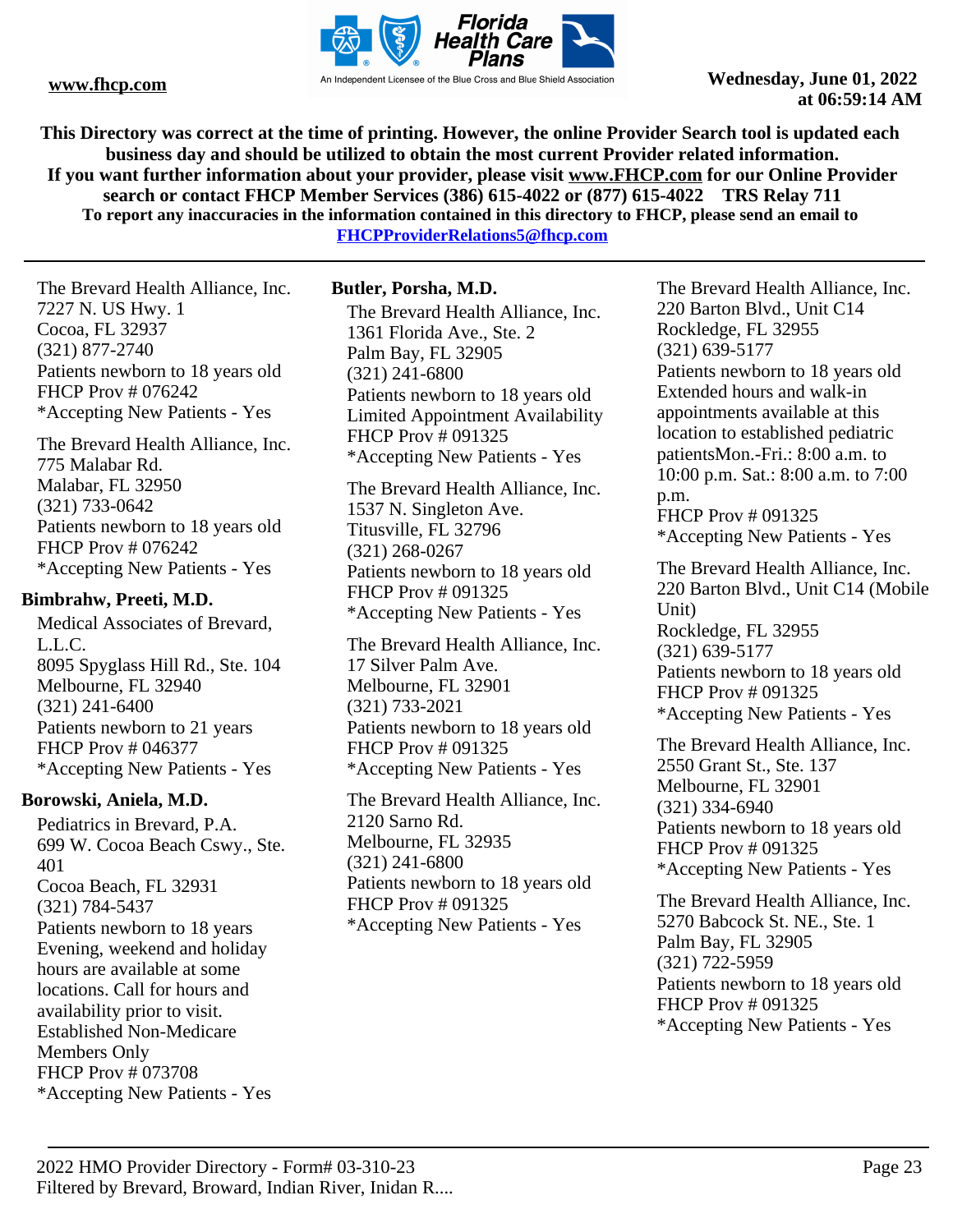

**This Directory was correct at the time of printing. However, the online Provider Search tool is updated each business day and should be utilized to obtain the most current Provider related information. If you want further information about your provider, please visit www.FHCP.com for our Online Provider search or contact FHCP Member Services (386) 615-4022 or (877) 615-4022 TRS Relay 711 To report any inaccuracies in the information contained in this directory to FHCP, please send an email to** 

**FHCPProviderRelations5@fhcp.com**

The Brevard Health Alliance, Inc. 7227 N. US Hwy. 1 Cocoa, FL 32937 (321) 877-2740 Patients newborn to 18 years old FHCP Prov # 091325 \*Accepting New Patients - Yes

The Brevard Health Alliance, Inc. 775 Malabar Rd. Malabar, FL 32950 (321) 733-0642 Patients newborn to 18 years old FHCP Prov # 091325 \*Accepting New Patients - Yes

# **Cheney Kelly, Betty, M.D.**

Pediatrics in Brevard, P.A. 134 S. Woods Dr. Rockledge, FL 32955 (321) 636-3066 Patients newborn to 18 years Evening, weekend and holiday hours are available at some locations. Call for hours and availability prior to visit. FHCP Prov # 073380 \*Accepting New Patients - Yes

Pediatrics in Brevard, P.A. 8057 Spyglass Hill Rd., Ste. 102 Melbourne, FL 32940 (321) 435-9800 Patients newborn to 18 years Evening, weekend and holiday hours are available at some locations. Call for hours and availability prior to visit. FHCP Prov # 073380 \*Accepting New Patients - Yes

# **Dillon, Sharon, M.D.**

Sharon Dillon, M.D.,P.A. 3150 N. Wickham Rd., Ste. 6 Melbourne, FL 32935 (321) 242-3227 Patients newborn to 18 years FHCP Prov # 10P775 \*Accepting New Patients - Yes

# **Dozier-Thornton, Kimberly, M.D.**

Pediatrics in Brevard, P.A. 134 S. Woods Dr. Rockledge, FL 32955 (321) 636-3066 Patients newborn to 18 years Evening, weekend and holiday hours are available at some locations. Call for hours and availability prior to visit. FHCP Prov # 073706 \*Accepting New Patients - Yes

Pediatrics in Brevard, P.A. 699 W. Cocoa Beach Cswy., Ste. 401 Cocoa Beach, FL 32931 (321) 784-5437 Patients newborn to 18 years Evening, weekend and holiday hours are available at some locations. Call for hours and availability prior to visit. FHCP Prov # 073706 \*Accepting New Patients - Yes

# **Eggen, Steven, M.D.**

Kidz and Family Care 1091 Port Malabar Blvd., Ste. 3 Palm Bay, FL 32905 (321) 724-1200 Patients newborn to 21 years FHCP Prov # 052551 \*Accepting New Patients - Yes

# **Farid, Maged, M.D.**

Florida Pediatric Group 250 S. Wickham Rd. W. Melbourne, FL 32904 (321) 752-5210 Patients newborn to 18 years FHCP Prov # 046376 \*Accepting New Patients - Yes

# **Figueras, Brenda, M.D.**

The Brevard Health Alliance, Inc. 1361 Florida Ave., Ste. 2 Palm Bay, FL 32905 (321) 241-6800 Patients newborn to 18 years old Limited Appointment Availability FHCP Prov # 076236 \*Accepting New Patients - Yes

The Brevard Health Alliance, Inc. 1537 N. Singleton Ave. Titusville, FL 32796 (321) 268-0267 Patients newborn to 18 years old FHCP Prov # 076236 \*Accepting New Patients - Yes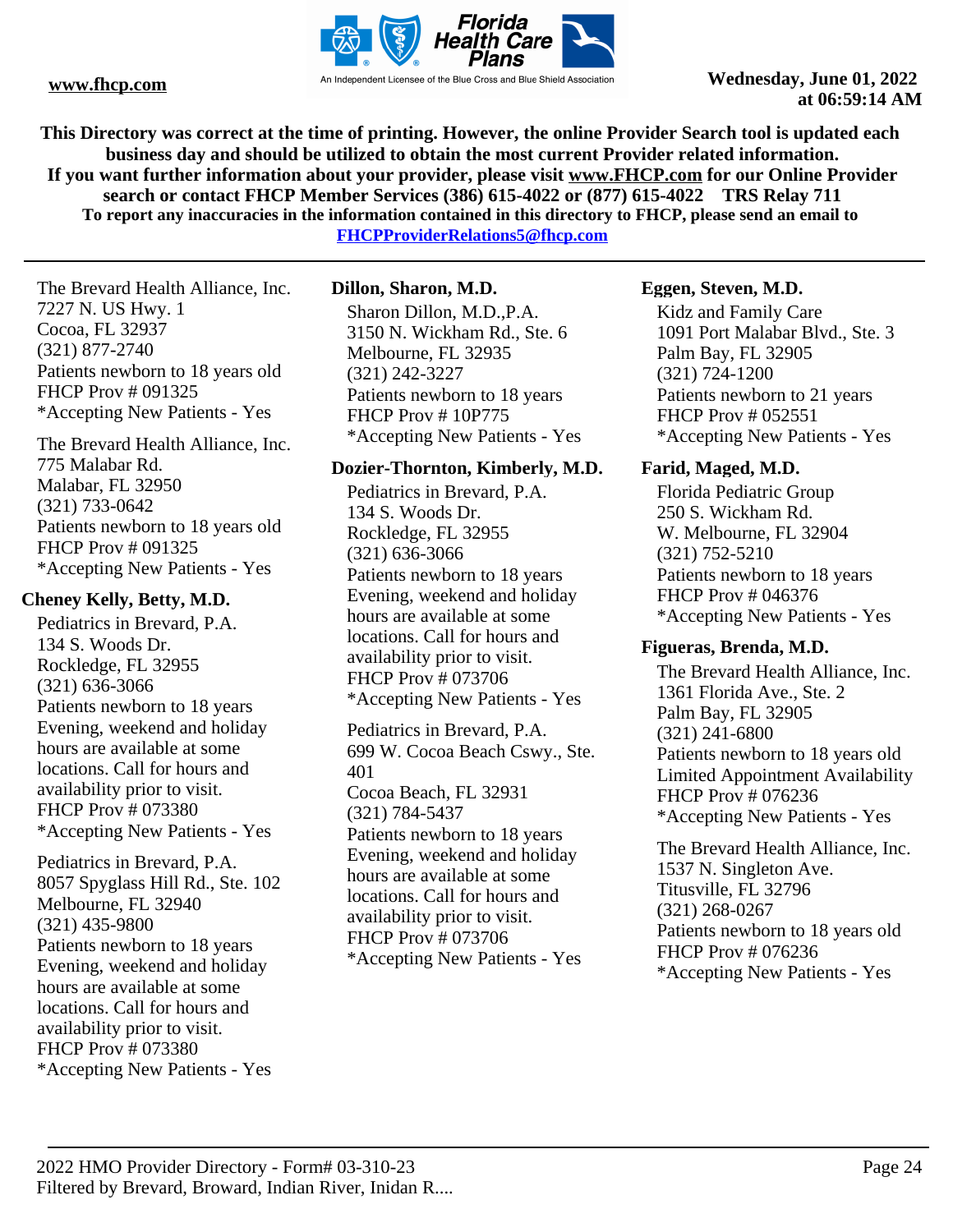

**This Directory was correct at the time of printing. However, the online Provider Search tool is updated each business day and should be utilized to obtain the most current Provider related information. If you want further information about your provider, please visit www.FHCP.com for our Online Provider search or contact FHCP Member Services (386) 615-4022 or (877) 615-4022 TRS Relay 711 To report any inaccuracies in the information contained in this directory to FHCP, please send an email to FHCPProviderRelations5@fhcp.com**

The Brevard Health Alliance, Inc. 17 Silver Palm Ave. Melbourne, FL 32901 (321) 733-2021 Patients newborn to 18 years old FHCP Prov # 076236 \*Accepting New Patients - Yes

The Brevard Health Alliance, Inc. 2120 Sarno Rd. Melbourne, FL 32935 (321) 241-6800 Patients newborn to 18 years old Extended hours and walk-in appointments available at this location to established pediatric patientsMon.-Fri.: 8:00 a.m. to 10:00 p.m. Sat.: 8:00 a.m. to 7:00 p.m. FHCP Prov # 076236 \*Accepting New Patients - Yes

The Brevard Health Alliance, Inc. 220 Barton Blvd., Unit C14 Rockledge, FL 32955 (321) 639-5177 Patients newborn to 18 years old FHCP Prov # 076236 \*Accepting New Patients - Yes

The Brevard Health Alliance, Inc. 220 Barton Blvd., Unit C14 (Mobile Unit) Rockledge, FL 32955 (321) 639-5177 Patients newborn to 18 years old FHCP Prov # 076236 \*Accepting New Patients - Yes

The Brevard Health Alliance, Inc. 2550 Grant St., Ste. 137 Melbourne, FL 32901 (321) 334-6940 Patients newborn to 18 years old FHCP Prov # 076236 \*Accepting New Patients - Yes

The Brevard Health Alliance, Inc. 5270 Babcock St. NE., Ste. 1 Palm Bay, FL 32905 (321) 722-5959 Patients newborn to 18 years old FHCP Prov # 076236 \*Accepting New Patients - Yes

The Brevard Health Alliance, Inc. 7227 N. US Hwy. 1 Cocoa, FL 32937 (321) 877-2740 Patients newborn to 18 years old FHCP Prov # 076236 \*Accepting New Patients - Yes

The Brevard Health Alliance, Inc. 775 Malabar Rd. Malabar, FL 32950 (321) 733-0642 Patients newborn to 18 years old FHCP Prov # 076236 \*Accepting New Patients - Yes

#### **Forcier, Tara, M.D.**

Pediatrics in Brevard, P.A. 134 S. Woods Dr. Rockledge, FL 32955 (321) 636-3066 Patients newborn to 18 years Evening, weekend and holiday hours are available at some locations. Call for hours and availability prior to visit. FHCP Prov # 073704 \*Accepting New Patients - Yes

#### **Gonzalez, Luis, M.D.**

Atlantic Coast Pediatrics, M.D., P.A. 270 N. Sykes Creek Pkwy., Ste. 108 Merritt Island, FL 32953 (321) 452-1061 Patients newborn to 21 years FHCP Prov # 082734 \*Accepting New Patients - Yes

#### **Hernandez, Gabriel, M.D.**

Steward Medical Group dba SMG Pediatrics and Family Practice 240 N. Wickham Rd., Ste. 204 Melbourne, FL 32935 (321) 775-1300 Patients newborn to 18 years FHCP Prov # 042826 \*Accepting New Patients - Yes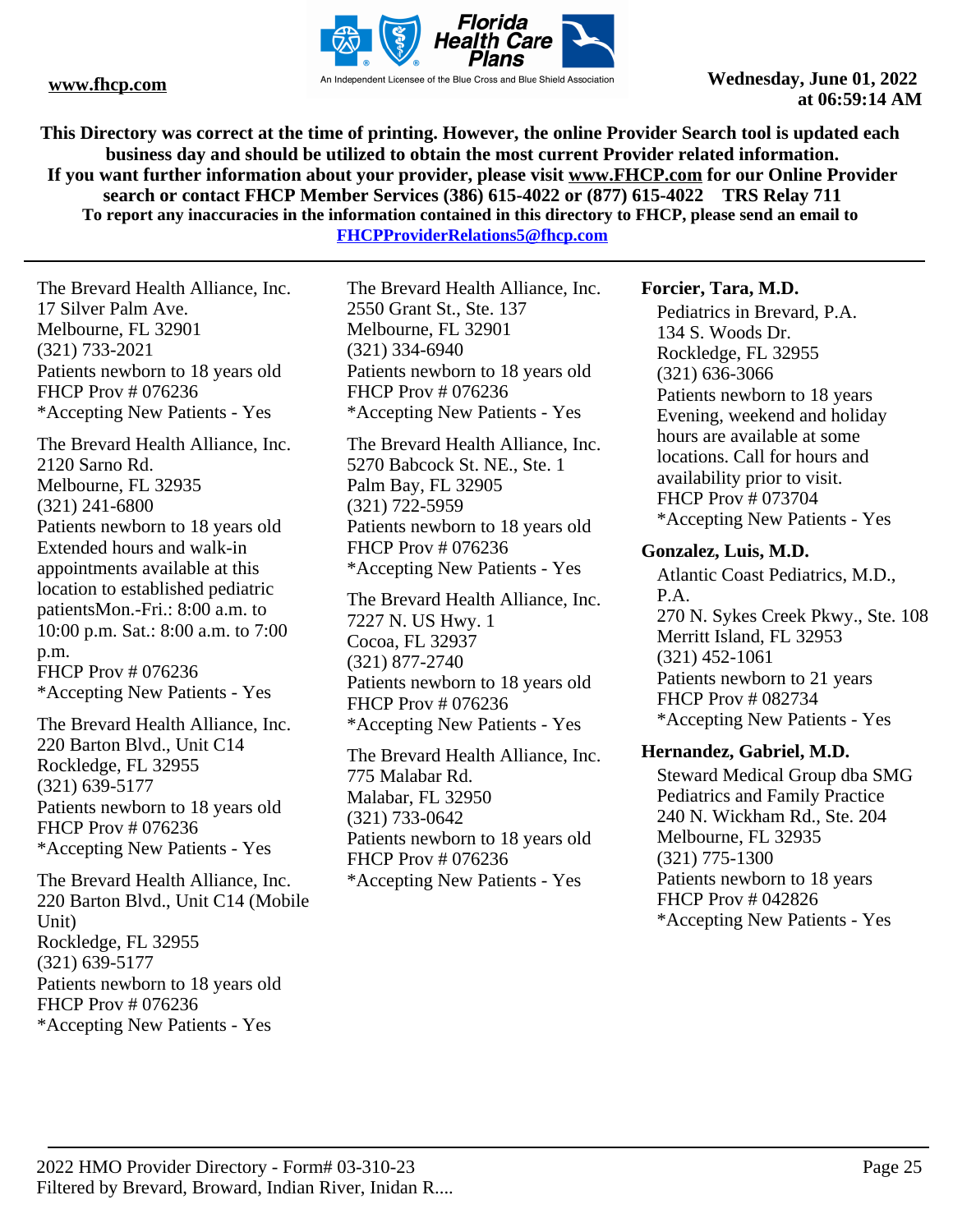

**This Directory was correct at the time of printing. However, the online Provider Search tool is updated each business day and should be utilized to obtain the most current Provider related information. If you want further information about your provider, please visit www.FHCP.com for our Online Provider search or contact FHCP Member Services (386) 615-4022 or (877) 615-4022 TRS Relay 711 To report any inaccuracies in the information contained in this directory to FHCP, please send an email to** 

**FHCPProviderRelations5@fhcp.com**

#### **Hinckson, Vanessa, M.D.**

The Brevard Health Alliance, Inc. 1361 Florida Ave., Ste. 2 Palm Bay, FL 32905 (321) 241-6800 Patients newborn to 18 years old Limited Appointment Availability FHCP Prov # 076517 \*Accepting New Patients - Yes

The Brevard Health Alliance, Inc. 1537 N. Singleton Ave. Titusville, FL 32796 (321) 268-0267 Patients newborn to 18 years old FHCP Prov # 076517 \*Accepting New Patients - Yes

The Brevard Health Alliance, Inc. 17 Silver Palm Ave. Melbourne, FL 32901 (321) 733-2021 Patients newborn to 18 years old FHCP Prov # 076517 \*Accepting New Patients - Yes

The Brevard Health Alliance, Inc. 2120 Sarno Rd. Melbourne, FL 32935 (321) 241-6800 Patients newborn to 18 years old Extended hours and walk-in appointments available at this location to established pediatric patientsMon.-Fri.: 8:00 a.m. to 10:00 p.m. Sat.: 8:00 a.m. to 7:00 p.m. FHCP Prov # 076517 \*Accepting New Patients - Yes

The Brevard Health Alliance, Inc. 220 Barton Blvd., Unit C14 Rockledge, FL 32955 (321) 639-5177 Patients newborn to 18 years old FHCP Prov # 076517 \*Accepting New Patients - Yes

The Brevard Health Alliance, Inc. 220 Barton Blvd., Unit C14 (Mobile Unit) Rockledge, FL 32955 (321) 639-5177 Patients newborn to 18 years old FHCP Prov # 076517 \*Accepting New Patients - Yes

The Brevard Health Alliance, Inc. 2550 Grant St., Ste. 137 Melbourne, FL 32901 (321) 334-6940 Patients newborn to 18 years old FHCP Prov # 076517 \*Accepting New Patients - Yes

The Brevard Health Alliance, Inc. 5270 Babcock St. NE., Ste. 1 Palm Bay, FL 32905 (321) 722-5959 Patients newborn to 18 years old FHCP Prov # 076517 \*Accepting New Patients - Yes

The Brevard Health Alliance, Inc. 7227 N. US Hwy. 1 Cocoa, FL 32937 (321) 877-2740 Patients newborn to 18 years old FHCP Prov # 076517 \*Accepting New Patients - Yes

The Brevard Health Alliance, Inc. 775 Malabar Rd. Malabar, FL 32950 (321) 733-0642 Patients newborn to 18 years old FHCP Prov # 076517 \*Accepting New Patients - Yes

#### **Isales, Ramon, M.D.**

The Brevard Health Alliance, Inc. 1361 Florida Ave., Ste. 2 Palm Bay, FL 32905 (321) 241-6800 Patients newborn to 18 years old Limited Appointment Availability FHCP Prov # 069884 \*Accepting New Patients - Yes

The Brevard Health Alliance, Inc. 1537 N. Singleton Ave. Titusville, FL 32796 (321) 268-0267 Patients newborn to 18 years old FHCP Prov # 069884 \*Accepting New Patients - Yes

The Brevard Health Alliance, Inc. 17 Silver Palm Ave. Melbourne, FL 32901 (321) 733-2021 Patients newborn to 18 years old FHCP Prov # 069884 \*Accepting New Patients - Yes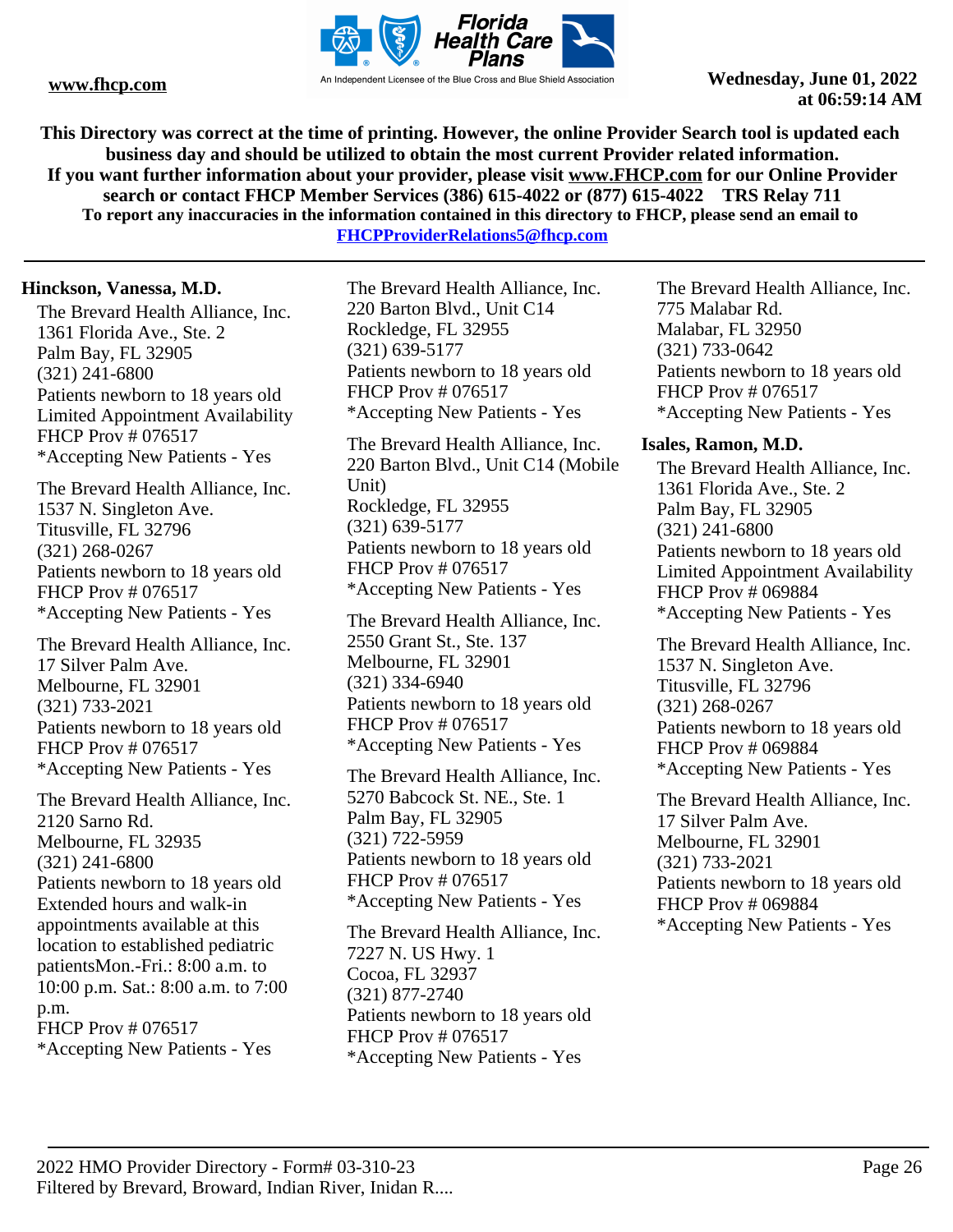

**This Directory was correct at the time of printing. However, the online Provider Search tool is updated each business day and should be utilized to obtain the most current Provider related information. If you want further information about your provider, please visit www.FHCP.com for our Online Provider search or contact FHCP Member Services (386) 615-4022 or (877) 615-4022 TRS Relay 711 To report any inaccuracies in the information contained in this directory to FHCP, please send an email to** 

**FHCPProviderRelations5@fhcp.com**

The Brevard Health Alliance, Inc. 2120 Sarno Rd. Melbourne, FL 32935 (321) 241-6800 Patients newborn to 18 years old Extended hours and walk-in appointments available at this location to established pediatric patientsMon.-Fri.: 8:00 a.m. to 10:00 p.m. Sat.: 8:00 a.m. to 7:00 p.m. FHCP Prov # 069884 \*Accepting New Patients - Yes

The Brevard Health Alliance, Inc. 220 Barton Blvd., Unit C14 Rockledge, FL 32955 (321) 639-5177 Patients newborn to 18 years old FHCP Prov # 069884 \*Accepting New Patients - Yes

The Brevard Health Alliance, Inc. 220 Barton Blvd., Unit C14 (Mobile Unit) Rockledge, FL 32955 (321) 639-5177 Patients newborn to 18 years old FHCP Prov # 069884 \*Accepting New Patients - Yes

The Brevard Health Alliance, Inc. 2550 Grant St., Ste. 137 Melbourne, FL 32901 (321) 334-6940 Patients newborn to 18 years old FHCP Prov # 069884 \*Accepting New Patients - Yes

The Brevard Health Alliance, Inc. 5270 Babcock St. NE., Ste. 1 Palm Bay, FL 32905 (321) 722-5959 Patients newborn to 18 years old FHCP Prov # 069884 \*Accepting New Patients - Yes

The Brevard Health Alliance, Inc. 7227 N. US Hwy. 1 Cocoa, FL 32937 (321) 877-2740 Patients newborn to 18 years old FHCP Prov # 069884 \*Accepting New Patients - Yes

The Brevard Health Alliance, Inc. 775 Malabar Rd. Malabar, FL 32950 (321) 733-0642 Patients newborn to 18 years old FHCP Prov # 069884 \*Accepting New Patients - Yes

#### **Jain, Tarun, M.D.**

PSJ Pediatrics, Inc. 3765 Kings Hwy. Cocoa, FL 32927 (321) 507-4572 Patients newborn to 19 years \*Also Accepts Workforce Wellness FHCP Prov # 047930 \*Accepting New Patients - Yes

#### **Kennedy, John, M.D.**

Pediatrics in Brevard, P.A. 134 S. Woods Dr. Rockledge, FL 32955 (321) 636-3066 Established Patients newborn to 18 years Evening, weekend and holiday hours are available at some locations. Call for hours and availability prior to visit. FHCP Prov # 073700 \*Accepting New Patients - Yes

#### **Knecht, Adam, M.D.**

Atlantic Coast Pediatrics, M.D., P.A. 270 N. Sykes Creek Pkwy., Ste. 108 Merritt Island, FL 32953 (321) 452-1061 Patients newborn to 21 years FHCP Prov # 082735 \*Accepting New Patients - Yes

#### **Leiba, Robert, M.D.**

Pediatrics in Brevard, P.A. 1755 W. Hibiscus Blvd. Melbourne, FL 32901 (321) 724-5437 Patients newborn to 18 years Established patients only. Call for hours and availability prior to visit. FHCP Prov # 073698 \*Accepting New Patients - Yes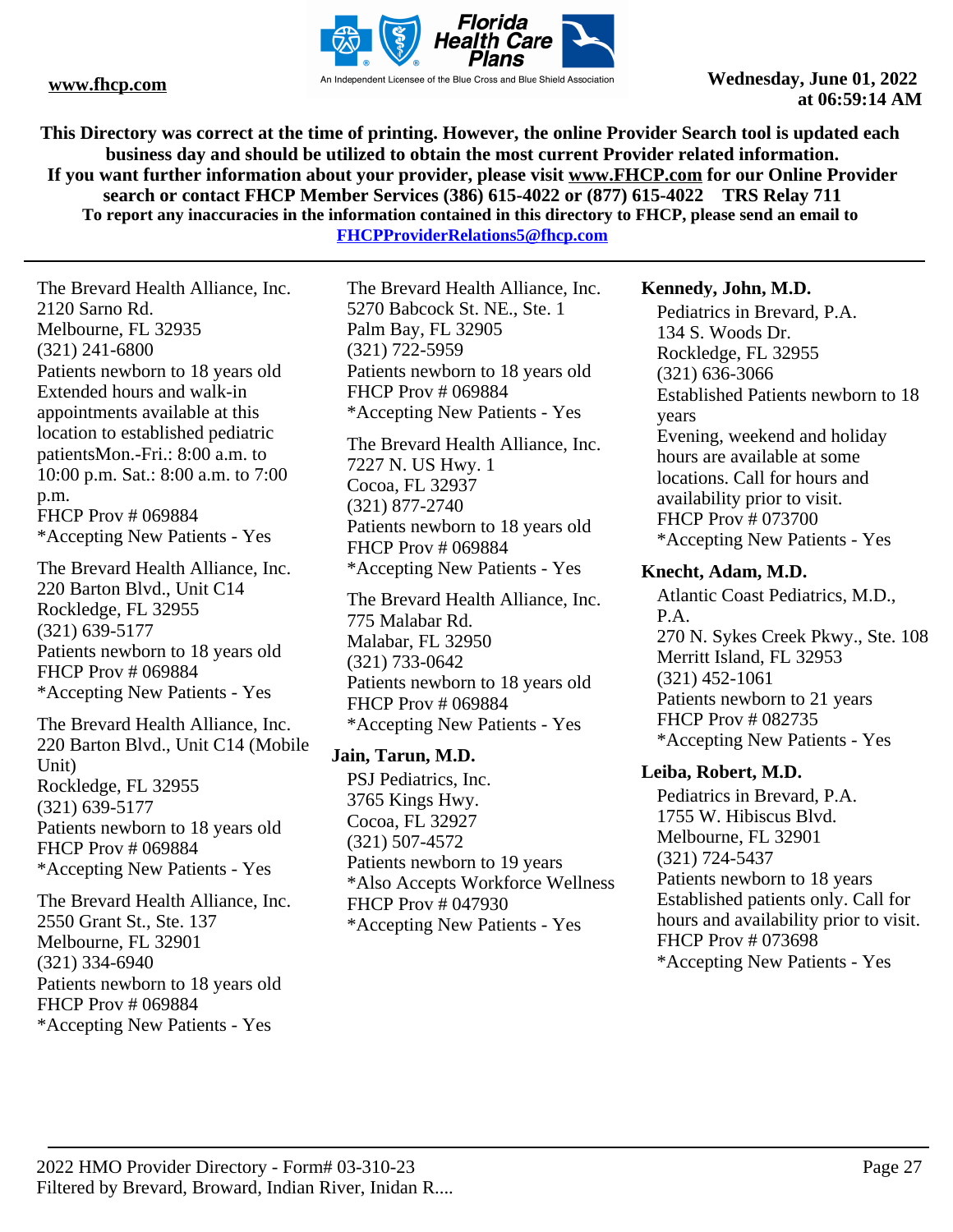

**This Directory was correct at the time of printing. However, the online Provider Search tool is updated each business day and should be utilized to obtain the most current Provider related information. If you want further information about your provider, please visit www.FHCP.com for our Online Provider search or contact FHCP Member Services (386) 615-4022 or (877) 615-4022 TRS Relay 711 To report any inaccuracies in the information contained in this directory to FHCP, please send an email to** 

**FHCPProviderRelations5@fhcp.com**

# **Lockhart, Wendy, M.D.**

The Brevard Health Alliance, Inc. 1361 Florida Ave., Ste. 2 Palm Bay, FL 32905 (321) 241-6800 Patients newborn to 18 years old Limited Appointment Availability FHCP Prov # 076518 \*Accepting New Patients - Yes

The Brevard Health Alliance, Inc. 1537 N. Singleton Ave. Titusville, FL 32796 (321) 268-0267 Patients newborn to 18 years old FHCP Prov # 076518 \*Accepting New Patients - Yes

The Brevard Health Alliance, Inc. 17 Silver Palm Ave. Melbourne, FL 32901 (321) 733-2021 Patients newborn to 18 years old FHCP Prov # 076518 \*Accepting New Patients - Yes

The Brevard Health Alliance, Inc. 2120 Sarno Rd. Melbourne, FL 32935 (321) 241-6800 Patients newborn to 18 years old Extended hours and walk-in appointments available at this location to established pediatric patientsMon.-Fri.: 8:00 a.m. to 10:00 p.m. Sat.: 8:00 a.m. to 7:00 p.m. FHCP Prov # 076518 \*Accepting New Patients - Yes

The Brevard Health Alliance, Inc. 220 Barton Blvd., Unit C14 Rockledge, FL 32955 (321) 639-5177 Patients newborn to 18 years old FHCP Prov # 076518 \*Accepting New Patients - Yes

The Brevard Health Alliance, Inc. 220 Barton Blvd., Unit C14 (Mobile Unit) Rockledge, FL 32955 (321) 639-5177 Patients newborn to 18 years old FHCP Prov # 076518 \*Accepting New Patients - Yes

The Brevard Health Alliance, Inc. 2550 Grant St., Ste. 137 Melbourne, FL 32901 (321) 334-6940 Patients newborn to 18 years old FHCP Prov # 076518 \*Accepting New Patients - Yes

The Brevard Health Alliance, Inc. 5270 Babcock St. NE., Ste. 1 Palm Bay, FL 32905 (321) 722-5959 Patients newborn to 18 years old FHCP Prov # 076518 \*Accepting New Patients - Yes

The Brevard Health Alliance, Inc. 7227 N. US Hwy. 1 Cocoa, FL 32937 (321) 877-2740 Patients newborn to 18 years old FHCP Prov # 076518 \*Accepting New Patients - Yes

The Brevard Health Alliance, Inc. 775 Malabar Rd. Malabar, FL 32950 (321) 733-0642 Patients newborn to 18 years old FHCP Prov # 076518 \*Accepting New Patients - Yes

#### **Martling, Ana Milena, M.D.**

Pediatrics in Brevard, P.A. 1755 W. Hibiscus Blvd. Melbourne, FL 32901 (321) 724-5437 Patients newborn to 18 years Evening, weekend and holiday hours are available at some locations. Call for hours and availability prior to visit. FHCP Prov # 076029 \*Accepting New Patients - Yes

#### **Mas, Dassy, M.D.**

The Brevard Health Alliance, Inc. 1361 Florida Ave., Ste. 2 Palm Bay, FL 32905 (321) 241-6800 Patients newborn to 18 years old Limited Appointment Availability FHCP Prov # 076516 \*Accepting New Patients - Yes

The Brevard Health Alliance, Inc. 1537 N. Singleton Ave. Titusville, FL 32796 (321) 268-0267 Patients newborn to 18 years old FHCP Prov # 076516 \*Accepting New Patients - Yes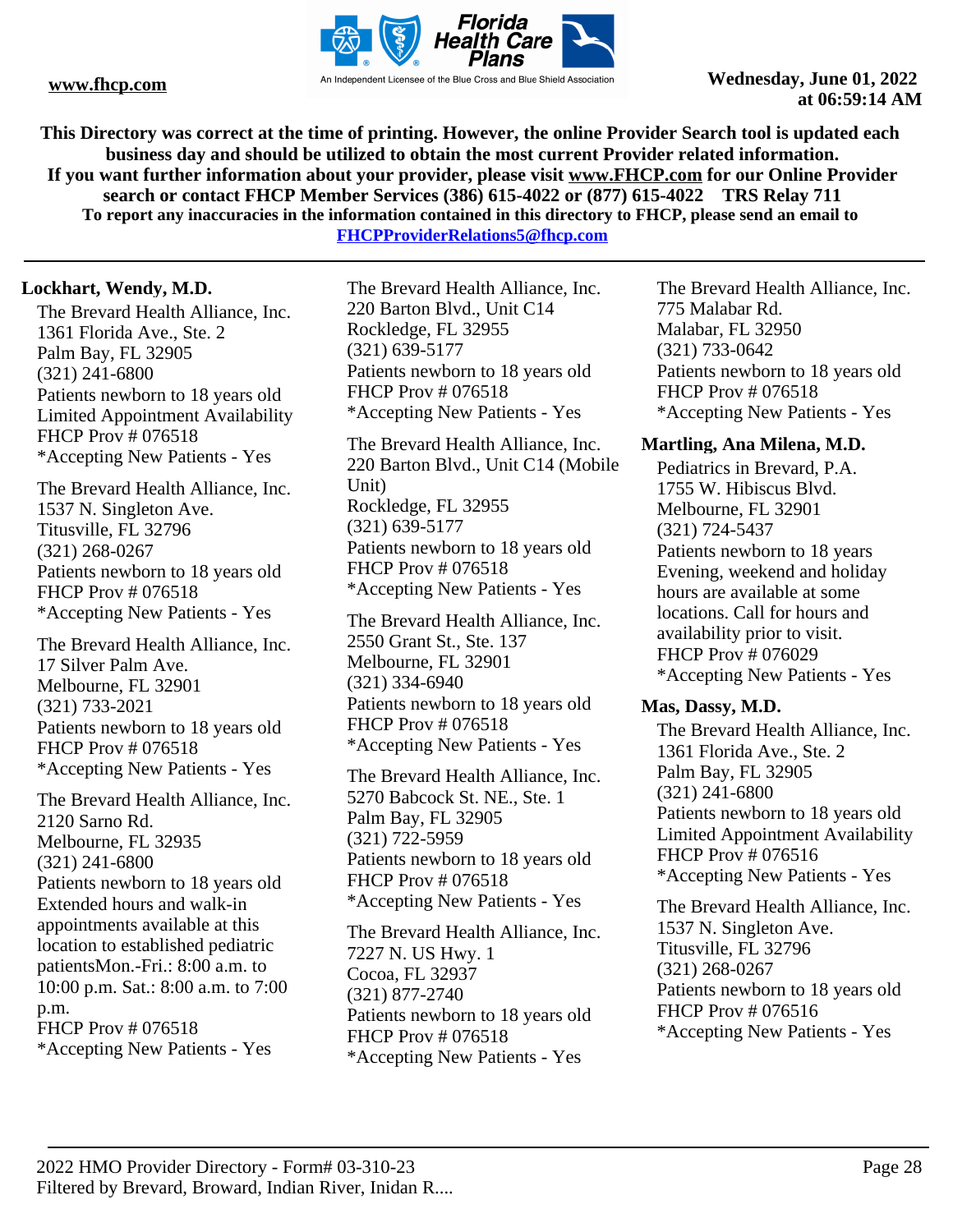

**This Directory was correct at the time of printing. However, the online Provider Search tool is updated each business day and should be utilized to obtain the most current Provider related information. If you want further information about your provider, please visit www.FHCP.com for our Online Provider search or contact FHCP Member Services (386) 615-4022 or (877) 615-4022 TRS Relay 711 To report any inaccuracies in the information contained in this directory to FHCP, please send an email to** 

**FHCPProviderRelations5@fhcp.com**

The Brevard Health Alliance, Inc. 17 Silver Palm Ave. Melbourne, FL 32901 (321) 733-2021 Patients newborn to 18 years old FHCP Prov # 076516 \*Accepting New Patients - Yes

The Brevard Health Alliance, Inc. 2120 Sarno Rd. Melbourne, FL 32935 (321) 241-6800 Patients newborn to 18 years old Extended hours and walk-in appointments available at this location to established pediatric patientsMon.-Fri.: 8:00 a.m. to 10:00 p.m. Sat.: 8:00 a.m. to 7:00 p.m. FHCP Prov # 076516 \*Accepting New Patients - Yes

The Brevard Health Alliance, Inc. 220 Barton Blvd., Unit C14 Rockledge, FL 32955 (321) 639-5177 Patients newborn to 18 years old FHCP Prov # 076516 \*Accepting New Patients - Yes

The Brevard Health Alliance, Inc. 220 Barton Blvd., Unit C14 (Mobile Unit) Rockledge, FL 32955 (321) 639-5177 Patients newborn to 18 years old FHCP Prov # 076516 \*Accepting New Patients - Yes

The Brevard Health Alliance, Inc. 2550 Grant St., Ste. 137 Melbourne, FL 32901 (321) 334-6940 Patients newborn to 18 years old FHCP Prov # 076516 \*Accepting New Patients - Yes

The Brevard Health Alliance, Inc. 5270 Babcock St. NE., Ste. 1 Palm Bay, FL 32905 (321) 722-5959 Patients newborn to 18 years old FHCP Prov # 076516 \*Accepting New Patients - Yes

The Brevard Health Alliance, Inc. 7227 N. US Hwy. 1 Cocoa, FL 32937 (321) 877-2740 Patients newborn to 18 years old FHCP Prov # 076516 \*Accepting New Patients - Yes

The Brevard Health Alliance, Inc. 775 Malabar Rd. Malabar, FL 32950 (321) 733-0642 Patients newborn to 18 years old FHCP Prov # 076516 \*Accepting New Patients - Yes

# **Mitra, Shivani, M.D.**

PSJ Pediatrics, Inc. 3765 Kings Hwy. Cocoa, FL 32927 (321) 507-4572 Patients newborn to 19 years \*Also Accepts Workforce Wellness FHCP Prov # 047927 \*Accepting New Patients - Yes

#### **Nazario-Matos, Cindy, M.D.**

The Brevard Health Alliance, Inc. 1361 Florida Ave., Ste. 2 Palm Bay, FL 32905 (321) 241-6800 Patients Newborn & Older Limited Appointment Availability FHCP Prov # 068988 \*Accepting New Patients - Yes

The Brevard Health Alliance, Inc. 1537 N. Singleton Ave. Titusville, FL 32796 (321) 268-0267 Patients Newborn & Older FHCP Prov # 068988 \*Accepting New Patients - Yes

The Brevard Health Alliance, Inc. 17 Silver Palm Ave. Melbourne, FL 32901 (321) 733-2021 Patients Newborn & Older FHCP Prov # 068988 \*Accepting New Patients - Yes

The Brevard Health Alliance, Inc. 2120 Sarno Rd. Melbourne, FL 32935 (321) 241-6800 Patients Newborn & Older Extended hours and walk-in appointments available at this location to established pediatric patientsMon.-Fri.: 8:00 a.m. to 10:00 p.m. Sat.: 8:00 a.m. to 7:00 p.m. FHCP Prov # 068988 \*Accepting New Patients - Yes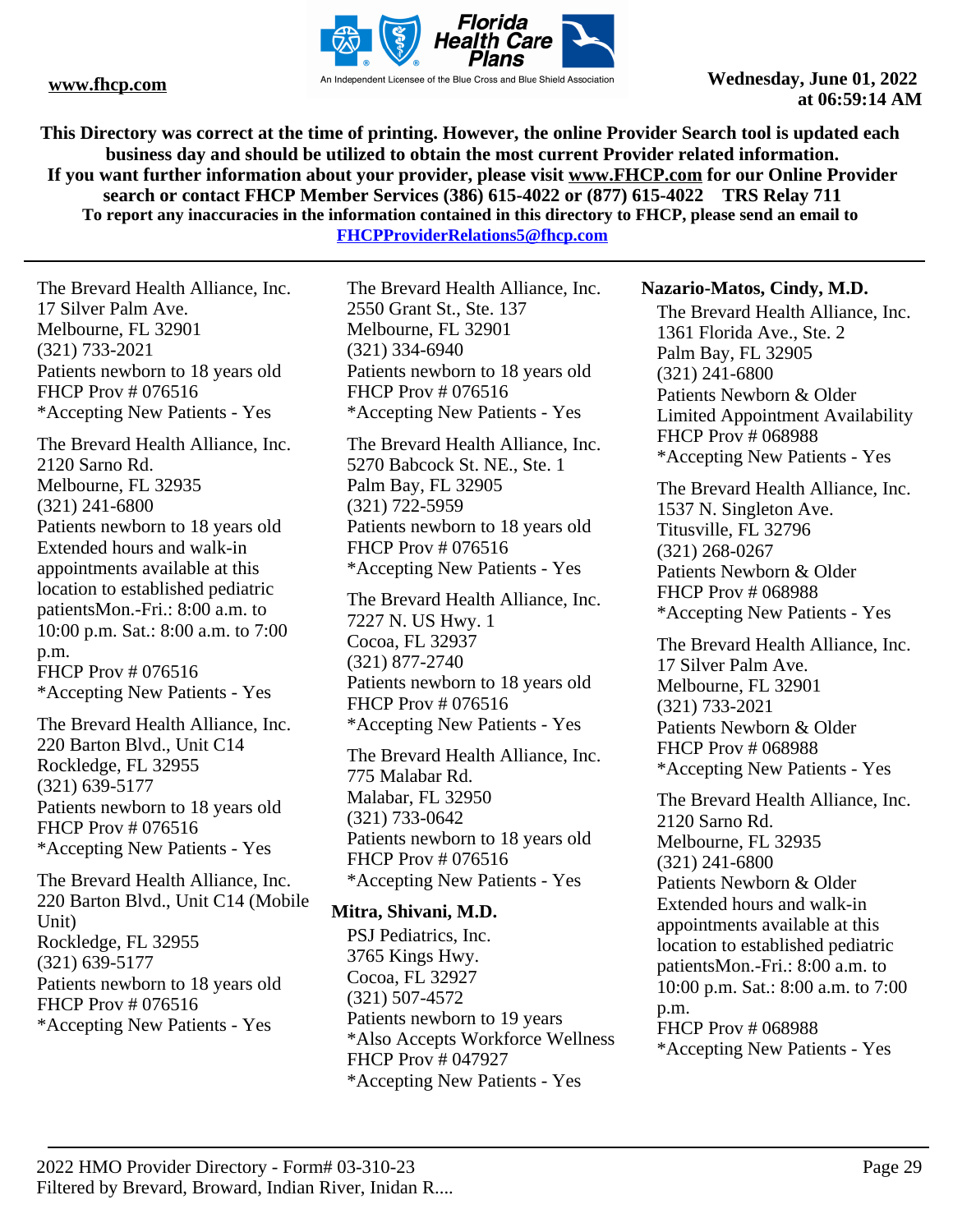

**This Directory was correct at the time of printing. However, the online Provider Search tool is updated each business day and should be utilized to obtain the most current Provider related information. If you want further information about your provider, please visit www.FHCP.com for our Online Provider search or contact FHCP Member Services (386) 615-4022 or (877) 615-4022 TRS Relay 711 To report any inaccuracies in the information contained in this directory to FHCP, please send an email to FHCPProviderRelations5@fhcp.com**

The Brevard Health Alliance, Inc. 220 Barton Blvd., Unit C14 Rockledge, FL 32955 (321) 639-5177 Patients Newborn & Older FHCP Prov # 068988 \*Accepting New Patients - Yes

The Brevard Health Alliance, Inc. 220 Barton Blvd., Unit C14 (Mobile Unit) Rockledge, FL 32955 (321) 639-5177 Patients Newborn & Older FHCP Prov # 068988 \*Accepting New Patients - Yes

The Brevard Health Alliance, Inc. 2550 Grant St., Ste. 137 Melbourne, FL 32901 (321) 334-6940 Patients newborn to 18 years old FHCP Prov # 068988 \*Accepting New Patients - Yes

The Brevard Health Alliance, Inc. 5270 Babcock St. NE., Ste. 1 Palm Bay, FL 32905 (321) 722-5959 Patients Newborn & Older FHCP Prov # 068988 \*Accepting New Patients - Yes

The Brevard Health Alliance, Inc. 7227 N. US Hwy. 1 Cocoa, FL 32937 (321) 877-2740 Patients Newborn & Older FHCP Prov # 068988 \*Accepting New Patients - Yes

The Brevard Health Alliance, Inc. 775 Malabar Rd. Malabar, FL 32950 (321) 733-0642 Patients Newborn & Older FHCP Prov # 068988 \*Accepting New Patients - Yes

# **Nguyen, Hiep, M.D.**

Pediatrics in Brevard, P.A. 1755 W. Hibiscus Blvd. Melbourne, FL 32901 (321) 724-5437 Patients newborn to 18 years Evening, weekend and holiday hours are available at some locations. Call for hours and availability prior to visit. FHCP Prov # 073697 \*Accepting New Patients - Yes

#### **Nimbargi, Stephen, M.D.**

Kidz and Family Care 1091 Port Malabar Blvd., Ste. 3 Palm Bay, FL 32905 (321) 724-1200 Patients newborn to 21 years FHCP Prov # 10F648 \*Accepting New Patients - Yes

#### **Paduano, Robert, M.D.**

The Brevard Health Alliance, Inc. 1361 Florida Ave., Ste. 2 Palm Bay, FL 32905 (321) 241-6800 Patients newborn to 18 years old Limited Appointment Availability FHCP Prov # 068317 \*Accepting New Patients - Yes

The Brevard Health Alliance, Inc. 1537 N. Singleton Ave. Titusville, FL 32796 (321) 268-0267 Patients newborn to 18 years old FHCP Prov # 068317 \*Accepting New Patients - Yes

The Brevard Health Alliance, Inc. 17 Silver Palm Ave. Melbourne, FL 32901 (321) 733-2021 Patients newborn to 18 years old FHCP Prov # 068317 \*Accepting New Patients - Yes

The Brevard Health Alliance, Inc. 2120 Sarno Rd. Melbourne, FL 32935 (321) 241-6800 Patients newborn to 18 years old FHCP Prov # 068317 \*Accepting New Patients - Yes

The Brevard Health Alliance, Inc. 220 Barton Blvd., Unit C14 Rockledge, FL 32955 (321) 639-5177 Patients newborn to 18 years old Extended hours and walk-in appointments available at this location to established pediatric patientsMon.-Fri.: 8:00 a.m. to 10:00 p.m. Sat.: 8:00 a.m. to 7:00 p.m. FHCP Prov # 068317 \*Accepting New Patients - Yes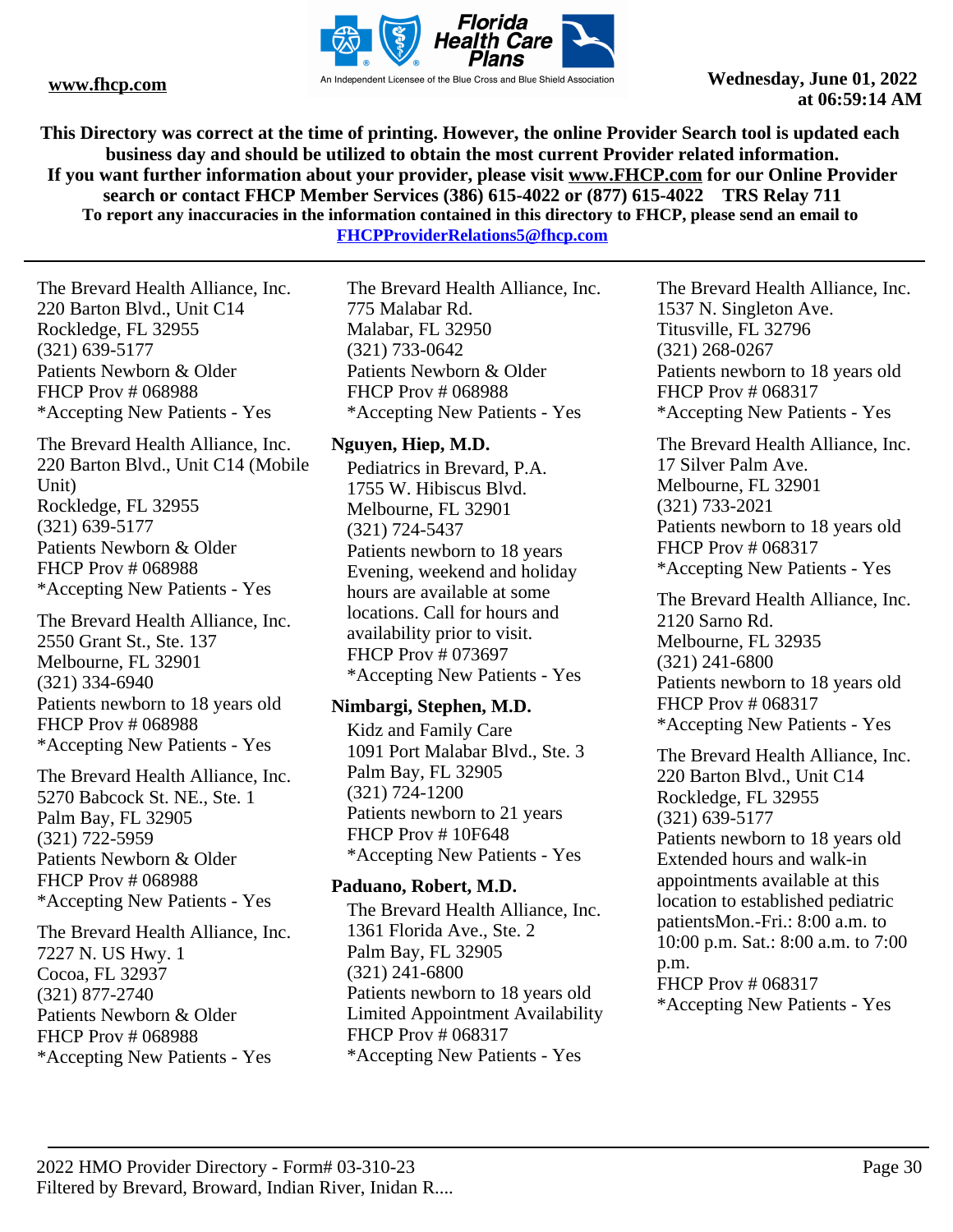

**This Directory was correct at the time of printing. However, the online Provider Search tool is updated each business day and should be utilized to obtain the most current Provider related information. If you want further information about your provider, please visit www.FHCP.com for our Online Provider search or contact FHCP Member Services (386) 615-4022 or (877) 615-4022 TRS Relay 711 To report any inaccuracies in the information contained in this directory to FHCP, please send an email to** 

**FHCPProviderRelations5@fhcp.com**

The Brevard Health Alliance, Inc. 220 Barton Blvd., Unit C14 (Mobile Unit) Rockledge, FL 32955 (321) 639-5177 Patients newborn to 18 years old FHCP Prov # 068317 \*Accepting New Patients - Yes

The Brevard Health Alliance, Inc. 2550 Grant St., Ste. 137 Melbourne, FL 32901 (321) 334-6940 Patients newborn to 18 years old FHCP Prov # 068317 \*Accepting New Patients - Yes

The Brevard Health Alliance, Inc. 5270 Babcock St. NE., Ste. 1 Palm Bay, FL 32905 (321) 722-5959 Patients newborn to 18 years old FHCP Prov # 068317 \*Accepting New Patients - Yes

The Brevard Health Alliance, Inc. 7227 N. US Hwy. 1 Cocoa, FL 32937 (321) 877-2740 Patients newborn to 18 years old FHCP Prov # 068317 \*Accepting New Patients - Yes

The Brevard Health Alliance, Inc. 775 Malabar Rd. Malabar, FL 32950 (321) 733-0642 Patients newborn to 18 years old FHCP Prov # 068317 \*Accepting New Patients - Yes

# **Pena, Monica, M.D.**

Pediatrics in Brevard, P.A. 134 S. Woods Dr. Rockledge, FL 32955 (321) 636-3066 Patients newborn to 18 years Evening, weekend and holiday hours are available at some locations. Call for hours and availability prior to visit. FHCP Prov # 073696 \*Accepting New Patients - Yes

Pediatrics in Brevard, P.A. 8057 Spyglass Hill Rd., Ste. 102 Melbourne, FL 32940 (321) 435-9800 Patients newborn to 18 years Evening, weekend and holiday hours are available at some locations. Call for hours and availability prior to visit. FHCP Prov # 073696 \*Accepting New Patients - Yes

#### **Pizarro Lopez, Sandra, M.D.**

Omni Healthcare 2501 W. New Haven Ave., 2nd Floor Melbourne, FL 32904 (321) 725-1999 Patients newborn to 18 years FHCP Prov # 065867 \*Accepting New Patients - Yes

#### **Radu, Mihai, M.D.**

Florida Pediatric Group 250 S. Wickham Rd. W. Melbourne, FL 329041134 (321) 752-5210 Patients newborn to 18 years FHCP Prov # 101351 \*Accepting New Patients - Yes

#### **Raman, Ravi, M.D.**

North Brevard Children's Medical **Center** 1653 Jess Parrish Court Titusville, FL 32796 (321) 267-5965 Patients newborn to 21 years \*Also Accepts Workforce Wellness FHCP Prov # 138433 \*Accepting New Patients - Yes

North Brevard Children's Medical **Center** 3750 Curtis Blvd. Cocoa, FL 32927 (321) 632-9884 Patients newborn to 21 years \*Also Accepts Workforce Wellness FHCP Prov # 138433 \*Accepting New Patients - Yes

# **Rashid, Ayesha, M.D.**

North Brevard Children's Medical **Center** 1653 Jess Parrish Court Titusville, FL 32796 (321) 267-5965 Patients newborn to 21 years \*Also Accepts Workforce Wellness FHCP Prov # 143739 \*Accepting New Patients - Yes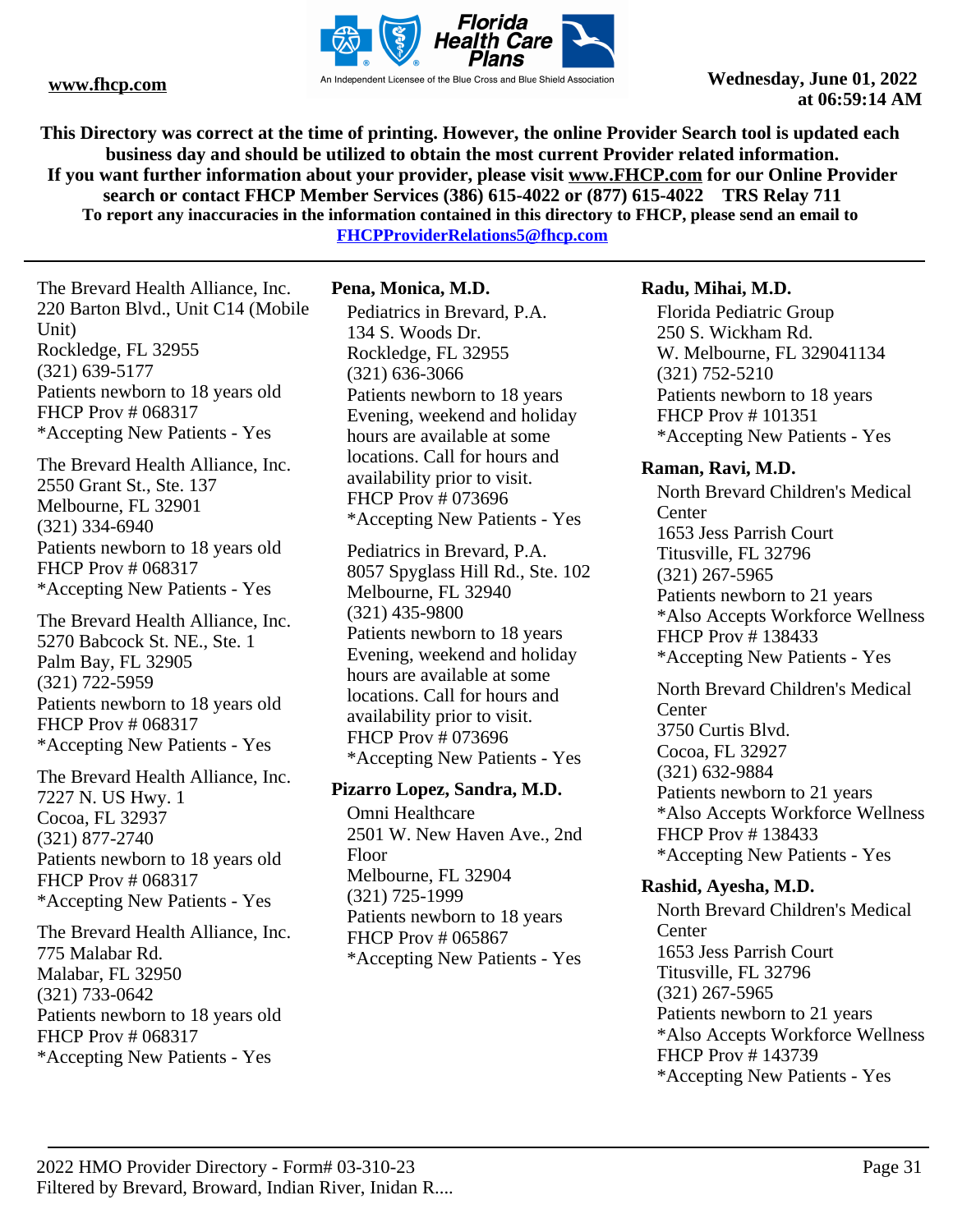

**This Directory was correct at the time of printing. However, the online Provider Search tool is updated each business day and should be utilized to obtain the most current Provider related information. If you want further information about your provider, please visit www.FHCP.com for our Online Provider search or contact FHCP Member Services (386) 615-4022 or (877) 615-4022 TRS Relay 711 To report any inaccuracies in the information contained in this directory to FHCP, please send an email to** 

**FHCPProviderRelations5@fhcp.com**

North Brevard Children's Medical **Center** 3750 Curtis Blvd. Cocoa, FL 32927 (321) 632-9884 Patients newborn to 21 years \*Also Accepts Workforce Wellness FHCP Prov # 143739 \*Accepting New Patients - Yes

# **Rawal, Ramagavri, M.D.**

Florida Pediatric Group 250 S. Wickham Rd. W. Melbourne, FL 32904 (321) 752-5210 Patients newborn to 18 years FHCP Prov # 048149 \*Accepting New Patients - Yes

# **Saint-Hilaire, Lizabeth, M.D.**

Omni Healthcare 6100 Minton Rd. NW, Ste. 202 Palm Bay, FL 32907 (321) 308-0601 Patients newborn to 18 years FHCP Prov # 076540 \*Accepting New Patients - Yes

# **Sepulveda, Arleene, M.D.**

The Brevard Health Alliance, Inc. 1361 Florida Ave., Ste. 2 Palm Bay, FL 32905 (321) 241-6800 Patients newborn to 18 years old Limited Appointment Availability FHCP Prov # 090506 \*Accepting New Patients - Yes

The Brevard Health Alliance, Inc. 1537 N. Singleton Ave. Titusville, FL 32796 (321) 268-0267 Patients newborn to 18 years old FHCP Prov # 090506 \*Accepting New Patients - Yes

The Brevard Health Alliance, Inc. 17 Silver Palm Ave. Melbourne, FL 32901 (321) 733-2021 Patients newborn to 18 years old FHCP Prov # 090506 \*Accepting New Patients - Yes

The Brevard Health Alliance, Inc. 2120 Sarno Rd. Melbourne, FL 32935 (321) 241-6800 Patients newborn to 18 years old FHCP Prov # 090506 \*Accepting New Patients - Yes

The Brevard Health Alliance, Inc. 220 Barton Blvd., Unit C14 Rockledge, FL 32955 (321) 639-5177 Patients newborn to 18 years old Extended hours and walk-in appointments available at this location to established pediatric patientsMon.-Fri.: 8:00 a.m. to 10:00 p.m. Sat.: 8:00 a.m. to 7:00 p.m. FHCP Prov # 090506 \*Accepting New Patients - Yes

The Brevard Health Alliance, Inc. 220 Barton Blvd., Unit C14 (Mobile Unit) Rockledge, FL 32955 (321) 639-5177 Patients newborn to 18 years old FHCP Prov # 090506 \*Accepting New Patients - Yes

The Brevard Health Alliance, Inc. 2550 Grant St., Ste. 137 Melbourne, FL 32901 (321) 334-6940 Patients newborn to 18 years old FHCP Prov # 090506 \*Accepting New Patients - Yes

The Brevard Health Alliance, Inc. 5270 Babcock St. NE., Ste. 1 Palm Bay, FL 32905 (321) 722-5959 Patients newborn to 18 years old FHCP Prov # 090506 \*Accepting New Patients - Yes

The Brevard Health Alliance, Inc. 7227 N. US Hwy. 1 Cocoa, FL 32937 (321) 877-2740 Patients newborn to 18 years old FHCP Prov # 090506 \*Accepting New Patients - Yes

The Brevard Health Alliance, Inc. 775 Malabar Rd. Malabar, FL 32950 (321) 733-0642 Patients newborn to 18 years old FHCP Prov # 090506 \*Accepting New Patients - Yes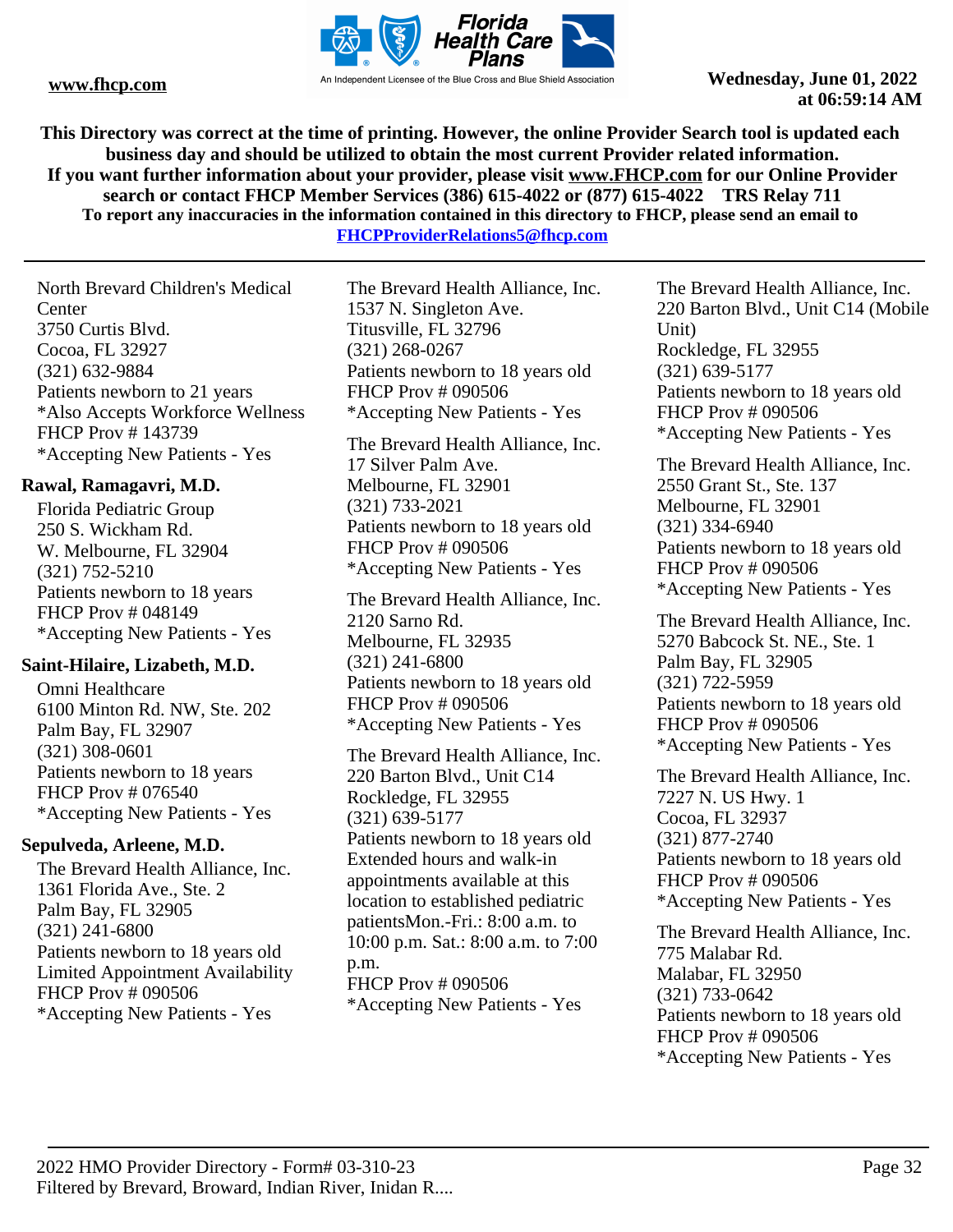

**This Directory was correct at the time of printing. However, the online Provider Search tool is updated each business day and should be utilized to obtain the most current Provider related information. If you want further information about your provider, please visit www.FHCP.com for our Online Provider search or contact FHCP Member Services (386) 615-4022 or (877) 615-4022 TRS Relay 711 To report any inaccuracies in the information contained in this directory to FHCP, please send an email to** 

**FHCPProviderRelations5@fhcp.com**

# **Soni, Mahesh, M.D.**

Medical Associates of Brevard, L.L.C. 1051 Port Malabar Blvd., Ste. 4 Palm Bay, FL 32905 (321) 725-3438 Patients newborn to 21 years FHCP Prov # 055377 \*Accepting New Patients - Yes

# **Stember, Arthur, M.D.**

Indialantic Medical Associates, LLC 408 5th. Ave. Indialantic, FL 32903 (321) 724-9900 Patients newborn to 18 years FHCP Prov # 046450 \*Accepting New Patients - Yes

# **Tebbe, Paul, M.D.**

Pediatrics in Brevard, P.A. 8057 Spyglass Hill Rd., Ste. 102 Melbourne, FL 32940 (321) 435-9800 Patients newborn to 18 years Evening, weekend and holiday hours are available at some locations. Call for hours and availability prior to visit. FHCP Prov # 073695 \*Accepting New Patients - Yes

# **Ulrich, Mary, M.D.**

Pediatrics in Brevard, P.A. 1755 W. Hibiscus Blvd. Melbourne, FL 32901 (321) 724-5437 Established patients newborn to 18 years Evening, weekend and holiday hours are available at some locations. Call for hours and availability prior to visit. FHCP Prov # 073694 \*Accepting New Patients - Yes

# **Vargas, Charlene, M.D.**

North Brevard Children's Medical **Center** 1653 Jess Parrish Court Titusville, FL 32796 (321) 267-5965 Patients newborn to 21 years \*Also Accepts Workforce Wellness FHCP Prov # 047684 \*Accepting New Patients - Yes

North Brevard Children's Medical **Center** 3750 Curtis Blvd. Cocoa, FL 32927 (321) 632-9884 Patients newborn to 21 years \*Also Accepts Workforce Wellness FHCP Prov # 047684 \*Accepting New Patients - Yes

# **Vu, Binh, D.O.**

The Brevard Health Alliance, Inc. 1361 Florida Ave., Ste. 2 Palm Bay, FL 32905 (321) 241-6800 Patients newborn to 18 years old Limited Appointment Availability FHCP Prov # 088947 \*Accepting New Patients - Yes

The Brevard Health Alliance, Inc. 1537 N. Singleton Ave. Titusville, FL 32796 (321) 268-0267 Patients newborn to 18 years old FHCP Prov # 088947 \*Accepting New Patients - Yes

The Brevard Health Alliance, Inc. 17 Silver Palm Ave. Melbourne, FL 32901 (321) 733-2021 Patients newborn to 18 years old FHCP Prov # 088947 \*Accepting New Patients - Yes

The Brevard Health Alliance, Inc. 2120 Sarno Rd. Melbourne, FL 32935 (321) 241-6800 Patients newborn to 18 years old FHCP Prov # 088947 \*Accepting New Patients - Yes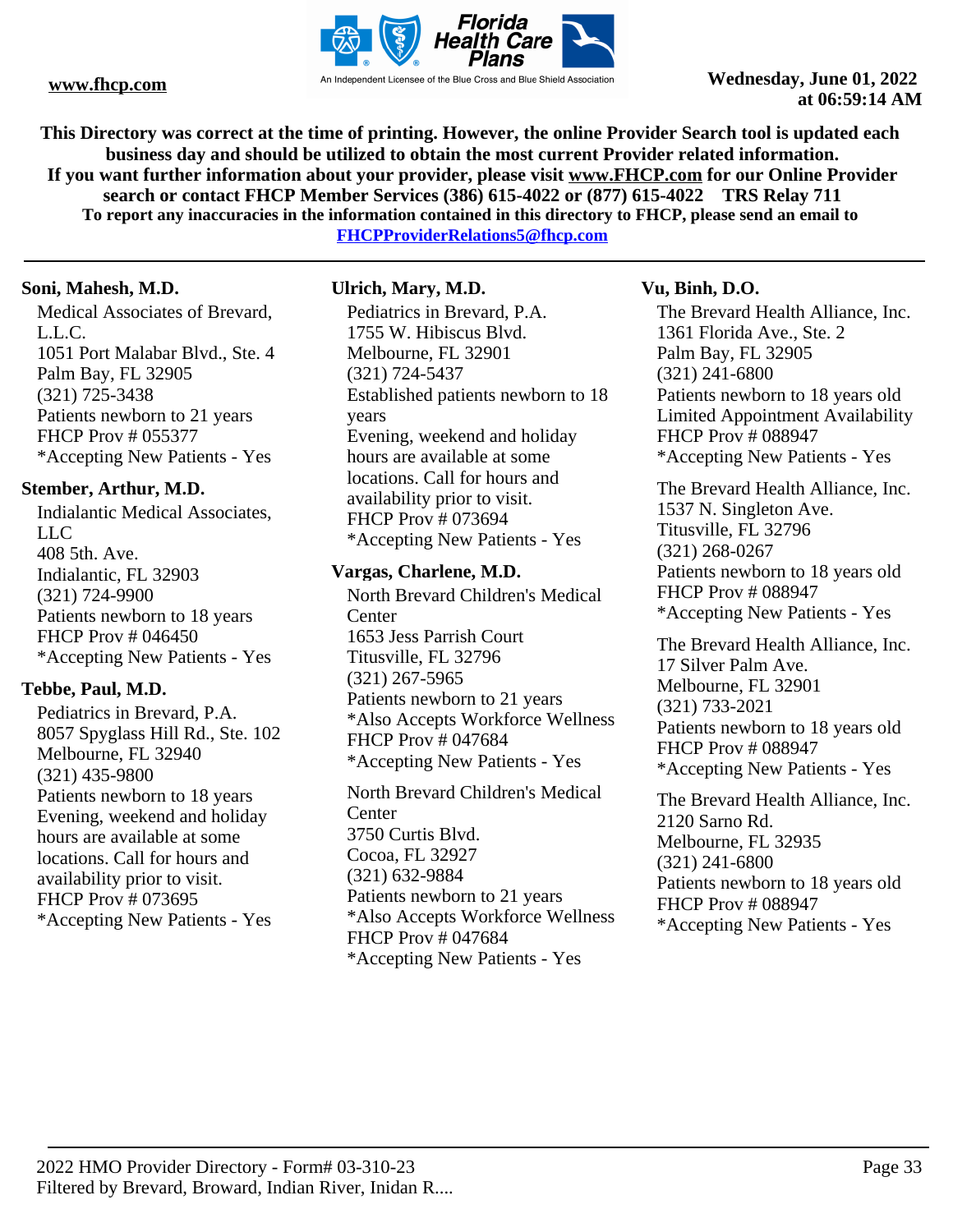

**This Directory was correct at the time of printing. However, the online Provider Search tool is updated each business day and should be utilized to obtain the most current Provider related information. If you want further information about your provider, please visit www.FHCP.com for our Online Provider search or contact FHCP Member Services (386) 615-4022 or (877) 615-4022 TRS Relay 711 To report any inaccuracies in the information contained in this directory to FHCP, please send an email to** 

**FHCPProviderRelations5@fhcp.com**

The Brevard Health Alliance, Inc. 220 Barton Blvd., Unit C14 Rockledge, FL 32955 (321) 639-5177 Patients newborn to 18 years old Extended hours and walk-in appointments available at this location to established pediatric patientsMon.-Fri.: 8:00 a.m. to 10:00 p.m. Sat.: 8:00 a.m. to 7:00 p.m. FHCP Prov # 088947 \*Accepting New Patients - Yes

The Brevard Health Alliance, Inc. 220 Barton Blvd., Unit C14 (Mobile Unit) Rockledge, FL 32955 (321) 639-5177 Patients newborn to 18 years old FHCP Prov # 088947 \*Accepting New Patients - Yes

The Brevard Health Alliance, Inc. 2550 Grant St., Ste. 137 Melbourne, FL 32901 (321) 334-6940 Patients newborn to 18 years old FHCP Prov # 088947 \*Accepting New Patients - Yes

The Brevard Health Alliance, Inc. 5270 Babcock St. NE., Ste. 1 Palm Bay, FL 32905 (321) 722-5959 Patients newborn to 18 years old FHCP Prov # 088947 \*Accepting New Patients - Yes

The Brevard Health Alliance, Inc. 7227 N. US Hwy. 1 Cocoa, FL 32937 (321) 877-2740 Patients newborn to 18 years old FHCP Prov # 088947 \*Accepting New Patients - Yes

The Brevard Health Alliance, Inc. 775 Malabar Rd. Malabar, FL 32950 (321) 733-0642 Patients newborn to 18 years old FHCP Prov # 088947 \*Accepting New Patients - Yes

# **Vyas, Sharad, M.D.**

Medical Associates of Brevard, L.L.C. 2186 Harris Ave. NE, Ste. 2 Palm Bay, FL 32905 (321) 725-8111 Patients newborn to 18 years FHCP Prov # 043823 \*Accepting New Patients - Yes

# *Indian River County*

#### **Graziano, Kimberly, M.D.**

Pelican Pediatrics 13832 US Hwy. 1 Sebastian, FL 32958 (772) 581-0636 Patients newborn to 18 years Established patients only FHCP Prov # 070267 \*Accepting New Patients - No

#### **Penny, Marza, M.D.**

Penny Pediatrics, Inc. P.A. 14430 US Hwy. 1, Ste. 103 Sebastian, FL 32958 (772) 581-0300 Patients newborn to 18 years FHCP Prov # 073518 \*Accepting New Patients - Yes

# **Dentists**

*Brevard County*

# **Florida Combined Life Dental**

Florida Combined Life Dental (888) 223-4892 Limited to Pediatric Members of QHP with Dental Rider. http://fl.dentaltotalhealth.com/looku p \*Accepting New Patients - Yes

# **Direct Access/Self-Referred Providers**

*\* Members may directly call the following FHCP contracted Providers to schedule their appointments and care. Services from these Providers DO NOT require an order from a Physician.*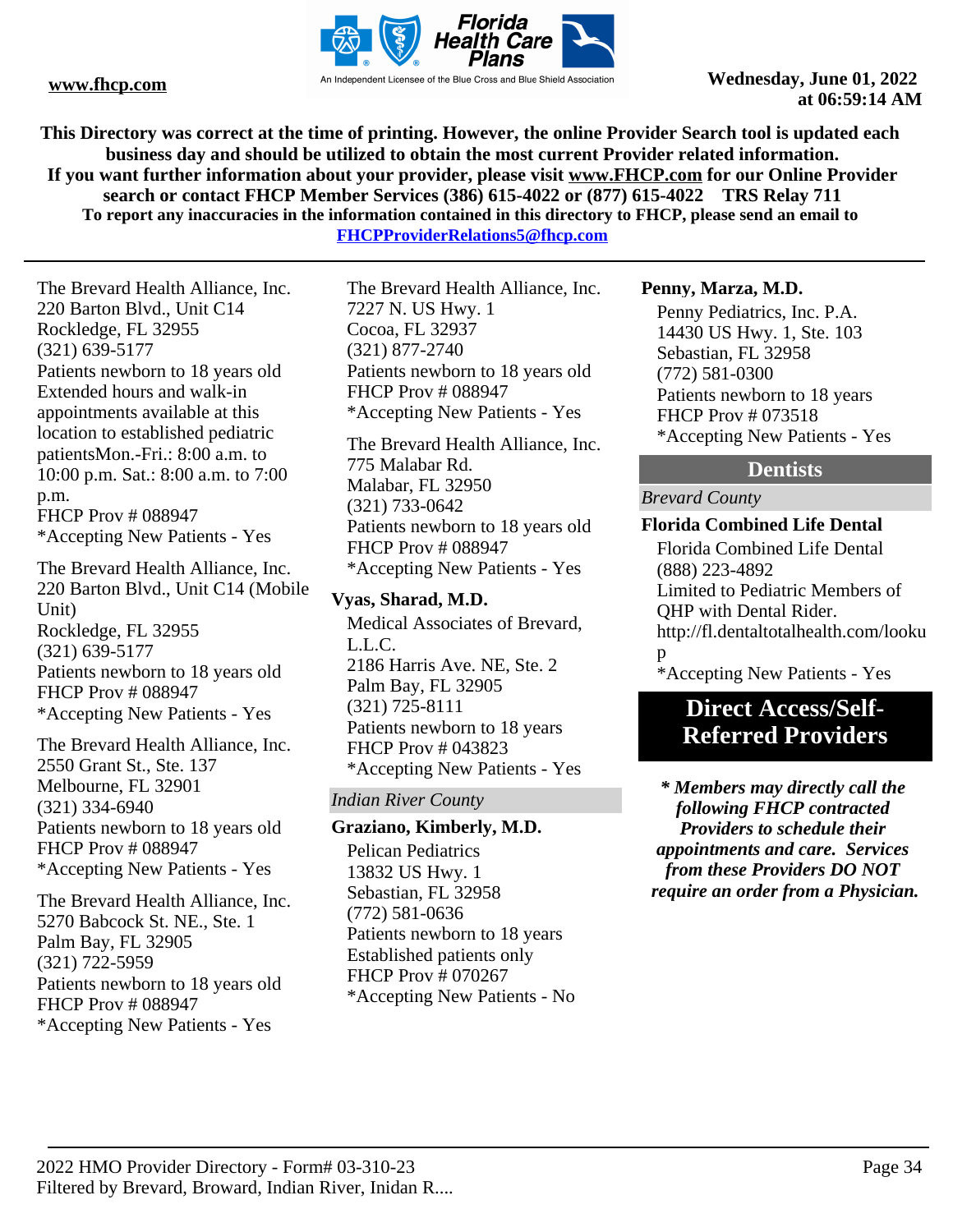

**This Directory was correct at the time of printing. However, the online Provider Search tool is updated each business day and should be utilized to obtain the most current Provider related information. If you want further information about your provider, please visit www.FHCP.com for our Online Provider search or contact FHCP Member Services (386) 615-4022 or (877) 615-4022 TRS Relay 711 To report any inaccuracies in the information contained in this directory to FHCP, please send an email to** 

**FHCPProviderRelations5@fhcp.com**

# **Chiropractic**

#### *Brevard County*

#### **Fogarty, Kevin, D.C.**

Fogarty Chiropractic Life Clinic, PA 839 Barton Blvd. Rockledge, FL 32955 (321) 636-5200 All ages accepted \*Accepting New Patients - Yes

#### **Schrumpf, Tanya, D.C.**

Florida Sports & Spinal Rehab 3910 S. Washington Ave., Ste. 109 Titusville, FL 32780 (321) 267-0188 All ages accepted \*Accepting New Patients - Yes

Florida Sports & Spinal Rehab 8043 Spyglass Hill Rd., Ste. 102 Melbourne, FL 32940 (321) 757-6899 All ages accepted \*Accepting New Patients - Yes

#### **Strater, Janaina, D.C.**

Strater Family Chiropractic 1950 Viera Blvd., Ste. 106 Rockledge, FL 32955 (321) 425-4620 All ages accepted \*Accepting New Patients - Yes

#### **Strater, Joseph, D.C.**

Strater Family Chiropractic 1950 Viera Blvd., Ste. 106 Rockledge, FL 32955 (321) 425-4620 All ages accepted \*Accepting New Patients - Yes

#### **Trastelis, Nicholas, D.C.**

Melbourne Accident & Injury **Center** 2351 W. Eau Gallie Blvd., Ste. 8 Melbourne, FL 32935 (321) 622-6610 All ages accepted \*Accepting New Patients - Yes

Cocoa Accident & Injury Center 840 N. Cocoa Blvd., Ste. A Cocoa, FL 32922 (321) 735-9050 All ages accepted \*Accepting New Patients - Yes

Titusville Accident & Injury Center 850 Century Medical Dr. Titusville, FL 32796 (321) 567-4984 All ages accepted \*Accepting New Patients - Yes

# **Colonoscopy/Screening**

#### *Brevard County*

# **Barbati, Robert, M.D.**

Steward Medical Group dba SMG Gastroenterology and Neurology 240 N. Wickham Rd., Ste. 309 Melbourne, FL 32935 (321) 752-1630 Patients 18 years & older \*Accepting New Patients - Yes

Steward Medical Group dba SMG Gastroenterology and Neurology 240 N. Wickham Rd., Ste. 311 Melbourne, FL 32935 (321) 752-1630 Patients 18 years & older \*Accepting New Patients - Yes

#### **George, Khalid, M.D.**

Parrish Medical Group 825 Century Medical Dr., Ste. A Titusville, FL 32796 (321) 268-6224 Patients 18 years & older \*Accepting New Patients - Yes

#### **Gomez, Justin, M.D.**

Gomez GI LLC 1273 Florida Ave. S. Rockledge, FL 32955 (321) 690-0002 Patients 18 years & older \*Accepting New Patients - Yes

#### **Jathal, Adwait, M.D.**

Medical Associates of Brevard, L.L.C. 200 Michigan Ave. Melbourne, FL 32901 (321) 952-0700 Patients 18 years & older \*Accepting New Patients - Yes

#### **Koretsky, Peter, M.D.**

Peter A. Koretsky, M.D., P.A. 2955 Pineda Plaza Way, Ste. 115 Melbourne, FL 32940 (321) 254-7375 Patients 18 years & older \*Accepting New Patients - Yes

#### **Krishna, Murali, M.D.**

Murali Krishna MD LLC 1009 Harvin Way, Ste. 110 Rockledge, FL 32955 (321) 301-4546 Patients 18 years & older \*Accepting New Patients - Yes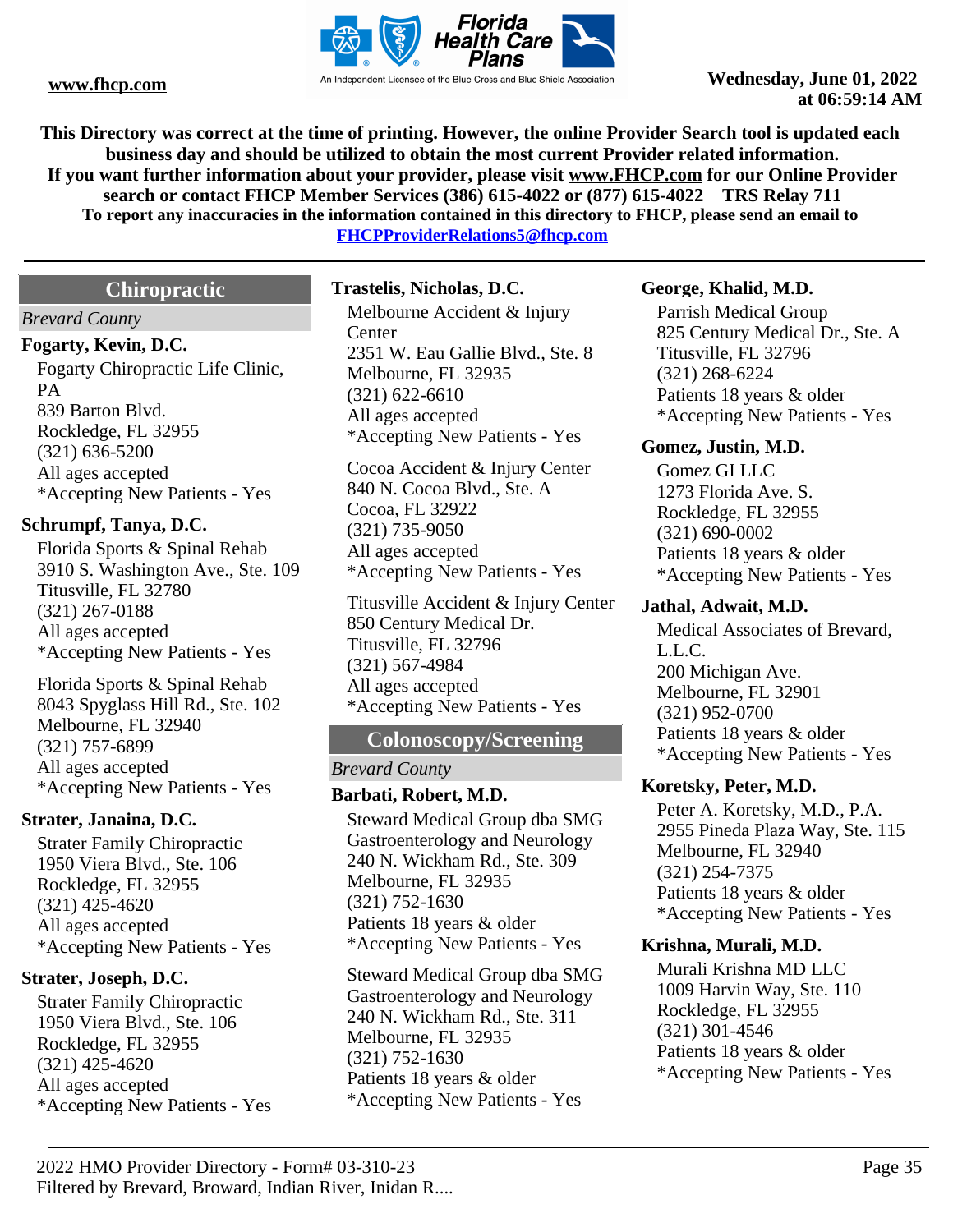

**This Directory was correct at the time of printing. However, the online Provider Search tool is updated each business day and should be utilized to obtain the most current Provider related information. If you want further information about your provider, please visit www.FHCP.com for our Online Provider search or contact FHCP Member Services (386) 615-4022 or (877) 615-4022 TRS Relay 711 To report any inaccuracies in the information contained in this directory to FHCP, please send an email to** 

**FHCPProviderRelations5@fhcp.com**

Murali Krishna MD LLC 3165 Suntree Blvd., Ste. 101 Rockledge, FL 32955 (321) 301-4546 Patients 18 years & older \*Accepting New Patients - Yes

#### **Rylander, William, M.D.**

Florida Digestive Health Specialists, LLP 407 S. Washington Ave., Ste. 1 Titusville, FL 32796 (321) 385-0884 Patients 18 years & older \*Accepting New Patients - Yes

#### **Tobkes, Andrew, M.D.**

Tobkes GI LLC 1009 Harvin Way, Ste. 100 Rockledge, FL 32955 (321) 632-0497 Patients 18 years & older \*Accepting New Patients - Yes

#### **Turse, John, M.D.**

Medical Associates of Brevard, L.L.C. 200 Michigan Ave. Melbourne, FL 32901 (321) 952-0700 Patients 18 years & older \*Accepting New Patients - Yes

# **Dermatology**

# *Brevard County*

#### **Chirinos, Rodolfo, M.D.**

Brevard Medical Dermatology, P.A. 695 Cone Park Ct. Merritt Island, FL 32952 (321) 453-3360 All ages accepted \*Accepting New Patients - Yes

Brevard Medical Dermatology, P.A. 7960 N. Wickham Rd., Ste. 103 Melbourne, FL 32940 (321) 428-4737 All ages accepted \*Accepting New Patients - Yes

# **Cooduvalli, Betsy, D.O.**

Florida Dermatology Associates, Inc. 4260 N. US Hwy. 1 Cocoa, FL 32927 (321) 768-1600 Patients 18 years & older \*Accepting New Patients - Yes

Florida Dermatology Associates, Inc. 500 N. Washington Ave., Ste. 109 Titusville, FL 32796 (321) 768-1600 Patients 18 years & older \*Accepting New Patients - Yes

Florida Dermatology Associates, Inc. 5070 Minton Rd., Ste. 5 Palm Bay, FL 32907 (321) 768-1600 Patients 18 years & older \*Accepting New Patients - Yes

Florida Dermatology Associates, Inc. 7640 N. Wickham Rd., Ste. 118 Melbourne, FL 32940

(321) 768-1600 Patients 18 years & older \*Accepting New Patients - Yes

Florida Dermatology Associates, Inc. 80 Woodland Ave. Cocoa Beach, FL 32931 (321) 768-1600 Patients 18 years & older \*Accepting New Patients - Yes

#### **Grammenos, Alexandra, D.O.**

Brevard Medical Dermatology, P.A. 695 Cone Park Ct. Merritt Island, FL 32952 (321) 453-3360 All ages accepted \*Accepting New Patients - Yes

Brevard Medical Dermatology, P.A. 7960 N. Wickham Rd., Ste. 103 Melbourne, FL 32940 (321) 428-4737 All ages accepted \*Accepting New Patients - Yes

#### **Gutierrez, Michael, M.D.**

Mid Florida Dermatology and Plastic Surgery 3021 W. Eau Gallie Blvd., Ste. 102 Melbourne, FL 32934 (407) 299-7333 All ages accepted \*Accepting New Patients - Yes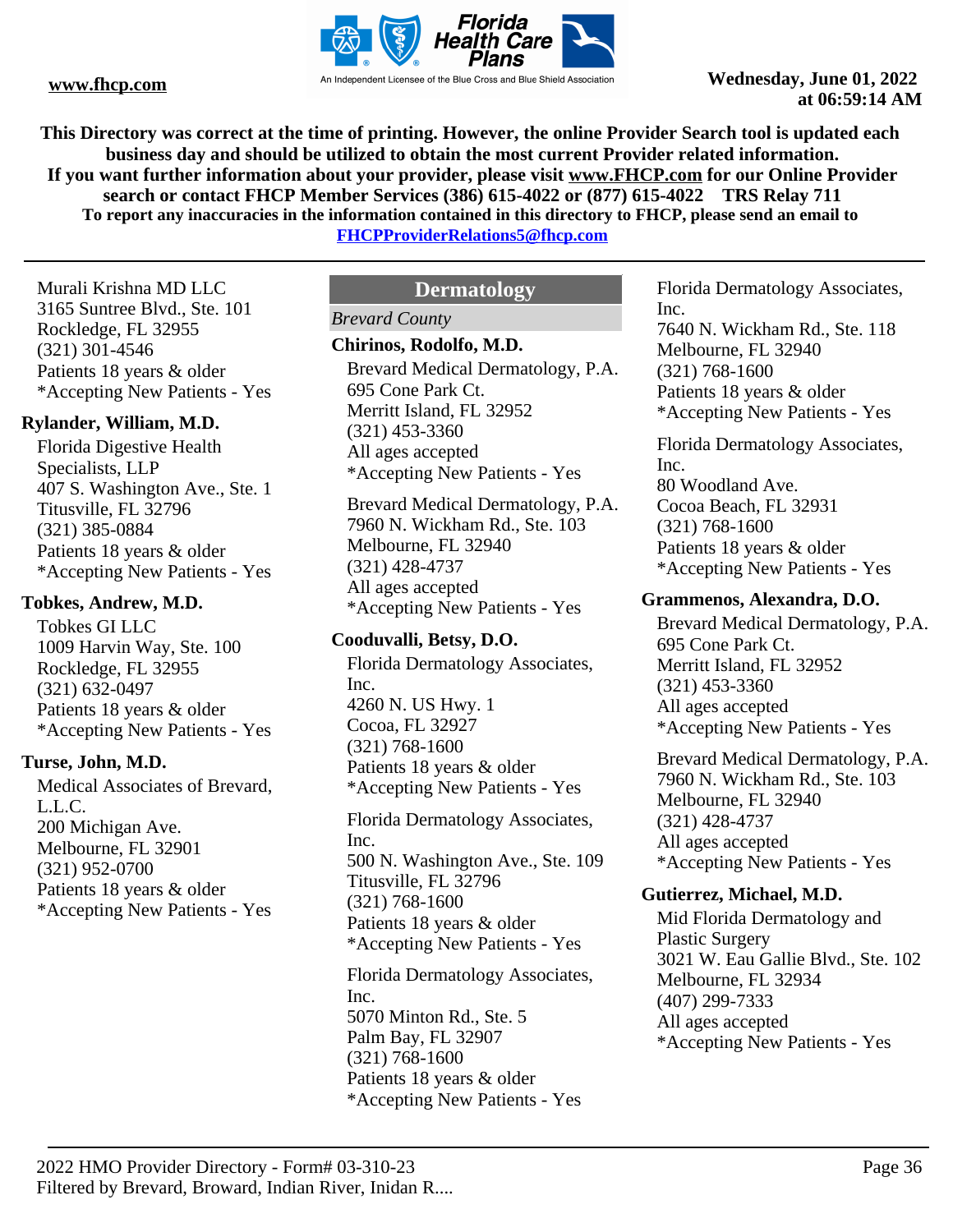

**This Directory was correct at the time of printing. However, the online Provider Search tool is updated each business day and should be utilized to obtain the most current Provider related information. If you want further information about your provider, please visit www.FHCP.com for our Online Provider search or contact FHCP Member Services (386) 615-4022 or (877) 615-4022 TRS Relay 711 To report any inaccuracies in the information contained in this directory to FHCP, please send an email to** 

**FHCPProviderRelations5@fhcp.com**

# **Halcin, Cynthia, M.D.**

Cynthia H. Halcin M.D., P.A. 830 Executive Ln., Ste. 110 Rockledge, FL 32955 (321) 384-8000 All ages accepted \*Accepting New Patients - Yes

# **Haryani, Anand, M.D.**

Haryani Dermatology 311 Barefoot Blvd., Ste. 1 Barefoot Bay, FL 32976 (772) 217-5362 All ages accepted \*Accepting New Patients - Yes

# **Haryani, Divya, M.D.**

Haryani Dermatology 311 Barefoot Blvd., Ste. 1 Barefoot Bay, FL 32976 (772) 217-5362 All ages accepted \*Accepting New Patients - Yes

# **Kirkpatrick, Richard, M.D.**

Brevard Skin and Cancer Centers 1286 Florida Ave., S. Rockledge, FL 32955 (321) 636-7780 All ages accepted \*Accepting New Patients - Yes

Brevard Skin and Cancer Centers 150 N. Sykes Creek Pkwy., Ste. 102 Merritt Island, FL 32953 (321) 428-2814 All ages accepted \*Accepting New Patients - Yes

Brevard Skin and Cancer Centers 4500 Hopkins Ave., S. Titusville, FL 32780 (321) 267-3376 All ages accepted \*Accepting New Patients - Yes

# **Lockridge, Jason, M.D.**

Water's Edge Dermatology 1761 Palm Bay Rd., NE Palm Bay, FL 32905 (321) 220-6400 All ages accepted \*Accepting New Patients - Yes

# **Miner, Andrew, M.D.**

Brevard Skin and Cancer Centers 1286 Florida Ave., S. Rockledge, FL 32955 (321) 636-7780 All ages accepted \*Accepting New Patients - Yes

Brevard Skin and Cancer Centers 4500 Hopkins Ave., S. Titusville, FL 32780 (321) 267-3376 All ages accepted \*Accepting New Patients - Yes

Brevard Skin and Cancer Centers 8059 Spyglass Hill Rd., Ste. 103 Viera, FL 32940 (321) 752-5994 All ages accepted \*Accepting New Patients - Yes

# **Moreno, Ruben, M.D.**

Florida Dermatology Associates, Inc. 4260 N. US Hwy. 1 Cocoa, FL 32927 (321) 768-1600 Patients 18 years & older \*Accepting New Patients - Yes

Florida Dermatology Associates, Inc. 500 N. Washington Ave., Ste. 109 Titusville, FL 32796 (321) 768-1600 Patients 18 years & older \*Accepting New Patients - Yes

Florida Dermatology Associates, Inc. 5070 Minton Rd., Ste. 5 Palm Bay, FL 32907 (321) 768-1600 Patients 18 years & older \*Accepting New Patients - Yes

Florida Dermatology Associates, Inc. 7640 N. Wickham Rd., Ste. 118 Melbourne, FL 32940 (321) 768-1600 Patients 18 years & older \*Accepting New Patients - Yes

Florida Dermatology Associates, Inc. 80 Woodland Ave. Cocoa Beach, FL 32931 (321) 768-1600 Patients 18 years & older \*Accepting New Patients - Yes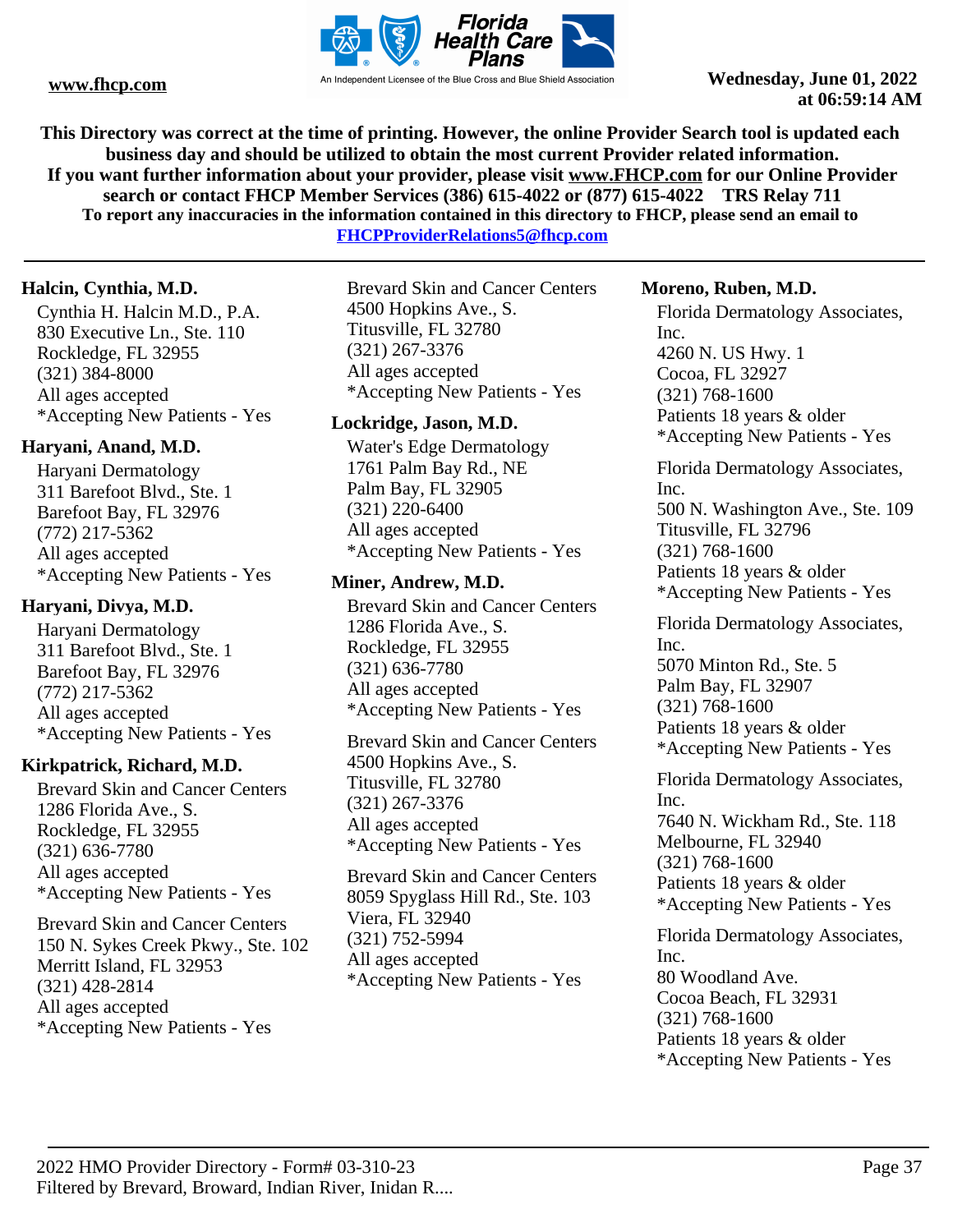

**This Directory was correct at the time of printing. However, the online Provider Search tool is updated each business day and should be utilized to obtain the most current Provider related information. If you want further information about your provider, please visit www.FHCP.com for our Online Provider search or contact FHCP Member Services (386) 615-4022 or (877) 615-4022 TRS Relay 711 To report any inaccuracies in the information contained in this directory to FHCP, please send an email to** 

**FHCPProviderRelations5@fhcp.com**

# **Schiff, Theodore, M.D.**

Water's Edge Dermatology 1730 E. Merritt Island Cswy. Merritt Island, FL 32952 (321) 877-3440 All ages accepted \*Accepting New Patients - Yes

Water's Edge Dermatology 1761 Palm Bay Rd., NE Palm Bay, FL 32905 (321) 220-6400 All ages accepted \*Accepting New Patients - Yes

# **Sequeira, Mario, M.D.**

Brevard Skin and Cancer Centers 1286 Florida Ave., S. Rockledge, FL 32955 (321) 636-7780 All ages accepted \*Accepting New Patients - Yes

Brevard Skin and Cancer Centers 4500 Hopkins Ave., S. Titusville, FL 32780 (321) 267-3376 All ages accepted \*Accepting New Patients - Yes

Brevard Skin and Cancer Centers 8059 Spyglass Hill Rd., Ste. 103 Viera, FL 32940 (321) 752-5994 All ages accepted \*Accepting New Patients - Yes

# **Smallwood, Kristin, M.D.**

Atlantic Dermatology, LLC 1980 N. Atlantic Ave., Ste. 722 Cocoa Beach, FL 32931 (321) 784-8811 All ages accepted Established patients only. \*Accepting New Patients - Yes

# **Spicer, Michael, M.D.**

Brevard Medical Dermatology, P.A. 7960 N. Wickham Rd., Ste. 103 Melbourne, FL 32940 (321) 428-4737 All ages accepted \*Accepting New Patients - Yes

Brevard Medical Dermatology, P.A. 800 Century Medical Dr., Ste. B Titusville, FL 32796 (321) 567-7530 All ages accepted \*Accepting New Patients - Yes

# **Styperek, Andrew, M.D.**

Water's Edge Dermatology 1761 Palm Bay Rd., NE Palm Bay, FL 32905 (321) 220-6400 All ages accepted \*Accepting New Patients - Yes

# **Thareja, Shalini, M.D.**

Indigo Dermatology, L.L.C. 1019 Harvin Way, Ste. 120 Rockledge, FL 32955 (321) 265-4300 All ages accepted \*Accepting New Patients - Yes

Indigo Dermatology, L.L.C. 5200 Babcock St. NE, Ste. 107 Palm Bay, FL 32905 (321) 265-4300 All ages accepted \*Accepting New Patients - Yes

Indigo Dermatology, L.L.C. 675 S. Babcock St. Melbourne, FL 32901 (321) 265-4300 All ages accepted \*Accepting New Patients - Yes

# **Thareja, Sumeet, M.D.**

Indigo Dermatology, L.L.C. 1019 Harvin Way, Ste. 120 Rockledge, FL 32955 (321) 265-4300 All ages accepted \*Accepting New Patients - Yes

Indigo Dermatology, L.L.C. 5200 Babcock St. NE, Ste. 107 Palm Bay, FL 32905 (321) 265-4300 All ages accepted \*Accepting New Patients - Yes

Indigo Dermatology, L.L.C. 675 S. Babcock St. Melbourne, FL 32901 (321) 265-4300 All ages accepted \*Accepting New Patients - Yes

# **Varghese, Shery, M.D.**

Water's Edge Dermatology 1730 E. Merritt Island Cswy. Merritt Island, FL 32952 (321) 877-3440 All ages accepted \*Accepting New Patients - Yes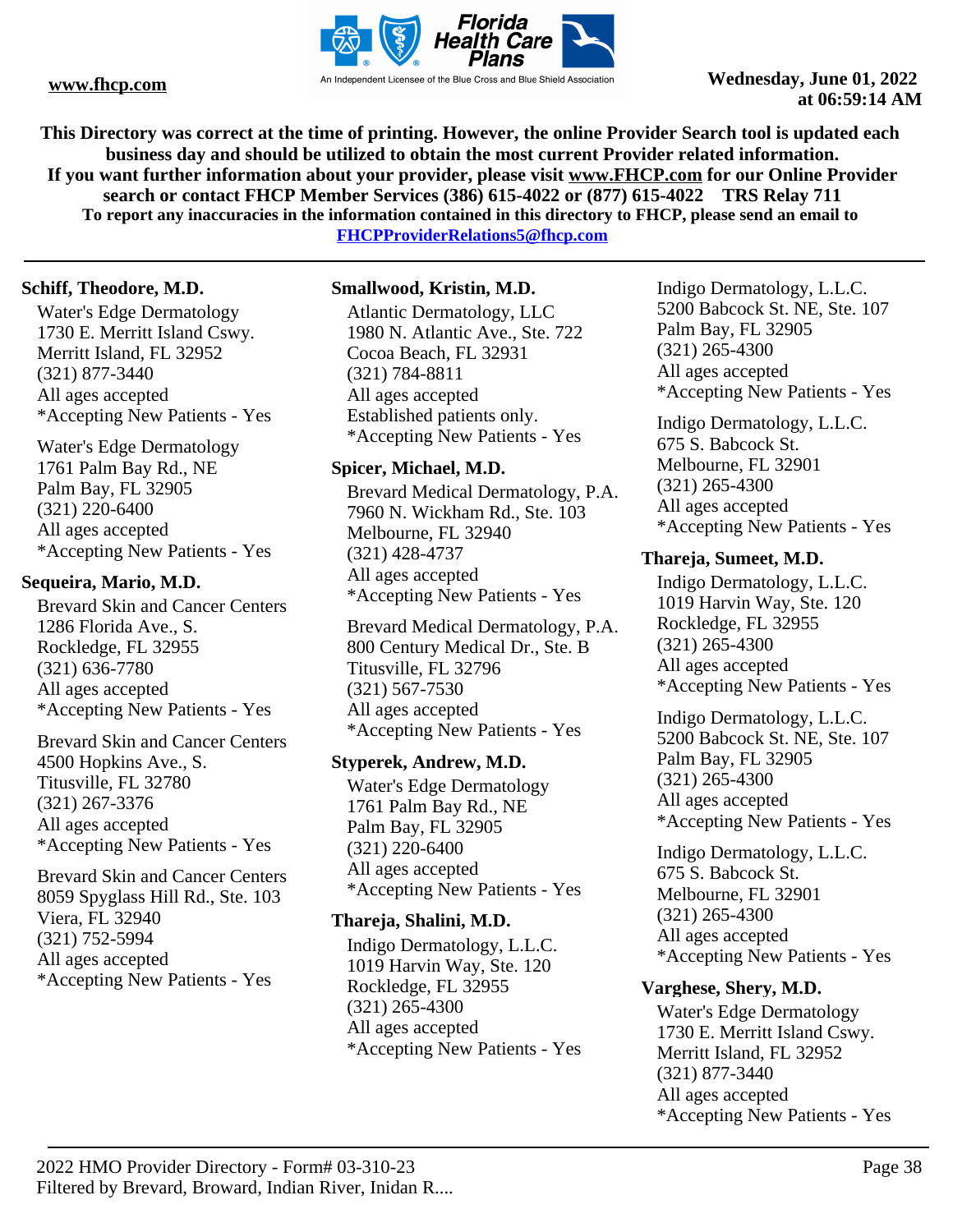

**This Directory was correct at the time of printing. However, the online Provider Search tool is updated each business day and should be utilized to obtain the most current Provider related information. If you want further information about your provider, please visit www.FHCP.com for our Online Provider search or contact FHCP Member Services (386) 615-4022 or (877) 615-4022 TRS Relay 711 To report any inaccuracies in the information contained in this directory to FHCP, please send an email to FHCPProviderRelations5@fhcp.com**

Water's Edge Dermatology 1761 Palm Bay Rd., NE Palm Bay, FL 32905 (321) 220-6400 All ages accepted \*Accepting New Patients - Yes

# **Weltman, Robert, M.D.**

Water's Edge Dermatology 1705 Berglund Ln., Ste. 103 Melbourne, FL 32940 (321) 294-5800 All ages accepted \*Accepting New Patients - Yes

Water's Edge Dermatology 1730 E. Merritt Island Cswy. Merritt Island, FL 32952 (321) 877-3440 All ages accepted \*Accepting New Patients - Yes

Water's Edge Dermatology 1761 Palm Bay Rd., NE Palm Bay, FL 32905 (321) 220-6400 All ages accepted \*Accepting New Patients - Yes

Water's Edge Dermatology 2395 S. Washington Ave., Ste. 1 Titusville, FL 32780 (321) 385-7979 All ages accepted \*Accepting New Patients - Yes

*Indian River County*

# **Haryani, Anand, M.D.**

Haryani Dermatology 8745 US Hwy. 1 Sebastian, FL 32976 (772) 217-5362 All ages accepted \*Accepting New Patients - Yes

# **Haryani, Divya, M.D.**

Haryani Dermatology 8745 US Hwy. 1 Sebastian, FL 32976 (772) 217-5362 All ages accepted \*Accepting New Patients - Yes

# **Gynecology**

You may choose from the following GYN Providers or your Primary Care Physician for such care.

# *Brevard County*

# **Burrows, Jamie, D.O.**

Steward Medical Group dba Steward Partners in Women's Health 1133 Seminole Dr. Rockledge, FL 32955 (321) 459-1192 Patients 18 years & older Including self-referral once per year for a Well Women's Assessment \*Accepting New Patients - Yes

Steward Medical Group dba Steward Partners in Women's Health 255 Fortenberry Rd., Ste. A1 Merritt Island, FL 32952 (321) 459-1192 Patients 18 years & older Including self-referral once per year for a Well Women's Assessment \*Accepting New Patients - Yes

Steward Medical Group dba Steward Partners in Women's Health 7970 N. Wickham Rd., Ste. 101 Melbourne, FL 32940 (321) 459-1192 Patients 18 years & older Including self-referral once per year for a Well Women's Assessment \*Accepting New Patients - Yes

# **Caito, Christina, D.O.**

Parrish Healthcare Center/TitusLanding 250 Harrison St. Titusville, FL 32780 (321) 268-4422 Patients 18 years & older Including self-referral once per year for a Well Women's Assessment \*Accepting New Patients - Yes

Parrish Medical Group 5005 Port St. John Pkwy., Ste. 2200 Cocoa, FL 32927 (321) 633-8663 Patients 18 years & older Including self-referral once per year for a Well Women's Assessment \*Accepting New Patients - Yes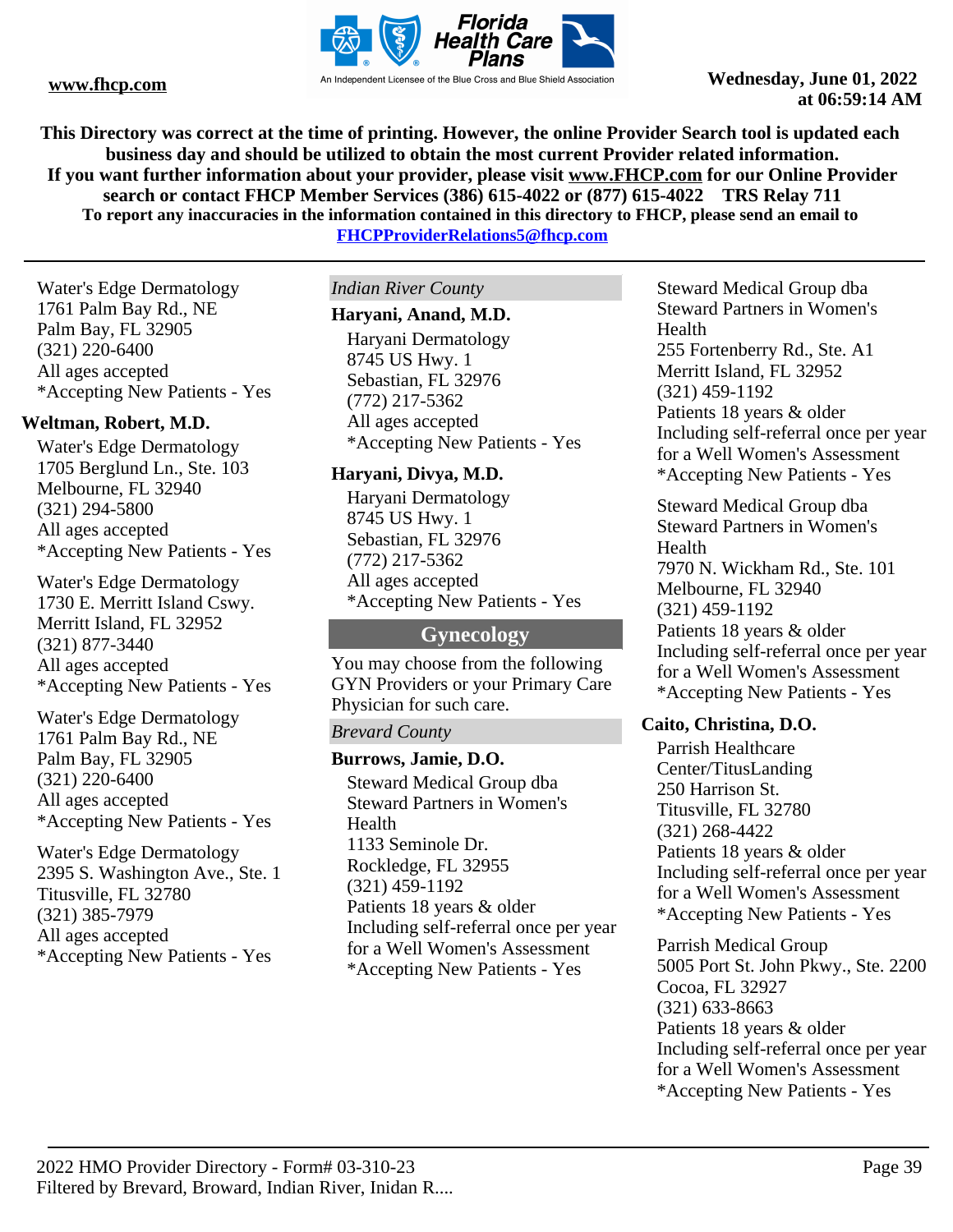

**This Directory was correct at the time of printing. However, the online Provider Search tool is updated each business day and should be utilized to obtain the most current Provider related information. If you want further information about your provider, please visit www.FHCP.com for our Online Provider search or contact FHCP Member Services (386) 615-4022 or (877) 615-4022 TRS Relay 711 To report any inaccuracies in the information contained in this directory to FHCP, please send an email to** 

**FHCPProviderRelations5@fhcp.com**

# **Clayton, Esther, M.D.**

Melbourne Gynecology 410 N. Wickham Rd., Ste. 201 Melbourne, FL 32935 (321) 242-0035 Patients 14 years & older Including self-referral once per year for a Well Women's Assessment \*Accepting New Patients - Yes

# **Elmer, James, M.D.**

James C. Elmer, M.D. 300 Fortenberry Rd. Merritt Island, FL 32952 (321) 783-2213 Patients 16 years & older Includes self-referral once per year for a Well Women's Assessment \*Accepting New Patients - Yes

# **Esemuede, Nefertari, M.D.**

Steward Medical Group dba Steward Partners in Women's Health 1133 Seminole Dr. Rockledge, FL 32955 (321) 459-1192 Patients 18 years & older Including self-referral once per year for a Well Women's Assessment \*Accepting New Patients - Yes

Steward Medical Group dba Steward Partners in Women's Health 255 Fortenberry Rd., Ste. A1 Merritt Island, FL 32952 (321) 459-1192 Patients 18 years & older Including self-referral once per year for a Well Women's Assessment \*Accepting New Patients - Yes

Steward Medical Group dba Steward Partners in Women's Health 7970 N. Wickham Rd., Ste. 101 Melbourne, FL 32940 (321) 459-1192 Patients 18 years & older Including self-referral once per year for a Well Women's Assessment \*Accepting New Patients - Yes

# **Hate, Vidya, M.D.**

Parrish Healthcare Center/TitusLanding 250 Harrison St. Titusville, FL 32780 (321) 633-8692 Patients 16 years & older Including self-referral once per year for a Well Women's Assessment \*Accepting New Patients - Yes

Space Coast Health Centers 836 Century Medical Dr. Titusville, FL 32980 (321) 268-6836 Patients 18 years & older \*Accepting New Patients - Yes

# **Henry, Rosanne, M.D.**

Parrish Healthcare Center/TitusLanding 250 Harrison St. Titusville, FL 32780 (321) 268-4422 Patients 18 years & older Including self-referral once per year for a Well Women's Assessment \*Accepting New Patients - Yes

Parrish Medical Group 5005 Port St. John Pkwy., Ste. 2200 Cocoa, FL 32927 (321) 633-8663 Patients 18 years & older Including self-referral once per year for a Well Women's Assessment \*Accepting New Patients - Yes

# **Kazemfar, Kristy, D.O.**

Steward Medical Group dba Steward Partners in Women's Health 1133 Seminole Dr. Rockledge, FL 32955 (321) 459-1192 Patients 18 years & older Including self-referral once per year for a Well Women's Assessment \*Accepting New Patients - Yes

Steward Medical Group dba Steward Partners in Women's Health 255 Fortenberry Rd., Ste. A1 Merritt Island, FL 32952 (321) 459-1192 Patients 18 years & older Including self-referral once per year for a Well Women's Assessment \*Accepting New Patients - Yes

Steward Medical Group dba Steward Partners in Women's Health 7970 N. Wickham Rd., Ste. 101 Melbourne, FL 32940 (321) 459-1192 Patients 18 years & older Including self-referral once per year for a Well Women's Assessment \*Accepting New Patients - Yes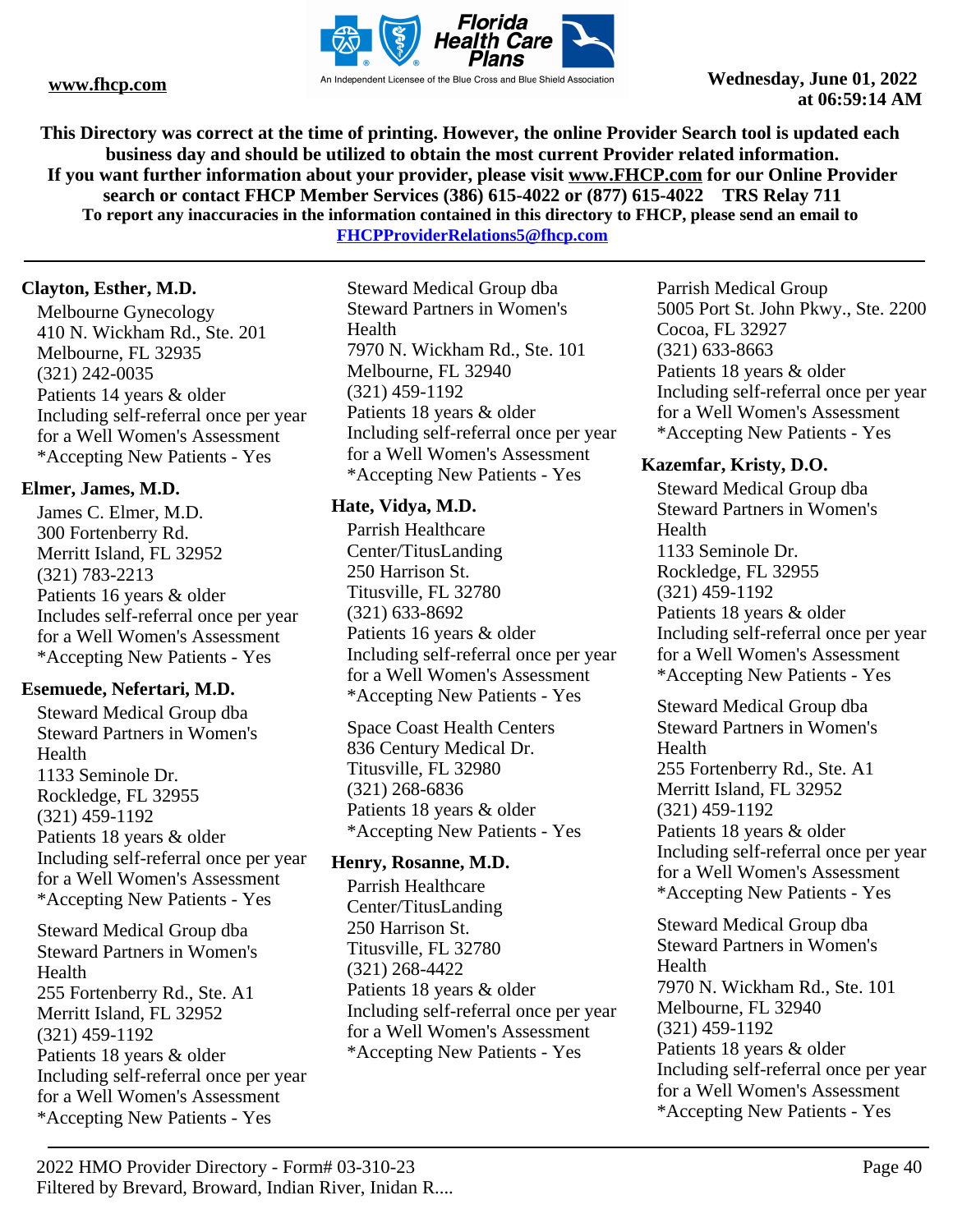

**This Directory was correct at the time of printing. However, the online Provider Search tool is updated each business day and should be utilized to obtain the most current Provider related information. If you want further information about your provider, please visit www.FHCP.com for our Online Provider search or contact FHCP Member Services (386) 615-4022 or (877) 615-4022 TRS Relay 711 To report any inaccuracies in the information contained in this directory to FHCP, please send an email to** 

**FHCPProviderRelations5@fhcp.com**

# **Navas Micheo, Manuel, M.D.**

Parrish Healthcare Center/TitusLanding 250 Harrison St. Titusville, FL 32780 (321) 268-4422 Patients 18 years & older Including self-referral once per year for a Well Women's Assessment \*Accepting New Patients - Yes

# **Perez, Denis, M.D.**

Parrish Healthcare Center/TitusLanding 250 Harrison St. Titusville, FL 32780 (321) 633-8692 Patients 16 years & older Including self-referral once per year for a Well Women's Assessment \*Accepting New Patients - Yes

Parrish Medical Group 5005 Port St. John Pkwy., Ste. 2200 Cocoa, FL 32927 (321) 633-8663 Patients 16 years & older Including self-referral once per year for a Well Women's Assessment \*Accepting New Patients - Yes

# **Soto, Javier, M.D.**

Steward Medical Group dba Steward Partners in Women's Health 1133 Seminole Dr. Rockledge, FL 32955 (321) 459-1192 Patients 18 years & older Including self-referral once per year for a Well Women's Assessment \*Accepting New Patients - Yes

Steward Medical Group dba Steward Partners in Women's Health 255 Fortenberry Rd., Ste. A1 Merritt Island, FL 32952 (321) 459-1192 Patients 18 years & older Including self-referral once per year for a Well Women's Assessment \*Accepting New Patients - Yes

Steward Medical Group dba Steward Partners in Women's Health 7970 N. Wickham Rd., Ste. 101 Melbourne, FL 32940 (321) 459-1192 Patients 18 years & older Including self-referral once per year for a Well Women's Assessment \*Accepting New Patients - Yes

# **Taival, Tanya, D.O.**

Tanya Itani Taival, D.O., LLC 875 Century Medical Dr. Titusville, FL 32796 (321) 269-0748 Patients 16 years & older Including self-referral once per year for a Well Women's Assessment \*Accepting New Patients - Yes

### *Indian River County*

### **Bruce, Lindsey, M.D.**

Steward Medical Group dba Steward Coastal Gynecology **Specialists** 840 37th Pl., Ste. 1 Vero Beach, FL 32960 (772) 567-6412 Patients 18 years & older \*Accepting New Patients - Yes

# **Gallo, Taryn, M.D.**

Steward Medical Group dba Steward Coastal Gynecology Specialists 14430 US Hwy. 1, Ste. 104 Sebastian, FL 32958 (772) 589-6400 Patients 18 years & older Including self-referral once per year for a Well Women's Assessment \*Accepting New Patients - Yes

# **Goodman, Lindsay, M.D.**

Steward Medical Group dba Steward Coastal Gynecology Specialists 840 37th Pl., Ste. 1 Vero Beach, FL 32960 (772) 567-6412 Patients 18 years & older \*Accepting New Patients - Yes

# **Hearing Aid Services**

# *Brevard County*

**Atlantic ENT, LLC** 333 W. Cocoa Beach Cswy., Ste. B Cocoa Beach, FL 32931 (321) 799-9797 All ages accepted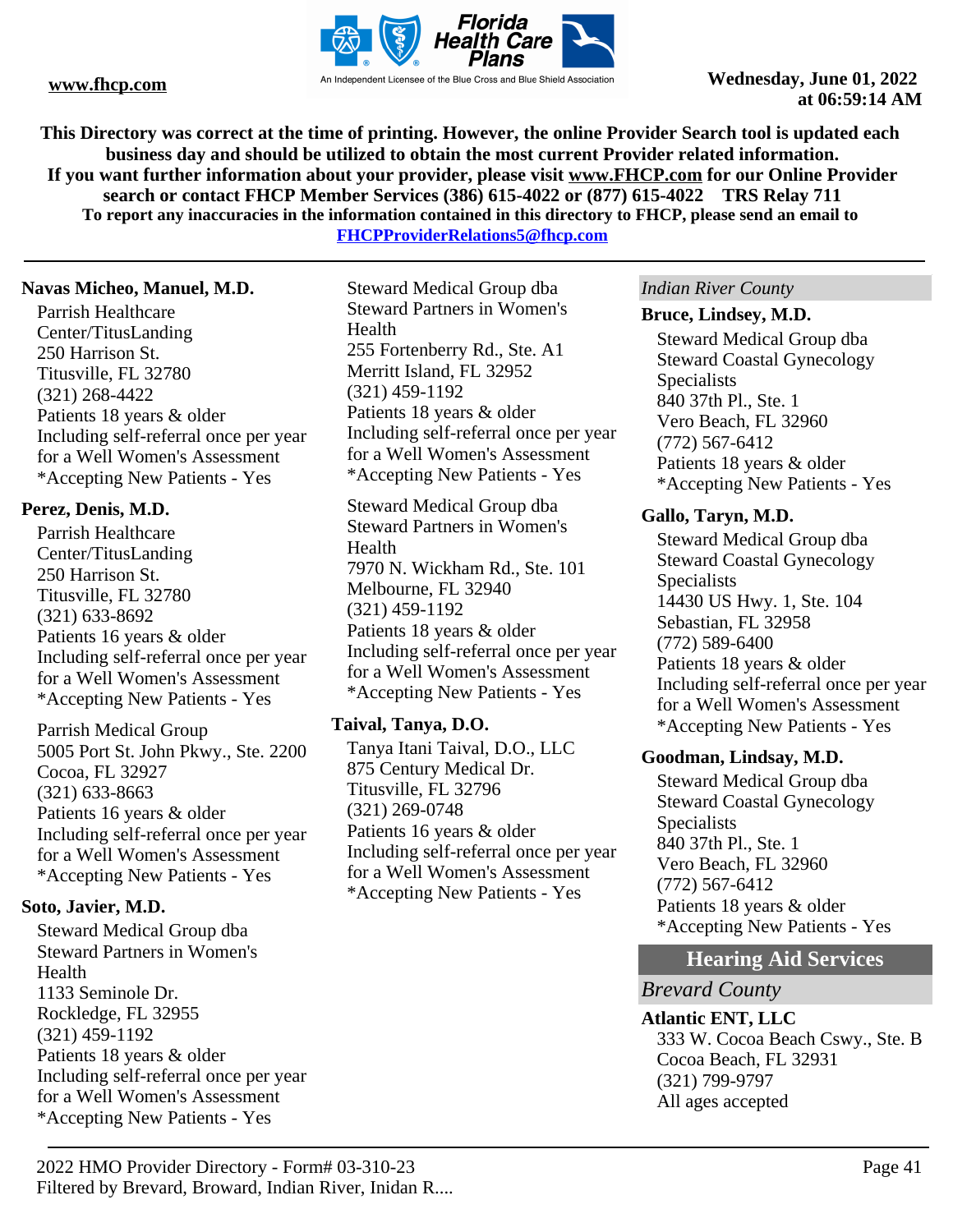

**This Directory was correct at the time of printing. However, the online Provider Search tool is updated each business day and should be utilized to obtain the most current Provider related information. If you want further information about your provider, please visit www.FHCP.com for our Online Provider search or contact FHCP Member Services (386) 615-4022 or (877) 615-4022 TRS Relay 711 To report any inaccuracies in the information contained in this directory to FHCP, please send an email to FHCPProviderRelations5@fhcp.com**

**Brevard Ear, Nose & Throat Center, P.A.**

1099 Florida Ave. Rockledge, FL 32955 (321) 632-6900 \*Available for Patients who reside in Brevard County only.

**Obstetrics**

# *Brevard County*

**Burrows, Jamie, D.O.**

Steward Medical Group dba Steward Partners in Women's Health 1133 Seminole Dr. Rockledge, FL 32955 (321) 459-1192 Patients 18 years & older \*Accepting New Patients - Yes

Steward Medical Group dba Steward Partners in Women's Health 255 Fortenberry Rd., Ste. A1 Merritt Island, FL 32952 (321) 459-1192 Patients 18 years & older \*Accepting New Patients - Yes

Steward Medical Group dba Steward Partners in Women's Health 7970 N. Wickham Rd., Ste. 101 Melbourne, FL 32940 (321) 459-1192 Patients 18 years & older \*Accepting New Patients - Yes

**Caito, Christina, D.O.**

Parrish Healthcare Center/TitusLanding 250 Harrison St. Titusville, FL 32780 (321) 268-4422 Patients 18 years & older \*Accepting New Patients - Yes

Parrish Medical Group 5005 Port St. John Pkwy., Ste. 2200 Cocoa, FL 32927 (321) 633-8663 Patients 18 years & older \*Accepting New Patients - Yes

# **Esemuede, Nefertari, M.D.**

Steward Medical Group dba Steward Partners in Women's Health 1133 Seminole Dr. Rockledge, FL 32955 (321) 459-1192 Patients 18 years & older \*Accepting New Patients - Yes

Steward Medical Group dba Steward Partners in Women's Health 255 Fortenberry Rd., Ste. A1 Merritt Island, FL 32952 (321) 459-1192 Patients 18 years & older \*Accepting New Patients - Yes

Steward Medical Group dba Steward Partners in Women's Health 7970 N. Wickham Rd., Ste. 101 Melbourne, FL 32940 (321) 459-1192 Patients 18 years & older \*Accepting New Patients - Yes

# **Hate, Vidya, M.D.**

Parrish Healthcare Center/TitusLanding 250 Harrison St. Titusville, FL 32780 (321) 633-8692 Patients 16 years & older \*Accepting New Patients - Yes

Space Coast Health Centers 836 Century Medical Dr. Titusville, FL 32980 (321) 268-6836 Patients 18 years & older \*Accepting New Patients - Yes

# **Henry, Rosanne, M.D.**

Parrish Healthcare Center/TitusLanding 250 Harrison St. Titusville, FL 32780 (321) 268-4422 Patients 18 years & older \*Accepting New Patients - Yes

Parrish Medical Group 5005 Port St. John Pkwy., Ste. 2200 Cocoa, FL 32927 (321) 633-8663 Patients 18 years & older \*Accepting New Patients - Yes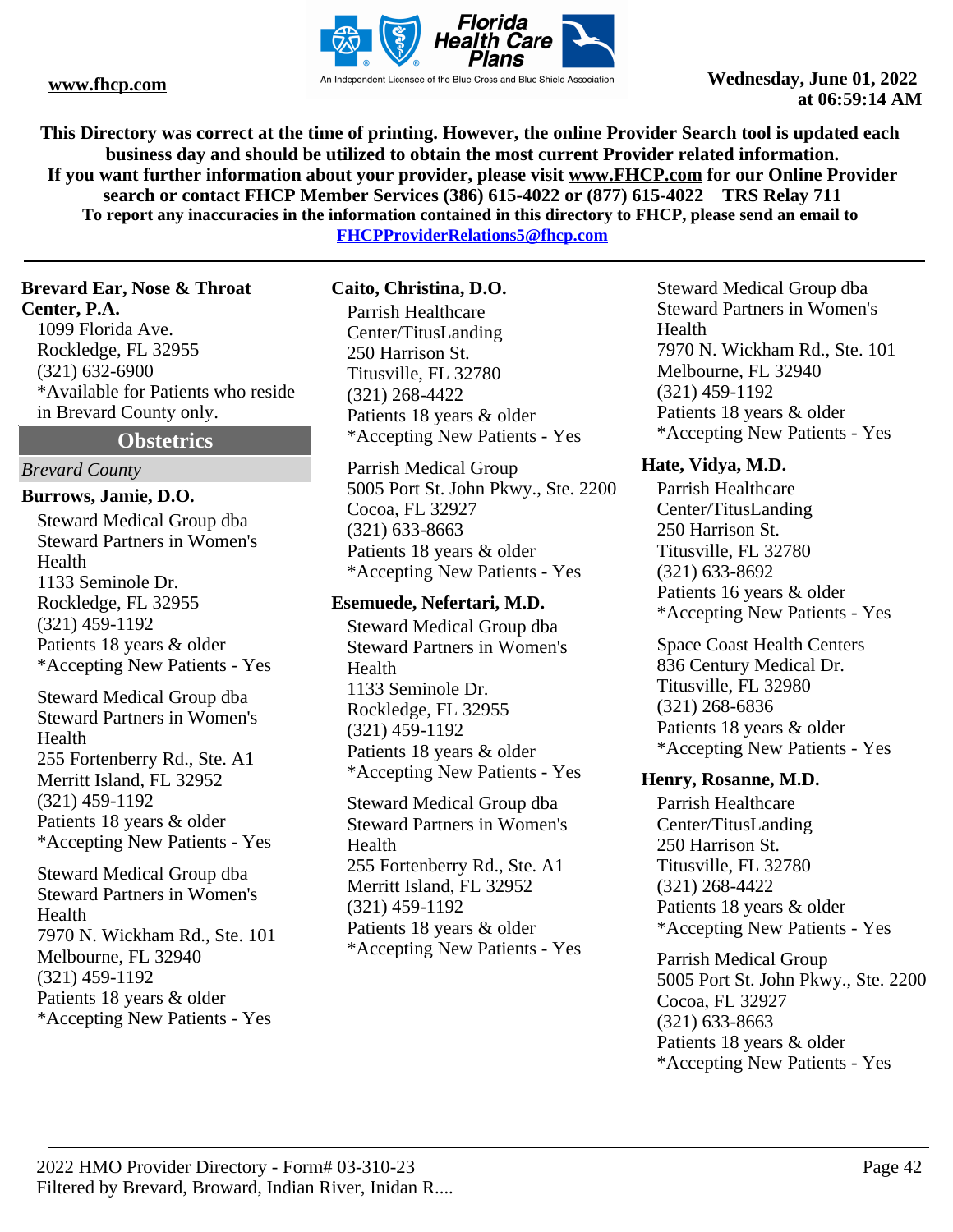

**This Directory was correct at the time of printing. However, the online Provider Search tool is updated each business day and should be utilized to obtain the most current Provider related information. If you want further information about your provider, please visit www.FHCP.com for our Online Provider search or contact FHCP Member Services (386) 615-4022 or (877) 615-4022 TRS Relay 711 To report any inaccuracies in the information contained in this directory to FHCP, please send an email to** 

**FHCPProviderRelations5@fhcp.com**

# **Kazemfar, Kristy, D.O.**

Steward Medical Group dba Steward Partners in Women's Health 1133 Seminole Dr. Rockledge, FL 32955 (321) 459-1192 Patients 18 years & older \*Accepting New Patients - Yes

Steward Medical Group dba Steward Partners in Women's Health 255 Fortenberry Rd., Ste. A1 Merritt Island, FL 32952 (321) 459-1192 Patients 18 years & older \*Accepting New Patients - Yes

Steward Medical Group dba Steward Partners in Women's Health 7970 N. Wickham Rd., Ste. 101 Melbourne, FL 32940 (321) 459-1192 Patients 18 years & older \*Accepting New Patients - Yes

### **Navas Micheo, Manuel, M.D.**

Parrish Healthcare Center/TitusLanding 250 Harrison St. Titusville, FL 32780 (321) 268-4422 Patients 18 years & older \*Accepting New Patients - Yes

# **Perez, Denis, M.D.**

Parrish Healthcare Center/TitusLanding 250 Harrison St. Titusville, FL 32780 (321) 633-8692 Patients 16 years & older \*Accepting New Patients - Yes

### **Soto, Javier, M.D.**

Steward Medical Group dba Steward Partners in Women's Health 1133 Seminole Dr. Rockledge, FL 32955 (321) 459-1192 Patients 18 years & older \*Accepting New Patients - Yes

Steward Medical Group dba Steward Partners in Women's Health 255 Fortenberry Rd., Ste. A1 Merritt Island, FL 32952 (321) 459-1192 Patients 18 years & older \*Accepting New Patients - Yes

Steward Medical Group dba Steward Partners in Women's Health 7970 N. Wickham Rd., Ste. 101 Melbourne, FL 32940 (321) 459-1192 Patients 18 years & older \*Accepting New Patients - Yes

# **Optometry**

*Brevard County*

#### **Aker, Carroll, O.D.**

Playalinda Eye 1114 S. Washington Ave. Titusville, FL 32780 (321) 269-2021 Patients 3 years & older Vision and Medical Services. Treats Members who reside in Brevard County only. \*Accepting New Patients - Yes

Aker Eye Center, P.A. 338 S. Washington Ave. Titusville, FL 32796 (321) 269-2021 Patients 3 years & older Vision and Medical Services. Treats Members who reside in Brevard County only. \*Accepting New Patients - Yes

#### **Bradley, Jennifer, O.D.**

Playalinda Eye 1114 S. Washington Ave. Titusville, FL 32780 (321) 269-2021 Patients 3 years & older Vision and Medical Services. Treats Members who reside in Brevard County only. \*Accepting New Patients - Yes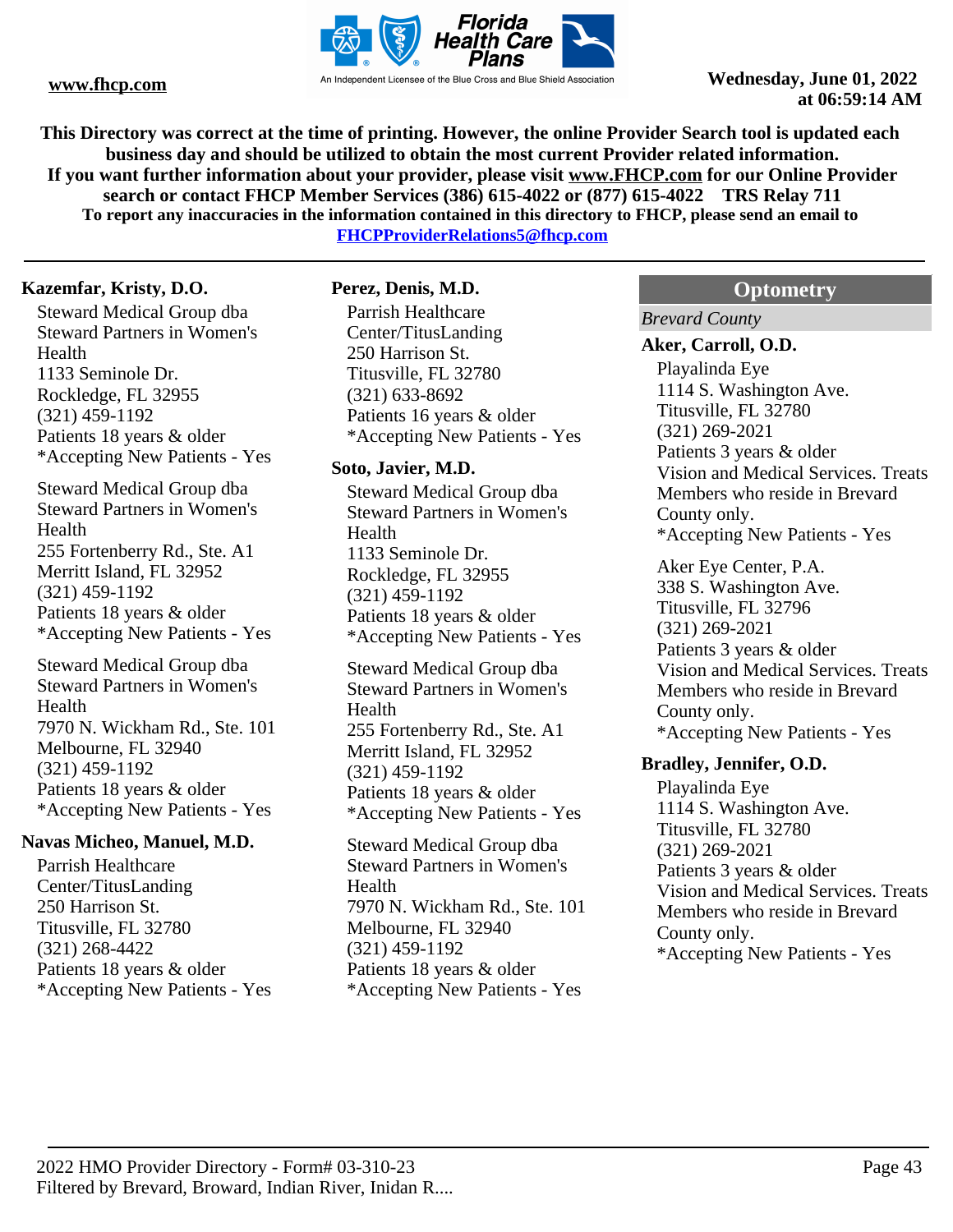

**This Directory was correct at the time of printing. However, the online Provider Search tool is updated each business day and should be utilized to obtain the most current Provider related information. If you want further information about your provider, please visit www.FHCP.com for our Online Provider search or contact FHCP Member Services (386) 615-4022 or (877) 615-4022 TRS Relay 711 To report any inaccuracies in the information contained in this directory to FHCP, please send an email to** 

**FHCPProviderRelations5@fhcp.com**

Aker Eye Center, P.A. 338 S. Washington Ave. Titusville, FL 32796 (321) 269-2021 Patients 3 years & older Vision and Medical Services. Treats Members who reside in Brevard County only. \*Accepting New Patients - Yes

# **Collins, Leslie, O.D.**

Tres Vision Group 250 N. Courtenay Pkwy., Ste. 101 Merritt Island, FL 32953 (321) 453-5700 Patients 7 years & older Vision and Medical Services. Treats Members who reside in Brevard County only. \*Accepting New Patients - Yes Tres Vision Group 665 S. Apollo Blvd.

Melbourne, FL 32901 (321) 984-3200 Patients 7 years & older Vision and Medical Services. Treats Members who reside in Brevard County only. \*Accepting New Patients - Yes

Tres Vision Group 7775 N. Wickham Rd. Suntree, FL 32940 (321) 255-5200 Patients 7 years & older Vision and Medical Services. Treats Members who reside in Brevard County only. \*Accepting New Patients - Yes

# **Eagerton Ehret, Jeanna, O.D.**

Pinnacle Eye Center 1649 W. Eau Gallie Blvd., Ste. 100 Melbourne, FL 32935 (321) 255-4949 All ages accepted For treatment of eye diseases & injuries only. \*Accepting New Patients - Yes

# **Ehret, Shea, O.D.**

Hendrixs Eye Care, Inc. 1917 Knox McRae Dr. Titusville, FL 32780 (321) 383-1332 Patients 5 years & older Vision and Medical Services. Treats Members who reside in Brevard County only. \*Accepting New Patients - Yes

Hendrixs Eye Care, Inc. 5505 N. Atlantic Ave., Ste. 105 Cocoa Beach, FL 32931 (321) 783-2002 Patients 5 years & older Vision and Medical Services. Treats Members who reside in Brevard County only. \*Accepting New Patients - Yes

# **Fisher, Mark, O.D.**

Lifetime Eyecare Center, LLC 5455 Murrell Rd., Ste. 107 Rockledge, FL 32955 (321) 636-1972 Patients 6 years & older Vision and Medical Services. Treats Members who reside in Brevard County only. \*Accepting New Patients - Yes

# **Hansen, Lauren, O.D.**

Tres Vision Group 250 N. Courtenay Pkwy., Ste. 101 Merritt Island, FL 32953 (321) 453-5700 Patients 7 years & older Vision and Medical Services. Treats Members who reside in Brevard County only. \*Accepting New Patients - Yes

Tres Vision Group 665 S. Apollo Blvd. Melbourne, FL 32901 (321) 984-3200 Patients 7 years & older Vision and Medical Services. Treats Members who reside in Brevard County only. \*Accepting New Patients - Yes

Tres Vision Group 7775 N. Wickham Rd. Suntree, FL 32940 (321) 255-5200 Patients 7 years & older Vision and Medical Services. Treats Members who reside in Brevard County only. \*Accepting New Patients - Yes

# **Hebert, Michelle, O.D.**

Tres Vision Group 250 N. Courtenay Pkwy., Ste. 101 Merritt Island, FL 32953 (321) 453-5700 Patients 7 years & older Vision and Medical Services. Treats Members who reside in Brevard County only. \*Accepting New Patients - Yes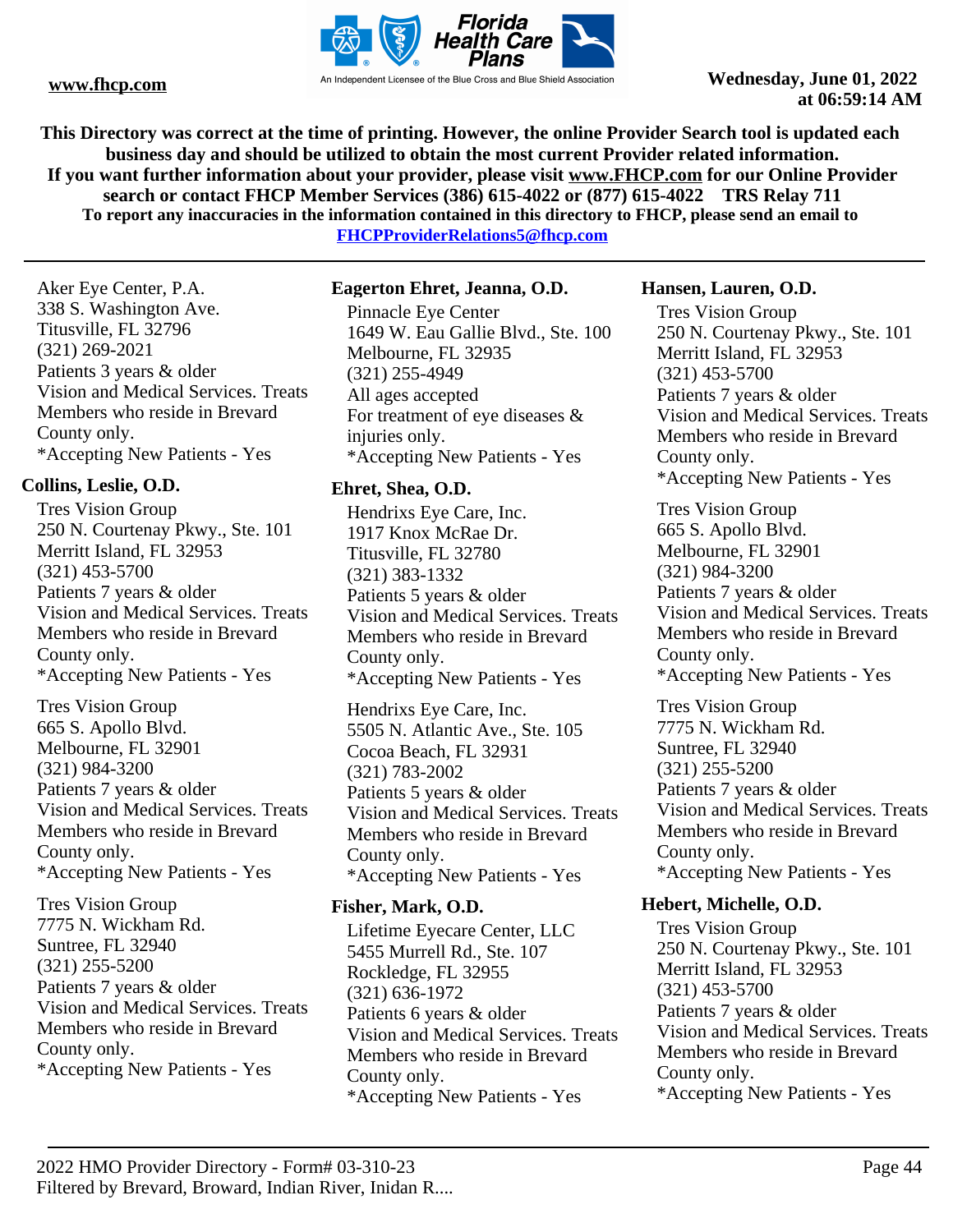

**This Directory was correct at the time of printing. However, the online Provider Search tool is updated each business day and should be utilized to obtain the most current Provider related information. If you want further information about your provider, please visit www.FHCP.com for our Online Provider search or contact FHCP Member Services (386) 615-4022 or (877) 615-4022 TRS Relay 711 To report any inaccuracies in the information contained in this directory to FHCP, please send an email to** 

**FHCPProviderRelations5@fhcp.com**

Tres Vision Group 665 S. Apollo Blvd. Melbourne, FL 32901 (321) 984-3200 Patients 7 years & older Vision and Medical Services. Treats Members who reside in Brevard County only. \*Accepting New Patients - Yes

Tres Vision Group 7775 N. Wickham Rd. Suntree, FL 32940 (321) 255-5200 Patients 7 years & older Vision and Medical Services. Treats Members who reside in Brevard County only. \*Accepting New Patients - Yes

# **Hendrix, David, O.D.**

Hendrixs Eye Care, Inc. 1917 Knox McRae Dr. Titusville, FL 32780 (321) 383-1332 Patients 5 years & older Vision and Medical Services. Treats Members who reside in Brevard County only. \*Accepting New Patients - Yes

Hendrixs Eye Care, Inc. 5505 N. Atlantic Ave., Ste. 105 Cocoa Beach, FL 32931 (321) 783-2002 Patients 5 years & older Vision and Medical Services. Treats Members who reside in Brevard County only. \*Accepting New Patients - Yes

# **Koehnemann, Sarah, O.D.**

Playalinda Eye 1114 S. Washington Ave. Titusville, FL 32780 (321) 269-2021 Patients 3 years & older Vision and Medical Services. Treats Members who reside in Brevard County only. \*Accepting New Patients - Yes

Aker Eye Center, P.A. 338 S. Washington Ave. Titusville, FL 32796 (321) 269-2021 Patients 3 years & older Vision and Medical Services. Treats Members who reside in Brevard County only. \*Accepting New Patients - Yes

# **Mandese, Michael, O.D.**

The Eye Institute for Medicine & Surgery 150 South Woods Dr. Rockledge, FL 32955 (321) 722-4443 Patients 18 years & older For treatment of eye diseases & injuries only. \*Accepting New Patients - Yes The Eye Institute for Medicine &

Surgery 1995 W. Nasa Blvd., Ste. 200 Melbourne, FL 32904 (321) 722-4443 Patients 18 years & older For treatment of eye diseases & injuries only. \*Accepting New Patients - Yes

The Eye Institute for Medicine & Surgery 5055 Babcock St., NE Palm Bay, FL 32905 (321) 722-4443 Patients 18 years & older For treatment of eye diseases & injuries only. \*Accepting New Patients - Yes

# **Ramsower, Jennifer, O.D.**

Pinnacle Eye Center 1649 W. Eau Gallie Blvd., Ste. 100 Melbourne, FL 32935 (321) 255-4949 All ages accepted For treatment of eye diseases & injuries only. \*Accepting New Patients - Yes

# **Riehl Jr., William, O.D.**

Tres Vision Group 250 N. Courtenay Pkwy., Ste. 101 Merritt Island, FL 32953 (321) 453-5700 Patients 7 years & older Vision and Medical Services. Treats Members who reside in Brevard County only. \*Accepting New Patients - Yes

Tres Vision Group 665 S. Apollo Blvd. Melbourne, FL 32901 (321) 984-3200 Patients 7 years & older Vision and Medical Services. Treats Members who reside in Brevard County only. \*Accepting New Patients - Yes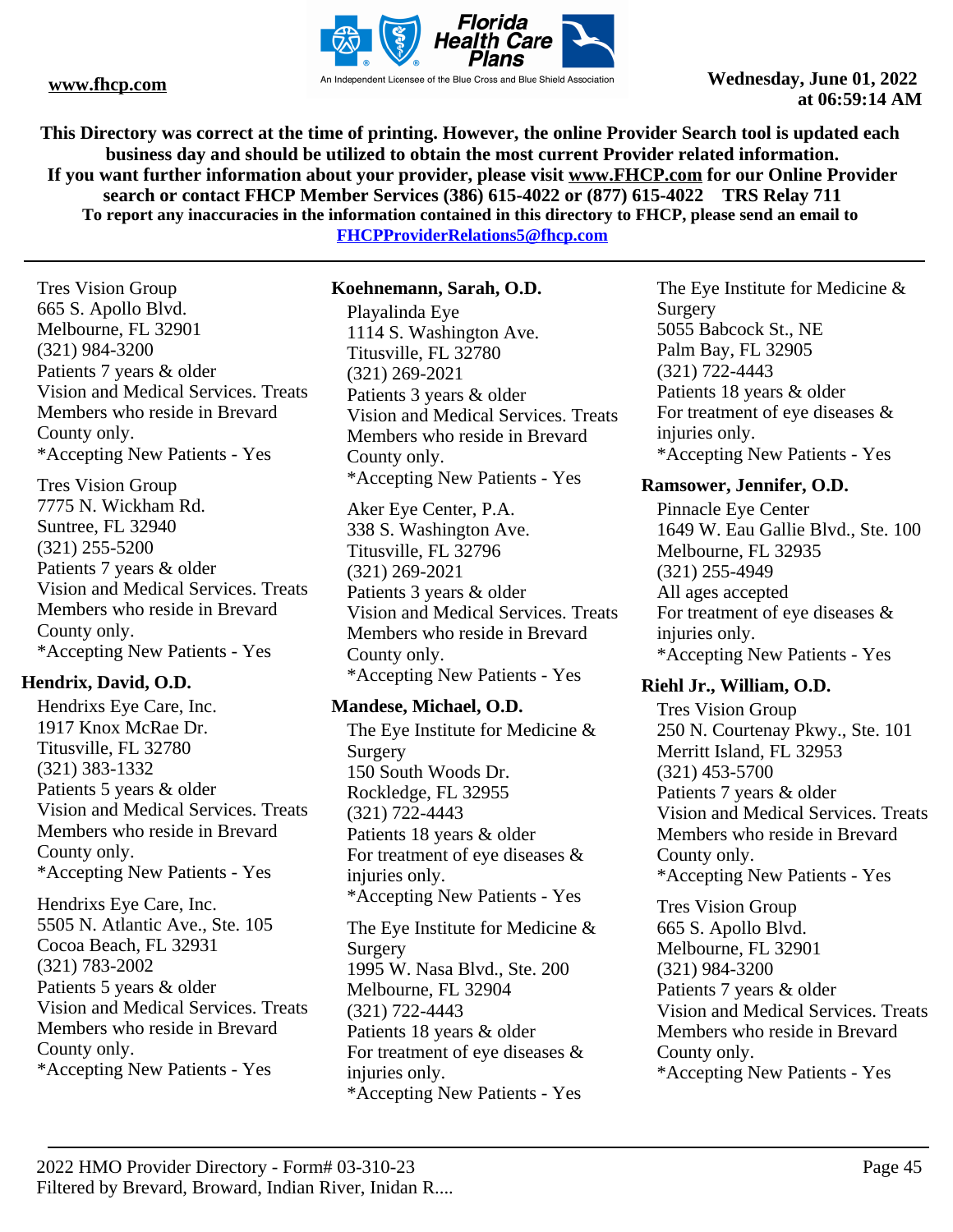

**This Directory was correct at the time of printing. However, the online Provider Search tool is updated each business day and should be utilized to obtain the most current Provider related information. If you want further information about your provider, please visit www.FHCP.com for our Online Provider search or contact FHCP Member Services (386) 615-4022 or (877) 615-4022 TRS Relay 711 To report any inaccuracies in the information contained in this directory to FHCP, please send an email to** 

**FHCPProviderRelations5@fhcp.com**

Tres Vision Group 7775 N. Wickham Rd. Suntree, FL 32940 (321) 255-5200 Patients 7 years & older Vision and Medical Services. Treats Members who reside in Brevard County only. \*Accepting New Patients - Yes

# **Rousseau, Paul, O.D.**

Paul G. Rousseau, O.D., P.A. 5455 Murrell Rd., Ste. 107 Rockledge, FL 32955 (321) 636-1972 Patients 1 year & older Vision and Medical Services. Treats Members who reside in Brevard County only. \*Accepting New Patients - Yes

# **Rutledge, Kiri, O.D.**

Kutryb Eye Institute 730 S. Washington Ave. Titusville, FL 32780 (321) 267-2020 Patients 4 years & older Vision and Medical Services. \*Accepting New Patients - Yes

# **Smith, Dillon, O.D.**

Kutryb Eye Institute 730 S. Washington Ave. Titusville, FL 32780 (321) 267-2020 All ages accepted, under 15 needs case review. Vision and Medical Services. \*Accepting New Patients - Yes

# **Straut, Eric, O.D.**

The Eye Institute for Medicine & Surgery 150 South Woods Dr. Rockledge, FL 32955 (321) 722-4443 Patients 18 years & older For treatment of eye diseases & injuries only. \*Accepting New Patients - Yes The Eye Institute for Medicine & Surgery 1995 W. Nasa Blvd., Ste. 200 Melbourne, FL 32904 (321) 722-4443

Patients 18 years & older For treatment of eye diseases & injuries only. \*Accepting New Patients - Yes

The Eye Institute for Medicine & Surgery 5055 Babcock St., NE Palm Bay, FL 32905 (321) 722-4443 Patients 18 years & older For treatment of eye diseases & injuries only. \*Accepting New Patients - Yes

# **Walters, Staci, O.D.**

Space Coast Ophthalmology 1832 Garden St. Titusville, FL 32796 (321) 267-0008 Patients 6 years & older \*Accepting New Patients - Yes

### **Zermeno, Jacqueline, O.D.**

Hendrixs Eye Care, Inc. 1917 Knox McRae Dr. Titusville, FL 32780 (321) 383-1332 Patients 5 years & older Vision and Medical Services. Treats Members who reside in Brevard County only. \*Accepting New Patients - Yes

Hendrixs Eye Care, Inc. 5505 N. Atlantic Ave., Ste. 105 Cocoa Beach, FL 32931 (321) 783-2002 Patients 5 years & older Vision and Medical Services. Treats Members who reside in Brevard County only. \*Accepting New Patients - Yes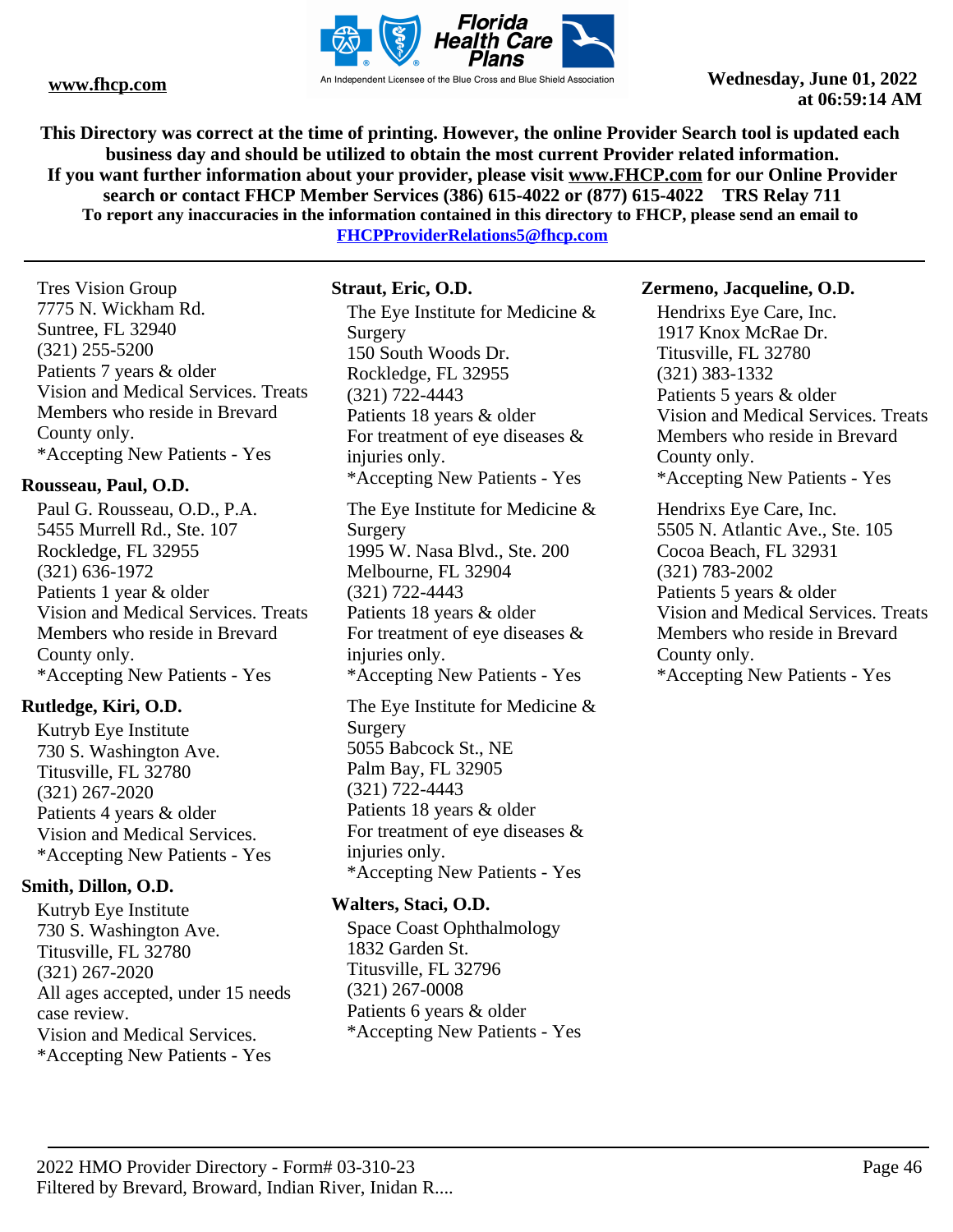

**This Directory was correct at the time of printing. However, the online Provider Search tool is updated each business day and should be utilized to obtain the most current Provider related information. If you want further information about your provider, please visit www.FHCP.com for our Online Provider search or contact FHCP Member Services (386) 615-4022 or (877) 615-4022 TRS Relay 711 To report any inaccuracies in the information contained in this directory to FHCP, please send an email to FHCPProviderRelations5@fhcp.com**

**Orthopaedics/Sports Medicine**

Orthopaedics/Sports Medicine involves non-surgical treatment of conditions or injuries of bones, joints, ligaments, tendons, and muscles, including muscle and joint pain. Services can include evaluation and management, splinting, casting, therapy or injections. These providers also have additional training in sports medicine and provide medical care to active people to prevent or treat sports related injuries.

### *Brevard County*

### **Allotta, Anthony, D.O.**

Parrish Healthcare Center/TitusLanding 250 Harrison St. Titusville, FL 32780 (321) 633-8660 All ages accepted Limited appointment availability \*Accepting New Patients - Yes

Parrish Medical Group 5005 Port St. John Pkwy., Ste. 2100 Port St. John, FL 32927 (321) 433-2247 All ages accepted \*Accepting New Patients - Yes

**Pelvic Health Program**

This physical therapy program offered by Ability Health Services is designed to help with urinary incontinence and pelvic pain for male and female members.

The program is available to members age 18 years and older. Access to this program can be initiated by either a physician or member without prior authorization for up to six (6) visits at any of the following locations :

### *Brevard County*

# **Parrish Medical Center Port St. John-Pelvic HealthProgram**

5005 Port St. John Pkwy. Cocoa, FL 32927 (321) 634-5065 \*The Joint Commission - Accredited - Hospital. The Pelvic Health Program is available to male & female patients 18 years & older.

#### **Rockledge Regional Medical Center Rehabilitation Services**

240 N. Wickham Rd., Ste. 207 Melbourne, FL 32935 (321) 752-1500 \*The Pelvic Health Program is available to female patients 18 years & older. The Joint Commission - Accredited - Hospital.

### **Rockledge Regional Medical Center Rehabilitation Services**

2400 N. Courtenay Pkwy. Merritt Island, FL 32953 (321) 637-2878 \*The Pelvic Health Program is available to female patients 18 years & older. The Joint Commission - Accredited - Hospital.

# **Podiatry**

# *Brevard County*

### **Beylin, Mark, D.P.M.**

Merritt Island Foot and Ankle, Inc. 2404 N. Courtenay Pkwy. Merritt Island, FL 32953 (321) 452-1327 Patients 18 years & older \*Accepting New Patients - Yes

# **Cantwell, Ryan, D.P.M.**

Kevin M. Lynch DPM, P.A. 260 Fortenberry Rd. Merritt Island, FL 32952 (321) 454-6333 All ages accepted \*Accepting New Patients - Yes

Kevin M. Lynch DPM, P.A. 500 N. Washington Ave., Ste. 102 Titusville, FL 32796 (321) 269-8333 All ages accepted \*Accepting New Patients - Yes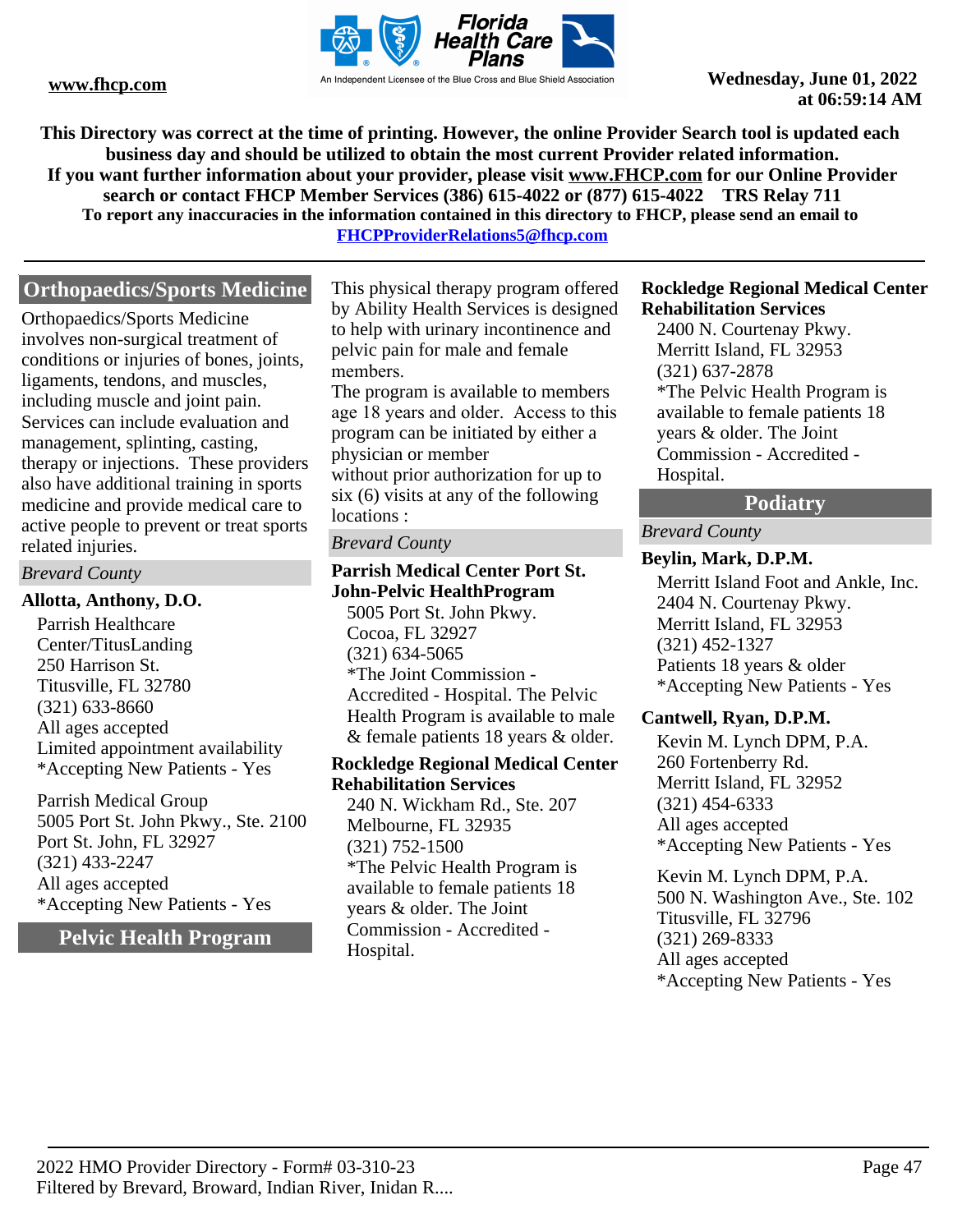

**This Directory was correct at the time of printing. However, the online Provider Search tool is updated each business day and should be utilized to obtain the most current Provider related information. If you want further information about your provider, please visit www.FHCP.com for our Online Provider search or contact FHCP Member Services (386) 615-4022 or (877) 615-4022 TRS Relay 711 To report any inaccuracies in the information contained in this directory to FHCP, please send an email to** 

**FHCPProviderRelations5@fhcp.com**

# **Lenoci, Martin, D.P.M.**

Steward Medical Group dba SMG Podiatry 240 N. Wickham Rd., Ste. 304 Melbourne, FL 32935 (321) 541-1715 All ages accepted \*Accepting New Patients - Yes

Steward Medical Group dba SMG Podiatry 5151 Babcock St., NE Palm Bay, FL 32905 (321) 308-5050 All ages accepted \*Accepting New Patients - Yes

# **Love, Susan, D.P.M.**

Joan M. McNeela, D.P.M. 1717 Garden St. Titusville, FL 32796 (321) 267-5577 All ages accepted \*Accepting New Patients - Yes

# **Lubitz, Jonathan, D.P.M.**

Parrish Medical Group 5005 Port St. John Pkwy., Ste. 2100 Port St. John, FL 32927 (321) 433-2247 All ages accepted \*Accepting New Patients - Yes

# **Lynch, Kevin, D.P.M.**

Kevin M. Lynch DPM, P.A. 260 Fortenberry Rd. Merritt Island, FL 32952 (321) 454-6333 All ages accepted \*Accepting New Patients - Yes Kevin M. Lynch DPM, P.A. 500 N. Washington Ave., Ste. 102 Titusville, FL 32796 (321) 269-8333 All ages accepted \*Accepting New Patients - Yes

# **Mabry Jr., George, D.P.M.**

George Mabry Jr., D.P.M. 2194 Hwy. A1A, Ste. 108 Indian Harbour Beach, FL 32937 (321) 777-9559 All ages accepted \*Accepting New Patients - Yes

# **Moyles, Jared, D.P.M.**

Melbourne Podiatry Associates 1515 Martin Luther King Jr. Blvd. Melbourne, FL 32901 (321) 723-3500 All ages accepted \*Accepting New Patients - Yes

Melbourne Podiatry Associates 590 Malabar Rd., SE, Ste. 5 Palm Bay, FL 32907 (321) 500-3668 All ages accepted Limited appointment availability \*Accepting New Patients - Yes

# **Peretta, Dariya, D.P.M.**

Coast + Sole Foot and Ankle Specialist 2020 Hwy. A1A, Ste. 101 Indian Harbour Beach, FL 32937 (321) 777-4774 Patients newborn & older \*Accepting New Patients - Yes

Coast + Sole Foot and Ankle Specialist 3000 N. Atlantic Ave., Ste. 108 Cocoa Beach, FL 32931 (321) 777-4774 Patients newborn & older \*Accepting New Patients - Yes

# **Rosen, Robert, D.P.M.**

Brevard Podiatry Group, Robert G. Rosen, D.P.M. 850 Garden St. Titusville, FL 32796 (321) 267-3233 All ages accepted \*Accepting New Patients - Yes

# **Schweibish, David, D.P.M.**

Coast + Sole Foot And Ankle Specialist 2020 Hwy. A1A, Ste. 101 Indian Harbour Beach, FL 32937 (321) 777-4774 Patients newborn & older \*Accepting New Patients - Yes

Coast + Sole Foot And Ankle Specialist 3000 N. Atlantic Ave., Ste. 108 Cocoa Beach, FL 32931 (321) 777-4774 Patients newborn & older \*Accepting New Patients - Yes

# **Simonson, David, D.P.M.**

David A. Simonson, D.P.M., P.A. 1950 Rockledge Blvd., Ste. 107 Rockledge, FL 32955 (321) 638-2121 All ages accepted \*Accepting New Patients - Yes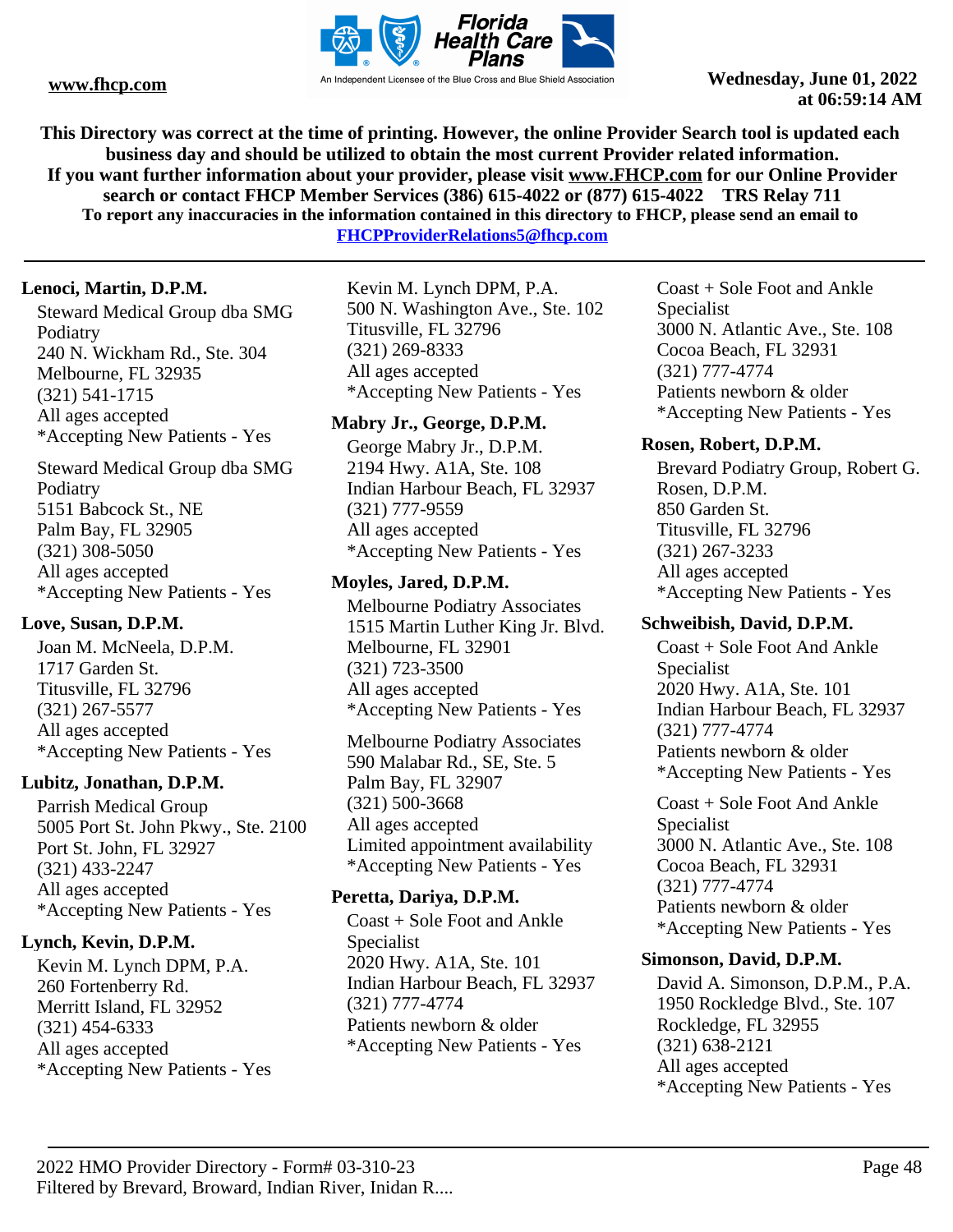

**This Directory was correct at the time of printing. However, the online Provider Search tool is updated each business day and should be utilized to obtain the most current Provider related information. If you want further information about your provider, please visit www.FHCP.com for our Online Provider search or contact FHCP Member Services (386) 615-4022 or (877) 615-4022 TRS Relay 711 To report any inaccuracies in the information contained in this directory to FHCP, please send an email to** 

**FHCPProviderRelations5@fhcp.com**

# **Sosinski, Michael, D.P.M.**

Merritt Island Foot and Ankle, Inc. 2404 N. Courtenay Pkwy. Merritt Island, FL 32953 (321) 452-1327 Patients 18 years & older \*Accepting New Patients - Yes

Merritt Island Foot and Ankle, Inc. 6459 N. Wickham Rd., Ste. E103 Melbourne, FL 32940 (321) 452-1327 Patients 18 years & older \*Accepting New Patients - Yes

# **Tinsley III, Robert, D.P.M.**

Robert W. Tinsley, D.P.M., P.A. 7341 Office Park Pl., Ste. 103 Viera, FL 32940 (321) 253-4973 Patients 5 years & older \*Accepting New Patients - Yes

# **Vaughn, Mark, D.P.M.**

David A. Simonson, D.P.M., P.A. 1950 Rockledge Blvd., Ste. 107 Rockledge, FL 32955 (321) 638-2121 All ages accepted \*Accepting New Patients - Yes

# **Wilson, Jessica, D.P.M.**

Melbourne Podiatry Associates 1310 W. Eau Gallie Blvd., Ste. E Melbourne, FL 32935 (321) 255-3338 All ages accepted \*Accepting New Patients - Yes

Melbourne Podiatry Associates 1515 Martin Luther King Jr. Blvd. Melbourne, FL 32901 (321) 723-3500 All ages accepted \*Accepting New Patients - Yes

# **Wilson, Richard, D.P.M.**

Melbourne Podiatry Associates 1310 W. Eau Gallie Blvd., Ste. E Melbourne, FL 32935 (321) 255-3338 All ages accepted \*Accepting New Patients - Yes

Melbourne Podiatry Associates 1515 Martin Luther King Jr. Blvd. Melbourne, FL 32901 (321) 723-3500 All ages accepted \*Accepting New Patients - Yes

# **Wilson, Thomas, D.P.M.**

Melbourne Podiatry Associates 1310 W. Eau Gallie Blvd., Ste. E Melbourne, FL 32935 (321) 255-3338 All ages accepted \*Accepting New Patients - Yes

Melbourne Podiatry Associates 1515 Martin Luther King Jr. Blvd. Melbourne, FL 32901 (321) 723-3500 All ages accepted \*Accepting New Patients - Yes

# **Wound Care Providers**

*Brevard County*

### **Buza, Paul, M.D.**

Brevard Regional Hyperbaric **Center** 1698 W. Hibiscus Blvd., Ste. B Melbourne, FL 32901 (321) 676-3200 Patients 18 years of age & older Contracted for hyperbaric oxygen therapy (HBO) treatment \*Accepting New Patients - Yes

# **Wound Care Providers**

# *Brevard County*

# **Parrish Wound Healing Center**

951 N. Washington Ave. Titusville, FL 32796 (321) 268-6795 \*The Joint Commission - Accredited - Hospital. Prior authorization from the FHCP Referral Department needed. http://www.parrishmed.com

#### **Rockledge Regional Medical Center - Wound Care & Hyperbaric Center**

1257 S. Florida Ave. Rockledge, FL 32955 (321) 637-7690 \*The Joint Commission - Accredited - Hospital. Prior authorization from FHCP Referral Department needed.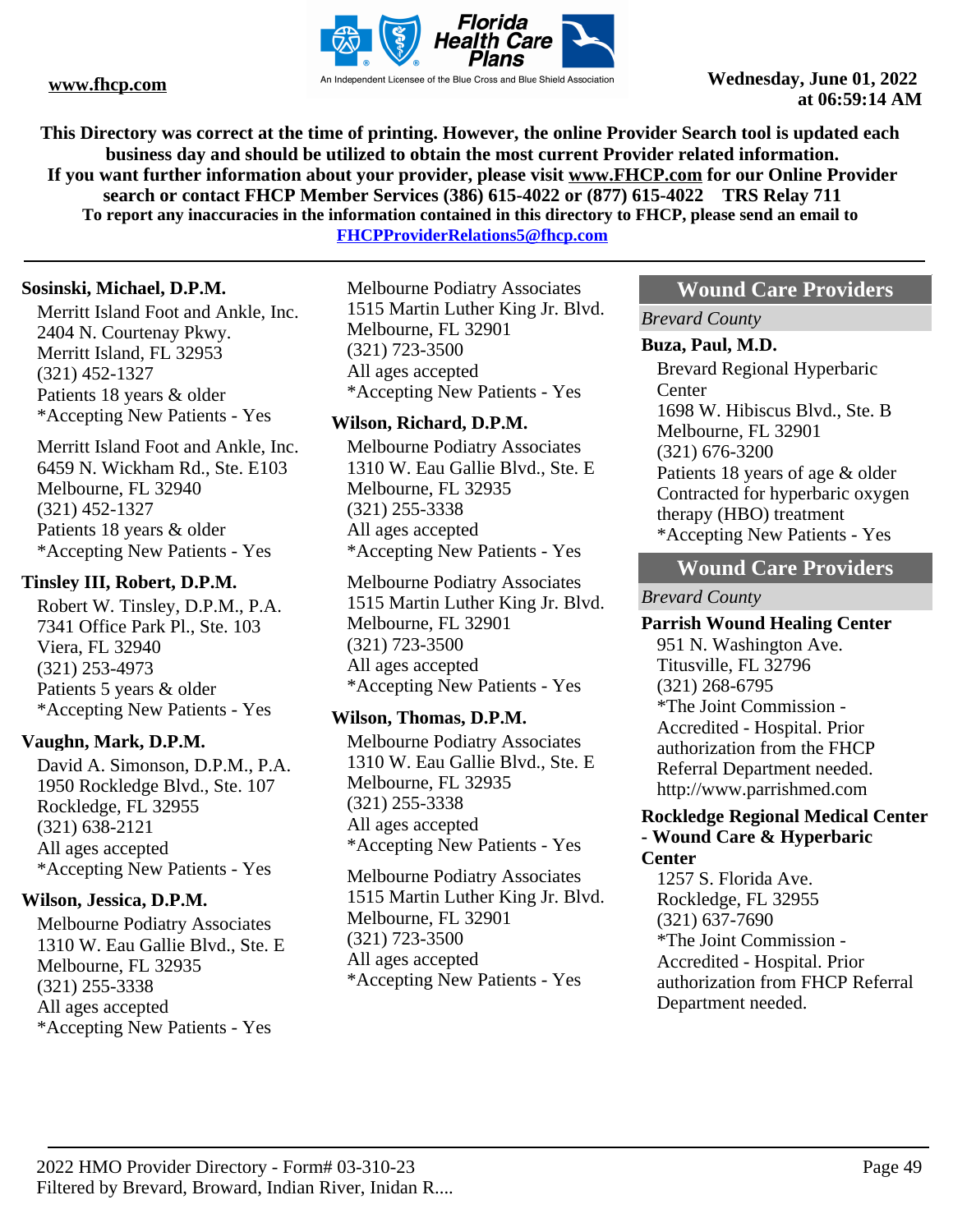

**This Directory was correct at the time of printing. However, the online Provider Search tool is updated each business day and should be utilized to obtain the most current Provider related information. If you want further information about your provider, please visit www.FHCP.com for our Online Provider search or contact FHCP Member Services (386) 615-4022 or (877) 615-4022 TRS Relay 711 To report any inaccuracies in the information contained in this directory to FHCP, please send an email to** 

**FHCPProviderRelations5@fhcp.com**

# **Rockledge Regional Medical Center - Wound Care & Hyperbaric Center**

250 N. Wickham Rd. Melbourne, FL 32935 (321) 676-2012 \*The Joint Commission - Accredited - Hospital. Prior authorization from FHCP Referral Department needed.

*Indian River County*

# **Sebastian River Medical Center Wound Care** 13110 US Hwy. 1 Sebastian, FL 32958

(772) 581-2070 All ages accepted

# **Specialist Provider Network**

*\* FHCP Members must have an order from a Physician to receive services from the following FHCP Providers.*

**Allergy**

# *Brevard County*

# **Beerelli, Pavana, M.D.**

Medical Associates of Brevard, L.L.C. 3140 Suntree Blvd., Ste. 5 Rockledge, FL 32955 (321) 985-4200 All ages accepted \*Accepting New Patients - Yes

# **Leifer, Kent, M.D.**

Leifer Allergy 375 S. Courtenay Pkwy., Unit 4 Merritt Island, FL 32952 (321) 452-4730 All ages accepted \*Accepting New Patients - Yes

# **Minor, Mark, M.D.**

Minor Allergy in Brevard 2290 W. Eau Gallie Blvd., Ste. 205 Melbourne, FL 32935 (321) 757-5550 All ages accepted \*Accepting New Patients - Yes

# **Warner, Jeannette, M.D.**

Jeannette G. Warner, M.D., P.A. 1270 Malabar Rd. SE, Ste. 1 Palm Bay, FL 32907 (321) 722-1933 6 months & older \*Accepting New Patients - Yes

# *Indian River County*

**Merida, Migdalia, M.D.**

Steward Medical Group dba Steward Medical Specialists 1600 36th St., Ste. C Vero Beach, FL 32960 (772) 569-6112 Patients 17 years & older \*Accepting New Patients - Yes

# **Autism Spectrum Disorder**

*Brevard County*

# **Taylor Made Therapies**

7370 Cabot Ct., Ste. 101 Melbourne, FL 32940 (321) 622-8792 \*FHCP Members will need to first be referred to a FHCP Staff Psychiatrist for eval & recommendation into the program.

# **Bone Density Studies**

# *Brevard County*

**Atlantis Diagnostics** 1344 S. Apollo Blvd., Ste. 102 Melbourne, FL 32901 (321) 777-7888 Mon.-Fri.: 8:00 a.m. to 5:00 p.m.

# **Atlantis Diagnostics**

6100 Minton Rd., Ste. 100 Palm Bay, FL 32907 (321) 309-2928 Mon.-Fri.: 8:00 a.m. to 5:00 p.m.

# **Florida Diagnostic Imaging, Inc.**

5201 Babcock St. NE, Ste. 5 Palm Bay, FL 32905 (321) 676-5323 All ages accepted

# **Melbourne Regional Medical Center**

250 N. Wickham Rd. Melbourne, FL 32935 (321) 637-3030 \*The Joint Commission - Accredited - Hospital. http://www.melbourneregional.org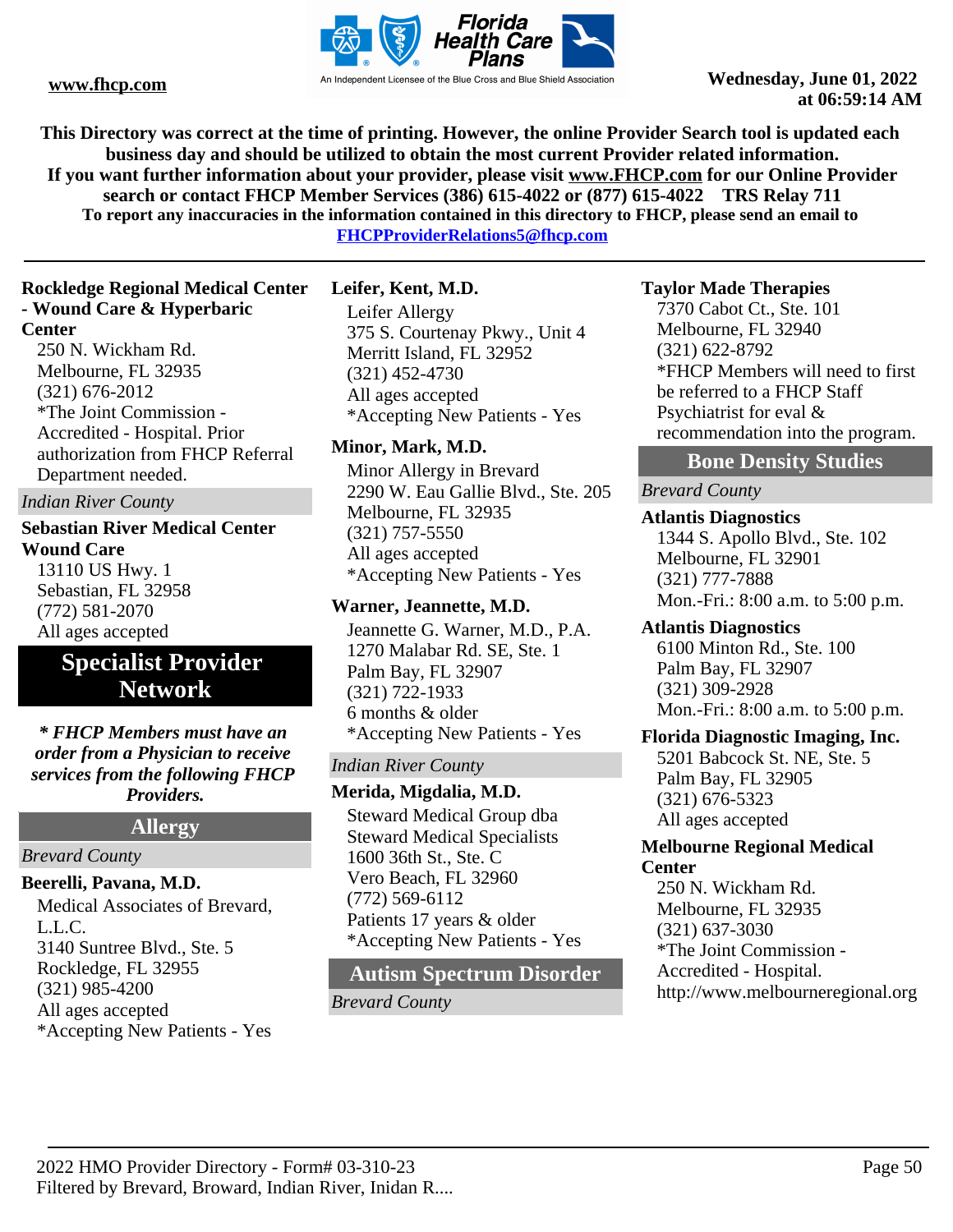

**This Directory was correct at the time of printing. However, the online Provider Search tool is updated each business day and should be utilized to obtain the most current Provider related information. If you want further information about your provider, please visit www.FHCP.com for our Online Provider search or contact FHCP Member Services (386) 615-4022 or (877) 615-4022 TRS Relay 711 To report any inaccuracies in the information contained in this directory to FHCP, please send an email to** 

**FHCPProviderRelations5@fhcp.com**

### **Parrish Healthcare Center at Port St. John**

5005 Port St. John Pkwy. Cocoa, FL 32927 (321) 636-9393 \*The Joint Commission - Accredited - Hospital.

# **Parrish Medical Center-Bone Density Studies**

951 N. Washington Ave. Titusville, FL 32796 (321) 268-6111 \*The Joint Commission - Accredited - Hospital. http://www.parrishmed.com

# **Rockledge Regional Medical Center**

110 Longwood Ave. Rockledge, FL 32955 (321) 637-3030 \*The Joint Commission - Accredited - Hospital. https://rockledgeregional.org

# **Viera Diagnostic Center**

6609 N. Wickham Rd., Ste. 101 Melbourne, FL 32940 (321) 254-7880 All ages accepted

# **Viera Diagnostic Center**

7000 Spyglass Court, Ste. 260 Viera, FL 32940 (321) 254-7880 All ages accepted

*Indian River County*

# **Sebastian River Medical Center**

13695 US Hwy. 1 Sebastian, FL 32958 (772) 581-2060 \*The Joint Commission - Accredited - Hospital. http://www.sebastianrivermedicalce nter.org

# **Braces/Orthotics/Prosthetics**

# *Brevard County*

**Brevard Prosthetics & Orthotics** 1405 S. Valentine St. Melbourne, FL 32901 (321) 733-7778 \*By Appointment Only. Prior authorization from FHCP Referral Department needed.

# **Brevard Prosthetics & Orthotics**

2223 S. Washington Ave. Titusville, FL 32780 (321) 225-8001 \*By Appointment Only. Prior authorization from FHCP Referral Department needed.

# **Brevard Prosthetics & Orthotics**

966 US Hwy. 1 Rockledge, FL 32955 (321) 638-0262 \*Prior authorization from FHCP Referral Department needed.

#### **Certified Diabetic & Medical Services**

190 Fortenberry Rd., Ste. 102 Merritt Island, FL 32952 (321) 459-3882 \*Diabetic Shoes Only

### **Hanger Prosthetics & Orthotics, Inc.**

129 W. Hibiscus Blvd., Ste. N Melbourne, FL 32901 (321) 724-5411 \*Prior authorization from FHCP Referral Department needed.

### **Orthotic & Prosthetic Center of Melbourne**

47 W. New Haven Ave., Ste. 102 Melbourne, FL 32901 (321) 802-2911 \*By appointment only All ages accepted

# **Premier Orthotics & Prosthetics, LLC**

2202 Bryan St. Melbourne, FL 32901 (321) 372-5102 All ages accepted Mon.- Fri.:8:30 a.m. - 5:00 p.m.

### **South Beach Orthotics and Prosthetics, Inc.**

605 Strawbridge Ave. Melbourne, FL 32901 (772) 221-9426 \*Prior authorization from FHCP Referral Department needed. All ages accepted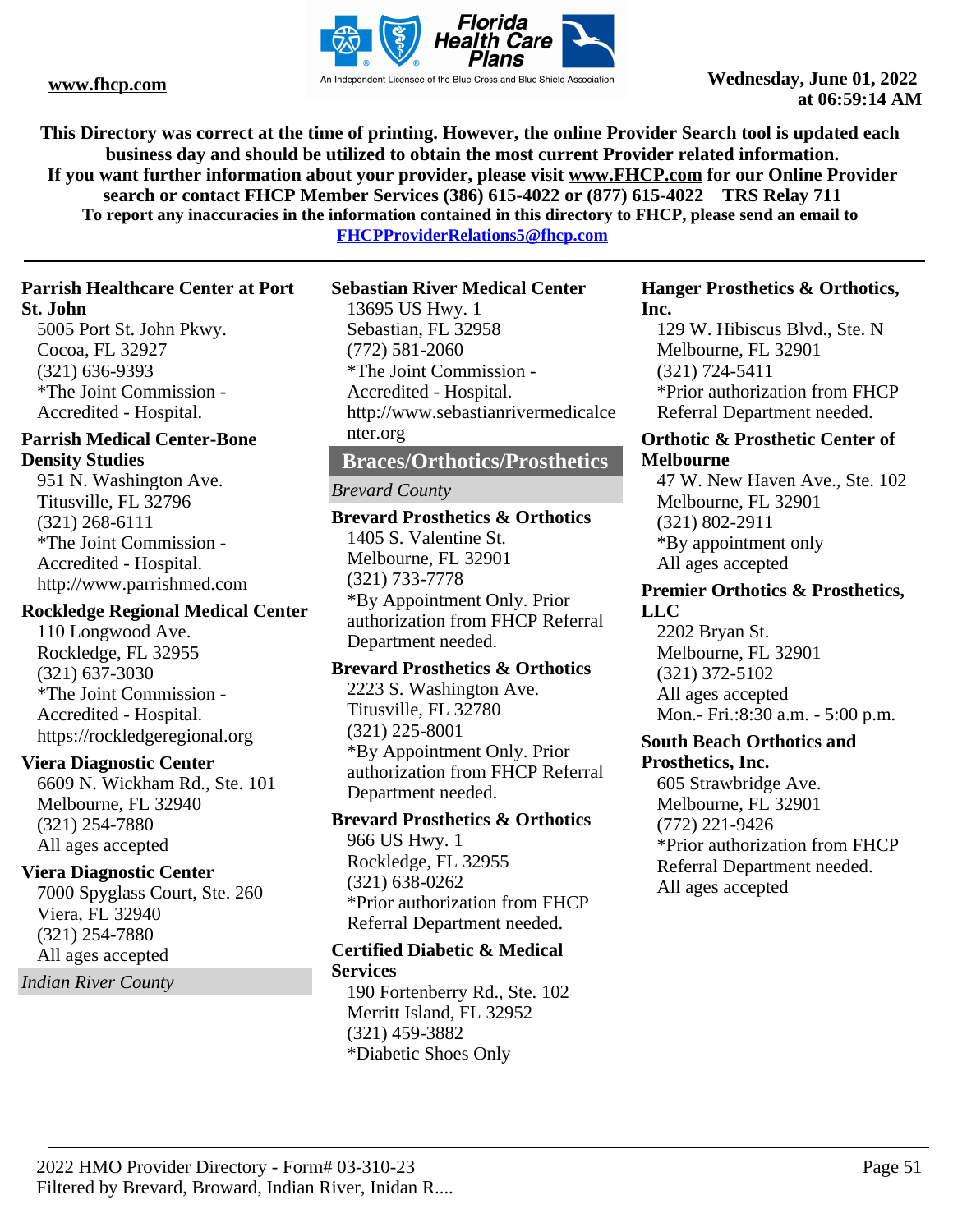

**This Directory was correct at the time of printing. However, the online Provider Search tool is updated each business day and should be utilized to obtain the most current Provider related information. If you want further information about your provider, please visit www.FHCP.com for our Online Provider search or contact FHCP Member Services (386) 615-4022 or (877) 615-4022 TRS Relay 711 To report any inaccuracies in the information contained in this directory to FHCP, please send an email to FHCPProviderRelations5@fhcp.com**

**Cardiology**

### *Brevard County*

# **Acharjee, Subroto, M.D.**

Steward Medical Group dba Steward Cardiology Associates 150 N. Sykes Creek Pkwy., Ste. 300 Merritt Island, FL 32953 (321) 452-3811 Patients 18 years & older \*Accepting New Patients - Yes

Steward Medical Group dba Steward Cardiology Associates 7227 N. US Hwy. 1, Ste. 200 Cocoa, FL 32927 (321) 452-3811 Patients 18 years & older \*Accepting New Patients - Yes

Steward Medical Group dba Steward Cardiology Associates 8055 Spyglass Hill Rd., Ste. 102 Melbourne, FL 32940 (321) 452-3811 Patients 18 years & older \*Accepting New Patients - Yes

# **Asch, Joseph, M.D.**

Joel D. Greenberg, M.D., P.A. 4401 S. Hopkins Ave., Ste. 103 Titusville, FL 32780 (321) 268-4767 Patients 16 years & older \*Accepting New Patients - Yes

### **Aslam, Muhammad, M.D.**

Heart Care PL. 1091 Port Malabar Blvd. NE., Ste. 4 Palm Bay, FL 32905 (321) 473-8991 Patients 21 years & older \*Accepting New Patients - Yes

Heart Care PL. 1541 S. Wickham Rd. W. Melbourne, FL 32904 (321) 473-8991 Patients 21 years & older Limited appointment availability \*Accepting New Patients - Yes

# **Bean, Lewis, M.D.**

Cardiology Associates of Central Brevard, LLC 1600 W. Eau Gallie Blvd., Ste. 102 Melbourne, FL 32935 (321) 726-0007 Patients 18 years & older \*Accepting New Patients - Yes

# **Gadodia, Gopal, M.D.**

Medical Associates of Brevard, L.L.C. 2200 W. Eau Gallie Blvd., Ste. 200 Melbourne, FL 32935 (321) 255-1500 Patients 18 years & older \*Accepting New Patients - Yes

# **Go Popat, Darlene, M.D.**

Steward Medical Group dba SMG Cardiology 240 N. Wickham Rd., Ste. 202 Melbourne, FL 32935 (321) 541-1746 Patients 17 years & older \*Accepting New Patients - Yes

# **Guirgis, Hany, M.D.**

Prestige Cardiology Consultants, L.L.C. 1765 Berglund Ln., Ste. 1 Melbourne, FL 32940 (321) 421-7544 Patients 18 years & older \*Accepting New Patients - Yes

### **Jeong, Hong, M.D.**

Viera Heart and Vascular Clinic, L.L.C. 1706 Berglund Ln. Melbourne, FL 32940 (321) 421-7525 Patients 18 years & older \*Accepting New Patients - Yes

# **Mathews, Biju, M.D.**

Florida Cardiovascular Association 605 N. Washington Ave., Ste. 100 Titusville, FL 32796 (321) 383-7600 Patients 18 years & older \*Accepting New Patients - Yes

#### **Messersmith, Donald, M.D.**

Steward Medical Group dba Steward Cardiology Associates 150 N. Sykes Creek Pkwy., Ste. 300 Merritt Island, FL 32953 (321) 452-3811 Patients 18 years & older \*Accepting New Patients - Yes

Steward Medical Group dba Steward Cardiology Associates 7227 N. US Hwy. 1, Ste. 200 Cocoa, FL 32927 (321) 452-3811 Patients 18 years & older \*Accepting New Patients - Yes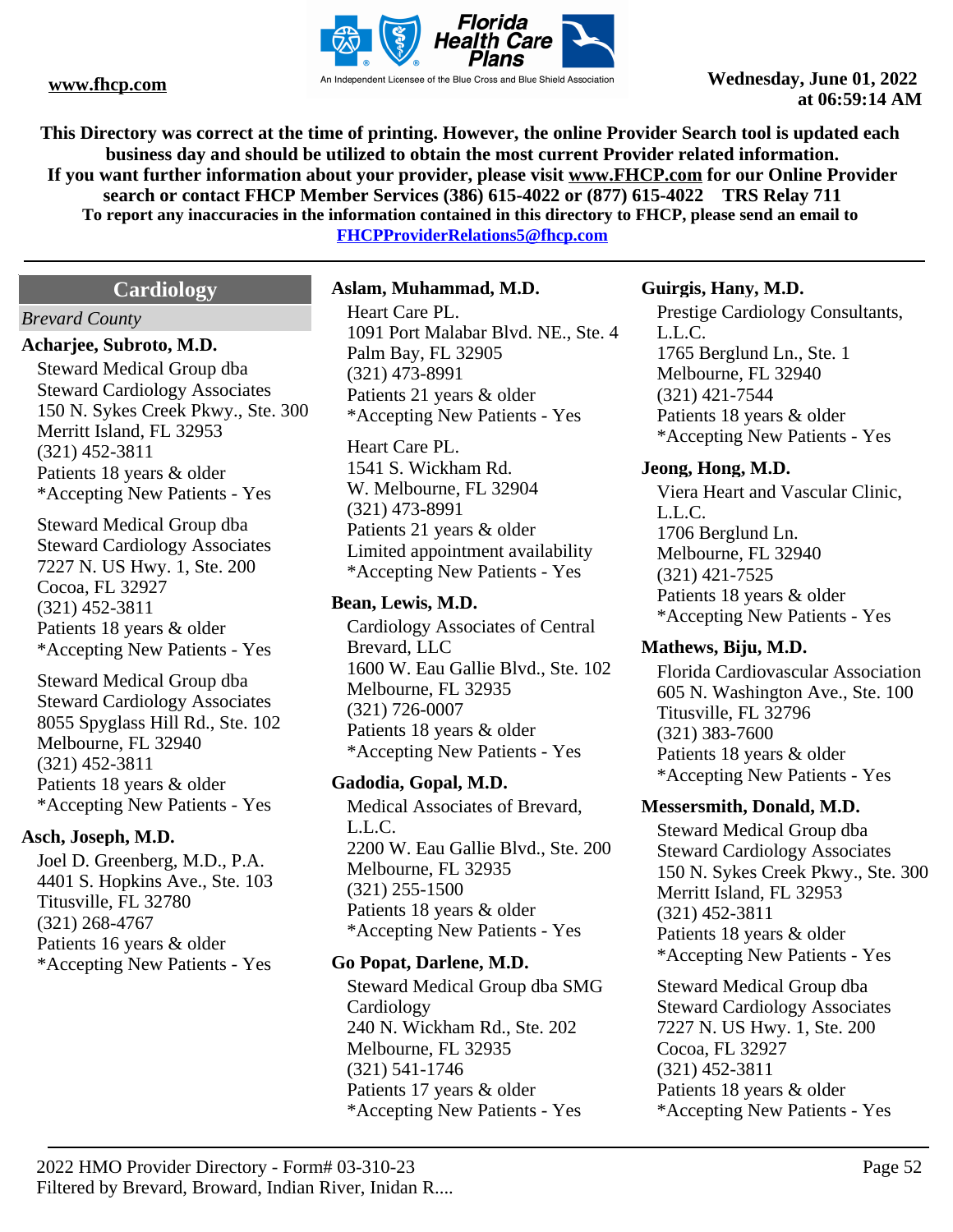

**This Directory was correct at the time of printing. However, the online Provider Search tool is updated each business day and should be utilized to obtain the most current Provider related information. If you want further information about your provider, please visit www.FHCP.com for our Online Provider search or contact FHCP Member Services (386) 615-4022 or (877) 615-4022 TRS Relay 711 To report any inaccuracies in the information contained in this directory to FHCP, please send an email to FHCPProviderRelations5@fhcp.com**

Steward Medical Group dba Steward Cardiology Associates 8055 Spyglass Hill Rd., Ste. 102 Melbourne, FL 32940 (321) 452-3811 Patients 18 years & older \*Accepting New Patients - Yes

# **Mody, Naresh, M.D.**

Florida Cardiovascular Association 605 N. Washington Ave., Ste. 100 Titusville, FL 32796 (321) 383-7600 Patients 18 years & older \*Accepting New Patients - Yes

# **Oskouei, Behzad, M.D.**

Heart Care Centers of Florida 270 N. Sykes Creek Pkwy., Unit 110 Merritt Island, FL 32953 (321) 636-6914 Patients 18 years & older \*Accepting New Patients - Yes

Heart Care Centers of Florida 3822 S. Washington Ave. Titusville, FL 32780 (321) 636-6914 Patients 18 years & older \*Accepting New Patients - Yes

# **Palaniyandi, Ravindran, M.D.**

Space Coast Cardiology **Consultants** 7139 N. US Hwy. 1 Port St. John, FL 32927 (321) 635-8304 Patients 18 years & older Lower extremity vein treatments for chronic venousinsufficiency and varicose veins requires prior authorization. \*Accepting New Patients - Yes

# **Patel, Dineshkumar, M.D.**

Medical Associates of Brevard, L.L.C. 2200 W. Eau Gallie Blvd., Ste. 200 Melbourne, FL 32935 (321) 255-1500 Patients 18 years & older \*Accepting New Patients - Yes

# **Patel, Rakesh, M.D.**

Medical Associates of Brevard, L.L.C. 2200 W. Eau Gallie Blvd., Ste. 200 Melbourne, FL 32935 (321) 255-1500 Patients 18 years & older \*Accepting New Patients - Yes

# **Prasad, Srinivas, M.D.**

Steward Medical Group dba Steward Cardiology Associates 150 N. Sykes Creek Pkwy., Ste. 300 Merritt Island, FL 32953 (321) 452-3811 Patients 18 years & older \*Accepting New Patients - Yes

Steward Medical Group dba Steward Cardiology Associates 7227 N. US Hwy. 1, Ste. 200 Cocoa, FL 32927 (321) 452-3811 Patients 18 years & older \*Accepting New Patients - Yes

Steward Medical Group dba Steward Cardiology Associates 8055 Spyglass Hill Rd., Ste. 102 Melbourne, FL 32940 (321) 452-3811 Patients 18 years & older \*Accepting New Patients - Yes

# **Rao, Ravi, M.D.**

Heart Care Centers of Florida 270 N. Sykes Creek Pkwy., Unit 110 Merritt Island, FL 32953 (321) 636-6914 Patients 18 years & older \*Accepting New Patients - Yes

Heart Care Centers of Florida 3822 S. Washington Ave. Titusville, FL 32780 (321) 636-6914 Patients 18 years & older \*Accepting New Patients - Yes

# **Sharma, Amit, M.D.**

Steward Medical Group dba Steward Cardiology Associates 150 N. Sykes Creek Pkwy., Ste. 300 Merritt Island, FL 32953 (321) 452-3811 Patients 18 years & older \*Accepting New Patients - Yes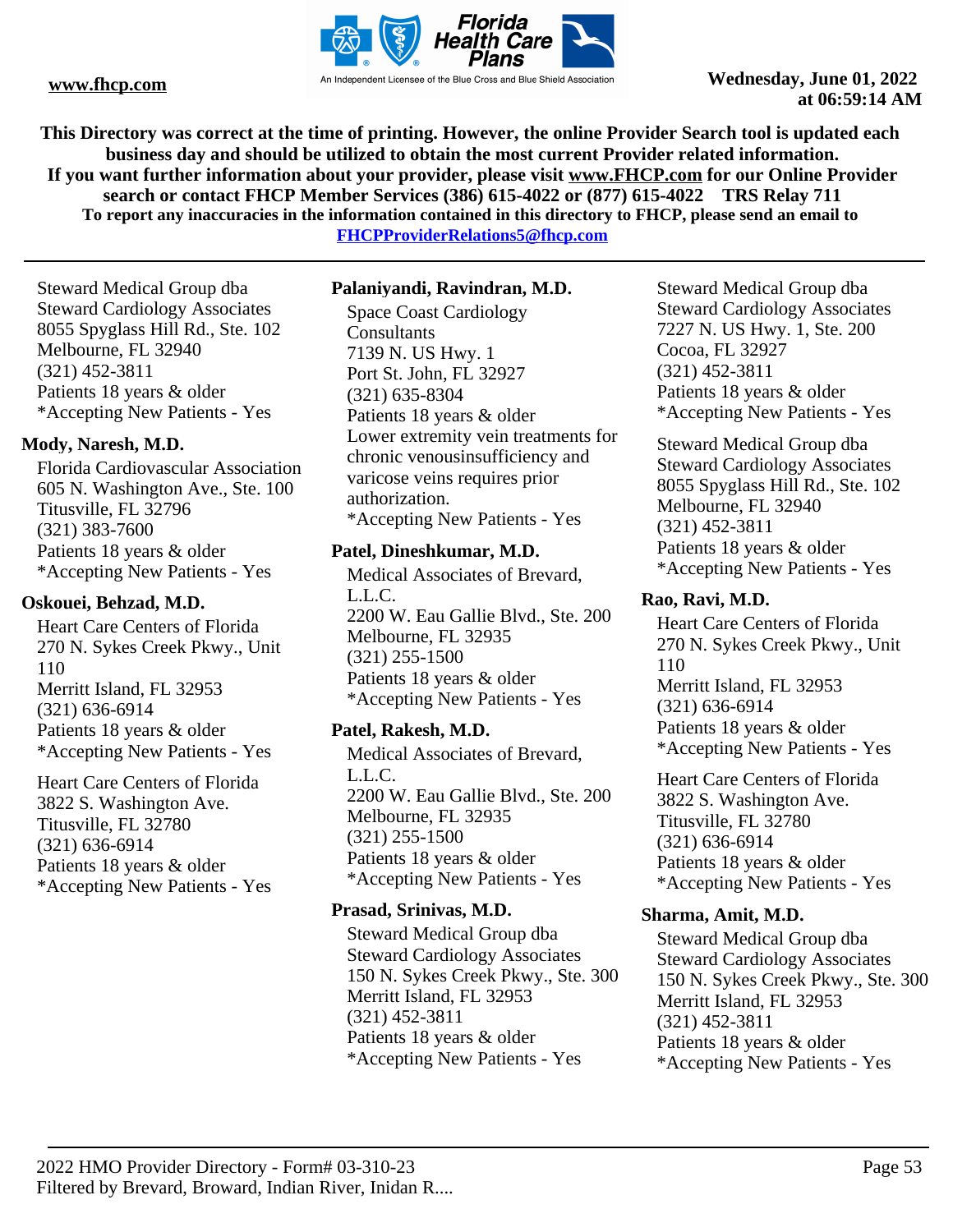

**This Directory was correct at the time of printing. However, the online Provider Search tool is updated each business day and should be utilized to obtain the most current Provider related information. If you want further information about your provider, please visit www.FHCP.com for our Online Provider search or contact FHCP Member Services (386) 615-4022 or (877) 615-4022 TRS Relay 711 To report any inaccuracies in the information contained in this directory to FHCP, please send an email to** 

**FHCPProviderRelations5@fhcp.com**

Steward Medical Group dba Steward Cardiology Associates 7227 N. US Hwy. 1, Ste. 200 Cocoa, FL 32927 (321) 452-3811 Patients 18 years & older \*Accepting New Patients - Yes

Steward Medical Group dba Steward Cardiology Associates 8055 Spyglass Hill Rd., Ste. 102 Melbourne, FL 32940 (321) 452-3811 Patients 18 years & older \*Accepting New Patients - Yes

### **Somasundaram, Porur, M.D.**

Steward Medical Group dba Steward Heart Rhythm Associates 119 Longwood Ave. Rockledge, FL 32955 (321) 632-6963 Patients 18 years & older \*Accepting New Patients - Yes

# **Watts, Stephen, M.D.**

Steward Medical Group dba Steward Heart Rhythm Associates 119 Longwood Ave. Rockledge, FL 32955 (321) 632-6963 Patients 18 years & older \*Accepting New Patients - Yes

# **Zavitsanos, James, M.D.**

Steward Medical Group dba SMG **Cardiology** 240 N. Wickham Rd., Ste. 202 Melbourne, FL 32935 (321) 541-1746 Patients 18 years & older \*Accepting New Patients - Yes

### *Indian River County*

### **Anderson, Janet, M.D.**

Janet Anderson, M.D. 777 37th St., Ste. C-105 Vero Beach, FL 32960 (772) 794-7791 Patients 18 years & older Prior authorization from FHCP Central Referral Department needed. \*Accepting New Patients - Yes

### **DeoNarine, Brian, M.D.**

Brian J. DeoNarine M.D. P.A. 1285 36th St., Ste. 200 Vero Beach, FL 32960 (772) 562-9923 Patients 18 years & older \*Accepting New Patients - Yes

# **Khawaja, Farhat, M.D.**

Steward Medical Group dba Steward Cardiology Associates 7754 Bay St., Ste. 6 & 7 Sebastian, FL 32958 (772) 589-3000 Patients 18 years & older \*Accepting New Patients - Yes

# **Rivera-Jimenez, Jose, M.D.**

Steward Medical Group dba Steward Cardiology Associates 7754 Bay St., Ste. 6 & 7 Sebastian, FL 32958 (772) 589-3000 Patients 18 years & older \*Accepting New Patients - Yes

### **Scridon, Tudor, M.D.**

Tudor Scridon, M.D., PL 1300 36th St., Ste. 1D Vero Beach, FL 32960 (772) 226-7380 Patients 18 years & older \*Accepting New Patients - Yes

Tudor Scridon, M.D., PL 13230 US Hwy. 1 Sebastian, FL 32958 (772) 226-7380 Patients 18 years & older \*Accepting New Patients - Yes

# **Shaikh, Shahbaaz, M.D.**

Steward Medical Group dba Steward Cardiology Associates 7754 Bay St., Ste. 6 & 7 Sebastian, FL 32958 (772) 589-3000 Patients 18 years & older \*Accepting New Patients - Yes

# **Cardiothoracic Surgery**

*Brevard County*

# **Montalvo-Fitzpatrick, Jose, M.D.**

Steward Medical Group dba Steward Cardiothoracic Specialists 150 N. Sykes Creek Pkwy., Ste. 300 Merritt Island, FL 32953 (321) 452-3811 Patients 18 years & older \*Accepting New Patients - Yes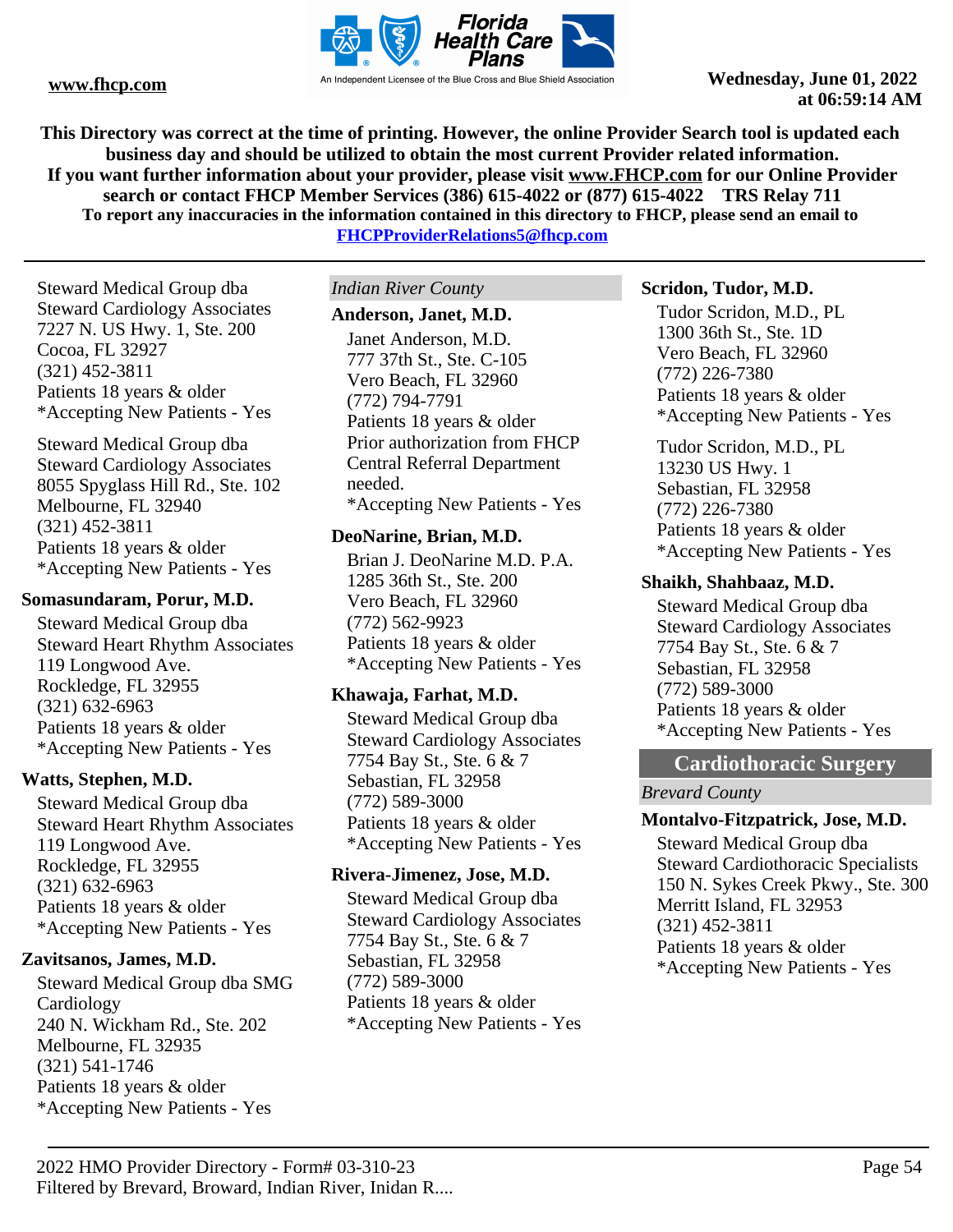

**This Directory was correct at the time of printing. However, the online Provider Search tool is updated each business day and should be utilized to obtain the most current Provider related information. If you want further information about your provider, please visit www.FHCP.com for our Online Provider search or contact FHCP Member Services (386) 615-4022 or (877) 615-4022 TRS Relay 711 To report any inaccuracies in the information contained in this directory to FHCP, please send an email to** 

**FHCPProviderRelations5@fhcp.com**

### *Indian River County*

#### **Greene, Michael, M.D.**

Steward Medical Group dba Steward Thoracic Surgery 816 US Hwy. 1 Sebastian, FL 32958 (772) 581-5848 Patients 18 years & older \*Accepting New Patients - Yes

# **Chiropractic**

### **See Direct Access/Self-referred providers in previous section**

# **Colon Surgery**

#### *Brevard County*

### **Dobson, Howard, M.D.**

Steward Medical Group dba Surgical Associates of Brevard 1133 Seminole Dr. Rockledge, FL 32955 (321) 637-2975 Patients 18 years & older \*Accepting New Patients - Yes

#### **Imami, Emran, M.D.**

Tepas Healthcare 1140 Broadband Dr. Melbourne, FL 32901 (321) 733-1901 Patients 18 years & older \*Accepting New Patients - Yes

### **Thompson, Paul, M.D.**

Steward Medical Group dba Surgical Associates of Brevard 1133 Seminole Dr. Rockledge, FL 32955 (321) 637-2975 Patients 18 years & older \*Accepting New Patients - Yes

### **Wasselle, Joseph, M.D.**

Steward Medical Group dba SMG Gastroenterology and Neurology 240 N. Wickham Rd., Ste. 311 Melbourne, FL 32935 (321) 752-1660 Patients 18 years & older \*Accepting New Patients - Yes

#### **Zambos, John, M.D.**

John Zambos, M.D. 605 N. Washington Ave., Ste. 200 Titusville, FL 32796 (321) 383-2630 Patients 18 years & older \*Accepting New Patients - Yes

# **Dermatology**

### **See Direct Access/Self-referred providers in previous section**

# **Diagnostic Imaging/Outpatient Hospital Department/Facility**

Out of pocket costs may vary depending on location or benefit plan. Contact the Member Services Department at 1-877-615-4022 for additional information.

#### *Brevard County*

# **Melbourne Regional Medical Center**

250 N. Wickham Rd. Melbourne, FL 32935 (321) 637-3030 \*The Joint Commission - Accredited - Hospital. http://www.melbourneregional.org

#### **Parrish Healthcare Center at Port St. John**

5005 Port St. John Pkwy. Cocoa, FL 32927 (321) 636-9393 \*The Joint Commission - Accredited - Hospital.

# **Parrish Medical Center-Outpt. Diagnostic Imaging**

951 N. Washington Ave. Titusville, FL 32796 (321) 268-6111 \*The Joint Commission - Accredited - Hospital. http://www.parrishmed.com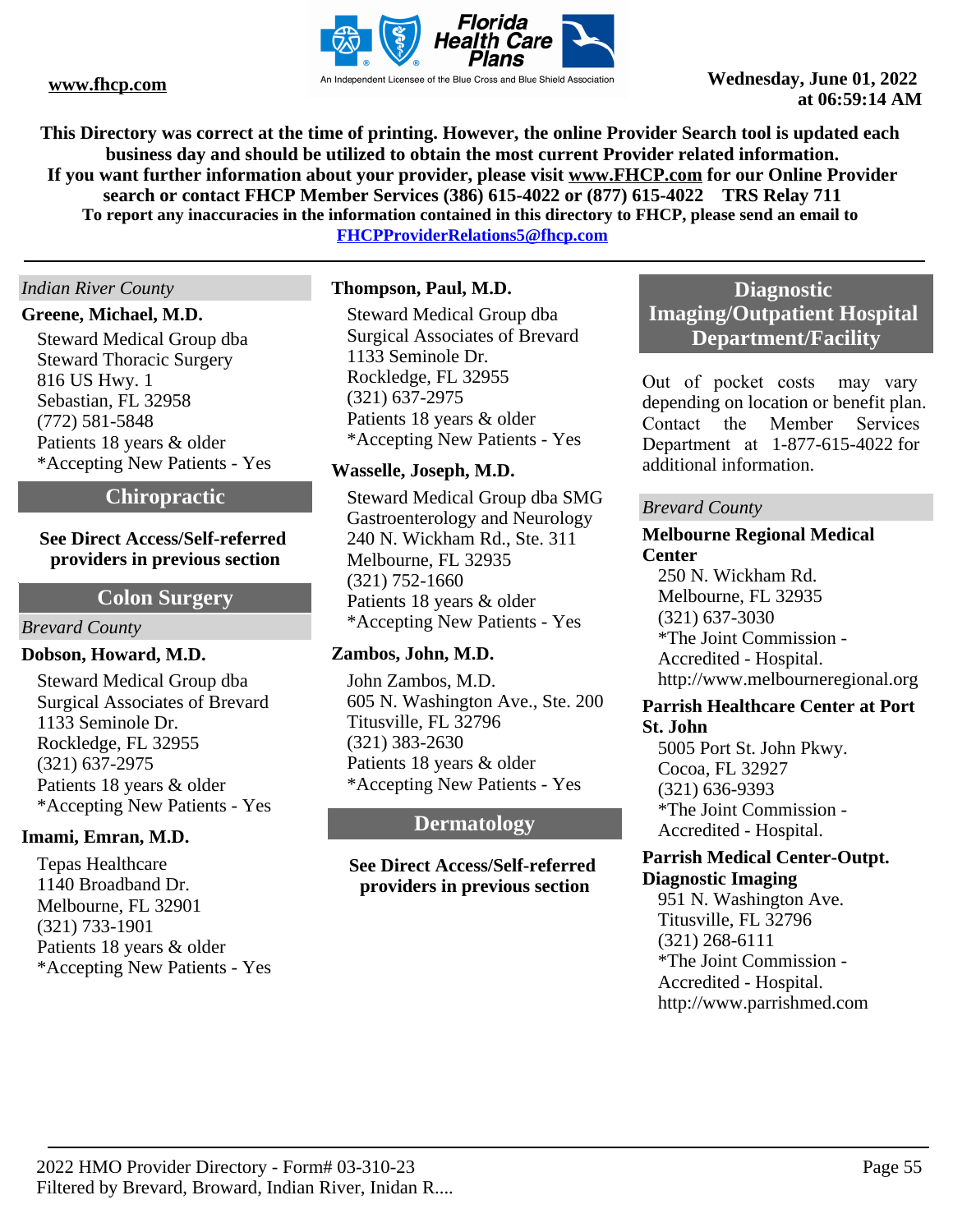

**This Directory was correct at the time of printing. However, the online Provider Search tool is updated each business day and should be utilized to obtain the most current Provider related information. If you want further information about your provider, please visit www.FHCP.com for our Online Provider search or contact FHCP Member Services (386) 615-4022 or (877) 615-4022 TRS Relay 711 To report any inaccuracies in the information contained in this directory to FHCP, please send an email to** 

**FHCPProviderRelations5@fhcp.com**

# **Rockledge Regional Medical Center Diagnostic Services**

110 Longwood Ave. Rockledge, FL 32955 (321) 637-3030 \*The Joint Commission - Accredited - Hospital. https://rockledgeregional.org

# **Rockledge Regional Medical Center Diagnostic Services**

2400 N. Courtenay Pkwy. Merritt Island, FL 32953 (321) 637-3030 \*The Joint Commission - Accredited - Hospital. https://rockledgeregional.org

*Indian River County*

**Sebastian River Medical Center** 13695 US Hwy. 1 Sebastian, FL 32958 (772) 581-2060 \*The Joint Commission - Accredited - Hospital. Members can access provider for Advanced Diagnostic Imaging-Outpatient such as MRI's, CT's & Bone Scans. http://www.sebastianrivermedicalce nter.org

# **Diagnostic Imaging/Outpatient Non-Hospital Facility**

Out of pocket costs may vary depending on location or benefit plan. Contact the Member Services Department at 1-877-615-4022 for additional information.

*Brevard County*

# **Atlantis Diagnostics**

1344 S. Apollo Blvd., Ste. 102 Melbourne, FL 32901 (321) 777-7888 Mon.-Fri.: 8:00 a.m. to 5:00 p.m.

### **Atlantis Diagnostics**

6100 Minton Rd., Ste. 100 Palm Bay, FL 32907 (321) 309-2928 Mon.-Fri.: 8:00 a.m. to 5:00 p.m.

### **Atlantis Diagnostics**

845 Century Medical Dr., Ste. A Titusville, FL 32796 (321) 529-6102 \*CT Scans Only Mon.-Fri.: 9:00 a.m. to 5:00 p.m.

**Florida Diagnostic Imaging, Inc.** 5201 Babcock St. NE, Ste. 5 Palm Bay, FL 32905 (321) 676-5323 All ages accepted

#### **NSI Melbourne**

2222 S. Harbor City Blvd., Ste. 520 Melbourne, FL 32901 (321) 409-9990

# **NSI Merritt Island**

255 N. Sykes Creek Pkwy., Ste. 102 Merritt Island, FL 32953 (321) 454-6335

# **Parrish Medical Group Diagnostic Center - TitusLanding**

250 Harrison St., Ste. 100 Titusville, FL 32780 (321) 268-6674 \*CT Scans & MRI services only

# **Rockledge MRI & PET Center**

1910 Rockledge Blvd., Ste. 102 Rockledge, FL 32955 (321) 636-6599 \*Members can access provider for Advanced Diagnostic Imaging-Outpatient such as MRI's, CT's & Bone Scans. Patients 5 years & older Mon.-Thurs.: 8:00 a.m. to 7:00 p.m. Fri.: 8:00 a.m. to 5:00 p.m.

# **Standup MRI of Brevard**

6023 Farcenda Pl., Ste. 101 Melbourne, FL 32940 (321) 831-1111 \*Order from Physician Needed All ages accepted

# **University Center Imaging** 1800 W. Hibiscus Blvd., Ste. 100

Melbourne, FL 32901 (321) 726-3800 Mon.-Fri.: 7:00 a.m. to 6:00 p.m.

# **University Center Imaging**

6300 N. Wickham Rd., Ste. 100 Melbourne, FL 32940 (321) 775-7100 Mon.-Fri.: 8:00 a.m. to 5:00 p.m.

# **Viera Diagnostic Center**

6609 N. Wickham Rd., Ste. 101 Melbourne, FL 32940 (321) 254-7880 All ages accepted

# **Viera Diagnostic Center**

7000 Spyglass Court, Ste. 260 Viera, FL 32940 (321) 254-7880 All ages accepted

#### **Dialysis**

*Brevard County*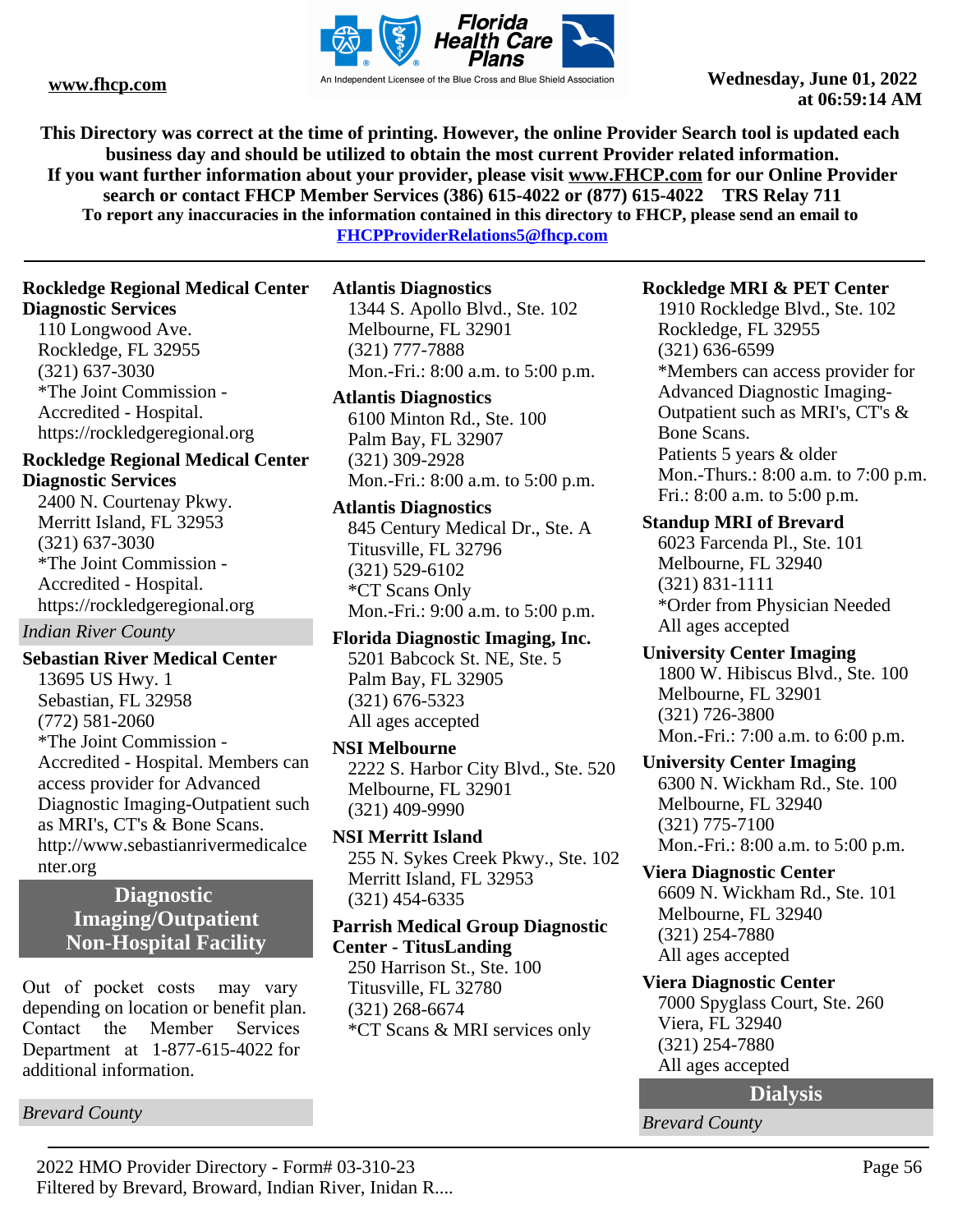

**This Directory was correct at the time of printing. However, the online Provider Search tool is updated each business day and should be utilized to obtain the most current Provider related information. If you want further information about your provider, please visit www.FHCP.com for our Online Provider search or contact FHCP Member Services (386) 615-4022 or (877) 615-4022 TRS Relay 711 To report any inaccuracies in the information contained in this directory to FHCP, please send an email to** 

**FHCPProviderRelations5@fhcp.com**

# **Fresenius Medical Care Brevard Home Therapies**

2200 W. Eau Gallie Blvd., Ste. 202A Melbourne, FL 32935 (321) 259-1181 Patients 18 years & older

# **Fresenius Medical Care of Palm Bay**

450 Malabar Rd. SE, Unit 101 Palm Bay, FL 32907 (321) 409-0874 Patients 18 years & older

# **Fresenius Medical Care Space Coast**

577 Barnes Blvd., Ste. 100 Rockledge, FL 32955 (324) 636-9067 Patients 18 years & older

# **Melbourne Dialysis**

4175 W. Haven Ave., Ste. 15 Melbourne, FL 32904 (321) 956-6252

# **Melbourne Kidney Center**

1400 S. Apollo Blvd. Melbourne, FL 32901 (321) 724-0431

# **North Brevard Dialysis**

250 Harriston St., Ste. 110 Titusville, FL 32780 (321) 383-1345

# **North Melbourne Dialysis**

14 Suntree Pl., Ste. 102 Melbourne, FL 32940 (321) 253-9033

# **Palm Bay Kidney Center**

220 Medplex Pkwy., NE Palm Bay, FL 32907 (321) 722-2649

# **Parrish Medical Dialysis Center** 830 Century Medical Dr. Titusville, FL 32796

(321) 269-6270

# **RAI S. Courtenay - Merritt Island**

245 S. Courtenay Pkwy., Ste. A Merritt Island, FL 32952 (321) 452-0020 Patients 18 years & older

# **Renal Care Group Brevard**

1355 Palm Bay Rd. Melbourne, FL 32905 (321) 768-9801 Patients 18 years & older

# **Titus Landing Home Training**

250 Harrison St., Ste. 310 Titusville, FL 32780 (321) 383-2357

### **U.S. Renal Care Viera Dialysis** 8041 Spyglass Hill Rd., Ste. 101 Viera, FL 32940 (321) 254-4553

# **Durable Medical Equipment**

*Brevard County*

**Apria Healthcare, LLC.** 274 N. Wickham Rd. Melbourne, FL 32935 (855) 613-8303

# **Endocrinology**

# *Brevard County*

# **Castro, Arturo, M.D.**

Coastal Endocrinology 1300 Florida Ave. Rockledge, FL 32955 (321) 301-1692 Patients 18 years & older \*Accepting New Patients - Yes

# **Chalavarya, Swati, D.O.**

Omni Healthcare 1344 S. Apollo Blvd., Ste. A Melbourne, FL 32901 (321) 722-9731 Patients 18 years & older \*Accepting New Patients - Yes

# **Desai, Rajesh, M.D.**

Medical Associates of Brevard, LLC. 2290 W. Eau Gallie Blvd., Ste. 100 Melbourne, FL 32935 (321) 309-9000 Patients 18 years & older \*Accepting New Patients - Yes

# **Dhruv, Nikhita, M.D.**

Medical Associates of Brevard, LLC. 2290 W. Eau Gallie Blvd., Ste. 100 Melbourne, FL 32935 (321) 309-9000 Patients 18 years & older \*Accepting New Patients - Yes

# **Go, Eugene, M.D.**

Parrish Medical Group 5005 Port St. John Pkwy., Ste. 2600 Port St. John, FL 32927 (321) 504-7375 Patients 18 years & older \*Accepting New Patients - Yes

# **Jain, Rita, M.D.**

Access Endocrinology 830 Executive Ln., Ste. 150 Rockledge, FL 32955 (321) 877-1800 Patients 21 years & older \*Accepting New Patients - Yes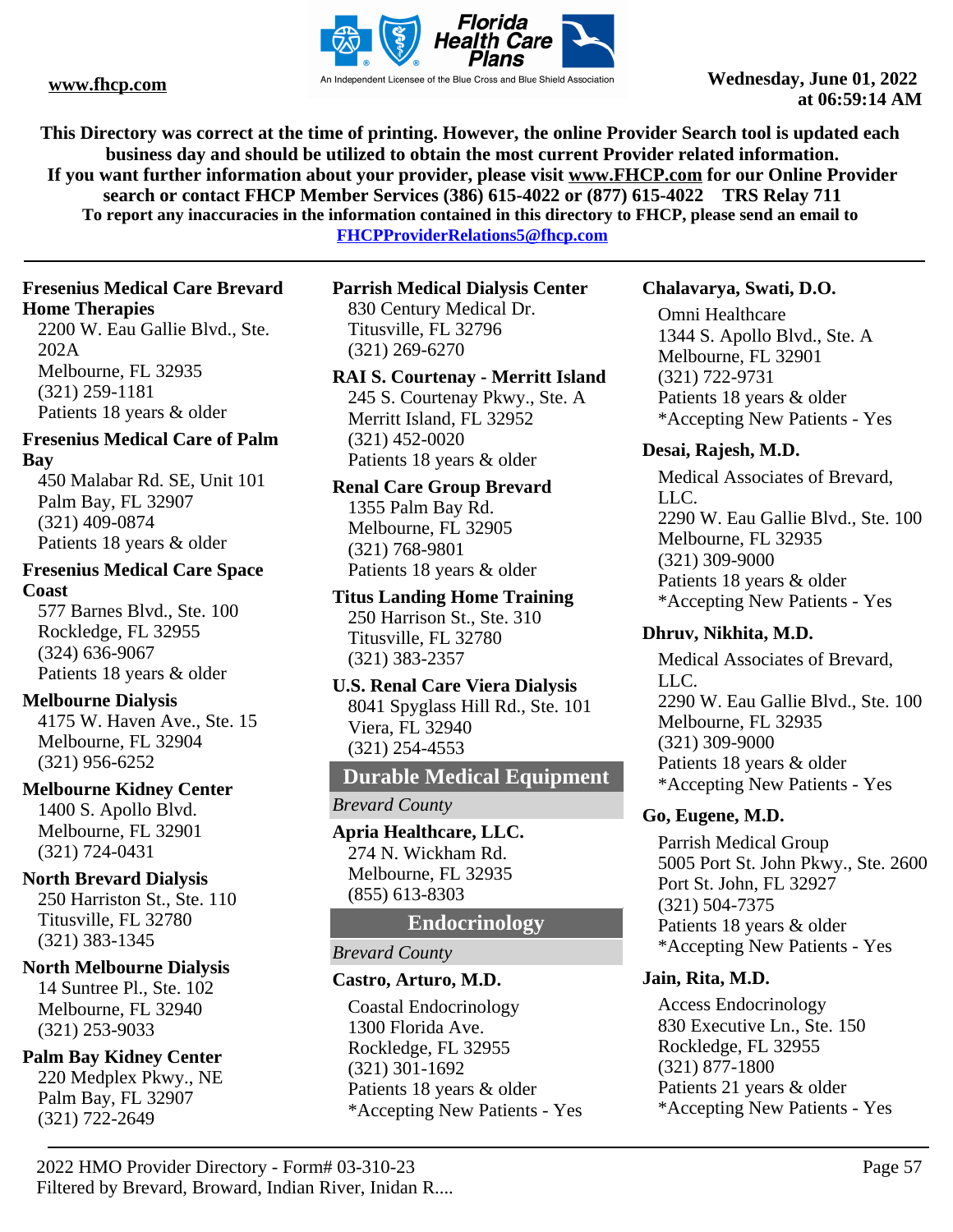

**This Directory was correct at the time of printing. However, the online Provider Search tool is updated each business day and should be utilized to obtain the most current Provider related information. If you want further information about your provider, please visit www.FHCP.com for our Online Provider search or contact FHCP Member Services (386) 615-4022 or (877) 615-4022 TRS Relay 711 To report any inaccuracies in the information contained in this directory to FHCP, please send an email to** 

**FHCPProviderRelations5@fhcp.com**

# **Pipek, Ruben, M.D.**

Suntree Endocrinology 6619 N. Wickham Rd. Melbourne, FL 32940 (321) 259-9500 Patients 18 years & older \*Accepting New Patients - Yes

# **Sarenas, Carolina, M.D.**

Maimonides Medical Center 1295 S. US Hwy. 1 Rockledge, FL 32955 (321) 637-6654 Patients 18 years & older Established patients only. \*Accepting New Patients - Yes

# **Szoke, Ervin, M.D.**

Medical Associates of Brevard, LLC. 2290 W. Eau Gallie Blvd., Ste. 100 Melbourne, FL 32935 (321) 309-9000 Patients 18 years & older \*Accepting New Patients - Yes

# *Indian River County*

# **Castro, Arturo, M.D.**

Coastal Endocrinology 2801 Ocean Dr., Ste. 202 Vero Beach, FL 32963 (321) 301-1692 Patients 18 years & older \*Accepting New Patients - Yes

# **Gastroenterology**

# *Brevard County*

# **Aguilo-Seara, Francisco, M.D.**

F. Aguilo-Seara MD LLC 1268 US Hwy. 1 Rockledge, FL 32955 (321) 433-3000 Patients 18 years & older \*Accepting New Patients - Yes

# **Barbati, Robert, M.D.**

Steward Medical Group dba SMG Gastroenterology and Neurology 240 N. Wickham Rd., Ste. 309 Melbourne, FL 32935 (321) 752-1630 Patients 18 years & older \*Accepting New Patients - Yes

Steward Medical Group dba SMG Gastroenterology and Neurology 240 N. Wickham Rd., Ste. 311 Melbourne, FL 32935 (321) 752-1630 Patients 18 years & older \*Accepting New Patients - Yes

# **Christophi, George, M.D.**

Steward Medical Group dba Steward Gastroenterology **Associates** 111 Longwood Ave. Rockledge, FL 32955 (321) 637-2345 Patients 18 years and older \*Accepting New Patients - Yes Steward Medical Group dba Steward Gastroenterology Associates 7227 N. US Hwy. 1, Ste. 220 Cocoa, FL 32927 (321) 637-2345 Patients 18 years and older \*Accepting New Patients - Yes

Steward Medical Group dba Steward Gastroenterology Associates 8075 Spyglass Hill Rd., Ste. 101 Melbourne, FL 32940 (321) 637-2345 Patients 18 years and older \*Accepting New Patients - Yes

# **Dewanwala, Akrit, M.D.**

Steward Medical Group dba Steward Gastroenterology **Associates** 8075 Spyglass Hill Rd., Ste. 101 Melbourne, FL 32940 (321) 255-8008 Patients 18 years & older \*Accepting New Patients - Yes

# **Gadallah, Shireen, M.D.**

Florida Digestive and Liver Specialists, P.A. 25 E. Silver Palm Ave. Melbourne, FL 32901 (321) 725-4150 Patients 18 years & older \*Accepting New Patients - Yes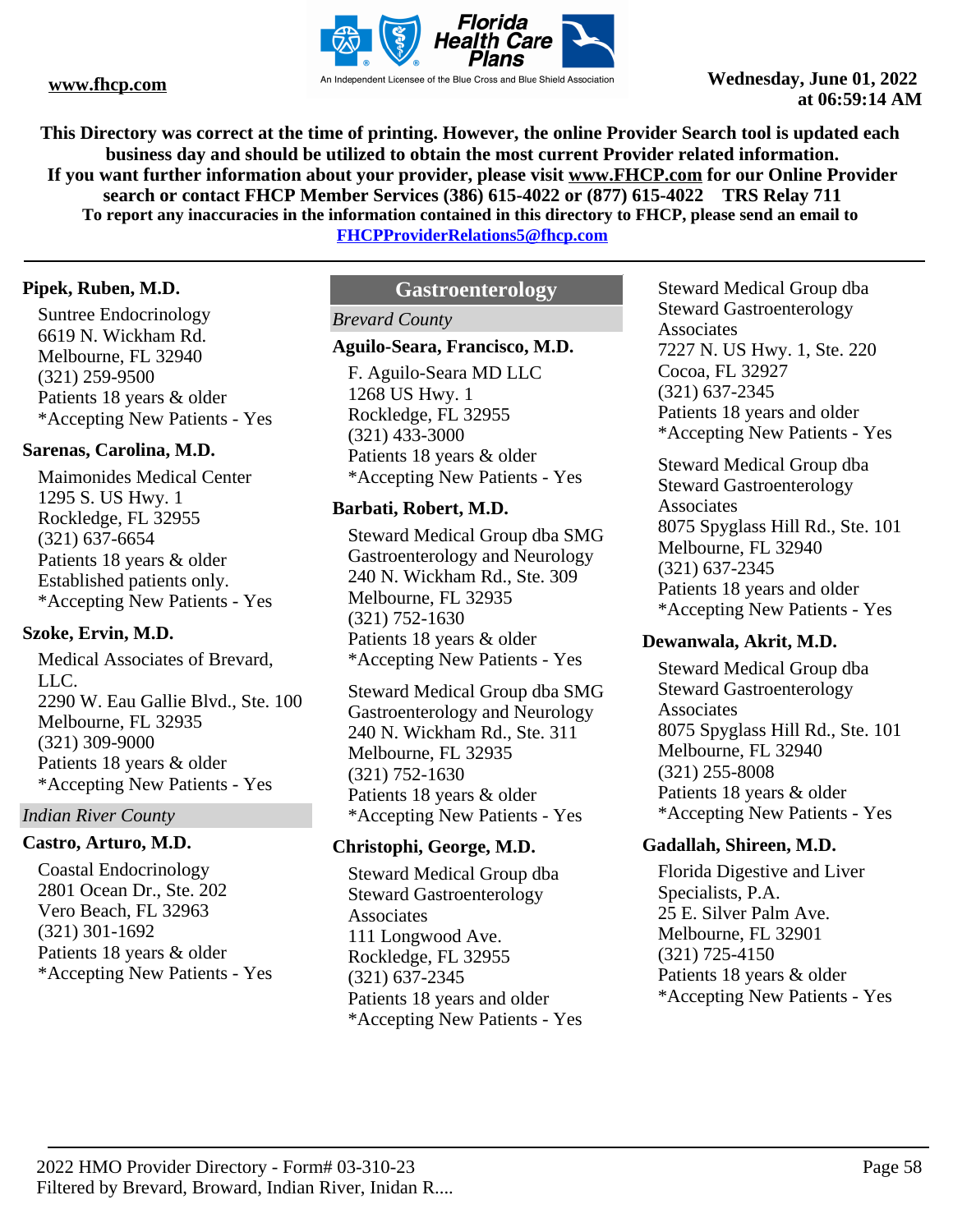

**This Directory was correct at the time of printing. However, the online Provider Search tool is updated each business day and should be utilized to obtain the most current Provider related information. If you want further information about your provider, please visit www.FHCP.com for our Online Provider search or contact FHCP Member Services (386) 615-4022 or (877) 615-4022 TRS Relay 711 To report any inaccuracies in the information contained in this directory to FHCP, please send an email to FHCPProviderRelations5@fhcp.com**

**George, Khalid, M.D.**

Parrish Medical Group 250 Harrison Street, Suite 300 Titusville, FL 327805094 (321) 268-6216 Patients 18 years & older \*Accepting New Patients - Yes

Parrish Medical Group 825 Century Medical Dr., Ste. A Titusville, FL 32796 (321) 268-6224 Patients 18 years & older \*Accepting New Patients - Yes

# **Gomez, Justin, M.D.**

Gomez GI LLC 1273 Florida Ave. S. Rockledge, FL 32955 (321) 690-0002 Patients 18 years & older \*Accepting New Patients - Yes

# **Jathal, Adwait, M.D.**

Medical Associates of Brevard, L.L.C. 200 Michigan Ave. Melbourne, FL 32901 (321) 952-0700 Patients 18 years & older \*Accepting New Patients - Yes

# **Koretsky, Peter, M.D.**

Peter A. Koretsky, M.D., P.A. 2955 Pineda Plaza Wy., Ste. 115 Melbourne, FL 32940 (321) 254-7375 Patients 18 years & older \*Accepting New Patients - Yes

# **Krishna, Murali, M.D.**

Murali Krishna MD LLC 1009 Harvin Way, Ste. 110 Rockledge, FL 32955 (321) 301-4546 Patients 18 years & older \*Accepting New Patients - Yes

Murali Krishna MD LLC 3165 Suntree Blvd., Ste. 101 Rockledge, FL 32955 (321) 301-4546 Patients 18 years & older \*Accepting New Patients - Yes

# **Kuwajima, Vanessa, M.D.**

Florida Digestive Health Specialists, LLP 1273 Florida Ave. S. Rockledge, FL 32955 (321) 690-0002 Patients 18 years & older \*Accepting New Patients - Yes

# **Ruiz, Francisco, M.D.**

Steward Medical Group dba Steward Gastroenterology Associates 240 N. Wickham Rd., Ste. 309 Melbourne, FL 32958 (321) 752-1630 Patients 18 years & older \*Accepting New Patients - Yes

# **Rylander, William, M.D.**

Florida Digestive Health Specialists, LLP 407 S. Washington Ave., Ste. 1 Titusville, FL 32796 (321) 385-0884 Patients 18 years & older \*Accepting New Patients - Yes

# **Tobkes, Andrew, M.D.**

Tobkes GI LLC 1009 Harvin Way, Ste. 100 Rockledge, FL 32955 (321) 632-0497 Patients 18 years & older \*Accepting New Patients - Yes

# **Turse, John, M.D.**

Medical Associates of Brevard, L.L.C. 200 Michigan Ave. Melbourne, FL 32901 (321) 952-0700 Patients 18 years & older \*Accepting New Patients - Yes

# *Indian River County*

# **Lopez, Tania, D.O.**

Steward Medical Group dba Steward Gastroenterology **Associates** 3745 11th Cir., Ste. 103 Vero Beach, FL 32960 (772) 567-4825 Patients 18 years & older \*Accepting New Patients - Yes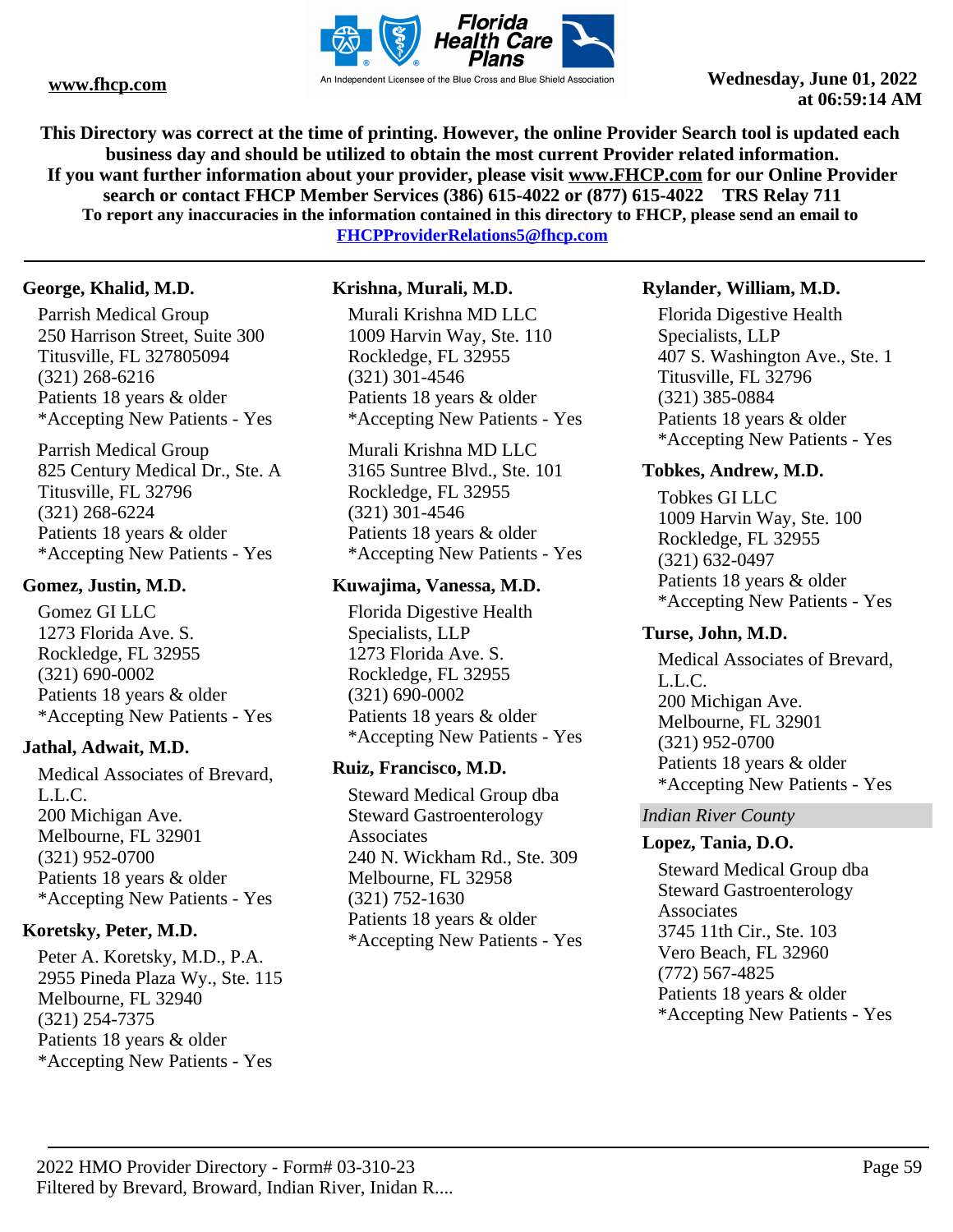

**This Directory was correct at the time of printing. However, the online Provider Search tool is updated each business day and should be utilized to obtain the most current Provider related information. If you want further information about your provider, please visit www.FHCP.com for our Online Provider search or contact FHCP Member Services (386) 615-4022 or (877) 615-4022 TRS Relay 711 To report any inaccuracies in the information contained in this directory to FHCP, please send an email to** 

**FHCPProviderRelations5@fhcp.com**

### **Perez, Alejandro, D.O.**

Steward Medical Group dba Steward Gastroenterology Associates 8005 83rd Bay St., Ste. 1 Sebastian, FL 32958 (772) 589-0580 Patients 18 years & older \*Accepting New Patients - Yes

# **General Surgery**

#### *Brevard County*

#### **Dobson, Howard, M.D.**

Steward Medical Group dba Surgical Associates of Brevard 1133 Seminole Dr. Rockledge, FL 32955 (321) 637-2975 Patients 18 years & older \*Accepting New Patients - Yes

# **Imami, Emran, M.D.**

Tepas Healthcare 1140 Broadband Dr. Melbourne, FL 32901 (321) 733-1901 Patients 18 years & older \*Accepting New Patients - Yes

#### **Olinde, John, M.D.**

Steward Medical Group dba SMG Gastroenterology and Neurology 240 N. Wickham Rd., Ste. 311 Melbourne, FL 32935 (321) 752-1660 Patients 18 years & older \*Accepting New Patients - Yes

### **Patel, Rameshbhai, M.D.**

Titusville Surgical Associates 2475 S. Washington Ave. Titusville, FL 32780 (321) 267-4264 Patients 18 years & older \*Accepting New Patients - Yes

#### **Pecoraro, Alphonse, M.D.**

Steward Medical Group dba Surgical Associates of Brevard 1133 Seminole Dr. Rockledge, FL 32955 (321) 637-2975 Patients 18 years & older \*Accepting New Patients - Yes

Steward Medical Group dba Surgical Associates of Brevard 7227 N. US Hwy. 1, Ste. 220 Cocoa, FL 32927 (321) 637-2975 Patients 18 years & older \*Accepting New Patients - Yes

#### **Talbert, Mark, M.D.**

Talbert General Surgery 129 W. Hibiscus Blvd., Ste. D Melbourne, FL 32901 (321) 372-1372 Patients 16 years & older \*Accepting New Patients - Yes

#### **Thompson, Paul, M.D.**

Steward Medical Group dba Surgical Associates of Brevard 1133 Seminole Dr. Rockledge, FL 32955 (321) 637-2975 Patients 18 years & older \*Accepting New Patients - Yes

#### **Velarde, Diego, M.D.**

Advanced Surgical & Weight Loss Institute 1541 S. Wickham Rd. Melbourne, FL 32904 (321) 549-2000 Patients 18 years & older \*Accepting New Patients - Yes

Advanced Surgical & Weight Loss Institute 3165 Suntree Blvd., Ste. 101 Rockledge, FL 32955 (321) 549-2000 Patients 18 years & older \*Accepting New Patients - Yes

#### **Wasselle, Joseph, M.D.**

Steward Medical Group dba SMG Gastroenterology and Neurology 240 N. Wickham Rd., Ste. 311 Melbourne, FL 32935 (321) 752-1660 Patients 18 years & older \*Accepting New Patients - Yes

### **Zambos, John, M.D.**

John Zambos, M.D. 605 N. Washington Ave., Ste. 200 Titusville, FL 32796 (321) 383-2630 Patients 18 years & older \*Accepting New Patients - Yes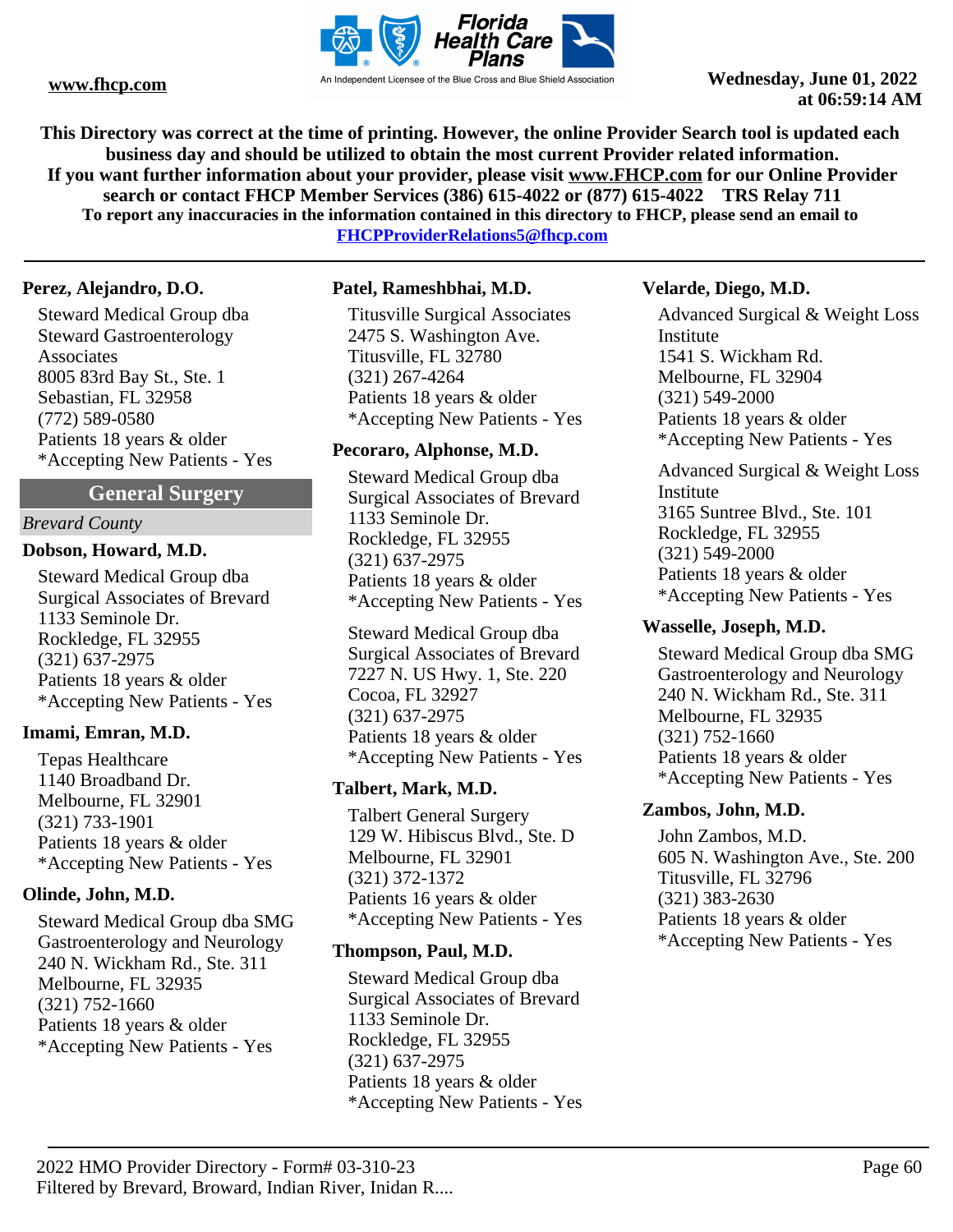

**This Directory was correct at the time of printing. However, the online Provider Search tool is updated each business day and should be utilized to obtain the most current Provider related information. If you want further information about your provider, please visit www.FHCP.com for our Online Provider search or contact FHCP Member Services (386) 615-4022 or (877) 615-4022 TRS Relay 711 To report any inaccuracies in the information contained in this directory to FHCP, please send an email to** 

**FHCPProviderRelations5@fhcp.com**

# *Indian River County*

### **Domkowski, Patrick, M.D.**

Steward Medical Group dba Steward Weight Loss & Surgical Specialists 14430 US Hwy. 1, Ste. 101 Sebastian, FL 32958 (772) 581-8003 Patients 17 years & older \*Accepting New Patients - Yes

# **Figueroa, Edgar, M.D.**

Steward Medical Group dba Steward Multispecialty Sebastian 7925 Bay St. Sebastian, FL 32958 (772) 581-3366 Patients 18 years & older \*Accepting New Patients - Yes

# **Perry, Theodore, M.D.**

Steward Medical Group dba Steward General Surgery Vero Beach 3790 7th Terrace, Ste. 102 Vero Beach, FL 32960 (772) 217-3679 Patients 15 years & older \*Accepting New Patients - Yes

# **Radecke, Jason, M.D.**

Steward Medical Group dba Steward Weight Loss & Surgical Specialists 14430 US Hwy. 1, Ste. 101 Sebastian, FL 32958 (772) 581-8003 Patients 17 years & older \*Accepting New Patients - Yes

Steward Medical Group dba Steward Weight Loss & Surgical **Specialists** 3745 11th Cir., Ste. 103 Vero Beach, FL 32960 (772) 581-8003 Patients 17 years & older \*Accepting New Patients - Yes

# **Geriatric Medicine**

# *Brevard County*

# **Tronetti, Pamela, D.O.**

Parrish Senior Consultation Center 805-A Century Medical Dr. Titusville, FL 32796 (321) 383-9393 Patients 65 years & older \*Accepting New Patients - Yes

# **Hand Surgery**

# *Brevard County*

# **Frye, Brandon, D.O.**

Blackstone Hand Center 2010 W. Eau Gallie Blvd., Ste. 104 Melbourne, FL 32935 (321) 500-4263 All ages accepted \*Accepting New Patients - Yes

Melbourne Hand Center 2010 W. Eau Gallie Blvd., Ste. 104 Melbourne, FL 32935 (321) 500-4263 All ages accepted \*Accepting New Patients - Yes

### **Moyles, Kyle, M.D.**

Melbourne Hand Center 2010 W. Eau Gallie Blvd., Ste. 104 Melbourne, FL 32935 (321) 500-4263 Patients 2 years & older Cosmetic procedures require prior authorization.

\*Accepting New Patients - Yes

# **Hearing Aid Services**

# **See Direct Access/Self-referred providers in previous section**

# **Home Health**

*Brevard County*

#### **Kindred at Home**

2080 W. Eau Gallie Blvd., Ste. B Melbourne, FL 32935 (321) 725-4799 \*Brevard County Residents Only. Prior authorization required. Patients 18 years & older https://www.kindredhealthcare.com/ locations/

### **Kindred at Home**

8247 Devereux Dr., Ste. 103 Melbourne, FL 32940 (321) 255-9995 \*Brevard & Volusia County Residents Only. Prior authorization required. Patients 18 years & older https://www.kindredhealthcare.com/ locations/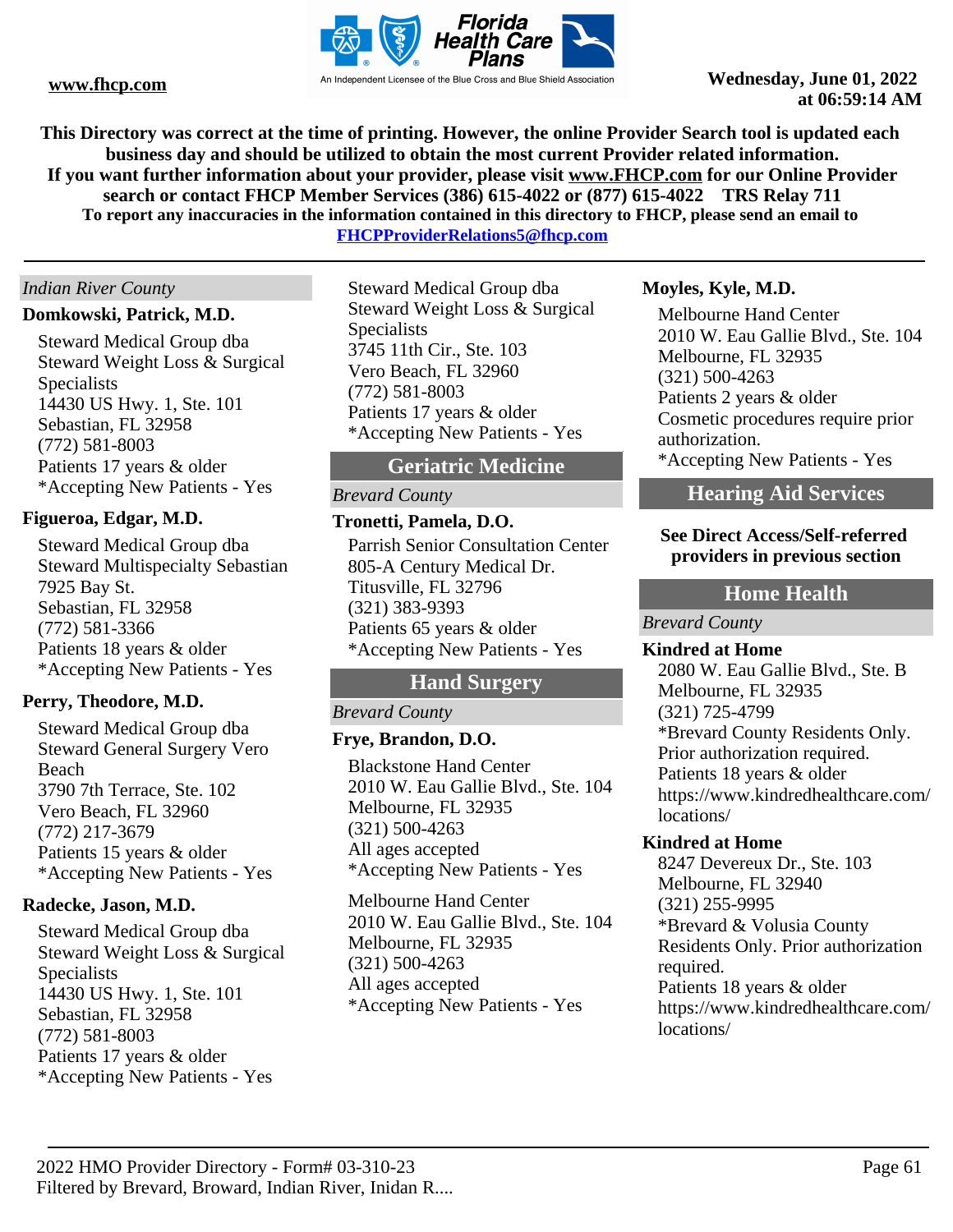

**This Directory was correct at the time of printing. However, the online Provider Search tool is updated each business day and should be utilized to obtain the most current Provider related information. If you want further information about your provider, please visit www.FHCP.com for our Online Provider search or contact FHCP Member Services (386) 615-4022 or (877) 615-4022 TRS Relay 711 To report any inaccuracies in the information contained in this directory to FHCP, please send an email to** 

**FHCPProviderRelations5@fhcp.com**

# **Parrish Home Health**

7925 N. Wickham Rd., Ste. B Melbourne, FL 32940 (321) 433-8236 \*Brevard County Residents Only

# **Parrish Home Health**

830 Century Medical Dr., Ste. A Titusville, FL 32796 (321) 383-5422 \*Brevard County Residents Only

# **Waypoint Home Health Care, Inc.**

115 S. Park Ave. Titusville, FL 32796 (321) 267-2950 \*Brevard County Residents Only, Prior Authorization Patients 18 years & older

# **Wuesthoff Brevard Homecare**

8060 Spyglass Hill Rd. Viera, FL 32940 (321) 253-2200 \*Brevard County Residents Only

# **Hospice**

# *Brevard County*

# **St. Francis Reflections Lifestage Care**

1250-B Grumman Place Titusville, FL 32780 (321) 269-4240 Patients 18 years & older

### **Vitas Healthcare Corporation of Florida**

1110 S. Courtenay Pkwy. Merritt Island, FL 32952 (321) 751-6671 \*FHCP has contracted with this provider for non-Medicare members who reside in Seminole, Orange, and Brevard. Medicare members may obtain care from any Medicare certified hospice of their choice. All ages accepted

### **Vitas Healthcare Corporation of Florida**

323 S. Washington Ave. Titusville, FL 32796 (321) 751-6671 \*FHCP has contracted with this provider for non-Medicare members who reside in Seminole, Orange, and Brevard. Medicare members may obtain care from any Medicare certified hospice of their choice. All ages accepted

# **Vitas Healthcare Corporation of Florida**

4450 W. Eau Gallie Blvd., Ste. 250 Melbourne, FL 32934 (321) 751-6671 \*FHCP has contracted with this provider for non-Medicare members who reside in Seminole, Orange, and Brevard. Medicare members may obtain care from any Medicare certified hospice of their choice. All ages accepted

### **Vitas Healthcare Corporation of Florida**

7901 Ron Beatty Blvd. Barefoot, FL 32976 (321) 751-6671 \*FHCP has contracted with this provider for non-Medicare members who reside in Seminole, Orange, and Brevard. Medicare members may obtain care from any Medicare certified hospice of their choice. All ages accepted

# **Infectious Diseases**

*Brevard County*

# **Abbas, Saima, M.D.**

Abbas & Khan, LLC 1019 Harvin Way, Ste. 120 Rockledge, FL 32955 (321) 877-4749 Patients 18 years & older Established patients only in office setting. \*Accepting New Patients - No

# **Catena, William, M.D.**

Tepas Healthcare 1140 Broadband Dr. Melbourne, FL 32901 (321) 733-1901 Patients 18 years & older \*Accepting New Patients - Yes

# **Htay, Zaw, M.D.**

Medical Associates of Brevard, L.L.C. 1301 W. Eau Gallie Blvd., Ste. 108 Melbourne, FL 32935 (321) 622-8730 \*Accepting New Patients - Yes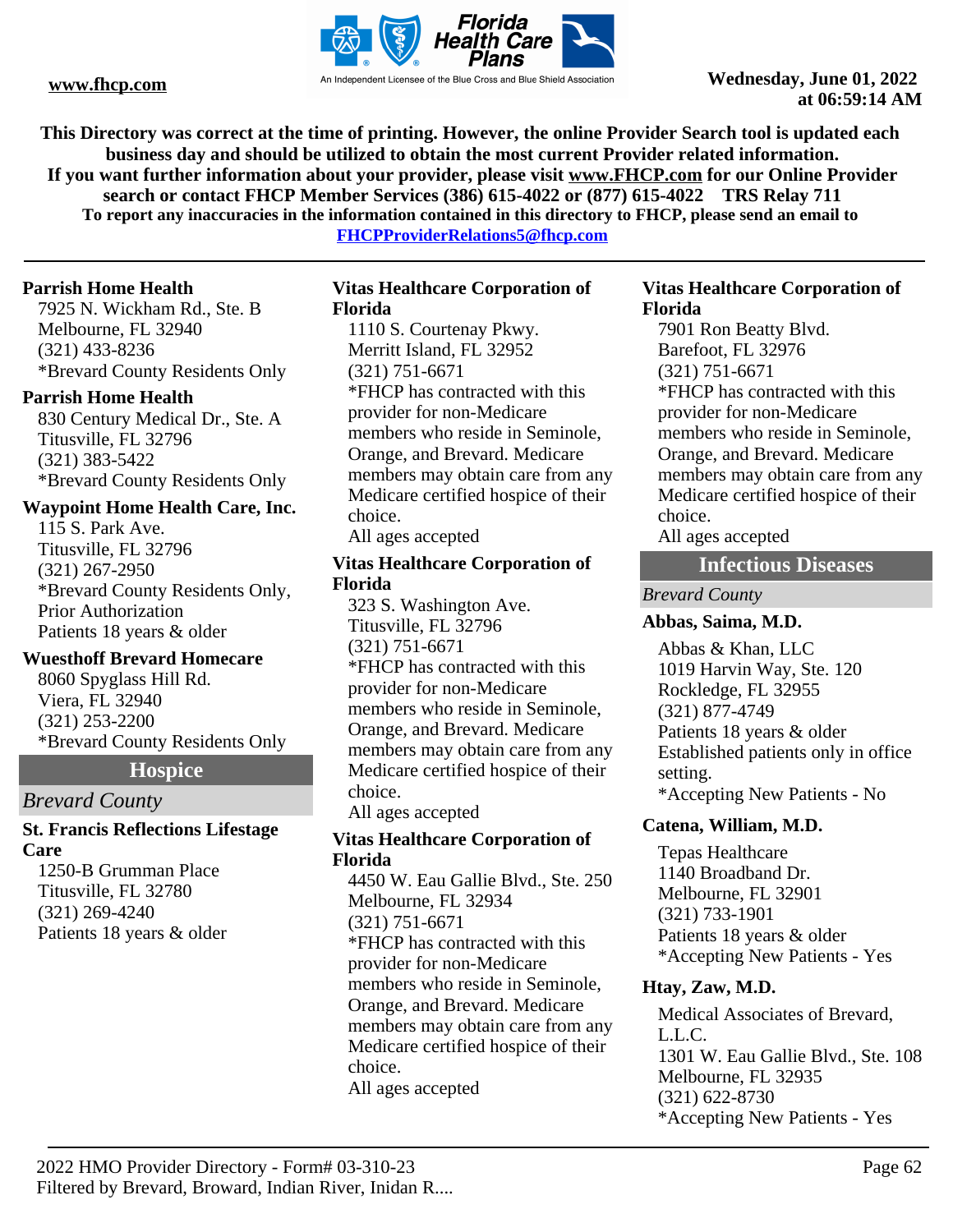

**This Directory was correct at the time of printing. However, the online Provider Search tool is updated each business day and should be utilized to obtain the most current Provider related information. If you want further information about your provider, please visit www.FHCP.com for our Online Provider search or contact FHCP Member Services (386) 615-4022 or (877) 615-4022 TRS Relay 711 To report any inaccuracies in the information contained in this directory to FHCP, please send an email to** 

**FHCPProviderRelations5@fhcp.com**

# **Mateos-Mora, Miguel, M.D.**

Miguel Mateos-Mora, M.D., P.A. 445 Pineda Ct. Melbourne, FL 32940 (321) 254-1611 Patients 18 years & older \*Accepting New Patients - Yes

# **Vekariya, Bhavesh, M.D.**

Medical Associates of Brevard, L.L.C. 1301 W. Eau Gallie Blvd., Ste. 108 Melbourne, FL 32935 (321) 622-8730 Patients 18 years & older \*Accepting New Patients - Yes

# *Indian River County*

# **Thomas-St. Cyr, Aisha, M.D.**

Sebastian ID Care 7955 Bay St., Ste. 2 Sebastian, FL 32958 (772) 388-9155 Patients 18 years & older \*Accepting New Patients - Yes

# **Infusion - Outpatient**

#### *Brevard County*

**Diagnostic & Clinical Care Services** 2100 N. Wickham Rd. Melbourne, FL 32935 (321) 752-7100 15 years & older

# **FHCP Center**

5151 Babcock Street NE Palm Bay, FL 32905 (321) 567-7760 Mon.-Fri.: 8:00 a.m. to 5:00 p.m.

# **Melbourne Regional Medical**

**Center** 250 N. Wickham Rd. Melbourne, FL 32935 (321) 255-8020 \*The Joint Commission - Accredited - Hospital. http://www.melbourneregional.org

#### **Parrish Medical Infusion Center**

845 Century Medical Dr., Ste. B Titusville, FL 32796 (321) 268-6730 \*The Joint Commission - Accredited - Hospital.

# **Mammograms**

# *Brevard County*

**Atlantis Diagnostics** 1344 S. Apollo Blvd., Ste. 102 Melbourne, FL 32901 (321) 777-7888 Mon.-Fri.: 8:00 a.m. to 5:00 p.m.

#### **Atlantis Diagnostics**

6100 Minton Rd., Ste. 100 Palm Bay, FL 32907 (321) 309-2928 Mon.-Fri.: 8:00 a.m. to 5:00 p.m.

# **Florida Diagnostic Imaging, Inc.**

5201 Babcock St. NE, Ste. 5 Palm Bay, FL 32905 (321) 676-5323 All ages accepted

#### **Melbourne Regional Medical Center**

250 N. Wickham Rd. Melbourne, FL 32935 (321) 637-3030 \*The Joint Commission - Accredited - Hospital. http://www.melbourneregional.org

#### **Parrish Healthcare Center at Port St. John-Mammograms**

5005 Port St. John Pkwy. Cocoa, FL 32927 (321) 636-9393 \*The Joint Commission - Accredited - Hospital.

### **Parrish Medical Center-Mammograms**

951 N. Washington Ave. Titusville, FL 32796 (321) 268-6111 \*The Joint Commission - Accredited - Hospital. http://www.parrishmed.com

# **Rockledge MRI & PET Center**

1910 Rockledge Blvd., Ste. 102 Rockledge, FL 32955 (321) 636-6599 Patients 5 years & older Mon.-Thurs.: 8:00 a.m. to 7:00 p.m. Fri.: 8:00 a.m. to 5:00 p.m.

# **Rockledge Regional Medical Center**

110 Longwood Ave. Rockledge, FL 32955 (321) 637-3030 \*The Joint Commission - Accredited - Hospital. https://rockledgeregional.org

# **Tepas Breast Center, LLC**

1140 Broadband Dr., Ste. B Melbourne, FL 32901 (321) 733-1901 Patients 13 years & older

### **University Center Imaging** 1800 W. Hibiscus Blvd., Ste. 100 Melbourne, FL 32901 (321) 726-3800

Mon.-Fri.: 7:00 a.m. to 6:00 p.m.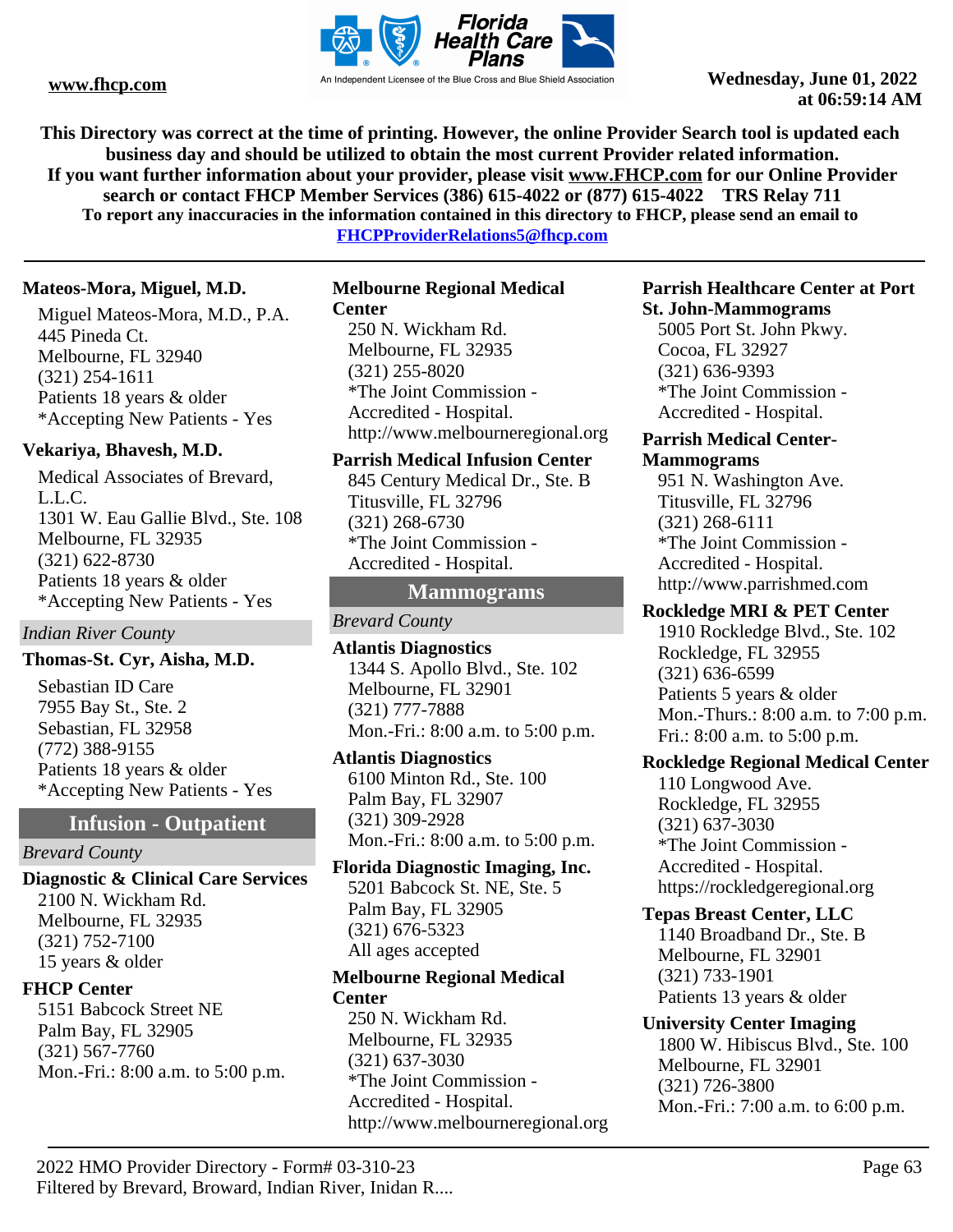

**This Directory was correct at the time of printing. However, the online Provider Search tool is updated each business day and should be utilized to obtain the most current Provider related information. If you want further information about your provider, please visit www.FHCP.com for our Online Provider search or contact FHCP Member Services (386) 615-4022 or (877) 615-4022 TRS Relay 711 To report any inaccuracies in the information contained in this directory to FHCP, please send an email to** 

**FHCPProviderRelations5@fhcp.com**

# **University Center Imaging**

6300 N. Wickham Rd., Ste. 100 Melbourne, FL 32940 (321) 775-7100 Mon.-Fri.: 8:00 a.m. to 5:00 p.m.

# **Viera Diagnostic Center**

6609 N. Wickham Rd., Ste. 101 Melbourne, FL 32940 (321) 254-7880 All ages accepted

# **Viera Diagnostic Center**

7000 Spyglass Court, Ste. 260 Viera, FL 32940 (321) 254-7880 All ages accepted

# **Nephrology**

#### *Brevard County*

# **Ahmed, Tamer, M.D.**

Florida Kidney Physicians, LLC. 111 E. Hibiscus Blvd. Melbourne, FL 32901 (321) 768-3655 Patients 18 years & older \*Accepting New Patients - Yes

Florida Kidney Physicians, LLC. 14 Suntree Pl., Ste. 104 Melbourne, FL 32940 (321) 768-3655 Patients 18 years & older \*Accepting New Patients - Yes

Florida Kidney Physicians, LLC. 450 Malabar Rd., SE Ste. 102 Palm Bay, FL 32907 (321) 768-3655 Patients 18 years & older \*Accepting New Patients - Yes

# **Canlas, Ellery, M.D.**

Brevard Nephrology Group, P.A. 245 S. Courtenay Pkwy. Merritt Island, FL 32952 (321) 453-5326 Patients 18 years & older \*Accepting New Patients - Yes

# **Faldu, Chirag, M.D.**

Florida Kidney Physicians, LLC. 111 E. Hibiscus Blvd. Melbourne, FL 32901 (321) 768-3655 Patients 18 years & older \*Accepting New Patients - Yes

Florida Kidney Physicians, LLC. 14 Suntree Pl., Ste. 104 Melbourne, FL 32940 (321) 768-3655 Patients 18 years & older \*Accepting New Patients - Yes

Florida Kidney Physicians, LLC. 450 Malabar Rd., SE Ste. 102 Palm Bay, FL 32907 (321) 768-3655 Patients 18 years & older \*Accepting New Patients - Yes

# **Girgis, Christopher, M.D.**

Brevard Nephrology Group, P.A. 245 S. Courtenay Pkwy. Merritt Island, FL 32952 (321) 423-5326 Patients 18 years & older \*Accepting New Patients - Yes

# **Girgis, Hany, M.D.**

Brevard Nephrology Group, P.A. 245 S. Courtenay Pkwy. Merritt Island, FL 32952 (321) 453-5326 Patients 18 years & older \*Accepting New Patients - Yes

# **Jaffry, Saatiah, M.D.**

Saatiah Jaffry, M.D. 5200 Babcock St. NE, Ste. 304 Palm Bay, FL 32905 (772) 918-8487 Patients 18 years & older \*Accepting New Patients - Yes

# **Kriete, Rhodes, M.D.**

Florida Kidney Physicians, LLC. 111 E. Hibiscus Blvd. Melbourne, FL 32901 (321) 768-3655 Patients 18 years & older \*Accepting New Patients - Yes

Florida Kidney Physicians, LLC. 14 Suntree Pl., Ste. 104 Melbourne, FL 32940 (321) 768-3655 Patients 18 years & older \*Accepting New Patients - Yes

Florida Kidney Physicians, LLC. 450 Malabar Rd., SE Ste. 102 Palm Bay, FL 32907 (321) 768-3655 Patients 18 years & older \*Accepting New Patients - Yes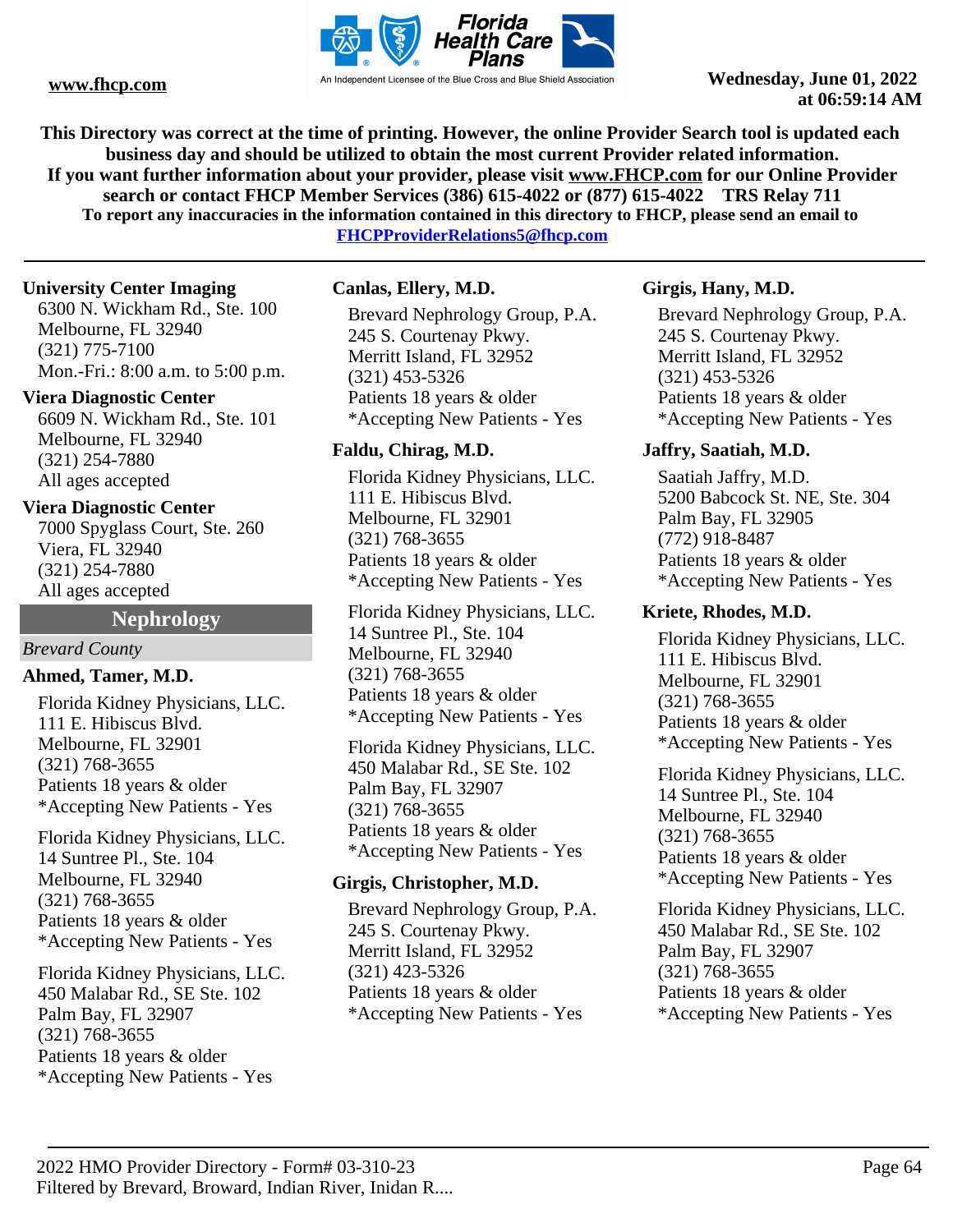

**This Directory was correct at the time of printing. However, the online Provider Search tool is updated each business day and should be utilized to obtain the most current Provider related information. If you want further information about your provider, please visit www.FHCP.com for our Online Provider search or contact FHCP Member Services (386) 615-4022 or (877) 615-4022 TRS Relay 711 To report any inaccuracies in the information contained in this directory to FHCP, please send an email to FHCPProviderRelations5@fhcp.com**

# **Patel, Vishnu, M.D.**

Florida Kidney Physicians, LLC. 111 E. Hibiscus Blvd. Melbourne, FL 32901 (321) 768-3655 Patients 18 years & older \*Accepting New Patients - Yes

Florida Kidney Physicians, LLC. 14 Suntree Pl., Ste. 104 Melbourne, FL 32940 (321) 768-3655 Patients 18 years & older \*Accepting New Patients - Yes

Florida Kidney Physicians, LLC. 450 Malabar Rd., SE Ste. 102 Palm Bay, FL 32907 (321) 768-3655 Patients 18 years & older \*Accepting New Patients - Yes

# **Rashid, Imran, M.D.**

Imran Rashid, M.D. 3300 Dairy Rd. Titusville, FL 32796 (321) 269-6530 Patients 18 years & older \*Accepting New Patients - Yes

# **Rodriguez, Wayne, M.D.**

Florida Kidney Physicians, LLC. 450 Malabar Rd., SE Ste. 102 Palm Bay, FL 32907 (321) 768-3655 Patients 18 years & older \*Accepting New Patients - Yes

# **Spies, Claus, M.D.**

Florida Kidney Physicians, LLC. 111 E. Hibiscus Blvd. Melbourne, FL 32901 (321) 768-3655 Patients 18 years & older \*Accepting New Patients - Yes

Florida Kidney Physicians, LLC. 14 Suntree Pl., Ste. 104 Melbourne, FL 32940 (321) 768-3655 Patients 18 years & older \*Accepting New Patients - Yes

Florida Kidney Physicians, LLC. 450 Malabar Rd., SE Ste. 102 Palm Bay, FL 32907 (321) 768-3655 Patients 18 years & older \*Accepting New Patients - Yes

# **Tran, Anthony, M.D.**

Florida Kidney Physicians, LLC. 111 E. Hibiscus Blvd. Melbourne, FL 32901 (321) 768-3655 Patients 18 years & older \*Accepting New Patients - Yes

Florida Kidney Physicians, LLC. 14 Suntree Pl., Ste. 104 Melbourne, FL 32940 (321) 768-3655 Patients 18 years & older \*Accepting New Patients - Yes

Florida Kidney Physicians, LLC. 450 Malabar Rd., SE Ste. 102 Palm Bay, FL 32907 (321) 768-3655 Patients 18 years & older \*Accepting New Patients - Yes

# **Trivedi, Disha, M.D.**

Florida Kidney Physicians, LLC. 111 E. Hibiscus Blvd. Melbourne, FL 32901 (321) 768-3655 Patients 18 years & older \*Accepting New Patients - Yes

Florida Kidney Physicians, LLC. 14 Suntree Pl., Ste. 104 Melbourne, FL 32940 (321) 768-3655 Patients 18 years & older \*Accepting New Patients - Yes

Florida Kidney Physicians, LLC. 450 Malabar Rd., SE Ste. 102 Palm Bay, FL 32907 (321) 768-3655 Patients 18 years & older \*Accepting New Patients - Yes

# **Yassa, Samir, M.D.**

Brevard Nephrology Group, P.A. 245 S. Courtenay Pkwy. Merritt Island, FL 32952 (321) 453-5326 Patients 18 years & older \*Accepting New Patients - Yes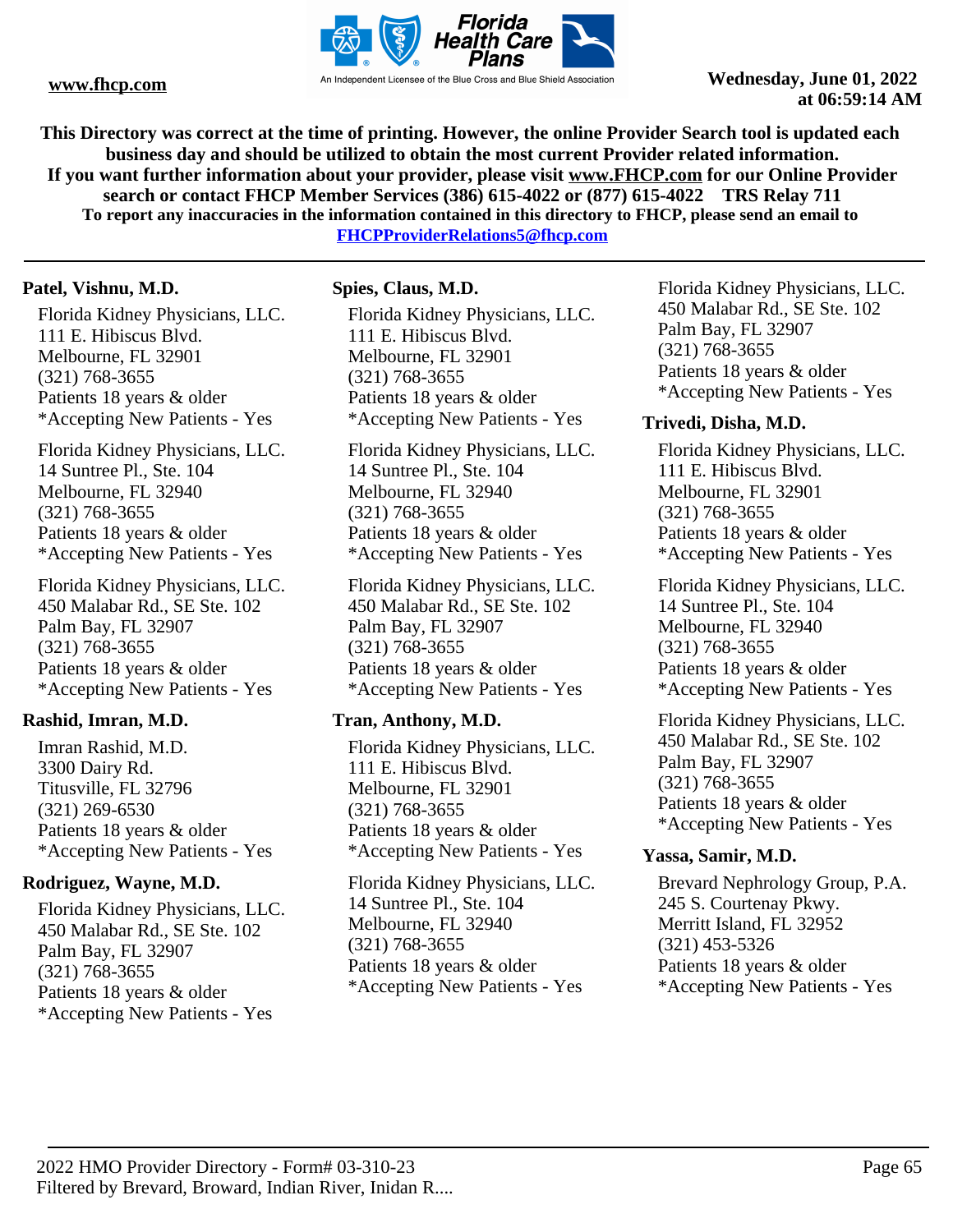

**This Directory was correct at the time of printing. However, the online Provider Search tool is updated each business day and should be utilized to obtain the most current Provider related information. If you want further information about your provider, please visit www.FHCP.com for our Online Provider search or contact FHCP Member Services (386) 615-4022 or (877) 615-4022 TRS Relay 711 To report any inaccuracies in the information contained in this directory to FHCP, please send an email to** 

**FHCPProviderRelations5@fhcp.com**

### *Indian River County*

### **Jaffry, Saatiah, M.D.**

Saatiah Jaffry, M.D. 7965 Bay St., Ste. 6 Sebastian, FL 32958 (772) 918-8487 Patients 18 years & older \*Accepting New Patients - Yes

# **Neurology**

### *Brevard County*

### **D'Cruz, Arvind, M.D.**

Parrish Healthcare Center/TitusLanding 250 Harrison St. Titusville, FL 32780 (321) 633-8693 Patients 18 years & older \*Accepting New Patients - Yes

# **Kruthiventi, Seshurao, M.D.**

Knight Neurology, LLC 211 Coral Sands Dr., Ste. B Rockledge, FL 32955 (321) 345-6331 Patients 18 years & older \*Accepting New Patients - Yes

# **Lai, Daniel, M.D.**

Steward Medical Group dba SMG Gastroenterology and Neurology 240 N. Wickham Rd., Ste. 309 Melbourne, FL 32935 (321) 752-1630 Patients 18 years & older \*Accepting New Patients - Yes

### **McCorquodale, Donald, M.D.**

Knight Neurology, LLC 211 Coral Sands Dr., Ste. B Rockledge, FL 32955 (321) 345-6331 Patients 18 years & older \*Accepting New Patients - Yes

### **Miller, Jill, M.D.**

Neurology Clinic 1333 Pine St. Melbourne, FL 32901 (321) 984-9400 Patients 10 years & older \*Accepting New Patients - Yes

### **Niazi, Wasim, M.D.**

Brevard Neurology Associates, P.A. 1910 Rockledge Blvd., Ste. 101 Rockledge, FL 32955 (321) 636-8366 Patients 16 years & older \*Accepting New Patients - Yes

# **Packey, David, M.D.**

Neurology Clinic 1333 Pine St. Melbourne, FL 32901 (321) 984-9400 Patients 5 years & older \*Accepting New Patients - Yes

#### **Patterson, Shawnna, M.D.**

Knight Neurology, LLC 211 Coral Sands Dr., Ste. B Rockledge, FL 32955 (321) 345-6331 Patients 18 years & older \*Accepting New Patients - Yes

#### **Shah, Vaibhav, M.D.**

Knight Neurology, LLC 211 Coral Sands Dr., Ste. B Rockledge, FL 32955 (321) 345-6331 Patients 18 years & older \*Accepting New Patients - Yes

### **Shenoy, Sachin, M.D.**

Neurology, Headache, and Pain Clinic 1845 Jess Parrish Ct. Titusville, FL 32796 (321) 264-2011 Patients 16 years & older \*Accepting New Patients - Yes

#### **Skirk, Diana, M.D.**

East Shore Neurology, P.A. 2571 W. Eau Gallie Blvd., Ste. 4 Melbourne, FL 32935 (321) 757-7776 Patients 18 years & older \*Accepting New Patients - Yes

#### *Indian River County*

### **Rose, Roberta, D.O.**

Roberta S. Rose, D.O. 8005 Bay St., Ste. 3 Sebastian, FL 32958 (772) 388-1100 Patients 18 years & older \*Accepting New Patients - Yes

# **Obstetrics**

**See Direct Access/Self-referred providers in previous section**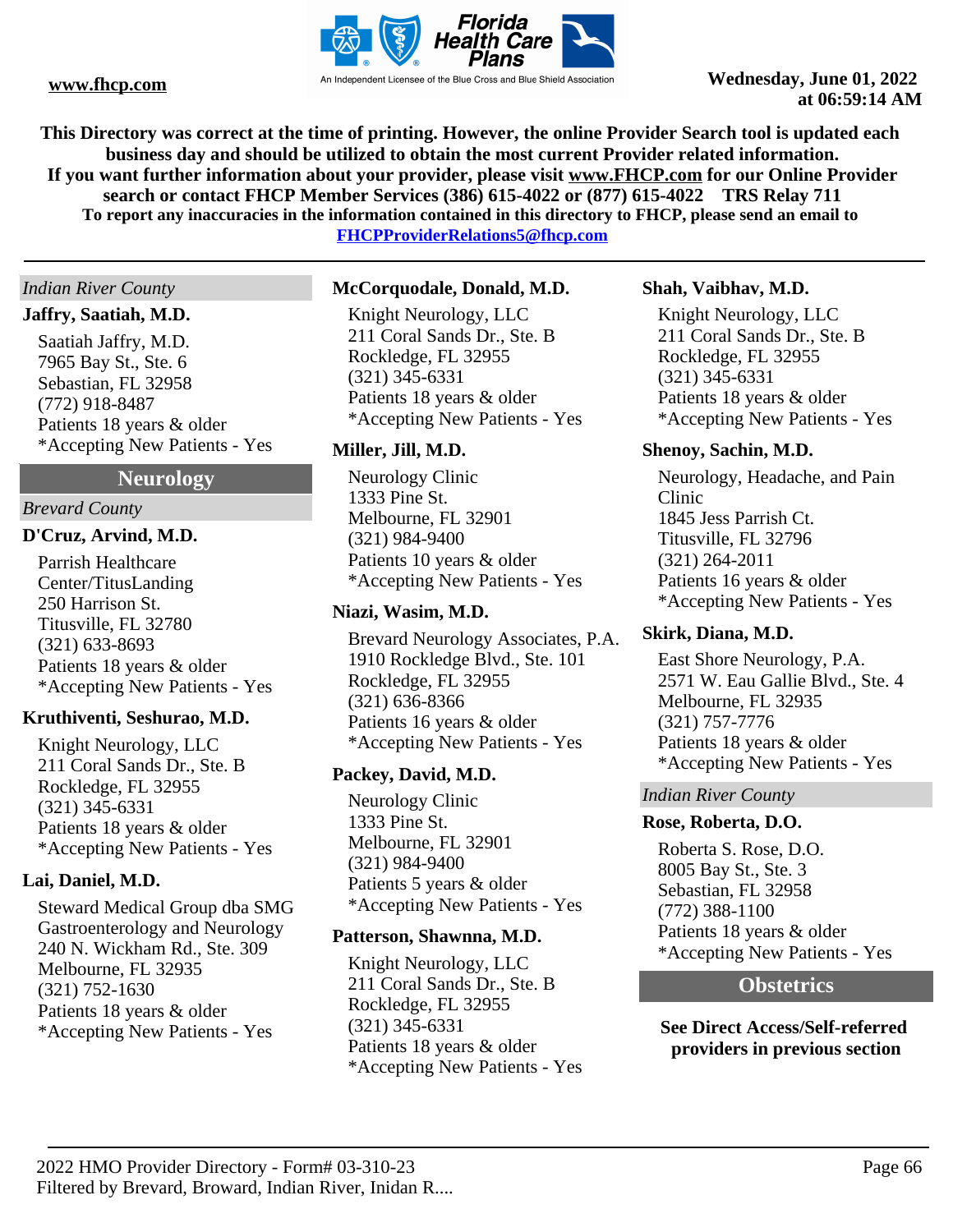

**This Directory was correct at the time of printing. However, the online Provider Search tool is updated each business day and should be utilized to obtain the most current Provider related information. If you want further information about your provider, please visit www.FHCP.com for our Online Provider search or contact FHCP Member Services (386) 615-4022 or (877) 615-4022 TRS Relay 711 To report any inaccuracies in the information contained in this directory to FHCP, please send an email to** 

**FHCPProviderRelations5@fhcp.com**

# **Oncology-Medical/Hematology**

### *Brevard County*

# **Badolato, Craig, M.D.**

Cancer Care Centers of Brevard 1048 Harvin Wy. Rockledge, FL 32955 (321) 636-2111 Patients 18 years & older \*Accepting New Patients - Yes

Cancer Care Centers of Brevard 1430 S. Pine St., Med/Onc Melbourne, FL 32901 (321) 674-5050 Patients 18 years & older \*Accepting New Patients - Yes

Cancer Care Centers of Brevard 1541 S. Wickham Rd. Melbourne, FL 32904 (321) 725-8300 Patients 18 years & older \*Accepting New Patients - Yes

Cancer Care Centers of Brevard 20 San Filippo Dr. SE Palm Bay, FL 32909 (321) 725-8300 Patients 18 years & older \*Accepting New Patients - Yes

# **Chandra, Sumeet, M.D.**

Cancer Care Centers of Brevard 2290 W. Eau Gallie Blvd., Ste. 202 Melbourne, FL 32935 (321) 254-4776 Patients 18 years & older \*Accepting New Patients - Yes

# **Deligdish, Craig, M.D.**

Parrish Cancer Center Operated by Omni Healthcare 1344 S. Apollo Blvd., Ste. 303 Melbourne, FL 32901 (321) 727-3495 Patients 18 years & older \*Accepting New Patients - Yes

### **Hoang, Gregory, M.D.**

Cancer Care Centers of Brevard 1048 Harvin Wy. Rockledge, FL 32955 (321) 636-2111 Patients 18 years & older \*Accepting New Patients - Yes

Cancer Care Centers of Brevard 1430 S. Pine St., Med/Onc Melbourne, FL 32901 (321) 674-5050 Patients 18 years & older \*Accepting New Patients - Yes

Cancer Care Centers of Brevard 1541 S. Wickham Rd. Melbourne, FL 32904 (321) 725-8300 Patients 18 years & older \*Accepting New Patients - Yes

Cancer Care Centers of Brevard 20 San Filippo Dr. SE Palm Bay, FL 32909 (321) 725-8300 Patients 18 years & older \*Accepting New Patients - Yes

### **Kancharla, Venkat, M.D.**

Cancer Care Centers of Brevard 1048 Harvin Wy. Rockledge, FL 32955 (321) 636-2111 Patients 18 years & older \*Accepting New Patients - Yes

Cancer Care Centers of Brevard 1430 S. Pine St., Med/Onc Melbourne, FL 32901 (321) 674-5050 Patients 18 years & older \*Accepting New Patients - Yes

Cancer Care Centers of Brevard 1541 S. Wickham Rd. Melbourne, FL 32904 (321) 725-8300 Patients 18 years & older \*Accepting New Patients - Yes

Cancer Care Centers of Brevard 20 San Filippo Dr. SE Palm Bay, FL 32909 (321) 725-8300 Patients 18 years & older \*Accepting New Patients - Yes

# **Palermo, Giuseppe, M.D.**

Cancer Care Centers of Brevard 1048 Harvin Wy. Rockledge, FL 32955 (321) 636-2111 Patients 18 years & older \*Accepting New Patients - Yes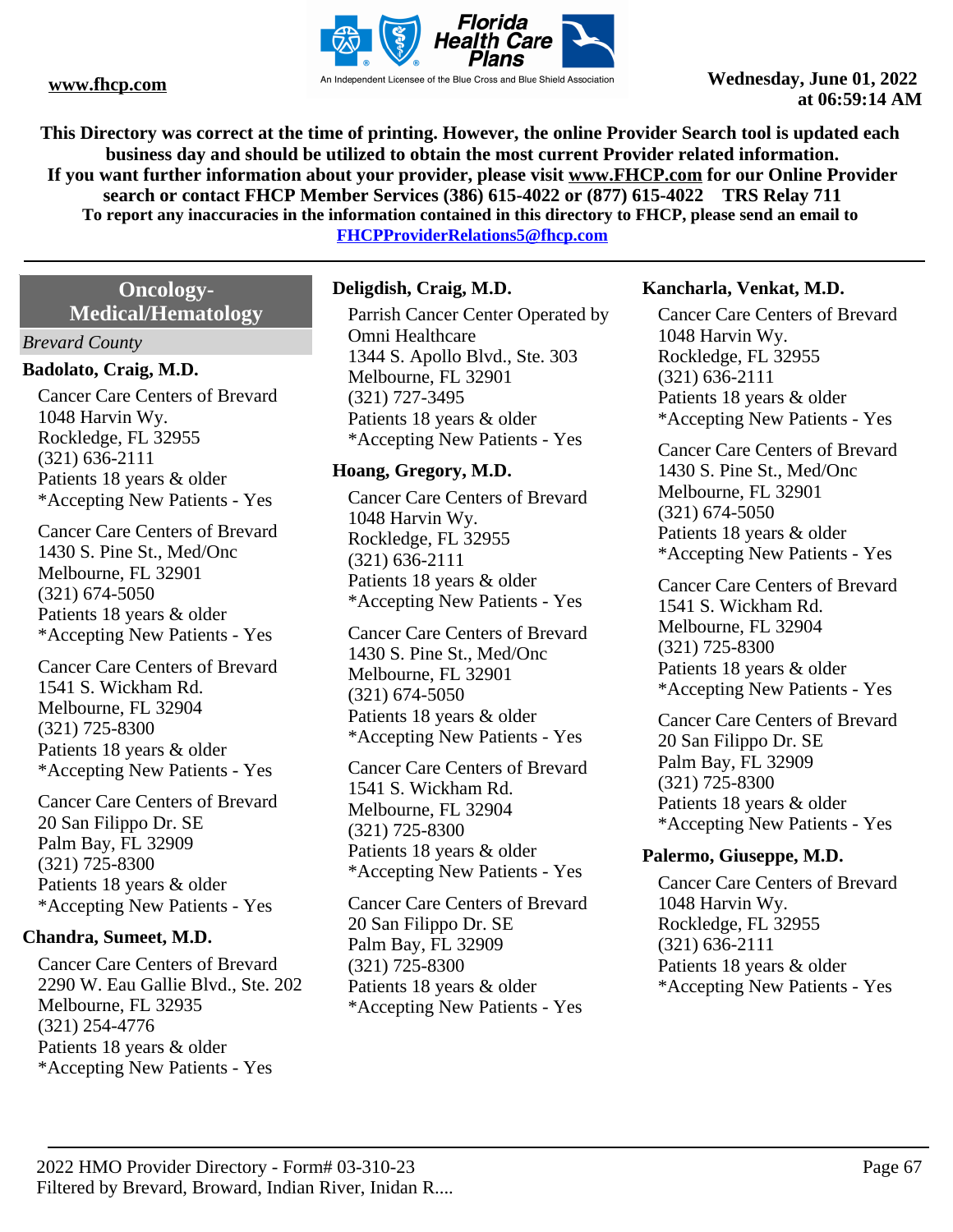

**This Directory was correct at the time of printing. However, the online Provider Search tool is updated each business day and should be utilized to obtain the most current Provider related information. If you want further information about your provider, please visit www.FHCP.com for our Online Provider search or contact FHCP Member Services (386) 615-4022 or (877) 615-4022 TRS Relay 711 To report any inaccuracies in the information contained in this directory to FHCP, please send an email to** 

**FHCPProviderRelations5@fhcp.com**

Cancer Care Centers of Brevard 1430 S. Pine St., Med/Onc Melbourne, FL 32901 (321) 674-5050 Patients 18 years & older \*Accepting New Patients - Yes

Cancer Care Centers of Brevard 1541 S. Wickham Rd. Melbourne, FL 32904 (321) 725-8300 Patients 18 years & older \*Accepting New Patients - Yes

Cancer Care Centers of Brevard 20 San Filippo Dr. SE Palm Bay, FL 32909 (321) 725-8300 Patients 18 years & older \*Accepting New Patients - Yes

# **Ross, David, M.D.**

Cancer Care Centers of Brevard 1048 Harvin Wy. Rockledge, FL 32955 (321) 636-2111 Patients 18 years & older \*Accepting New Patients - Yes

Cancer Care Centers of Brevard 1430 S. Pine St., Med/Onc Melbourne, FL 32901 (321) 674-5050 Patients 18 years & older \*Accepting New Patients - Yes

Cancer Care Centers of Brevard 1541 S. Wickham Rd. Melbourne, FL 32904 (321) 725-8300 Patients 18 years & older \*Accepting New Patients - Yes

Cancer Care Centers of Brevard 20 San Filippo Dr. SE Palm Bay, FL 32909 (321) 725-8300 Patients 18 years & older \*Accepting New Patients - Yes

# **Yandel, Stephen, D.O.**

Omni Healthcare 1344 S. Apollo Blvd., Ste. 300 Melbourne, FL 32901 (321) 727-3495 Patients 18 years & older \*Accepting New Patients - Yes

Parrish Cancer Center Operated by Omni Healthcare 845 Century Medical Dr., Ste. B Titusville, FL 32796 (321) 529-6202 Patients 18 years & older \*Accepting New Patients - Yes

# **Oncology-Radiation**

# *Brevard County*

# **Chopra, Rahul, M.D.**

Cancer Care Centers of Brevard 13050 US Hwy. 1 Sebastian, FL 32958 (772) 589-1995 Patients 18 years & older \*Accepting New Patients - Yes

Cancer Care Centers of Brevard 1430 S. Pine St., Rad/Onc Melbourne, FL 32901 (321) 952-0898 Patients 18 years & older \*Accepting New Patients - Yes

Cancer Care Centers of Brevard 215 Cone Rd. Merritt Island, FL 32952 (321) 453-7440 Patients 18 years & older \*Accepting New Patients - Yes

Cancer Care Centers of Brevard 240 N. Wickham Rd., Ste. 101 Melbourne, FL 32935 (321) 752-4811 Patients 18 years & older \*Accepting New Patients - Yes

# **Giebink, James, M.D.**

Parrish Cancer Center Operated by Omni Healthcare 845 Century Medical Dr., Ste. A Titusville, FL 32796 (321) 529-6102 Patients 18 years & older \*Accepting New Patients - Yes

# **Malik, Uzma, M.D.**

Parrish Cancer Center Operated by Omni Healthcare 845 Century Medical Dr., Ste. A Titusville, FL 32796 (321) 529-6102 Patients 18 years & older \*Accepting New Patients - Yes

Parrish Cancer Center Operated by Omni Healthcare 845 Century Medical Dr., Ste. B Titusville, FL 32796 (321) 529-6202 Patients 18 years & older \*Accepting New Patients - Yes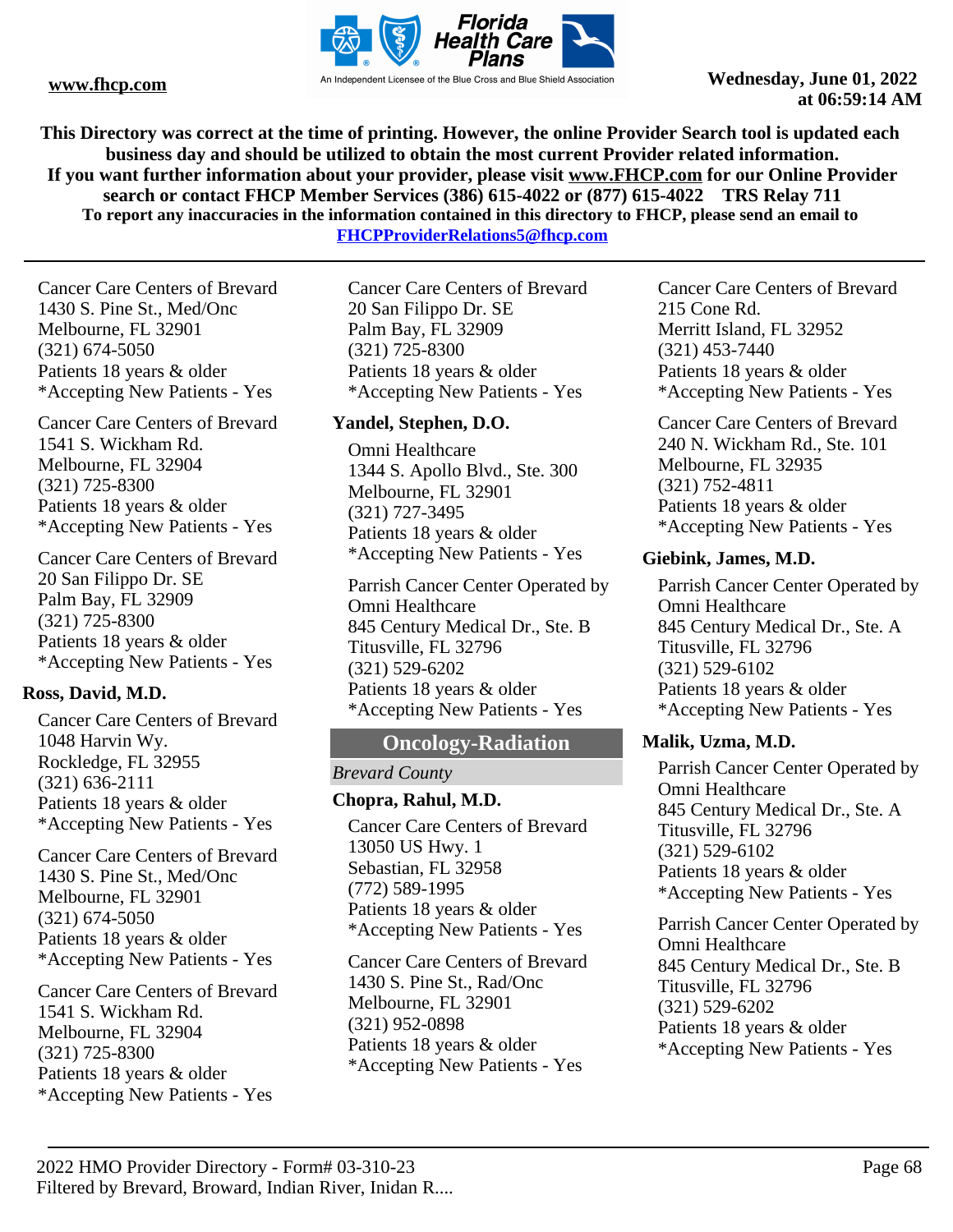

**This Directory was correct at the time of printing. However, the online Provider Search tool is updated each business day and should be utilized to obtain the most current Provider related information. If you want further information about your provider, please visit www.FHCP.com for our Online Provider search or contact FHCP Member Services (386) 615-4022 or (877) 615-4022 TRS Relay 711 To report any inaccuracies in the information contained in this directory to FHCP, please send an email to** 

**FHCPProviderRelations5@fhcp.com**

# **Panarese, Todd, M.D.**

Cancer Care Centers of Brevard 13050 US Hwy. 1 Sebastian, FL 32958 (772) 589-1995 Patients 18 years & older \*Accepting New Patients - Yes

Cancer Care Centers of Brevard 1430 S. Pine St., Rad/Onc Melbourne, FL 32901 (321) 952-0898 Patients 18 years & older \*Accepting New Patients - Yes

Cancer Care Centers of Brevard 215 Cone Rd. Merritt Island, FL 32952 (321) 453-7440 Patients 18 years & older \*Accepting New Patients - Yes

Cancer Care Centers of Brevard 240 N. Wickham Rd., Ste. 101 Melbourne, FL 32935 (321) 752-4811 Patients 18 years & older \*Accepting New Patients - Yes

# **Shankar, Ravi, M.D.**

Cancer Care Centers of Brevard 13050 US Hwy. 1 Sebastian, FL 32958 (772) 589-1995 Patients 18 years & older \*Accepting New Patients - Yes

Cancer Care Centers of Brevard 1430 S. Pine St., Rad/Onc Melbourne, FL 32901 (321) 952-0898 Patients 18 years & older \*Accepting New Patients - Yes

Cancer Care Centers of Brevard 215 Cone Rd. Merritt Island, FL 32952 (321) 453-7440 Patients 18 years & older \*Accepting New Patients - Yes

Cancer Care Centers of Brevard 240 N. Wickham Rd., Ste. 101 Melbourne, FL 32935 (321) 752-4811 Patients 18 years & older \*Accepting New Patients - Yes

# **Ophthalmology**

# *Brevard County*

# **Aggarwal, Mukesh, M.D.**

Eye Clinic & Laser Institute 1045 N. Courtenay Pkwy. Merritt Island, FL 32953 (321) 453-3937 Patients 18 years & older \*Accepting New Patients - Yes

Eye Clinic & Laser Institute 232 S. Wickham Rd. Melbourne, FL 32904 (321) 953-3937 Patients 18 years & older \*Accepting New Patients - Yes Eye Clinic & Laser Institute 6559 N. Wickham Rd., Ste. 101C Melbourne, FL 32940 (321) 723-3937 Patients 18 years & older \*Accepting New Patients - Yes

Eye Clinic & Laser Institute 6725 N. Hwy. US 1 Cocoa, FL 32927 (321) 383-3937 Patients 18 years & older \*Accepting New Patients - Yes

### **Barnard, Thomas, M.D.**

Florida Retina Institute, Inc. 308 Julia St. Titusville, FL 32796 (321) 268-1116 All ages accepted Retinal services only when Referred by Ophthalmologist \*Accepting New Patients - Yes

# **Bozkir, Ihsan, M.D.**

Eye Clinic & Laser Institute 1045 N. Courtenay Pkwy. Merritt Island, FL 32953 (321) 453-3937 Patients 18 years & older \*Accepting New Patients - Yes

Eye Clinic & Laser Institute 232 S. Wickham Rd. Melbourne, FL 32904 (321) 953-3937 Patients 18 years & older \*Accepting New Patients - Yes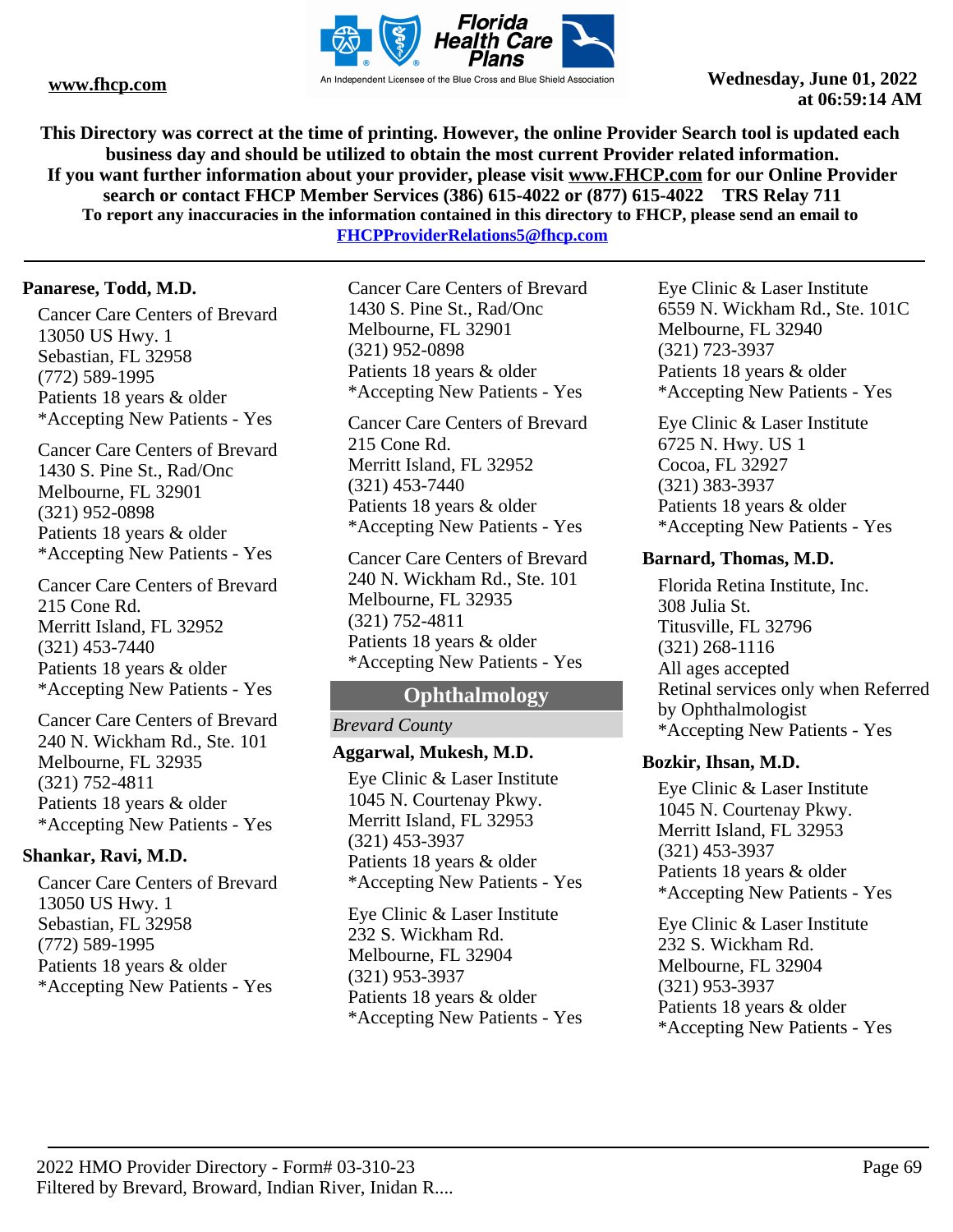

**This Directory was correct at the time of printing. However, the online Provider Search tool is updated each business day and should be utilized to obtain the most current Provider related information. If you want further information about your provider, please visit www.FHCP.com for our Online Provider search or contact FHCP Member Services (386) 615-4022 or (877) 615-4022 TRS Relay 711 To report any inaccuracies in the information contained in this directory to FHCP, please send an email to FHCPProviderRelations5@fhcp.com**

Eye Clinic & Laser Institute 6559 N. Wickham Rd., Ste. 101C Melbourne, FL 32940 (321) 723-3937 Patients 18 years & older \*Accepting New Patients - Yes

Eye Clinic & Laser Institute 6725 N. Hwy. US 1 Cocoa, FL 32927 (321) 383-3937 Patients 18 years & older \*Accepting New Patients - Yes

### **Darlington, Jason, M.D.**

The Eye Institute for Medicine & Surgery 150 South Woods Dr. Rockledge, FL 32955 (321) 722-4443 Patients 18 years & older \*Accepting New Patients - Yes

The Eye Institute for Medicine & Surgery 1709 Garden St. Titusville, FL 32796 (321) 722-4443 Patients 18 years & older \*Accepting New Patients - Yes

The Eye Institute for Medicine & Surgery 1995 W. Nasa Blvd., Ste. 200 Melbourne, FL 32904 (321) 722-4443 Patients 18 years & older \*Accepting New Patients - Yes

# **Ganiban, Gary, M.D.**

The Eye Institute for Medicine & Surgery 150 South Woods Dr. Rockledge, FL 32955 (321) 722-4443 Patients 18 years & older \*Accepting New Patients - Yes

The Eye Institute for Medicine & Surgery 1709 Garden St. Titusville, FL 32796 (321) 722-4443 Patients 18 years & older \*Accepting New Patients - Yes

The Eye Institute for Medicine & Surgery 1995 W. Nasa Blvd., Ste. 200 Melbourne, FL 32904 (321) 722-4443 Patients 18 years & older \*Accepting New Patients - Yes

The Eye Institute for Medicine & Surgery 5055 Babcock St., NE Palm Bay, FL 32905 (321) 722-4443 Patients 18 years & older \*Accepting New Patients - Yes

# **Ho, Kaukwok, M.D.**

K. Frederick Ho, M.D, P.A. 8040 N. Wickham Rd. Melbourne, FL 32940 (321) 757-7272 Patients 18 years & older \*Accepting New Patients - Yes

# **Kutryb, Michael, M.D.**

Kutryb Eye Institute 730 S. Washington Ave. Titusville, FL 32780 (321) 267-2020 All ages accepted, under 15 needs case review. \*Accepting New Patients - Yes

# **LaFleur, Patricia, M.D.**

The Eye Institute for Medicine & Surgery 1995 W. Nasa Blvd., Ste. 200 Melbourne, FL 32904 (321) 722-4443 Patients 18 years & older \*Accepting New Patients - No

# **McManus, James, M.D.**

The Eye Institute for Medicine & Surgery 150 South Woods Dr. Rockledge, FL 32955 (321) 722-4443 Patients 18 years & older \*Accepting New Patients - Yes

The Eye Institute for Medicine & **Surgery** 1995 W. Nasa Blvd., Ste. 200 Melbourne, FL 32904 (321) 722-4443 Patients 18 years & older \*Accepting New Patients - Yes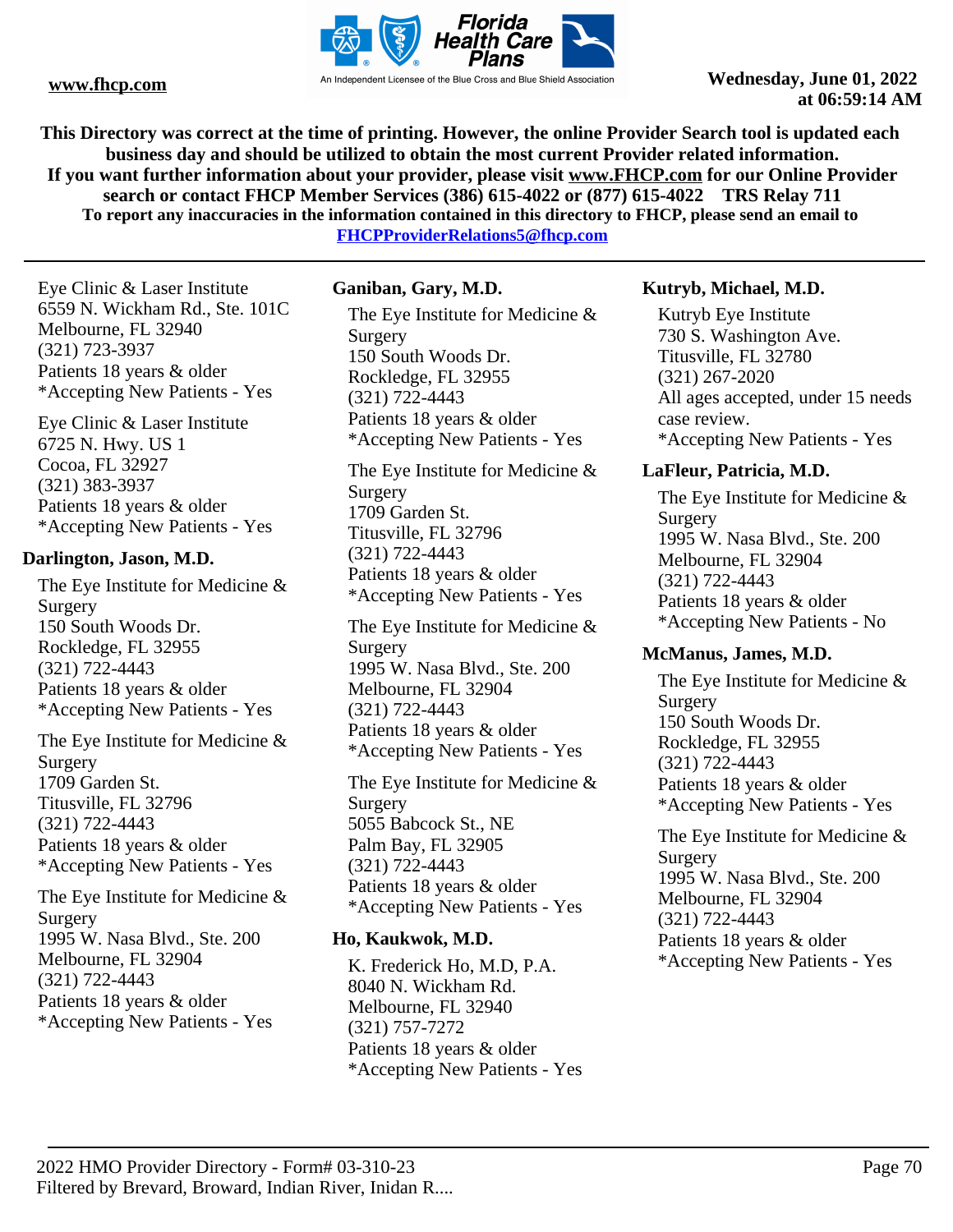

**This Directory was correct at the time of printing. However, the online Provider Search tool is updated each business day and should be utilized to obtain the most current Provider related information. If you want further information about your provider, please visit www.FHCP.com for our Online Provider search or contact FHCP Member Services (386) 615-4022 or (877) 615-4022 TRS Relay 711 To report any inaccuracies in the information contained in this directory to FHCP, please send an email to FHCPProviderRelations5@fhcp.com**

**Pappas, Alexandros, D.O.**

Pinnacle Eye Center 1649 W. Eau Gallie Blvd., Ste. 100 Melbourne, FL 32835 (321) 255-4949 Patients 12 years & older \*Accepting New Patients - Yes

# **Pappas, Regine, M.D.**

Pinnacle Eye Center 1649 W. Eau Gallie Blvd., Ste. 100 Melbourne, FL 32935 (321) 255-4949 All ages accepted \*Accepting New Patients - Yes

# **Pefkaros, Nicholas, M.D.**

Space Coast Ophthalmology 1832 Garden St. Titusville, FL 32796 (321) 267-0008 All ages accepted \*Accepting New Patients - Yes

Space Coast Ophthalmology 2328 Medico Ln. Viera, FL 32940 (321) 267-0008 All ages accepted \*Accepting New Patients - Yes

# **Trespalacios, Rafael, M.D.**

Tres Vision Group 250 N. Courtenay Pkwy. Merritt Island, FL 32953 (321) 984-3200 Patients 18 years & older \*Accepting New Patients - Yes

Tres Vision Group 665 S. Apollo Blvd. Melbourne, FL 32901 (321) 984-3200 Patients 18 years & older \*Accepting New Patients - Yes

Tres Vision Group 7775 N. Wickham Rd. Suntree, FL 32940 (321) 984-3200 Patients 18 years & older \*Accepting New Patients - Yes

# **Vaishnav, Hetal, M.D.**

The Eye Institute for Medicine & Surgery 150 South Woods Dr. Rockledge, FL 32955 (321) 722-4443 Patients 18 years & older \*Accepting New Patients - Yes

The Eye Institute for Medicine & Surgery 1709 Garden St. Titusville, FL 32796 (321) 722-4443 Patients 18 years & older \*Accepting New Patients - Yes

The Eye Institute for Medicine & Surgery 1995 W. Nasa Blvd., Ste. 200 Melbourne, FL 32904 (321) 722-4443 Patients 18 years & older \*Accepting New Patients - Yes

The Eye Institute for Medicine & Surgery 5055 Babcock St., NE Palm Bay, FL 32905 (321) 722-4443 Patients 18 years & older \*Accepting New Patients - Yes

# **Van, Chaunhi, M.D.**

Eye Clinic & Laser Institute 1045 N. Courtenay Pkwy. Merritt Island, FL 32953 (321) 453-3937 Patients 18 years & older \*Accepting New Patients - Yes

Eye Clinic & Laser Institute 232 S. Wickham Rd. Melbourne, FL 32904 (321) 953-3937 Patients 18 years & older \*Accepting New Patients - Yes

Eye Clinic & Laser Institute 6559 N. Wickham Rd., Ste. 101C Melbourne, FL 32940 (321) 723-3937 Patients 18 years & older \*Accepting New Patients - Yes

Eye Clinic & Laser Institute 6725 N. Hwy. US 1 Cocoa, FL 32927 (321) 383-3937 Patients 18 years & older \*Accepting New Patients - Yes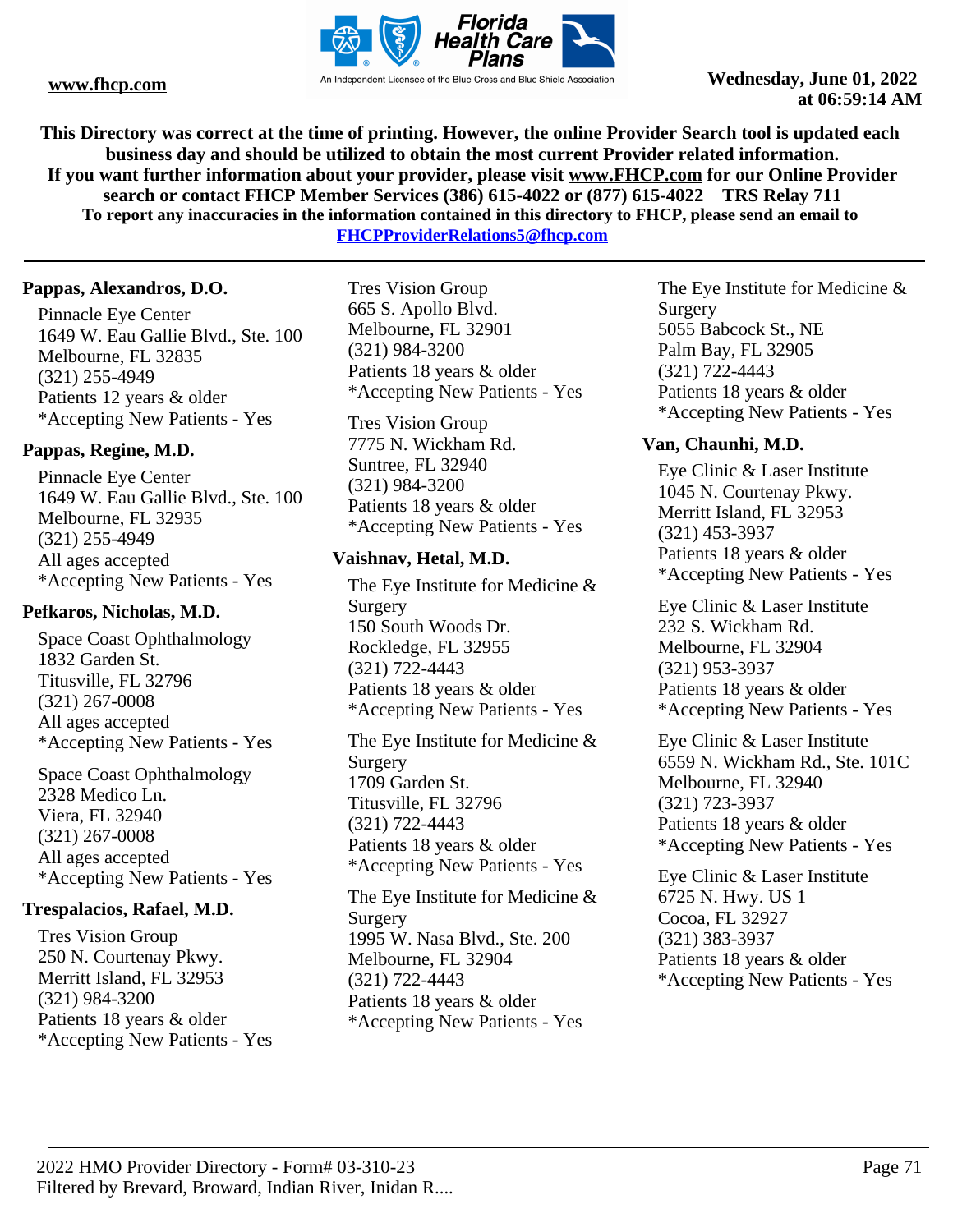

**This Directory was correct at the time of printing. However, the online Provider Search tool is updated each business day and should be utilized to obtain the most current Provider related information. If you want further information about your provider, please visit www.FHCP.com for our Online Provider search or contact FHCP Member Services (386) 615-4022 or (877) 615-4022 TRS Relay 711 To report any inaccuracies in the information contained in this directory to FHCP, please send an email to** 

**FHCPProviderRelations5@fhcp.com**

# **Winslow III, Paul, M.D.**

Winslow Retina & Vision Center, Inc. 1649 W. Eau Gallie Blvd., Ste. 201 Melbourne, FL 32935 (321) 622-5650 Patients 10 years & older Retinal services only when Referred by Ophthalmologist \*Accepting New Patients - Yes

### *Indian River County*

#### **Baudo, Thomas, M.D.**

Florida Eye Institute 13397 US Hwy. 1 Sebastian, FL 32958 (772) 569-9500 Patients 18 years & older Retinal Services only when Referred by Ophthalmologist \*Accepting New Patients - Yes

Florida Eye Institute 2750 Indian River Blvd. Vero Beach, FL 32960 (772) 569-9500 Patients 18 years & older Retinal Services only when Referred by Ophthalmologist \*Accepting New Patients - Yes

#### **Shumake, Christopher, M.D.**

Florida Eye Institute 13397 US Hwy. 1 Sebastian, FL 32958 (772) 569-9500 Patients 18 years & older Retinal Services only when Referred by Ophthalmologist \*Accepting New Patients - Yes Florida Eye Institute 2750 Indian River Blvd. Vero Beach, FL 32960 (772) 569-9500 Patients 18 years & older Retinal Services only when Referred by Ophthalmologist \*Accepting New Patients - Yes

# **Todd, Karen, M.D.**

Florida Eye Institute 13397 US Hwy. 1 Sebastian, FL 32958 (772) 569-9500 Patients 18 years & older Retinal Services only when Referred by Ophthalmologist \*Accepting New Patients - Yes

Florida Eye Institute 2750 Indian River Blvd. Vero Beach, FL 32960 (772) 569-9500 Patients 18 years & older Retinal Services only when Referred by Ophthalmologist \*Accepting New Patients - Yes

# **Wallace, Wilson, M.D.**

Florida Eye Institute 13397 US Hwy. 1 Sebastian, FL 32958 (772) 569-9500 Patients 18 years & older Retinal Services only when Referred by Ophthalmologist \*Accepting New Patients - Yes Florida Eye Institute 2750 Indian River Blvd. Vero Beach, FL 32960 (772) 569-9500 Patients 18 years & older Retinal Services only when Referred by Ophthalmologist \*Accepting New Patients - Yes

# **Optometry/Low Vision**

### *Brevard County*

### **Straut, Eric, O.D.**

The Eye Institute for Medicine & Surgery 150 South Woods Dr. Rockledge, FL 32955 (321) 722-4443 Patients 18 years & older Treats HMO Members referred by Optometrist or Ophthalmology providers \*Accepting New Patients - Yes The Eye Institute for Medicine & Surgery 1995 W. Nasa Blvd., Ste. 200 Melbourne, FL 32904

(321) 722-4443 Patients 18 years & older Treats HMO Members referred by Optometrist or Ophthalmology providers \*Accepting New Patients - Yes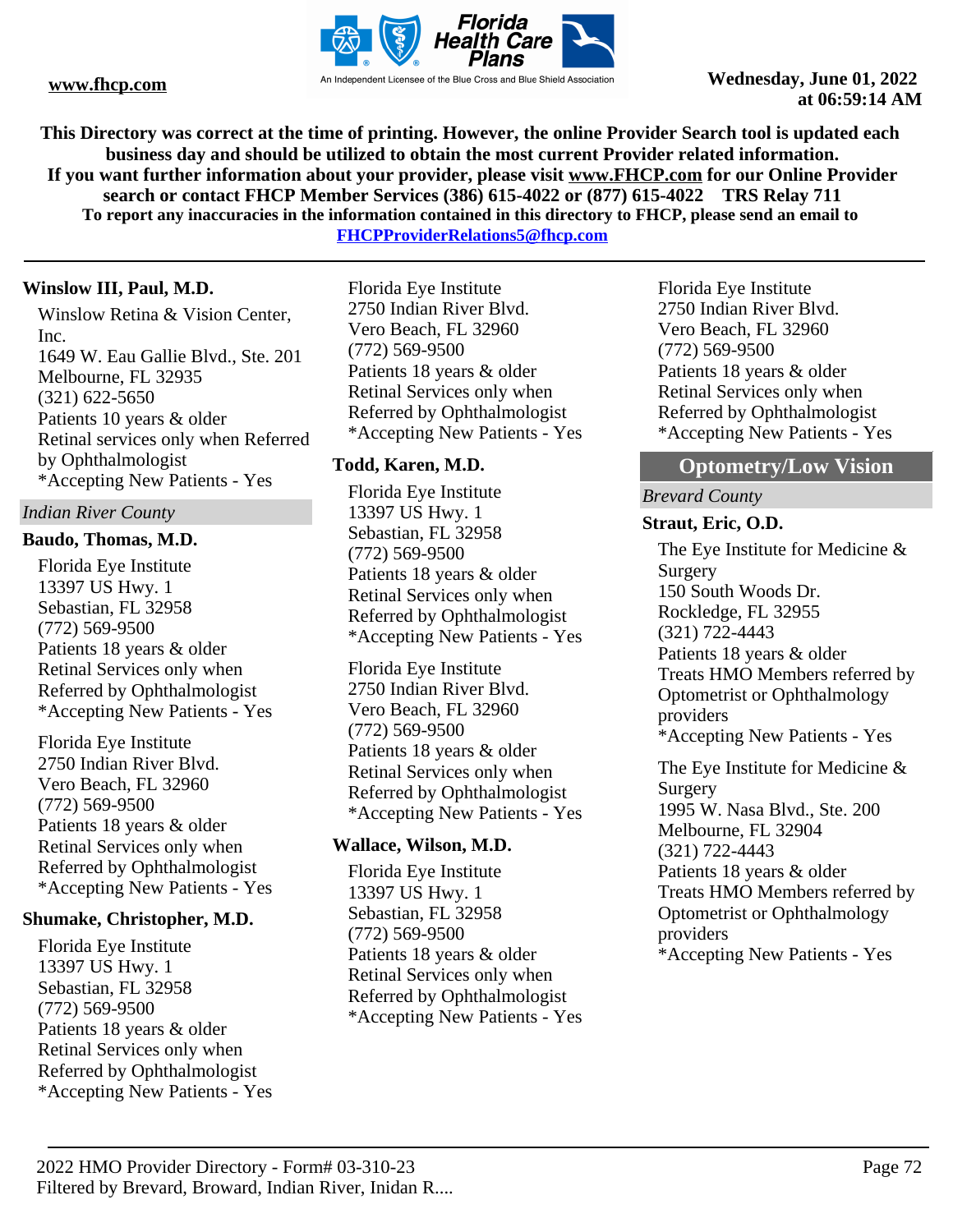

**This Directory was correct at the time of printing. However, the online Provider Search tool is updated each business day and should be utilized to obtain the most current Provider related information. If you want further information about your provider, please visit www.FHCP.com for our Online Provider search or contact FHCP Member Services (386) 615-4022 or (877) 615-4022 TRS Relay 711 To report any inaccuracies in the information contained in this directory to FHCP, please send an email to** 

**FHCPProviderRelations5@fhcp.com**

The Eye Institute for Medicine & Surgery 5055 Babcock St., NE Palm Bay, FL 32905 (321) 722-4443 Patients 18 years & older Treats HMO Members referred by Optometrist or Ophthalmology providers \*Accepting New Patients - Yes

## **Optometry**

## **See Direct Access/Self-referred providers in previous section**

## **Oral Surgery**

## *Brevard County*

## **Grenevicki, Lance, D.D.S.**

Institute of Facial Surgery 1093 S. Wickham Rd. W. Melbourne, FL 32904 (321) 674-3900 Patients 18 years & older \*Accepting New Patients - Yes

## **Orthopaedic Surgery**

## *Brevard County*

## **Brennan, Robert, M.D.**

Steward Orthopedic & Sports Medicine Center 111 Longwood Ave. Rockledge, FL 32955 (321) 637-3002 All ages accepted \*Accepting New Patients - Yes

Steward Orthopedic & Sports Medicine Center 7227 N. US Hwy. 1, Ste. 220 Cocoa, FL 32927 (321) 637-3002 All ages accepted \*Accepting New Patients - Yes

## **Callenberger, Mark, D.O.**

Callenberger Orthopedic Specialists, LLC 333 W. Cocoa Beach Cswy., Ste. E Cocoa Beach, FL 32931 (321) 305-4931 Patients 4 years & older \*Accepting New Patients - Yes

## **Cronin, Michael, D.O.**

Health First Medical Group, LLC 650 S. Courtenay Pkwy., Ste. 100 Merritt Island, FL 32952 (321) 723-7716 Patients 18 years & older \*Accepting New Patients - Yes

## **Datta, Devin, M.D.**

Health First Medical Group, LLC 2222 S. Harbor City Blvd., Ste. 610 Melbourne, FL 32901 (321) 723-7716 Patients 18 years & older \*Accepting New Patients - Yes

Health First Medical Group, LLC 650 S. Courtenay Pkwy., Ste. 100 Merritt Island, FL 32952 (321) 723-7716 Patients 18 years & older \*Accepting New Patients - Yes

## **El Kommos, Hani, M.D.**

Space Coast Orthopaedic Center 220 N. Sykes Creek Pkwy., Ste. 200 Merritt Island, FL 32953 (321) 459-1446 All ages accepted \*Accepting New Patients - Yes

## **Hanna, Ramy, M.D.**

Orthopedic Center of Titusville, P.L. 1855 Jess Parrish Ct. Titusville, FL 32796 (321) 268-0291 All ages accepted \*Accepting New Patients - Yes

## **Harrison Jr., Richard, M.D.**

Steward Orthopedic & Sports Medicine Center 240 N. Wickham Rd., Ste. 104 Melbourne, FL 32958 (321) 541-1777 All ages accepted \*Accepting New Patients - Yes

Steward Orthopedic & Sports Medicine Center 240 N. Wickham Rd., Ste. 108 Melbourne, FL 32935 (321) 541-1777 All ages accepted \*Accepting New Patients - Yes

## **Hynes, Richard, M.D.**

Health First Medical Group, LLC 2222 S. Harbor City Blvd., Ste. 610 Melbourne, FL 32901 (321) 723-7716 Patients 18 years & older \*Accepting New Patients - Yes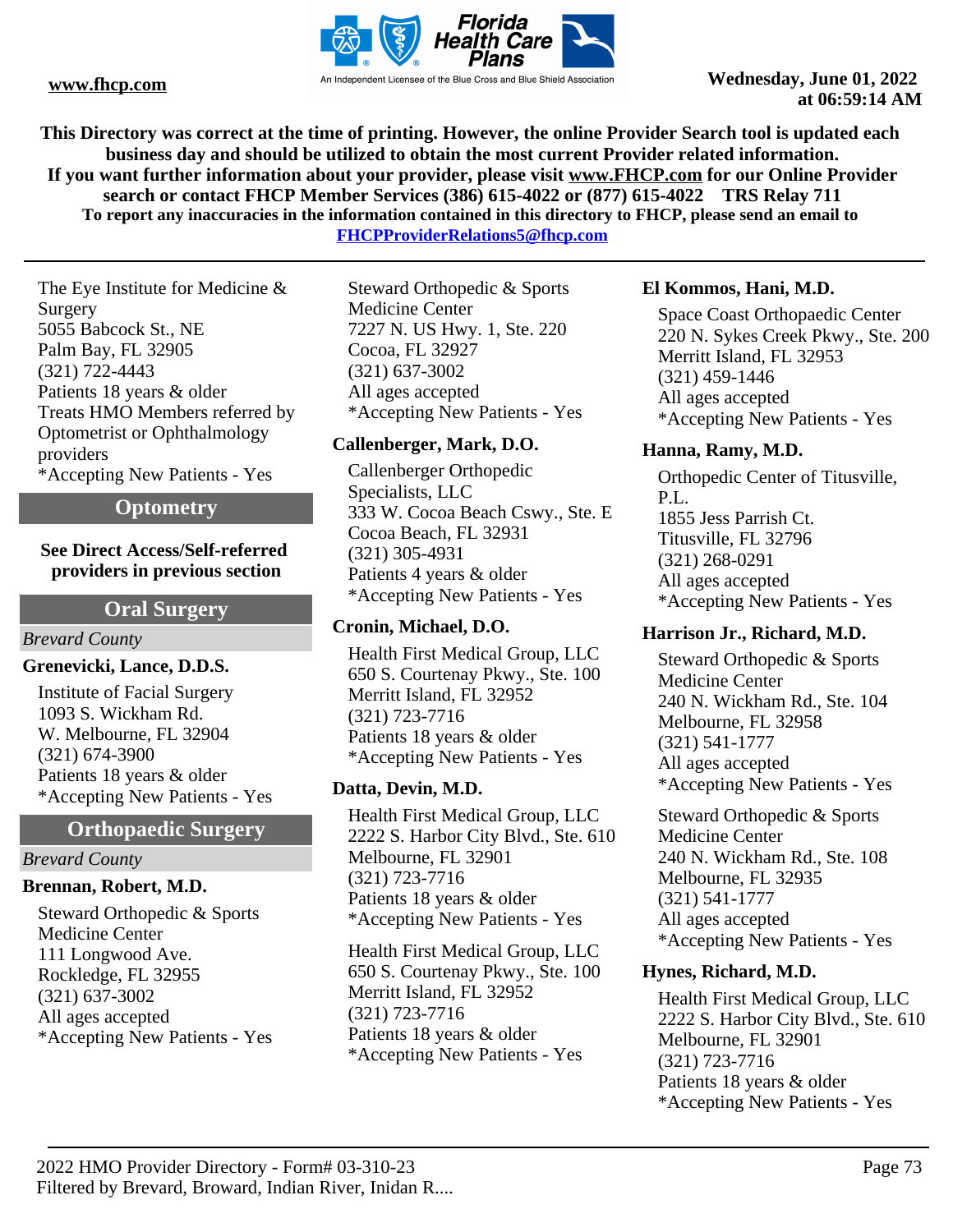

**This Directory was correct at the time of printing. However, the online Provider Search tool is updated each business day and should be utilized to obtain the most current Provider related information. If you want further information about your provider, please visit www.FHCP.com for our Online Provider search or contact FHCP Member Services (386) 615-4022 or (877) 615-4022 TRS Relay 711 To report any inaccuracies in the information contained in this directory to FHCP, please send an email to FHCPProviderRelations5@fhcp.com**

Health First Medical Group, LLC 650 S. Courtenay Pkwy., Ste. 100 Merritt Island, FL 32952 (321) 723-7716 Patients 18 years & older \*Accepting New Patients - Yes

## **Lombardo, Anthony, M.D.**

Steward Orthopedic & Sports Medicine Center 240 N. Wickham Rd., Ste. 108 Melbourne, FL 32935 (321) 541-1777 All Ages Accepted \*Accepting New Patients - Yes

#### **Mariano, Erin, M.D.**

Omni Healthcare 1344 S. Apollo Blvd., Ste. 2D Melbourne, FL 32927 (321) 724-1084 Patients 18 years & older \*Accepting New Patients - Yes

#### **McShane, Robert, M.D.**

Orthopedic Center of Titusville, P.L. 1855 Jess Parrish Ct. Titusville, FL 32796 (321) 268-0291 All ages accepted \*Accepting New Patients - Yes

### **Robinson, Lawrence, M.D.**

Lawrence G. Robinson, M.D., P.A. 830 Executive Ln., Ste. 120 Rockledge, FL 32955 (321) 639-2551 All ages accepted \*Accepting New Patients - Yes

## **Rojas, Joseph, M.D.**

Orthopedic Center of Titusville, P.L. 1855 Jess Parrish Ct. Titusville, FL 32796 (321) 268-0291 All ages accepted \*Accepting New Patients - Yes

#### **Sands, Kenneth, M.D.**

Steward Orthopedic & Sports Medicine Center 240 N. Wickham Rd., Ste. 102 Melbourne, FL 32935 (321) 541-1777 All Ages Accepted \*Accepting New Patients - Yes

## **Schafer, David, M.D.**

Parrish Healthcare Center/TitusLanding 250 Harrison St. Titusville, FL 32780 (321) 633-8660 Patients 2 years & older \*Accepting New Patients - Yes

Parrish Medical Group 5005 Port St. John Pkwy., Ste. 2200 Port St. John, FL 32927 (321) 633-8660 Patients 2 years & older \*Accepting New Patients - Yes

## **Sedaros, Robert, M.D.**

Space Coast Orthopaedic Center 220 N. Sykes Creek Pkwy., Ste. 200 Merritt Island, FL 32953 (321) 459-1446 All ages accepted \*Accepting New Patients - Yes

## **Teurlings, Luc, M.D.**

Space Coast Orthopaedic Center 220 N. Sykes Creek Pkwy., Ste. 200 Merritt Island, FL 32953 (321) 459-1446 All ages accepted \*Accepting New Patients - Yes

## **Ziegler, Brian, M.D. P.A.**

Brian S. Ziegler, M.D., P.A. 830 Executive Ln., Ste. 120 Rockledge, FL 32955 (321) 639-2551 All ages accepted \*Accepting New Patients - Yes

#### *Indian River County*

#### **Maes, Kirk, M.D.**

Steward Orthopedic & Sports Medicine Center 13000 US Hwy. 1, Ste. 5 Sebastian, FL 32958 (772) 581-5881 All Ages Accepted \*Accepting New Patients - Yes

Steward Orthopedic & Sports Medicine Center 1715 37th Pl., Ste. 101 Vero Beach, FL 32960 (772) 778-0600 All Ages Accepted \*Accepting New Patients - Yes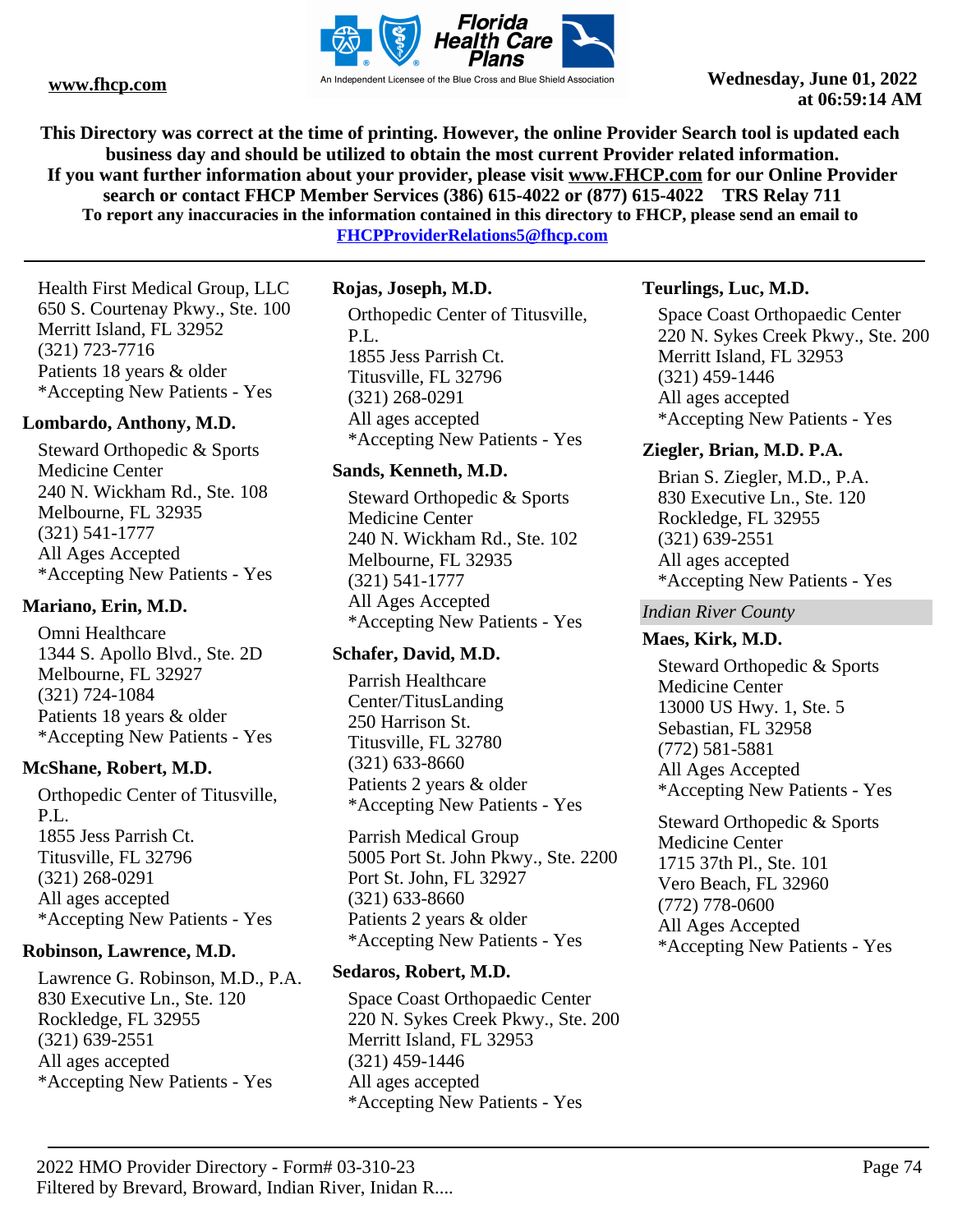

**This Directory was correct at the time of printing. However, the online Provider Search tool is updated each business day and should be utilized to obtain the most current Provider related information. If you want further information about your provider, please visit www.FHCP.com for our Online Provider search or contact FHCP Member Services (386) 615-4022 or (877) 615-4022 TRS Relay 711 To report any inaccuracies in the information contained in this directory to FHCP, please send an email to FHCPProviderRelations5@fhcp.com**

## **Ware, Anthony, M.D.**

Steward Orthopedic & Sports Medicine Center 13000 US Hwy. 1, Ste. 5 Sebastian, FL 32958 (772) 581-5881 All Ages Accepted \*Accepting New Patients - Yes

Steward Orthopedic & Sports Medicine Center 1715 37th Pl., Ste. 101 Vero Beach, FL 32960 (772) 778-0600 All Ages Accepted \*Accepting New Patients - Yes

**Orthopaedics/Sports Medicine**

### **See Direct Access/Self-referred providers in previous section**

## **ENT/Otolaryngology**

*Brevard County*

## **Burk, Ronald, M.D.**

Brevard Ear, Nose & Throat Center, P.A. 1099 Florida Ave. Rockledge, FL 32955 (321) 632-6900 All ages accepted \*Accepting New Patients - Yes

## **Crain, Rachel, M.D.**

Brevard Ear, Nose & Throat Center, P.A. 1099 Florida Ave. Rockledge, FL 32955 (321) 632-6900 All ages accepted \*Accepting New Patients - Yes

## **Ho, Steven, M.D.**

Space Coast Ear, Nose, and Throat Associates 1344 S. Apollo Blvd., Ste. 301 Melbourne, FL 32901 (321) 676-2353 Patients 18 years & older \*Accepting New Patients - Yes

## **Holt, Thomas, M.D.**

Brevard Ear, Nose & Throat Center, P.A. 1099 Florida Ave. Rockledge, FL 32955 (321) 632-6900 All ages accepted \*Accepting New Patients - Yes

## **Malis, David, M.D.**

Family ENT & Audiology 1499 S. Harbor City Blvd., Ste. 303 Melbourne, FL 32901 (321) 254-5437 All ages accepted \*Accepting New Patients - Yes

## **Patel, Jayesh, D.O.**

Jayesh V. Patel, D.O., P.A. 2175 A. Cheney Hwy. Titusville, FL 32780 (321) 269-0059 Patients 18 years & older \*Accepting New Patients - Yes

## **Whitley, David, M.D.**

Brevard Ear, Nose & Throat Center, P.A. 1099 Florida Ave. Rockledge, FL 32955 (321) 632-6900 All ages accepted \*Accepting New Patients - Yes

## **Widick, Michael, M.D.**

Atlantic ENT, LLC 333 W. Cocoa Beach Cswy., Ste. B Cocoa Beach, FL 32931 (321) 799-9797 All ages accepted \*Accepting New Patients - Yes

## *Indian River County*

## **Tudor, Timothy, D.O.**

Steward Medical Group dba Steward ENT Specialists 12920 US Hwy. 1, Ste. B Sebastian, FL 32958 (772) 228-9808 All ages accepted \*Accepting New Patients - Yes

## **Outpatient Rehabilitation**

*Brevard County*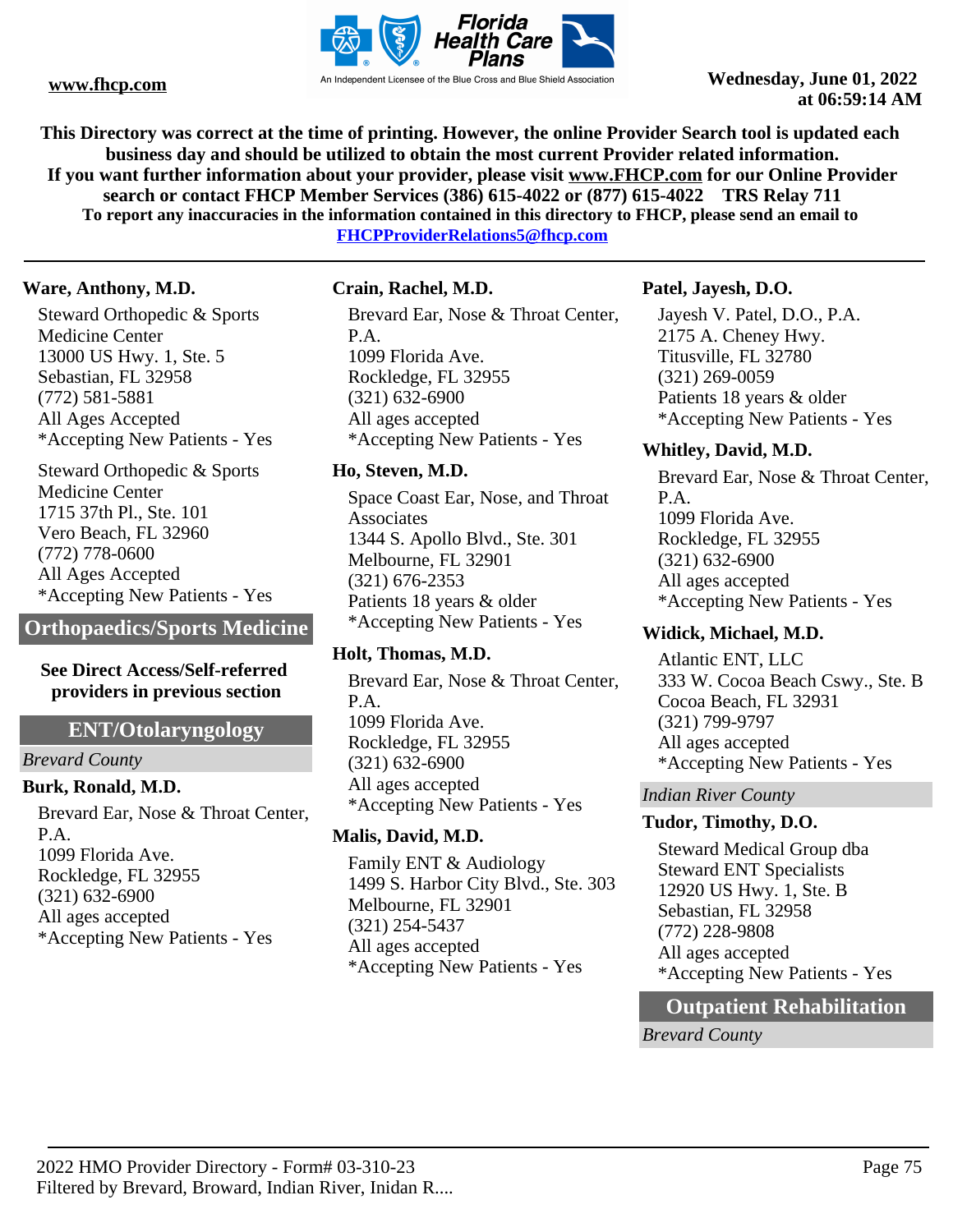

**This Directory was correct at the time of printing. However, the online Provider Search tool is updated each business day and should be utilized to obtain the most current Provider related information. If you want further information about your provider, please visit www.FHCP.com for our Online Provider search or contact FHCP Member Services (386) 615-4022 or (877) 615-4022 TRS Relay 711 To report any inaccuracies in the information contained in this directory to FHCP, please send an email to** 

**FHCPProviderRelations5@fhcp.com**

## **A&M Therapy, Inc.**

1395 N. Courtenay Pkwy., Ste. 102 Merritt Island, FL 32953 (321) 986-8812 All ages accepted

## **A&M Therapy, Inc.**

7777 N. Wickham Rd., Ste. 16 Melbourne, FL 32940 (321) 622-6508 All ages accepted

## **Alpha Physical Therapy Clinic**

147 Orange Ave. Rockledge, FL 32955 (321) 690-1220 Patients 5 years & older

## **Alpha Physical Therapy Clinic** 1525 S. Wickham Rd. Melbourne, FL 32904 (321) 914-4455 Patients 5 years & older

## **Aquatic Health and Rehabilitation Services**

595 N. Courtenay Pkwy., Ste. 203 Merritt Island, FL 32953 (321) 453-8484 All ages accepted

## **Aquatic Health and Rehabilitation Services**

8085 Spyglass Hill Rd., Ste. 118 Viera, FL 32940 (321) 253-6324 All ages accepted

## **Coast Physical Therapy**

500 N. Washington Ave., Ste. 107 Titusville, FL 32796 (321) 269-0800 All ages accepted

## **Functionally Fit Fitness Center**

3802 Murrell Road Rockledge, FL 32955 (321) 877-2090 All ages accepted

## **Fyzical Therapy & Balance Center**

**- Mel Bch** 150 5th Ave., Ste. C Indialantic, FL 32903 (321) 372-3090 All ages accepted

## **Harbor City Physical Therapy, P.A.** 307 E. New Haven Ave., Ste. 2 Melbourne, FL 32901 (321) 953-3991 All ages accepted

**Harbor City Physical Therapy, P.A.** 389 Commerce Pkwy., Ste. 100 Rockledge, FL 32955 (321) 305-6567 All ages accepted

## **Harbor City Physical Therapy, P.A.** 5000 N. Wickham Rd., Ste. 107 Melbourne, FL 32940 (321) 701-4020 All ages accpeted

## **Parrish Healthcare Center at Port St. John-Outpt. Rehabilitation**

5005 Port St. John Pkwy. Cocoa, FL 32927 (321) 634-5065 \*The Joint Commission - Accredited - Hospital.

#### **Parrish Healthcare Center Port Canaveral**

390 Challenger Rd. Cape Canaveral, FL 32920 (321) 633-8640 Patients 16 years & older Mon.-Fri.: 8:00 a.m. to 5:00 p.m.

## **Parrish Medical Center-Outpt. Rehabilitation**

951 N. Washington Ave. Titusville, FL 32796 (321) 268-6181 \*The Joint Commission - Accredited - Hospital.

## **Parrish Medical Health & Fitness-Outpt. Rehabiliation**

2210 Cheney Hwy. Titusville, FL 32780 (321) 268-6200 \*The Joint Commission - Accredited - Hospital.

## **Rockledge Regional Medical Center Rehabilitation Services**

240 N. Wickham Rd., Ste. 207 Melbourne, FL 32935 (321) 752-1500 \*The Joint Commission - Accredited - Hospital. https://rockledgeregional.org

#### **Rockledge Regional Medical Center Rehabilitation Services**

2400 N. Courtenay Pkwy. (Outpt. Rehab Dept.) Merritt Island, FL 32953 (321) 637-2878 \*The Joint Commission - Accredited - Hospital. https://rockledgeregional.org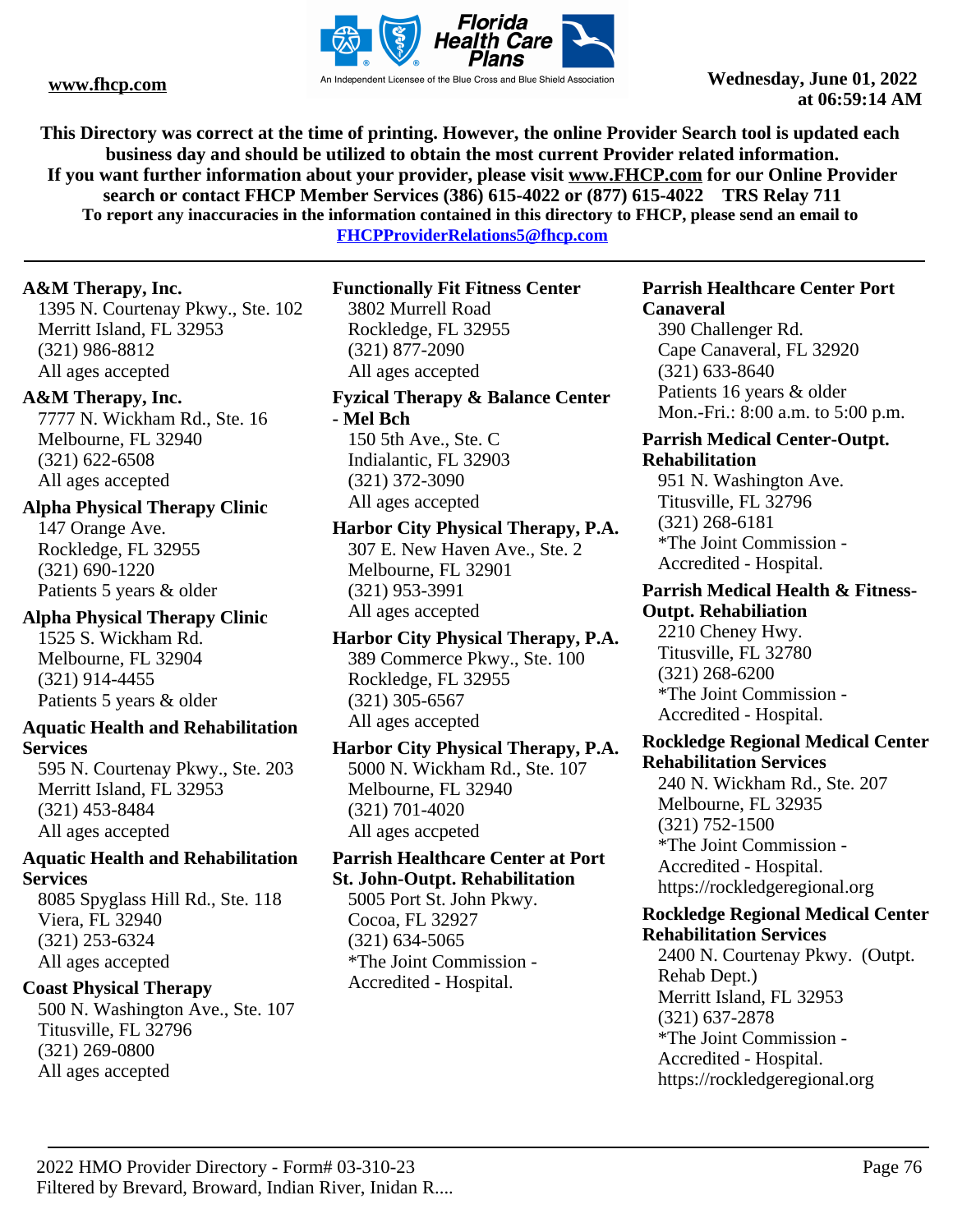

**This Directory was correct at the time of printing. However, the online Provider Search tool is updated each business day and should be utilized to obtain the most current Provider related information. If you want further information about your provider, please visit www.FHCP.com for our Online Provider search or contact FHCP Member Services (386) 615-4022 or (877) 615-4022 TRS Relay 711 To report any inaccuracies in the information contained in this directory to FHCP, please send an email to** 

**FHCPProviderRelations5@fhcp.com**

### **Rockledge Regional Medical Center Rehabilitation Services**

830 Executive Ln., Ste. 130 Rockledge, FL 32955 (321) 433-0288 \*The Joint Commission - Accredited - Hospital. https://rockledgeregional.org

### **Speech Works Pediatric Therapy**

5650 S. Washington Ave. Titusville, FL 32780 (386) 763-0084

## **Top Tier Sports Medicine**

1220 N. Hwy A1A, Ste. 117 Indialantic, FL 32903 (321) 802-3312 Patients 18 years & older

## **Top Tier Sports Medicine**

1950 Viera Blvd., Ste. 107-108 Rockledge, FL 32955 (321) 622-4286 Patients 18 years & older

## **Top Tier Sports Medicine .**

494 N. Harbor City Blvd. Melbourne, FL 32935 (321) 610-7978 Patients 18 years & older

## **Pain Medicine**

#### *Brevard County*

## **Aranibar, Robert, M.D.**

Pain Management of Brevard 2400 N. Courtenay Pkwy. Merritt Island, FL 32953 (321) 637-2870 Patients 18 years & older \*Accepting New Patients - Yes

Pain Management of Brevard 7227 N. US Hwy. 1 Cocoa, FL 32927 (321) 637-2870 Patients 18 years & older \*Accepting New Patients - Yes

## **Bloom, Joseph, M.D.**

Pain Management of Brevard 2400 N. Courtenay Pkwy. Merritt Island, FL 32953 (321) 637-2870 Patients 18 years & older \*Accepting New Patients - Yes

Pain Management of Brevard 7227 N. US Hwy. 1 Cocoa, FL 32927 (321) 637-2870 Patients 18 years & older \*Accepting New Patients - Yes

## **Fetouh, Sherin, M.D.**

Tampa Pain Relief Center 490 Centre Lake Dr. NE., Ste. 200B Palm Bay, FL 32907 (321) 784-8211 Patients 18 years & older \*Accepting New Patients - Yes

Tampa Pain Relief Center 5545 N. Wickham Rd., Ste. 104 Melbourne, FL 32940 (321) 784-8211 Patients 18 years & older \*Accepting New Patients - Yes

Tampa Pain Relief Center 595 N. Courtenay Pkwy., Ste. 101 Merritt Island, FL 32953 (321) 784-8211 Patients 18 years & older \*Accepting New Patients - Yes

### **Gioradano, Nicholas, M.D.**

Central Florida Spine & Pain, LLC. 1855 Jess Parrish Ct. Titusville, FL 32796 (321) 802-5021 Patients 18 years & older \*Accepting New Patients - Yes

Central Florida Spine & Pain, LLC. 395 S. Wickham Rd. Melbourne, FL 32904 (321) 802-5021 Patients 18 years & older \*Accepting New Patients - Yes

## **Kaba, Drahmane, M.D.**

Spine, Orthopedics, and Rehabilitation 308 S. Harbor City Blvd., Ste. A Melbourne, FL 32901 (321) 733-0064 Patients 16 years & older Limited appointment availability \*Accepting New Patients - Yes

Spine, Orthopedics, and Rehabilitation 389 Commerce Pkwy., Ste. 160 Rockledge, FL 32955 (321) 733-0064 Patients 16 years & older \*Accepting New Patients - Yes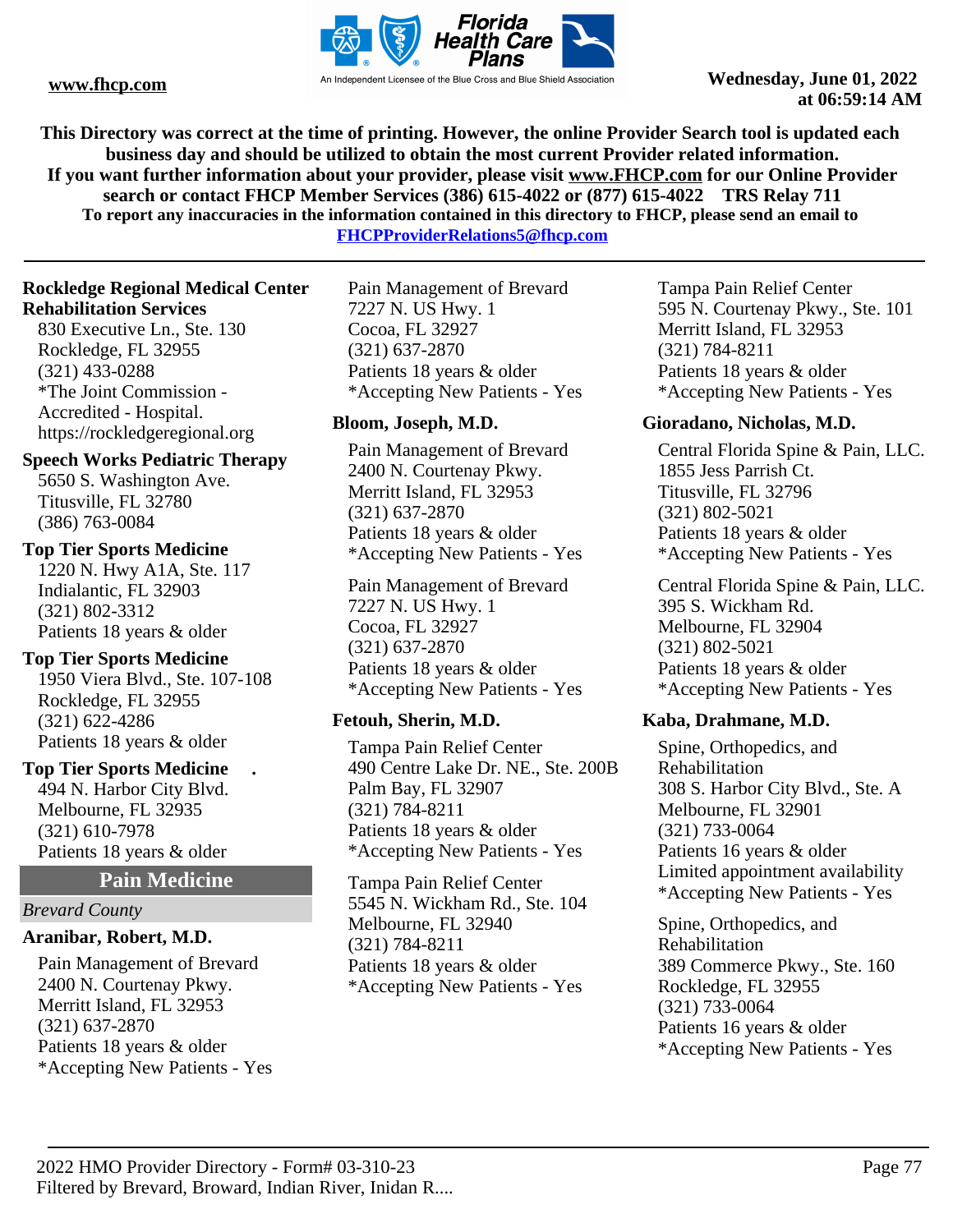

**This Directory was correct at the time of printing. However, the online Provider Search tool is updated each business day and should be utilized to obtain the most current Provider related information. If you want further information about your provider, please visit www.FHCP.com for our Online Provider search or contact FHCP Member Services (386) 615-4022 or (877) 615-4022 TRS Relay 711 To report any inaccuracies in the information contained in this directory to FHCP, please send an email to FHCPProviderRelations5@fhcp.com**

## **Morris Solis, Regina, M.D.**

Health First Medical Group, LLC 2222 S. Harbor City Blvd., Ste. 610 Melbourne, FL 32901 (321) 723-7716 Patients 18 years & older \*Accepting New Patients - Yes

Health First Medical Group, LLC 650 S. Courtenay Pkwy., Ste. 100 Merritt Island, FL 32952 (321) 723-7716 Patients 18 years & older \*Accepting New Patients - Yes

### **Nguyen, Thaiduc, D.O.**

Florida Pain Institute 5545 N. Wickham Rd., Ste. 104 Melbourne, FL 32940 (321) 784-8211 Patients 18 years & older \*Accepting New Patients - Yes

Florida Pain Institute 595 N. Courtenay Pkwy., Ste. 101 Merritt Island, FL 32953 (321) 784-8211 Patients 18 years & older \*Accepting New Patients - Yes

## **Shenoy, Sachin, M.D.**

Neurology, Headache, and Pain Clinic 1845 Jess Parrish Ct. Titusville, FL 32796 (321) 264-2011 Patients 18 years & older \*Accepting New Patients - Yes

## **Udeshi, Ashish, M.D.**

Florida Pain Institute 490 Centre Lake Dr. NE., Ste. 200B Palm Bay, FL 32907 (321) 784-8211 Patients 18 years & older \*Accepting New Patients - Yes

Florida Pain Institute 5545 N. Wickham Rd., Ste. 104 Melbourne, FL 32940 (321) 784-8211 Patients 18 years & older \*Accepting New Patients - Yes

Florida Pain Institute 595 N. Courtenay Pkwy., Ste. 101 Merritt Island, FL 32953 (321) 784-8211 Patients 18 years & older \*Accepting New Patients - Yes

## *Indian River County*

## **Cordner, Harold, M.D.**

Florida Pain Management **Associates** 13825 US Hwy. 1 Sebastian, FL 32958 (772) 388-9998 Patients 18 years & older \*Accepting New Patients - Yes

Florida Pain Management **Associates** 960 37th Pl., Ste. 102 Vero Beach, FL 32960 (772) 388-9998 Patients 18 years & older \*Accepting New Patients - Yes

## **Physical Medicine & Rehabilitation Services**

#### *Brevard County*

#### **Kaba, Drahmane, M.D.**

Spine, Orthopedics, and Rehabilitation 308 S. Harbor City Blvd., Ste. A Melbourne, FL 32901 (321) 733-0064 Patients 16 years & older Limited appointment availability \*Accepting New Patients - Yes

Spine, Orthopedics, and Rehabilitation 389 Commerce Pkwy., Ste. 120 Rockledge, FL 32955 (321) 733-0064 Patients 16 years & older \*Accepting New Patients - Yes

## **Plastic Surgery**

#### *Brevard County*

#### **Bashore, Robert, M.D.**

Brevard Cosmetic Surgery Group 280 N. Sykes Creek Pkwy., Ste. A Merritt Island, FL 32953 (321) 452-3882 All ages accepted Prior authorization from FHCP Central Referral Department needed. Established patients only. \*Accepting New Patients - No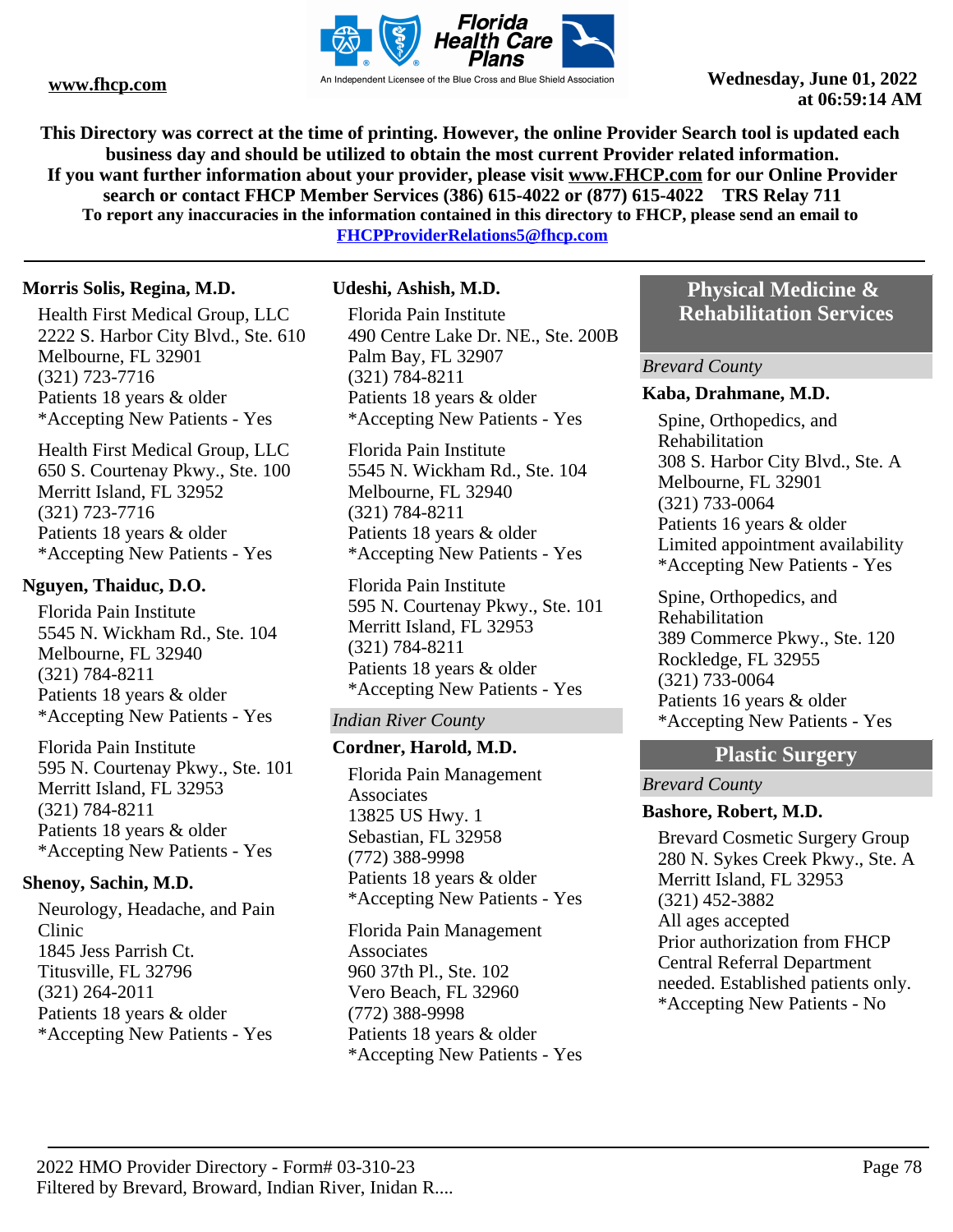

**This Directory was correct at the time of printing. However, the online Provider Search tool is updated each business day and should be utilized to obtain the most current Provider related information. If you want further information about your provider, please visit www.FHCP.com for our Online Provider search or contact FHCP Member Services (386) 615-4022 or (877) 615-4022 TRS Relay 711 To report any inaccuracies in the information contained in this directory to FHCP, please send an email to FHCPProviderRelations5@fhcp.com**

## **Clevens, Ross, M.D.**

Clevens Face and Body Specialists 135 N. Grove St. Merritt Island, FL 32953 (321) 727-3223 Patients 14 years & older Prior authorization from FHCP Central Referral Department needed. \*Accepting New Patients - Yes

Clevens Face and Body Specialists 707 W. Eau Gallie Blvd. Melbourne, FL 32935 (321) 727-3223 Patients 14 years & older Prior authorization from FHCP Central Referral Department needed. \*Accepting New Patients - Yes

## **Khelemsky, Renata, M.D.**

Clevens Face and Body Specialists 135 N. Grove St. Merritt Island, FL 32953 (321) 727-3223 Patients 18 years & older Prior authorization from FHCP Central Referral Department needed. \*Accepting New Patients - Yes Clevens Face and Body Specialists 707 W. Eau Gallie Blvd.

Melbourne, FL 32935 (321) 727-3223 Patients 18 years & older Prior authorization from FHCP Central Referral Department needed.

\*Accepting New Patients - Yes

## **Morrison, Jillian, M.D.**

Mid Florida Dermatology and Plastic Surgery 3021 W. Eau Gallie Blvd., Ste. 102 Melbourne, FL 32934 (407) 299-7333 All ages accepted Plastic Surgery services related to Dermatology and breast reconstruction services. All services require prior authorization. \*Accepting New Patients - Yes

## **Venzara, Frank, M.D.**

Brevard Cosmetic Surgery Group 280 N. Sykes Creek Pkwy., Ste. A Merritt Island, FL 32953 (321) 452-3882 All ages accepted Prior authorization from FHCP Central Referral Department needed. \*Accepting New Patients - No

## **Podiatry**

### **See Direct Access/Self-referred providers in previous section**

## **Psychiatry/Behavioral Health**

## *Brevard County*

## **Ahlgren, Robin, L.C.S.W.**

New Creation Counseling 503 S. Palm Ave. Titusville, FL 32796 (321) 735-8113 Patients 5 years & older non-Medicare Members only \*Accepting New Patients - Yes

## **Andrews, Ethel, M.D.**

Atlantic Psychiatric Centers 1351 Bedford Dr. Melbourne, FL 32940 (321) 757-6799 Patients 5 years & older \*Accepting New Patients - Yes

Atlantic Psychiatric Centers 4185 S. US1, Unit 102 Rockledge, FL 32955 (321) 638-0027 Patients 5 years & older \*Accepting New Patients - Yes

## **Atkinson, Christine, A.P.R.N.-C.**

Coastal Psychiatric Center, Inc. 1428 Valentine St. Melbourne, FL 32901 (321) 586-5444 Patients 4 years & older \*Accepting New Patients - Yes

## **Bacchus, Breeanna, P.A.**

The Brevard Health Alliance, Inc. 1361 Florida Ave., Ste. 2 Palm Bay, FL 32905 (321) 241-6800 Patients 5 years & older \*Accepting New Patients - Yes

The Brevard Health Alliance, Inc. 1537 N. Singleton Ave. Titusville, FL 32796 (321) 268-0267 Patients 5 years & older \*Accepting New Patients - Yes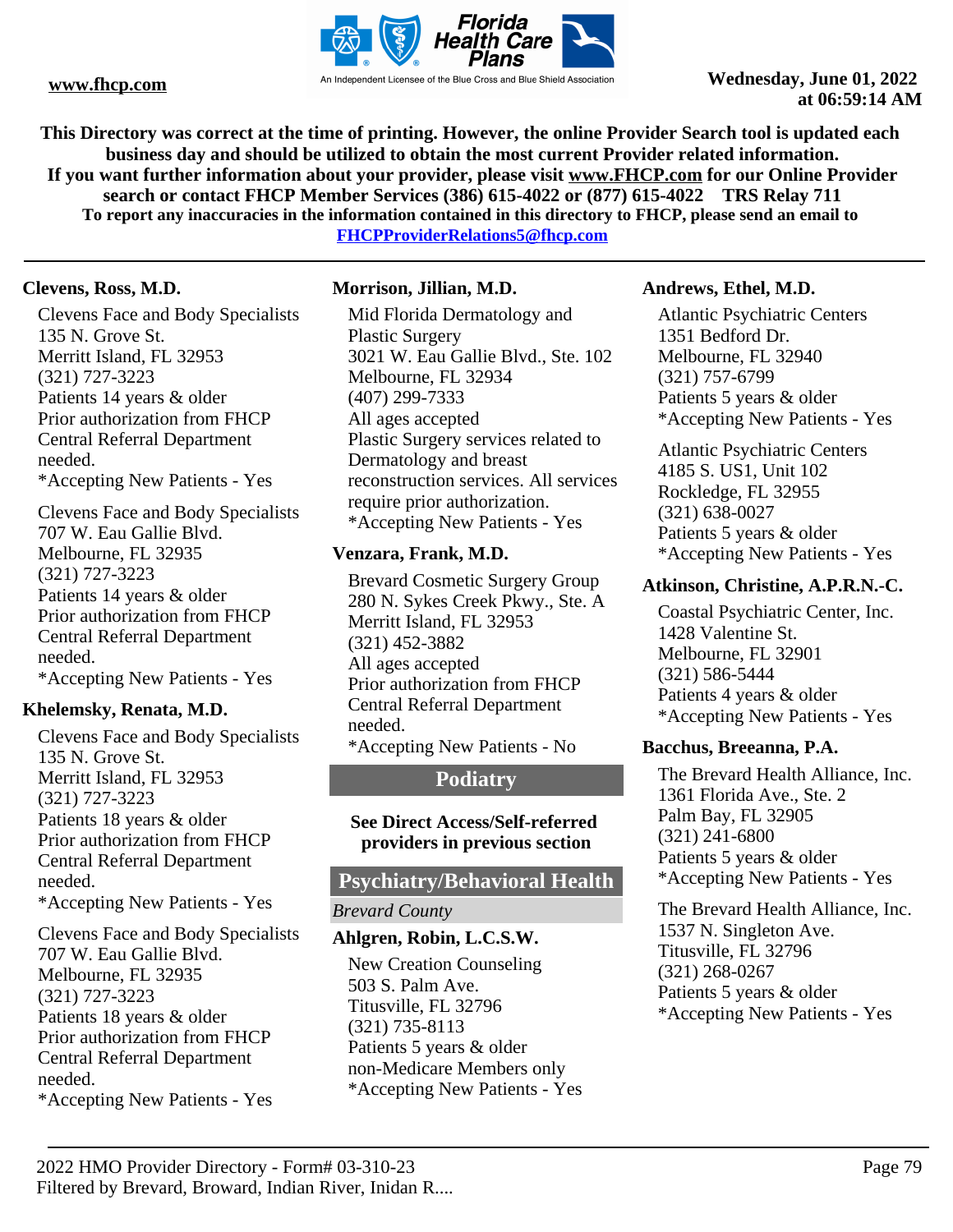

**This Directory was correct at the time of printing. However, the online Provider Search tool is updated each business day and should be utilized to obtain the most current Provider related information. If you want further information about your provider, please visit www.FHCP.com for our Online Provider search or contact FHCP Member Services (386) 615-4022 or (877) 615-4022 TRS Relay 711 To report any inaccuracies in the information contained in this directory to FHCP, please send an email to FHCPProviderRelations5@fhcp.com**

The Brevard Health Alliance, Inc. 17 Silver Palm Ave. Melbourne, FL 32901 (321) 733-2021 Patients 5 years & older \*Accepting New Patients - Yes

The Brevard Health Alliance, Inc. 2120 Sarno Rd. Melbourne, FL 32935 (321) 241-6800 Patients 5 years & older \*Accepting New Patients - Yes

The Brevard Health Alliance, Inc. 220 Barton Blvd., Unit C14 Rockledge, FL 32955 (321) 639-5177 Patients 5 years & older \*Accepting New Patients - Yes

The Brevard Health Alliance, Inc. 2550 Grant St., Ste. 137 Melbourne, FL 32901 (321) 334-6940 Patients 5 years & older \*Accepting New Patients - Yes

The Brevard Health Alliance, Inc. 5270 Babcock St. NE., Ste. 1 Palm Bay, FL 32905 (321) 722-5959 Patients 5 years & older \*Accepting New Patients - Yes

The Brevard Health Alliance, Inc. 7227 N. US Hwy. 1 Cocoa, FL 32937 (321) 877-2740 Patients 5 years & older \*Accepting New Patients - Yes

The Brevard Health Alliance, Inc. 775 Malabar Rd. Malabar, FL 32950 (321) 733-0642 Patients 5 years & older \*Accepting New Patients - Yes

## **Barnett, Ryan, Psy.D.**

The Brevard Health Alliance, Inc. 1361 Florida Ave., Ste. 2 Palm Bay, FL 32905 (321) 241-6800 Patients 5 years & older \*Accepting New Patients - Yes

The Brevard Health Alliance, Inc. 1537 N. Singleton Ave. Titusville, FL 32796 (321) 268-0267 Patients 5 years & older \*Accepting New Patients - Yes

The Brevard Health Alliance, Inc. 17 Silver Palm Ave. Melbourne, FL 32901 (321) 733-2021 Patients 5 years & older \*Accepting New Patients - Yes

The Brevard Health Alliance, Inc. 2120 Sarno Rd. Melbourne, FL 32935 (321) 241-6800 Patients 5 years & older \*Accepting New Patients - Yes

The Brevard Health Alliance, Inc. 220 Barton Blvd., Unit C14 Rockledge, FL 32955 (321) 639-5177 Patients 5 years & older \*Accepting New Patients - Yes

The Brevard Health Alliance, Inc. 2550 Grant St., Ste. 137 Melbourne, FL 32901 (321) 334-6940 Patients 5 years & older \*Accepting New Patients - Yes

The Brevard Health Alliance, Inc. 5270 Babcock St. NE., Ste. 1 Palm Bay, FL 32905 (321) 722-5959 Patients 5 years & older \*Accepting New Patients - Yes

The Brevard Health Alliance, Inc. 7227 N. US Hwy. 1 Cocoa, FL 32937 (321) 877-2740 Patients 5 years & older \*Accepting New Patients - Yes

The Brevard Health Alliance, Inc. 775 Malabar Rd. Malabar, FL 32950 (321) 733-0642 Patients 5 years & older \*Accepting New Patients - Yes

## **Becerra Williams, Michele, L.C.S.W.**

Lifetime Counseling Center 505 Brevard Ave., Ste. 106 Cocoa, FL 32922 (321) 632-5792 All ages accepted Non-Medicare Members only. Prior authorization required for any counseling visits done outside of the office. \*Accepting New Patients - Yes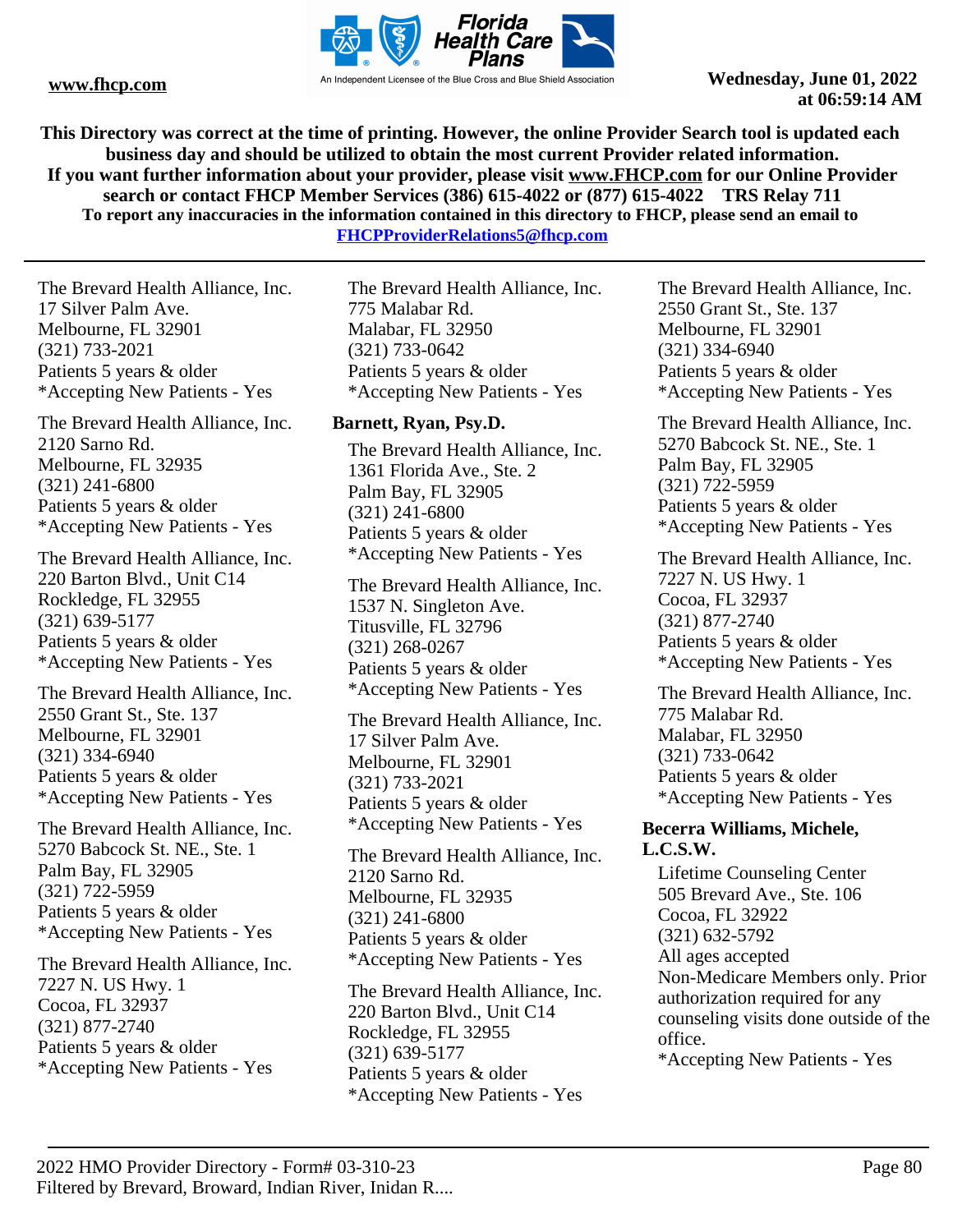

**This Directory was correct at the time of printing. However, the online Provider Search tool is updated each business day and should be utilized to obtain the most current Provider related information. If you want further information about your provider, please visit www.FHCP.com for our Online Provider search or contact FHCP Member Services (386) 615-4022 or (877) 615-4022 TRS Relay 711 To report any inaccuracies in the information contained in this directory to FHCP, please send an email to** 

**FHCPProviderRelations5@fhcp.com**

## **Begault, Laura, Ph.D.**

Atlantic Psychiatric Centers 1351 Bedford Dr. Melbourne, FL 32940 (321) 757-6799 Patients 5 years & older \*Accepting New Patients - Yes

## **Bennett, Marilyn, L.M.H.C.**

Marilyn Bennett, LMHC 1 Oleander St., Ste. 3 Cocoa, FL 32922 (321) 631-5538 Patients 18 years & older \*Accepting New Patients - Yes

## **Bratton, Pamela, Ph.D.**

ABC Counseling 1802 S. Fiske Blvd., Ste. 201 Rockledge, FL 32955 (321) 446-2113 Ages accepted 3 to 65 \*Accepting New Patients - Yes

## **Brevard Outpatient Alternative Treatment**

Brevard Outpatient Alternative Treatment 1227 S. Patrick Dr., Ste. 108 Satellite Beach, FL 32937 (321) 773-1111 Patients 13 years & older \*Accepting New Patients - Yes

## **Breznay, Chad, Psy.D.**

The Brevard Health Alliance, Inc. 1361 Florida Ave., Ste. 2 Palm Bay, FL 32905 (321) 241-6800 Patients 5 years & older \*Accepting New Patients - Yes

The Brevard Health Alliance, Inc. 1537 N. Singleton Ave. Titusville, FL 32796 (321) 268-0267 Patients 5 years & older \*Accepting New Patients - Yes

The Brevard Health Alliance, Inc. 17 Silver Palm Ave. Melbourne, FL 32901 (321) 733-2021 Patients 5 years & older \*Accepting New Patients - Yes

The Brevard Health Alliance, Inc. 2120 Sarno Rd. Melbourne, FL 32935 (321) 241-6800 Patients 5 years & older \*Accepting New Patients - Yes

The Brevard Health Alliance, Inc. 220 Barton Blvd., Unit C14 Rockledge, FL 32955 (321) 639-5177 Patients 5 years & older \*Accepting New Patients - Yes

The Brevard Health Alliance, Inc. 2550 Grant St., Ste. 137 Melbourne, FL 32901 (321) 334-6940 Patients 5 years & older \*Accepting New Patients - Yes

The Brevard Health Alliance, Inc. 5270 Babcock St. NE., Ste. 1 Palm Bay, FL 32905 (321) 722-5959 Patients 5 years & older \*Accepting New Patients - Yes

The Brevard Health Alliance, Inc. 7227 N. US Hwy. 1 Cocoa, FL 32937 (321) 877-2740 Patients 5 years & older \*Accepting New Patients - Yes

The Brevard Health Alliance, Inc. 775 Malabar Rd. Malabar, FL 32950 (321) 733-0642 Patients 5 years & older \*Accepting New Patients - Yes

## **Brown Jones, Abigail, L.M.F.T.**

Lifetime Counseling Center 2350 Dairy Rd. West Melbourne, FL 32904 (321) 632-5792 Patients 5 years & older Non-Medicare Members only. Prior authorization required for any counseling visits done outside of the office. \*Accepting New Patients - Yes

Lifetime Counseling Center 505 Brevard Ave., Ste. 106 Cocoa, FL 32922 (321) 632-5792 Patients 5 years & older Non-Medicare Members only. Prior authorization required for any counseling visits done outside of the office.

\*Accepting New Patients - Yes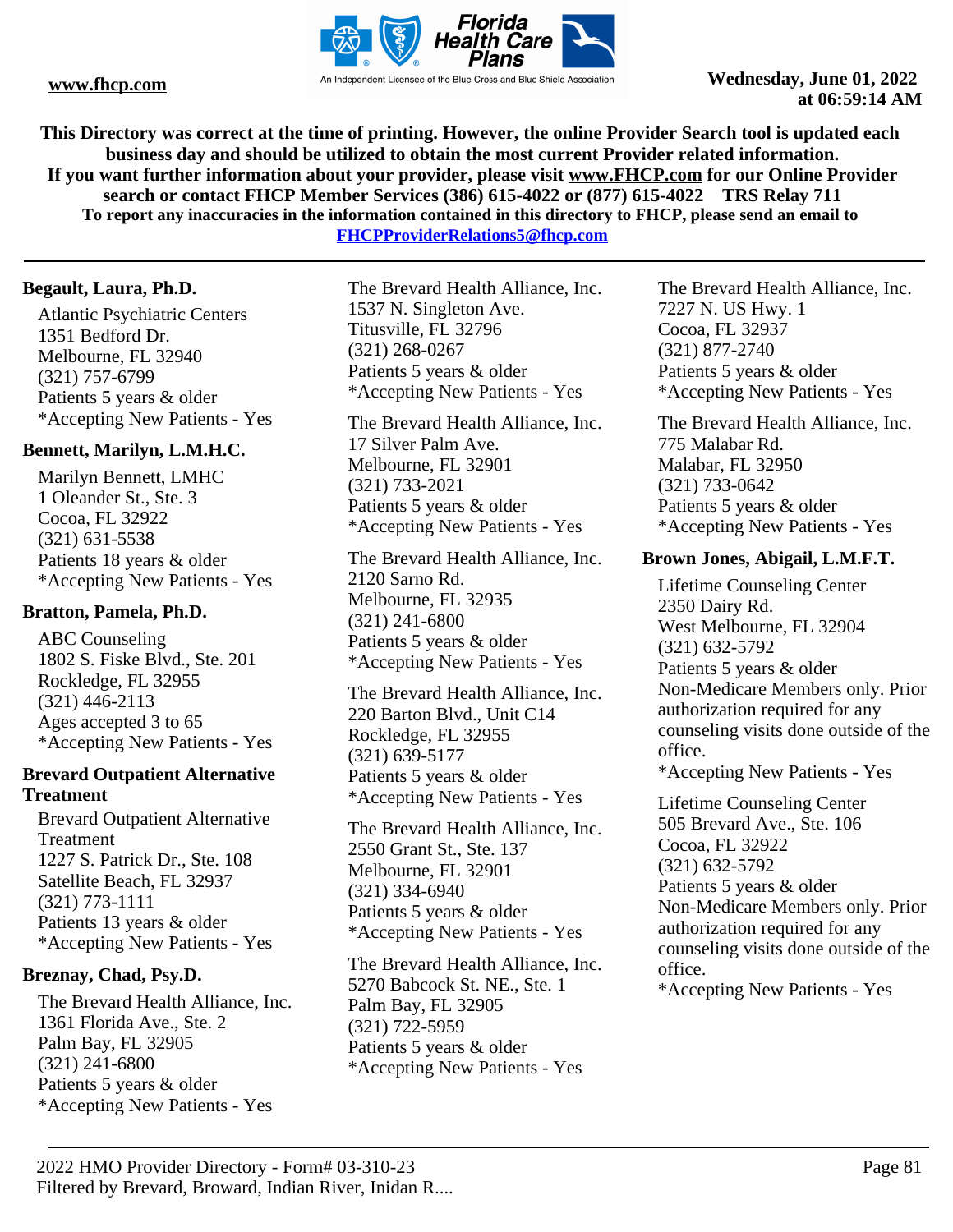

**This Directory was correct at the time of printing. However, the online Provider Search tool is updated each business day and should be utilized to obtain the most current Provider related information. If you want further information about your provider, please visit www.FHCP.com for our Online Provider search or contact FHCP Member Services (386) 615-4022 or (877) 615-4022 TRS Relay 711 To report any inaccuracies in the information contained in this directory to FHCP, please send an email to FHCPProviderRelations5@fhcp.com**

#### **Brown, Jordan, M.D.**

Atlantic Psychiatric Centers 1351 Bedford Dr. Melbourne, FL 32940 (321) 757-6799 Patients 5 years & older Established patients only \*Accepting New Patients - No

Atlantic Psychiatric Centers 2123 Franklin Dr., NE Palm Bay, FL 32905 (321) 724-1614 Patients 5 years & older Established patients only \*Accepting New Patients - No

Atlantic Psychiatric Centers 4185 S. US1, Unit 102 Rockledge, FL 32955 (321) 638-0027 Patients 5 years & older Established patients only \*Accepting New Patients - No

## **Bruckart, Deborah, L.M.H.C.**

Atlantic Psychiatric Centers 1351 Bedford Dr. Melbourne, FL 32940 (321) 757-6799 Patients 5 years & older \*Accepting New Patients - Yes

Atlantic Psychiatric Centers 2123 Franklin Dr., NE Palm Bay, FL 32905 (321) 724-1614 Patients 5 years & older \*Accepting New Patients - Yes

## **Burton, George, L.C.S.W.**

Atlantic Psychiatric Centers 1351 Bedford Dr. Melbourne, FL 32940 (321) 757-6799 Patients 5 years & older \*Accepting New Patients - Yes

Atlantic Psychiatric Centers 2123 Franklin Dr., NE Palm Bay, FL 32905 (321) 724-1614 Patients 5 years & older \*Accepting New Patients - Yes

## **Chambers, Madison, L.M.H.C.**

Atlantic Psychiatric Centers 2123 Franklin Dr., NE Palm Bay, FL 32905 (321) 724-1614 Patients 5 years & older Non-Medicare Members only \*Accepting New Patients - Yes

## **Cieply, Tanisha, A.P.R.N.**

Coastal Psychiatric Center, Inc. 1428 Valentine St. Melbourne, FL 32901 (321) 586-5444 Patients 4 years & older \*Accepting New Patients - Yes

## **Circles of Care, Central Area Outpatient,**

Circles of Care - Central Area **Outpatient** 1770 Cedar St. Rockledge, FL 32955 (321) 890-1550 Patients 6 years and older \*Accepting New Patients - Yes

## **Circles of Care, North Area Outpatient,**

Circles of Care - North Area **Outpatient** 6700 S. Washington Ave. Titusville, FL 32780 (321) 890-1550 Patients 6 years & older \*Accepting New Patients - Yes

### **Circles of Care, South Area Outpatient,**

Circles of Care - South Area **Outpatient** 2020 Commerce Dr. W. Melbourne, FL 32904 (321) 952-6000 Patients 6 years & older \*Accepting New Patients - Yes

## **Cotton, Stephen, Ph.D.**

Atlantic Psychiatric Centers 2123 Franklin Dr., NE Palm Bay, FL 32905 (321) 724-1614 Patients 5 years & older \*Accepting New Patients - Yes

## **DeLosAngeles, Santiago, M.D.**

The Brevard Health Alliance, Inc. 1361 Florida Ave., Ste. 2 Palm Bay, FL 32905 (321) 241-6800 Patients 5 years & older \*Accepting New Patients - Yes

The Brevard Health Alliance, Inc. 1537 N. Singleton Ave. Titusville, FL 32796 (321) 268-0267 Patients 5 years & older \*Accepting New Patients - Yes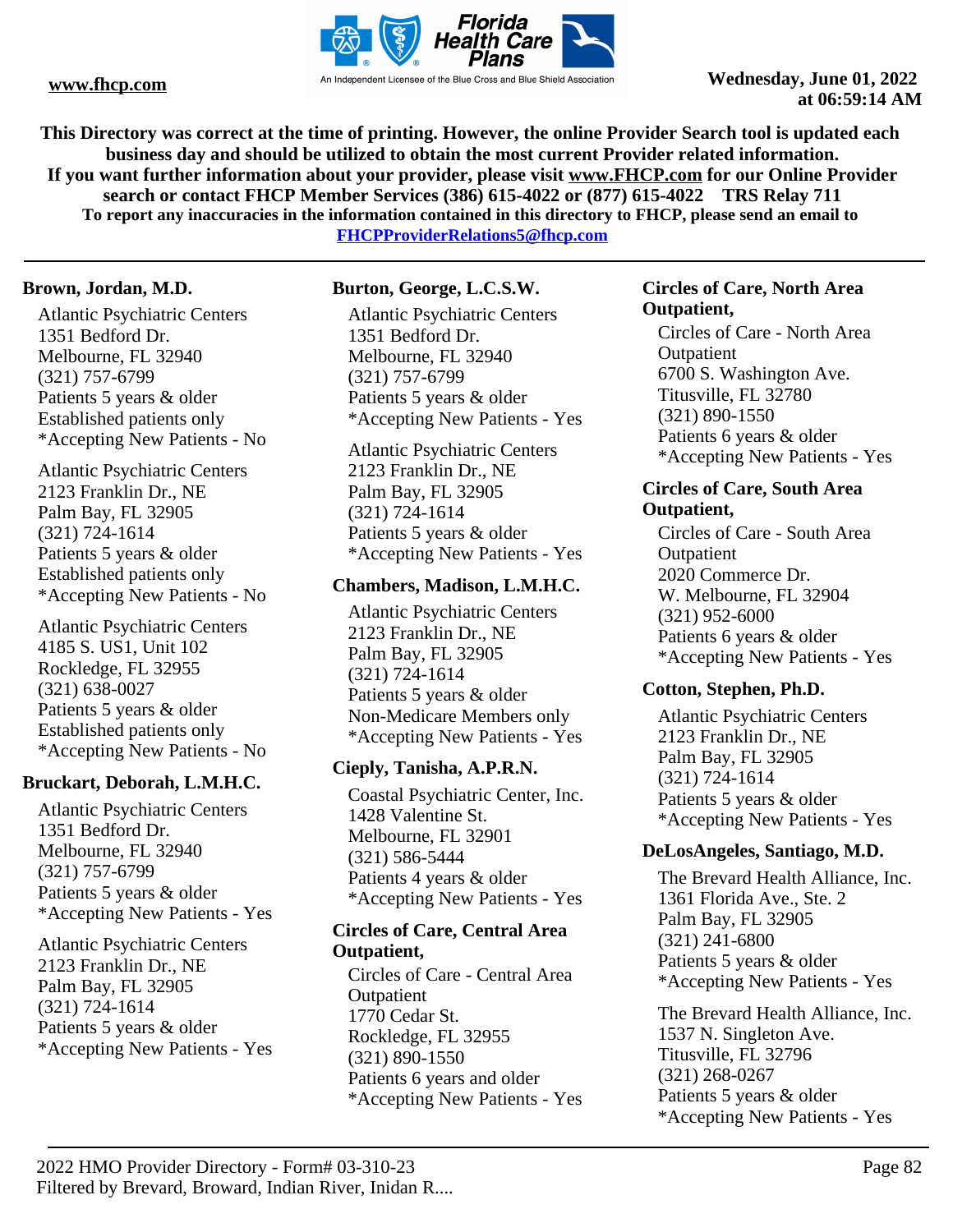

**This Directory was correct at the time of printing. However, the online Provider Search tool is updated each business day and should be utilized to obtain the most current Provider related information. If you want further information about your provider, please visit www.FHCP.com for our Online Provider search or contact FHCP Member Services (386) 615-4022 or (877) 615-4022 TRS Relay 711 To report any inaccuracies in the information contained in this directory to FHCP, please send an email to FHCPProviderRelations5@fhcp.com**

The Brevard Health Alliance, Inc. 17 Silver Palm Ave. Melbourne, FL 32901 (321) 733-2021 Patients 5 years & older \*Accepting New Patients - Yes

The Brevard Health Alliance, Inc. 2120 Sarno Rd. Melbourne, FL 32935 (321) 241-6800 Patients 5 years & older \*Accepting New Patients - Yes

The Brevard Health Alliance, Inc. 220 Barton Blvd., Unit C14 Rockledge, FL 32955 (321) 639-5177 Patients 5 years & older \*Accepting New Patients - Yes

The Brevard Health Alliance, Inc. 2550 Grant St., Ste. 137 Melbourne, FL 32901 (321) 334-6940 Patients 5 years & older \*Accepting New Patients - Yes

The Brevard Health Alliance, Inc. 5270 Babcock St. NE., Ste. 1 Palm Bay, FL 32905 (321) 722-5959 Patients 5 years & older \*Accepting New Patients - Yes

The Brevard Health Alliance, Inc. 7227 N. US Hwy. 1 Cocoa, FL 32937 (321) 877-2740 Patients 5 years & older \*Accepting New Patients - Yes

The Brevard Health Alliance, Inc. 775 Malabar Rd. Malabar, FL 32950 (321) 733-0642 Patients 5 years & older \*Accepting New Patients - Yes

## **Depelteau, Elizabeth, Psy.D.**

Coastal Psychiatric Center, Inc. 1428 Valentine St. Melbourne, FL 32901 (321) 586-5444 Patients 4 years & older \*Accepting New Patients - Yes

## **Diaz, Eduardo, Psy.D.**

The Brevard Health Alliance, Inc. 1361 Florida Ave., Ste. 2 Palm Bay, FL 32905 (321) 241-6800 Patients 5 years & older \*Accepting New Patients - Yes

The Brevard Health Alliance, Inc. 1537 N. Singleton Ave. Titusville, FL 32796 (321) 268-0267 Patients 5 years & older \*Accepting New Patients - Yes

The Brevard Health Alliance, Inc. 17 Silver Palm Ave. Melbourne, FL 32901 (321) 733-2021 Patients 5 years & older \*Accepting New Patients - Yes

The Brevard Health Alliance, Inc. 2120 Sarno Rd. Melbourne, FL 32935 (321) 241-6800 Patients 5 years & older \*Accepting New Patients - Yes

The Brevard Health Alliance, Inc. 220 Barton Blvd., Unit C14 Rockledge, FL 32955 (321) 639-5177 Patients 5 years & older \*Accepting New Patients - Yes

The Brevard Health Alliance, Inc. 2550 Grant St., Ste. 137 Melbourne, FL 32901 (321) 334-6940 Patients 5 years & older \*Accepting New Patients - Yes

The Brevard Health Alliance, Inc. 5270 Babcock St. NE., Ste. 1 Palm Bay, FL 32905 (321) 722-5959 Patients 5 years & older \*Accepting New Patients - Yes

The Brevard Health Alliance, Inc. 7227 N. US Hwy. 1 Cocoa, FL 32937 (321) 877-2740 Patients 5 years & older \*Accepting New Patients - Yes

The Brevard Health Alliance, Inc. 775 Malabar Rd. Malabar, FL 32950 (321) 733-0642 Patients 5 years & older \*Accepting New Patients - Yes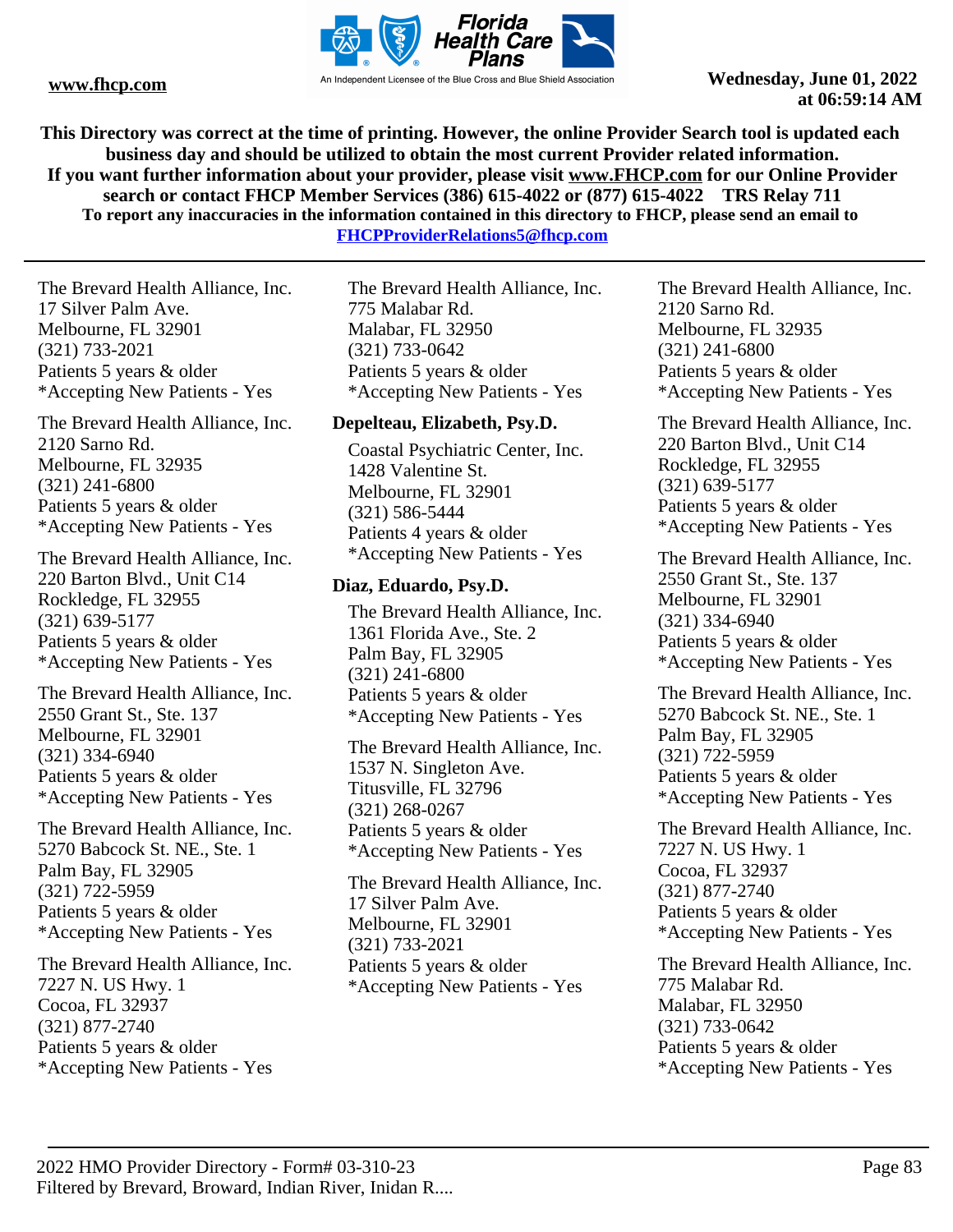

**This Directory was correct at the time of printing. However, the online Provider Search tool is updated each business day and should be utilized to obtain the most current Provider related information. If you want further information about your provider, please visit www.FHCP.com for our Online Provider search or contact FHCP Member Services (386) 615-4022 or (877) 615-4022 TRS Relay 711 To report any inaccuracies in the information contained in this directory to FHCP, please send an email to** 

**FHCPProviderRelations5@fhcp.com**

## **Doctor on Demand**

Doctor on Demand Video Visits Nationwide, NA 99999 (800) 997-6196 Telemedicine - Face to Face video visits with a board certified doctor. \*Accepting New Patients - Yes

## **Eusebio, Suzanne, L.M.F.T.**

Atlantic Psychiatric Centers 2123 Franklin Dr., NE Palm Bay, FL 32905 (321) 724-1614 Patients 5 years & older \*Accepting New Patients - Yes

Atlantic Psychiatric Centers 4185 S. US1, Unit 102 Rockledge, FL 32955 (321) 638-0027 Patients 5 years & older \*Accepting New Patients - Yes

## **Fraser, Mylissa, Psy.D.**

Atlantic Psychiatric Centers 2123 Franklin Dr., NE Palm Bay, FL 32905 (321) 724-1614 Patients 5 years & older \*Accepting New Patients - Yes

Atlantic Psychiatric Centers 4185 S. US1, Unit 102 Rockledge, FL 32955 (321) 638-0027 Patients 5 years & older \*Accepting New Patients - Yes

## **Fuller, DyeAnna, L.M.H.C.**

Positive First-Step Counseling 1600 W. Eau Gallie Blvd., Ste. 201F Melbourne, FL 32935 (561) 740-5350 Patients 18 years & older \*Accepting New Patients - Yes

## **Gonzalez, Dayana, Psy.D.**

The Brevard Health Alliance, Inc. 1361 Florida Ave., Ste. 2 Palm Bay, FL 32905 (321) 241-6800 Patients 5 years & older \*Accepting New Patients - Yes

The Brevard Health Alliance, Inc. 1537 N. Singleton Ave. Titusville, FL 32796 (321) 268-0267 Patients 5 years & older \*Accepting New Patients - Yes

The Brevard Health Alliance, Inc. 17 Silver Palm Ave. Melbourne, FL 32901 (321) 733-2021 Patients 5 years & older \*Accepting New Patients - Yes

The Brevard Health Alliance, Inc. 2120 Sarno Rd. Melbourne, FL 32935 (321) 241-6800 Patients 5 years & older \*Accepting New Patients - Yes

The Brevard Health Alliance, Inc. 220 Barton Blvd., Unit C14 Rockledge, FL 32955 (321) 639-5177 Patients 5 years & older \*Accepting New Patients - Yes

The Brevard Health Alliance, Inc. 2550 Grant St., Ste. 137 Melbourne, FL 32901 (321) 334-6940 Patients 5 years & older \*Accepting New Patients - Yes

The Brevard Health Alliance, Inc. 5270 Babcock St. NE., Ste. 1 Palm Bay, FL 32905 (321) 722-5959 Patients 5 years & older \*Accepting New Patients - Yes

The Brevard Health Alliance, Inc. 7227 N. US Hwy. 1 Cocoa, FL 32937 (321) 877-2740 Patients 5 years & older \*Accepting New Patients - Yes

The Brevard Health Alliance, Inc. 775 Malabar Rd. Malabar, FL 32950 (321) 733-0642 Patients 5 years & older \*Accepting New Patients - Yes

## **Guidera, Thomas, Ph.D.**

Thomas F. Guidera, Ph.D., P.A. 1777 Garden St. Titusville, FL 32796 (321) 268-5682 Patients 6 years & older \*Accepting New Patients - Yes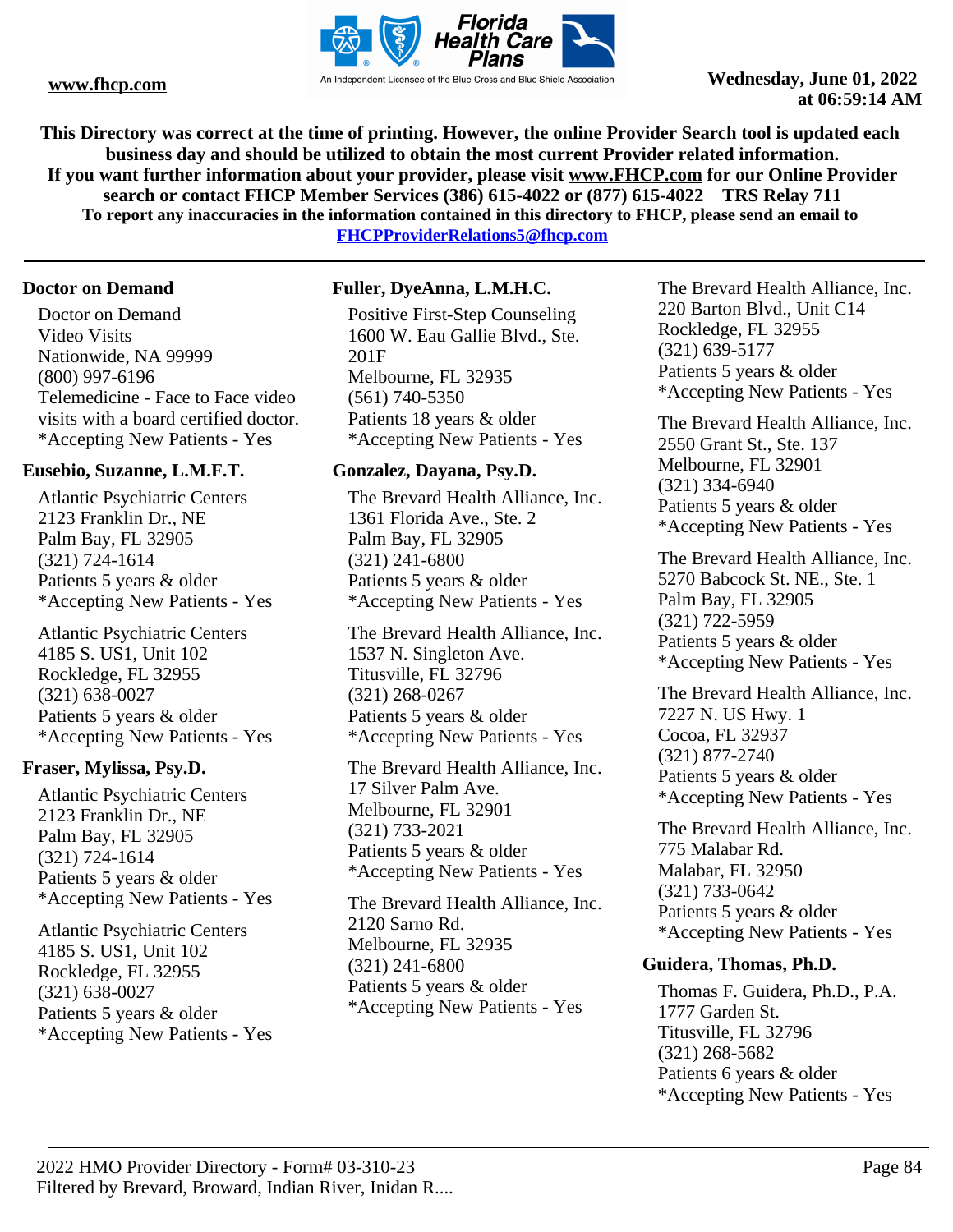

**This Directory was correct at the time of printing. However, the online Provider Search tool is updated each business day and should be utilized to obtain the most current Provider related information. If you want further information about your provider, please visit www.FHCP.com for our Online Provider search or contact FHCP Member Services (386) 615-4022 or (877) 615-4022 TRS Relay 711 To report any inaccuracies in the information contained in this directory to FHCP, please send an email to** 

**FHCPProviderRelations5@fhcp.com**

## **Gutierrez, Armando, A.P.R.N.-C.**

Atlantic Psychiatric Centers 2123 Franklin Dr., NE Palm Bay, FL 32905 (321) 724-1614 Patients 5 years & older \*Accepting New Patients - Yes

## **Henville, Melissa, L.M.H.C.**

Lifetime Counseling Center 2350 Dairy Rd. West Melbourne, FL 32904 (321) 632-5792 Patients 5 years & older Non-Medicare Members only. Prior authorization required for any counseling visits done outside of the office. \*Accepting New Patients - Yes

Lifetime Counseling Center 505 Brevard Ave., Ste. 106 Cocoa, FL 32922 (321) 632-5792 Patients 5 years & older Non-Medicare Members only. Prior authorization required for any counseling visits done outside of the office. \*Accepting New Patients - Yes

## **Hersing, Walter, L.C.S.W.**

Atlantic Psychiatric Centers 1351 Bedford Dr. Melbourne, FL 32940 (321) 757-6799 Patients 5 years & older \*Accepting New Patients - Yes

Atlantic Psychiatric Centers 4185 S. US1, Unit 102 Rockledge, FL 32955 (321) 638-0027 Patients 5 years & older \*Accepting New Patients - Yes

## **Jacobson, James, M.D.**

Atlantic Psychiatric Centers 1351 Bedford Dr. Melbourne, FL 32940 (321) 757-6799 Patients 5 years & older \*Accepting New Patients - Yes

## **Kalinyak, Deborah, L.M.H.C.**

Deborah Kalinyak 2194 Highway A1A, Ste. 203 Indian Harbour Beach, FL 32937 (321) 733-1593 Patients 12 years & older Provider offers counseling services only and is not a prescribing physician. \*Accepting New Patients - Yes

## **Karle, Jessica, Ph.D.**

Coastal Psychiatric Center, Inc. 1428 Valentine St. Melbourne, FL 32901 (321) 586-5444 Patients 4 years & older \*Accepting New Patients - Yes

## **Kessler, Susan, L.C.S.W.**

Atlantic Psychiatric Centers 2123 Franklin Dr., NE Palm Bay, FL 32905 (321) 724-1614 Patients 5 years & older \*Accepting New Patients - Yes

## **Kolsch, Dennis, L.M.H.C.**

Peace Club, Inc. 1811 S. Orlando Ave. Cocoa Beach, FL 32931 (321) 423-1212 Patients 12 to 65 years Intensive Outpatient Program for Non-Medicare Members \*Accepting New Patients - Yes

## **Kopuri, Aparna, M.D.**

The Brevard Health Alliance, Inc. 1537 N. Singleton Ave. Titusville, FL 32796 (321) 268-0267 Patients 5 years & older \*Accepting New Patients - Yes

The Brevard Health Alliance, Inc. 17 Silver Palm Ave. Melbourne, FL 32901 (321) 733-2021 Patients 5 years & older \*Accepting New Patients - Yes

The Brevard Health Alliance, Inc. 2120 Sarno Rd. Melbourne, FL 32935 (321) 241-6800 Patients 5 years & older \*Accepting New Patients - Yes

The Brevard Health Alliance, Inc. 220 Barton Blvd., Unit C14 Rockledge, FL 32955 (321) 639-5177 Patients 5 years & older \*Accepting New Patients - Yes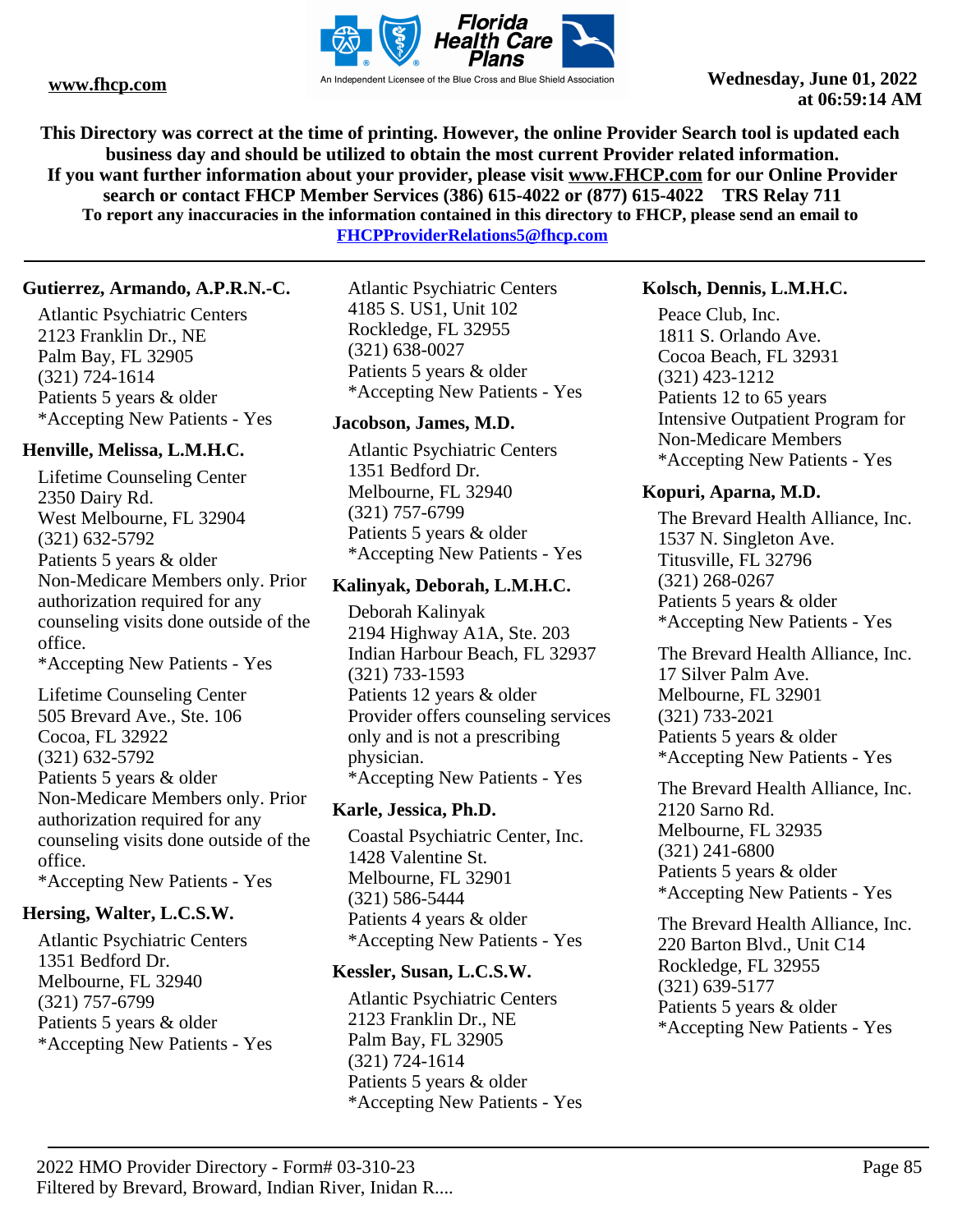

**This Directory was correct at the time of printing. However, the online Provider Search tool is updated each business day and should be utilized to obtain the most current Provider related information. If you want further information about your provider, please visit www.FHCP.com for our Online Provider search or contact FHCP Member Services (386) 615-4022 or (877) 615-4022 TRS Relay 711 To report any inaccuracies in the information contained in this directory to FHCP, please send an email to FHCPProviderRelations5@fhcp.com**

The Brevard Health Alliance, Inc. 5270 Babcock St. NE., Ste. 1 Palm Bay, FL 32905 (321) 722-5959 Patients 5 years & older \*Accepting New Patients - Yes

The Brevard Health Alliance, Inc. 7227 N. US Hwy. 1 Cocoa, FL 32937 (321) 877-2740 Patients 5 years & older \*Accepting New Patients - Yes

The Brevard Health Alliance, Inc. 775 Malabar Rd. Malabar, FL 32950 (321) 733-0642 Patients 5 years & older \*Accepting New Patients - Yes

## **Kroungold-King, Jessica, L.M.H.C.**

Coastal Psychiatric Center, Inc. 1428 Valentine St. Melbourne, FL 32901 (321) 586-5444 Patients 4 years & older \*Accepting New Patients - Yes

## **Laburda, Mary Elizabeth, L.M.H.C.**

Atlantic Psychiatric Centers 1351 Bedford Dr. Melbourne, FL 32940 (321) 757-6799 Patients 5 years & older \*Accepting New Patients - Yes

Atlantic Psychiatric Centers 2123 Franklin Dr., NE Palm Bay, FL 32905 (321) 724-1614 Patients 5 years & older \*Accepting New Patients - Yes

Atlantic Psychiatric Centers 4185 S. US1, Unit 102 Rockledge, FL 32955 (321) 638-0027 Patients 5 years & older \*Accepting New Patients - Yes

## **LeDoux, Lisa, A.P.R.N.-C.**

Atlantic Psychiatric Centers 2123 Franklin Dr., NE Palm Bay, FL 32905 (321) 724-1614 Patients 5 years & older \*Accepting New Patients - Yes

## **Like Schuleman, Emily, L.M.H.C.**

Lifetime Counseling Center 2350 Dairy Rd. West Melbourne, FL 32904 (321) 632-5792 Patients 5 years & older Non-Medicare Members only. Prior authorization required for any counseling visits done outside of the office. \*Accepting New Patients - Yes

Lifetime Counseling Center 505 Brevard Ave., Ste. 106 Cocoa, FL 32922 (321) 632-5792 Patients 5 years & older Non-Medicare Members only. Prior authorization required for any counseling visits done outside of the office. \*Accepting New Patients - Yes

## **Livingston, Bethany, L.M.H.C.**

Bethany Livingston, LMHC 5095 S. Washington Ave., Ste. 102 Titusville, FL 32780 (321) 252-8485 Patients 12 years & older \*Accepting New Patients - Yes

## **Mahan, Kailey, L.M.H.C.**

Miracle City Counseling 5095 S. Washington Ave., Ste. 102 Titusville, FL 32780 (407) 917-6828 Patients 2 to 16 years \*Accepting New Patients - Yes

## **Mahoney, Beth, D.O.**

Peace Club, Inc. 1811 S. Orlando Ave. Cocoa Beach, FL 32931 (321) 423-1212 Patients 12 to 65 years Intensive Outpatient Program for Non-Medicare Members \*Accepting New Patients - Yes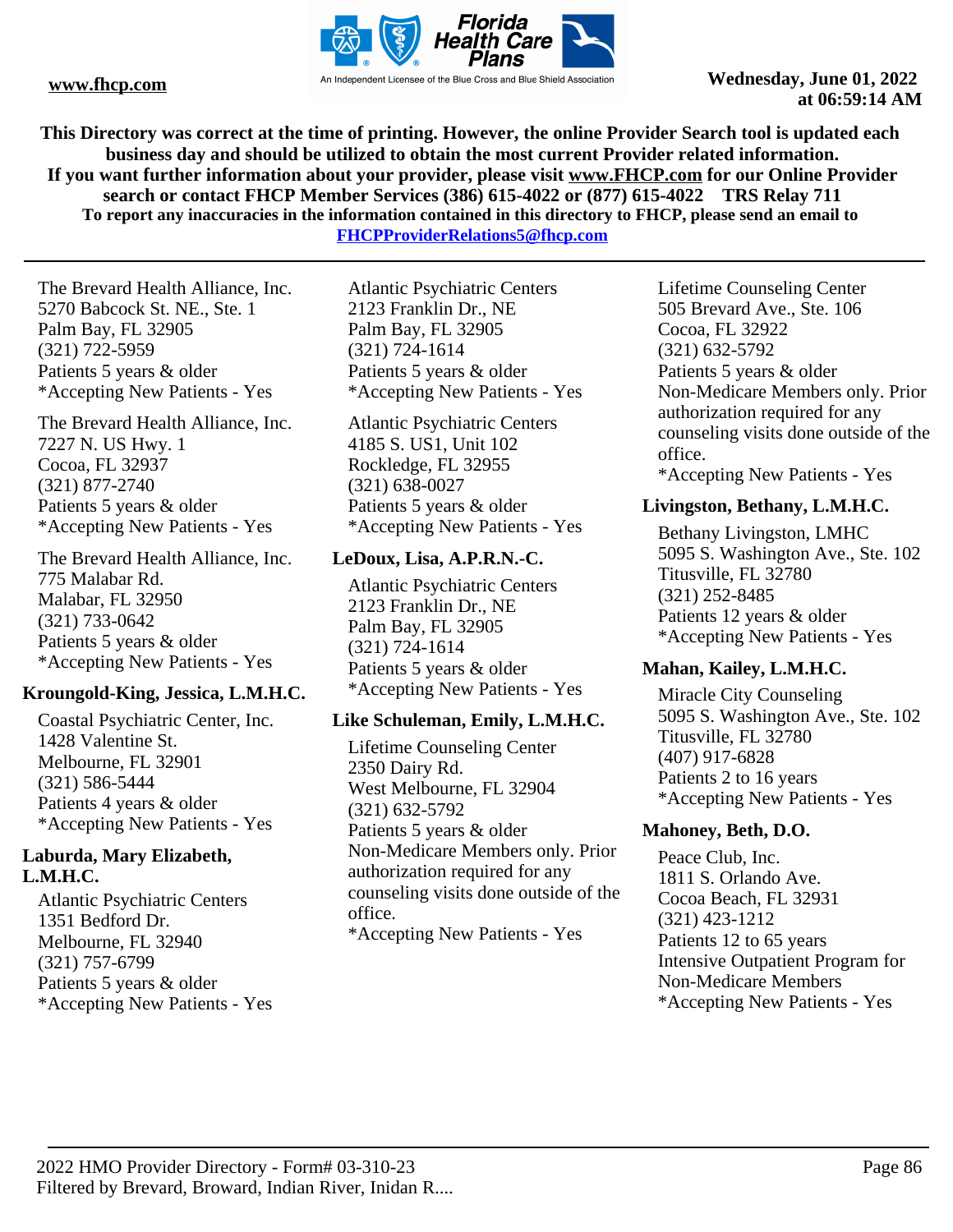

**This Directory was correct at the time of printing. However, the online Provider Search tool is updated each business day and should be utilized to obtain the most current Provider related information. If you want further information about your provider, please visit www.FHCP.com for our Online Provider search or contact FHCP Member Services (386) 615-4022 or (877) 615-4022 TRS Relay 711 To report any inaccuracies in the information contained in this directory to FHCP, please send an email to FHCPProviderRelations5@fhcp.com**

**Matos, Jessica, A.P.R.N.**

The Brevard Health Alliance, Inc. 1361 Florida Ave., Ste. 2 Palm Bay, FL 32905 (321) 241-6800 Patients 5 years & older \*Accepting New Patients - Yes

The Brevard Health Alliance, Inc. 1537 N. Singleton Ave. Titusville, FL 32796 (321) 268-0267 Patients 5 years & older \*Accepting New Patients - Yes

The Brevard Health Alliance, Inc. 17 Silver Palm Ave. Melbourne, FL 32901 (321) 733-2021 Patients 5 years & older \*Accepting New Patients - Yes

The Brevard Health Alliance, Inc. 2120 Sarno Rd. Melbourne, FL 32935 (321) 241-6800 Patients 5 years & older \*Accepting New Patients - Yes

The Brevard Health Alliance, Inc. 220 Barton Blvd., Unit C14 Rockledge, FL 32955 (321) 639-5177 Patients 5 years & older \*Accepting New Patients - Yes

The Brevard Health Alliance, Inc. 2550 Grant St., Ste. 137 Melbourne, FL 32901 (321) 334-6940 Patients 5 years & older \*Accepting New Patients - Yes

The Brevard Health Alliance, Inc. 5270 Babcock St. NE., Ste. 1 Palm Bay, FL 32905 (321) 722-5959 Patients 5 years & older \*Accepting New Patients - Yes

The Brevard Health Alliance, Inc. 7227 N. US Hwy. 1 Cocoa, FL 32937 (321) 877-2740 Patients 5 years & older \*Accepting New Patients - Yes

The Brevard Health Alliance, Inc. 775 Malabar Rd. Malabar, FL 32950 (321) 733-0642 Patients 5 years & older \*Accepting New Patients - Yes

## **McCallister, LaKenya, L.C.S.W.**

McCallister Family Counseling 205 Banana River Dr., Ste. 105 Merritt Island, FL 32952 (321) 394-8701 Patients 18 years & older \*Accepting New Patients - Yes

## **McManus, Sara, L.C.S.W.**

Atlantic Psychiatric Centers 1351 Bedford Dr. Melbourne, FL 32940 (321) 757-6799 Patients 5 years & older \*Accepting New Patients - Yes Atlantic Psychiatric Centers 4185 S. US1, Unit 102 Rockledge, FL 32955 (321) 638-0027 Patients 5 years & older \*Accepting New Patients - Yes

## **McQueen, Bethany, A.P.R.N.-C.**

Coastal Psychiatric Center, Inc. 1428 Valentine St. Melbourne, FL 32901 (321) 586-5444 Patients 4 years & older \*Accepting New Patients - Yes

## **Mundorf, Gwen, L.C.S.W.**

Creative Counseling Centers 3270 Suntree Blvd., Ste. 207 Melbourne, FL 32940 (321) 615-0990 Patients 18 years & older Limited appointment availability \*Accepting New Patients - Yes

## **Myers, Ryan, A.P.R.N.-C.**

Atlantic Psychiatric Centers 1351 Bedford Dr. Melbourne, FL 32940 (321) 757-6799 Patients 5 years & older \*Accepting New Patients - Yes

Atlantic Psychiatric Centers 2123 Franklin Dr., NE Palm Bay, FL 32905 (321) 724-1614 Patients 5 years & older \*Accepting New Patients - Yes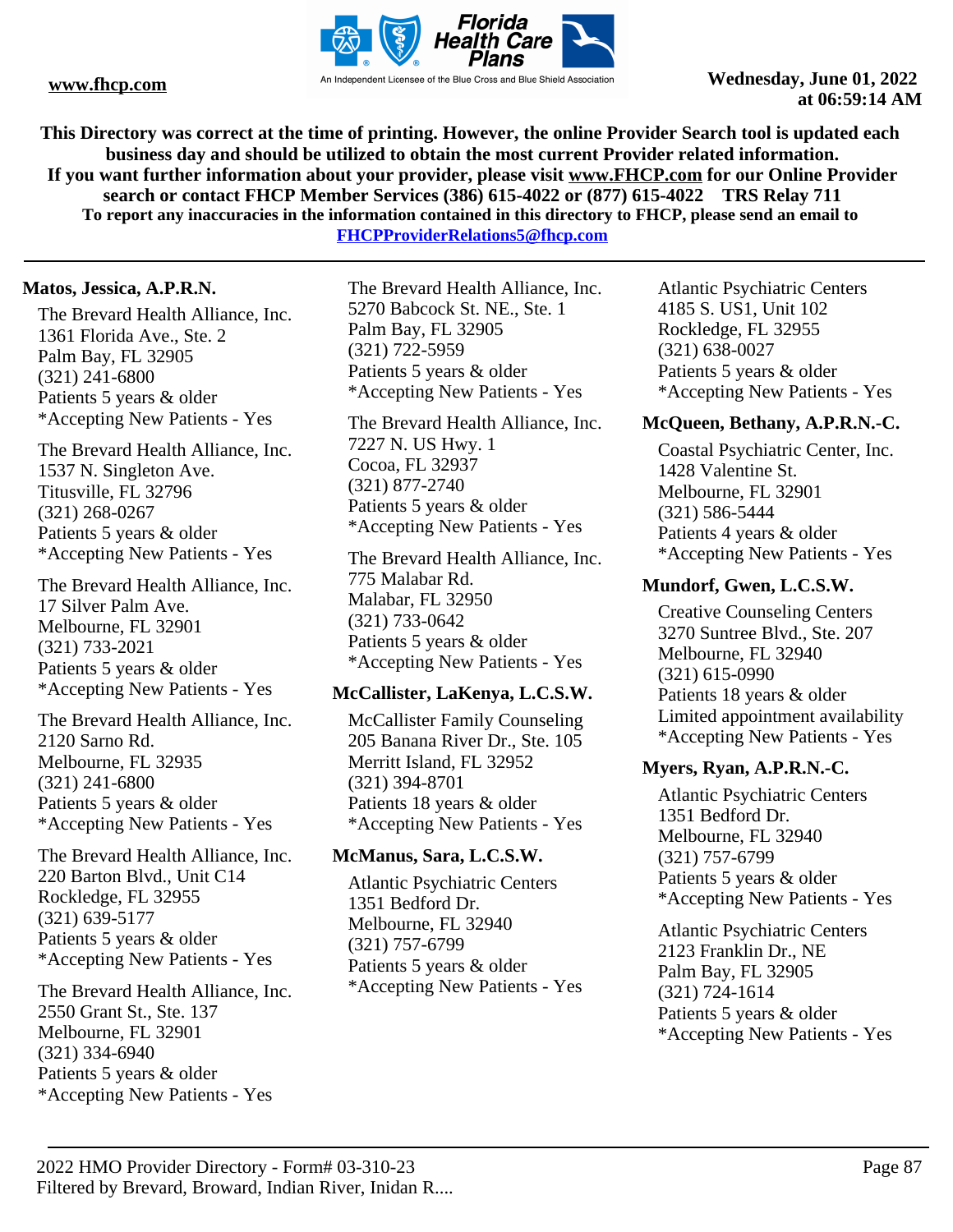

**This Directory was correct at the time of printing. However, the online Provider Search tool is updated each business day and should be utilized to obtain the most current Provider related information. If you want further information about your provider, please visit www.FHCP.com for our Online Provider search or contact FHCP Member Services (386) 615-4022 or (877) 615-4022 TRS Relay 711 To report any inaccuracies in the information contained in this directory to FHCP, please send an email to FHCPProviderRelations5@fhcp.com**

Atlantic Psychiatric Centers 4185 S. US1, Unit 102 Rockledge, FL 32955 (321) 638-0027 Patients 5 years & older \*Accepting New Patients - Yes

## **Napoli, Stephanie, Psy.D.**

The Brevard Health Alliance, Inc. 1361 Florida Ave., Ste. 2 Palm Bay, FL 32905 (321) 241-6800 Patients 5 years & older \*Accepting New Patients - Yes

The Brevard Health Alliance, Inc. 1537 N. Singleton Ave. Titusville, FL 32796 (321) 268-0267 Patients 5 years & older \*Accepting New Patients - Yes

The Brevard Health Alliance, Inc. 17 Silver Palm Ave. Melbourne, FL 32901 (321) 733-2021 Patients 5 years & older \*Accepting New Patients - Yes

The Brevard Health Alliance, Inc. 2120 Sarno Rd. Melbourne, FL 32935 (321) 241-6800 Patients 5 years & older \*Accepting New Patients - Yes

The Brevard Health Alliance, Inc. 220 Barton Blvd., Unit C14 Rockledge, FL 32955 (321) 639-5177 Patients 5 years & older \*Accepting New Patients - Yes

The Brevard Health Alliance, Inc. 2550 Grant St., Ste. 137 Melbourne, FL 32901 (321) 334-6940 Patients 5 years & older \*Accepting New Patients - Yes

The Brevard Health Alliance, Inc. 5270 Babcock St. NE., Ste. 1 Palm Bay, FL 32905 (321) 722-5959 Patients 5 years & older \*Accepting New Patients - Yes

The Brevard Health Alliance, Inc. 7227 N. US Hwy. 1 Cocoa, FL 32937 (321) 877-2740 Patients 5 years & older \*Accepting New Patients - Yes

The Brevard Health Alliance, Inc. 775 Malabar Rd. Malabar, FL 32950 (321) 733-0642 Patients 5 years & older \*Accepting New Patients - Yes

#### **Nikolayev, Lilia, M.D.**

Atlantic Psychiatric Centers 2123 Franklin Dr., NE Palm Bay, FL 32905 (321) 724-1614 Patients 5 years & older Established patients only. \*Accepting New Patients - No

Atlantic Psychiatric Centers 4185 S. US1, Unit 102 Rockledge, FL 32955 (321) 638-0027 Patients 5 years & older Established patients only. \*Accepting New Patients - No

## **Nyberg, Elizabeth, L.M.H.C.**

Lifetime Counseling Center 2350 Dairy Rd. West Melbourne, FL 32904 (321) 632-5792 Patients 5 years & older Non-Medicare Members only. Prior authorization required for any counseling visits done outside of the office. \*Accepting New Patients - Yes

Lifetime Counseling Center 505 Brevard Ave., Ste. 106 Cocoa, FL 32922 (321) 632-5792 Patients 5 years & older Non-Medicare Members only. Prior authorization required for any counseling visits done outside of the office.

\*Accepting New Patients - Yes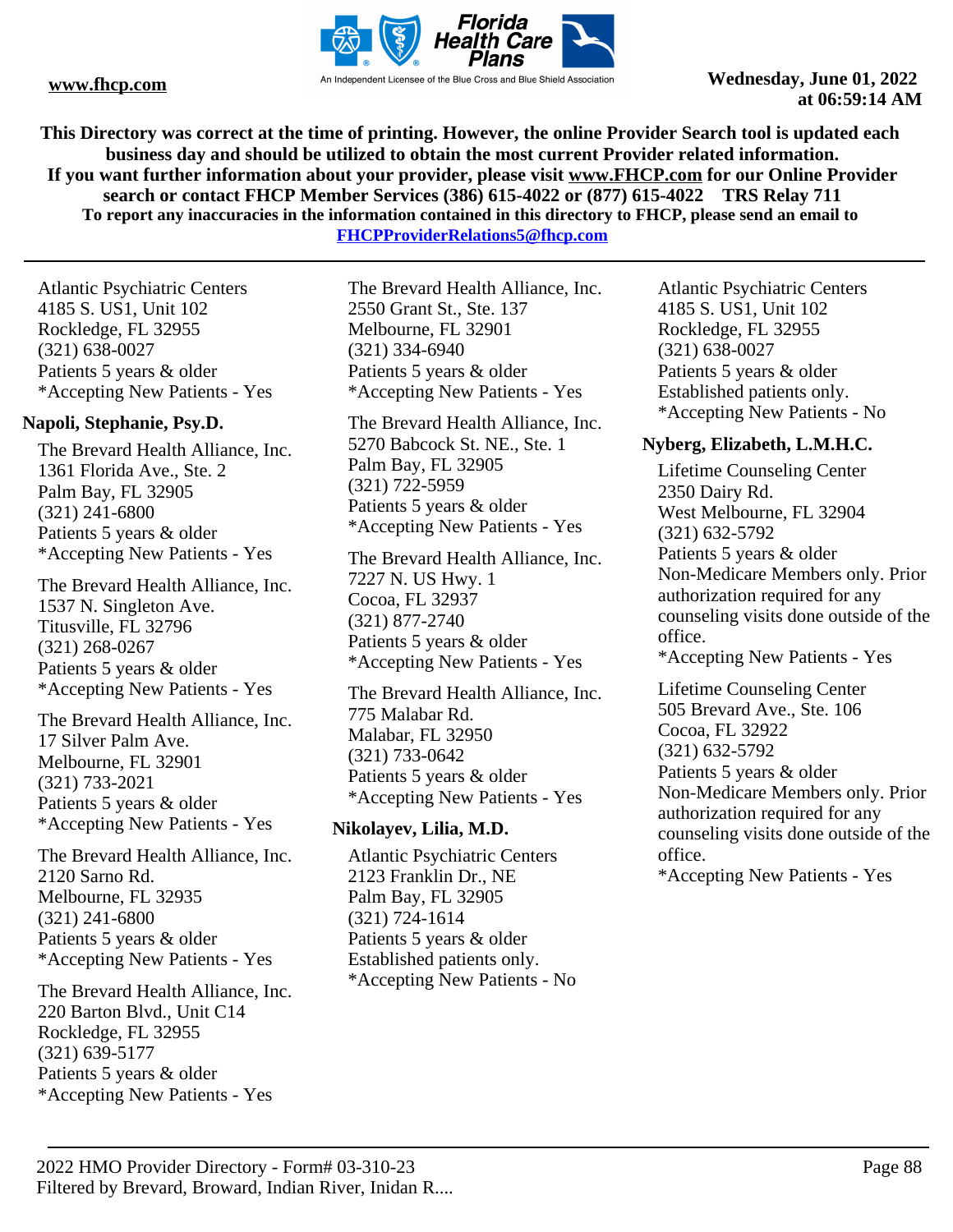

**This Directory was correct at the time of printing. However, the online Provider Search tool is updated each business day and should be utilized to obtain the most current Provider related information. If you want further information about your provider, please visit www.FHCP.com for our Online Provider search or contact FHCP Member Services (386) 615-4022 or (877) 615-4022 TRS Relay 711 To report any inaccuracies in the information contained in this directory to FHCP, please send an email to FHCPProviderRelations5@fhcp.com**

**Pack, Diana, L.M.H.C.**

Diana Pack, LMHC 1600 W. Eau Gallie Blvd., Ste. 201D Melbourne, FL 32935 (321) 604-9780 Patients 12 years & older Rapid Trauma Resolution/Therapy and Hypnosis services require Prior Authorization from FHCP Central Referral Department. \*Accepting New Patients - Yes

## **Pauley, Catrina, L.M.H.C.**

Catrina Pauley LMHC 317 Riveredge Blvd., Ste. 104 Cocoa, FL 32922 (321) 252-8141 Patients 16 years & older \*Accepting New Patients - Yes

## **Pearce, Michelle, M.D.**

Atlantic Psychiatric Centers 2123 Franklin Dr., NE Palm Bay, FL 32905 (321) 724-1614 Patients 5 years & older \*Accepting New Patients - Yes

## **Pospisil, Vicoria, L.M.H.C.**

Atlantic Psychiatric Centers 2123 Franklin Dr., NE Palm Bay, FL 32905 (321) 724-1614 Patients 5 years & older Non-Medicare Members only \*Accepting New Patients - Yes

## **Reffner, Thomas, L.C.S.W.**

Atlantic Psychiatric Centers 1351 Bedford Dr. Melbourne, FL 32940 (321) 757-6799 Patients 5 years & older \*Accepting New Patients - Yes

Atlantic Psychiatric Centers 4185 S. US1, Unit 102 Rockledge, FL 32955 (321) 638-0027 Patients 5 years & older \*Accepting New Patients - Yes

## **Regan, Jessica, P.A.**

The Brevard Health Alliance, Inc. 1361 Florida Ave., Ste. 2 Palm Bay, FL 32905 (321) 241-6800 Patients 5 years & older \*Accepting New Patients - Yes

The Brevard Health Alliance, Inc. 1537 N. Singleton Ave. Titusville, FL 32796 (321) 268-0267 Patients 5 years & older \*Accepting New Patients - Yes

The Brevard Health Alliance, Inc. 17 Silver Palm Ave. Melbourne, FL 32901 (321) 733-2021 Patients 5 years & older \*Accepting New Patients - Yes

The Brevard Health Alliance, Inc. 2120 Sarno Rd. Melbourne, FL 32935 (321) 241-6800 Patients 5 years & older \*Accepting New Patients - Yes

The Brevard Health Alliance, Inc. 220 Barton Blvd., Unit C14 Rockledge, FL 32955 (321) 639-5177 Patients 5 years & older \*Accepting New Patients - Yes

The Brevard Health Alliance, Inc. 2550 Grant St., Ste. 137 Melbourne, FL 32901 (321) 334-6940 Patients 5 years & older \*Accepting New Patients - Yes

The Brevard Health Alliance, Inc. 5270 Babcock St. NE., Ste. 1 Palm Bay, FL 32905 (321) 722-5959 Patients 5 years & older \*Accepting New Patients - Yes

The Brevard Health Alliance, Inc. 7227 N. US Hwy. 1 Cocoa, FL 32937 (321) 877-2740 Patients 5 years & older \*Accepting New Patients - Yes

The Brevard Health Alliance, Inc. 775 Malabar Rd. Malabar, FL 32950 (321) 733-0642 Patients 5 years & older \*Accepting New Patients - Yes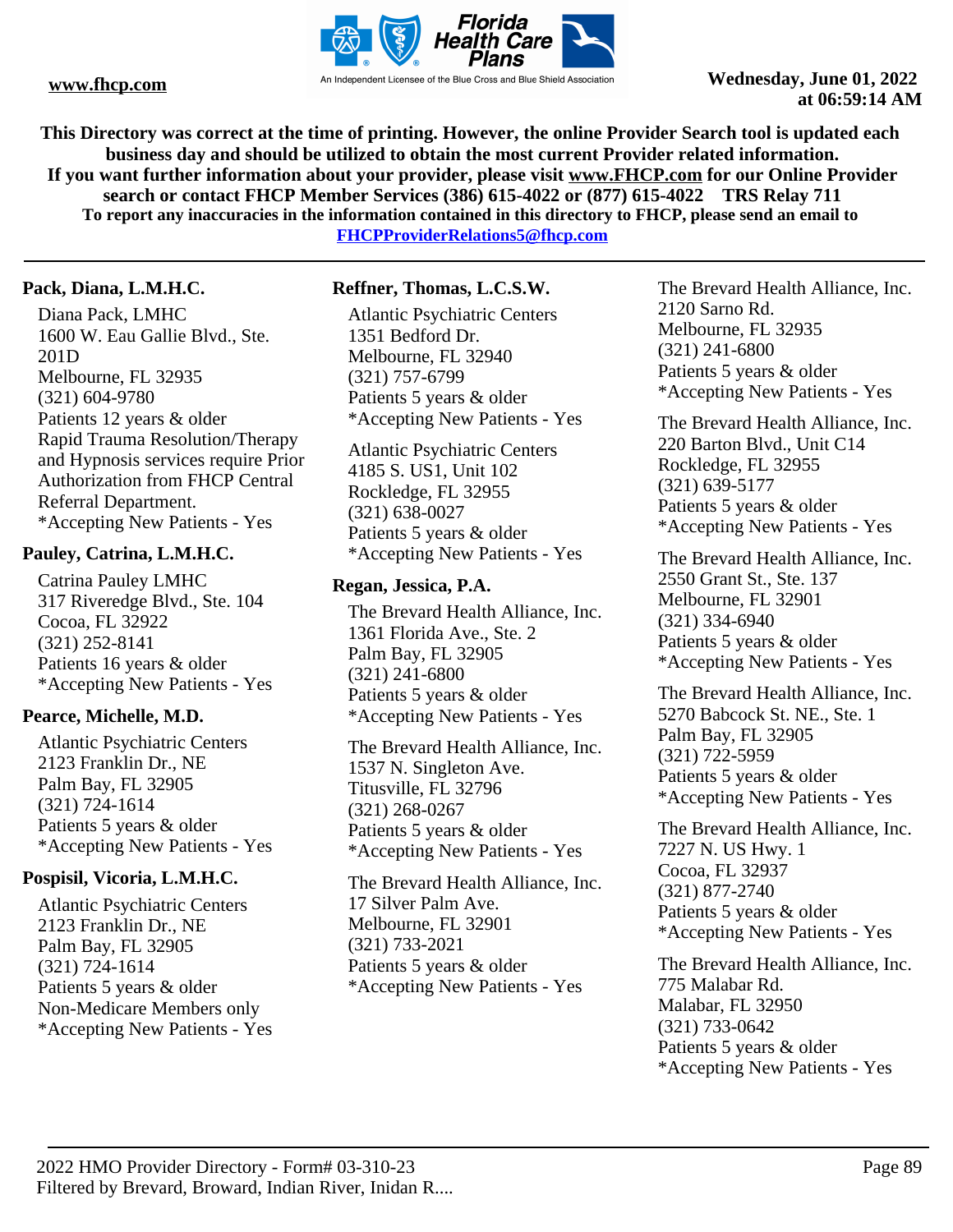

**This Directory was correct at the time of printing. However, the online Provider Search tool is updated each business day and should be utilized to obtain the most current Provider related information. If you want further information about your provider, please visit www.FHCP.com for our Online Provider search or contact FHCP Member Services (386) 615-4022 or (877) 615-4022 TRS Relay 711 To report any inaccuracies in the information contained in this directory to FHCP, please send an email to** 

**FHCPProviderRelations5@fhcp.com**

## **Sarkees, Lisa, L.C.S.W.**

The Brevard Health Alliance, Inc. 1361 Florida Ave., Ste. 2 Palm Bay, FL 32905 (321) 241-6800 Patients 5 years & older \*Accepting New Patients - Yes

The Brevard Health Alliance, Inc. 1537 N. Singleton Ave. Titusville, FL 32796 (321) 268-0267 Patients 5 years & older \*Accepting New Patients - Yes

The Brevard Health Alliance, Inc. 17 Silver Palm Ave. Melbourne, FL 32901 (321) 733-2021 Patients 5 years & older \*Accepting New Patients - Yes

The Brevard Health Alliance, Inc. 2120 Sarno Rd. Melbourne, FL 32935 (321) 241-6800 Patients 5 years & older \*Accepting New Patients - Yes

The Brevard Health Alliance, Inc. 220 Barton Blvd., Unit C14 Rockledge, FL 32955 (321) 639-5177 Patients 5 years & older \*Accepting New Patients - Yes

The Brevard Health Alliance, Inc. 2550 Grant St., Ste. 137 Melbourne, FL 32901 (321) 334-6940 Patients 5 years & older \*Accepting New Patients - Yes

The Brevard Health Alliance, Inc. 5270 Babcock St. NE., Ste. 1 Palm Bay, FL 32905 (321) 722-5959 Patients 5 years & older \*Accepting New Patients - Yes

The Brevard Health Alliance, Inc. 7227 N. US Hwy. 1 Cocoa, FL 32937 (321) 877-2740 Patients 5 years & older \*Accepting New Patients - Yes

The Brevard Health Alliance, Inc. 775 Malabar Rd. Malabar, FL 32950 (321) 733-0642 Patients 5 years & older \*Accepting New Patients - Yes

## **Shuy, Joel, Psy.D.**

Atlantic Psychiatric Centers 2123 Franklin Dr., NE Palm Bay, FL 32905 (321) 724-1614 Patients 5 years & older \*Accepting New Patients - Yes

Atlantic Psychiatric Centers 4185 S. US1, Unit 102 Rockledge, FL 32955 (321) 638-0027 Patients 5 years & older \*Accepting New Patients - Yes

## **Sikaffy, Leslie, L.C.S.W.**

The Brevard Health Alliance, Inc. 1361 Florida Ave., Ste. 2 Palm Bay, FL 32905 (321) 241-6800 Patients 5 years & older \*Accepting New Patients - Yes

The Brevard Health Alliance, Inc. 1537 N. Singleton Ave. Titusville, FL 32796 (321) 268-0267 Patients 5 years & older \*Accepting New Patients - Yes

The Brevard Health Alliance, Inc. 17 Silver Palm Ave. Melbourne, FL 32901 (321) 733-2021 Patients 5 years & older \*Accepting New Patients - Yes

The Brevard Health Alliance, Inc. 2120 Sarno Rd. Melbourne, FL 32935 (321) 241-6800 Patients 5 years & older \*Accepting New Patients - Yes

The Brevard Health Alliance, Inc. 220 Barton Blvd., Unit C14 Rockledge, FL 32955 (321) 639-5177 Patients 5 years & older \*Accepting New Patients - Yes

The Brevard Health Alliance, Inc. 2550 Grant St., Ste. 137 Melbourne, FL 32901 (321) 334-6940 Patients 5 years & older \*Accepting New Patients - Yes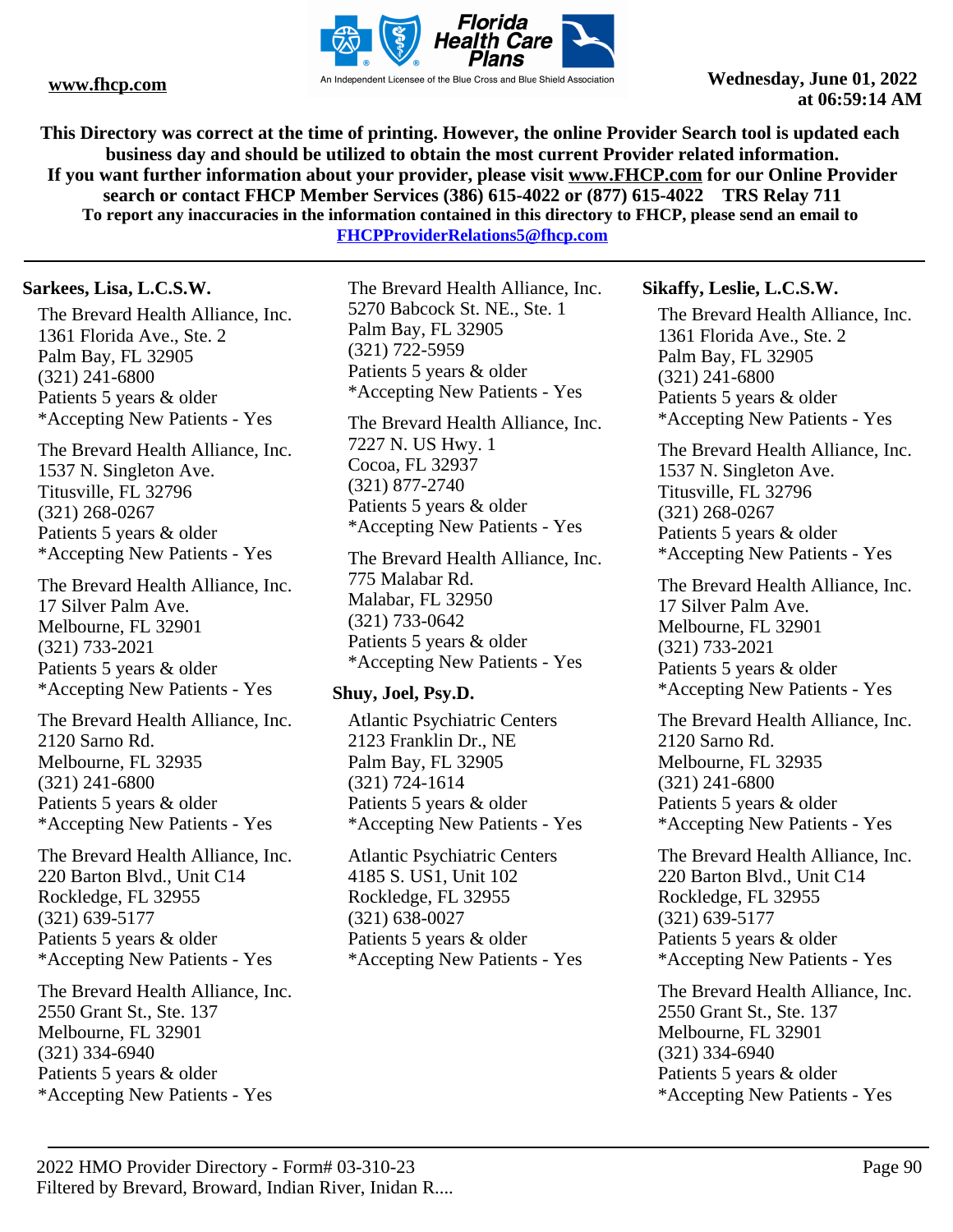

**This Directory was correct at the time of printing. However, the online Provider Search tool is updated each business day and should be utilized to obtain the most current Provider related information. If you want further information about your provider, please visit www.FHCP.com for our Online Provider search or contact FHCP Member Services (386) 615-4022 or (877) 615-4022 TRS Relay 711 To report any inaccuracies in the information contained in this directory to FHCP, please send an email to FHCPProviderRelations5@fhcp.com**

The Brevard Health Alliance, Inc. 5270 Babcock St. NE., Ste. 1 Palm Bay, FL 32905 (321) 722-5959 Patients 5 years & older \*Accepting New Patients - Yes

The Brevard Health Alliance, Inc. 7227 N. US Hwy. 1 Cocoa, FL 32937 (321) 877-2740 Patients 5 years & older \*Accepting New Patients - Yes

The Brevard Health Alliance, Inc. 775 Malabar Rd. Malabar, FL 32950 (321) 733-0642 Patients 5 years & older \*Accepting New Patients - Yes

## **Spellicy, Christopher, A.P.R.N.-C.**

Coastal Psychiatric Center, Inc. 1428 Valentine St. Melbourne, FL 32901 (321) 586-5444 Patients 4 years & older \*Accepting New Patients - Yes

## **Star, Tammy, L.M.H.C.**

Kids Theraplay, Inc. 120 Harrison St., Ste. 1 Cocoa, FL 32922 (321) 223-8003 Patients 5 years & older Non-Medicare Members Only \*Accepting New Patients - Yes

Kids Theraplay, Inc. 7777 N. Wickham Rd., Ste. 12-224 Viera, FL 32940 (321) 223-8003 Patients 5 years & older Non-Medicare Members Only \*Accepting New Patients - Yes

## **Stowers, Jennifer, L.M.H.C.**

Miracle City Counseling 5095 S. Washington Ave., Ste. 102 Titusville, FL 32780 (407) 917-6828 Patients 10 years & older \*Accepting New Patients - Yes

## **Trossman, Nola, A.P.R.N.-C.**

Coastal Psychiatric Center, Inc. 1428 Valentine St. Melbourne, FL 32901 (321) 586-5444 Patients 4 years & older \*Accepting New Patients - Yes

## **Tydings, Victoria, Psy.D.**

Atlantic Psychiatric Centers 1351 Bedford Dr. Melbourne, FL 32940 (321) 757-6799 Patients 5 years & older \*Accepting New Patients - Yes

Atlantic Psychiatric Centers 2123 Franklin Dr., NE Palm Bay, FL 32905 (321) 724-1614 Patients 5 years & older \*Accepting New Patients - Yes Atlantic Psychiatric Centers 4185 S. US1, Unit 102 Rockledge, FL 32955 (321) 638-0027 Patients 5 years & older \*Accepting New Patients - Yes

## **Vermiller, Miriam, L.M.H.C.**

ABC Counseling 1802 S. Fiske Blvd., Ste. 201 Rockledge, FL 32955 (321) 446-2113 Ages accepted 3 to 65 \*Accepting New Patients - Yes

## **Vermillera, Christa, L.M.H.C.**

ABC Counseling 1802 S. Fiske Blvd., Ste. 201 Rockledge, FL 32955 (321) 446-2113 Ages accepted 3 to 65 \*Accepting New Patients - Yes

## **Warner, Dawn, L.M.H.C.**

Dawn Warner, LMHC Inc. 421 Orange St. Titusville, FL 32796 (321) 698-6807 Patients 9 years & older Non-Medicare Members only \*Accepting New Patients - Yes

## **Whittington, Wendy, L.M.H.C.**

Evolve Now Therapy 1700 S. Washington Ave. Titusville, FL 32780 (321) 213-9705 Patients 14 years & older Non-Medicare Members Only \*Accepting New Patients - Yes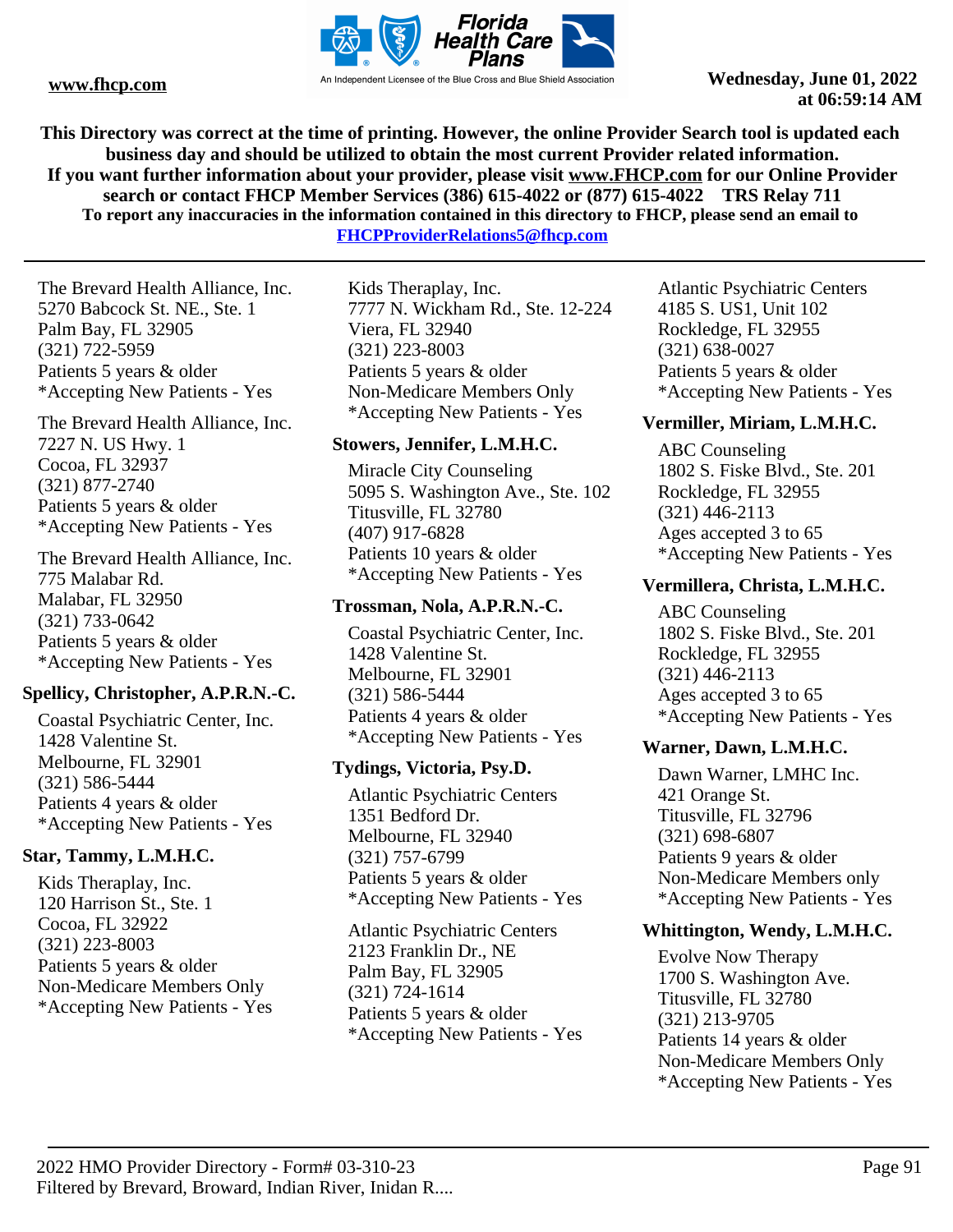

**This Directory was correct at the time of printing. However, the online Provider Search tool is updated each business day and should be utilized to obtain the most current Provider related information. If you want further information about your provider, please visit www.FHCP.com for our Online Provider search or contact FHCP Member Services (386) 615-4022 or (877) 615-4022 TRS Relay 711 To report any inaccuracies in the information contained in this directory to FHCP, please send an email to FHCPProviderRelations5@fhcp.com**

## **Wiersma, Michele, L.M.H.C.**

Lifetime Counseling Center 505 Brevard Ave., Ste. 106 Cocoa, FL 32922 (321) 632-5792 All ages accepted Non-Medicare Members only. Prior authorization required for any counseling visits done outside of the office. \*Accepting New Patients - Yes

## **Wieseler, Jason, Psy.D.**

Space Coast Health Centers 836 Century Medical Dr. Titusville, FL 32980 (321) 268-6836 Patients 18 years & older \*Accepting New Patients - Yes

## **Woods, Bonnie, Psy.D.**

The Brevard Health Alliance, Inc. 1361 Florida Ave., Ste. 2 Palm Bay, FL 32905 (321) 241-6800 Patients 5 years & older \*Accepting New Patients - Yes

The Brevard Health Alliance, Inc. 1537 N. Singleton Ave. Titusville, FL 32796 (321) 268-0267 Patients 5 years & older \*Accepting New Patients - Yes

The Brevard Health Alliance, Inc. 17 Silver Palm Ave. Melbourne, FL 32901 (321) 733-2021 Patients 5 years & older \*Accepting New Patients - Yes

The Brevard Health Alliance, Inc. 2120 Sarno Rd. Melbourne, FL 32935 (321) 241-6800 Patients 5 years & older \*Accepting New Patients - Yes

The Brevard Health Alliance, Inc. 220 Barton Blvd., Unit C14 Rockledge, FL 32955 (321) 639-5177 Patients 5 years & older \*Accepting New Patients - Yes

The Brevard Health Alliance, Inc. 2550 Grant St., Ste. 137 Melbourne, FL 32901 (321) 334-6940 Patients 5 years & older \*Accepting New Patients - Yes

The Brevard Health Alliance, Inc. 5270 Babcock St. NE., Ste. 1 Palm Bay, FL 32905 (321) 722-5959 Patients 5 years & older \*Accepting New Patients - Yes

The Brevard Health Alliance, Inc. 7227 N. US Hwy. 1 Cocoa, FL 32937 (321) 877-2740 Patients 5 years & older \*Accepting New Patients - Yes

The Brevard Health Alliance, Inc. 775 Malabar Rd. Malabar, FL 32950 (321) 733-0642 Patients 5 years & older \*Accepting New Patients - Yes

## **Pulmonology**

*Brevard County*

### **Aneja, Deepika, M.D.**

Steward Medical Group dba Brevard Pulmonary Specialists 150 N. Sykes Creek Pkwy., Ste. 300 Merritt Island, FL 32953 (321) 986-8887 Patients 18 years & older \*Accepting New Patients - Yes

Steward Medical Group dba Brevard Pulmonary Specialists 5600 Porada Dr., Ste. 104 A Melbourne, FL 32940 (321) 631-5677 Patients 18 years & older \*Accepting New Patients - Yes

#### **Banal, Rodel, M.D.**

Independent Lung Associates, P.A. 1314 Oak St. Melbourne, FL 32901 (321) 727-7992 Patients 18 years & older \*Accepting New Patients - Yes

Independent Lung Associates, P.A. 1326 Malabar Rd. SE, Ste. 1 Palm Bay, FL 32907 (321) 727-7992 Patients 18 years & older \*Accepting New Patients - Yes

Independent Lung Associates, P.A. 220 S. Courtenay Pkwy., Ste. A Merritt Island, FL 32952 (321) 727-7992 Patients 18 years & older \*Accepting New Patients - Yes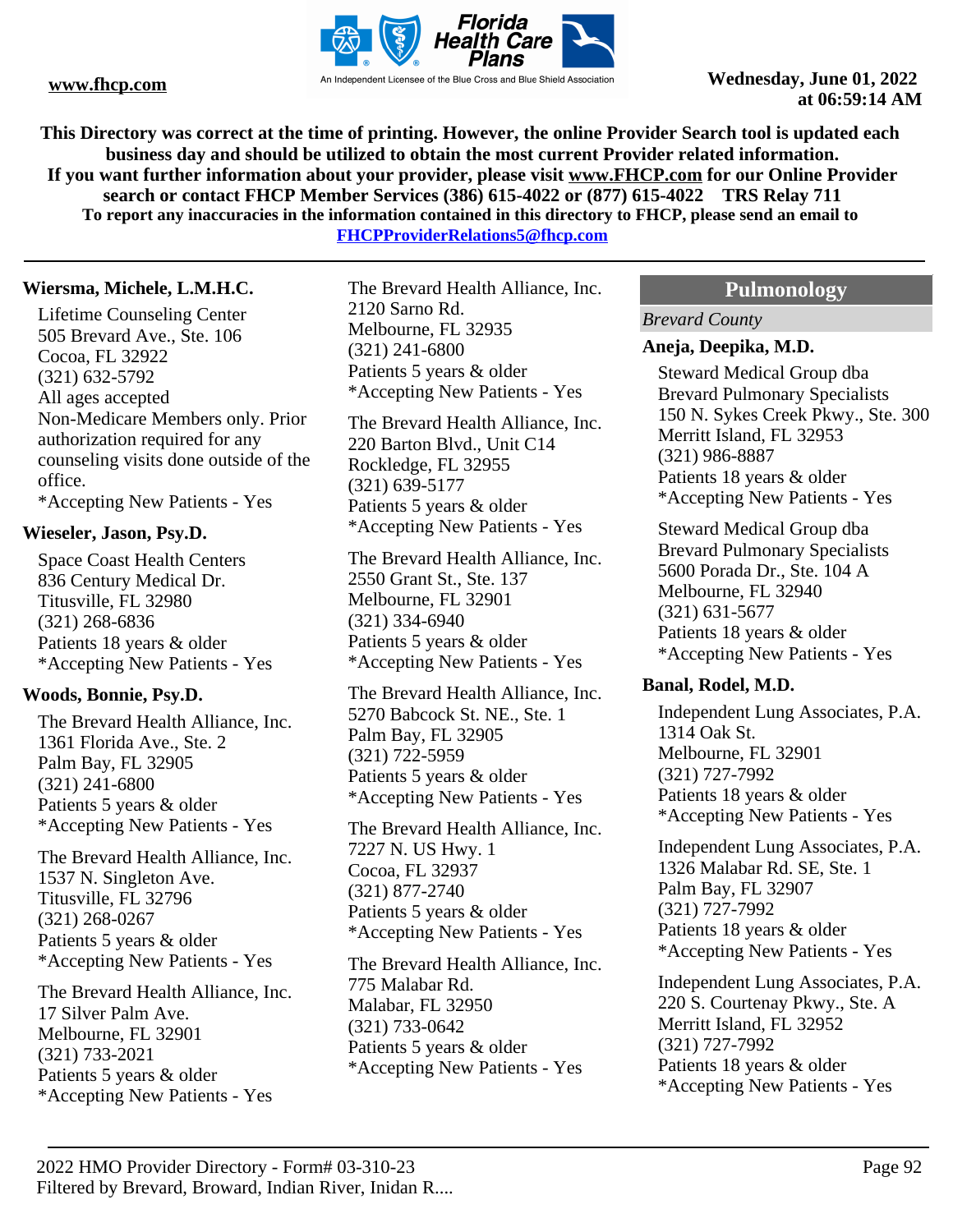

**This Directory was correct at the time of printing. However, the online Provider Search tool is updated each business day and should be utilized to obtain the most current Provider related information. If you want further information about your provider, please visit www.FHCP.com for our Online Provider search or contact FHCP Member Services (386) 615-4022 or (877) 615-4022 TRS Relay 711 To report any inaccuracies in the information contained in this directory to FHCP, please send an email to** 

**FHCPProviderRelations5@fhcp.com**

Independent Lung Associates, P.A. 3140 Suntree Blvd., Ste. 4 Rockledge, FL 32955 (321) 727-7992 Patients 18 years & older \*Accepting New Patients - Yes

## **Bansal, Parvesh, M.D.**

Medical Associates of Brevard, L.L.C. 1400 S. Pine St., Ste. A Melbourne, FL 32901 (321) 676-6000 Patients 18 years & older \*Accepting New Patients - Yes

## **Brodnan, John, M.D.**

Steward Medical Group dba Brevard Pulmonary Specialists 103 Longwood Ave. Rockledge, FL 32955 (321) 631-5677 Patients 18 years & older \*Accepting New Patients - Yes

## **Elmaghraby, Zaki, M.D.**

Independent Lung Associates, P.A. 1314 Oak St. Melbourne, FL 32901 (321) 727-7992 Patients 18 years & older \*Accepting New Patients - Yes

Independent Lung Associates, P.A. 1326 Malabar Rd. SE, Ste. 1 Palm Bay, FL 32907 (321) 727-7992 Patients 18 years & older \*Accepting New Patients - Yes

Independent Lung Associates, P.A. 220 S. Courtenay Pkwy., Ste. A Merritt Island, FL 32952 (321) 727-7992 Patients 18 years & older \*Accepting New Patients - Yes

Independent Lung Associates, P.A. 3140 Suntree Blvd., Ste. 4 Rockledge, FL 32955 (321) 727-7992 Patients 18 years & older \*Accepting New Patients - Yes

## **Furman, Jaime, M.D.**

Steward Medical Group dba Brevard Pulmonary Specialists 103 Longwood Ave. Rockledge, FL 32955 (321) 631-5677 Patients 18 years & older \*Accepting New Patients - Yes

Steward Medical Group dba Brevard Pulmonary Specialists 8075 Spyglass Hill Rd., Ste. 101 Melbourne, FL 32940 (321) 631-5677 Patients 18 years & older \*Accepting New Patients - Yes

## **Mahindra, Ashish, M.D.**

Independent Lung Associates, P.A. 1314 Oak St. Melbourne, FL 32901 (321) 727-7992 Patients 18 years & older \*Accepting New Patients - Yes

Independent Lung Associates, P.A. 1326 Malabar Rd., Ste. 1 Melbourne, FL 32907 (321) 727-7992 Patients 18 years & older \*Accepting New Patients - Yes

Independent Lung Associates, P.A. 220 S. Courtenay Pkwy., Ste. A Merritt Island, FL 32952 (321) 727-7992 Patients 18 years & older \*Accepting New Patients - Yes

Independent Lung Associates, P.A. 3140 Suntree Blvd., Ste. 4 Rockledge, FL 32955 (321) 727-7992 Patients 18 years & older \*Accepting New Patients - Yes

## **Mazahir, Usman, M.D.**

Independent Lung Associates, PA 1314 Oak St. Melbourne, FL 32901 (321) 727-7992 Patients 18 years & older \*Accepting New Patients - Yes

Independent Lung Associates, PA 1326 Malabar Rd. SE, Ste. 1 Palm Bay, FL 32907 (321) 727-7992 Patients 18 years & older \*Accepting New Patients - Yes

Independent Lung Associates, PA 220 S. Courtenay Pkwy., Ste. A Merritt Island, FL 32952 (321) 727-7992 Patients 18 years & older \*Accepting New Patients - Yes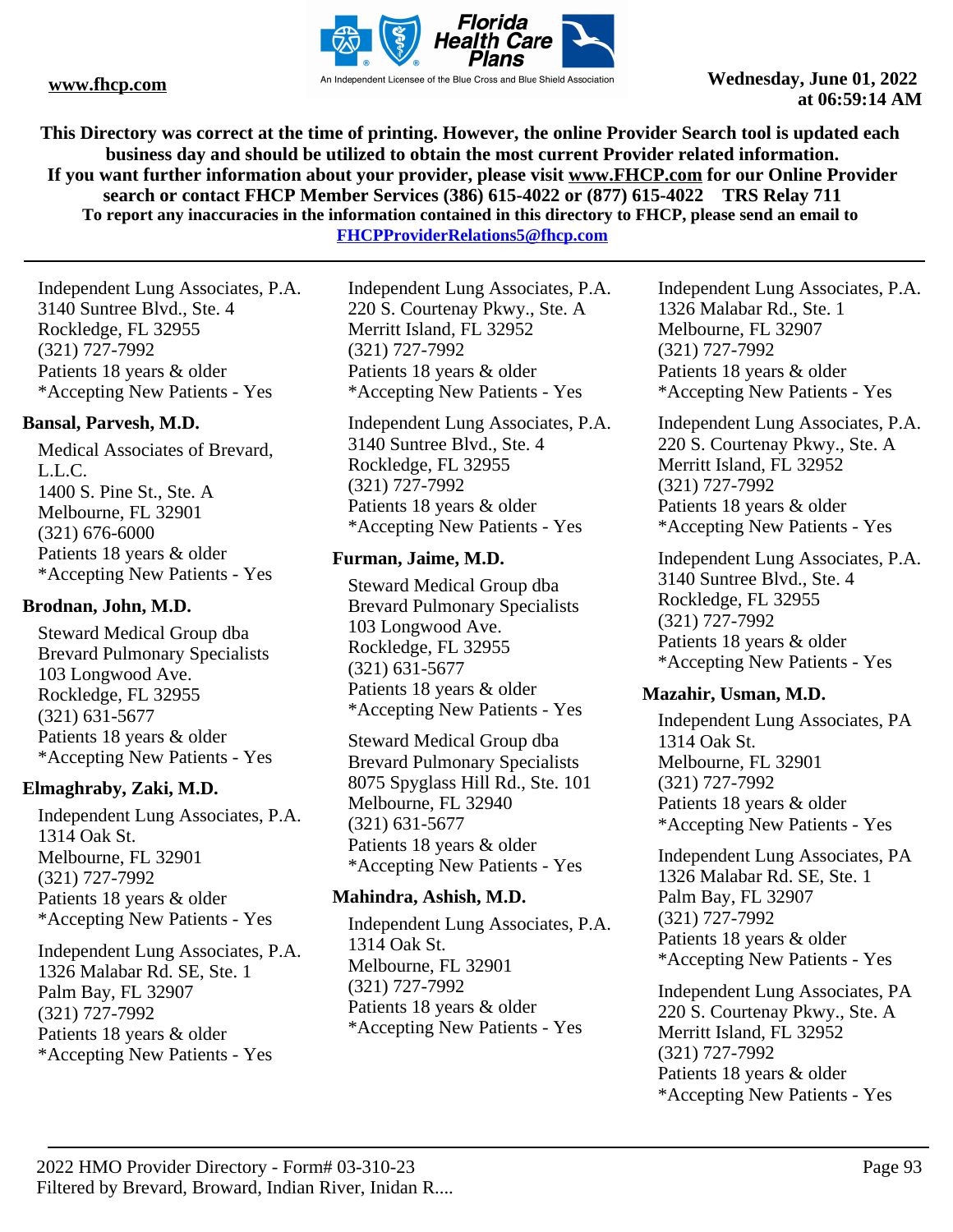

**This Directory was correct at the time of printing. However, the online Provider Search tool is updated each business day and should be utilized to obtain the most current Provider related information. If you want further information about your provider, please visit www.FHCP.com for our Online Provider search or contact FHCP Member Services (386) 615-4022 or (877) 615-4022 TRS Relay 711 To report any inaccuracies in the information contained in this directory to FHCP, please send an email to** 

**FHCPProviderRelations5@fhcp.com**

Independent Lung Associates, PA 3140 Suntree Blvd., Ste. D Rockledge, FL 32955 (321) 727-7992 Patients 18 years & older \*Accepting New Patients - Yes

## **McCullar, Mitchell, M.D.**

Steward Medical Group dba Brevard Pulmonary Specialists 103 Longwood Ave. Rockledge, FL 32955 (321) 631-5677 Patients 18 years & older \*Accepting New Patients - Yes

Steward Medical Group dba Brevard Pulmonary Specialists 150 N. Sykes Creek Pkwy., Ste. 300 Merritt Island, FL 32953 (321) 986-8887 Patients 18 years & older \*Accepting New Patients - Yes

## **Ochoa, Aluino, M.D.**

Indian River Medical Office, P.A. 3300 Dairy Rd. Titusville, FL 32796 (321) 269-6530 Patients 18 years & older \*Accepting New Patients - Yes

## **Pinto, Simmy, M.D.**

Medical Associates of Brevard, L.L.C. 402 N. Babcock St., Ste. 102 Melbourne, FL 32935 (321) 241-6540 Patients 18 years & older \*Accepting New Patients - Yes

## **Rivera-Morales, Ricardo, M.D.**

Perez & Rivera, PL 800 Century Medical Dr., Ste. A Titusville, FL 32796 (321) 269-5101 Patients 18 years & older \*Accepting New Patients - Yes

## *Indian River County*

#### **Suen, John, M.D.**

John Suen, M.D., P.A. 3735 11th Cir., Ste. 103 Vero Beach, FL 32960 (772) 770-4888 Patients 18 years & older \*Accepting New Patients - Yes

## **Tonner, Michael, M.D.**

Steward Pulmonary Associates dba Riverside Pulmonary and Internal Medicine 12920 US Hwy. 1, Ste. A Sebastian, FL 32958 (772) 388-8322 Patients 17 years & older \*Accepting New Patients - Yes

## **Yankovich, Andrei, M.D.**

Steward Pulmonary Associates dba Riverside Pulmonary and Internal Medicine 12920 US Hwy. 1, Ste. A Sebastian, FL 32958 (772) 388-8322 Patients 17 years & older \*Accepting New Patients - Yes

## **Rheumatology**

*Brevard County*

## **Aboyoussef, Mohamed, M.D.**

Space Coast Rheumatology 40 Fortenberry Rd. Merritt Island, FL 32952 (321) 453-0779 Patients 18 years & older \*Accepting New Patients - Yes

Space Coast Rheumatology 4332 S. Hopkins Ave. Titusville, FL 32780 (321) 264-1135 Patients 18 years & older \*Accepting New Patients - Yes

## **Del Rosario Cabral, Luis, M.D.**

Medical Associates of Brevard, L.L.C. 1535 W. Nasa Blvd., #103 Bldg. C Melbourne, FL 32901 (321) 837-0010 \*Accepting New Patients - Yes

## **Ramirez, Hector, M.D.**

Steward Medical Group dba SMG Internal Medicine and Rheumatology 240 N. Wickham Rd., Ste. 110 Melbourne, FL 32935 (321) 541-1714 Patients 18 years & older \*Accepting New Patients - Yes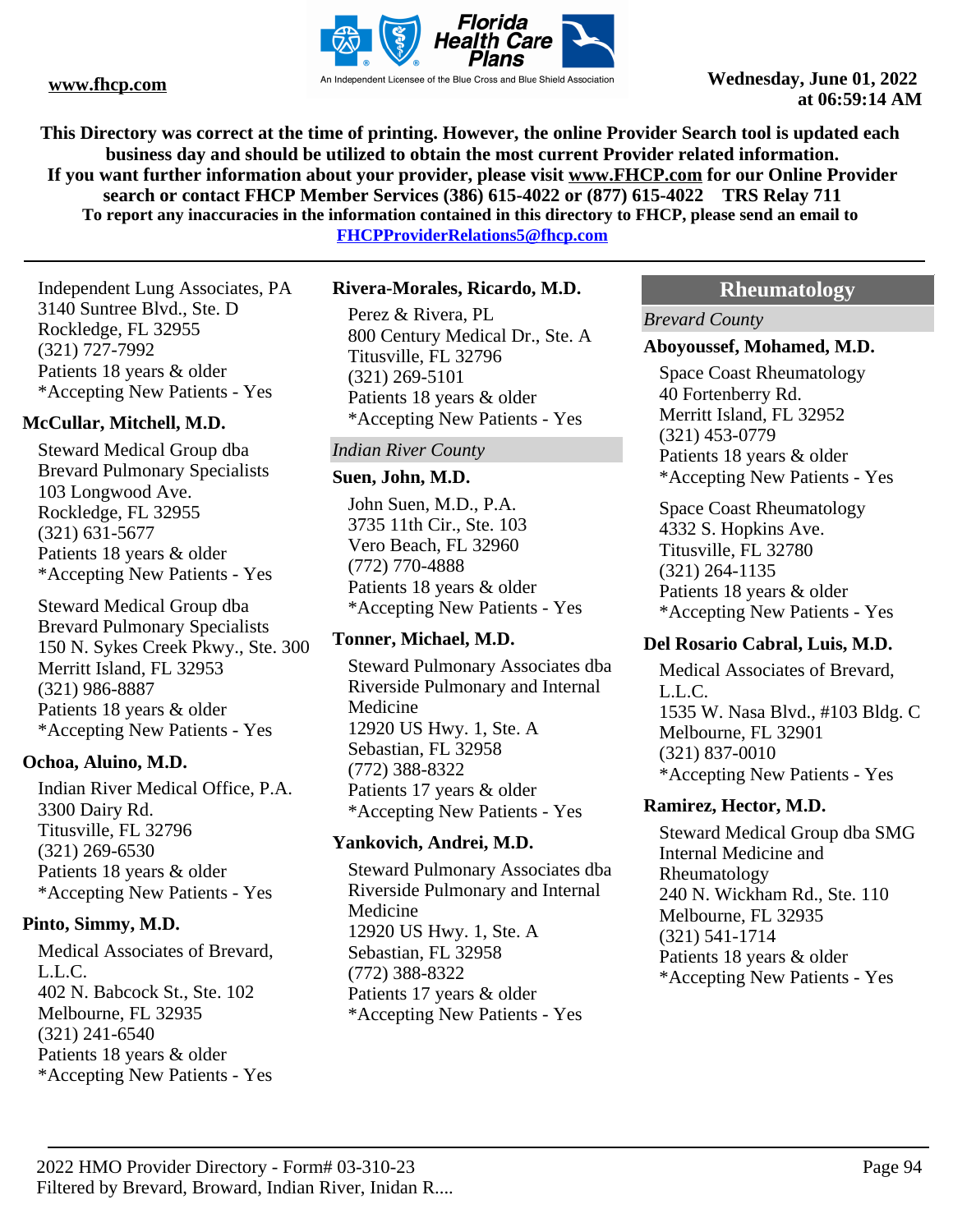

**This Directory was correct at the time of printing. However, the online Provider Search tool is updated each business day and should be utilized to obtain the most current Provider related information. If you want further information about your provider, please visit www.FHCP.com for our Online Provider search or contact FHCP Member Services (386) 615-4022 or (877) 615-4022 TRS Relay 711 To report any inaccuracies in the information contained in this directory to FHCP, please send an email to FHCPProviderRelations5@fhcp.com**

### **Salach, Roderick, D.O.**

Space Coast Rheumatology 40 Fortenberry Rd. Merritt Island, FL 32952 (321) 453-0779 Patients 18 years & older \*Accepting New Patients - Yes

Space Coast Rheumatology 4332 S. Hopkins Ave. Titusville, FL 32780 (321) 264-1135 Patients 18 years & older \*Accepting New Patients - Yes

## **Sleep Disorder Providers**

#### *Brevard County*

#### **Bansal, Parvesh, M.D.**

Medical Associates of Brevard, L.L.C. 1400 S. Pine St., Ste. A Melbourne, FL 32901 (321) 676-6000 Patients 18 years & older \*Accepting New Patients - Yes

## **D'Cruz, Arvind, M.D.**

Parrish Healthcare Center Port Canaveral 390 Challenger Rd. Port Canaveral, FL 32920 (321) 633-8640 Patients 18 years & older \*Accepting New Patients - Yes

## **Dienst, Frank, M.D.**

Parrish Healthcare Center Port Canaveral 390 Challenger Rd. Port Canaveral, FL 32920 (321) 633-8640 Patients 18 years & older \*Accepting New Patients - Yes

## **Elmaghraby, Zaki, M.D.**

Independent Lung Associates, P.A. 1314 Oak St. Melbourne, FL 32901 (321) 727-7992 Patients 18 years & older \*Accepting New Patients - Yes

## **Mahindra, Ashish, M.D.**

Independent Lung Associates, P.A. 1314 Oak St. Melbourne, FL 32901 (321) 727-7992 Patients 18 years & older \*Accepting New Patients - Yes

## **Ochoa, Aluino, M.D.**

Indian River Medical Office, P.A. 3300 Dairy Rd. Titusville, FL 32796 (321) 269-6530 Patients 18 years & older \*Accepting New Patients - Yes

## **Pinto, Simmy, M.D.**

Medical Associates of Brevard, L.L.C. 402 N. Babcock St., Ste. 102 Melbourne, FL 32935 (321) 241-6540 Patients 18 years & older \*Accepting New Patients - Yes

## **Rivera-Morales, Ricardo, M.D.**

Perez & Rivera, PL 800 Century Medical Dr., Ste. A Titusville, FL 32796 (321) 269-5101 Patients 18 years & older \*Accepting New Patients - Yes

### *Brevard County*

#### **Parrish Medical Center Sleep Disorders Center**

5005 Port St. John Pkwy. Cocoa, FL 32927 (321) 268-6408 \*The Joint Commission - Accredited - Hospital. http://www.parrishmed.com

#### **Space Coast Sleep Disorders Center, LLC**

640 Classic Court, Ste. 106 Melbourne, FL 32940 (321) 255-9901 \*Accreditation: The American Academy of Sleep Medicine

#### **Total Sleep Management, Inc.**

1978 Rockledge Blvd., Unit 104 Rockledge, FL 32955 (877) 441-2411 Patients 18 years & older

## **Total Sleep Management, Inc.**

360 N. Babcock St., Ste. 103 Melbourne, FL 32935 (877) 441-2411 Patients 18 years & older

## **Substance Abuse**

*Brevard County*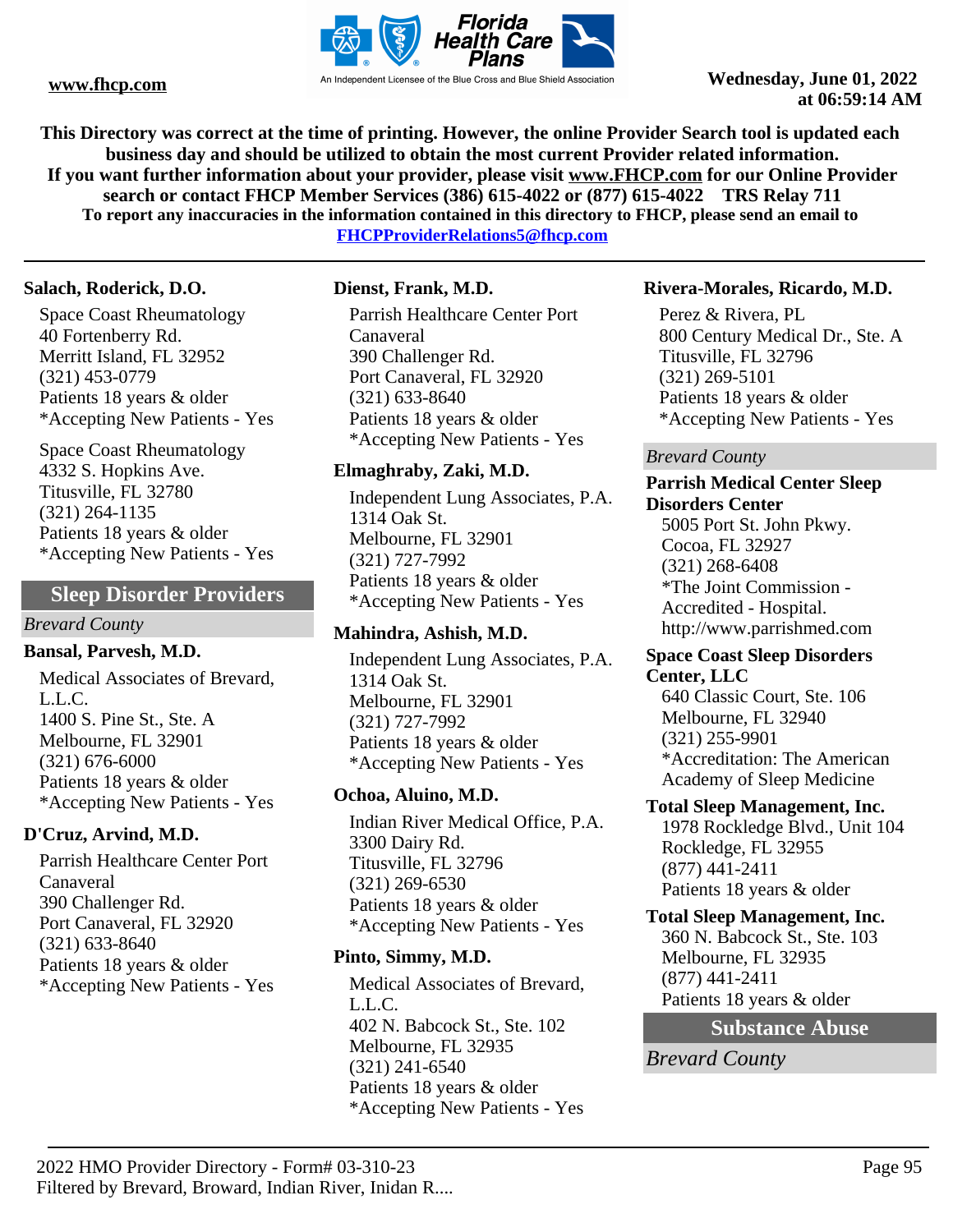

**This Directory was correct at the time of printing. However, the online Provider Search tool is updated each business day and should be utilized to obtain the most current Provider related information. If you want further information about your provider, please visit www.FHCP.com for our Online Provider search or contact FHCP Member Services (386) 615-4022 or (877) 615-4022 TRS Relay 711 To report any inaccuracies in the information contained in this directory to FHCP, please send an email to** 

**FHCPProviderRelations5@fhcp.com**

## **Circles of Care - Outreach Services**

4450 W. Eau Gallie Blvd. Melbourne, FL 32934 (321) 726-2860 \*Upon Approved Referral Only Patients 6 to 18 years

## **Circles of Care - Twin Rivers Treatment Center**

400 E. Sheridan Rd. Melbourne, FL 32901 (321) 722-5200 \*The Joint Commission - Accredited - Behavioral. Upon Approved Referral Only. Patients 18 years and older

## **Florida Counseling Centers**

100 S. Harbor City Blvd. Melbourne, FL 32901 (321) 259-1662 \*Prior authorization from FHCP Central Referral Department required. IOP and PHP. Non-Medicare Members only Patients 18 years & older http://www.floridacounselingcenter s.com/

## **Florida Counseling Centers**

1299 Bedford Dr., Ste. A Melbourne, FL 32940 (321) 259-1662 \*Prior authorization from FHCP Central Referral Department required. IOP and PHP. Non-Medicare Members only Patients 18 years & older http://www.floridacounselingcenter s.com/

## **Lifetime Counseling Center**

505 Brevard Ave., Ste. 106 Cocoa, FL 32922 (321) 632-5792 \*Non-Medicare Members only. Prior authorization required for any counseling visits done outside of the main office location. Patients 5 years & older

## **Palm Point Behavioral Health, LLC**

2355 Truman Scarborough Way Titusville, FL 32796 (321) 603-6550 \*PHP and IOP are also available with prior auth. Patients 5 years & older

## **Thoracic Surgery**

## *Indian River County*

## **Greene, Michael, M.D.**

Steward Medical Group dba Steward Thoracic Surgery 816 US Hwy. 1 Sebastian, FL 32958 (772) 581-5848 Patients 18 years & older \*Accepting New Patients - Yes

## **Ultrasound Testing**

## *Brevard County*

## **Atlantis Diagnostics**

1344 S. Apollo Blvd., Ste. 102 Melbourne, FL 32901 (321) 777-7888 Mon.-Fri.: 8:00 a.m. to 5:00 p.m.

## **Atlantis Diagnostics**

6100 Minton Rd., Ste. 100 Palm Bay, FL 32907 (321) 309-2928 Mon.-Fri.: 8:00 a.m. to 5:00 p.m.

## **FHCP Center**

5151 Babcock Street NE Palm Bay, FL 32905 (321) 567-7760 \*For Ultrasound Testing: Services available for GYN, Cardiac, Vascular, Abdominal & General. Ultrasound Hours - Mon.-Fri. 8:00 a.m. to 4:30 p.m .Closed for Lunch: 12 noon to 1:00 p.m.

## **Florida Diagnostic Imaging, Inc.**

5201 Babcock St. NE, Ste. 5 Palm Bay, FL 32905 (321) 676-5323 All ages accepted

## **NSI Melbourne**

2222 S. Harbor City Blvd., Ste. 520 Melbourne, FL 32901 (321) 409-9990

## **NSI Merritt Island**

255 N. Sykes Creek Pkwy., Ste. 102 Merritt Island, FL 32953 (321) 454-6335

#### **Parrish Healthcare Center at Port St. John-Outpt. Ultrasound Testing Services**

5005 Port St. John Pkwy. Cocoa, FL 32927 (321) 636-9393 \*The Joint Commission - Accredited - Hospital.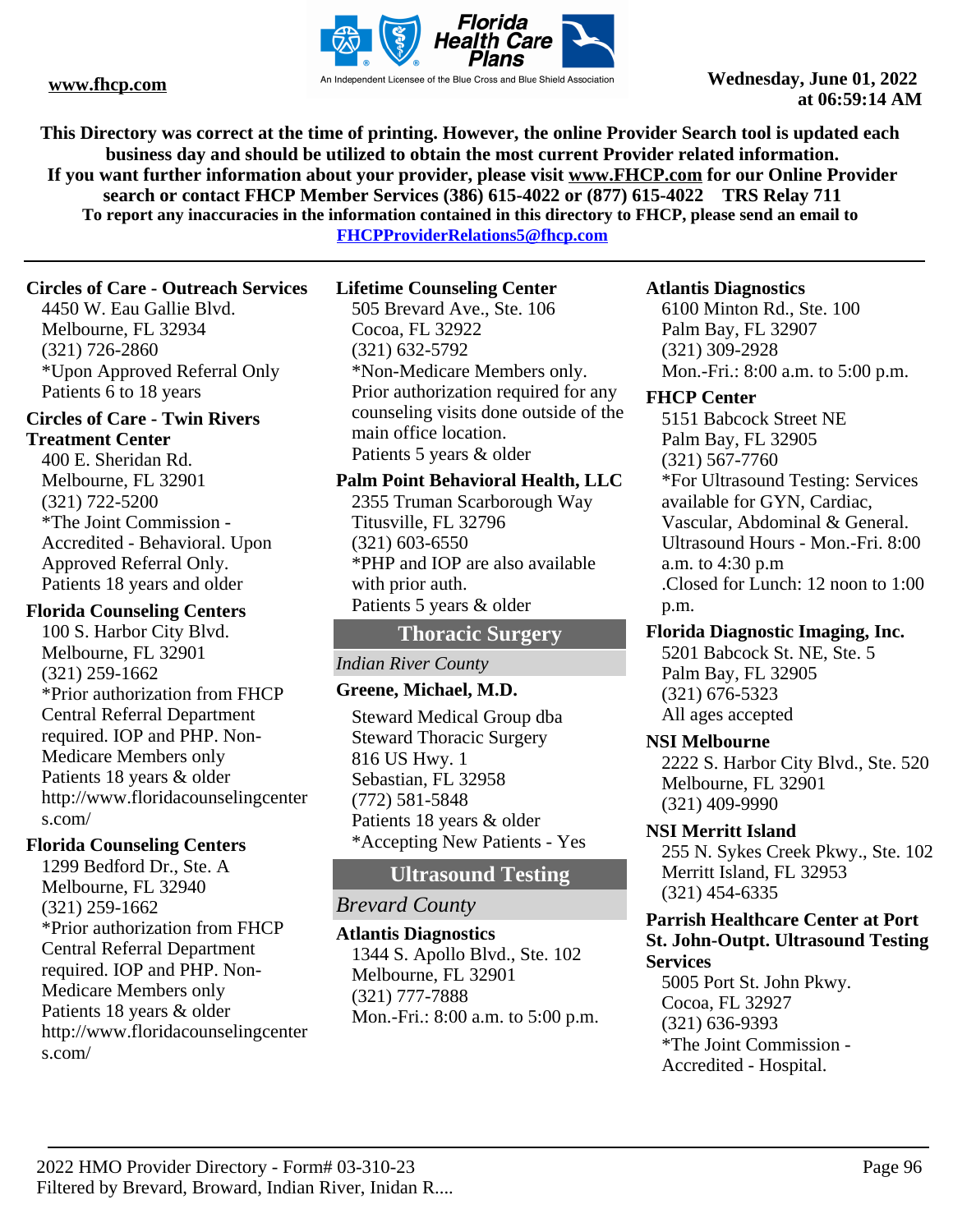

**This Directory was correct at the time of printing. However, the online Provider Search tool is updated each business day and should be utilized to obtain the most current Provider related information. If you want further information about your provider, please visit www.FHCP.com for our Online Provider search or contact FHCP Member Services (386) 615-4022 or (877) 615-4022 TRS Relay 711 To report any inaccuracies in the information contained in this directory to FHCP, please send an email to** 

**FHCPProviderRelations5@fhcp.com**

## **Parrish Medical Center-Outpt.**

**Ultrasound Testing Services**

951 N. Washington Ave. Titusville, FL 32796 (321) 268-6111 \*The Joint Commission - Accredited - Hospital.

# **Parrish Medical Group Diagnostic**

## **Center - Port Canaveral**

390 Challenger Rd. Cape Canaveral, FL 32920 (321) 633-8640

## **Rockledge MRI & PET Center**

1910 Rockledge Blvd., Ste. 102 Rockledge, FL 32955 (321) 636-6599 Patients 5 years & older Mon.-Thurs.: 8:00 a.m. to 7:00 p.m. Fri.: 8:00 a.m. to 5:00 p.m.

## **University Center Imaging**

1800 W. Hibiscus Blvd., Ste. 100 Melbourne, FL 32901 (321) 726-3800 Mon.-Fri.: 7:00 a.m. to 6:00 p.m.

## **University Center Imaging**

6300 N. Wickham Rd., Ste. 100 Melbourne, FL 32940 (321) 775-7100 Mon.-Fri.: 8:00 a.m. to 5:00 p.m.

## **Viera Diagnostic Center**

6609 N. Wickham Rd., Ste. 101 Melbourne, FL 32940 (321) 254-7880 All ages accepted

## **Viera Diagnostic Center**

7000 Spyglass Court, Ste. 260 Viera, FL 32940 (321) 254-7880 All ages accepted

*Indian River County*

## **Sebastian River Medical Center**

13695 US Hwy. 1 Sebastian, FL 32958 (772) 581-2060 \*The Joint Commission - Accredited - Hospital. http://www.sebastianrivermedicalce nter.org

**Urogynecology/Reconstructive Pelvic Surgery**

## *Brevard County*

## **Sprock, Marja, M.D.**

Central Florida UroGynecology 101 Eyster Blvd. Rockledge, FL 32955 (321) 806-3929 Patients 18 years & older \*Accepting New Patients - Yes

## **Urology**

## *Brevard County*

## **Abouelleil, Mourad, M.D.**

Steward Medical Group dba Urology Associates of Brevard 8055 Spyglass Hill Rd., Ste. 102 Melbourne, FL 32940 (321) 255-8080 Patients 18 years & older \*Accepting New Patients - Yes

## **Borboroglu, Prodroms, M.D.**

Prody Urology 575 S. Wickham Rd., Ste. B W. Melbourne, FL 32904 (321) 308-5060 Patients 12 years & older \*Accepting New Patients - Yes

## **Gonzalez, Justo, M.D.**

Space Coast Urology, LLC 4420 S. Hopkins Ave. Titusville, FL 32780 (321) 268-4693 Patients 18 years & older \*Accepting New Patients - Yes

## **Joshi, Piyush, M.D.**

OM Urology, L.L.C. 3160 W. Eau Gallie Blvd., Ste. 101 Melbourne, FL 32934 (321) 241-6575 Patients 4 years & older \*Accepting New Patients - Yes

## **Leal, Jorge, M.D.**

Jorge J. Leal, M.D. 825 N. Courtenay Pkwy. Merritt Island, FL 32953 (321) 452-2563 Patients 18 years & older \*Accepting New Patients - Yes

## **Licht, Mark, M.D.**

Parrish Medical Group 250 Harrison Street, Ste. 300 Titusville, FL 327805094 (321) 268-6216 Patients 18 years & older \*Accepting New Patients - Yes

Parrish Medical Group 825 Century Medical Dr., Ste. B Titusville, FL 32796 (321) 268-6224 Patients 18 years & older \*Accepting New Patients - Yes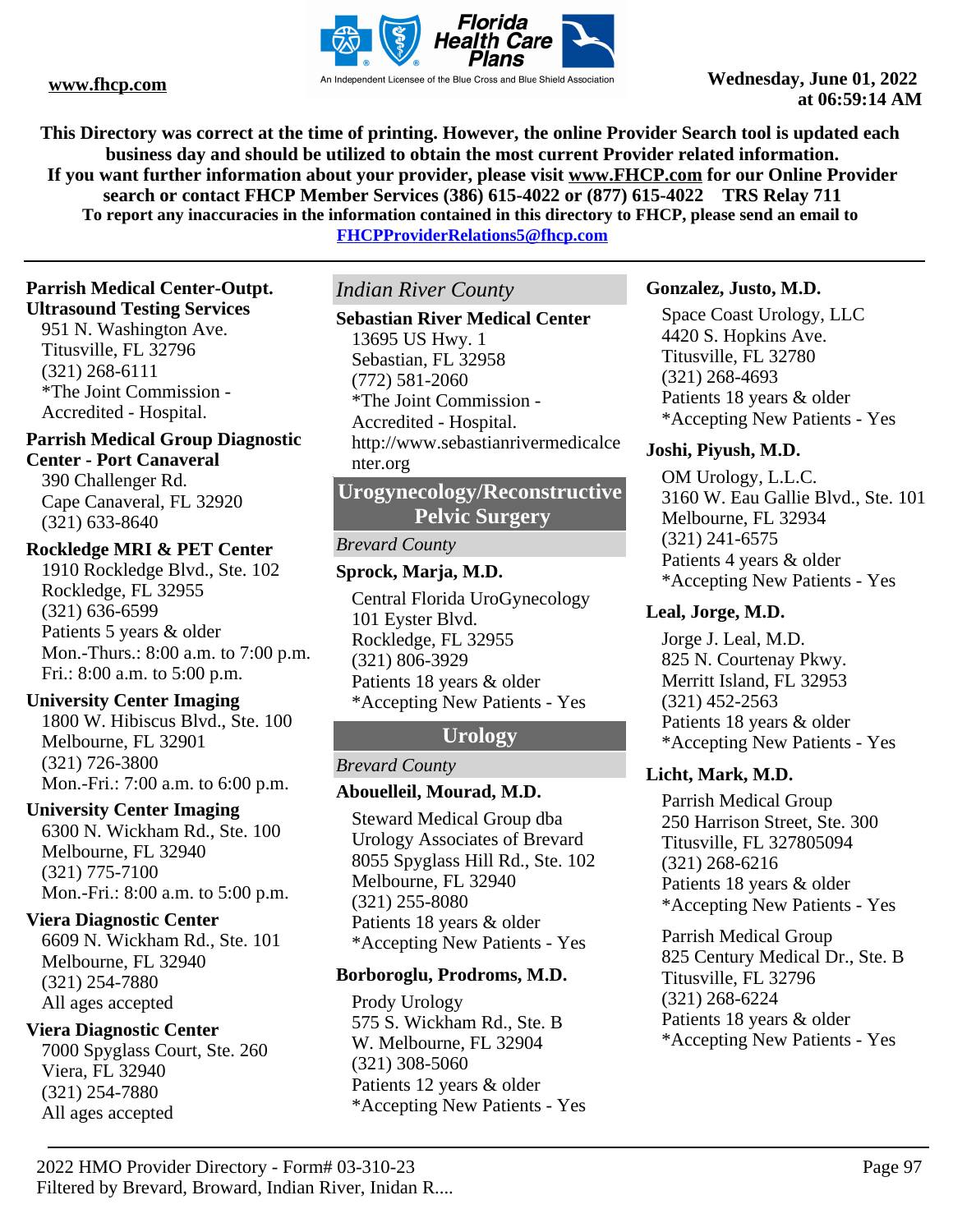

**This Directory was correct at the time of printing. However, the online Provider Search tool is updated each business day and should be utilized to obtain the most current Provider related information. If you want further information about your provider, please visit www.FHCP.com for our Online Provider search or contact FHCP Member Services (386) 615-4022 or (877) 615-4022 TRS Relay 711 To report any inaccuracies in the information contained in this directory to FHCP, please send an email to** 

**FHCPProviderRelations5@fhcp.com**

## **Sachdev, Yash, M.D.**

Yash V. Sachdev, M.D. 860 Century Medical Dr. Titusville, FL 32796 (321) 267-8260 Patients 18 years & older \*Accepting New Patients - Yes

## **Saracino, Anthony, M.D.**

Urologic Specialists of Central Florida 575 S. Wickham Rd., Ste. A W. Melbourne, FL 32904 (321) 727-8940 Patients 12 years & older \*Accepting New Patients - Yes

## *Indian River County*

## **Husainy, Taher, M.D.**

Taher Husainy, M.D. 787 37th St., Ste. E210 Vero Beach, FL 32960 (772) 770-0808 Patients 5 years & older \*Accepting New Patients - Yes

## **Vascular Surgery**

#### *Brevard County*

## **Agrama, Hani, M.D.**

Hani M. Agrama, M.D., P.A. 1257 Florida Ave., Ste. 1 Rockledge, FL 32955 (321) 631-2277 \*Accepting New Patients - Yes

## **Badgett, Dwayne, M.D.**

Steward Medical Group dba Steward Vascular Specialists 7227 N. US Hwy. 1, Ste. 200 Port St. John, FL 32927 (321) 255-8080 Patients 18 years & older \*Accepting New Patients - Yes

Steward Medical Group dba Steward Vascular Specialists 8055 Spyglass Hill Rd., Ste. 102 Melbourne, FL 32940 (321) 255-8080 Patients 18 years & older \*Accepting New Patients - Yes

## **Dovgan, Peter, M.D.**

Medical Associates of Brevard, L.L.C. 1395 N. Courtenay Pkwy., Ste. 203 Merritt Island, FL 32953 (321) 751-2707 Patients 18 years & older \*Accepting New Patients - Yes

Medical Associates of Brevard, L.L.C. 655 S. Apollo Blvd., Ste. 2 Melbourne, FL 32901 (321) 751-2707 Patients 18 years & older \*Accepting New Patients - Yes

## **Esemuede, Nowokere, M.D.**

Steward Medical Group dba Steward Vascular Specialists 8055 Spyglass Hill Rd., Ste. 102 Melbourne, FL 32940 (321) 255-8080 Patients 18 years & older \*Accepting New Patients - Yes

## **Meyer, Christopher, M.D.**

Florida Vein Care Specialists LLC 2955 Pineda Plaza Wy., Ste. 121 Melbourne, FL 32940 (321) 252-0327 Patients 16 years & older Limited appointment availability Varicose Vein Treatment Service \*Accepting New Patients - Yes

## **Muehlberger, Michael, M.D.**

Vascular Specialists of Central Florida 5005 Port St. John Pkwy., Ste. 2200 Cocoa, FL 32927 (844) 713-8405 Patients 18 years & older Limited appointment availability \*Accepting New Patients - Yes

## **Patel, Rameshbhai, M.D.**

Titusville Surgical Associates 2475 S. Washington Ave. Titusville, FL 32780 (321) 267-4264 Patients 18 years & older \*Accepting New Patients - Yes

## **Teed, Richard, M.D.**

Vascular Specialists of Central Florida 8400 Red Bug Lake Rd., Ste. 2090 Ovideo, FL 32765 (844) 713-8405 Patients 18 years & older Limited appointment availability \*Accepting New Patients - Yes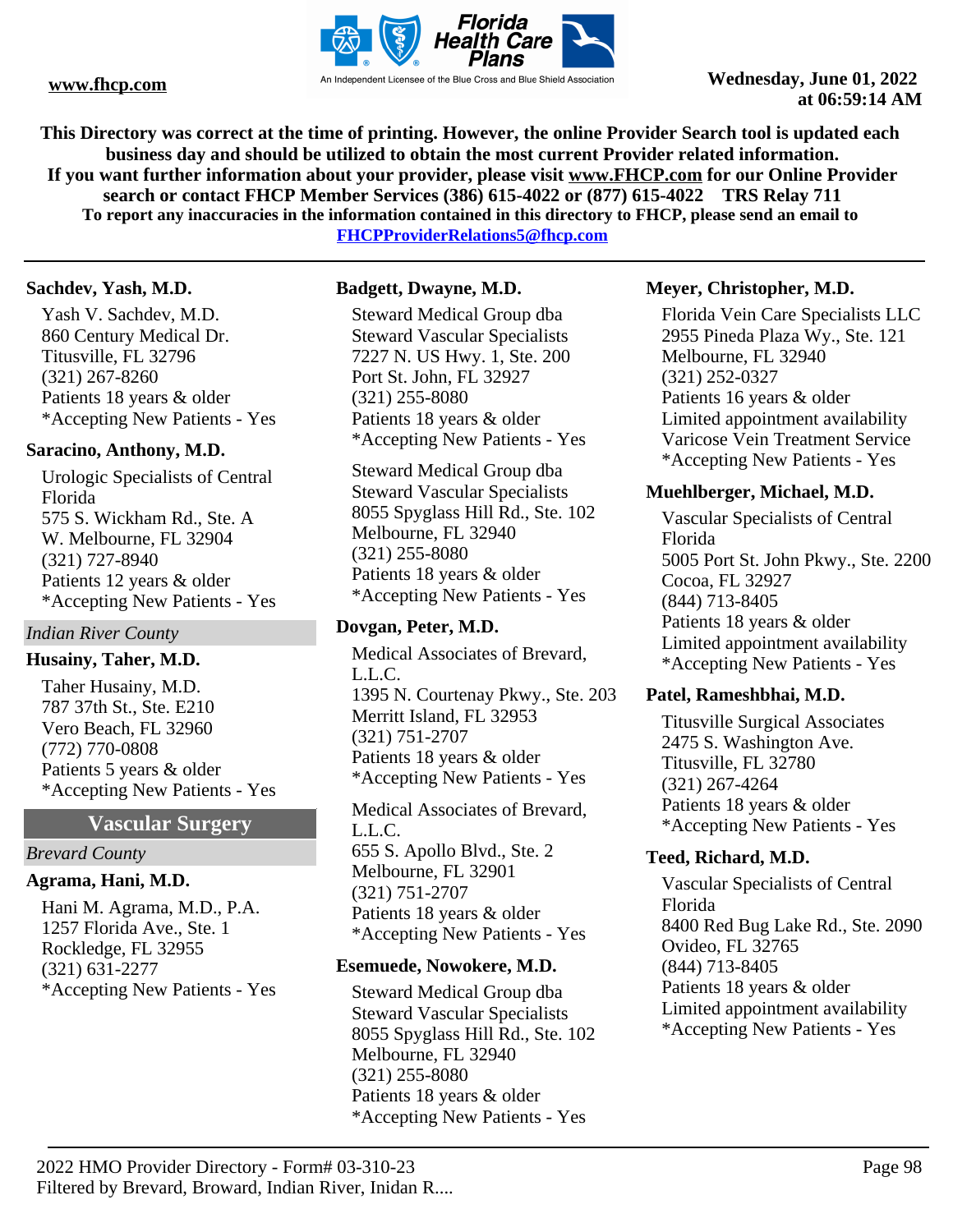

**This Directory was correct at the time of printing. However, the online Provider Search tool is updated each business day and should be utilized to obtain the most current Provider related information. If you want further information about your provider, please visit www.FHCP.com for our Online Provider search or contact FHCP Member Services (386) 615-4022 or (877) 615-4022 TRS Relay 711 To report any inaccuracies in the information contained in this directory to FHCP, please send an email to** 

**FHCPProviderRelations5@fhcp.com**

## **Thompson, Charles, M.D.**

Vascular Specialists of Central Florida 5005 Port St. John Pkwy., Ste. 2200 Cocoa, FL 32927 (844) 713-8405 Patients 18 years & older Limited appointment availability \*Accepting New Patients - Yes

## **Wasselle, Joseph, M.D.**

Steward Medical Group dba SMG Gastroenterology and Neurology 240 N. Wickham Rd., Ste. 311 Melbourne, FL 32935 (321) 752-1660 Patient 18 years & older \*Accepting New Patients - Yes

## *Indian River County*

## **Ramdev, Pranay, M.D.**

Vascular Interventional & Vein Associates 960 37th Pl., Ste. 104 Vero Beach, FL 32960 (772) 567-8482 Patients 18 years & older \*Accepting New Patients - Yes

## **Well Women's Assessment**

### **See Direct Access/Self-referred providers in previous section**

## **X-Rays**

*Brevard County*

## **Atlantis Diagnostics**

1344 S. Apollo Blvd., Ste. 102 Melbourne, FL 32901 (321) 777-7888 Mon.-Fri.: 8:00 a.m. to 5:00 p.m.

## **Atlantis Diagnostics**

6100 Minton Rd., Ste. 100 Palm Bay, FL 32907 (321) 309-2928 Mon.-Fri.: 8:00 a.m. to 5:00 p.m.

## **FHCP Center**

5151 Babcock Street NE Palm Bay, FL 32905 (321) 567-7760 \*For X-Rays: X-Ray Services Only - Patients 600 lbs. & under. No Appt. necessary. Walk-ins welcome. X-Ray Hours: Mon.-Fri.: 8:00 a.m. to 5:00 p.m. Closed for Lunch: 12:00 noon to 1:00 p.m.

## **Florida Diagnostic Imaging, Inc.**

5201 Babcock St. NE, Ste. 5 Palm Bay, FL 32905 (321) 676-5323 All ages accepted

### **Melbourne Regional Medical Center**

250 N. Wickham Rd. Melbourne, FL 32935 (321) 637-3030 \*The Joint Commission - Accredited - Hospital. http://www.melbourneregional.org

## **NSI Melbourne**

2222 S. Harbor City Blvd., Ste. 520 Melbourne, FL 32901 (321) 409-9990

## **NSI Merritt Island**

255 N. Sykes Creek Pkwy., Ste. 102 Merritt Island, FL 32953 (321) 454-6335

### **Parrish Healthcare Center at Port St. John-Outpt. X-Ray Services**

5005 Port St. John Pkwy. Cocoa, FL 32927 (321) 636-9393 \*The Joint Commission - Accredited - Hospital.

## **Parrish Medical Center-Outpt. Xray Services**

951 N. Washington Ave. Titusville, FL 32796 (321) 268-6111 \*The Joint Commission - Accredited - Hospital. http://www.parrishmed.com

#### **Parrish Medical Group Diagnostic Center - Port Canaveral**

390 Challenger Rd. Cape Canaveral, FL 32920 (321) 633-8640 All ages

### **Parrish Medical Group Diagnostic Center - TitusLanding**

250 Harrison St., Ste. 100 Titusville, FL 32780 (321) 268-6674

## **Rockledge MRI & PET Center**

1910 Rockledge Blvd., Ste. 102 Rockledge, FL 32955 (321) 636-6599 Patients 5 years & older Mon.-Thurs.: 8:00 a.m. to 7:00 p.m. Fri.: 8:00 a.m. to 5:00 p.m.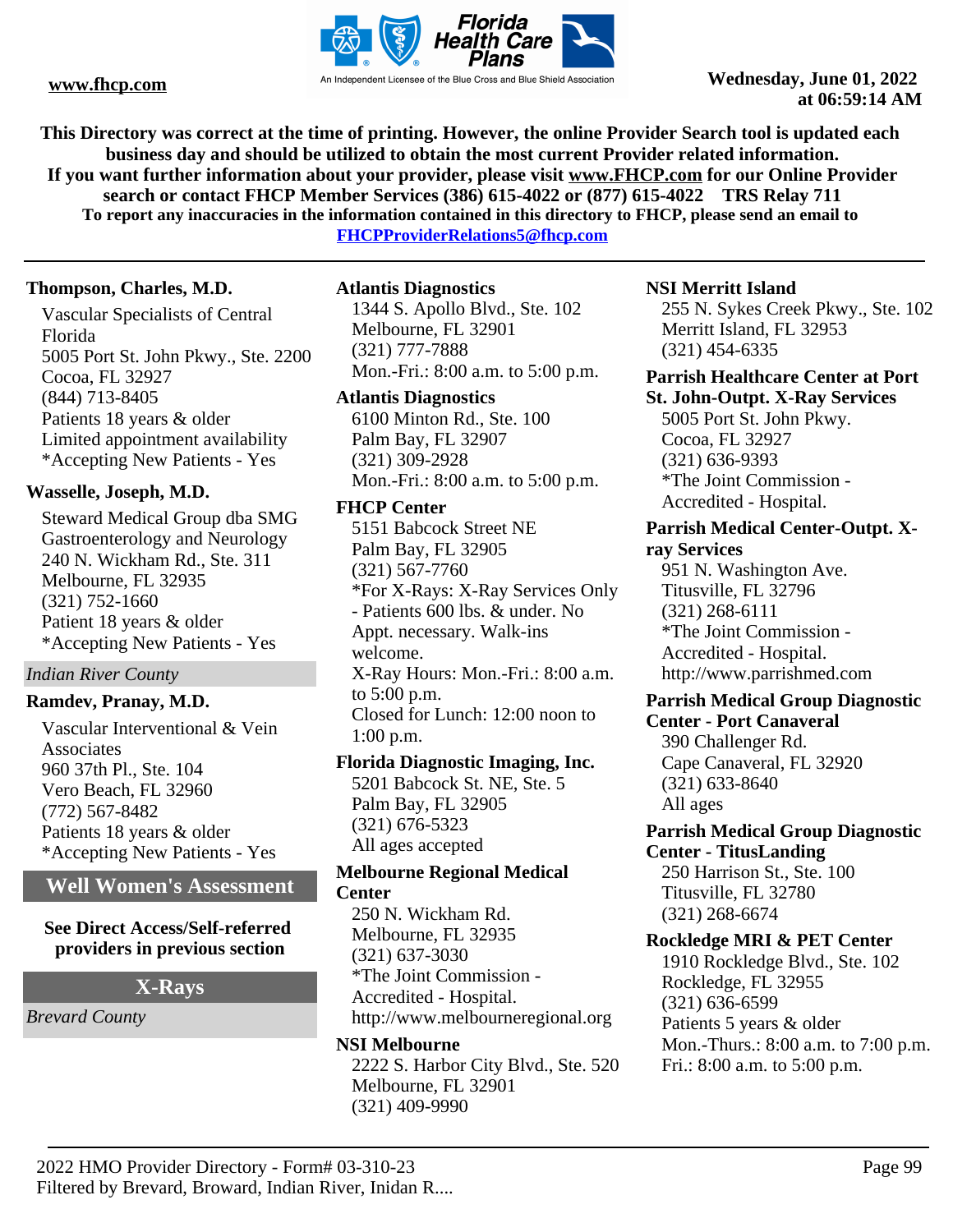

**This Directory was correct at the time of printing. However, the online Provider Search tool is updated each business day and should be utilized to obtain the most current Provider related information. If you want further information about your provider, please visit www.FHCP.com for our Online Provider search or contact FHCP Member Services (386) 615-4022 or (877) 615-4022 TRS Relay 711 To report any inaccuracies in the information contained in this directory to FHCP, please send an email to FHCPProviderRelations5@fhcp.com**

**Rockledge Regional Medical Center**

110 Longwood Ave. Rockledge, FL 32955 (321) 637-3030 \*The Joint Commission - Accredited - Hospital.

## **Rockledge Regional Medical Center**

2400 N. Courtenay Pkwy. (Outpt. X-ray) Merritt Island, FL 32953 (321) 637-3030 \*The Joint Commission - Accredited - Hospital.

#### **Rockledge Regional Medical Center**

7970 N. Wickham Rd. Viera, FL 32940 (321) 637-3030 \*The Joint Commission - Accredited - Hospital.

#### **University Center Imaging**

1800 W. Hibiscus Blvd., Ste. 100 Melbourne, FL 32901 (321) 726-3800 Mon.-Fri.: 7:00 a.m. to 6:00 p.m.

## **University Center Imaging**

6300 N. Wickham Rd., Ste. 100 Melbourne, FL 32940 (321) 775-7100 Mon.-Fri.: 8:00 a.m. to 5:00 p.m.

#### **Viera Diagnostic Center**

6609 N. Wickham Rd., Ste. 101 Melbourne, FL 32940 (321) 254-7880 All ages accepted

#### **Viera Diagnostic Center**

7000 Spyglass Court, Ste. 260 Viera, FL 32940 (321) 254-7880 All ages accepted

*Indian River County*

## **Sebastian River Medical Center**

13695 US Hwy. 1 Sebastian, FL 32958 (772) 581-2060 \*The Joint Commission - Accredited - Hospital. http://www.sebastianrivermedicalce nter.org

# **Contract Facilities**

## **Contracted Hospital & Emergency Facilities**

"Emergency Medical Condition" is defined as a condition manifesting itself by acute symptoms of sufficient severity (including severe pain), such that a prudent layperson, with an average knowledge of health and medicine, could reasonably expect the absense of immediate medical attention to result in serious jeopardy to the health of the individual (or in the case of a pregnant woman, the health of the woman or her unborn child), impairment of bodily functions, or dysfunction of any bodily organ or part. FHCP contracts with the listed hospital and emergency facilities, however, for those members requiring emergency services where the time to reach a FHCP contracted facility would mean the risk of jeopardizing the member's health, the member should seek medical care and treatment at the nearest appropriate facility or hospital even if FHCP does not contract with same.

FHCP contracts with the following hospitals for inpatient, outpatient and twenty-four (24) hour emergency services; however, Pediatric admissions are only available at Halifax Health Medical Center, Daytona.

*Brevard County*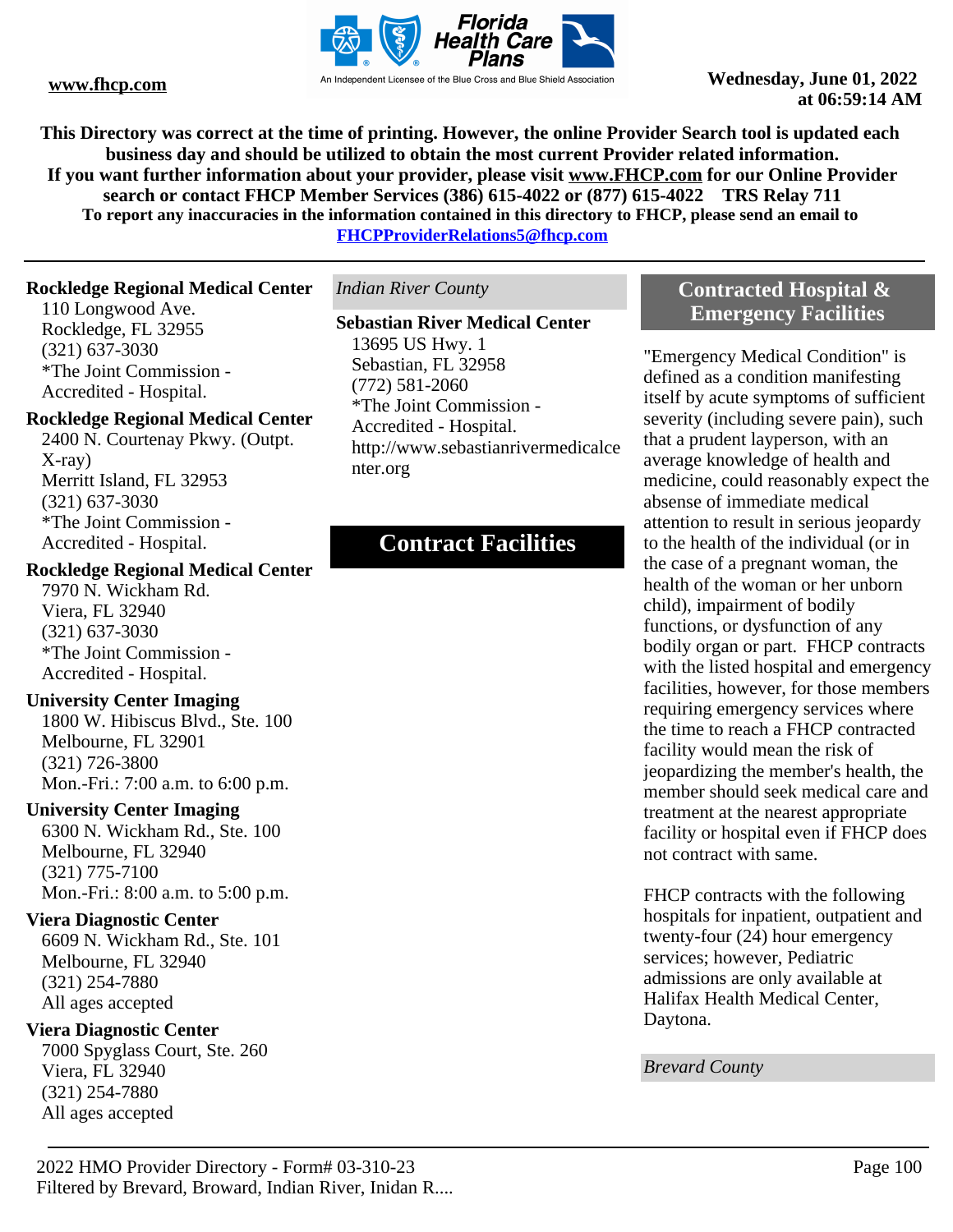

**This Directory was correct at the time of printing. However, the online Provider Search tool is updated each business day and should be utilized to obtain the most current Provider related information. If you want further information about your provider, please visit www.FHCP.com for our Online Provider search or contact FHCP Member Services (386) 615-4022 or (877) 615-4022 TRS Relay 711 To report any inaccuracies in the information contained in this directory to FHCP, please send an email to** 

**FHCPProviderRelations5@fhcp.com**

## **Melbourne Regional Medical**

## **Center**

250 N. Wickham Rd. Melbourne, FL 32935 (321) 752-1200 \*The Joint Commission - Accredited - Hospital. http://www.melbourneregional.org

## **Parrish Medical Center**

951 N. Washington Ave. Titusville, FL 32796 (321) 268-6111 \*The Joint Commission - Accredited - Hospital. http://www.parrishmed.com

## **Rockledge Regional Medical Center**

110 Longwood Ave. Rockledge, FL 32955 (321) 636-2211 \*The Joint Commission - Accredited - Hospital. https://rockledgeregional.org

## *Indian River County*

**Sebastian River Medical Center** 13695 US Hwy. 1 Sebastian, FL 32958 (772) 589-3186 \*The Joint Commission - Accredited - Hospital. http://www.sebastianrivermedicalce nter.org

## **Ambulatory Surgery Centers**

## *Brevard County*

## **Ambulatory Surgical Care** 1045 N. Courtenay Pkwy.

Merritt Island, FL 32953 (321) 452-4448 \*AAAHC Accredited

**Apollo Surgery Center, LLC**

375 S. Wickham Rd. W. Melbourne, FL 32904 (321) 726-9393 \*AAAHC Accredited

## **Atlantic Surgery & Laser Center**

8040 N. Wickham Rd. Melbourne, FL 32940 (321) 757-7272 \*AAAHC Accredited

## **Brevard Surgery Center** 665 S. Apollo Blvd. Melbourne, FL 32901

(321) 984-3200 \*AAAHC Accredited

**Eye Institute Surgery Center, LLC** 1995 W. Nasa Blvd., Ste. 100 Melbourne, FL 32904 (321) 722-4443

## **Intracoastal Surgery Center, LLC** 2200 W. Eau Gallie Blvd., Ste. 100 Melbourne, FL 32935 (321) 610-3460

All ages accepted

#### **Melbourne Surgery Center** 95 Bulldog Blvd., Ste. 104

Melbourne, FL 32901 (321) 729-9493 Patients 6 months & older

## **Merritt Island Surgery Center**

220 N. Sykes Creek Pkwy., Ste. 101 Merritt Island, FL 32953 (321) 459-0015 Patients 6 months & older

## **Space Coast Endoscopy Center**

1974 Rockledge Blvd., Ste. 102 Rockledge, FL 32955 (321) 806-2230 \*AAAHC Accredited Mon.-Fri.: 6:30 a.m. to 5:00 p.m.

# **Space Coast Surgery Center**

595 N. Courtenay Pkwy., Ste. 103 Merritt Island, FL 32953 (321) 890-1800 Patients 18 years & older

## **The Surgery Center of Melbourne** 1401 S. Apollo Blvd., Ste. B Melbourne, FL 32901 (321) 725-5151

Mon.-Fri.: 7:00 a.m. to 4:00 p.m.

## **Titusville Center for Surgical Excellence**

814 S. Washington Ave. Titusville, FL 32780 (321) 567-6300 \*Accreditation: The Joint Commission

# **Psychiatry/Behavioral Health-**

## **Inpatient**

*Brevard County*

## **Circles of Care - D'Albora Children's CSU**

400 E. Sheridan Rd. Melbourne, FL 32901 (321) 722-5200 \*The Joint Commission - Accredited - Behavioral. Upon Approved Referral Only. Patients 6 to 17 years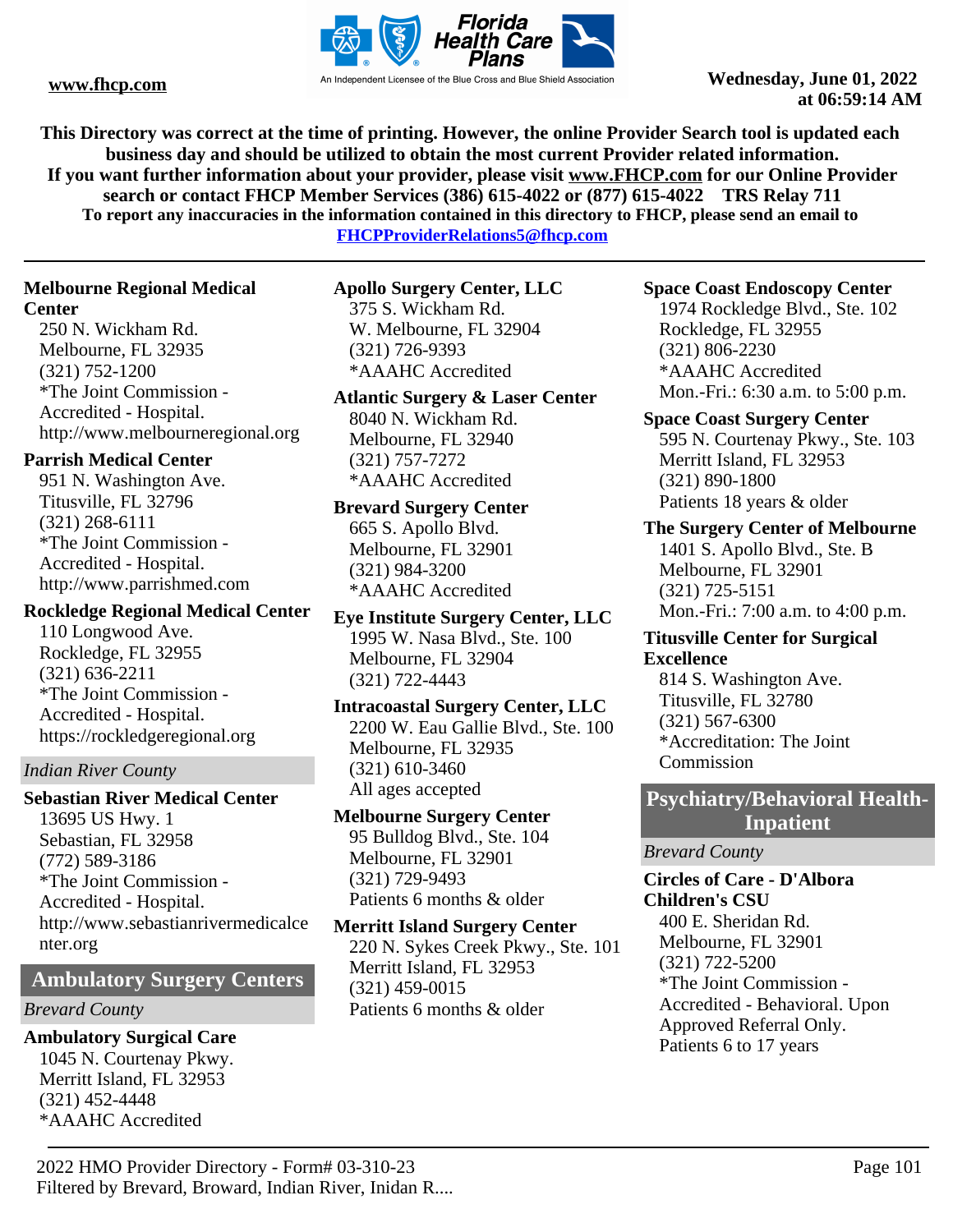

**This Directory was correct at the time of printing. However, the online Provider Search tool is updated each business day and should be utilized to obtain the most current Provider related information. If you want further information about your provider, please visit www.FHCP.com for our Online Provider search or contact FHCP Member Services (386) 615-4022 or (877) 615-4022 TRS Relay 711 To report any inaccuracies in the information contained in this directory to FHCP, please send an email to** 

**FHCPProviderRelations5@fhcp.com**

## **Circles of Care - Harbor Pines**

880 Airport Rd. Melbourne, FL 32901 (321) 914-0650 \*The Joint Commission - Accredited - Behavioral. Upon Approved Referral Only. Patients 18 years & older

## **Circles of Care - Sheridan Oaks**

400 E. Sheridan Rd. Melbourne, FL 32901 (321) 722-5200 \*The Joint Commission - Accredited - Behavioral. Upon Approved Referral Only. Patients 18 years and older

## **Palm Point Behavioral Health, LLC**

2355 Truman Scarborough Way Titusville, FL 32796 (321) 603-6550 \*PHP and IOP are also available with prior auth. Patients 5 years & older

## **Rockledge Regional Medical Center**

110 Longwood Ave. Rockledge, FL 32955 (321) 636-2211 \*Upon Approved Referral Only. The Joint Commission - Accredited - Hospital. Patients 18 years & older

## **Residential Treatment Facility**

*Brevard County*

#### **Circles of Care - Assisted Living Center**

2000 Commerce Dr. Melbourne, FL 32904 (321) 676-6640 \*Upon Approved Referral Only Patients 18 years and older

## **Circles of Care - Cedar Village**

1770 Cedar St. Rockledge, FL 32955 (321) 890-1555 \*Upon Approved Referral Only Patients 18 years & older

## *Broward County*

**Sunrise Detoxification III, LLC** 2331 NE 53rd St. Fort Lauderdale, FL 33308 (954) 491-9700 Patients 18 years & older http://sunrisedetoxftlauderdale.com/

## *Palm Beach County*

**Sunrise Detoxification Center, LLC** 3185 Boutwell Rd. Lake Worth, FL 33461 (561) 533-0074 Patients 18 years & older http://sunrisedetox.com/

## **Urgent Care Facilities**

\*FHCP urgent care facilities can be used after hours and when the member's primary care physician is unavailable for those medical services required to prevent a serious deterioration of a member's health that results from an unforseen illness or injury.

 Please call these facilities to verify availability prior to your visit.\*:

## *Brevard County*

## **Atlantis Urgent Care**

2254 Hwy. A1A Indian Harbour Beach, FL 32937 (321) 777-2273 \*After Hours Care & when PCP is unavailable. Call for availability of hours prior to your visit. All ages accepted Mon.-Fri.:8:00 a.m. to 8:00 p.m. Sat.:9:00 a.m. to 7:00 p.m. Sun.:10:00 a.m. to 5:00 p.m. http://atlantisurgentcare.com/

## **Dairy Road Urgent Care**

2107 Dairy Rd. Melbourne, FL 32904 (321) 956-8224 Mon.-Fri.: 9:00 a.m. to 7:00 p.m. Sat. & Sun.: 9:00 a.m. to 5:00 p.m. Christmas Eve/New Years Eve:9:00 a.m. to 2:00 p.m. Closed all major holidays

## **Healthy Minors, LLC**

6525 3rd St., Ste. 106 Rockledge, FL 32955 (321) 307-9400 \*After Hours Care & when PCP is unavailable. Call for availability of hours prior to your visit.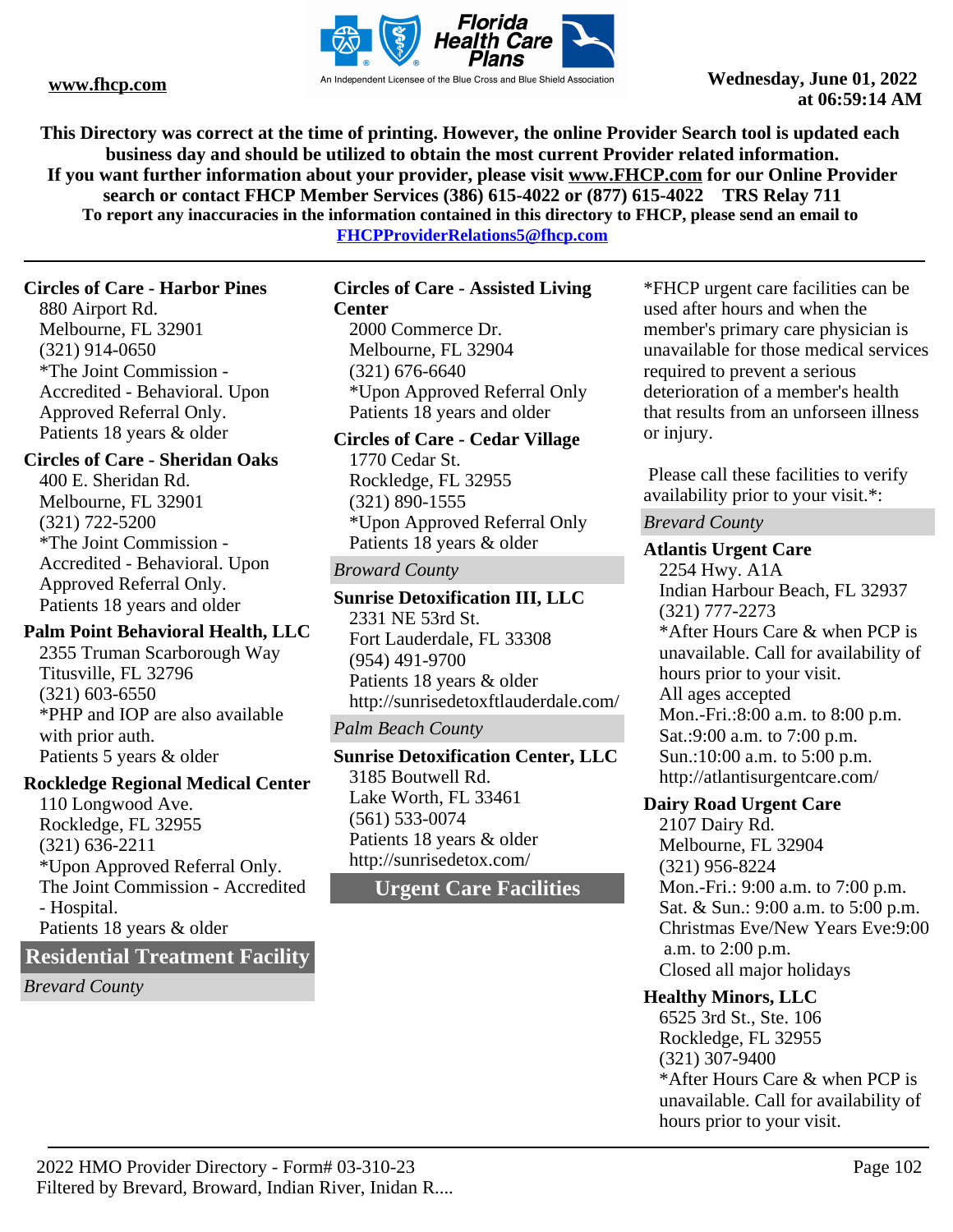

**This Directory was correct at the time of printing. However, the online Provider Search tool is updated each business day and should be utilized to obtain the most current Provider related information. If you want further information about your provider, please visit www.FHCP.com for our Online Provider search or contact FHCP Member Services (386) 615-4022 or (877) 615-4022 TRS Relay 711 To report any inaccuracies in the information contained in this directory to FHCP, please send an email to** 

**FHCPProviderRelations5@fhcp.com**

Patients Newborn to 21 years Mon. - Sat. 10:00 a.m. to 9:00 p.m. Sun. 2:00 p.m. to 7:00 p.m.

## **MedFast Urgent Care**

1400 Rockledge Blvd. Rockledge, FL 32955 (321) 735-8960 \*After Hours Care & when PCP is unavailable. Call for availability of hours prior to your visit. All ages accepted Mon.-Fri.:8:00 a.m. to 7:00 p.m. Sat.-Sun.:8:00 a.m. to 7:00 p.m. Closed Thanksgiving & Christmas Day

## **MedFast Urgent Care**

1532 N. Harbor City Blvd. Melbourne, FL 329356662 (321) 409-9409 \*After Hours Care & when PCP is unavailable. Call for availability of hours prior to your visit. All ages accepted

## **MedFast Urgent Care**

1840 S.Washington Ave. Titusville, FL 32780 (321) 360-5577 \*After Hours Care & when PCP is unavailable. Call for availability of hours prior to your visit. All ages accepted Mon.-Fri.:8:00 a.m. to 7:00 p.m. Sat.-Sun.:8:00 a.m. to 7:00 p.m. Closed Thanksgiving & Christmas Day

## **MedFast Urgent Care**

206 E. New Haven Ave. Melbourne, FL 32901 (321) 802-3311 \*After Hours Care & when PCP is

unavailable. Call or availability of hours prior to your visit. All ages accepted Mon.-Fri.:8:00 a.m. to 7:00 p.m. Sat.-Sun.:8:00 a.m. to 7:00 p.m. Closed Thanksgiving & Christmas Day

## **MedFast Urgent Care**

2113 Sarno Rd. Melbourne, FL 32935 (321) 676-0558 \*After Hours Care & when PCP is unavailable. Call for availability of hours prior to your visit. All ages accepted Mon.-Fri.:8:00 a.m. to 7:00 p.m. Sat.-Sun.:8:00 a.m. to 7:00 p.m. Closed Thanksgiving & Christmas Day

## **MedFast Urgent Care**

275 W. Cocoa Beach Cswy. Cocoa Beach, FL 32931 (321) 799-7777 \*After Hours Care & when PCP is unavailable. Call for availability of hours prior to your visit. All ages Mon.-Fri.:8:00 a.m. to 7:00 p.m. Sat.-Sun.:8:00 a.m. to 7:00 p.m. Closed Thanksgiving & Christmas Day

## **MedFast Urgent Care**

3045 Columbia Blvd., Ste. A108 Titusville, FL 32780 (321) 264-9176 \*After Hours Care & when PCP is unavailable. Call for availability of hours prior to your visit. All ages accepted Mon.-Fri.:8:00 a.m. to 7:00 p.m.

Sat.-Sun.:8:00 a.m. to 7:00 p.m. Closed Thanksgiving & Christmas Day

## **MedFast Urgent Care**

390 N. Courtenay Pkwy. Merritt Island, FL 32953 (321) 633-3162 \*After Hours Care & when PCP is unavailable. Call for availability of hours prior to your visit. All ages accepted Mon.-Fri.:8:00 a.m. to 7:00 p.m. Sat.-Sun.:8:00 a.m. to 7:00 p.m. Closed Thanksgiving & Christmas Day

## **MedFast Urgent Care**

490 Centre Lake Dr., NE, Ste. 200 Palm Bay, FL 32907 (321) 821-4950 \*After Hours Care & when PCP is unavailable. Call for availability of hours prior to your visit. All ages accepted Mon.-Fri.:8:00 a.m. to 7:00 p.m. Sat.-Sun.:8:00 a.m. to 7:00 p.m. Closed Thanksgiving & Christmas Day

## **MedFast Urgent Care**

5005 Port St. John Pkwy. Port St. John, FL 32927 (321) 633-8620 \*After Hours Care & when PCP is unavailable. Call for availability of hours prior to your visit. All ages accepted Mon.-Fri.:8:00 a.m. to 7:00 p.m. Sat.-Sun.:8:00 a.m. to 7:00 p.m. Closed Thanksgiving & Christmas Day

## **MedFast Urgent Care**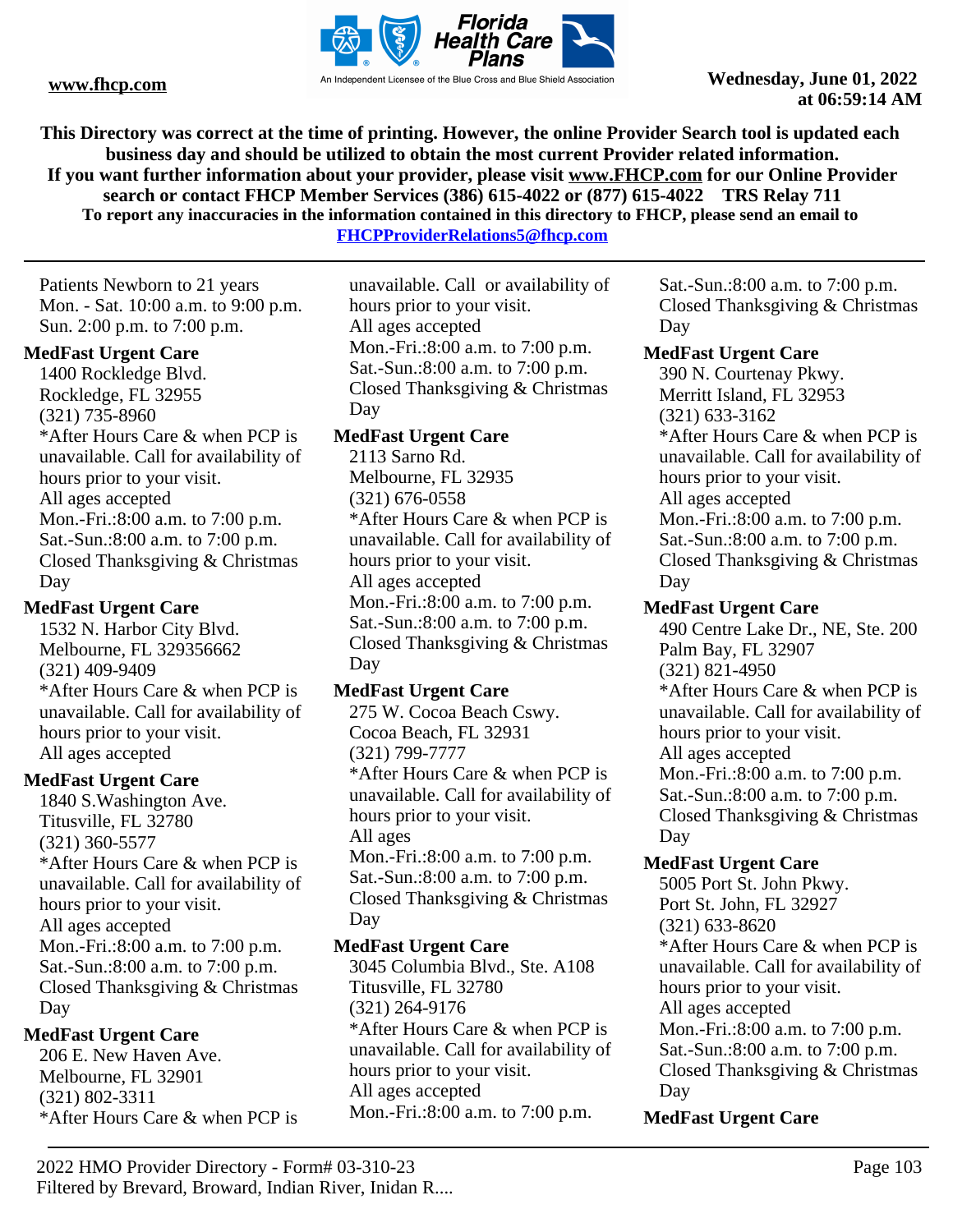

**This Directory was correct at the time of printing. However, the online Provider Search tool is updated each business day and should be utilized to obtain the most current Provider related information. If you want further information about your provider, please visit www.FHCP.com for our Online Provider search or contact FHCP Member Services (386) 615-4022 or (877) 615-4022 TRS Relay 711 To report any inaccuracies in the information contained in this directory to FHCP, please send an email to** 

**FHCPProviderRelations5@fhcp.com**

5500 Stadium Pkwy., Ste. 101 Melbourne, FL 32940 (321) 306-5510 \*After Hours Care & when PCP is unavailable. Call for availability of hours prior to your visit. All ages accepted Mon.-Fri.:8:00 a.m. to 7:00 p.m. Sat.-Sun.:8:00 a.m. to 7:00 p.m. Closed Thanksgiving & Christmas Day

## **MedFast Urgent Care**

7925 N. Wickham Rd., Ste. A Melbourne, FL 32940 (321) 751-7222 \*After Hours Care & when PCP is unavailable. Call for availability of hours prior to your visit. All ages accepted Mon.-Fri.:8:00 a.m. to 7:00 p.m. Sat.-Sun.:8:00 a.m. to 7:00 p.m. Closed Thanksgiving & Christmas Day

## **Palm Bay Urgent Care**

1155 Malabar Rd., #10 Palm Bay, FL 32907 (321) 723-3627 \*After Hours Care & when PCP is unavailable. Call for availability of hours prior to your visit. Patients 6 months & older http://palmbayurgentcare.com/

## **Restore Health Urgent Care**

1840 Eldron Blvd., SE, Ste. 1 Palm Bay, FL 32909 (321) 312-4580 Patients 6 months and older Mon.-Fri.: 8:00 a.m. to 8:00 p.m. Sat.: 8:00 a.m. to 5:00 p.m. Sun.: 8:00 a.m. to 5:00 p.m.

## **Surfside Urgent Care**

325 5th Ave., Ste. 204 Indialantic, FL 32903 (321) 821-4889 All ages accepted

## **Extended Hours Care Centers**

\*FHCP has extended the office hours of some primary care physicians for your convenience. These physicians are available for routine illnesses and care of non-urgent nature.

## *Brevard County*

## **Doctor on Demand**

(800) 997-6196 \*Telemedicine - Face to Face video visits with a board certified doctor. www.doctorondemand.com/fhcp

## **MedFast Urgent Care**

1532 N. Harbor City Blvd. Melbourne, FL 329356662 (321) 409-9409 \*Call for hours yll ages accepted

## **MedFast Urgent Care**

1400 Rockledge Blvd. Rockledge, FL 32955 (321) 735-8960 \*\*Also Accepts Workforce Wellness. After Hours Care & when PCP is unavailable. Call for availability of hours prior to your visit. All ages accepted Mon.-Fri.:8:00 a.m. to 7:00 p.m. Sat.-Sun.:8:00 a.m. to 7:00 p.m. Closed Thanksgiving & Christmas Day

## **MedFast Urgent Care**

1840 S. Washington Ave. Titusville, FL 32780 (321) 360-5577 \*\*Also Accepts Workforce Wellness. After Hours Care & when PCP is unavailable. Call for availability of hours prior to your visit. All ages accepted Mon.-Fri.:8:00 a.m. to 7:00 p.m. Sat.-Sun.:8:00 a.m. to 7:00 p.m. Closed Thanksgiving & Christmas Day

## **MedFast Urgent Care**

206 E. New Haven Ave. Melbourne, FL 32901 (321) 802-3311 \*\*Also Accepts Workforce Wellness. After Hours Care & when PCP is unavailable. Call for availability of hours prior to your visit. All ages accepted Mon.-Fri.:8:00 a.m. to 7:00 p.m. Sat.-Sun.:8:00 a.m. to 7:00 p.m. Closed Thanksgiving & Christmas

Day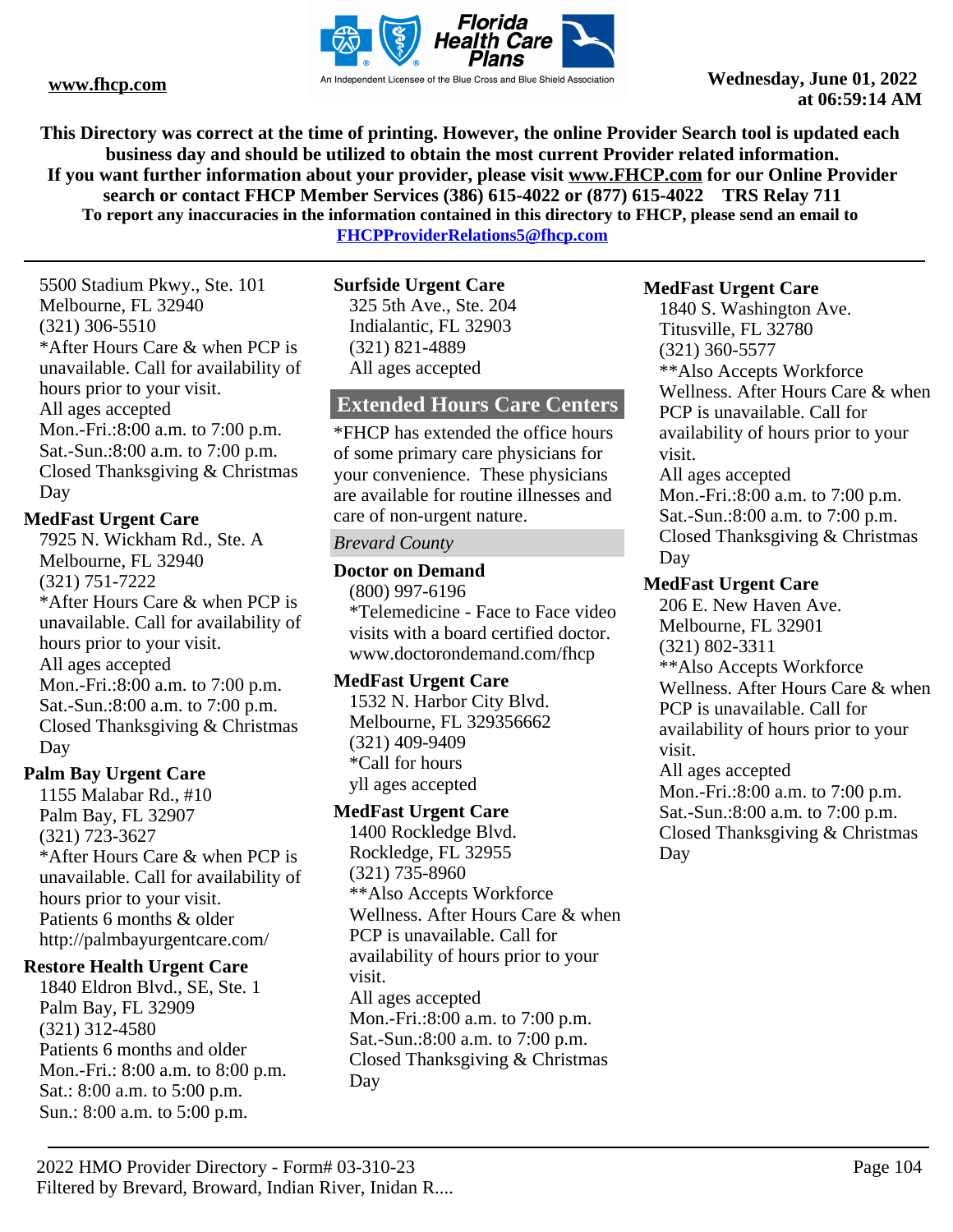

**This Directory was correct at the time of printing. However, the online Provider Search tool is updated each business day and should be utilized to obtain the most current Provider related information. If you want further information about your provider, please visit www.FHCP.com for our Online Provider search or contact FHCP Member Services (386) 615-4022 or (877) 615-4022 TRS Relay 711 To report any inaccuracies in the information contained in this directory to FHCP, please send an email to** 

**FHCPProviderRelations5@fhcp.com**

## **MedFast Urgent Care**

2113 Sarno Rd. Melbourne, FL 32935 (321) 676-0558 \*\*Also Accepts Workforce Wellness. After Hours Care & when PCP is unavailable. Call for availability of hours prior to your visit. All ages accepted Mon.-Fri.:8:00 a.m. to 7:00 p.m. Sat.-Sun.:8:00 a.m. to 7:00 p.m. Closed Thanksgiving & Christmas Day

## **MedFast Urgent Care**

275 W. Cocoa Beach Cswy. Cocoa Beach, FL 32931 (321) 799-7777 \*\*Also Accepts Workforce Wellness. After Hours Care & when PCP is unavailable. Call for availability of hours prior to your visit. All ages accepted Mon.-Fri.:8:00 a.m. to 7:00 p.m. Sat.-Sun.:8:00 a.m. to 7:00 p.m. Closed Thanksgiving & Christmas Day

## **MedFast Urgent Care**

3045 Columbia Blvd., Ste. 108A Titusville, FL 32780 (321) 264-9176 \*\*Also Accepts Workforce Wellness. After Hours Care & when PCP is unavailable. Call for availability of hours prior to your visit. All ages accepted Mon.-Fri.:8:00 a.m. to 7:00 p.m. Sat.-Sun.:8:00 a.m. to 7:00 p.m. Closed Thanksgiving & Christmas Day

## **MedFast Urgent Care**

390 N. Courtenay Pkwy. Merritt Island, FL 32953 (321) 633-3162 \*\*Also Accepts Workforce Wellness. After Hours Care & when PCP is unavailable. Call for availability of hours prior to your visit. All ages accepted Mon.-Fri.:8:00 a.m. to 7:00 p.m. Sat.-Sun.:8:00 a.m. to 7:00 p.m. Closed Thanksgiving & Christmas Day

### **MedFast Urgent Care**

490 Centre Lake Dr., NE, Ste. 200 Palm Bay, FL 32907 (321) 821-4950 \*\*Also Accepts Workforce Wellness. After Hours Care & when PCP is unavailable. Call for availability of hours prior to your visit. All ages accepted Mon.-Fri.:8:00 a.m. to 7:00 p.m. Sat.-Sun.:8:00 a.m. to 7:00 p.m. Closed Thanksgiving & Christmas Day

## **MedFast Urgent Care**

5005 Port St. John Pkwy. Port St. John, FL 32927 (321) 633-8620 \*\*Also Accepts Workforce Wellness. After Hours Care & when PCP is unavailable. Call for availability of hours prior to your visit. All ages accepted Mon.-Fri.:8:00 a.m. to 7:00 p.m. Sat.-Sun.:8:00 a.m. to 7:00 p.m. Closed Thanksgiving & Christmas

Day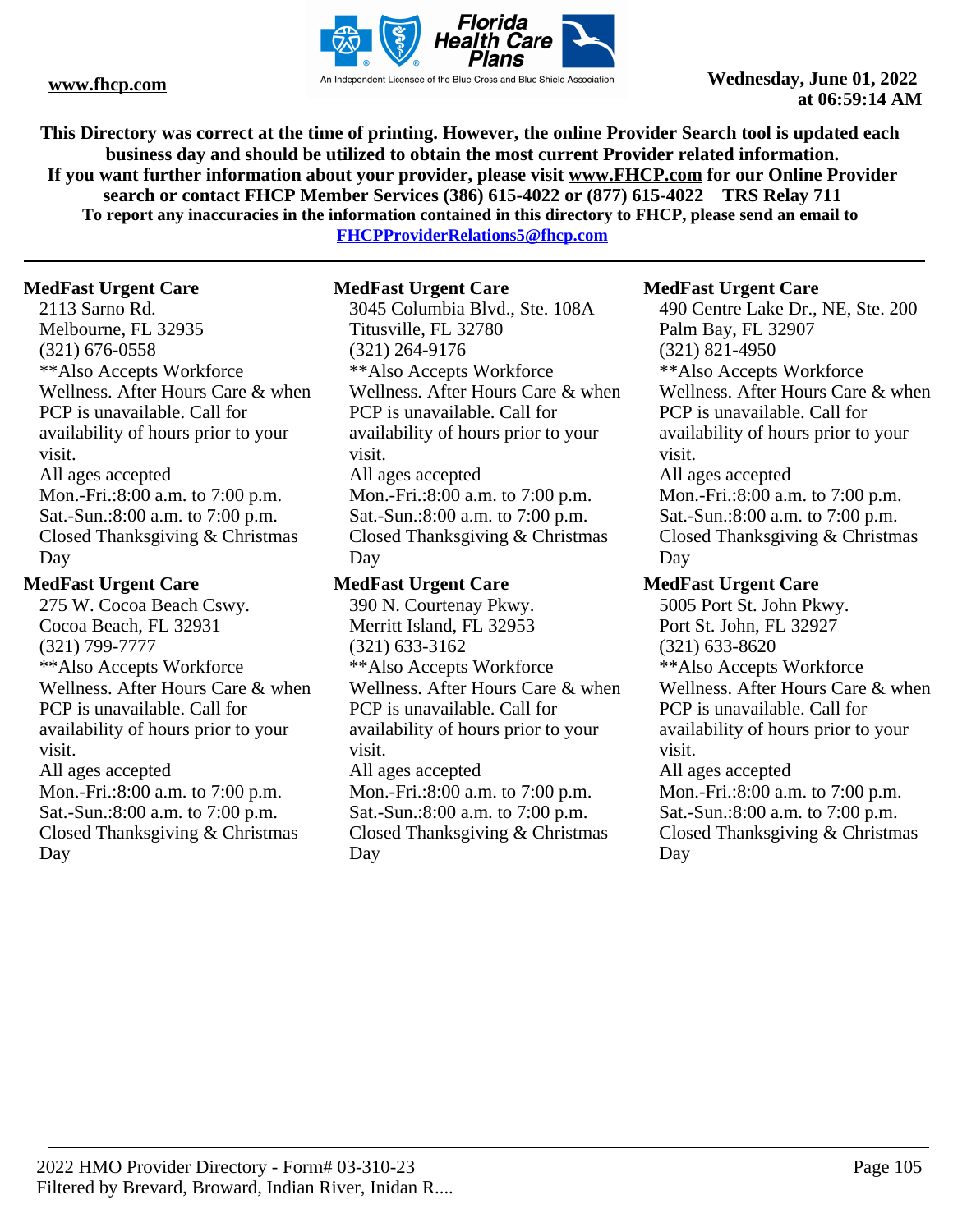

**This Directory was correct at the time of printing. However, the online Provider Search tool is updated each business day and should be utilized to obtain the most current Provider related information. If you want further information about your provider, please visit www.FHCP.com for our Online Provider search or contact FHCP Member Services (386) 615-4022 or (877) 615-4022 TRS Relay 711 To report any inaccuracies in the information contained in this directory to FHCP, please send an email to** 

**FHCPProviderRelations5@fhcp.com**

## **MedFast Urgent Care**

5500 Stadium Pkwy., Ste. 101 Melbourne, FL 32940 (321) 306-5510 \*\*Also Accepts Workforce Wellness. After Hours Care & when PCP is unavailable. Call for availability of hours prior to your visit. All ages accepted Mon.-Fri.:8:00 a.m. to 7:00 p.m. Sat.-Sun.:8:00 a.m. to 7:00 p.m. Closed Thanksgiving & Christmas Day

## **MedFast Urgent Care**

7925 N. Wickham Rd., Ste. A Melbourne, FL 32940 (321) 751-7222 \*\*Also Accepts Workforce Wellness. After Hours Care & when PCP is unavailable. Call for availability of hours prior to your visit. All ages accepted Mon.-Fri.:8:00 a.m. to 7:00 p.m. Sat.-Sun.:8:00 a.m. to 7:00 p.m. Closed Thanksgiving & Christmas

## Day **Restore Health Urgent Care**

1840 Eldron Blvd., SE, Ste. 1 Palm Bay, FL 32909 (321) 312-4580 Patients 6 months and older Mon.-Fri.: 8:00 a.m. to 8:00 p.m. Sat.: 8:00 a.m. to 5:00 p.m. Sun.: 8:00 a.m. to 5:00 p.m.

## **Laboratories**

**THESE ARE DRAW STATIONS ONLY**

## *Brevard County*

### **FHCP Center**

5151 Babcock Street NE Palm Bay, FL 32905 (321) 567-7760 \*For Laboratories: No appt. necessary. Lab Hours - Mon.-Fri. 6:30 a.m. to 4:00 p.m.

## **Melbourne Medical Lab**

6100 Minton Rd. NW Palm Bay, FL 32907 (321) 802-5956 \*\*Lab Draw Site Only\* Mon.-Fri.: 7:30 a.m. to 11:30 a.m.

**Melbourne Medical Lab** 95 Bulldog Blvd., Ste. 103 Melbourne, FL 32901 (321) 722-1766 \*\*Lab Draw Site Only\* Mon.-Fri.: 7:30 a.m. to 5:00 p.m.

## **Parrish Healthcare Center at Port St. John-Laboratory Draw Station**

5005 Port St. John Pkwy. Cocoa, FL 32927 (321) 636-9393 \*The Joint Commission - Accredited - Hospital. \*Lab Draw Site Only\* Mon.-Fri.: 7:00 a.m. to 4:00 p.m. http://www.parrishmed.com

#### **Parrish Medical Center Health & Fitness- Laboratory Draw Station**

2210 Hwy. 50 Titusville, FL 32780 (321) 268-6721 \*The Joint Commission - Accredited - Hospital. \*Lab Draw Site Only\* Mon.-Fri.: 6:30 a.m. to 2:45 p.m. http://www.parrishmed.com

#### **Parrish Medical Center-Laboratory Draw Station**

951 N. Washington Ave. Titusville, FL 32796 (321) 268-6134 \*The Joint Commission - Accredited - Hospital. \*Lab Draw Site Only\* Mon.-Fri.: 6:30 a.m. to 6:00 p.m. Sat.: 7:00 a.m. to 12:00 p.m. (noon) http://www.parrishmed.com

# **Parrish Medical Group Diagnostic**

**Center - Port Canaveral** 390 Challenger Rd. Cape Canaveral, FL 32920 (321) 633-8640 \*\*Lab Draw Site Only\* All ages accepted

## **Parrish Medical Group Diagnostic Center - TitusLanding**

250 Harrison St., Ste. 100 Titusville, FL 32780 (321) 268-6674 \*\*Lab Draw Site Only\* All ages accepted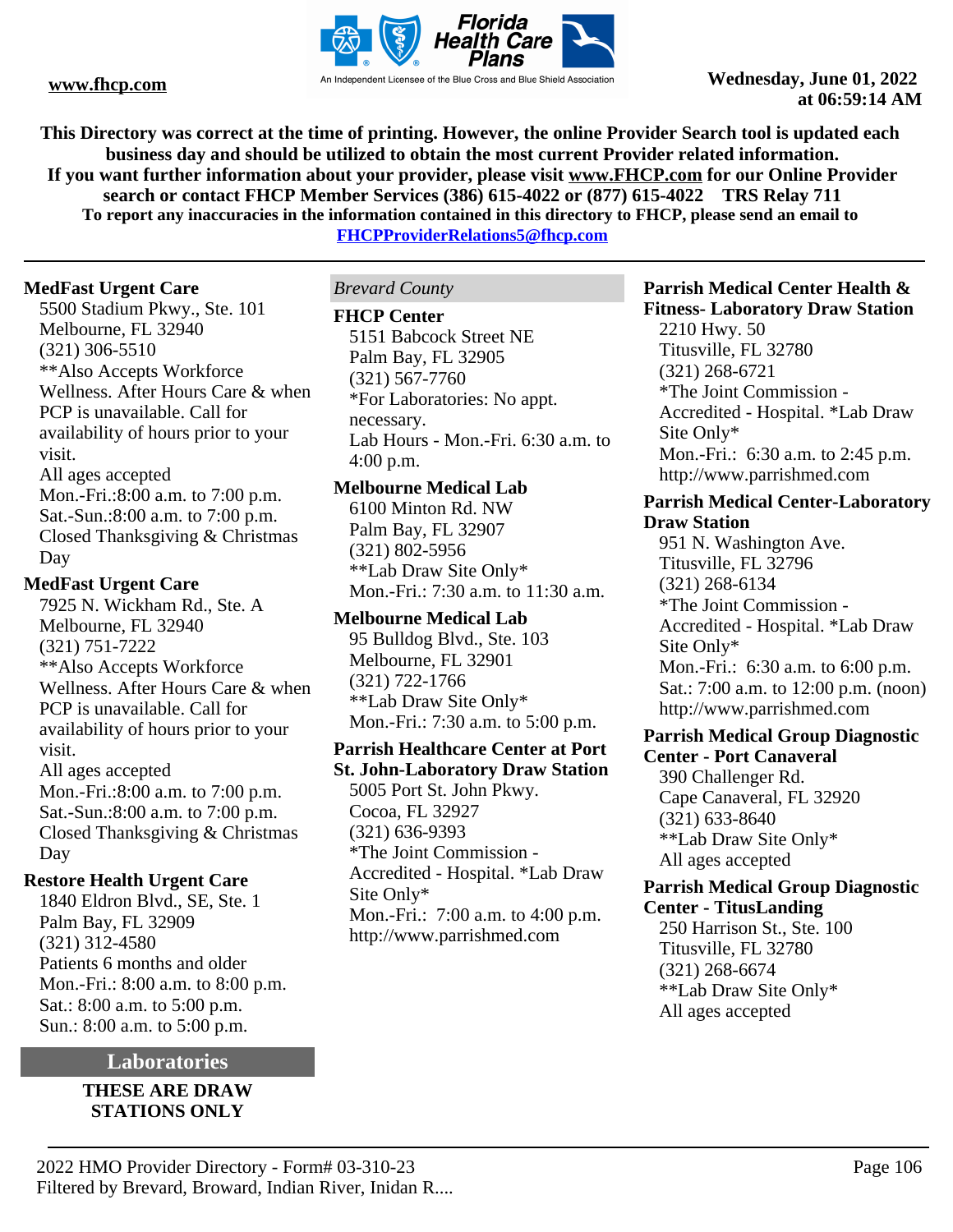

**This Directory was correct at the time of printing. However, the online Provider Search tool is updated each business day and should be utilized to obtain the most current Provider related information. If you want further information about your provider, please visit www.FHCP.com for our Online Provider search or contact FHCP Member Services (386) 615-4022 or (877) 615-4022 TRS Relay 711 To report any inaccuracies in the information contained in this directory to FHCP, please send an email to** 

**FHCPProviderRelations5@fhcp.com**

## **Quest Diagnostics - Melbourne Oaks**

1800 W. Hibiscus Blvd., Ste. 125 Melbourne, FL 32901 (866) 697-8378 All ages accepted Mon.-Fri. 7:00 a.m. to 12 p.m. Mon.-Fri. 1:00 p.m. to 4:00 p.m.

## **Quest Diagnostics - Melbourne Wickham**

6365 N. Wickham Rd., Ste. 103 Melbourne, FL 32940 (866) 697-8378 All ages accepted Mon.- Fri.: 6:30 a.m. to 3:30 p.m. Sat.: 7:00 a.m. to 11:00 a.m.

## **Quest Diagnostics - Merritt Island**

915 N. Courtenay Pkwy. Merritt Island, FL 32953 (866) 697-8378 All ages accepted Mon.-Fri.: 7:00 a.m. to 4:00 p.m. Sat.: 7:00 a.m. to 11:00 a.m.

#### **Quest Diagnostics-Inside Malabar Rd. SW Walmart Store**

1040 Malabar Rd. SE Palm Bay, FL 32907 (866) 697-8378 All ages accepted Mon.-Fri.: 7:00 a.m. to 4:00 p.m. Sat.: 7:00 a.m. to 2:00 p.m.

## **Quest Diagnostics-Melbourne Elizabeth**

1515 Elizabeth St. Melbourne, FL 32901 (866) 697-8378 All ages accepted Mon.-Fri.:7:00 a.m. to 4:00 p.m. Sat.: 7:30 a.m. to 11:30 a.m.

## **Quest Diagnostics-Palm Bay**

590 Malabar Rd. SE, Ste. 4 Palm Bay, FL 32907 (866) 697-8378 All ages accepted Mon.-Fri.: 6:30 a.m. to 12:00 p.m. Mon.-Fri.: 1:00 p.m. to 3:00 p.m.

## **Quest Diagnostics-Rockledge**

1260 US Hwy. 1, Ste. 102 Rockledge, FL 32955 (866) 697-8378 All ages accepted Mon.-Fri.: 6:30 a.m. to 3:00 p.m.

## **Quest Diagnostics-Titusville**

3233 Garden St., Unit 13 Titusville, FL 32796 (866) 697-8378 All ages accepted Mon.-Fri.: 6:30 a.m. to 3:30 p.m. Sat.: 7:00 a.m. to 11:00 a.m.

## *Indian River County*

## **Quest Diagnostics-Sebastian**

13256 US Hwy. 1, Unit 4 Sebastian, FL 32958 (866) 697-8378 All ages accepted Mon.-Fri.: 6:30 a.m. to 12:00 p.m. Mon.-Fri.: 1:00 p.m. to 3:30 p.m.

## **Sebastian River Medical Center**

13695 US Hwy. 1 Sebastian, FL 32958 (772) 589-3186 \*The Joint Commission - Accredited - Hospital. http://www.sebastianrivermedicalce nter.org

## **Pharmacy-Mail Order**

*Brevard County*

## **FHCP Mail Order Pharmacy**

P.O. Box 11696 Daytona Beach, FL 32120 (386) 676-7126 (800) 232-0216 \*NOT OPEN TO PUBLIC, MAIL-ORDER ONLY. 93-Day on eligible prescriptions. Limited Medicare Part B medications. Mon.-Fri.: 8:30 a.m. to 5:30 p.m.

## **Pharmacies**

## *Brevard County*

**FHCP Pharmacy - Melbourne** 785 N. Wickham Rd., Ste. 104 Melbourne, FL 32935 (321) 567-7505 \*Preferred Retail Pharmacy. 93- Day on eligible prescriptions. Limited Medicare Part B medications. Mon.-Fri.: 8:30 a.m. to 6:00 p.m. Sat.: 9:00 a.m. to 1:00 p.m. Sun: Closed

## **FHCP Pharmacy - Palm Bay**

5151 Babcock Street NE Palm Bay, FL 32905 (321) 567-7765 \*Preferred Retail Pharmacy. 93- Day on eligible prescriptions. Limited Medicare Part B medications. Mon.-Fri.: 8:30 a.m. to 6:00 p.m. Sat.: 9:00 a.m. to 1:00 p.m. Sun.: Closed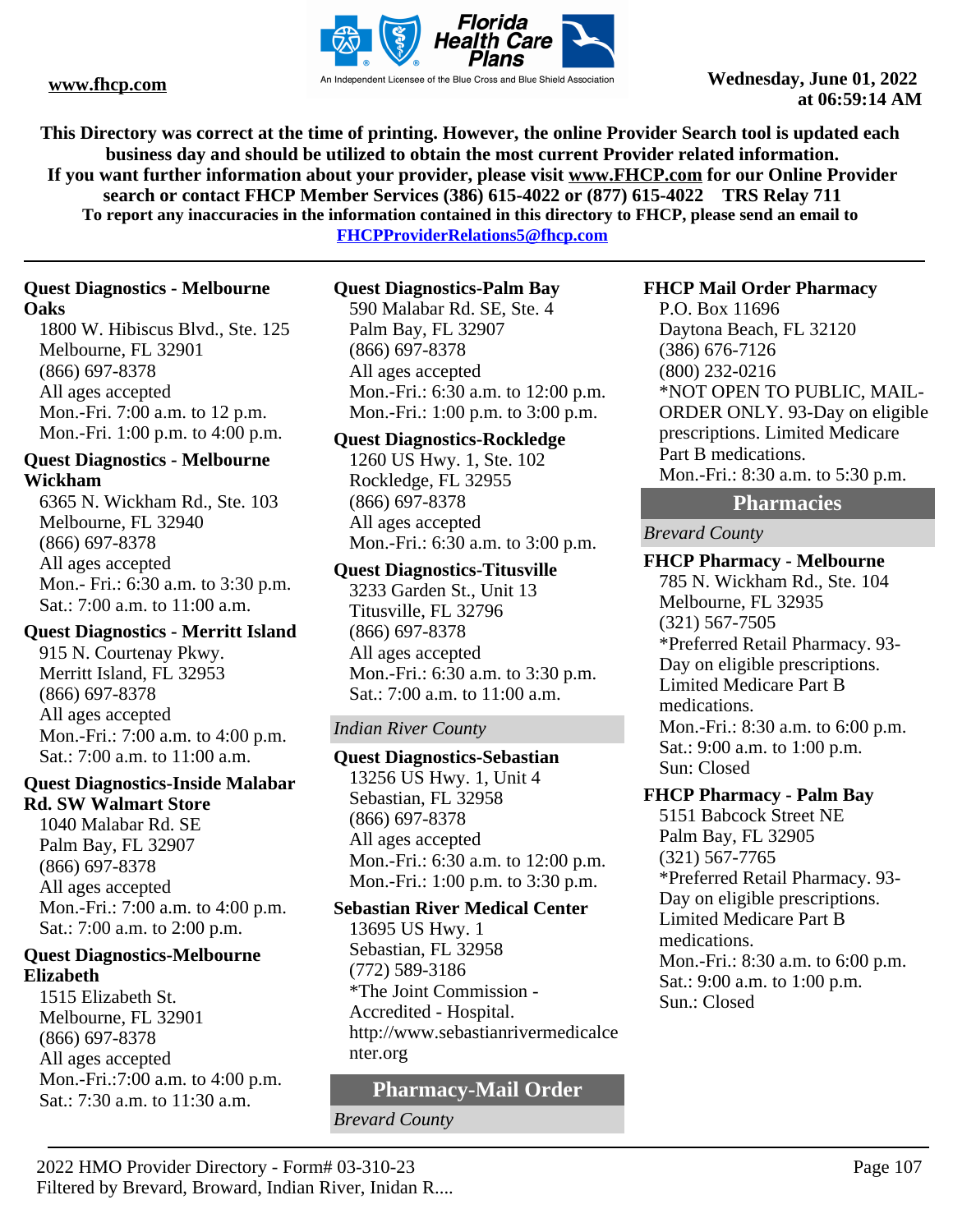

**This Directory was correct at the time of printing. However, the online Provider Search tool is updated each business day and should be utilized to obtain the most current Provider related information. If you want further information about your provider, please visit www.FHCP.com for our Online Provider search or contact FHCP Member Services (386) 615-4022 or (877) 615-4022 TRS Relay 711 To report any inaccuracies in the information contained in this directory to FHCP, please send an email to** 

**FHCPProviderRelations5@fhcp.com**

## **FHCP Pharmacy - Rockledge**

1954 Rockledge Blvd., Ste. 107 Rockledge, FL 32955 (321) 567-7503 \*Preferred Retail Pharmacy. 93- Day on eligible prescriptions. Limited Medicare Part B medications. Mon.-Fri.: 8:30 a.m. to 6:00 p.m. Sat.: 9:00 a.m. to 1:00 p.m. Sun: Closed

## **FHCP Pharmacy - Titusville**

1021 S. Washington Ave. Titusville, FL 32780 (321) 567-7500 \*Preferred Retail Pharmacy. 93- Day on eligible prescriptions. Limited Medicare Part B medications. Mon.-Fri.: 8:30 a.m. to 6:00 p.m. Sat.: 9:00 a.m. to 1:00 p.m. Sun: Closed

## **Walgreens - Cocoa**

1106 Clearlake Rd. Cocoa, FL 32922 (321) 632-3150 \*Standard Retail Pharmacy.

## **Walgreens - Cocoa**

7415 N. Hwy. 1 Cocoa, FL 32927 (321) 213-6233 \*Standard Retail Pharmacy.

## **Walgreens - Cocoa Beach**

4150 N. Atlantic Ave. Cocoa Beach, FL 32931 (321) 799-9112 \*Standard Retail Pharmacy.

## **Walgreens - Melbourne** 1213 Palm Bay Rd. NE

Melbourne, FL 32905 (321) 676-4602 \*Standard Retail Pharmacy.

## **Walgreens - Melbourne**

1350 N. Wickham Rd. Melbourne, FL 32935 (321) 254-5507 \*Standard Retail Pharmacy. **\*\*After hours pharmacy only.** 

## **Walgreens - Melbourne**

2200 N. Highway A1A Melbourne, FL 32903 (321) 773-2022 \*Standard Retail Pharmacy.

**Walgreens - Melbourne** 7780 N. Wickham Rd. Melbourne, FL 32940 (321) 254-1072 \*Standard Retail Pharmacy.

#### **Walgreens - Merritt Island**

1587 N. Courtenay Pkwy. Merritt Island, FL 32953 (321) 459-1647 \*Standard Retail Pharmacy.

## **Walgreens - Merritt Island**

90 S. Sykes Creek Pkwy. Merritt Island, FL 32952 (321) 452-5612 \*Standard Retail Pharmacy.

## **Walgreens - Mims**

2475 US Hwy. 1 Mims, FL 32754 (321) 267-1788 \*Standard Retail Pharmacy. **\*\*After hours pharmacy only.** 

## **Walgreens - Palm Bay**

1160 Malabar Rd. SE Palm Bay, FL 32907 (321) 956-9626 \*Standard Retail Pharmacy.

## **Walgreens - Palm Bay**

175 Malabar Rd. NW Palm Bay, FL 32907 (321) 728-4055 \*Standard Retail Pharmacy.

## **Walgreens - Palm Bay**

3495 Bayside Lakes Blvd. SE Palm Bay, FL 32909 (321) 409-2828 \*Standard Retail Pharmacy.

#### **Walgreens - Palm Bay** 5245 Babcock St. NE

Palm Bay, FL 32905 (321) 409-1148 \*Standard Retail Pharmacy. **\*\* After hours pharmacy only.** 

## **Walgreens - Rockledge** 5475 Murrell Rd. Rockledge, FL 32955

(321) 631-3732 \*Standard Retail Pharmacy.

## **Walgreens - Rockledge** 925 Barton Blvd. Rockledge, FL 32955 (321) 638-2482 \*Standard Retail Pharmacy. **\*\* After hours pharmacy only.**

## **Walgreens - Satellite Beach** 1098 Hwy. A1A Satellite Beach, FL 32937 (321) 779-0019 \*Standard Retail Pharmacy.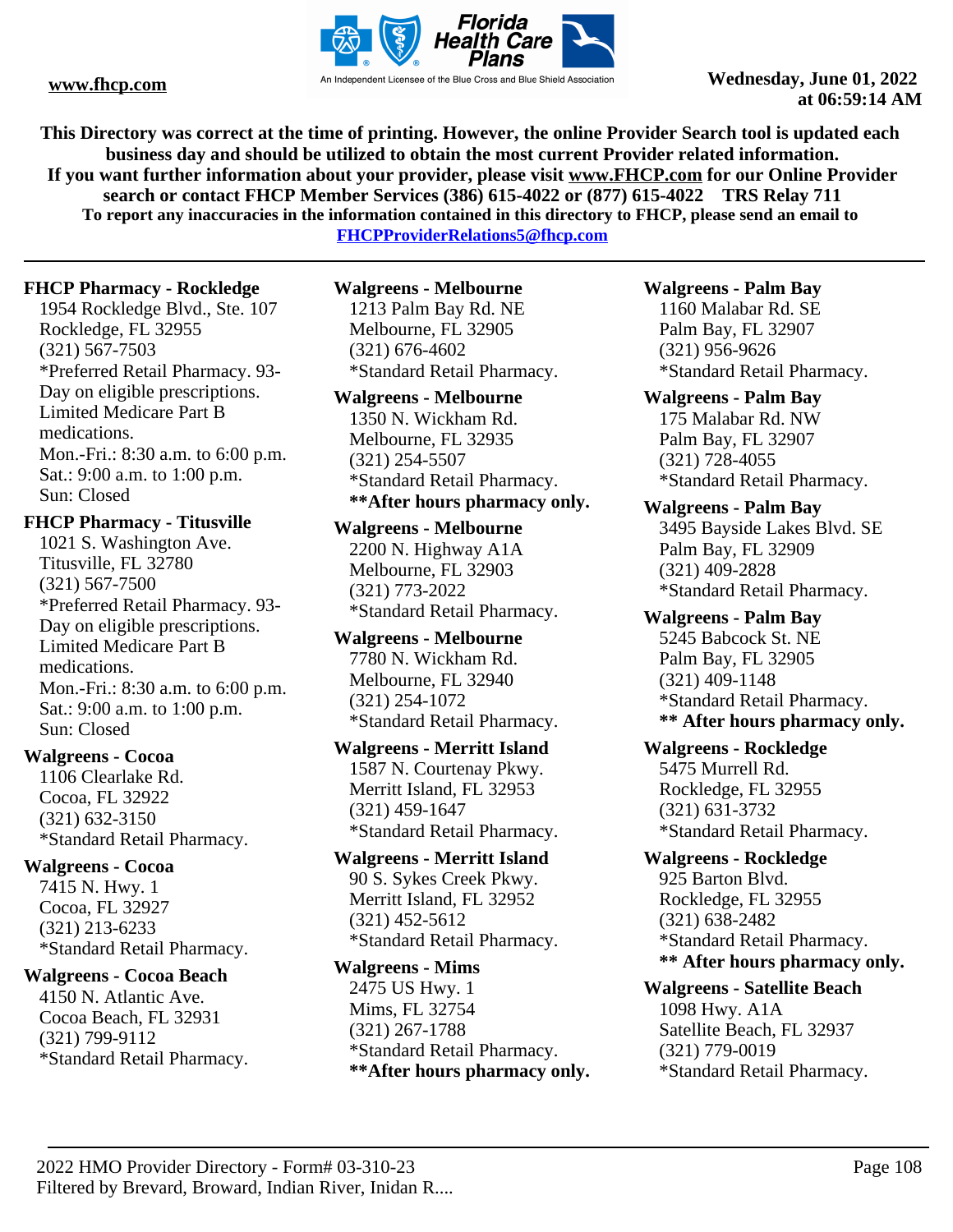

**WWW.fhcp.com** An Independent Licensee of the Blue Cross and Blue Shield Association **Wednesday, June 01, 2022 at 06:59:14 AM**

**This Directory was correct at the time of printing. However, the online Provider Search tool is updated each business day and should be utilized to obtain the most current Provider related information. If you want further information about your provider, please visit www.FHCP.com for our Online Provider search or contact FHCP Member Services (386) 615-4022 or (877) 615-4022 TRS Relay 711 To report any inaccuracies in the information contained in this directory to FHCP, please send an email to** 

**FHCPProviderRelations5@fhcp.com**

#### **Walgreens - Sebastian**

13613 US Hwy. 1 Sebastian, FL 32958 (772) 589-6477 \*Standard Retail Pharmacy.

#### **Walgreens - Titusville**

4600 S. Washington Ave. Titusville, FL 32780 (321) 269-7573 \*Standard Retail Pharmacy. **\*\*After hours pharmacy only.** 

**Pharmacy-Home Infusion** 

#### *Brevard County*

**Optum Infusion Services 201, Inc.** 5700 Dot Com Ct., Ste. 1030 Oviedo, FL 32765 (407) 678-2068 (888) 999-8586 \*Prior authorization from FHCP Case Management Department needed.

### **Skilled Nursing Facilities**

*Brevard County*

**Anchor Care & Rehabilitation Center** 1515 Port Malabar Blvd., NE

Palm Bay, FL 32905 (321) 723-1235

#### **Avante at Melbourne**

1420 S. Oak St. Melbourne, FL 32901 (321) 723-3215

### **Rockledge Health & Rehabilitation Center**

587 Barton Blvd. Rockledge, FL 32955 (321) 632-6300

#### **Royal Oaks Nursing & Rehabilitation Center** 2225 Knox McRae Dr.

Titusville, FL 32780 (321) 267-0060

#### **Viera Del Mar Health and Rehabilitation Center**

2355 Vidina Dr. Melbourne, FL 32940 (321) 775-6800 \*Prior Authorization Required Patients 18 years & older

### **Viera Health & Rehabilitation**

**Center**

8050 Spyglass Hill Rd. Viera, FL 32940 (321) 752-1000

### **Vista Manor**

1550 Jess Parrish Ct. Titusville, FL 32796 (321) 269-2200 All ages accepted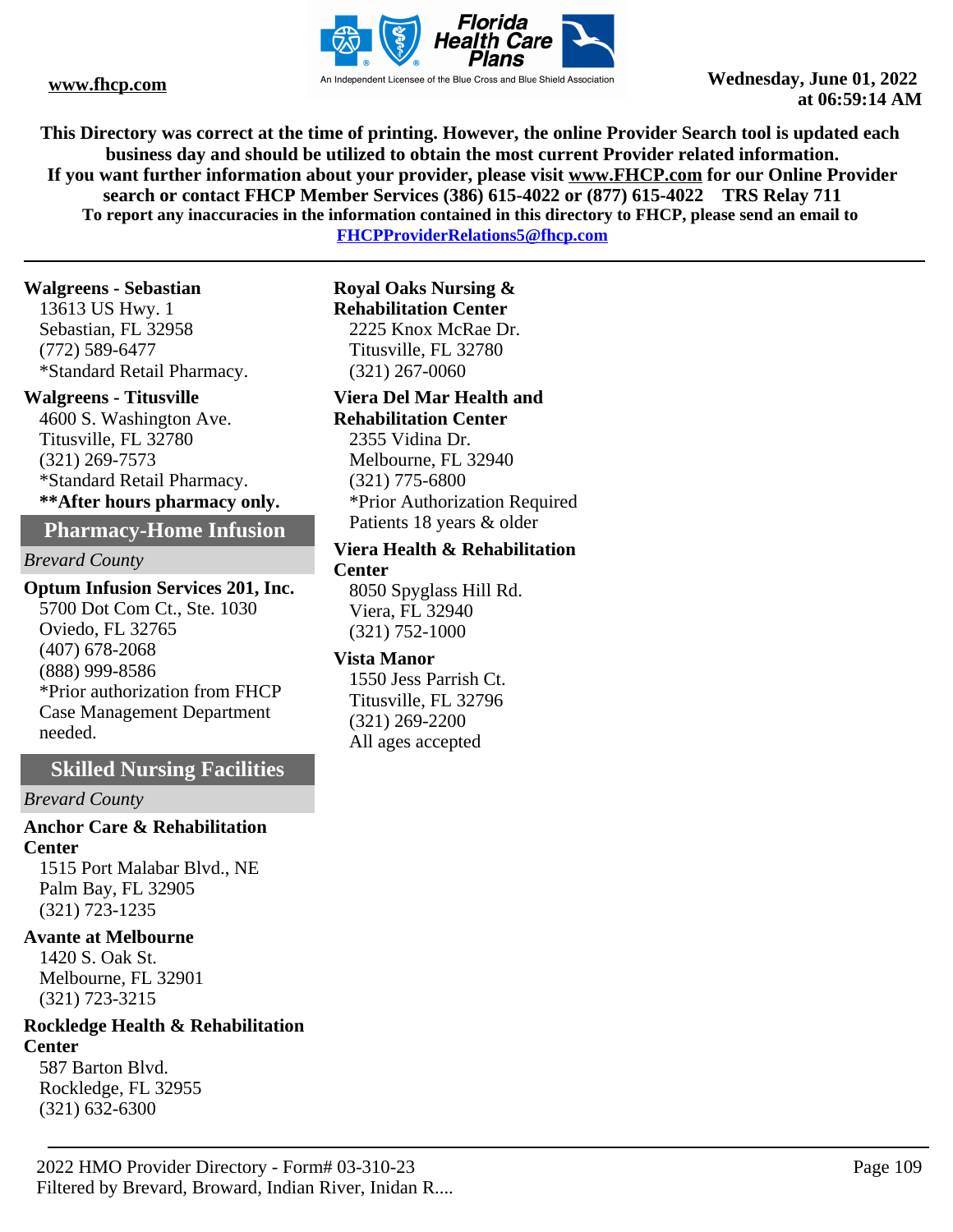

## **INDEX**

# **A**

| A&M Therapy, Inc.                                 | 76           |
|---------------------------------------------------|--------------|
| Abbas, Saima, M.D.                                | 62           |
| Abouelleil, Mourad, M.D.                          | 97           |
| Aboutanos, Angela, M.D.                           | 11           |
| Aboyoussef, Mohamed, M.D.                         | 94           |
| Acharjee, Subroto, M.D.                           | 52           |
| Adeoshun, Abosed, M.D.                            | 11           |
| Aggarwal, Mukesh, M.D.                            | 69           |
| Agrama, Hani, M.D.                                | 98           |
| Aguilo-Seara, Francisco, M.D.                     | 58           |
| Ahlgren, Robin, L.C.S.W.                          | 79           |
| Ahmed, Tamer, M.D.                                | 64           |
| Aker, Carroll, O.D.                               | 43           |
| Al-Mousily, Faris, M.D.                           | 20           |
| Alexander, Patricia, M.D.                         | 12           |
| Allotta, Anthony, D.O.                            | 47           |
| Alpha Physical Therapy Clinic                     | 76           |
| Altenburg, Ellen, M.D.                            | 21           |
| <b>Ambulatory Surgical Care</b>                   | 101          |
| <b>Anchor Care &amp; Rehabilitation</b><br>Center | 109          |
| Anderson, Janet, M.D.                             | 54           |
| Anderson, Thomas, D.O.                            | $\mathbf{1}$ |
| Andrews, Ethel, M.D.                              | 79           |
| Aneja, Deepika, M.D.                              | 92           |
| Apollo Surgery Center, LLC                        | 101          |
|                                                   |              |

| Apria Healthcare, LLC.                               | 57                 |
|------------------------------------------------------|--------------------|
| Aquatic Health and<br><b>Rehabilitation Services</b> | 76                 |
| Aranibar, Robert, M.D.                               | 77                 |
| Arcand, Josee, M.D.                                  | 1                  |
| Arias, Erich, M.D.                                   | 1                  |
| Arnold, William, M.D.                                | 10                 |
| Asch, Joseph, M.D.                                   | 52                 |
| Ashta, Raman, M.D.                                   | 1                  |
| Aslam, Muhammad, M.D.                                | 52                 |
| Atkinson, Andrew, M.D.                               | 12                 |
| Atkinson, Christine, A.P.R.N.-<br>C.                 | 79                 |
| Atlantic ENT, LLC                                    | 41, 75             |
| Atlantic Surgery & Laser<br>Center                   | 101                |
| <b>Atlantis Diagnostics</b>                          | 50, 56, 63, 96, 99 |
| <b>Atlantis Urgent Care</b>                          | 102                |
| Avante at Melbourne                                  | 109                |
| Aziz, Nabil, M.D.                                    | 12                 |

### **B**

| Bacchus, Breeanna, P.A. | 79     |
|-------------------------|--------|
| Bacon, Donna, M.D.      | 1      |
| Badgett, Dwayne, M.D.   | 98     |
| Badolato, Craig, M.D.   | 67     |
| Baez, Raymond, M.D.     | 12     |
| Bakshi, Shakti, M.D.    | 12     |
| Banal, Rodel, M.D.      | 92     |
| Bansal, Parvesh, M.D.   | 93, 95 |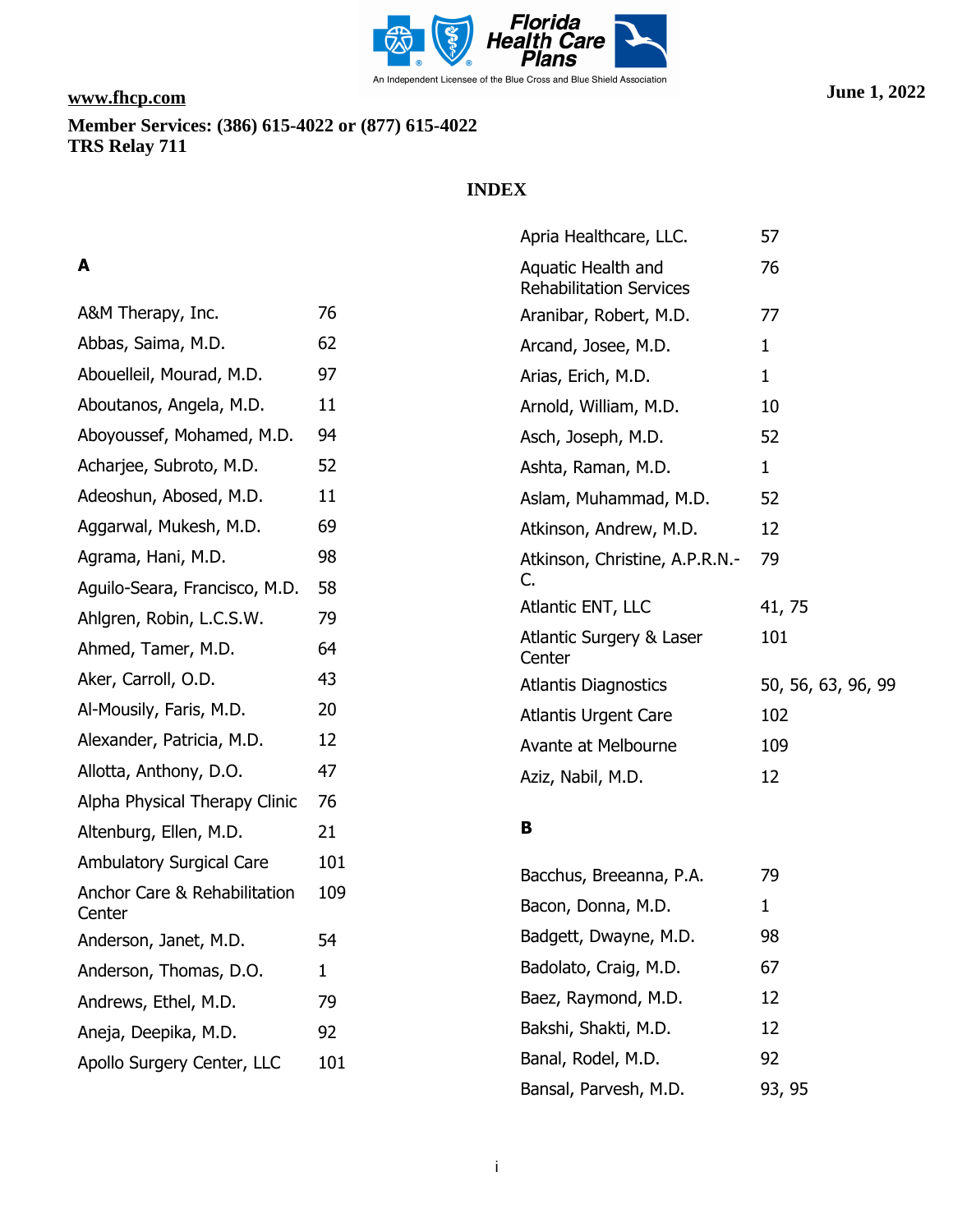

| Barbati, Robert, M.D.                  | 35, 58       | Bratton, Pamela, Ph.D.                         | 81           |
|----------------------------------------|--------------|------------------------------------------------|--------------|
| Barimo, Douglas, M.D.                  | 21           | Brennan, Robert, M.D.                          | 73           |
| Barnard, Thomas, M.D.                  | 69           | Brevard Ear, Nose & Throat                     | 42, 75       |
| Barnett, Ryan, Psy.D.                  | 80           | Center, P.A.                                   |              |
| Barrios-Banal, Mary Rose,<br>M.D.      | 21           | Brevard Outpatient Alternative 81<br>Treatment |              |
| Barsoum, Nageh, M.D.                   | 11           | <b>Brevard Prosthetics &amp;</b><br>Orthotics  | 51           |
| Bashore, Robert, M.D.                  | 78           | <b>Brevard Surgery Center</b>                  | 101          |
| Baudo, Thomas, M.D.                    | 72           | Breznay, Chad, Psy.D.                          | 81           |
| Bean, Lewis, M.D.                      | 52           | Brodnan, John, M.D.                            | 93           |
| Becerra Williams, Michele,<br>L.C.S.W. | 80           | Brown Jones, Abigail, L.M.F.T. 81              |              |
| Beerelli, Pavana, M.D.                 | 50           | Brown, Jordan, M.D.                            | 82           |
| Begault, Laura, Ph.D.                  | 81           | Bruce, Lindsey, M.D.                           | 41           |
| Bennett, Marilyn, L.M.H.C.             | 81           | Bruckart, Deborah, L.M.H.C.                    | 82           |
|                                        |              | Buddha, Chaithanya, M.D.                       | $\mathbf{1}$ |
| Benton, Jane, M.D.                     | 22           | Burk, Ronald, M.D.                             | 75           |
| Berk, Danny, M.D.                      | 13           | Burrows, Jamie, D.O.                           | 39, 42       |
| Besner, Zackary, M.D.                  | 13           | Burton, George, L.C.S.W.                       | 82           |
| Beylin, Mark, D.P.M.                   | 47           | Butler, Porsha, M.D.                           | 23           |
| Bhalani, Kantilal, M.D.                | $\mathbf{1}$ | Buza, Paul, M.D.                               | 49           |
| Bhatt, Ami, M.D.                       | $\mathbf{1}$ |                                                |              |
| Bimbrahw, Preeti, M.D.                 | 23           | $\mathbf C$                                    |              |
| Black, Janis, D.O.                     | $\mathbf 1$  |                                                |              |
| Bloom, Joseph, M.D.                    | 77           | Caito, Christina, D.O.                         | 39, 42       |
| Bloom, Lauren, D.O.                    | 11           | Callenberger, Mark, D.O.                       | 73           |
| Borboroglu, Prodroms, M.D.             | 97           | Canlas, Ellery, M.D.                           | 64           |
| Borowski, Aniela, M.D.                 | 23           | Cantwell, Ryan, D.P.M.                         | 47           |
| Bozkir, Ihsan, M.D.                    | 69           | Castro, Arturo, M.D.                           | 57-58        |
| Bradley, Jennifer, O.D.                | 43           | Catena, William, M.D.                          | 62           |
|                                        |              | Celestin-Louis, Ketsia, M.D.                   | $\mathbf{1}$ |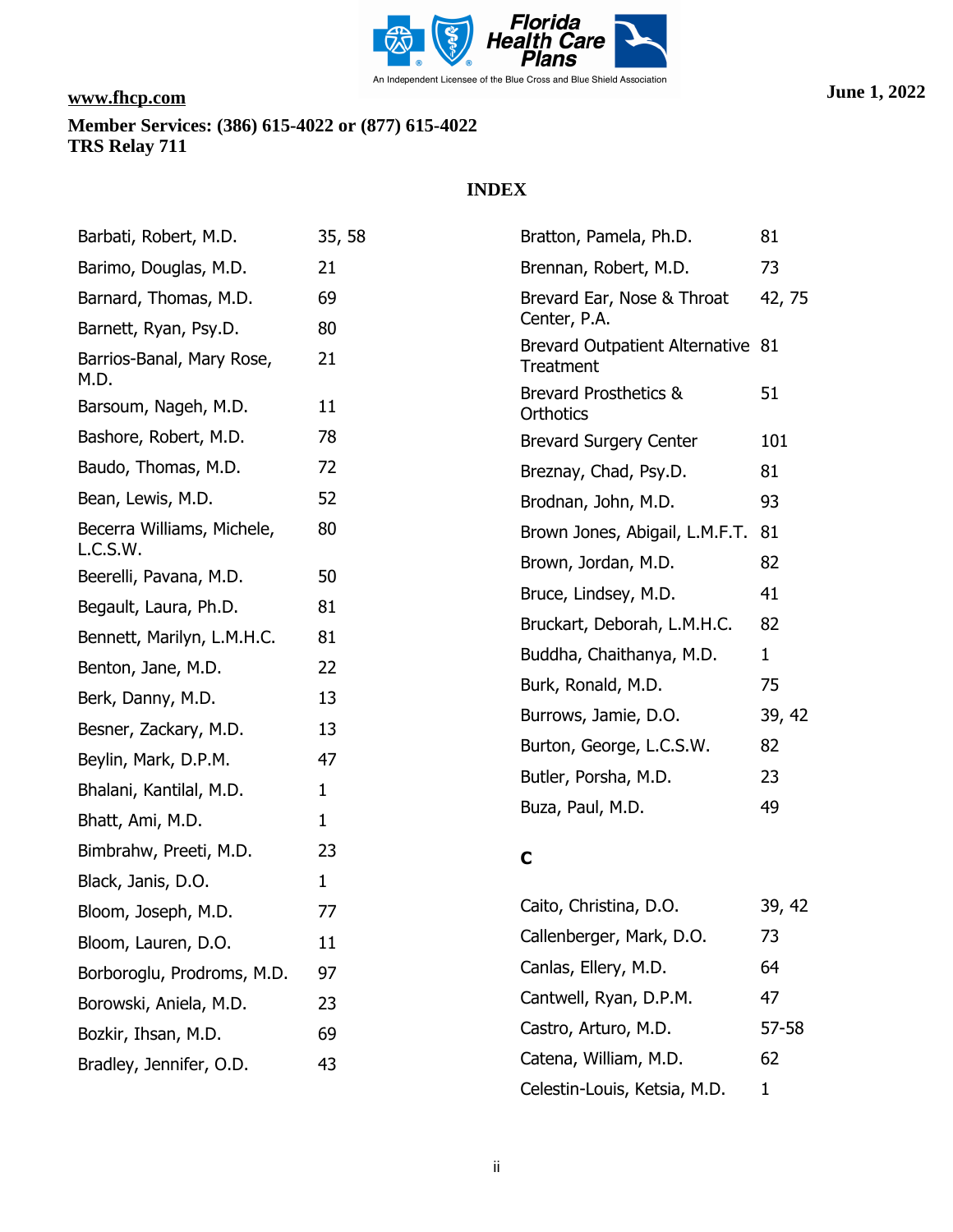

| Certified Diabetic & Medical<br><b>Services</b> | 51             | Circles of Care, Central Area<br>Outpatient, | 82             |
|-------------------------------------------------|----------------|----------------------------------------------|----------------|
| Chalavarya, Swati, D.O.                         | 57             | Circles of Care, North Area                  | 82             |
| Chambers, Madison, L.M.H.C.                     | 82             | Outpatient,                                  |                |
| Chan, Edwin, M.D.                               | $\mathbf{1}$   | Circles of Care, South Area<br>Outpatient,   | 82             |
| Chandra, Sumeet, M.D.                           | 67             | Clayton, Esther, M.D.                        | 40             |
| Chapla, Jeram, M.D.                             | 13             | Clevens, Ross, M.D.                          | 79             |
| Chary, Madhavi, M.D.                            | $\overline{2}$ | Coast Physical Therapy                       | 76             |
| Chavez, Edgard, M.D.                            | 19             | Cohen, Leon, M.D.                            | $\overline{2}$ |
| Chavez, Katiusca, M.D.                          | 19             | Collins, Leslie, O.D.                        | 44             |
| Cheney Kelly, Betty, M.D.                       | 24             | Cooduvalli, Betsy, D.O.                      | 36             |
| Chirinos, Rodolfo, M.D.                         | 36             | Cordner, Harold, M.D.                        | 78             |
| Chopra, Rahul, M.D.                             | 68             | Cotton, Stephen, Ph.D.                       | 82             |
| Christophi, George, M.D.                        | 58             | Crain, Rachel, M.D.                          | 75             |
| Cieply, Tanisha, A.P.R.N.                       | 82             | Cronin, Michael, D.O.                        | 73             |
| Circles of Care - Assisted<br>Living Center     | 102            | Cushmore-Womble, Marie,<br>M.D.              | $\overline{2}$ |
| Circles of Care - Cedar Village                 | 102            |                                              |                |
| Circles of Care - Central Area<br>Outpatient    | 82             | D                                            |                |
| Circles of Care - Harbor Pines                  | 102            | Dairy Road Urgent Care                       | 102            |
| Circles of Care - North Area                    | 82             | Dalili, Curtis, M.D.                         | 19             |
| Outpatient                                      |                | Darlington, Jason, M.D.                      | 70             |
| Circles of Care - Outreach<br><b>Services</b>   | 96             | Das, Rajive, M.D.                            | 2              |
| Circles of Care - Sheridan                      | 102            | Datta, Devin, M.D.                           | 73             |
| Oaks                                            |                | De La Vega, Mara, M.D.                       | 3              |
| Circles of Care - South Area<br>Outpatient      | 82             | Del Rosario Cabral, Luis, M.D.               | 94             |
| Circles of Care - Twin Rivers                   | 96             | Deligdish, Craig, M.D.                       | 67             |
| <b>Treatment Center</b>                         |                | DeLosAngeles, Santiago, M.D.                 | 82             |
|                                                 |                | Delvadia, Rasiklal, M.D.                     | 13             |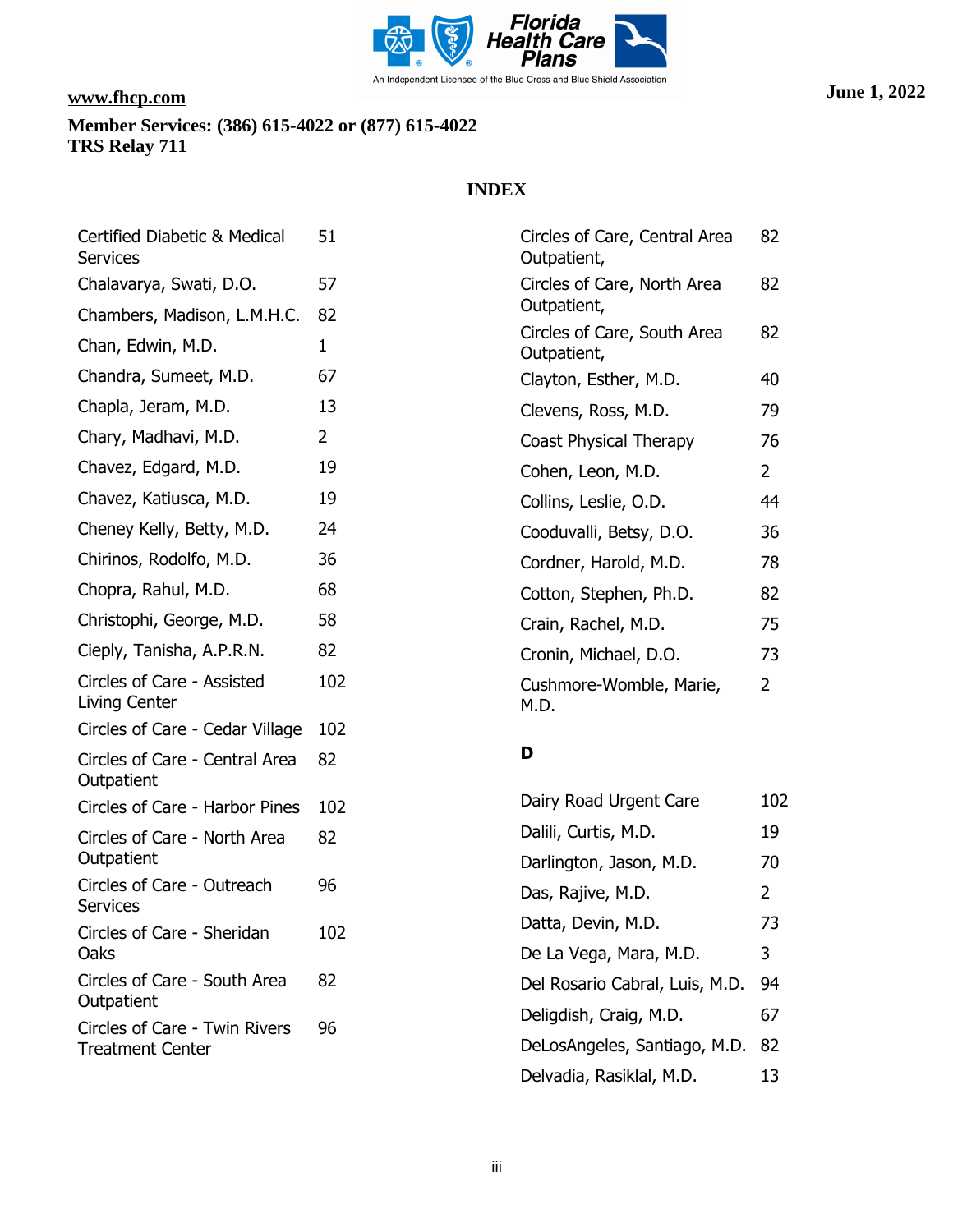

## **INDEX**

| DeoNarine, Brian, M.D.                        | 54      |
|-----------------------------------------------|---------|
| Depelteau, Elizabeth, Psy.D.                  | 83      |
| Desai, Rajesh, M.D.                           | 57      |
| Dewanwala, Akrit, M.D.                        | 58      |
| Dhruv, Nikhita, M.D.                          | 57      |
| Diagnostic & Clinical Care<br><b>Services</b> | 63      |
| Diaz Mendez, Harry, M.D.                      | 3       |
| Diaz, Eduardo, Psy.D.                         | 83      |
| Dienst, Frank, M.D.                           | 95      |
| Dilley, Frances, M.D.                         | 3       |
| Dillon, Sharon, M.D.                          | 24      |
| Ditz, Frank, M.D.                             | 3       |
| Dobson, Howard, M.D.                          | 55,60   |
| Doctor on Demand                              | 84, 104 |
| Domkowski, Patrick, M.D.                      | 61      |
| Dotres-Martinez, Maritza, M.D.                | 13      |
| Dougherty, Michael, M.D.                      | 3       |
| Dovgan, Peter, M.D.                           | 98      |
| Dozier-Thornton, Kimberly,<br>M.D.            | 24      |
| Duong, Raymond, M.D.                          | 19      |

# **E**

| Eagerton Ehret, Jeanna, O.D. | 44     |
|------------------------------|--------|
| Eggen, Steven, M.D.          | 24     |
| Ehret, Shea, O.D.            | 44     |
| El Kommos, Hani, M.D.        | 73     |
| Elmaghraby, Zaki, M.D.       | 93, 95 |

| Elmer, James, M.D.                    | 40     |
|---------------------------------------|--------|
| Esemuede, Nefertari, M.D.             | 40, 42 |
| Esemuede, Nowokere, M.D.              | 98     |
| Espat, Pedro, D.O.                    | 20     |
| Eusebio, Suzanne, L.M.F.T.            | 84     |
| Eye Institute Surgery Center,<br>II C | 101    |

### **F**

| Fair, Susan, D.O.                   | 3                     |
|-------------------------------------|-----------------------|
| Faldu, Chirag, M.D.                 | 64                    |
| Farid, Maged, M.D.                  | 24                    |
| Fawaz, Samuel, M.D.                 | 13, 20                |
| Fetouh, Sherin, M.D.                | 77                    |
| <b>FHCP Center</b>                  | 1, 8, 63, 96, 99, 106 |
| FHCP Mail Order Pharmacy            | 107                   |
| FHCP Pharmacy - Melbourne           | 107                   |
| FHCP Pharmacy - Palm Bay            | 107                   |
| FHCP Pharmacy - Rockledge           | 108                   |
| <b>FHCP Pharmacy - Titusville</b>   | 108                   |
| Figueras, Brenda, M.D.              | 24                    |
| Figueroa, Edgar, M.D.               | 61                    |
| Fillion, Katie, M.D.                | 13                    |
| Fisher, Mark, O.D.                  | 44                    |
| Florescu, Lucian, M.D.              | 14                    |
| Florida Combined Life Dental        | 34                    |
| <b>Florida Counseling Centers</b>   | 96                    |
| Florida Diagnostic Imaging,<br>Inc. | 50, 56, 63, 96, 99    |
|                                     |                       |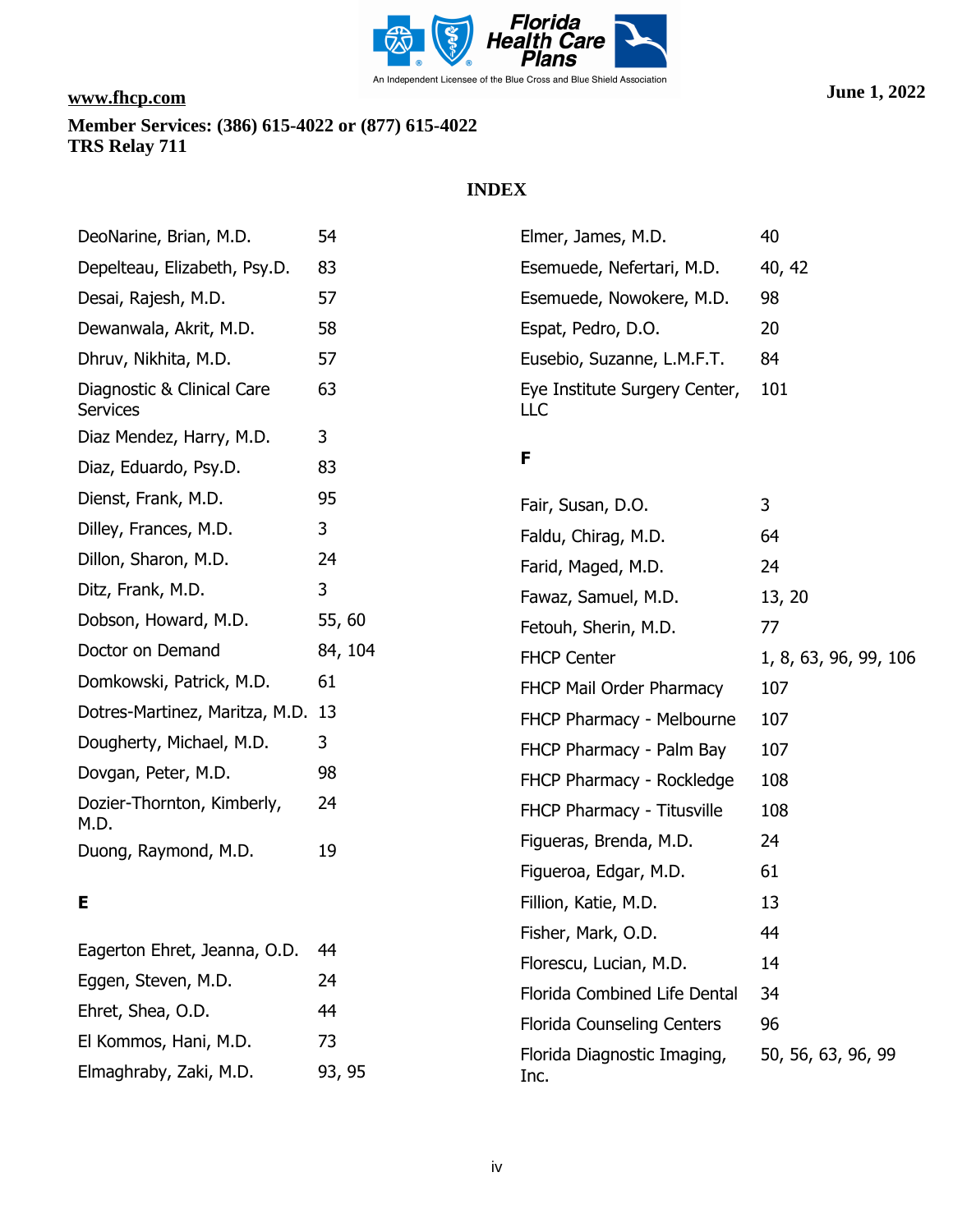

| Fogarty, Kevin, D.C.                                           | 35     | Girgis, Christopher, M.D.                         | 64       |
|----------------------------------------------------------------|--------|---------------------------------------------------|----------|
| Forcier, Tara, M.D.                                            | 25     | Girgis, Hany, M.D.                                | 64       |
| Fotopoulos, Evangelia, M.D.                                    | 3      | Go Popat, Darlene, M.D.                           | 52       |
| Fraser, Mylissa, Psy.D.                                        | 84     | Go, Eugene, M.D.                                  | 57       |
| <b>Fresenius Medical Care</b><br><b>Brevard Home Therapies</b> | 57     | Gomez, Justin, M.D.                               | 35, 59   |
| Fresenius Medical Care of<br>Palm Bay                          | 57     | Gonzalez, Dayana, Psy.D.<br>Gonzalez, Justo, M.D. | 84<br>97 |
| Fresenius Medical Care Space<br>Coast                          | 57     | Gonzalez, Luis, M.D.<br>Goodman, Lindsay, M.D.    | 25<br>41 |
| Frye, Brandon, D.O.                                            | 61     | Gorthi, Kalpana, M.D.                             | 14       |
| Fuller, DyeAnna, L.M.H.C.                                      | 84     | Grammenos, Alexandra, D.O.                        | 36       |
| <b>Functionally Fit Fitness Center</b>                         | 76     | Graziano, Kimberly, M.D.                          | 34       |
| Furman, Jaime, M.D.                                            | 93     | Greene, Michael, M.D.                             | 55, 96   |
| Fyzical Therapy & Balance<br>Center - Mel Bch                  | 76     | Grenevicki, Lance, D.D.S.                         | 73       |
|                                                                |        | Guidera, Thomas, Ph.D.                            | 84       |
| G                                                              |        | Guirgis, Hany, M.D.                               | 52       |
| Gadallah, Shireen, M.D.                                        | 58     | Guirguis, Hany, M.D.                              | 14       |
| Gadodia, Gopal, M.D.                                           | 52     | Gutierrez, Armando, A.P.R.N.-<br>C.               | 85       |
| Galfo, Mark, M.D.                                              | 3      | Gutierrez, Michael, M.D.                          | 36       |
| Galili, Meghan, M.D.                                           | 14     |                                                   |          |
| Gallo, Taryn, M.D.                                             | 41     | Н                                                 |          |
| Ganiban, Gary, M.D.                                            | 70     | Halcin, Cynthia, M.D.                             | 37       |
| Garcia, Joven, M.D.                                            | 14     | Hanger Prosthetics &                              | 51       |
| Gayed, Esmat, M.D.                                             | 3      | Orthotics, Inc.                                   |          |
| Geiger, Ralph, M.D.                                            | 20     | Hanna, Ramy, M.D.                                 | 73       |
| George, Khalid, M.D.                                           | 35, 59 | Hansen, Lauren, O.D.                              | 44       |
| Giebink, James, M.D.                                           | 68     | Harbor City Physical Therapy,                     | 76       |
| Gioradano, Nicholas, M.D.                                      | 77     | P.A.<br>Hardoon, Abraham, M.D.                    | 14       |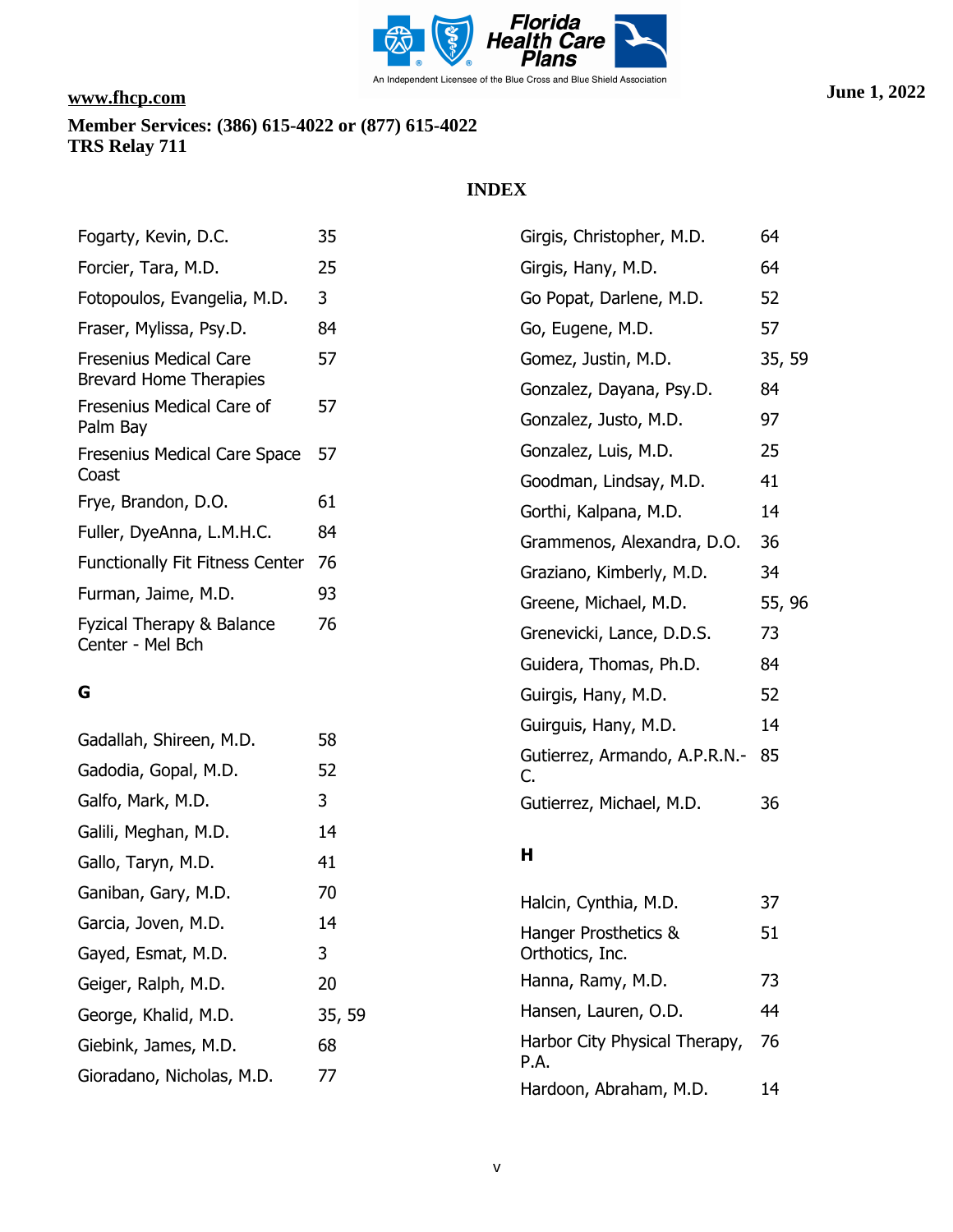

## **INDEX**

| Hardoon, Gary, M.D.               | 14     | Imami, Emran, M.D.            | 55,             |
|-----------------------------------|--------|-------------------------------|-----------------|
| Hardoon, Scott, M.D.              | 14     | Intracoastal Surgery Center,  | 10 <sub>1</sub> |
| Harrison Jr., Richard, M.D.       | 73     | LLC                           | 3               |
| Haryani, Anand, M.D.              | 37, 39 | Ireland, Brian, D.O.          |                 |
| Haryani, Divya, M.D.              | 37, 39 | Ireland, Mark, D.O.           | 3               |
| Hate, Vidya, M.D.                 | 40, 42 | Isales, Ramon, M.D.           | 26              |
| Healthy Minors, LLC               | 102    | Itani, Nabil, D.O.            | 15              |
| Hebert, Michelle, O.D.            | 44     | J                             |                 |
| Hendrix, David, O.D.              | 45     |                               |                 |
| Henry, Rosanne, M.D.              | 40, 42 | Jacob, Viola, M.D.            | 15              |
| Henville, Melissa, L.M.H.C.       | 85     | Jacobson, James, M.D.         | 85              |
| Hernandez Pons, Edgardo,          | 14     | Jaffry, Saatiah, M.D.         | 64,             |
| M.D.                              |        | Jain, Rita, M.D.              | 57              |
| Hernandez, Gabriel, M.D.          | 25     | Jain, Tarun, M.D.             | 27              |
| Hernandez-Perez, Miciara,<br>M.D. | 11     | Jathal, Adwait, M.D.          | 35,             |
| Herrera Soto, Marta, M.D.         | 14     | Jeong, Hong, M.D.             | 52              |
| Hersing, Walter, L.C.S.W.         | 85     | Joshi, Piyush, M.D.           | 97              |
| Hinckson, Vanessa, M.D.           | 26     | K                             |                 |
| Ho, Kaukwok, M.D.                 | 70     |                               |                 |
| Ho, Steven, M.D.                  | 75     | Kaba, Drahmane, M.D.          | $77-$           |
| Hoang, Gregory, M.D.              | 67     | Kahlon, Summerpal, M.D.       | 15              |
| Holmes, Steven, M.D.              | 11     | Kalinyak, Deborah, L.M.H.C.   | 85              |
| Holt, Thomas, M.D.                | 75     | Kancharla, Venkat, M.D.       | 67              |
| Htay, Zaw, M.D.                   | 62     | Kanellopoulos, Nikolaos, M.D. | 3               |
| Husainy, Taher, M.D.              | 98     | Karle, Jessica, Ph.D.         | 85              |
| Hynes, Richard, M.D.              | 73     | Kazemfar, Kristy, D.O.        | 40,             |
|                                   |        | Kearney, James, M.D.          | 15              |

**I**

55, 60

64, 66

35, 59

77-78

40, 43

Kennedy, John, M.D. 27

101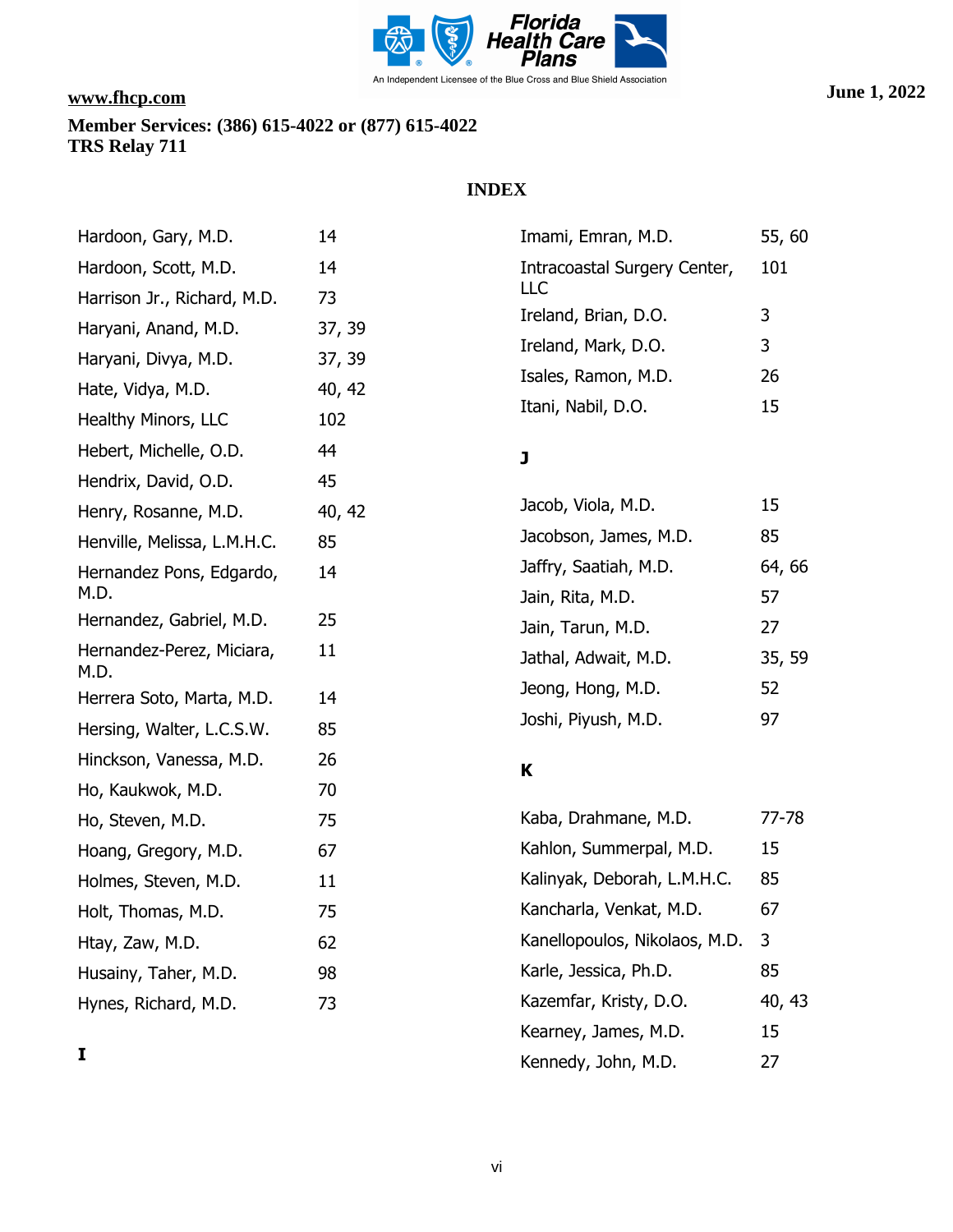

| Kessler, Susan, L.C.S.W.                | 85     | Laburda, Mary Elizabeth,                  | 86                    |
|-----------------------------------------|--------|-------------------------------------------|-----------------------|
| Khawaja, Farhat, M.D.                   | 54     | L.M.H.C.                                  |                       |
| Khelemsky, Renata, M.D.                 | 79     | LaFleur, Patricia, M.D.                   | 70                    |
| Kimmel, Murray, D.O.                    | 4      | Lagudu, Adinarayana, M.D.                 | 15                    |
| Kindred at Home                         | 61     | Lai, Daniel, M.D.                         | 66                    |
| Kirkpatrick, Richard, M.D.              | 37     | Lai, Ming, M.D.                           | 4                     |
| Kishore, Patsamatla, M.D.               | 15     | Leal, Jorge, M.D.                         | 97                    |
| Klenz, Ana, M.D.                        | 15     | Leathers-Murmer, Andrea,<br>M.D.          | 4                     |
| Knappman, John, M.D.                    | 4      | LeDoux, Lisa, A.P.R.N.-C.                 | 86                    |
| Knecht, Adam, M.D.                      | 27     | Leiba, Robert, M.D.                       | 27                    |
| Kobobel, Jasen, M.D.                    | 4      | Leifer, Kent, M.D.                        | 50                    |
| Koehnemann, Sarah, O.D.                 | 45     | Lenoci, Martin, D.P.M.                    | 48                    |
| Kolsch, Dennis, L.M.H.C.                | 85     | Lewis, Thomas, M.D.                       | 20                    |
| Kopuri, Aparna, M.D.                    | 85     | Licht, Mark, M.D.                         | 97                    |
| Koretsky, Peter, M.D.                   | 35, 59 | Lifetime Counseling Center                | 80-81, 85-86, 88, 92, |
| Kriete, Rhodes, M.D.                    | 64     |                                           | 96                    |
|                                         |        |                                           |                       |
| Krishna, Murali, M.D.                   | 35, 59 | Like Schuleman, Emily,                    | 86                    |
| Kroungold-King, Jessica,                | 86     | L.M.H.C.<br>Livingston, Bethany, L.M.H.C. | 86                    |
| L.M.H.C.<br>Kruthiventi, Seshurao, M.D. | 66     | Lockhart, Wendy, M.D.                     | 28                    |
| Kumar, Aravind, M.D.                    | 15     | Lockridge, Jason, M.D.                    | 37                    |
| Kumar, Naveen, M.D.                     | 15     | Loftis, Jordan, M.D.                      | $\overline{4}$        |
| Kumar, Vinay, M.D.                      | 15     | Lombardo, Anthony, M.D.                   | 74                    |
|                                         |        | Lopez, Tania, D.O.                        | 59                    |
| Kurusanganapalli, Nagamani,<br>M.D.     | 15     | Lorente, Miguel, M.D.                     | 15                    |
| Kutryb, Michael, M.D.                   | 70     | Love, Susan, D.P.M.                       | 48                    |
| Kuwajima, Vanessa, M.D.                 | 59     | Lubitz, Jonathan, D.P.M.                  | 48                    |
| L                                       |        | Luthra, Venu, M.D.                        | 16                    |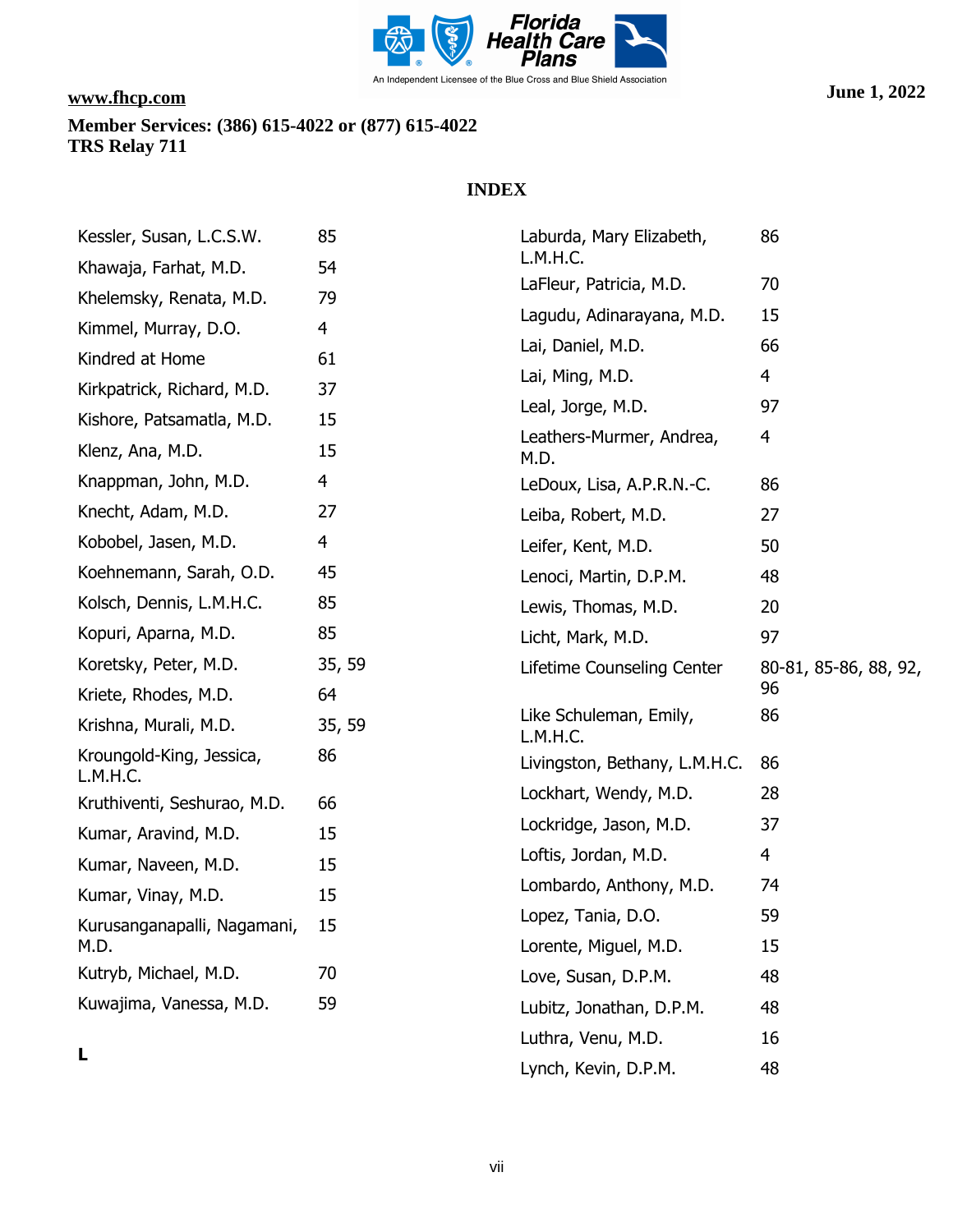

# **INDEX**

# **M**

| Mabry Jr., George, D.P.M.      | 48             |
|--------------------------------|----------------|
| Maes, Kirk, M.D.               | 74             |
| Mahan, Kailey, L.M.H.C.        | 86             |
| Mahindra, Ashish, M.D.         | 93, 95         |
| Mahoney, Beth, D.O.            | 86             |
| Malik, Uzma, M.D.              | 68             |
| Malis, David, M.D.             | 75             |
| Mandese, Michael, O.D.         | 45             |
| Mariano, Erin, M.D.            | 74             |
| Marshall, Benjamin, M.D.       | $\overline{4}$ |
| Marshall, Brittany, M.D.       | $\overline{4}$ |
| Martinez, Armando, M.D.        | 4              |
| Martling, Ana Milena, M.D.     | 28             |
| Mas, Dassy, M.D.               | 28             |
| Mateos-Mora, Miguel, M.D.      | 63             |
| Mathews, Biju, M.D.            | 52             |
| Matos, Jessica, A.P.R.N.       | 87             |
| Matthews, Angela, D.O.         | 4              |
| Mayor-Davies, Judy, M.D.       | 5              |
| Mazahir, Usman, M.D.           | 93             |
| McCallister, LaKenya, L.C.S.W. | 87             |
| McCorquodale, Donald, M.D.     | 66             |
| McCullar, Mitchell, M.D.       | 94             |
| McGrath, Kimberly, M.D.        | 16             |
| McManus, James, M.D.           | 70             |
| McManus, Sara, L.C.S.W.        | 87             |

| McQueen, Bethany, A.P.R.N.-<br>C.    | 87                  |
|--------------------------------------|---------------------|
| McShane, Robert, M.D.                | 74                  |
| <b>MedFast Urgent Care</b>           | 103-106             |
| <b>Melbourne Dialysis</b>            | 57                  |
| Melbourne Kidney Center              | 57                  |
| <b>Melbourne Medical Lab</b>         | 106                 |
| Melbourne Regional Medical<br>Center | 50, 55, 63, 99, 101 |
| <b>Melbourne Surgery Center</b>      | 101                 |
| Merida, Migdalia, M.D.               | 50                  |
| Merritt Island Surgery Center        | 101                 |
| Messersmith, Donald, M.D.            | 52                  |
| Meyer, Christopher, M.D.             | 98                  |
| Miller, Jill, M.D.                   | 66                  |
| Miner, Andrew, M.D.                  | 37                  |
| Minor, Mark, M.D.                    | 50                  |
| Mishra, Poonam, D.O.                 | 5                   |
| Mitra, Shivani, M.D.                 | 29                  |
| Mitra, Sudeshna, M.D.                | 16                  |
| Moak Williams, Lauren, M.D.          | 5                   |
| Modh, Brinda, M.D.                   | 16                  |
| Modi, Dixitkumar, M.D.               | 6                   |
| Mody, Naresh, M.D.                   | 53                  |
| Montalvo-Fitzpatrick, Jose,<br>M.D.  | 54                  |
| Morales, Carmen, M.D.                | 16                  |
| Moreno, Ruben, M.D.                  | 37                  |
| Morris Solis, Regina, M.D.           | 78                  |
| Morrison, Jillian, M.D.              | 79                  |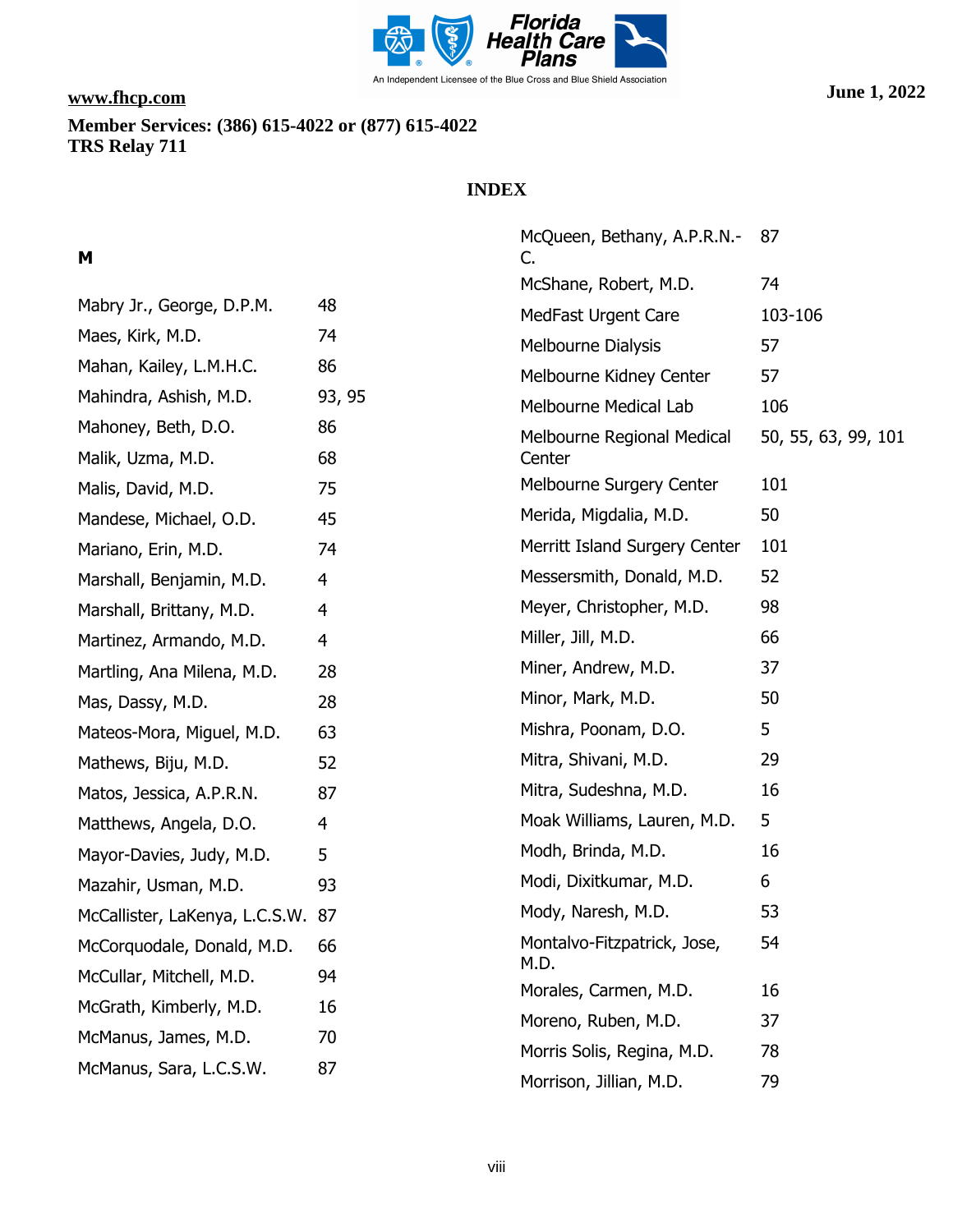

## **INDEX**

| Moss, Marilyn, M.D.                                   | 6        | Olinde, John, M.D.                                      | 60    |
|-------------------------------------------------------|----------|---------------------------------------------------------|-------|
| Moyles, Jared, D.P.M.                                 | 48       | Oni, Monisola, M.D.                                     | 16    |
| Moyles, Kyle, M.D.                                    | 61       | Optum Infusion Services 201,                            | - 109 |
| Muehlberger, Michael, M.D.<br>Mundorf, Gwen, L.C.S.W. | 98<br>87 | Inc.<br>Orthotic & Prosthetic Center of 51<br>Melbourne |       |
| Myers, Ryan, A.P.R.N.-C.                              | 87       | Oskouei, Behzad, M.D.                                   | 53    |

# **N**

| Naoumoff, Stephane, M.D.    | 6          |
|-----------------------------|------------|
| Napoli, Stephanie, Psy.D.   | 88         |
| Navas Micheo, Manuel, M.D.  | 41, 43     |
| Nazario-Matos, Cindy, M.D.  | 29         |
| Nelson, Lawrence, M.D.      | 6          |
| Nguyen, Hiep, M.D.          | 30         |
| Nguyen, Thaiduc, D.O.       | 78         |
| Niazi, Wasim, M.D.          | 66         |
| Nikolayev, Lilia, M.D.      | 88         |
| Nimbargi, Stephen, M.D.     | 30         |
| North Brevard Dialysis      | 57         |
| North Melbourne Dialysis    | 57         |
| <b>NSI Melbourne</b>        | 56, 96, 99 |
| <b>NSI Merritt Island</b>   | 56, 96, 99 |
| Nunes, Christopher, M.D.    | 16         |
| Nyberg, Elizabeth, L.M.H.C. | 88         |
|                             |            |

# **O**

| Ochoa, Aluino, M.D. | 16, 94-95 |
|---------------------|-----------|
| Ochoa, Karin, M.D.  | 16        |

### **P**

| Pack, Diana, L.M.H.C.                                                    | 89      |
|--------------------------------------------------------------------------|---------|
| Packey, David, M.D.                                                      | 66      |
| Paduano, Robert, M.D.                                                    | 30      |
| Page, Ralph, M.D.                                                        | 16      |
| Palaniyandi, Ravindran, M.D.                                             | 53      |
| Palermo, Giuseppe, M.D.                                                  | 67      |
| Palm Bay Kidney Center                                                   | 57      |
| Palm Bay Urgent Care                                                     | 104     |
| Palm Point Behavioral Health,<br>LLC                                     | 96, 102 |
| Panarese, Todd, M.D.                                                     | 69      |
| Pappas, Alexandros, D.O.                                                 | 71      |
| Pappas, Regine, M.D.                                                     | 71      |
| Parrish Healthcare Center at<br>Port St. John                            | 51, 55  |
| Parrish Healthcare Center at<br>Port St. John-Laboratory Draw<br>Station | 106     |
| Parrish Healthcare Center at<br>Port St. John-Mammograms                 | 63      |
| Parrish Healthcare Center at<br>Port St. John-Outpt.<br>Rehabilitation   | 76      |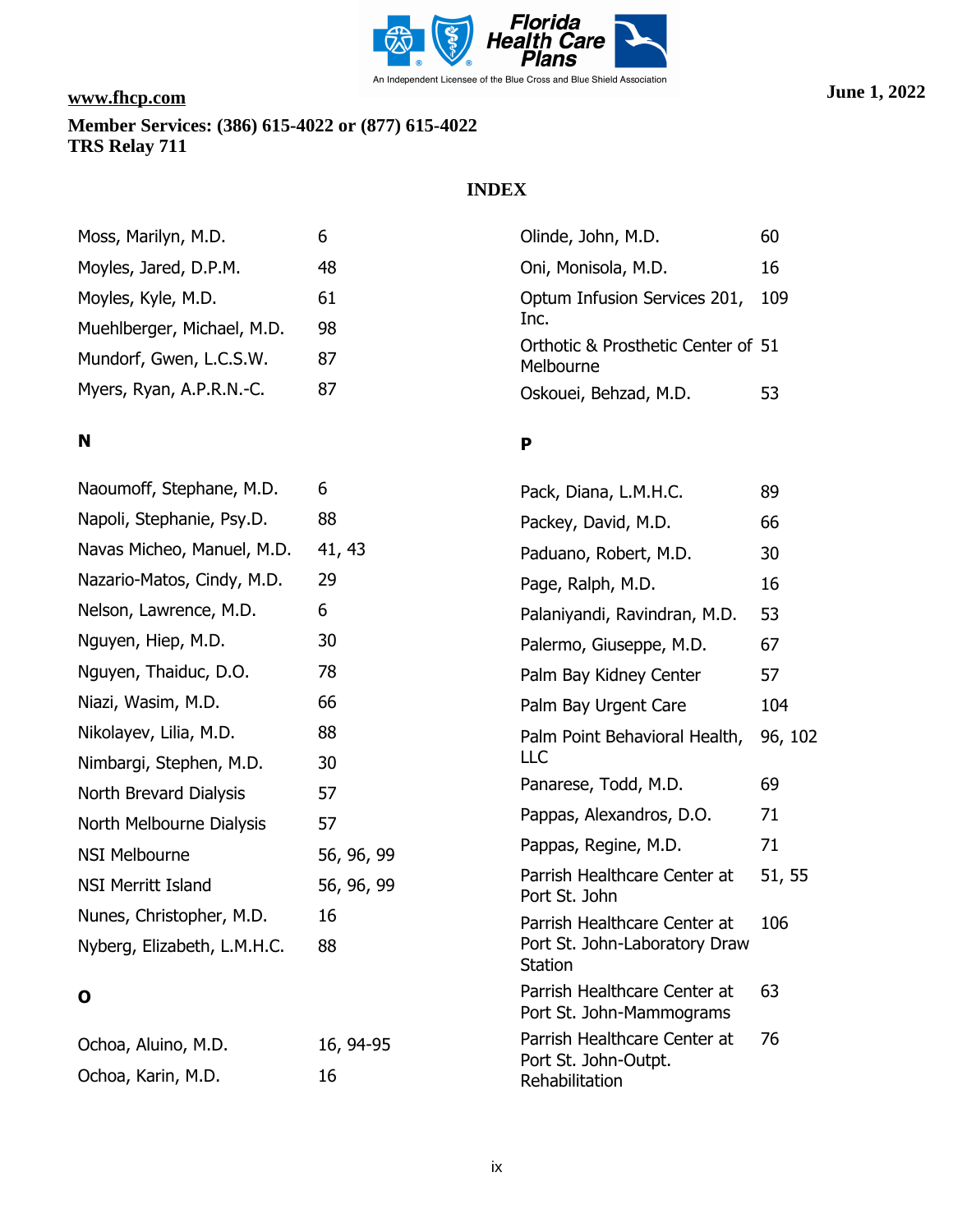

| Parrish Healthcare Center at<br>Port St. John-Outpt. X-Ray                     | 99          | Parrish Medical Health &<br>Fitness-Outpt. Rehabiliation          | 76          |
|--------------------------------------------------------------------------------|-------------|-------------------------------------------------------------------|-------------|
| <b>Services</b>                                                                |             | Parrish Medical Infusion                                          | 63          |
| Parrish Healthcare Center Port 76, 95<br>Canaveral                             |             | Center<br>Parrish Wound Healing Center                            | 49          |
| Parrish Home Health                                                            | 62          | Patel, Dineshkumar, M.D.                                          | 53          |
| Parrish Medical Center                                                         | 101         |                                                                   | 75          |
| Parrish Medical Center Health<br>& Fitness- Laboratory Draw                    | 106         | Patel, Jayesh, D.O.<br>Patel, Pratik, M.D.<br>Patel, Rakesh, M.D. | 16<br>53    |
| <b>Station</b><br>Parrish Medical Center Port St.<br>John-Pelvic HealthProgram | 47          | Patel, Rameshbhai, M.D.                                           | 60, 98      |
| Parrish Medical Center Sleep<br><b>Disorders Center</b>                        | 95          | Patel, Tanmay, M.D.<br>Patel, Vishnu, M.D.                        | 16<br>65    |
| Parrish Medical Center-Bone<br><b>Density Studies</b>                          | 51          | Patterson, Shawnna, M.D.<br>Paul, Rajee, M.D.                     | 66<br>6     |
| Parrish Medical Center-<br>Laboratory Draw Station                             | 106         | Pauley, Catrina, L.M.H.C.                                         | 89          |
| Parrish Medical Center-<br>Mammograms                                          | 63          | Peace Club, Inc.<br>Pearce, Michelle, M.D.                        | 85-86<br>89 |
| Parrish Medical Center-Outpt.<br>Diagnostic Imaging                            | 55          | Pecoraro, Alphonse, M.D.                                          | 60          |
| Parrish Medical Center-Outpt.<br>Rehabilitation                                | 76          | Pefkaros, Nicholas, M.D.<br>Pena, Monica, M.D.                    | 71<br>31    |
| Parrish Medical Center-Outpt.<br><b>Ultrasound Testing Services</b>            | 97          | Pena, Paul, D.O.                                                  | 7           |
| Parrish Medical Center-Outpt.<br>X-ray Services                                | 99          | Penny, Marza, M.D.<br>Peretta, Dariya, D.P.M.                     | 34<br>48    |
| Parrish Medical Dialysis Center 57                                             |             | Perez, Alejandro, D.O.                                            | 60          |
| Parrish Medical Group                                                          | 97, 99, 106 | Perez, Denis, M.D.                                                | 41, 43      |
| Diagnostic Center - Port<br>Canaveral                                          |             | Perry, Theodore, M.D.                                             | 61          |
| Parrish Medical Group                                                          | 56, 99, 106 | Pinsky, Mark, D.O.                                                | 7           |
| Diagnostic Center -                                                            |             | Pinto, Simmy, M.D.                                                | 94-95       |
| TitusLanding                                                                   |             | Pipek, Ruben, M.D.                                                | 58          |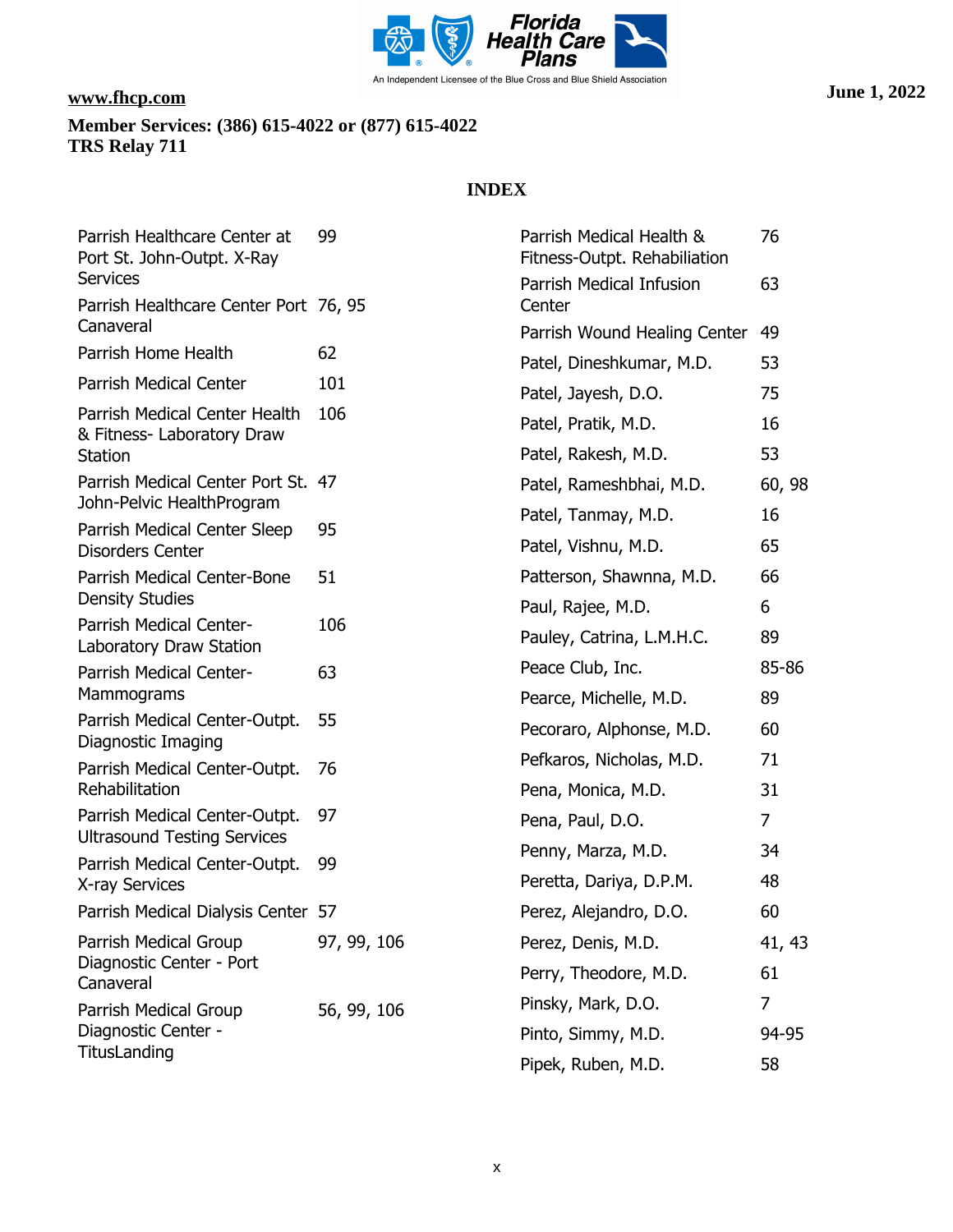

## **INDEX**

| Pizarro Lopez, Sandra, M.D.             | 31 |
|-----------------------------------------|----|
| Plessl, Carlie, M.D.                    | 11 |
| Pospisil, Vicoria, L.M.H.C.             | 89 |
| Prasad, Srinivas, M.D.                  | 53 |
| Premier Orthotics &<br>Prosthetics, LLC | 51 |
| Priyanka, Geetha, M.D.                  | 17 |
| Psarakis, Mark, M.D.                    | 17 |

# **Q**

| Quest Diagnostics - Melbourne 107<br>Oaks                          |     |
|--------------------------------------------------------------------|-----|
| Quest Diagnostics - Melbourne 107<br>Wickham                       |     |
| Quest Diagnostics - Merritt<br>Island                              | 107 |
| <b>Quest Diagnostics-Inside</b><br>Malabar Rd. SW Walmart<br>Store | 107 |
| Quest Diagnostics-Melbourne<br>Flizabeth                           | 107 |
| Quest Diagnostics-Palm Bay                                         | 107 |
| Quest Diagnostics-Rockledge                                        | 107 |
| Quest Diagnostics-Sebastian                                        | 107 |
| <b>Quest Diagnostics-Titusville</b>                                | 107 |
| Quintyne, David, D.O.                                              | 8   |
|                                                                    |     |

# **R**

| Radecke, Jason, M.D.      | 61 |
|---------------------------|----|
| Radu, Mihai, M.D.         | 31 |
| Raguindin, Rhu-Jade, M.D. | 17 |

| RAI S. Courtenay - Merritt<br>Island                            | 57                                    |
|-----------------------------------------------------------------|---------------------------------------|
| Raman, Ravi, M.D.                                               | 31                                    |
| Ramdev, Pranay, M.D.                                            | 99                                    |
| Ramirez, Hector, M.D.                                           | 94                                    |
| Ramsower, Jennifer, O.D.                                        | 45                                    |
| Ranganathan, Samanaicker,<br>M.D.                               | 17                                    |
| Rao, Ravi, M.D.                                                 | 53                                    |
| Rashid, Ayesha, M.D.                                            | 31                                    |
| Rashid, Imran, M.D.                                             | 65                                    |
| Rasul, Faiaz, M.D.                                              | 17                                    |
| Rawal, Ramagavri, M.D.                                          | 32                                    |
| Reddy, Manohar, M.D.                                            | 17                                    |
| Reffner, Thomas, L.C.S.W.                                       | 89                                    |
| Regan, Jessica, P.A.                                            | 89                                    |
| Renal Care Group Brevard                                        | 57                                    |
| Restore Health Urgent Care                                      | 104, 106                              |
| Riehl Jr., William, O.D.                                        | 45                                    |
| Rigdon, Randall, M.D.                                           | 17                                    |
| Rivera-Jimenez, Jose, M.D.                                      | 54                                    |
| Rivera-Morales, Ricardo, M.D.                                   | 94-95                                 |
| Robinson, Lawrence, M.D.                                        | 74                                    |
| Rockledge Health &<br><b>Rehabilitation Center</b>              | 109                                   |
| Rockledge MRI & PET Center                                      | 56, 63, 97, 99                        |
| Rockledge Regional Medical<br>Center                            | 47, 49-51, 56, 63, 76-<br>77, 100-102 |
| Rockledge Regional Medical<br><b>Center Diagnostic Services</b> | 56                                    |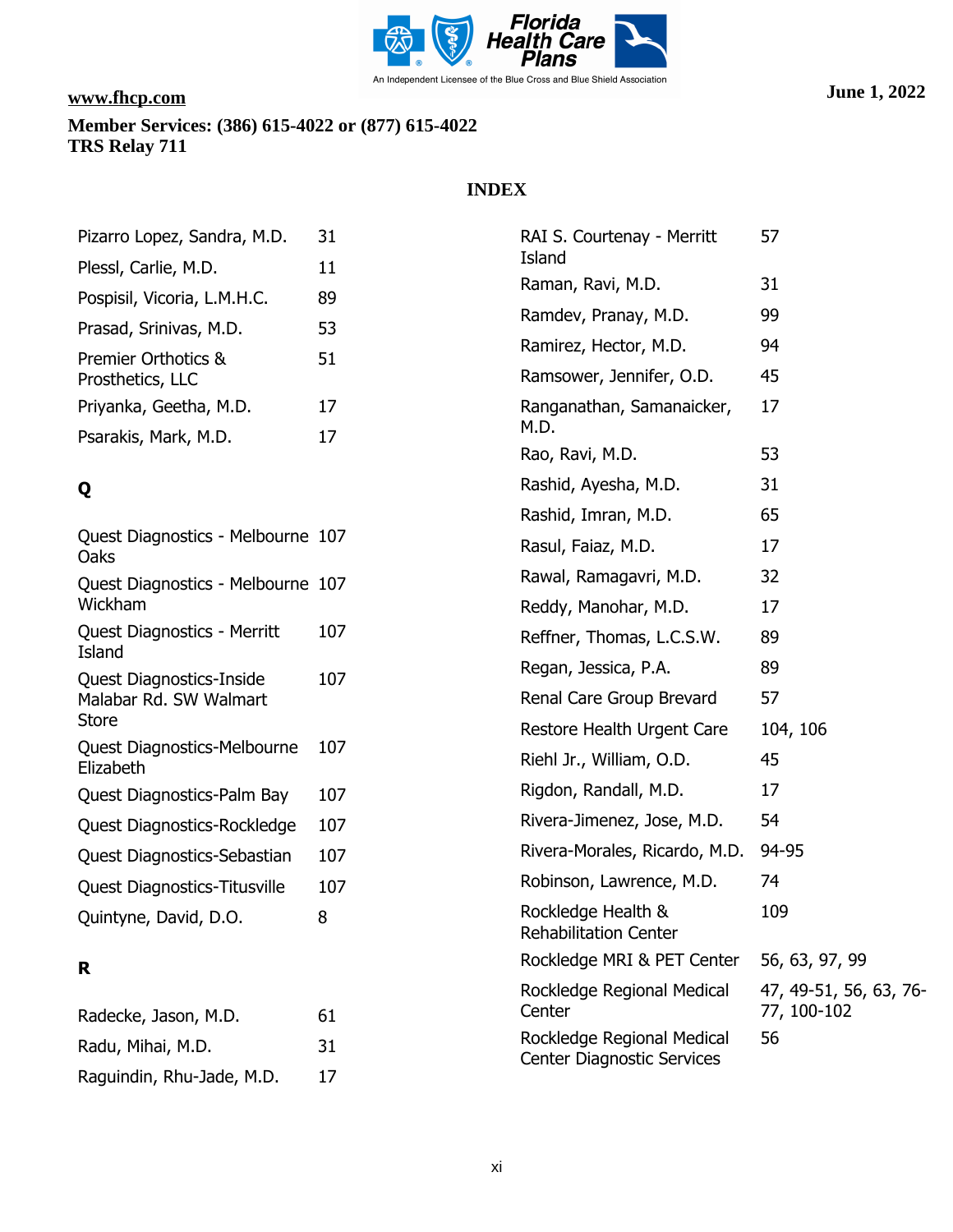

| Rockledge Regional Medical<br><b>Center Rehabilitation Services</b> | 47, 76-77 | Schafer, David, M.D.                                   | 74       |
|---------------------------------------------------------------------|-----------|--------------------------------------------------------|----------|
| Rocourt, Marissa, M.D.                                              | 17        | Schiff, Theodore, M.D.                                 | 38       |
| Rodriguez, Wayne, M.D.                                              | 65        | Schrumpf, Tanya, D.C.                                  | 35       |
|                                                                     |           | Schuck, Theodore, D.O.                                 | 8        |
| Rojas, Joseph, M.D.                                                 | 74        | Schweibish, David, D.P.M.                              | 48       |
| Rose, Roberta, D.O.                                                 | 66        | Sciortino, Vincent, M.D.                               | 9        |
| Rosen, Robert, D.P.M.                                               | 48        | Scridon, Tudor, M.D.                                   | 54       |
| Ross, David, M.D.                                                   | 68        | Sebastian River Medical Center 50-51, 56, 97, 100-     |          |
| Rousseau, Paul, O.D.                                                | 46        |                                                        | 101, 107 |
| Royal Oaks Nursing &<br><b>Rehabilitation Center</b>                | 109       | Sebastian River Medical Center 50<br><b>Wound Care</b> |          |
| Ruiz, Francisco, M.D.                                               | 59        | Sedaros, Robert, M.D.                                  | 74       |
| Rutledge, Kiri, O.D.                                                | 46        | Sepulveda, Arleene, M.D.                               | 32       |
| Rylander, William, M.D.                                             | 36, 59    | Sequeira, Mario, M.D.                                  | 38       |
|                                                                     |           | Serrano, Ricardo, M.D.                                 | 9        |
| S                                                                   |           | Shah, Ashok, M.D.                                      | 18       |
| Sabapathy, Mudanai, M.D.                                            | 17        | Shah, Vaibhav, M.D.                                    | 66       |
| Sachdev, Yash, M.D.                                                 | 98        | Shaikh, Shahbaaz, M.D.                                 | 54       |
| Sadhwani, Deepti, M.D.                                              | 20        | Shankar, Ravi, M.D.                                    | 69       |
| Sadhwani, Harish, M.D.                                              | 20        | Shapiro, David, M.D.                                   | 18       |
| Sahay, Sangita, M.D.                                                | 17        | Sharma, Amit, M.D.                                     | 53       |
| Saint-Hilaire, Lizabeth, M.D.                                       | 32        | Shenoy, Sachin, M.D.                                   | 66, 78   |
| Salach, Roderick, D.O.                                              | 95        | Shumake, Christopher, M.D.                             | 72       |
| Saladino, Carl, M.D.                                                | 18        | Shuy, Joel, Psy.D.                                     | 90       |
| Saluck, Kenneth, D.O.                                               | 8         | Sikaffy, Leslie, L.C.S.W.                              | 90       |
| Sands, Kenneth, M.D.                                                | 74        | Simonson, David, D.P.M.                                | 48       |
| Saracino, Anthony, M.D.                                             | 98        | Skirk, Diana, M.D.                                     | 66       |
| Sarenas, Carolina, M.D.                                             | 58        | Slattery, Charles, M.D.                                | 18       |
| Sarkees, Lisa, L.C.S.W.                                             | 90        | Slomin, Glenn, D.O.                                    | 9        |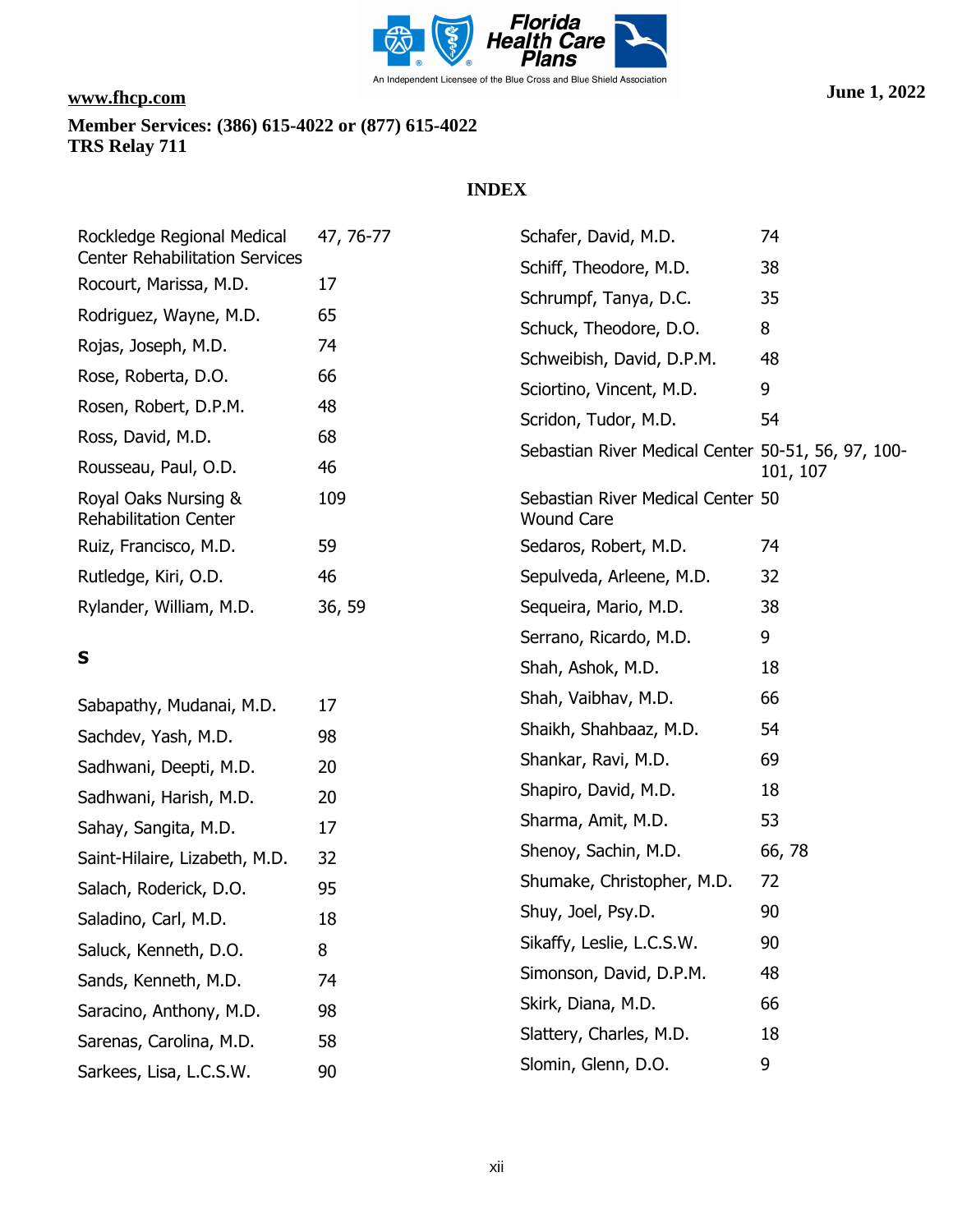

| Smallwood, Kristin, M.D.                       | 38                                                | Strater, Janaina, D.C.                             | 35       |
|------------------------------------------------|---------------------------------------------------|----------------------------------------------------|----------|
| Smith, Dillon, O.D.                            | 46                                                | Strater, Joseph, D.C.                              | 35       |
| Somasundaram, Porur, M.D.                      | 54                                                | Straut, Eric, O.D.                                 | 46, 72   |
| Soni, Mahesh, M.D.                             | 33                                                | Styperek, Andrew, M.D.                             | 38       |
| Soriano, Victor, M.D.                          | 18                                                | Suen, John, M.D.                                   | 94       |
| Sosa, Felix, M.D.                              | 18<br>Sunrise Detoxification Center,<br>LLC<br>49 |                                                    | 102      |
| Sosinski, Michael, D.P.M.                      |                                                   |                                                    | 102      |
| Soto, Javier, M.D.                             | 41, 43                                            | Sunrise Detoxification III, LLC                    |          |
| Soucier, Renee, M.D.                           | 9                                                 | Surfside Urgent Care                               | 104      |
| South Beach Orthotics and<br>Prosthetics, Inc. | 51                                                | Sweeney, John, D.O.<br>Szoke, Ervin, M.D.          | 18<br>58 |
| Space Coast Endoscopy Center 101               |                                                   |                                                    |          |
| Space Coast Sleep Disorders<br>Center, LLC     | 95                                                | Τ                                                  |          |
| Space Coast Surgery Center                     | 101                                               | Taival, Tanya, D.O.                                | 41       |
| Spears, Mark, M.D.                             | 18                                                | Talbert, Mark, M.D.                                |          |
| Speech Works Pediatric                         | 77                                                | Taraschi, Peter, D.O.                              | 10       |
| <b>Therapy</b>                                 |                                                   | <b>Taylor Made Therapies</b>                       | 50       |
| Spellicy, Christopher, A.P.R.N.- 91<br>C.      |                                                   | Tebbe, Paul, M.D.                                  | 33       |
| Spicer, Michael, M.D.                          | 38                                                | Teed, Richard, M.D.                                | 98       |
| Spies, Claus, M.D.                             | 65                                                | Tepas Breast Center, LLC                           | 63       |
| Sprock, Marja, M.D.                            | 97                                                | Teurlings, Luc, M.D.                               | 74       |
| St. Francis Reflections                        | 62                                                | Thareja, Shalini, M.D.                             | 38       |
| Lifestage Care                                 |                                                   | Thareja, Sumeet, M.D.                              | 38       |
| Standup MRI of Brevard                         | 56                                                | Thaver, Christopher, M.D.                          | 18       |
| Star, Tammy, L.M.H.C.                          | 91                                                | The Surgery Center of                              |          |
| Starr, Daniel, M.D.                            | 18                                                | Melbourne                                          |          |
| Stember, Arthur, M.D.                          | 33                                                | Thiha, San, M.D.                                   | 18<br>18 |
| Stigliano, Randall, D.O.                       | 11                                                | Thomas, Lizzy, M.D.<br>Thomas-St. Cyr, Aisha, M.D. |          |
| Stowers, Jennifer, L.M.H.C.                    | 91                                                |                                                    | 63       |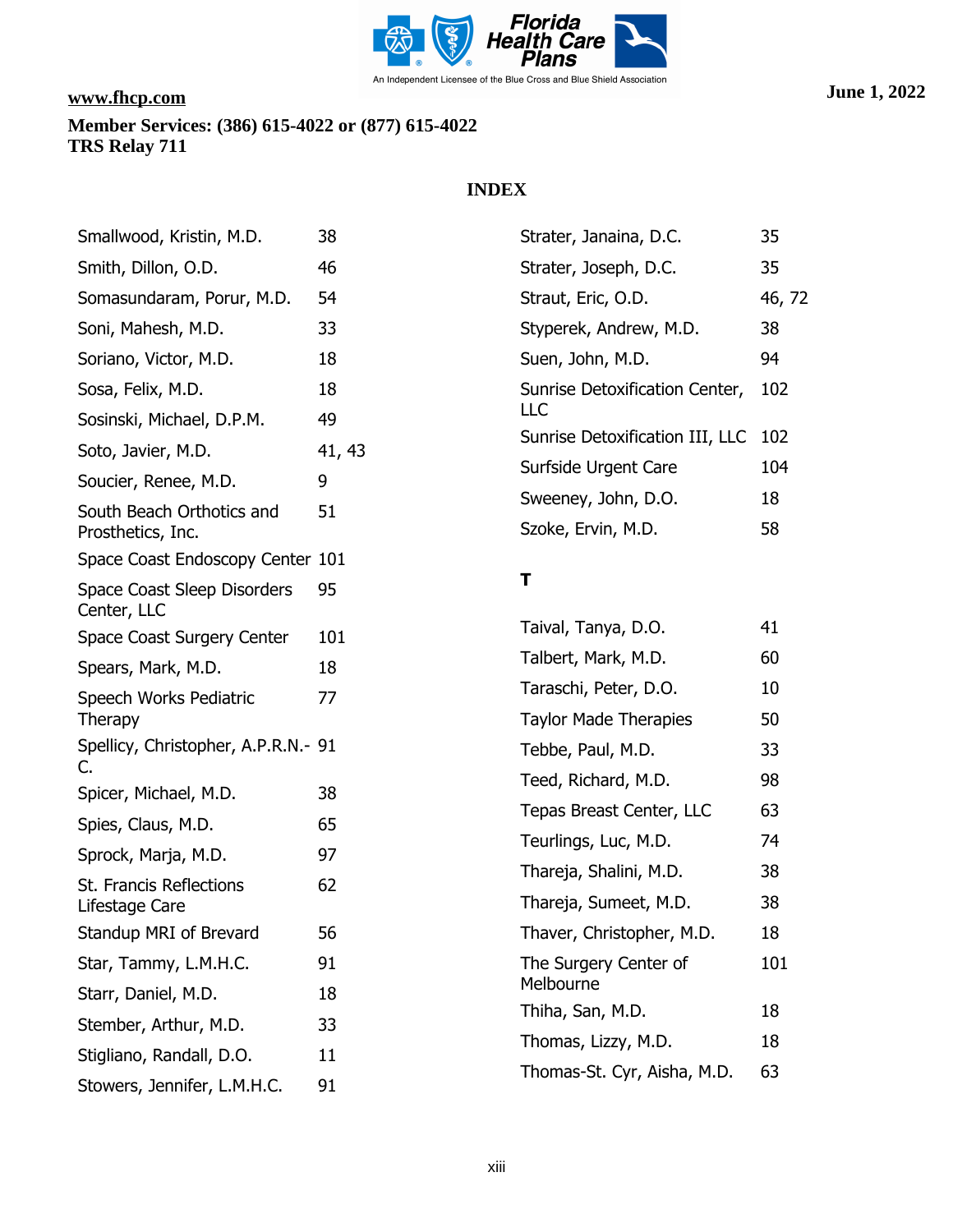

U.S. Renal Care Viera Dialysis 57

Udeshi, Ashish, M.D. 78

### **INDEX**

| Thompson, Charles, M.D.                             | 99     | Ulrich, Mary, M.D.                                       | 33                  |
|-----------------------------------------------------|--------|----------------------------------------------------------|---------------------|
| Thompson, Paul, M.D.                                | 55,60  | University Center Imaging                                | 56, 63-64, 97, 100  |
| Thu, Kyaw, M.D.                                     | 19     |                                                          |                     |
| Tinsley III, Robert, D.P.M.                         | 49     | $\mathbf v$                                              |                     |
| <b>Titus Landing Home Training</b>                  | 57     | Vaishnav, Hetal, M.D.                                    | 71                  |
| <b>Titusville Center for Surgical</b><br>Excellence | 101    | Van, Chaunhi, M.D.                                       | 71                  |
| Tobkes, Andrew, M.D.                                | 36, 59 | Vargas, Charlene, M.D.                                   | 33                  |
| Todd, David, D.O.                                   | 10     | Varghese, Shery, M.D.                                    | 38                  |
| Todd, Karen, M.D.                                   | 72     | Vaughn, Mark, D.P.M.                                     | 49                  |
| Tonner, Michael, M.D.                               | 94     | Vekariya, Bhavesh, M.D.                                  | 63                  |
| Top Tier Sports Medicine                            | 77     | Velarde, Diego, M.D.                                     | 60                  |
| Top Tier Sports Medicine.                           | 77     | Velasco, Choi Ken, M.D.                                  | 19                  |
| Total Sleep Management, Inc.                        | 95     | Vellody, Raj, M.D.                                       | 19                  |
| Tran, Anthony, M.D.                                 | 65     | Venazio, Michael, M.D.                                   | 20                  |
| Trastelis, Nicholas, D.C.                           | 35     | Venzara, Frank, M.D.                                     | 79                  |
| Trespalacios, Rafael, M.D.                          | 71     | Vermiller, Miriam, L.M.H.C.                              | 91                  |
| Trivedi, Disha, M.D.                                | 65     | Vermillera, Christa, L.M.H.C.                            | 91                  |
| Tronetti, Pamela, D.O.                              | 61     | Viera Del Mar Health and<br><b>Rehabilitation Center</b> | 109                 |
| Trossman, Nola, A.P.R.N.-C.                         | 91     | Viera Diagnostic Center                                  | 51, 56, 64, 97, 100 |
| Trout, Ronald, M.D.                                 | 10     | Viera Health & Rehabilitation                            | 109                 |
| Tudor, Timothy, D.O.                                | 75     | Center                                                   |                     |
| Turbay, Tamid, M.D.                                 | 19     | Vista Manor                                              | 109                 |
| Turse, John, M.D.                                   | 36, 59 | Vitas Healthcare Corporation<br>of Florida               | 62                  |
| Tydings, Victoria, Psy.D.                           | 91     | Vlasii, Olena, M.D.                                      | 19                  |
| U                                                   |        | Vu, Binh, D.O.                                           | 33                  |
|                                                     |        |                                                          |                     |

Vyas, Sharad, M.D. 34